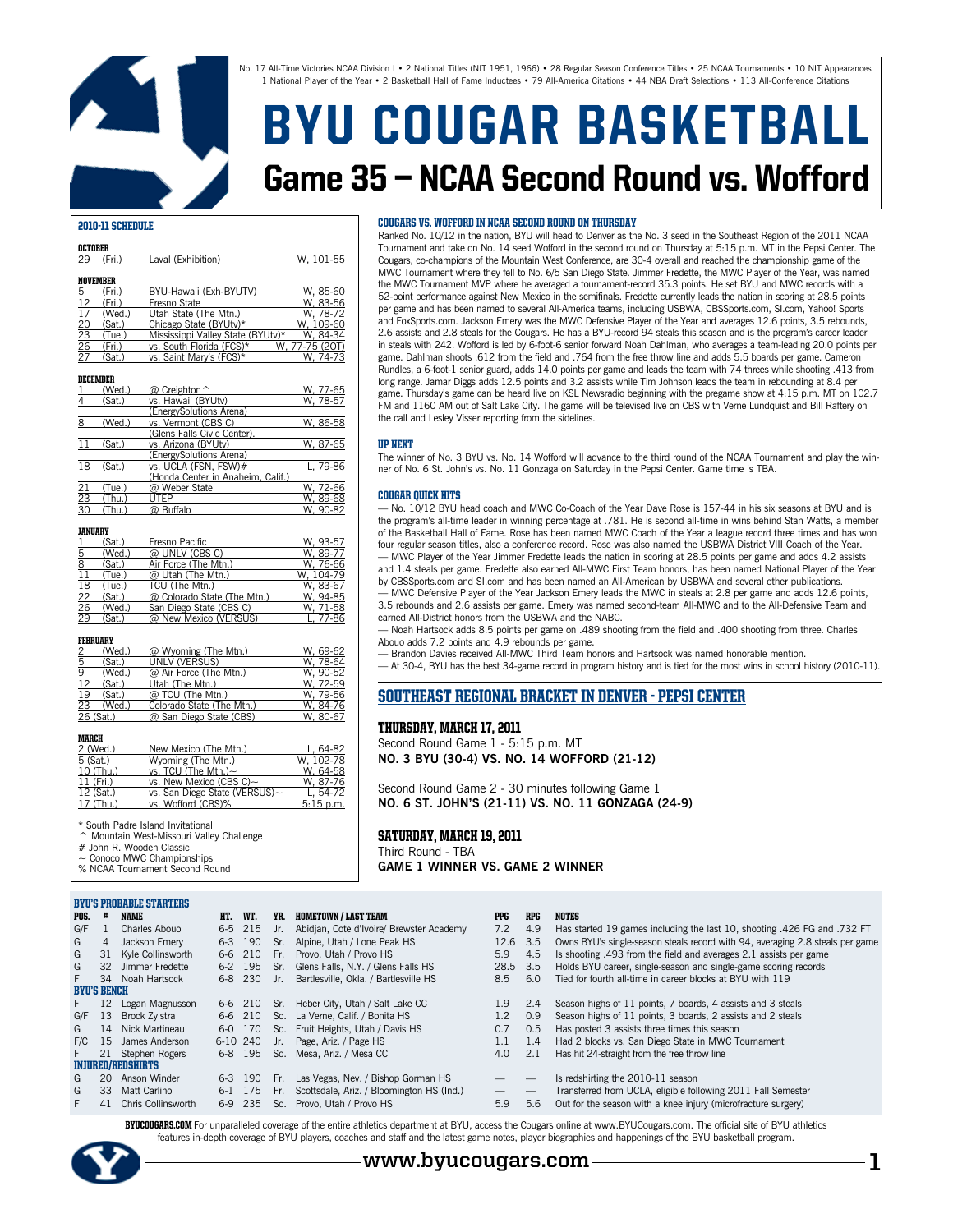

### 2011 NCAA TOURNAMENT Second/Third ROUND PAIRINGS Denver • Pepsi Center

**Second Round Game Day: Thursday, March 17, 2011** 11:40 a.m. Louisville (4) vs. Morehead St 11:40 a.m. Louisville (4) vs. Morehead State (13)<br>30 mins after Game 1 Vanderbilt (5) vs. Richmond (12) Vanderbilt (5) vs. Richmond (12) 5:15 p.m. BYU (3) vs. Wofford (14)<br>30 mins after Game 3 St. John's (6) vs. Gonzaga St. John's (6) vs. Gonzaga (11)

#### **Second-Round Game Day: Saturday, March 19, 2010**

TBA Game 1 winner vs. Game 2 winner TBA Game 3 winner vs. Game 4 winner

#### WEDNESDAY PRACTICE TIMES (MT)

Open to public and media at Pepsi Center

| Noon-12:40 p.m.    | Morehead State |
|--------------------|----------------|
| 12:45-1:25 p.m.    | Richmond       |
| 1:30-2:10 p.m.     | Louisville     |
| 2:15-2:55 p.m.     | Vanderbilt     |
| 4:25-5:05 p.m.     | BYU            |
| $5:10 - 5:50$ p.m. | St. John's     |
| 5:55-6:35 p.m.     | Wofford        |
| 6:40-7:20 p.m.     | Gonzaga        |

#### WEDNESDAY INTERVIEW TIMES (MT) at Pepsi Center

| $11:20$ a.m. | Morehead State student-athletes |
|--------------|---------------------------------|
| $11:35$ a.m. | Morehead State coach            |
| 12:05 p.m.   | Richmond student-athletes       |
| 12:20 p.m.   | Richmond coach                  |
| 12:50 p.m.   | Louisville student-athletes     |
| $1:05$ p.m.  | Louisville coach                |
| $1:35$ p.m.  | Vanderbilt student-athletes     |
| $1:50$ p.m.  | Vanderbilt coach                |
| $3:45$ p.m.  | BYU student-athletes            |
| 4 p.m.       | BYU coach                       |
| 4:30 p.m.    | St. John's student-athletes     |
| 4:45 p.m.    | St. John's coach                |
| $5:15$ p.m.  | Wofford student-athletes        |
| 5:30 p.m.    | Wofford coach                   |
| 6 p.m.       | Gonzaga student-athletes        |
| $6:15$ p.m.  | Gonzaga coach                   |
|              |                                 |



## BYU GAME #35 FAST FACTS No. 3 BYU (30-4)

#### vs. No. 14 Wofford (21-12) Thursday, March 17, 2011 Pepsi Center (19,155) Denver 5:15 p.m. MT



Coaches. . . . . BYU, Dave Rose (157-44 in sixth season at BYU; same overall) Wofford, Mike Young (137-137 in ninth season at Wofford; same overall)

- Series . . . . . . . BYU leads 1-0 vs. Wofford with the Cougars winning 73-67 in 1998 in Provo<br>Radio . . . . . . . .KSL Newsradio (102.7 FM/1160 AM) and the Cougar Sports Network
	- (Greg Wrubell, play-by-play; Mark Durrant, game analysis)
- TV. . . . . . . . . . CBS (Verne Lundquist, play-by-play; Bill Raftery, game analysis; Lesley Visser, sideline)<br>Web . . . . . . . Live stats links are available on the men's basketball schedule page at
	- www.byucougars.com/basketball\_m/

#### **MEDIA INTERVIEWS**

News conferences will be conducted on the day before each game (see the schedule of events) and also immediately after each game. Each participating institution shall make student-athletes available at all scheduled news conferences. All interviews at the facility shall occur in the media interview room or the locker room area.

**Cameras, Recorders.** All electronic media desiring to record the proceedings in the interview room will be required to use the connecting devices supplied by the NCAA designee, Hammond Communications. No individual filming of the interviews will be permitted.

**Telephone Interviews.** Neither coaches nor student-athletes may conduct interviews via telephone until 30 minutes after the cooling-off period ends, or until after their postgame obligations to all media have been met, whichever comes later.

**Uplink.** Hammond Communications will uplink all formal news conferences.

#### **Locker Rooms**

**Game Days.** The locker rooms will be open to the media for a minimum of 30 minutes after the cooling-off period ends, provided media representatives are present the entire time. Student-athletes who do not play in the game and student-athletes selected for drug testing may depart earlier if they are not requested for interviews and are not participants in the postgame press conference.

**Open Practice Days.** On open practice days, any of each team's top seven student-athletes who are not in the media interview room, and any others requested by the media, shall be available to the media in the locker room area during the time the coach and selected student-athletes are participating in the news conference.

#### **News Conference Format**

Two minutes (maximum) – Overview by head coach

Eight minutes (maximum) – Questions to student-athletes (dismiss student-athletes at conclusion) Ten minutes – Questions to head coach

#### **BLOGGING**

Each Credential Holder (including institutional, television, Internet, new media, and print publications) has the privilege to blog (or update Facebook or Twitter accounts) during competition through the Credential Entity. However, the blog may not produce in any form a "real-time" description of the event. Real-time is defined by the NCAA as a continuous play-by-play account or live, extended live/real-time statistics, or detailed description of an event. Live-video/ digital images or live audio are not permitted. Each of the aforementioned descriptions is exclusive to the NCAA's Web site and/or any other Web site designated by the NCAA and its rightsholders. Periodic updates of scores, statistics or other brief descriptions of the competition throughout the event are acceptable. Credential Holder agrees that the determination of whether a blog is posting a real-time description shall be in the NCAA's sole discretion. If the NCAA deems that a Credential Holder is producing a real-time description of the contest, the NCAA reserves all actions against Credential Holder, including but not limited to the revocation of the credential.

If media intend to blog at an NCAA championship event, the media entity must indicate so through the credential-<br>ing process. Any media entity posting a blog during an NCAA championship must submit a direct link to the blo All blogs must be free of charge to readers. All must adhere to the conditions and limitations of this NCAA Blogging Policy.



#### BYU ATHLETIC COMMUNICATIONS CONTACTS IN Denver

BYU Assoc. AD Communications Duff Tittle Cell: 801-372-4401 Email: duff\_tittle@byu.edu

BYU Men's Basketball SID Kyle Chilton Cell: 801-372-2080 Email: kyle\_chilton@byu.edu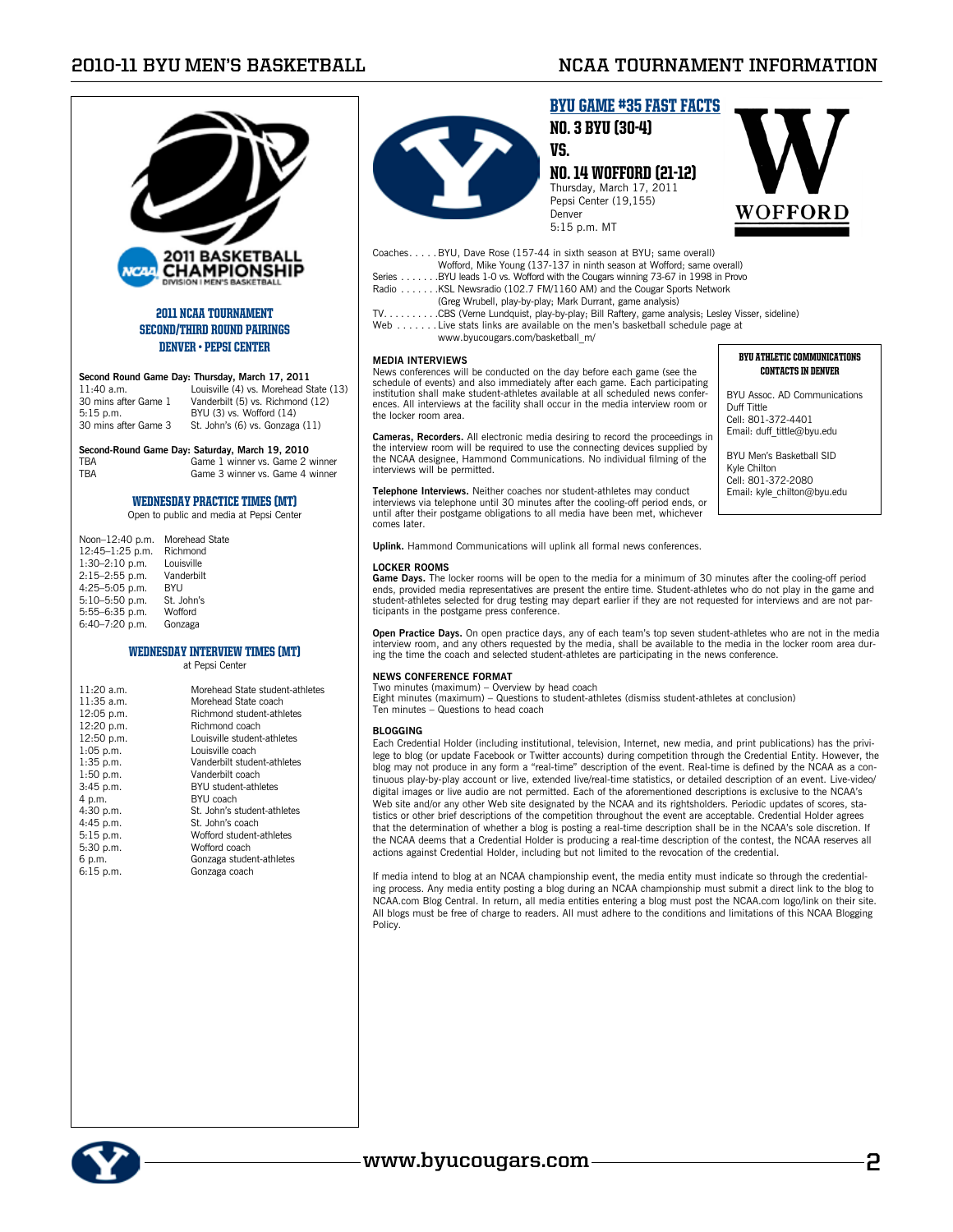## **2010-11 BYU Men's Basketball NCAA Tournament Information**

### BYU NCAA RESULTS

Previous NCAA Appearances: . 25 Overall NCAA Record: . 12-28

- 1950 Western Regional Semis (Kansas City) Baylor 56, BYU 55 Western Consolation (Kansas City) BYU 83, UCLA 62
- 1951 West First Round (Kansas City) BYU 68, San Jose State 61 West Regional Semifinals (Kansas City) Kansas State 64, BYU 54 West Regional Consolation (Kansas City) Washington 80, BYU 67
- 1957 West Regional Semifinals (Corvallis, Ore.) California 86, BYU 59 West Regional Consolation (Corvallis, Ore.) BYU 65, Idaho State 54
- 1965 West Regional Semifinals (Provo) UCLA 100, BYU 76 West Regional Consolation (Provo) Oklahoma City 112, BYU 102
- 1969 West First Round (Las Cruces, N.M.) New Mexico State 74, BYU 62
- 1971 West First Round (Logan, Utah)<br>BYU 91, Utah State 82<br>West Reg. Semifinals (Salt Lake)<br>UCLA 91, BYU 73<br>West Reg. Consolation (Salt Lake)<br>Pacific 84, BYU 81
- 1972 West First Round (Pocatello, Idaho) Long Beach State 95, BYU 90
- 1979 West Second Round (Tuscon, Ariz.) (4) San Francisco 86 (5) BYU 63
- 1980 West First Round (Ogden, Utah) (6) Clemson 71 (3) BYU 66
- 1981 East Regional (Providence, R.I.) (6) BYU 60, (11) Princeton 51 (6) BYU 78, (3) UCLA 55 East Regional Semifinals (Atlanta) (6) BYU 51, (2) Notre Dame 50 West Regional Finals (Atlanta) (1) Virginia 74, (6) BYU 60
- 1984 Mideast Regional (Birmingham, Ala.) (8) BYU 84, (9) UAB 68 (1) Kentucky 93, (8) BYU 68
- 1987 SE First Round (Birmingham, Ala.) (7) New Orleans 83, (10) BYU 79
- 1988 Mideast Regional (Birmingham, Ala.) (4) BYU 98, (13) NC-Charlotte 92 (OT) (5) Louisville 97, (4) BYU 76
- 1990 East First Round (Hartford, Conn.) (5) Clemson 49, (12) BYU 47
- 1991 West First Round (Salt Lake) (10) BYU 61, (7) Virginia 48 West Second Round (Salt Lake) (2) Arizona 76, (10) BYU 61
- 1992 West First Round (Boise, Idaho) (7) LSU 94, (10) BYU 83
- 1993 Midwest First Round (Chicago) (7) BYU 80, (10) SMU 71 Midwest Second Round (Chicago) (2) Kansas 90, (7) BYU 76
- 1995 Midwest First Round (Memphis,Tenn) (9) Tulane 76, (8) BYU 70
- 2001 West First Round (San Diego, Calif.) (5) Cincinnati 84, (12) BYU 59
- 2003 South First Round (Spokane, Wash.) (5) Connecticut 58, (12) BYU 53
- 2004 Phoenix Region First Round (Denver, Colo.) (5) Syracuse 80, (12) BYU 75
- 2007 South Region First Round (Lexington, Ky.) (9) Xavier 79, (8) BYU 77
- 2008 West Region First Round (Anaheim, Calif.) (9) Texas A&M 67, (8) BYU 62
- 2009 West Region First Round (Philadelphia, Pa.) (9) Texas A&M 79, (8) BYU 66
- 2010 West Region First Round (Oklahoma City, Okla.) (7) BYU 99, (10) Florida 92, 2OT (2) Kansas State 84, (7) BYU 72



#### COUGARS IN THE NCAA Tournament

— This season marks BYU's 25th NCAA Tournament appearance in the program's history. The Cougars have a 12-28 record in the NCAA Tournament.

— This season marks BYU's second NCAA appearance in Denver. In 2004 the Cougars were a No. 12 seed and lost to No. 12 Syracuse 80-75.

— BYU has gone to the NCAA Tournament eight out of the last 11 seasons (2001, 2003, 2004, 2007, 2008, 2009, 2010, 2011). BYU has earned a postseason tournament invite in 11 of the last 12 years (NIT in 2000, 2002, 2006).

— By earning a No. 3 seed in 2011, the Cougars matched their best seed in program history. BYU was also a No. 3 seed in 1980. BYU was a No. 4 seed in 1988. Other single-digit seeds included being a No. 5 seed in 1979, a No. 6 seed in 1981 (the year the Cougars advanced to the Elite Eight), a No. 7 seed in 1993 and 2010, and No. 8 seeds in 1984, 1995, 2007, 2008 and 2009. BYU has been a No. 12 seed in 2001, 2003 and 2004.

— BYU's 99-92 win over Florida in double overtime in 2010 was the program's first NCAA Tournament victory since 1993 when the No. 7 seed Cougars defeated SMU, 80-71, in Chicago. BYU lost to No. 2-seed Kansas, 90-76, in the second round that year.

— BYU is 8-17 in its opening round games in NCAA Tournament play.

— The last time BYU advanced out of the second round of the NCAA Tournament was in 1981 when the Cougars (as a No. 6 seed), defeated Princeton, 60-51 before upsetting No. 3-seed UCLA 78-55. BYU went on to defeat No. 2-seed Notre Dame on Danny Ainge's last-second, length-of-the-court dash, 51-50, to advance to the Regional Finals before losing to Ralph Sampson and No. 1-seed Virginia, 74-60.

— Current Cougar head coach Dave Rose is 1-4 all-time in NCAA Tournament play. Legendary BYU coach Stan Watts has the most NCAA Tournament wins with a 4-10 record in seven appearances followed by Frank Arnold (3-3 in three appearances), Ladell Andersen (2-3 in three appearances), Roger Reid (2-5 in five appearances) and Steve Cleveland (0-3 in three appearances).

— BYU head coach Dave Rose played in the NCAA Championship game for Houston's "Phi Slamma Jamma" team that lost to North Carolina State at the final buzzer in 1983. BYU assistant coach Dave Rice was a member of UNLV's 1990 National Championship and 1991 Final Four teams that won a school record 45 consecutive games.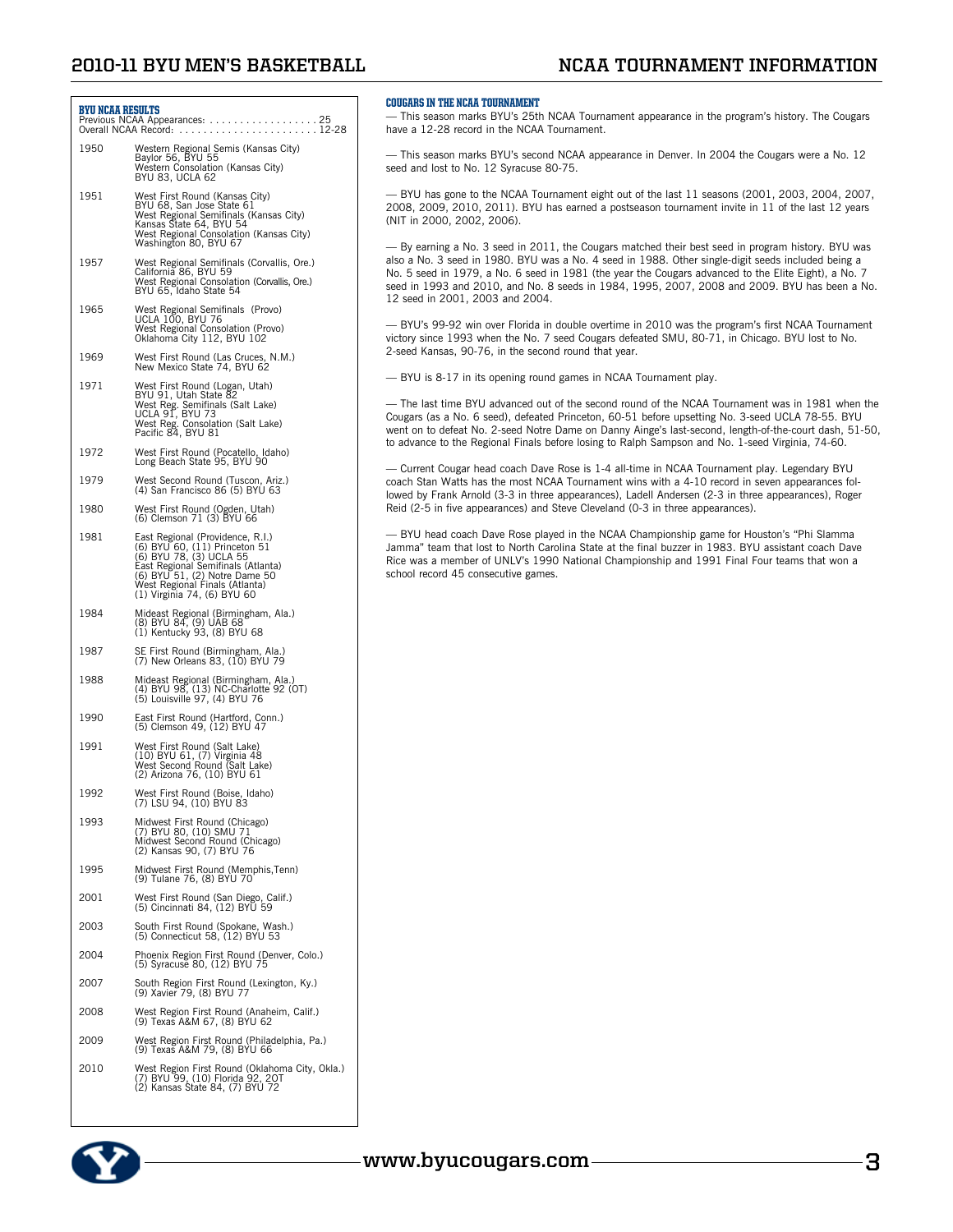10, Shawn Bradley vs Virginia (3/14/91) 4, Greg Kite vs UCLA (3/14/81) 2, Jeff Chatman vs Louisville (3/19/88) 2, Kenneth Roberts vs Arizona (3/16/91) 2, Steve Schreiner vs Arizona (3/16/91)<br>2, Steve Schreiner vs Arizona (3/16/91)<br>2, Shawn Bradley vs Arizona (3/16/91) Shawn Bradley vs Arizona (3/16/91) 2, Jared Miller vs Arizona (3/16/91) 2, Travis Hansen vs. UConn (3/20/03)

5, Robbie Reid vs Tulane (3/16/95) 4, Michael Loyd, Jr. vs. Florida (3/18/10)-2OT 4, Nathan Call vs Louisiana State (3/19/92) 4, Jimmer Fredette vs. Texas A&M (3/19/09) 3, Jonathan Tavernari vs. Florida (3/18/10)-2OT<br>3, Alan Taylor vs San Francisco (3/10/79) 3, Alan Taylor vs San Francisco (3/10/79) 3, Danny Ainge vs UCLA (3/14/81)<br>3, Danny Ainge vs Notre Dame (3/1 Danny Ainge vs Notre Dame (3/19/81) 3, Andy Toolson vs Clemson (3/15/90) 3, Travis Hansen vs. UConn (3/20/03)

46, Jimmer Fredette vs. Florida (3/18/10)-2OT 42, Michael Smith vs NC Charlotte (3/17/88)-OT 40, Jackson Emery vs. Florida (3/18/10)-2OT 40, Fred Roberts vs Princeton (3/12/81) 40, Danny Ainge vs Princeton (3/12/81) 40, Steve Trumbo vs Notre Dame (3/19/81) 40, Danny Ainge vs Notre Dame (3/19/81) 40, Andy Toolson vs Clemson (3/15/90) 40, Gary Trost vs SMU (3/18/93) 40, Luiz Lemes vs. Syracuse (3/18/04)

**BLOCKED SHOTS**

**STEALS**

**MINUTES**

**CAREER POINTS** Danny Ainge – 107 Kresimir Cosic – 89 Jimmer Fredette – 86 Michael Smith – 80 Bernie Fryer – 75 Fred Roberts – 75 Devin Durrant – 67 Jim Usevitch – 63

Jeff Chatman – 61 Steve Kelly – 58 Russell Larson – 57 Nick Sanderson – 52 Gary Trost – 46 Alan Taylor – 43 Nate Call – 40 Mark Bigelow – 39 John Fairchild – 39 Steve Craig – 38 Marty Haws – 37 Jonathan Tavernari – 37 Lee Cummard – 36 Phil Tollestrup – 32 Rafael Araujo – 30 Mike Gardner – 30

Jared Miller – 30 Jim Miller – 30 Jackson Emery – 29 Steve Kramer – 28 Bob Quinney – 28 Michael Loyd, Jr. – 28

Andy Toolson – 27 Mark Heslop – 26 Steve Schreiner – 26 Steve Trumbo – 26 Noah Hartsock -- 26 Kevin Nixon – 24 Doug Richards – 24 Kenneth Roberts – 24 Scott Runia – 24 Brian Taylor – 24 Keena Young – 24 Tyler Haws – 24 Trent Plaisted – 22 Greg Kite – 20 Chris Miles – 8 Sam Burgess – 6 Charles Abouo – 4 Brandon Davies – 5

**www.byucougars.com 4**

#### **POINTS**

- 
- 37, Jimmer Fredette vs. Florida (3/18/10)-2OT 37, Danny Ainge vs UCLA (3/14/81)
- 30, Kresimir Cosic vs Utah State (3/13/71) 29, Michael Smith vs NC Charlotte (3/17/88)
- 
- 27, Kresimir Cosic vs Long Beach (3/11/72) 27, Alan Taylor vs Clemson (3/8/80)
- 
- 26, Michael Loyd, Jr. (3/18/10)-2OT 26, Gary Trost vs SMU (3/18/93)
- 
- 25, Jeff Chatman vs New Orleans (3/12/87)<br>25, Mekeli Wesley vs Cincinnati (3/15/01)<br>24, Bob Quinney vs OCU (3/13/65)<br>24, Steve Kelly vs UCLA (3/18/71)<br>24, Nick Sanderson vs Kansas (3/20/93)<br>24, Rafael Araujo vs. Syracuse (
- 
- 
- 
- 24, Keena Young vs Xavier (3/15/07)
- 23, John Fairchild vs UCLA (3/12/65)
- 21, Jimmer Fredette vs. Kansas State (3/20/10)
- 21, Danny Ainge vs Princeton (3/12/81)
- 
- 21, Michael Smith vs Louisville (3/19/88) 21, Travis Hansen vs. UConn (3/20/03) 20, Russell Larson vs Tulane (3/16/95)
- 
- 20, Kenneth Roberts vs Tulane (3/16/95)
- 18, Kari Liimo vs NMSU (3/8/69)

#### **FIELD GOALS**

- 
- 
- 14, Danny Ainge vs UCLA (3/14/81) 13, Jimmer Fredette vs. Florida (3/18/10)-2OT 11, Jeff Chatman vs New Orleans (3/12/87) 11, Michael Smith vs NC Charlotte (3/17/88)
- 
- 10, Bob Quinney vs OCU (3/13/65)
- 10, Kresimir Cosic vs Utah State (3/13/71)
- 10, Kenneth Roberts vs Tulane (3/16/95)
- 
- 
- 
- 10, Keena Young vs Xavier (3/15/07) 9, Steve Kelly vs UCLA (3/18/71) 9, Kresimir Cosic vs Long Beach (3/11/72) 9, Doug Richards vs Long Beach (3/11/72) 9, Russell Larson vs SMU (3/18/93)
- 
- 9, Rafael Araujo vs. Syracuse (3/18/04) 8, John Fairchild vs UCLA (3/12/65)
- 8, Michael Smith vs Louisville (3/19/88)
- 8, Mekeli Wesley vs Cincinnati (3/15/01)
- 8, Travis Hansen vs. UConn (3/20/03)<br>7, Michael Loyd, Jr. vs. Florida (3/18/10)-20T<br>7, Kari Liimo vs NMSU (3/8/69)<br>7, Jim Miller vs Pacific (3/20/71)
- 
- 
- 
- 7, Scott Runia vs San Francisco (3/10/79) 7, Danny Ainge vs Princeton (3/12/81)
- 7, Kevin Nixon vs Louisiana State (3/19/92)
- 7, Nick Sanderson vs Kansas (3/20/93)
- 

- **FIELD GOALS ATTEMPTED** 26, Jimmer Fredette vs. Florida (3/18/10)-2OT 25, Michael Smith vs New Orleans (3/12/87)
- 23, Dick Nemelka vs OCU (3/13/65)
- 23, Keena Young vs Xavier (3/15/07)
- 22, Danny Ainge vs UCLA (3/14/81)
- 
- 21, Steve Kelly vs Pacific (3/20/71) 21, Travis Hansen vs. UConn (3/20/03)
- 
- 20, Kresimir Cosic vs Long Beach (3/11/72) 20, Michael Smith vs Louisville (3/19/88) 19, Kresimir Cosic vs Utah State (3/13/71)
- 
- 
- 19, Bernie Fryer vs UCLA (3/18/71) 18, Kevin Nixon vs Louisiana State (3/19/92)
- 18, Nick Sanderson vs Kansas (3/20/93)
- 17, John Fairchild vs UCLA (3/12/65)
- 17, Alan Taylor vs San Francisco (3/10/79)
- 
- 17, Michael Smith vs NC Charlotte (3/17/88) 16, Doug Howard vs NMSU (3/8/69)
- 
- 16, Danny Ainge vs Princeton (3/12/81) 16, Kenneth Roberts vs Tulane (3/16/95)

#### **3-POINT FIELD GOALS**

- 6, Nick Sanderson vs Kansas (3/20/93)
- 5, Nick Sanderson vs Louisiana State (3/19/92)
- 5, Mike Rose vs Xavier (3/15/07)
- 4, Michael Smith vs Louisville (3/19/88)
- 
- 
- 4, Luiz Lemes vs. Syracuse (3/18/04) 3, Jackson Emery vs. Kansas State (3/20/10) 3, Jimmer Fredette vs. Florida (3/18/10)-2OT 3, Michael Loyd, Jr. vs. Florida (3/18/10)-2OT
- 
- 3, Mike Hall vs. Syracuse (3/18/04)
- 3, Mark Bigelow vs. Syracuse (3/18/04) 3, Robbie Reid vs Tulane (3/16/95)
- 
- 3, Trent Whiting vs Cincinnati (3/15/01)
- 3, Jonathan Tavernari vs. Texas A&M (3/20/08) 3, Jonathan Tavernari vs. Texas A&M (3/19/09)
- 



### **3-POINT FIELD GOALS ATTEMPTED**

- 15, Nick Sanderson vs Kansas (3/20/93)
- 13, Nick Sanderson vs Louisiana State (3/19/92)
- 
- 10, Mark Bigelow vs. Syracuse (3/18/04) 9, Michael Smith vs Louisville (3/19/88) 9, Jonathan Tavernari vs. Texas A&M (3/20/08)
- 
- 8, Jimmer Fredette vs. Florida (3/18/10)-20T<br>8, Trent Whiting vs Cincinnati (3/15/01)
- 8, Trent Whiting vs Cincinnati (3/15/01)<br>8, Jimmer Fredette vs. Texas A&M (3/20
- 8, Jimmer Fredette vs. Texas A&M (3/20/08)<br>7, Mark Bigelow vs. UConn (3/20/03)
- Mark Bigelow vs. UConn (3/20/03)
- 
- 7, Luiz Lemes vs. Syracuse (3/18/04) 7, Austin Ainge vs Xavier (3/15/07) 7, Jonathan Tavernari vs. Texas A&M (3/19/09) 6, Jackson Emery vs. Kansas State (3/20/10) 6, Andy Toolson vs Clemson (3/15/90)
- 

13, Bernie Fryer vs Utah State (3/13/71) 10, Jimmer Fredette vs. Kansas State (3/20/10) 9, Michael Loyd, Jr. vs. Florida (3/18/10)-2OT

9, Kresimir Cosic vs Long Beach (3/11/72) 9, Danny Ainge vs UCLA (3/14/81) 9, Jim Usevitch vs Louisville (3/19/88)<br>8, Jimmer Fredette vs. Florida (3/18/1 8, Jimmer Fredette vs. Florida (3/18/10)-20T<br>8. John Fairchild vs OCU (3/13/65) 8, John Fairchild vs OCU (3/13/65) 8, Marty Haws vs NC Charlotte (3/17/88) 8, Mekeli Wesley vs Cincinnati (3/15/01) 7, John Fairchild vs UCLA (3/12/65) 8, Mekeli Wesley vs Cincinnati (3/15/0<br>7, John Fairchild vs UCLA (3/12/65)<br>7, Fred Roberts vs Princeton (3/12/81)<br>7, Danny Ainge vs Princeton (3/12/81) 7, Danny Ainge vs Princeton (3/12/81) 7, Gary Trost vs SMU (3/18/93) 6, Steve Kelly vs UCLA (3/18/71) 6, Randy Reid vs Kansas (3/20/93) 6, Rafael Araujo vs. Syracuse (3/18/04) **FREE THROWS ATTEMPTED** 15, Bernie Fryer vs Utah State (3/13/71) 12, John Fairchild vs OCU (3/13/65) 11, Jimmer Fredette vs. Kansas State (3/20/10) 10, Michael Loyd, Jr. vs. Florida (3/18/10)-2OT 10, Jimmer Fredette vs. Florida (3/18/10)-2OT 10, Fred Roberts vs Princeton (3/12/81) 10, Danny Ainge vs UCLA (3/14/81) 10, Jim Usevitch vs Louisville (3/19/88)

10, Gary Trost vs SMU (3/18/93) 10, Jimmer Fredette vs. Texas A&M (3/19/09) 9, Kresimir Cosic vs Long Beach (3/11/72) 9, Marty Haws vs NC Charlotte (3/17/88) 9, Mekeli Wesley vs Cincinnati (3/15/01)

23, Kresimir Cosic vs UCLA (3/18/71) 21, John Fairchild vs OCU (3/13/65) 15, Michael Smith vs New Orleans (3/12/87) 13, John Fairchild vs UCLA (3/12/65) 13, Paul Ruffner vs NMSU (3/8/69) 13, Kresimir Cosic vs Pacific (3/20/71) 13, Kresimir Cosic vs Long Beach (3/11/72) 13, Brian Ambrozich vs Long Beach (3/11/72)<br>13, Steve Trumbo vs UCLA (3/14/81)<br>13, Michael Smith vs NC Charlotte (3/17/88)<br>12, Steve Kramer vs Temple (3/14/66)

12, Rafael Araujo vs. Syracuse (3/18/04) 11, Kresimir Cosic vs Utah State (3/13/71) 11, Michael Smith vs Louisville (3/19/88) 11, Gary Trost vs Virginia (3/14/91) 11, Gary Trost vs Virginia (3/16/91) 10, Steve Trumbo vs Washington (3/10/82) 10, Greg Kite vs Washington (3/10/82) 10, Jared Miller vs SMU (3/18/93) 10, Jared Miller vs Kansas (3/20/93) 10, Keena Young vs Xavier (3/15/07)

9, Luiz Lemes vs. Syracuse (3/18/04) 8, Randy Reid vs SMU (3/18/93) 8, Gary Trost vs Kansas (3/20/93) 7, Steve Craig vs UCLA (3/14/81) 8, Gary Trost vs Kansas (3/20/93)<br>7, Steve Craig vs UCLA (3/14/81)<br>7, Nathan Call vs Arizona (3/16/91)<br>7, Nathan Call vs Louisiana State (3) 7, Nathan Call vs Louisiana State (3/19/92) 6, Bernie Fryer vs UCLA (3/18/71)<br>6, Steve Kelly vs Pacific (3/20/71) 6, Steve Kelly vs Pacific (3/20/71)<br>6, Brian Taylor vs NC Charlotte (3/ 6, Brian Taylor vs NC Charlotte (3/17/88) Robbie Reid vs Tulane (3/16/95) 6, Lee Cummard vs. Texas A&M (3/19/09)

- 
- 
- 6, Robbie Reid vs Tulane (3/16/95)
- 6, Mike Rose vs Xavier (3/15/07)

**FREE THROWS**

**REBOUNDS**

**ASSISTS**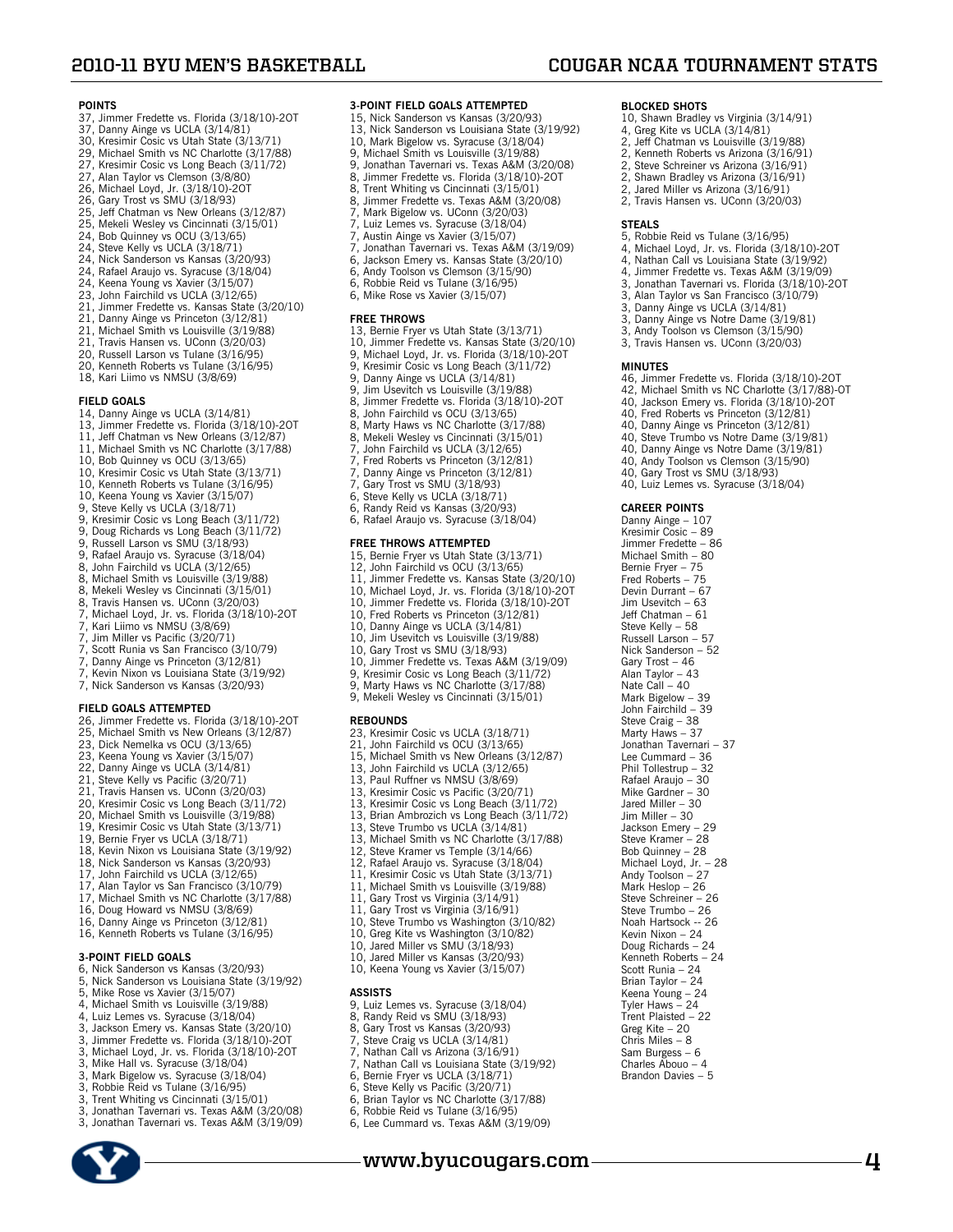## **2010-11 BYU Men's Basketball 2010 NCAA Tournament Recap**

| BYU VS. FLORIDA, NCAA FIRST ROUND • MARCH 18, 2010<br>03/18/10 11:20 a.m. at Oklahoma City, Okla. (Ford Center)<br>HOME TEAM: Brigham Young (30-5)                                                                                                                                                                                                                                                                                                                                                                                                                                                                                                                                                                                                                                                                                                                                                                                                                                                                                                                                                                                                                                                                                                                                                                                                                                                                                                                                                                                                                                                                                                                                                                                                                                                                                                                                                                                                                                                                   |
|----------------------------------------------------------------------------------------------------------------------------------------------------------------------------------------------------------------------------------------------------------------------------------------------------------------------------------------------------------------------------------------------------------------------------------------------------------------------------------------------------------------------------------------------------------------------------------------------------------------------------------------------------------------------------------------------------------------------------------------------------------------------------------------------------------------------------------------------------------------------------------------------------------------------------------------------------------------------------------------------------------------------------------------------------------------------------------------------------------------------------------------------------------------------------------------------------------------------------------------------------------------------------------------------------------------------------------------------------------------------------------------------------------------------------------------------------------------------------------------------------------------------------------------------------------------------------------------------------------------------------------------------------------------------------------------------------------------------------------------------------------------------------------------------------------------------------------------------------------------------------------------------------------------------------------------------------------------------------------------------------------------------|
| rebounds<br>tot-fg<br>3-pt<br>ft<br>blk s<br>## Player<br>ftа<br>of<br>de tot<br>pf<br>2<br>fg<br>fga<br>tp<br>min<br>tg<br>tga<br>a<br>to<br>23<br>Tyus, Alex<br>f<br>3<br>11<br>0<br>0<br>0<br>3<br>6<br>9<br>6<br>1<br>0<br>2<br>0<br>29<br>1<br>25<br>$\overline{\mathbf{c}}$<br>5<br>5<br>$\overline{c}$<br>46<br>f<br>20<br>$\overline{c}$<br>4<br>10<br>3<br>20<br>1<br>Parsons, Chandler<br>8<br>8<br>6<br>6<br>7<br>9<br>$\overline{c}$<br>4<br>3<br>3<br>$\mathbf{1}$<br>32<br>Macklin, Vernon<br>0<br>0<br>3<br>3<br>7<br>16<br>0<br>0<br>33<br>c<br>6<br>7<br>1<br>$\overline{\mathbf{c}}$<br>5<br>3<br>01<br>Boynton, Kenny<br>8<br>16<br>5<br>10<br>1<br>27<br>4<br>0<br>1<br>40<br>g<br>$\overline{c}$<br>7<br>$\overline{4}$<br>3<br>$\mathbf{1}$<br>0<br>$\overline{c}$<br>4<br>12<br>4<br>0<br>0<br>44<br>Walker, Erving<br>16<br>13<br>1<br>11<br>g<br>$\overline{c}$<br>$\overline{c}$<br>$\overline{c}$<br>03<br>0<br>0<br>0<br>0<br>0<br>0<br>0<br>0<br>0<br>0<br>0<br>1<br>11<br>Shipman, Ray<br>$\overline{c}$<br>$\overline{c}$<br>$\overline{c}$<br>$\overline{c}$<br>5<br>$\overline{c}$<br>$\overline{c}$<br>21<br>Werner, Dan<br>0<br>0<br>3<br>4<br>1<br>0<br>36<br>1<br>1<br>4<br>0<br>3<br>7<br>33<br>Murphy, Erik<br>3<br>0<br>0<br>1<br>1<br>1<br>1<br>0<br>1<br>1<br>0<br>11<br>TEAM<br>3<br>4<br>7<br>34 78<br>10<br>- 32<br>14<br>19<br>20 25 45<br>24 92<br>15 21 4<br>7<br>250<br>Totals                                                                                                                                                                                                                                                                                                                                                                                                                                                                                                                                                                                      |
| 2nd Half: 15-27 55.6% Game: 43.6%<br>1st Half: 12-26 46.2%<br>DEADBALL<br>TOTAL FG%<br>2nd Half: 6-12 50.0%<br>3-Pt. FG%<br>1st Half: 3-10 30.0%<br>Game: 31.3%<br><b>REBOUNDS</b><br>F Throw %<br>1st Half: 6-9 66.7%<br>2nd Half: 6-8 75.0%<br>Game: 73.7%<br>6                                                                                                                                                                                                                                                                                                                                                                                                                                                                                                                                                                                                                                                                                                                                                                                                                                                                                                                                                                                                                                                                                                                                                                                                                                                                                                                                                                                                                                                                                                                                                                                                                                                                                                                                                    |
| HOME TEAM: Brigham Young (30-5)<br>$3-pt$<br>tot-fg<br>rebounds<br>## Player<br>fg<br>ft<br>fta<br>of<br>de.<br>tot<br>pf<br>blk s<br>fga<br>to<br>to<br>min<br>fg<br>tga<br>a<br>$\overline{c}$<br>$\overline{c}$<br>34 HARTSOCK, Noah<br>f<br>3<br>7<br>0<br>1<br>2<br>3<br>1<br>8<br>1<br>1<br>0<br>0<br>38<br>0<br>54<br>1<br>0<br>0<br>0<br>1<br>3<br>4<br>$\overline{c}$<br>$\overline{c}$<br>$\overline{c}$<br>0<br>0<br>22<br>MILES, Chris<br>1<br>0<br>1<br>Ċ<br>$\overline{c}$<br>7<br>$\overline{c}$<br>$\overline{c}$<br>5<br>7<br>04<br>EMERY, Jackson<br>$\overline{\mathbf{c}}$<br>5<br>4<br>4<br>8<br>1<br>1<br>0<br>1<br>40<br>g<br>$\overline{\mathbf{c}}$<br>5<br>Δ<br>$\overline{4}$<br>$\overline{\mathbf{c}}$<br>21<br>23<br>HAWS, Tyler<br>3<br>0<br>0<br>1<br>10<br>0<br>0<br>1<br>0<br>1<br>g<br>FREDETTE, Jimmer<br>10<br>$\overline{c}$<br>1<br>3<br>32<br>13<br>26<br>3<br>8<br>8<br>1<br>1<br>37<br>5<br>1<br>2<br>46<br>g<br>$\overline{c}$<br>5<br>1<br>00<br>DAVIES, Brandon<br>0<br>1<br>0<br>0<br>0<br>2<br>1<br>6<br>4<br>0<br>0<br>1<br>19<br>$\overline{c}$<br>0<br>0<br>0<br>0<br>$\mathbf{1}$<br>0<br>$\overline{2}$<br>$\mathbf{1}$<br>0<br>0<br>0<br>10<br>01<br>ABOUO, Charles<br>1<br>0<br>1<br>7<br>$\overline{c}$<br>$\overline{c}$<br>LOYD, JR., Michael<br>10<br>3<br>5<br>9<br>10<br>0<br>1<br>26<br>0<br>2<br>0<br>4<br>35<br>10<br>3<br>TAVERNARI, Jonathan<br>2<br>2<br>5<br>0<br>0<br>0<br>3<br>2<br>0<br>0<br>3<br>19<br>45<br>6<br>6<br>1<br>TFAM<br>3<br>1<br>4<br>10 23<br>32 65<br>10 23<br>25<br>-32<br>33<br>17 99<br>11 12 2<br>12250<br>Totals                                                                                                                                                                                                                                                                                                                                                                                                          |
| 2nd Half: 13-26 50.0% Game: 49.2%<br><b>TOTAL FG%</b><br>1st Half: 15-29 51.7%<br>DEADBALL<br>3-Pt. FG%<br>1st Half: 3-5 60.0%<br>2nd Half: 4-13 30.8%<br>Game: 43.5%<br>REBOUNDS<br>F Throw %<br>1st Half: 2-4 50.0%<br>2nd Half: 10-10 100%<br>Game: 78.1%<br>5                                                                                                                                                                                                                                                                                                                                                                                                                                                                                                                                                                                                                                                                                                                                                                                                                                                                                                                                                                                                                                                                                                                                                                                                                                                                                                                                                                                                                                                                                                                                                                                                                                                                                                                                                    |
| Officials: Joe Lindsay, Chris Rastatter, Kevin Brill<br>Technical fouls: Florida-None. Brigham Young-None.<br>Attendance: 13382                                                                                                                                                                                                                                                                                                                                                                                                                                                                                                                                                                                                                                                                                                                                                                                                                                                                                                                                                                                                                                                                                                                                                                                                                                                                                                                                                                                                                                                                                                                                                                                                                                                                                                                                                                                                                                                                                      |
| OT <sub>1</sub><br>OT <sub>2</sub><br>2nd<br>Total<br>Score by Periods<br>1st<br>Florida<br>33<br>42<br>11<br>92<br>6<br>35<br>40<br>99<br>Brigham Young<br>6<br>18                                                                                                                                                                                                                                                                                                                                                                                                                                                                                                                                                                                                                                                                                                                                                                                                                                                                                                                                                                                                                                                                                                                                                                                                                                                                                                                                                                                                                                                                                                                                                                                                                                                                                                                                                                                                                                                  |
| Points in the paint-UF 44,BY 28. Points off turnovers-UF 7,BY 25.<br>2nd chance points-UF 16,BY 11. Fast break points-UF 4,BY 2.<br>Bench points-UF 11,BY 34. Score tied-8 times. Lead changed-8 times.<br>Last FG-UF 0T2-00:13, BY 0T2-01:22.<br>Largest lead-UF by 7 1st-07:02, BY by 13 2nd-09:16.                                                                                                                                                                                                                                                                                                                                                                                                                                                                                                                                                                                                                                                                                                                                                                                                                                                                                                                                                                                                                                                                                                                                                                                                                                                                                                                                                                                                                                                                                                                                                                                                                                                                                                                |
| BYU VS. KANSAS STATE, NCAA SECOND ROUND • MARCH 20, 2010<br>3/20/10 7:24 p.m. at Oklahoma City, Okla. (Ford Center)<br>VISITORS: Brigham Young (30-6)<br>tot-fg<br>3-pt<br>rebounds                                                                                                                                                                                                                                                                                                                                                                                                                                                                                                                                                                                                                                                                                                                                                                                                                                                                                                                                                                                                                                                                                                                                                                                                                                                                                                                                                                                                                                                                                                                                                                                                                                                                                                                                                                                                                                  |
| ## Player<br>ft<br>fta<br>of<br>de<br>tot<br>pf<br>blk<br>min<br>fg<br>fga<br>to<br>to<br>tg<br>tga<br>a<br>s<br>$\overline{\mathbf{c}}$<br>4<br>34<br>HARTSOCK, Noah<br>f<br>3<br>7<br>0<br>2<br>4<br>8<br>5<br>8<br>2<br>0<br>0<br>1<br>31<br>0<br>O<br>3<br>54<br>0<br>0<br>0<br>$\mathbf{1}$<br>$\overline{c}$<br>3<br>0<br>0<br>$\overline{c}$<br>0<br>0<br>12<br>MILES, Chris<br>1<br>0<br>Ċ<br>$\overline{c}$<br>$\overline{c}$<br>$\overline{c}$<br>$\overline{c}$<br>7<br>$\overline{c}$<br>04<br>EMERY, Jackson<br>4<br>3<br>2<br>0<br>13<br>3<br>1<br>1<br>31<br>g<br>6<br>$\overline{\mathbf{c}}$<br>3<br>$\begin{array}{c} 1 \end{array}$<br>0<br>29<br>23<br>HAWS, Tyler<br>4<br>0<br>6<br>6<br>0<br>3<br>14<br>0<br>0<br>6<br>0<br>g<br>FREDETTE, Jimmer<br>3<br>3<br>$\overline{c}$<br>5<br>36<br>32<br>5<br>13<br>1<br>4<br>10<br>-11<br>0<br>21<br>5<br>0<br>1<br>g<br>1<br>5<br>0<br>$\overline{c}$<br>00<br>DAVIES, Brandon<br>1<br>2<br>0<br>0<br>3<br>4<br>0<br>1<br>5<br>0<br>1<br>13<br>$\overline{2}$<br>$\overline{c}$<br>3<br>$\mathbf{1}$<br>$\overline{c}$<br>1<br>$\overline{2}$<br>0<br>0<br>ABOUO, Charles<br>0<br>$\Omega$<br>0<br>0<br>0<br>11<br>01<br>1<br>MORGAN, JR., Lamont<br>0<br>0<br>0<br>0<br>0<br>0<br>0<br>0<br>0<br>0<br>0<br>0<br>0<br>0<br>1<br>02<br>0<br>5<br>LOYD, JR., Michael<br>0<br>2<br>0<br>0<br>0<br>0<br>2<br>0<br>0<br>14<br>10<br>1<br>0<br>1<br>1<br>1<br>MAGNUSSON, Logan<br>12<br>0<br>0<br>$\Omega$<br>0<br>0<br>$\Omega$<br>0<br>$\Omega$<br>0<br>0<br>$\Omega$<br>0<br>0<br>0<br>0<br>1<br>1<br>13<br>ZYLSTRA, Brock<br>0<br>0<br>0<br>0<br>0<br>0<br>0<br>0<br>0<br>0<br>0<br>0<br>0<br>0<br>0<br>ANDERSON, James<br>0<br>0<br>0<br>0<br>0<br>0<br>0<br>0<br>$\overline{c}$<br>15<br>0<br>0<br>1<br>1<br>0<br>0<br>1<br>45<br>TAVERNARI, Jonathan<br>3<br>10<br>1<br>4<br>0<br>0<br>0<br>1<br>1<br>3<br>7<br>1<br>1<br>0<br>2<br>18<br>2<br>3<br>5<br>TFAM<br>5<br>20 29<br>24 72<br>Totals<br>21 53<br>16<br>25 28<br>9<br>12 13 2<br>7<br>200 |
| 1st Half: 9-24 37.5%<br>2nd Half: 12-29 41.4% Game: 39.6%<br>DEADBALL<br><b>TOTAL FG%</b><br>3-Pt. FG%<br>1st Half: 4-10 40.0%<br>2nd Half: 1-6 16.7%<br>Game: 31.3%<br><b>REBOUNDS</b><br>F Throw %<br>2nd Half: 16-18 88.9% Game: 89.3%<br>1st Half: 9-10 90.0%<br>2                                                                                                                                                                                                                                                                                                                                                                                                                                                                                                                                                                                                                                                                                                                                                                                                                                                                                                                                                                                                                                                                                                                                                                                                                                                                                                                                                                                                                                                                                                                                                                                                                                                                                                                                               |
| HOME TEAM: Kansas State (28-7)<br>tot-fg<br>.3-pt<br>rebounds<br>## Player<br>fga<br>ft<br>fta<br>to blk s<br>fg fga<br>fg<br>of<br>de tot<br>pf<br>tp<br>a<br>min<br>23 Sutton, Dominique<br>f<br>5<br>$\overline{\mathbf{c}}$<br>2<br>4<br>4<br>3<br>2<br>27<br>1<br>0<br>0<br>1<br>5<br>4<br>2<br>1<br>24 Kelly, Curtis<br>4<br>7<br>$\overline{\mathbf{3}}$<br>$\overline{c}$<br>29<br>f <sub>2</sub><br>0<br>$\Omega$<br>6<br>6<br>1<br>- 6<br>1<br>10<br>$\overline{1}$<br>$\Omega$<br>$\overline{\mathbf{c}}$<br>15 Colon, Luis<br>-1<br>1<br>0<br>0<br>0<br>0<br>1<br>3<br>0<br>2<br>0<br>1<br>$\overline{0}$<br>0<br>7<br>С<br>g 8<br>15<br>$\overline{7}$<br>12<br>11<br>11<br>$\mathbf 0$<br>$\,$ $\,$<br>4<br>34<br>$\overline{\mathbf{c}}$<br>3<br>$\mathbf 0$<br>29<br>00 Pullen, Jacob<br>1<br>4<br>$\overline{c}$<br>7<br>3<br>$\overline{\mathbf{c}}$<br>$\overline{c}$<br>3<br>$\overline{\mathbf{c}}$<br>Clemente, Denis<br>18<br>9<br>2<br>1<br>1<br>19<br>0<br>1<br>37<br>21<br>g<br>$\overline{\mathbf{c}}$<br>$\overline{\mathbf{c}}$<br>$\overline{\mathbf{c}}$<br>0<br>0<br>$\mathbf 0$<br>0<br>03 Irving, Martavious<br>0<br>0<br>$\overline{\mathbf{c}}$<br>0<br>1<br>0<br>0<br>1<br>13<br>0<br>0<br>$\mathbf 0$<br>0<br>0<br>0<br>12 Russell, Nick<br>0<br>0<br>0<br>0<br>0<br>0<br>0<br>0<br>0<br>1<br>$\overline{c}$<br>$\overline{c}$<br>$\overline{\mathbf{c}}$<br>3<br>0<br>22 McGruder, Rodney<br>1<br>1<br>3<br>0<br>0<br>3<br>0<br>0<br>0<br>0<br>12<br>$\frac{2}{2}$<br>0<br>0<br>0<br>0<br>0<br>0<br>1<br>0<br>1<br>0<br>0<br>0<br>31<br>Merriewether, Chris<br>0<br>0<br>1<br>$\overline{c}$<br>24<br>32<br>0<br>6<br>0<br>3<br>1<br>4<br>1<br>5<br>1<br>3<br>2<br>1<br>0<br>Samuels, Jamar<br>33 Judge, Wally<br>$\overline{\mathbf{c}}$<br>3<br>3<br>0<br>3<br>3<br>5<br>8<br>3<br>8<br>0<br>0<br>0<br>20<br>0<br>0<br>$\overline{c}$<br>Team<br>4<br>6<br>2<br>30<br>15 24<br>20 84<br>Totals<br>23 56<br>11 27<br>27<br>39<br>14<br>153<br>7 200                          |
| TOTAL FG%<br>1st Half: 11-32 34.4%<br>2nd Half: 12-24 50.0% Game: 41.1%<br>DEADBALL<br>1st Half: 6-17 35.3%<br>2nd Half: 5-10 50.0% Game: 40.7%<br>3-Pt. FG%<br><b>REBOUNDS</b><br>1st Half: 13-14 92.9% 2nd Half: 14-16 87.5% Game: 90.0%<br>F Throw %<br>1                                                                                                                                                                                                                                                                                                                                                                                                                                                                                                                                                                                                                                                                                                                                                                                                                                                                                                                                                                                                                                                                                                                                                                                                                                                                                                                                                                                                                                                                                                                                                                                                                                                                                                                                                         |
| Officials: Mike Wood, Michael W. Eades, Roger D. Ayers<br>Technical fouls: Brigham Young-None. Kansas State-None.<br>Attendance: 15668                                                                                                                                                                                                                                                                                                                                                                                                                                                                                                                                                                                                                                                                                                                                                                                                                                                                                                                                                                                                                                                                                                                                                                                                                                                                                                                                                                                                                                                                                                                                                                                                                                                                                                                                                                                                                                                                               |
| Score by Periods<br>2nd<br>Total<br>1st<br>Brigham Young<br>31<br>41<br>72<br>84<br>Kansas State<br>43<br>41                                                                                                                                                                                                                                                                                                                                                                                                                                                                                                                                                                                                                                                                                                                                                                                                                                                                                                                                                                                                                                                                                                                                                                                                                                                                                                                                                                                                                                                                                                                                                                                                                                                                                                                                                                                                                                                                                                         |
| Points in the paint-BY 22, KS 16. Points off turnovers-BY 17, KS 14.<br>2nd chance points-BY 8, KS 14. Fast break points-BY 6, KS 6.<br>Bench points-BY 16, KS 15. Score tied-2 times. Lead changed-3 times.<br>Last FG-BY 2nd-01:06, KS 2nd-02:19.<br>Largest lead-BY by 10 1st-17:39, KS by 13 2nd-01:12.                                                                                                                                                                                                                                                                                                                                                                                                                                                                                                                                                                                                                                                                                                                                                                                                                                                                                                                                                                                                                                                                                                                                                                                                                                                                                                                                                                                                                                                                                                                                                                                                                                                                                                          |

#### BYU vs. Florida, NCAA First Round — Cougars Advance, Defeat Florida in Double Overtime

OKLAHOMA CITY, Okla. (March 18, 2010) – The BYU backcourt of Jimmer Fredette and Michael Loyd, Jr. combined for 63 points as the No. 7 Cougars defeated No. 10 Florida in double overtime, 99-92, in the first round of the NCAA tournament on Thursday.

The 63 combined points is the most by two Cougars in an NCAA tournament game in BYU history and only the second time two Cougars have scored at least 20 points in the same NCAA tourney contest.

Fredette and Loyd scored 16 of BYU's 18 points in the second overtime to finally pull the Cougars ahead for good. Loyd shot the Cougars ahead with a quick trey to begin the overtime, followed by a free throw after Fredette sank two of his own from the line.

Fredette stroked a three-pointer from the top of the key to put BYU (30-5) ahead 90-83 with 2:42 left, then hit another from long distance to ultimately stretch the lead out of reach of the Gators (21-13).

"Those two big threes he hit late, we've seen that all year long," said BYU head coach Dave Rose, who claimed his first NCAA tournament win as head coach. "He's a really versatile guy and hard to stop from scoring. You never really expect him to miss, especially when he gets to the rim.

The junior point guard tied a BYU NCAA tournament record with 37 points on 13-of-26 shooting from the field, including 3-of-8 from three and 8-of-10 from the free throw line for his eighth game of the season with 30 or more points. Fredette's NCAA effort matched that of former BYU All-American Danny Ainge, who scored 37 points in a 1981 second-round win over UCLA.

Loyd came through for BYU time and time again, including all six of BYU's points in the first overtime. He scored a career-high 26 points on 7-of-10 shooting with three treys and a career-best 9-of-10 from the charity stripe. Loyd also had four steals, tying his career high.

"He was unbelievable," said Rose. "He played on attack. Not only offensively, but he was really disruptive defensively and gave us a chance by holding down [Florida's Erving] Walker and [Kenny] Boynton, two really, really good guards."

Jackson Emery, who added eight points and a team-high seven rebounds, knocked down a long three from the top of the key to bring BYU within one, 74-73, with 1:26 to go in regulation. Tyler Haws added 10 points and extended his streak of consecutive free throws without a miss to 42, a new BYU record.

After Florida's Vernon Macklin made 1-of-2 free throws, Fredette drove to the left and scooped in the gametying layup, sending the contest into overtime after Chandler Parsons missed a turnaround at the buzzer.

Behind by four, BYU failed to score in the first overtime until Loyd took over. The sophomore guard used a speedy spin move to singlehandedly bring BYU back, scoring on a driving layup to tie the Gators at 81-81 for the final points of the initial extra session.

Loyd also keyed a run in the first half, giving BYU the lead after the Cougars were down by seven midway through the first period. Loyd outscored Florida 10-0 by himself in a span of less than two minutes, giving BYU a 31-28 lead. In all, BYU held Florida to one field goal over the last seven minutes of the first half, going into the break with a 35-33 lead.

#### BYU vs. Kansas State, NCAA Second Round — Cougars FAll to Kansas State in Second Round

OKLAHOMA CITY, Okla. (March 20, 2010) – The No. 7 BYU men's basketball team ended its season in the second round of the NCAA tournament, losing to No. 2 Kansas State 84-72 on Saturday.

The Cougars finish the season at 30-6, the most wins in program history. Jimmer Fredette finished with team highs of 21 points and five assists, adding three rebounds and one steal.

Noah Hartsock led the team with eight boards and had eight points, two assists and a steal.

BYU started the game with 10 unanswered points, capped by back-to-back threes from Jackson Emery. But the Cougars would manage just three points over the next 4:50, as Kansas State pulled within three at 13-10.

Jonathan Tavernari, playing his final game in a Cougar uniform, added five points on a layup and a threepointer to spark BYU on another run, lifting his team to a 23-13 lead with 9:14 left in the first period.

Tavernari, the winningest player in BYU history and the all-time leader in career threes made and attempted, finished with seven points on 3-of-10 shooting, hitting one trey and adding two steals, one rebound and one assist.

Kansas State would take the lead for good with 2:35 to go before the half after two free throws by Wildcat Curtis Kelly. Kansas State guard Jacob Pullen then scored 13 points in a row, giving the Big 12 runner-up a 41-31 lead at the break.

Baskets by Hartsock and Emery and a three-pointer by Fredette cut the Wildcats' lead to five, 45-40 with just over 16 minutes left to play, but the Cougars could get no closer as the teams traded baskets the remainder of the game.

Freshman Tyler Haws scored 14 points while extending his BYU record for consecutive free throws to 48 after going 6-of-6 against Kansas State. Junior Jackson Emery shot 3-of-6 from beyond the arc, finishing with 13 points, three assists, two boards and one steal.

Kansas State was led by Pullen's 34 points on 11-of-11 from the free throw line and seven three-pointers. The Wildcats shot 27-of-30 (.900) as a team from the line, a marked improvement from the team's average of .667 on the season.

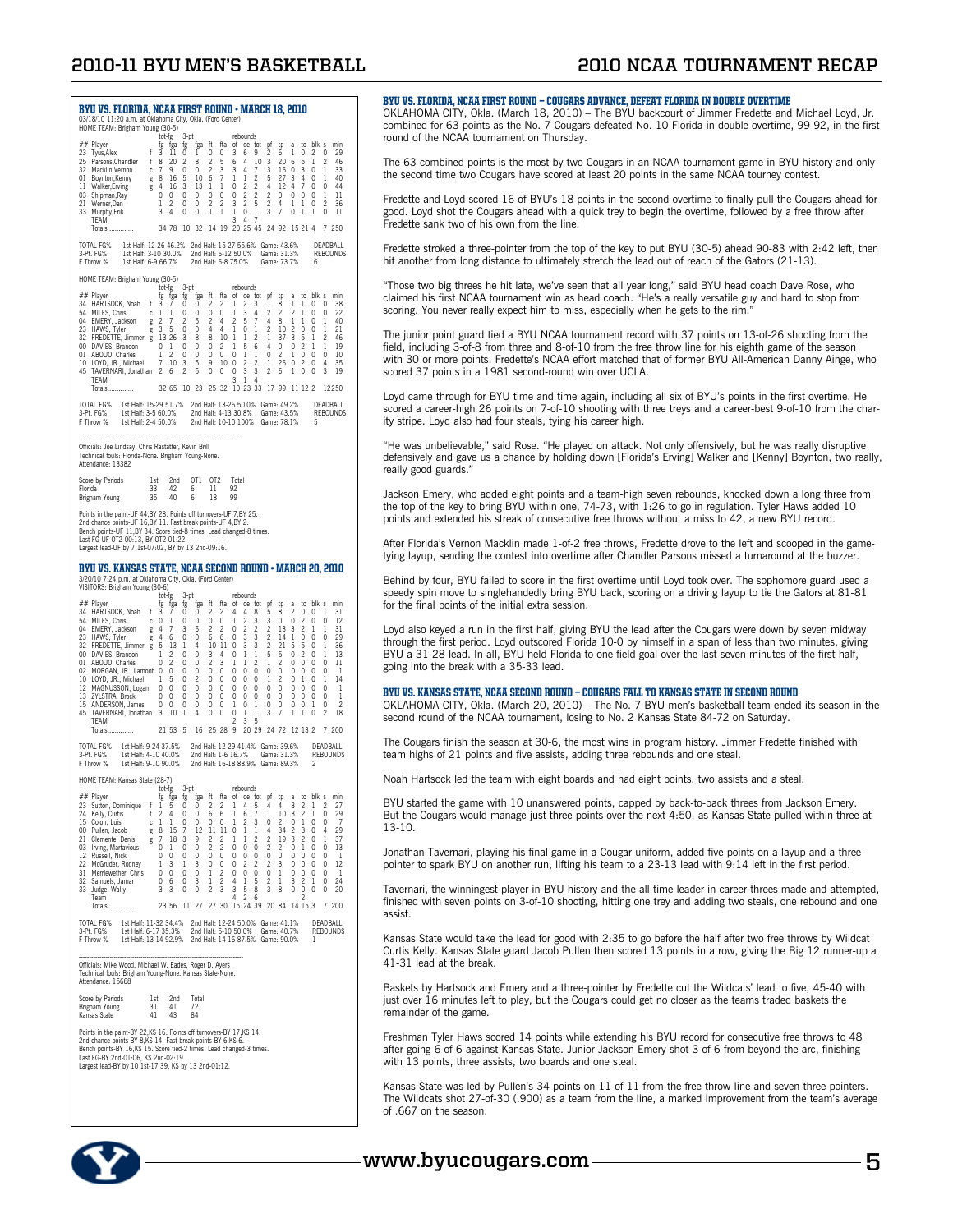### MEDIA RELATIONS INFORMATION

Basketball Media Relations Director: Kyle Chilton Office: (801) 422-4909; Cell: (801) 372-2080 Email: kyle\_chilton@byu.edu

Assistant Basketball Media Relations: Jake Drzayich Office: (801) 422-8999; Cell: (208) 830-1181 Email: golf\_sid@byu.edu

Assistant Basketball Media Relations: Morgan Jones Office: (801) 422-8999; Cell: (252) 578-7795 Email: gymnastics\_sid@byu.edu

Associate AD/Communications: Duff Tittle Office: (801) 422-8948; Cell: (801) 372-4401 Email: duff\_tittle@byu.edu

Athletic Communications Fax: (801) 422-0633 Mailing Address: 30 SFH, Provo, UT 84602-2239 Marriott Center Pressrow Phone: (801) 422-3675

### 2010-11 BYU Quick Facts

#### BYU - University Info

Location: Provo, Utah 84602 Elevation: 4,553 feet Enrollment: 32,955 (Daytime) Founded: October 15, 1875 Owned: The Church of Jesus Christ of Latter-day Saints Nickname: Cougars Mascot: Cosmo Colors: Blue and White Arena (capacity): Marriott Center (22,700) Conference: Mountain West President: Cecil O. Samuelson (Utah, 1966) Athletic Director: Tom Holmoe (BYU, 1983) Athletic Website: byucougars.com Tickets: 422-BYU1 or 1-800-322-BYU1

#### BYU Coaching Staff

Head Coach: Dave Rose Alma Mater (year): Houston (1983) Record at School (years): 157-44 (6th year) Career Div. I Record (years): same Office phone for head coach: Call SID Best time/day to reach coach: Call SID Basketball Office Fax: (801) 422-5965 Assistant Head Coaches (Alma Mater, year) Dave Rice (UNLV, 1991) Assistant Coaches (Alma Mater, year) Terry Nashif (BYU, 2005) Tim LaComb (Utah, 2006)

Dir. of Basketball Operations: Mike Hall (BYU, 2005)

#### BYU Team Info

2009-10 Overall Record: 30-6 Conference Record/Finish: 13-3 (2nd Mountain West) 2010 Postseason: (1-1) Lost, NCAA Second Round (Oklahoma City) vs. Kansas State, 72-84 2010 Final National Ranking: 17/22 Starters Returning/Lost: 3/2 Lettermen Returning/Lost: 10\*/5 Newcomers: 3 \*includes two letterwinners returning who did not play in games last year

#### BYU History

| First Year of Basketball: 1903                        |
|-------------------------------------------------------|
| Overall All-Time Record: 1638-1004 (.620)             |
| Winning Seasons: 88 (last 2011)                       |
| Conference Championships: 28 (last 2009)              |
| Postseason Appearances (record): 35 (24-36)           |
| Total NCAA Appearances (record): 25 (12-28)           |
| Last NCAA Appearance: 2010                            |
| Result: (1-1) Lost, NCAA Second Round (Oklahoma City) |
| vs. Kansas State, 72-84                               |
| Total NIT Appearances (Record): 10 (12-8)             |
| Last NIT Appearance: 2006                             |
| Result: (0-1) lost at Houston, 77-67                  |



### Looking at Wofford

**2010-11 Record:** 21-12, 14-4 **Conference:** Southern Conference

### **Highlights:**

- Wofford won its last eight games to tie College of Charleston for first in the South Division and win the Southern Conference Tournament title. The Terriers defeated College of Charleston 77-67 in the tournament championship game to clinch their second-straight Southern Conference tournament title.

- Last season Wofford fell to Wisconsin 53-49 in the first round of the NCAA Tournament.

- Wofford is led by 6-foot-6 senior forward Noah Dahlman, who averages a team-leading 20.0 points per game. Dahlman shoots .612 from the field and .764 from the free throw line and adds 5.5 boards per game. Cameron Rundles, a 6-foot-1 senior guard, adds 14.0 points per game and leads the team with 74 threes while shooting .413 from long range. Jamar Diggs adds 12.5 points and 3.2 assists while Tim Johnson leads the team in rebounding at 8.4 per game. **Coach:** Mike Young (ninth season at Wofford)

### WOFFORD'S PROBABLE STARTERS

| POS. | #  | <b>NAME</b>     | HT.   | WT. | YR. | PPG  | RPG |
|------|----|-----------------|-------|-----|-----|------|-----|
| Ė    | 42 | Noah Dahlman    | 6-6   | 215 | Sr. | 20.0 | 5.5 |
| Ė    | 41 | Tim Johnson     | 6-6   | 228 | Sr. | 6.2  | 8.4 |
| G    |    | Cameron Rundles | 6-1   | 190 | Sr. | 14.0 | 3.8 |
| G    | 5  | Jamar Diggs     | $6-2$ | 180 | Sr. | 12.5 | 3.1 |
| G    | 35 | Brad Loesing    | 6-0   | 280 |     | 6.2  | 1.4 |

#### Wofford's Last Outing — Wofford Repeats as Southern Conference Champions

CHATTANOOGA, Tenn. – It was back-to-back SoCon Championships as the Wofford men's basketball team defeated the College of Charleston 77-67 on Monday night at McKenzie Arena. Down four at the half, the Terriers used strong free throw shooting in the final minutes to secure the championship.

Wofford is 21-12 on the season and College of Charleston is 24-10 overall. The Cougars were the #1 seed in the South, while Wofford was the #2 seed in the South Division. The teams tied for the South Division title with 14-4 records in the regular season. The Terriers were led by Cameron Rundles with 21 points and SoCon Tournament MVP Noah Dahlman with 20 points. The Cougars had 25 points from Andrew Goudelock and 19 points from Donovan Monroe.

The Terriers scored first, but the Cougars had an 8-7 lead after a three pointer by Andrew Goudelock three minutes into the contest. At the 10:39 mark, the game was tied at 13 after a jumper by Jamar Diggs. After being tied at 15, the Cougars scored the next four points for a 19-15 lead. Terry Martin hit a bucket to make it a two-point game with 7:23 on the clock.

Noah Dahlman tied the game at 19 points, but the Cougars answered with four straight points for a 23-19 lead at 4:50 in the first half. Wofford answered with four straight points by Jamar Diggs to tie the contest at 23 with four minutes on the clock. After the game was tied at 25, the Cougars had a three by Donovan Monroe and a lay-up to take a 30-25 advantage with 1:37 left in the first half. At the half, the Cougars had a 32-38 lead as Andrew Goudelock and Donovan Monroe scored 25 of the 32 points for the Cougars.

The Cougars opened the scoring in the second half, but a three pointer by Cameron Rundles at 17:21 tied the games at 37 each. Wofford took a lead after a jumper by Jamar Diggs for a 41-40 score with 15:45 on the clock, but the Cougars answered with a three to regain the advantage. Another three by Donovan Monroe made it a 46-41 lead with 14:51 left in the second half.

Wofford cut the lead to 50-47 after a bucket by Cameron Rundles and Noah Dahlman followed with a basket for a 50-49 score with 11:54 on the clock. A three by Cameron Rundles gave the Terriers the lead at 54-52. He added another three with 7:37 left in the half for a 57-53 advantage. Two free throws by Terry Martin gave Wofford a 59-53 lead twenty seconds later.

Lay-ups by Brad Loesing and Noah Dahlman gave the Terriers a 67-62 advantage with 4:06 remaining in the second half. Noah Dahlman added four free throws and a lay-up as Wofford pushed the lead to 73-64 with 1:39 left in the game. The Terriers scored the final four points in the 77-67 win.

Wofford shot 46.4% from the floor and was 37.5% from three. From the free throw line, the Terriers were 91.7%, hitting 22 of 24 chances. College of Charleston was 41.8% overall and was 44.4% from behind the arc. They were 65.0% from the line. The Terriers had a 35-32 lead on the glass.

Wofford will await Selection Sunday to learn where they will play in the upcoming NCAA Tournament.

#### **SERIES NOTES**

Thursday's game will be the second meeting between BYU and Wofford. The Cougars defeated the Terriers 73-67 in 1998 in Provo.

#### Comparing the Stats — BYU vs. Wofford

| <b>SEASON AVERAGES OVERALL</b> | BYU  | WOFFORD |
|--------------------------------|------|---------|
| Points Scored/Game             | 81.6 | 73.8    |
| Points Allowed/Game            | 67.5 | 67.8    |
| Rebounds/Game                  | 38.7 | 32.5    |
| Rebounds Allowed/Game          | 35.4 | 31.3    |
| Assists/Game                   | 14.5 | 14.4    |
| Steals/Game                    | 7.9  | 6.8     |
| Blocks/Game                    | 4.2  | 2.5     |
| Turnovers                      | 11.0 | 11.8    |
| FG Percentage                  | .452 | .479    |
| FG Percentage Defense          | .413 | .447    |
| 3FG Percentage                 | .362 | .407    |
| 3FG/Game                       | 8.3  | 5.8     |
| 3FG Percentage Defense         | .333 | .351    |
| FT Percentage                  | .759 | .691    |

## **www.byucougars.com 6**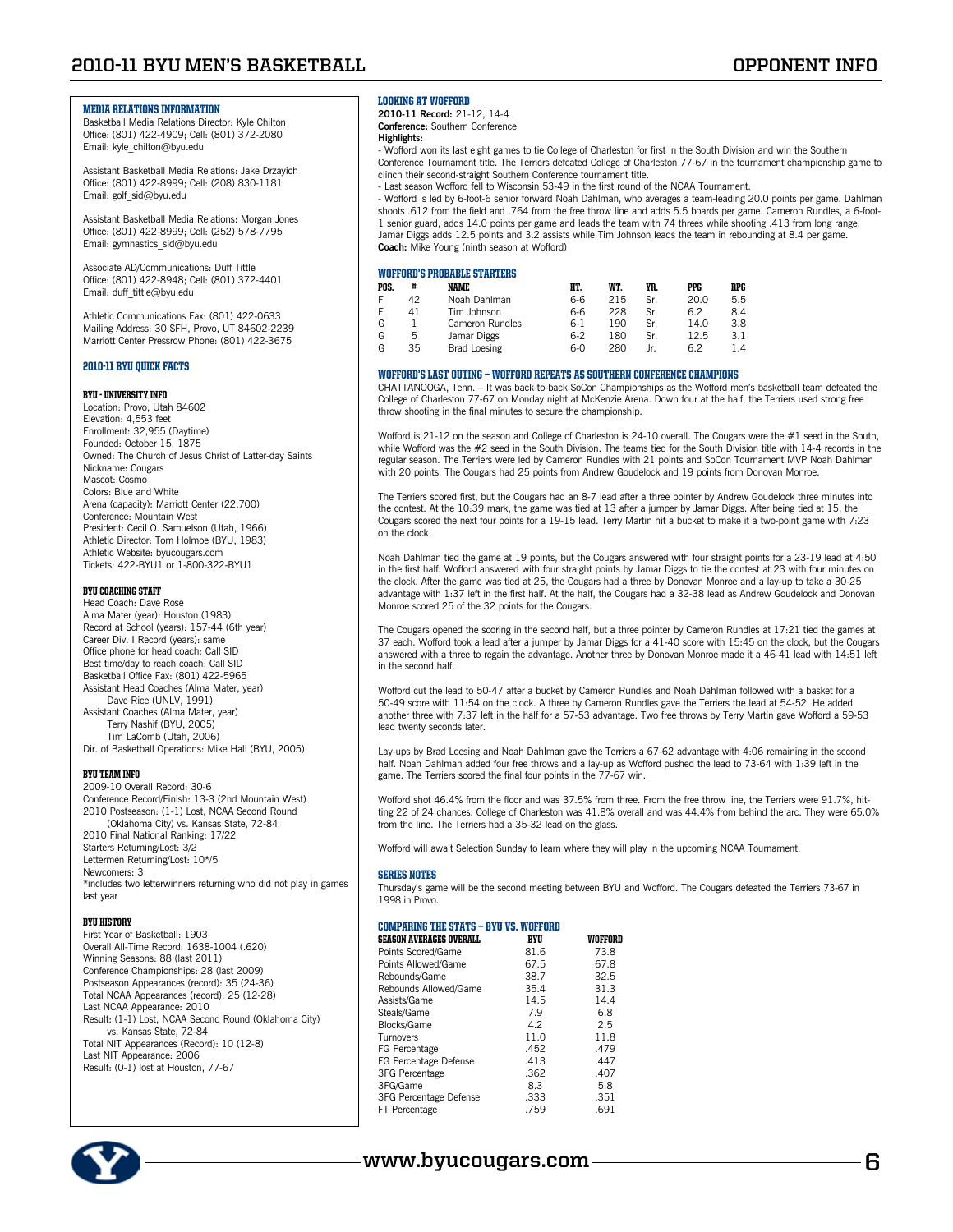## **2010-11 BYU Men's Basketball 2011 MWC tournament Recap**

BYII VS. SAN DIEGO STATE, MWC FINAL 03/12/11 4:00 pm at Las Vegas, Nev. (Thomas & Mack Center) VISITORS: #7/#6 San Diego State 32-2

| 2010-11 BYU MEN'S BASKETE                                                                                                                                                                                                                           |                                                                               |                                       |                                                     |                        |                                                                                                                                                                                                          |                                        |                |                      |                                          |                     |                                                                                                        |                |            |                     |                                                   |                                                  |                                                                       |
|-----------------------------------------------------------------------------------------------------------------------------------------------------------------------------------------------------------------------------------------------------|-------------------------------------------------------------------------------|---------------------------------------|-----------------------------------------------------|------------------------|----------------------------------------------------------------------------------------------------------------------------------------------------------------------------------------------------------|----------------------------------------|----------------|----------------------|------------------------------------------|---------------------|--------------------------------------------------------------------------------------------------------|----------------|------------|---------------------|---------------------------------------------------|--------------------------------------------------|-----------------------------------------------------------------------|
| <b>BYU VS. TCU. MWC OUARTERFINALS</b><br>03/10/11 12:00 pm at Las Vegas, Nev. (Thomas & Mack Center)<br>VISITORS: TCU 11-22                                                                                                                         |                                                                               |                                       |                                                     |                        |                                                                                                                                                                                                          |                                        |                |                      |                                          |                     |                                                                                                        |                |            |                     |                                                   |                                                  |                                                                       |
| $##$ Player<br>12 CERINA, Nikola<br>33 GREEN, Garlon<br>10 THORNS, Hank<br>23 CADOT, J.R.<br>25 HILL, Greg<br>01 RAY, Jarvis<br>04 FIELDS, Amric<br>15 GACESA, Nikola<br><b>TFAM</b><br>Totals                                                      |                                                                               | tot-fg<br>f 2 4 0<br>f 4 6 2<br>g 4 9 | 0 <sub>1</sub><br>0 <sub>1</sub><br>20 45 9         | $3-pt$<br>$\mathbf{0}$ | fg fga fg fga ft<br>$\mathbf{0}$<br>g 6 12 3 4 0 0 1 4 5 4 15 6 3 0 0<br>0 2 4 6 1 5 6 5 12 3 3 1 1<br>g 4 12 4 9 3 4 1 4 5 1 15 1 0 0 0<br>0 0 0 0 0 0 0 0 0 1 0 0 0 0 1 6<br>0 1 1 2 0 2 2 0 1 0 0 0 1 | 3 1 2 1 1<br>$0\quad 0\quad 0$<br>19 9 | 0 <sub>1</sub> | $\mathbf{1}$<br>15 5 | rebounds<br>$0 \t4 \t4$                  | $\mathbf{1}$        | fta of de tot pf tp a to blk s<br>$\overline{4}$<br>2 4 11 1 3 0 1<br>0 0 0 1 0<br>20 25 20 58 15 13 1 | 4              |            | 3 <sup>3</sup><br>1 | $\mathbf{0}$<br>$1 \t0 \t0 \t0$                   | $\mathbf{1}$<br>5.                               | min<br>31<br>37<br>38<br>30<br>35<br>15<br>$_{8}$<br>200              |
| TOTAL FG%<br>3-Pt. FG%<br>F Throw % 1st Half: 5-8 62.5% 2nd Half: 4-7 57.1% Game: 60.0%                                                                                                                                                             | 1st Half: 11-22 50.0%<br>1st Half: 7-12 58.3% 2nd Half: 2-7 28.6% Game: 47.4% |                                       |                                                     |                        | 2nd Half: 9-23 39.1%                                                                                                                                                                                     |                                        |                |                      |                                          |                     | Game: 44.4% DEADI                                                                                      |                |            |                     | 4                                                 |                                                  | DEADBALL                                                              |
| HOME TEAM: #8/#8 BYU 29-3<br>$##$ Plaver<br>01 ABOUO, Charles<br>31 COLLINSWORTH, Kyle f 1 1<br>34 HARTSOCK. Noah f 3 4 0 1 4 5 5 2 7 2 10 4 2 3 0<br>13 ZYLSTRA, Brock<br>15 ANDERSON, James<br>21 ROGERS, Stephen<br><b>TFAM</b><br><b>Totals</b> |                                                                               | f 6 8 1                               | tot-fe<br>fg fga fg<br>$0\quad 0\quad 0$<br>21 50 6 | $3-pt$                 | fga ft<br>0 0 3 6 2 6 8<br>000000000000000<br>0 2 0 1 0<br>23                                                                                                                                            | $2 \t1 \t2 \t3$<br>$0\quad 0\quad 0$   | $\mathbf{0}$   |                      | rebounds<br>0 <sub>0</sub><br>$0\quad 0$ | 5 8<br>$\mathbf{0}$ | fta of de tot pf tp a to blk s<br>$0 \t1 \t0$<br>$0\quad 0$<br>16 21 11 22 33 14 64 13 12 4            | 3 <sub>5</sub> | 4 14 2 2 0 | 0 <sub>0</sub>      | 200<br>0 <sub>0</sub><br>$0\quad 0\quad 0\quad 0$ | $\overline{2}$<br>$\mathbf{3}$<br>$\overline{7}$ | min<br>32<br>30<br>37<br>$\overline{4}$<br>$\overline{c}$<br>6<br>200 |
| TOTAL FG% 1st Half: 12-25 48.0% 2nd Half: 9-25 36.0%<br>3-Pt. FG% 1st Half: 4-13 30.8% 2nd Half: 2-10 20.0% Game: 26.1%<br>F Throw % 1st Half: 5-8 62.5% 2nd Half: 11-13 84.6% Game: 76.2%                                                          |                                                                               |                                       |                                                     |                        | -----------------------------------                                                                                                                                                                      |                                        |                |                      |                                          |                     | Game: 42.0%                                                                                            |                |            |                     | <b>RBDS</b><br>3                                  |                                                  | DEADBALL                                                              |
| Officials: Verne Harris, K.C. Ely, Brad Ferrie<br>Technical fouls: TCU-CADOT, J.R., #8/#8 BYU-None.<br>Attendance: 14697<br>Score by Periods                                                                                                        |                                                                               | 1st                                   | 2nd                                                 |                        | Total                                                                                                                                                                                                    |                                        |                |                      |                                          |                     |                                                                                                        |                |            |                     |                                                   |                                                  |                                                                       |
| TCU<br>#8/#8 BYU<br>2011 Conoco Mountain West Conference Men's Championships Quarterfinal #1<br>No. 1 seed BYU Advances to Friday's Men's Semifinal                                                                                                 |                                                                               | 34<br>33                              | 24<br>31                                            |                        | 58<br>64                                                                                                                                                                                                 |                                        |                |                      |                                          |                     |                                                                                                        |                |            |                     |                                                   |                                                  |                                                                       |

Points in the paint-TC 20,BY 26. Points off turnovers-TC 13,BY 21. 2nd chance points-TC 2,BY 17. Fast break points-TC 2,BY 4. Bench points-TC 1,BY 2. Score tied-9 times. Lead changed-9 times. Last FG-TC 2nd-00:25, BY 2nd-01:41. Largest lead-TC by 4 1st-01:37, BY by 9 2nd-00:52.

#### COUGARS DEFEAT TCU IN MWC OUARTERFINALS

LAS VEGAS, Nev. (Mar. 10, 2011) – In the quarterfinals of the Mountain West Conference tournament, the BYU men's basketball team defeated the TCU Horned Frogs, 64-58, on Thursday afternoon.

First-seed BYU was led by point guard Jimmer Fredette with 24 points. Charles Abouo contributed 14 points while Abouo and Kyle Collinsworth led the team on the boards with eight rebounds each. Noah Hartsock added 10 points and seven rebounds.

Strong shooting by Fredette and Abouo led the Cougars to take an early 13-8 lead and force the TCU coaching staff to call an early timeout. Fredette and Abouo scored eight and five points, respectively, while also shooting 100 percent from the field in the early going.

The Horned Frogs battled back to tie the score at 20 and eventually took the 24-22 lead as the two teams would exchange baskets and try to pull away throughout much of the first half. Abouo continued to be the driving force for BYU as he remained perfect from the field, scoring five more points on his way to 10 first-half points. A Fredette trey ended a 6-0 TCU run and brought the Cougars within one as the buzzer rang for halftime.

BYU opened the second half on a 7-0 run. A Hartsock free throw and another Abouo basket helped the Cougars regain the lead, 36-34. A three-on-two break by BYU led to an Emery layup and extended the Cougar lead to four, followed by a lay-in by Kyle Collinsworth off a Fredette dish.

Once again the Horned Frogs showed their persistence, clawing back to knot the game at 40. Junior forward Noah Hartsock scored five straight BYU points, including an and-one play, to give the Cougars a 48-44 lead with under 10 minutes left in regulation.

BYU continued its efforts to pull away when a Fredette triple gave the Cougars an eight-point lead, the largest margin of the day up to that point, with just 1:35 remaining. Two free throws by Hartsock with less than a minute to go extended the Cougar lead to nine points.

Greg Hill took over for TCU, single-handedly scoring seven points in the last 43 seconds of regulation to cut the BYU lead to two with just 25 seconds on the clock. However, the Horned Frogs ran out of time. An Emery block followed by two Emery free throws sealed the win for the Cougars.

BYU at New MExico, MWC Semifinals 03/11/11 6:00 pm at Las Vegas, Nev. (Thomas & Mack Cer VISITORS: New Mexico 21-12 tot-fg 3-pt rebounds<br>##Player fg fga fg fga ft fta of de tot pf tp a to blk s min<br>00 HARDEMAN, A.J. f 4 6 0 0 3 5 3 2 5 4 11 0 0 0 0 31<br>32 GORDON,Drew f 8 14 0 0 1 2 5 10 15 4 17 1 2 1 0 33 22 CUNDUVIK, URIN' CHARY, Dairese g 4 8 1 3 0 0 0 2 2 1 9 7 1 0 0 21<br>10 WILLIAMS, Kendall g 5 14 3 9 0 0 0 4 4 2 13 4 3 0 0 34<br>23 McDONALD, Phillip g 3 6 2 5 0 0 0 0 0 5 8 0 3 0 0 32 10 WILLIAMS, Kendall g 5 14 3 9 0 0 0 4 4 2 13 4 3 0 0 34 23 McDOMALD, Phillip = 3 6 2 5 0 0 0 0 5 8 0 3 0 3 0 3<br>13 FENTON, Jamal = 0 1 0 1 0 0 0 0 0 1 0 0 0 0 0 4<br>13 FENTON, Jamal = 4 9 3 6 3 4 1 2 3 1 14 2 5 0 2 24<br>21 BAIRSTOW, Cameron = 2 3 0 0 0 0 2 2 4 2 4 0 0 0 0 17<br>41 BAIR TEAM 1 2 3 1 Totals.............. 30 62 9 25 7 11 12 24 36 20 76 15 15 1 2 200 TOTAL FG% 1st Half: 17-32 53.1% 2nd Half: 13-30 43.3% Game: 48.4% DEADBALL 3-Pt. FG% 1st Half: 5-13 38.5% 2nd Half: 4-12 33.3% Game: 36.0% RBDS F Throw % 1st Half: 3-4 75.0% 2nd Half: 4-7 57.1% Game: 63.6% 3,1 HOME TEAM: #8/#8 BYU 30-3<br>tot-fo 3-nt tot-fg 3-pt rebounds<br>##Player fg fga fg fga ft fta of de tot pf tp a to blk s min<br>01 ABOUO,Charles f 1 5 6 0 0 1 3 5 4 9 1 11 0 1 0 1 34<br>31 COLLINSWORTH, Kyle f 5 6 0 0 1 3 5 4 9 1 11 0 1 0 1 34 34 HARTSOCK, Noah f 3 8 0 0 1 2 2 4 6 2 7 2 1 3 0 34 04 EMERY, Jackson g 3 11 1 7 7 8 0 5 5 2 14 5 0 0 5 39 32 SOLATIN THREE (AMERIC POLITIC PRESSURATION CONTROLLATION CONTROLLATION CONTROLLATION CONTROLLATION CONTROLLATION CONTROLLATION CONTROLLATION CONTROLLATION CONTROLLATION CONTROLLATION CONTROLLATION CONTROLLATION CONTROLL 12 MAGNUSSON, Logan 0 1 0 1 1 2 1 1 2 2 1 0 1 0 0 16<br>14 MARTINEAU, Nick 0 0 0 0 0 0 0 0 0 0 0 0 0 0 0 0 0<br>21 ROGERS, Stephen 0 0 0 0 0 0 0 0 0 0 0 0 0 0 0 14 MARTINEAU, Nick 0 0 0 0 0 0 0 0 0 0 0 0<br>21 ROGERS, Stephen 0 0 0 0 0 0 0 0 0 0 0 0 20 Products Corp.<br>21 ROGERS, Stephen<br>TEAM TEAM 1 1 2 Totals.............. 34 68 8 25 11 16 12 21 33 14 87 11 6 3 9 200 TOTAL FG% 1st Half: 20-39 51.3% 2nd Half: 14-29 48.3% Game: 50.0% DEADBALL<br>3-Pt. FG% 1st Half: 5-15 33.3% 2nd Half: 3-10 30.0% Game: 32.0% RBDS<br>FThrow % 1st Half: 2-3 66.7% 2nd Half: 9-13 69.2% Game: 68.8% 2 Officials: Randy McCall, Larry Snaulding, Fric Curry Officials: Randy McCall, Larry Spaulding, Eric Curry Technical fouls: New Mexico-GORDON, Drew. #8/#8 BYU-HARTSOCK, Noah. Attendance: 18500 Score by Periods 1st 2nd Total<br>New Mexico 42 34 76 New Mexico 42 34 76 #8/#8 BYU 47 40 87 2011 Mountain West Conference Men's Championships Semifinal #1 No. 1 seed BYU Advances to Saturday's Men's Final Points in the paint-NM 36,BY 28. Points off turnovers-NM 5,BY 24. 2nd chance points-NM 14,BY 15. Fast break points-NM 3,BY 14. Bench points-NM 18,BY 1. Score tied-8 times. Lead changed-14 times. Last FG-NM 2nd-00:39, BY 2nd-00:54. Largest lead-NM by 4 1st-11:02, BY by 11 2nd-04:07.

#### Fredette's 52 Propel BYU to Championship Game

LAS VEGAS (March 11, 2011) - Jimmer Fredette scored 52 points to break the BYU career and single-game scoring records and lead the Cougars to an 87-76 Conoco MWC Tournament semifinal victory over New Mexico on Friday.

Fredette hit a jumper at the 4:25 mark in the second half to record his 49th point of the game and break Danny Ainge's 30-year-old BYU scoring record. Ainge scored 2,467 career points and Fredette now has 2,471 points. With a BYU-record 33 points in the first half and a game-high 52, he also passed his own BYU single-game record and set a new MWC Tournament single game record

Senior Jackson Emery and freshman Kyle Collinsworth joined Fredette in double figures, scoring 14 and 11, respectively. Collinsworth was also one rebound shy of a double-double, grabbing nine. The Cougars turned the ball over just six times and shot 34-of-68 (.500) from the field to avenge two regular-season losses to the Lobos.

Fredette started hot for the Cougars, scoring their first 10 points of the game on 4-of-6 (.667) shooting, including two three-pointers and besting the Lobos by five in the first three minutes of play.

After the Lobos took a 24-20 lead at the 9:31 mark, Fredette sparked an 8-2 run with two-consecutive three-pointers to help BYU retake the lead at 28-26 with 8:02 remaining in the half. In a back-and-forth first half that saw 13 lead changes, both teams shot better than 50 percent from the field with the Cougars shooting at a 20-of-37 (.513) clip, including 5-of-15 (.333) from long range.

Fredette spearheaded an 11-5 Cougar run to end the half and give BYU a 47- 42 advantage heading into the break. Junior Noah Hartsock and freshman Kyle Collinsworth each added five points and three rebounds in the first half.

Fredette finished the first half with 33 points on 14-of-20 shooting, including 5-for-8 from three-point range to go along with two rebounds and one assist. The 33-points in the first half are a BYU and Thomas and Mack Center record for points in a half. Fredette has now scored 30-plus points in a half three times in his career. The pace slowed to begin the second half, with the Lobos going on a 7-2 run to tie the score at 49 after Lobo guard Dairese Gary left the game with an injury.



**www.byucougars.com 7**

| 32 | WHITE, Billy                       | f            | 7              | 12                      | $\theta$       | 0                        | 7              | 7                        | 7                        | 5                        | 12             | 2                | 21             | 2                        | 2            | $\theta$       | 5                        | 31             |
|----|------------------------------------|--------------|----------------|-------------------------|----------------|--------------------------|----------------|--------------------------|--------------------------|--------------------------|----------------|------------------|----------------|--------------------------|--------------|----------------|--------------------------|----------------|
| 22 | TAPLEY, Chase                      | g            | 5              | 10                      | 2              | 4                        | $\mathfrak{p}$ | $\mathfrak{p}$           | 0                        | 3                        | $\overline{3}$ | $\mathfrak{p}$   | 14             | $\mathbf{1}$             | $\mathbf{1}$ | $\theta$       | $\mathfrak{p}$           | 27             |
| 23 | GAY, D.J.                          | g            | 0              | 3                       | 0              | $\overline{\phantom{a}}$ | $\mathbf{0}$   | $\theta$                 | 0                        | $\overline{1}$           | $\mathbf{1}$   | $\mathbf{1}$     | 0              | $\mathfrak{p}$           | $\theta$     | 0              | 0                        | 34             |
| 05 | CARLWELL, Brian                    |              | 1              | $\overline{3}$          | $\theta$       | 0                        | $\mathbf{1}$   | $\mathfrak{p}$           | 1                        | $\mathbf{1}$             | $\mathfrak{p}$ | 0                | 3              | 0                        | $\theta$     | 0              | n                        | 11             |
| 10 | SHELTON. Tim                       |              | $\mathbf{1}$   | $\mathbf{1}$            | 1              | 1                        | $\mathbf{0}$   | $\theta$                 | $\theta$                 | $\mathbf{1}$             | $\mathbf{1}$   | $\mathbf{0}$     | $\overline{3}$ | 0                        | $\theta$     | 0              | 0                        | 5              |
| 11 | RAHON, James                       |              | $\mathbf{1}$   | 5                       | $\mathbf{0}$   | $\overline{\mathbf{3}}$  | $\mathbf{0}$   | $\theta$                 | $\mathbf{1}$             | $\mathbf{1}$             | $\mathfrak{p}$ | $\mathfrak{p}$   | $\mathfrak{p}$ | $\mathfrak{p}$           | $\theta$     | $\theta$       | 0                        | 16             |
| 21 | FRANKLIN, Jamaal                   |              | 0              | $\mathfrak{p}$          | $\theta$       | $\mathfrak{p}$           | $\theta$       | n                        | $\theta$                 | $\mathbf{1}$             | $\mathbf{1}$   | $\mathbf{1}$     | $\theta$       | $\mathbf{1}$             | n            | n              | 0                        | 8              |
|    | TFAM                               |              |                |                         |                |                          |                |                          | $\overline{\phantom{a}}$ | $\overline{\phantom{a}}$ | $\overline{4}$ |                  |                |                          |              |                |                          |                |
|    | Totals                             |              |                | 28 62                   | 5              | 15                       | 11             | 14                       | 16                       | 25                       | 41             | 12               | 72             | 126                      |              | $\mathfrak{p}$ | 8                        | 200            |
|    | TOTAL FG%<br>1st Half: 17-31 54.8% |              |                |                         |                | 2nd Half: 11-31 35.5%    |                |                          |                          |                          |                | Game: 45.2%      |                |                          |              |                |                          | DEADBALL       |
|    | 3-Pt. FG%<br>1st Half: 4-7 57.1%   |              |                |                         |                | 2nd Half: 1-8 12.5%      |                |                          |                          |                          |                | Game: 33.3%      |                |                          |              | <b>RBDS</b>    |                          |                |
|    | F Throw %<br>1st Half: 5-6 83.3%   |              |                |                         |                | 2nd Half: 6-8 75.0%      |                |                          |                          |                          |                | Game: 78.6%      |                |                          |              | 1              |                          |                |
|    |                                    |              |                |                         |                |                          |                |                          |                          |                          |                |                  |                |                          |              |                |                          |                |
|    | HOME TEAM: #8/#8 BYU 30-4          |              |                |                         |                |                          |                |                          |                          |                          |                |                  |                |                          |              |                |                          |                |
|    |                                    |              | tot-fe         |                         | $3-pt$         |                          |                |                          |                          | rebounds                 |                |                  |                |                          |              |                |                          |                |
|    | ##Plaver                           |              | fg             | fga                     | fg             | fga                      | ft             | fta                      | of                       | de                       | tot            | pf               | tp             | a                        | to           | blk            | s                        | min            |
| 01 | ABOUO, Charles                     | f            | $\overline{c}$ | 5                       | $\mathbf{1}$   | 3                        | 0              | $\theta$                 | $\overline{2}$           | 3                        | 5              | $\mathbf{1}$     | 5              | 0                        | $\mathbf{1}$ | $\theta$       | 0                        | 32             |
| 31 | COLLINSWORTH, Kyle                 | $\mathsf{f}$ | $\overline{1}$ | 4                       | $\theta$       | 0                        | $\theta$       | $\theta$                 | $6\phantom{a}$           | $\mathbf{1}$             | $\overline{7}$ | $\overline{c}$   | $\mathfrak{p}$ | 3                        | $\gamma$     | $\theta$       | 1                        | 30             |
| 34 | HARTSOCK, Noah                     | f            | $\mathfrak{p}$ | 10                      | $\theta$       | 5                        | $\theta$       | $\theta$                 | $\mathfrak{p}$           | $\overline{4}$           | 6              | $\mathfrak{p}$   | $\overline{4}$ | $\gamma$                 | $\mathbf{1}$ | $\mathfrak{p}$ | 0                        | 34             |
| 04 | EMERY, Jackson                     | g            | 4              | 11                      | 3              | 8                        | $\theta$       | $\theta$                 | $\theta$                 | 5                        | 5              | $\mathfrak{p}$   | 11             | $\mathbf{0}$             | $\theta$     | $\theta$       | 1                        | 36             |
| 32 | <b>FREDETTE, Jimmer</b>            | g            | 10             | 25                      | $\mathfrak{p}$ | $\overline{7}$           | 8              | 11                       | $\mathbf{1}$             | 5                        | 6              | $\theta$         | 30             | $\mathfrak{p}$           | Δ            | $\theta$       | n                        | 40             |
| 12 | MAGNUSSON, Logan                   |              | $\mathbf{0}$   | $\theta$                | $\theta$       | n                        | $\theta$       | $\mathbf{0}$             | $\theta$                 | $\theta$                 | $\theta$       | $\theta$         | $\mathbf{0}$   | $\mathbf{0}$             | $\theta$     | $\theta$       | 0                        | $\overline{c}$ |
| 13 | <b>ZYLSTRA, Brock</b>              |              | $\mathsf{n}$   | $\theta$                | $\theta$       | n                        | $\mathbf{0}$   | $\theta$                 | $\theta$                 | $\theta$                 | $\theta$       | $\theta$         | $\mathsf{n}$   | $\theta$                 | $\theta$     | $\theta$       | 0                        | 5              |
| 15 | ANDERSON, James                    |              | $\theta$       | $\overline{\mathbf{3}}$ | $\theta$       | n                        | $\theta$       | $\theta$                 | 1                        | $\mathbf{1}$             | $\mathfrak{p}$ | 3                | $\theta$       | 0                        | $\theta$     | $\mathfrak{p}$ | $\theta$                 | 14             |
| 21 | ROGERS, Stephen                    |              | n              | $\mathbf{1}$            | $\theta$       | $\mathbf{1}$             | $\mathfrak{p}$ | $\overline{\phantom{a}}$ | 1                        | $\theta$                 | $\mathbf{1}$   | $\Omega$         | $\mathfrak{p}$ | n                        | 1            | $\theta$       | n                        | $\overline{7}$ |
|    | TFAM                               |              |                |                         |                |                          |                |                          | 3                        | $\mathbf{1}$             | 4              |                  |                |                          |              |                |                          |                |
|    | Totals                             |              |                | 19 59                   | 6              | 24                       | 10             | 13                       | 16                       | 20                       | 36             | 10 <sup>10</sup> | 54             | $\overline{\phantom{a}}$ | 9            | Δ              | $\overline{\phantom{a}}$ | 200            |
|    | TOTAL FG%<br>1st Half: 10-30 33.3% |              |                |                         |                | 2nd Half: 9-29 31.0%     |                |                          |                          |                          |                | Game: 32.2%      |                |                          |              |                |                          | DFADBALL       |
|    | 3-Pt FG%<br>1st Half- 4-13 30 8%   |              |                |                         |                | 2nd Half- 2-11 18 2%     |                |                          |                          |                          |                | Game: 25.0%      |                |                          |              | RRDS           |                          |                |

tot-fg 3-pt rebounds<br>##Player fg fga fg fga ft fta of de tot pf tp a to blk s min<br>04 THOMAS,Malcolm f 4 10 0 0 1 3 2 5 7 2 9 3 0 2 1 33<br>15 LEONARD,Kawhi f 9 16 2 3 0 0 3 5 8 2 20 1 3 0 0 35

3-Pt. FG% 1st Half: 4-13 30.8% 2nd Half: 2-11 18.2% Game: 25.0% RBDS F Throw % 1st Half: 7-7 100% 2nd Half: 3-6 50.0% Game: 76.9% 2

-------------------------------------------------------------------------------- Officials: Scott Thornley, Randy McCall, Larry Spaulding Technical fouls: #7/#6 San Diego State-THOMAS, Malcolm. #8/#8 BYU-None. Attendance: 18500

Score by Periods 1st 2nd Total<br>
#7/#6 San Diego State 43 29 72<br>
#8/#8 BYU 31 23 54 enous<br>n Diego State 43<br>U 31  $#8/H8$  BYU

2011 Conoco Mountain West Conference Men's Championships Final No. 2 seed San Diego State wins Mountain West Conference Tournament

Points in the paint-SD 40,BY 16. Points off turnovers-SD 15,BY 4. 2nd chance points-SD 21,BY 9. Fast break points-SD 14,BY 5. Bench points-SD 8,BY 2. Score tied-1 time. Lead changed-2 times. Last FG-SD 2nd-00:34, BY 2nd-00:11. Largest lead-SD by 23 2nd-10:57, BY by 1 1st-17:53.

#### BYU Falls to San Diego State in MWC Final

LAS VEGAS, Nev. (Mar. 12, 2011) – The No. 8-ranked and top-seeded BYU Cougars fell to the second-seeded and No. 7/6 San Diego State Aztecs in the championship game of the Mountain West Conference tournament on Saturday, 72-54.

The Cougars (30-4) were unable to find their stroke, shooting 32 percent from the field, while the Aztecs (32-2) shot 45 percent to avenge their only two losses this season--both 13-point defeats to BYU.

Jimmer Fredette, the MWC Tournament MVP, led the Cougars with 30 points, six rebounds and two assists. Kyle Collinsworth led BYU on the boards with seven. Jackson Emery added 11 points, five rebounds and two assists.

Both teams came out hot from long range in the early going, hitting all four attempts from behind the arc in the first three minutes of play. The Aztecs jumped out to a 12-6 lead on 50 percent shooting from the field, but the Cougars battled back to tie the game at 12-all on a Noah Hartsock jumper with 14:34 remaining the half. SDSU proceeded to go on a 6-0 run before an and-one layup and free throw from Fredette off a spin-move in the lane ended the **BYLI** drought

The Aztecs continued to give the Cougars all they could handle throughout the remainder of the first half and extended their lead to 14. However, with 28.5 seconds remaining in the half SDSU was called for a technical foul sending Fredette to the line to cut the lead to twelve. Fredette then made a three-pointer to end the half, but after review the shot was ruled to have come after the halftime horn.

The Aztecs opened the second half with a 10-4 run, forcing Dave Rose to call a timeout with 15:20 left to play. Still, BYU struggled to stop the SDSU run and the Aztecs continued to pull away, extending their lead to a game-high 23 points.

BYU responded with scores by Charles Abouo and Hartsock to ignite a 15-2 Cougar run to bring the deficit to 10 points with five minutes to go. With the score 60-42 with 6:58 remaining, Fredette made a layup as part of a quick eight points scored by the Cougars in less than two minutes. The 15-2 run was capped by an Emery trey to cut the Aztec lead to 10 at 62-52. SDSU, however, answered again with a 10-0 run of its own, ending any hopes of a BYU comeback.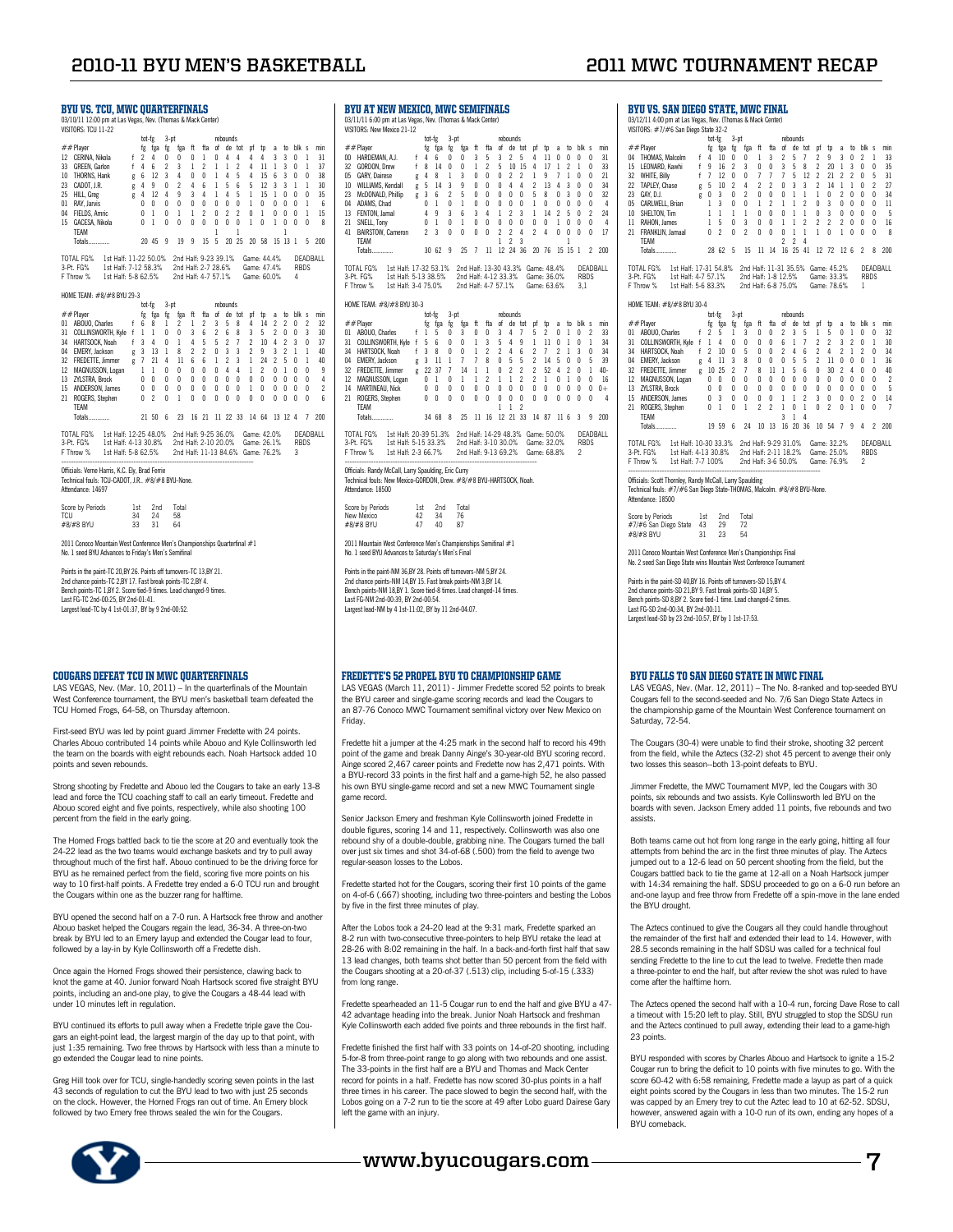## **2010-11 BYU Men's Basketball BYU Notes**

| <b>IN THE RANKINGS</b>                                          |                        |                                 |                                                              | <b>RECO</b>     |
|-----------------------------------------------------------------|------------------------|---------------------------------|--------------------------------------------------------------|-----------------|
| BYU was ranked in the preseason top 25 for the first time since |                        |                                 |                                                              | <b>BYUS</b>     |
| 1980. The Cougars were No. 24 in the AP Preseason Poll and      |                        |                                 |                                                              | POINT           |
| received votes in the ESPN/USA Today Preseason Coaches Poll.    |                        |                                 |                                                              | 1. Jin          |
| The Cougars are currently No. 10 in the AP Poll No. 12 and in   |                        |                                 |                                                              | 2. De           |
| the ESPN/USA Today Coaches Poll.                                |                        |                                 |                                                              | 3. Da           |
|                                                                 |                        |                                 |                                                              | 4. Mi           |
| <b>NATIONAL RANKINGS</b>                                        |                        |                                 |                                                              | 5. Jin          |
| AP TOP 25 (MARCH 14)                                            |                        |                                 | ESPN/USA TODAY (MARCH 14)                                    |                 |
| 1. Ohio State (51)                                              |                        | 1. Ohio State (26)              |                                                              | <b>STEAL</b>    |
| 2. Kansas (14)                                                  |                        | 2. Kansas (5)                   |                                                              | 1. Ja           |
| 3. Duke                                                         | 3. Duke                |                                 |                                                              | 2. Jai<br>3. Ma |
| 4. Pittsburgh                                                   |                        | 4. Pittsburgh                   |                                                              |                 |
| 5. Notre Dame                                                   |                        | 5. San Diego State              |                                                              | <b>THREE</b>    |
| 6. San Diego State                                              |                        | 6. Notre Dame                   |                                                              | 1. Jin          |
| 7. North Carolina                                               |                        | 7. North Carolina               |                                                              | $2.$ Jor        |
| 8. Texas                                                        |                        | 8. Connecticut                  |                                                              | 3. Ja           |
| 9. Connecticut                                                  | 9. Texas               |                                 |                                                              | T4. J           |
| <b>10. BYU</b><br>11. Kentucky                                  |                        | 10. Kentucky<br>11. Louisville  |                                                              | T4. J           |
| 12. Syracuse                                                    | <b>12. BYU</b>         |                                 |                                                              |                 |
| 13. Purdue                                                      | 13. Florida            |                                 |                                                              | BYU C           |
| 14. Louisville                                                  |                        | 14. Syracuse                    |                                                              | FIELD           |
| 15. Florida                                                     | 15. Purdue             |                                 |                                                              | $1.$ Da         |
| 16. Wisconsin                                                   |                        | 16. Wisconsin                   |                                                              | 2. Mi<br>3. De  |
| 17. Arizona                                                     |                        | 17. Utah State                  |                                                              | 4. Jir          |
| 18. St. John's                                                  | 18. Arizona            |                                 |                                                              | 5. Jet          |
| 19. Utah State                                                  |                        | 19. St. John's                  |                                                              |                 |
| 20. Xavier                                                      |                        | 20. Texas A&M<br>21. Vanderbilt |                                                              | <b>THREE</b>    |
| 21. Kansas State<br>22. West Virginia                           | 22. Xavier             |                                 |                                                              | 1. Jir          |
| 23. Washington                                                  |                        | 23. Washington                  |                                                              | $2.$ Jor        |
| 24. Texas A&M                                                   |                        | 24. Kansas State                |                                                              | 3. Ja           |
| 25. Vanderbilt                                                  |                        | 25. Georgetown                  |                                                              | 4. Ma           |
| <b>Others Receiving Votes:</b>                                  |                        |                                 | <b>Others Receiving Votes: Temple</b>                        | THREE           |
| Georgetown 129, Temple 124,                                     |                        |                                 | 46, West Virginia 42, Richmond                               | 1. Jir          |
| Cincinnati 115, Old Dominion                                    |                        |                                 | 35, Cincinnati 25, Old Dominion                              | 2. Jor          |
| 65, Richmond 47, UNLV 38,                                       |                        |                                 | 18, Gonzaga 17, Missouri 16,                                 | 3. Ja           |
| Gonzaga 30, Butler 18, Villanova                                |                        |                                 | George Mason 14, UCLA 10,                                    | 4. Ma           |
| 17, Missouri 13, Belmont 13,<br>George Mason 10, Memphis 7,     |                        |                                 | UNLV 9, Butler 5, Penn St. 3,<br>Princeton 3, Memphis 2, St. |                 |
| Clemson 4, UCLA 3, Marquette                                    | Mary's 2               |                                 |                                                              | <b>FREE</b> 1   |
| 3, Colorado 3, Long Island 1                                    |                        |                                 |                                                              | 1. De           |
|                                                                 |                        |                                 |                                                              | 2. Jin          |
| RPI (MARCH 13)                                                  | <b>HIGHEST RANKING</b> |                                 |                                                              | 3. Ru           |
| 1. Kansas                                                       | YEAR                   | AP                              | <b>COACHES</b>                                               | <b>FREE</b> 1   |
| 2. Ohio State                                                   | 1950-51                | 11                              | 10                                                           | 1. Ty           |
| 3. San Diego State<br>4. Duke                                   | 1953-54                | 19                              |                                                              | 2. Jin          |
| 5. BYU                                                          | 1955-56                | 5                               |                                                              | 3. Mi           |
| 6. North Carolina                                               | 1964-65                | 9<br>6                          | 6                                                            |                 |
| 7. Kentucky                                                     | 1965-66<br>1966-67     | 7                               |                                                              | ASSIS'<br>1. Ma |
| 8. Florida                                                      | 1970-71                | 20                              |                                                              | 2. Da           |
| 9. Notre Dame                                                   | 1971-72                | 6                               |                                                              | 3. Na           |
| 10 Pittshurgh                                                   |                        |                                 |                                                              |                 |

3. San Diego State 4. Duke 6. North Carolina 9. Notre Dame 10. Pittsburgh 13. Georgetown 14. Connecticut 15. Utah State 16. Wisconsin 20. Old Dominion 21. West Virginia 23. Kansas State 24. George Mason 1972-7 1979-80 12<br>1980-81 15 1980-81 1981-82 15 1987-88 3<br>1992-93 21 1992-93 21<br>2006-07 21 2006-07 21 22 2007-08 20 21 2008-09 25 NR<br>2009-10 12 10  $\frac{2009-10}{2010-11}$  12 1

11. Texas 12. Purdue

17. Louisville 18. Syracuse 19. Arizona

22. Xavier

25. UNLV

BYU AS A RANKED TEAM Overall: 183-67 Home: 99-14 Road<br>Unde

| <b>CONSEC. WEEKS IN A SEASON*</b>         | CONSEC. WEEKS OVERALL* |  |  |  |  |  |  |  |  |  |
|-------------------------------------------|------------------------|--|--|--|--|--|--|--|--|--|
|                                           |                        |  |  |  |  |  |  |  |  |  |
| <b>CONSECUTIVE WEEKS RANKED (AP POLL)</b> |                        |  |  |  |  |  |  |  |  |  |
|                                           |                        |  |  |  |  |  |  |  |  |  |
| Under Rose: 55-15                         | In $2010 - 11:30 - 4$  |  |  |  |  |  |  |  |  |  |
|                                           |                        |  |  |  |  |  |  |  |  |  |
| Road: 53-32                               | Neutral: 31-21         |  |  |  |  |  |  |  |  |  |
| $UVEI$ all: $10.3-07$                     | $1101116: 77 - 14$     |  |  |  |  |  |  |  |  |  |

| 2010-11                    | 19 | 1979-82 | 32 |  |  |  |  |
|----------------------------|----|---------|----|--|--|--|--|
| 1980-81                    | 16 | 2009-11 | 30 |  |  |  |  |
| 1971-72                    | 16 | 1971-72 | 21 |  |  |  |  |
| 1979-80                    | 15 |         |    |  |  |  |  |
| 2009-10                    | 11 |         |    |  |  |  |  |
| * Includes Preseason Polls |    |         |    |  |  |  |  |

### **REQUESTED**

|        | BYU SEASON RECORDS |
|--------|--------------------|
| PNINTS |                    |

| Poll.                                       |                                                                                                              | A Today Preseason Coaches Poll.<br>10 in the AP Poll No. 12 and in                                                                                                                                       | 1. Jimmer Fredette (2010-11)<br>2. Devin Durrant (1983-84)<br>3. Danny Ainge (1980-81)<br>4. Michael Smith (1988-89)<br>5. Jimmer Fredette (2009-10)                                                                         | 970<br>866<br>782<br>765<br>751 |
|---------------------------------------------|--------------------------------------------------------------------------------------------------------------|----------------------------------------------------------------------------------------------------------------------------------------------------------------------------------------------------------|------------------------------------------------------------------------------------------------------------------------------------------------------------------------------------------------------------------------------|---------------------------------|
| 3. Duke                                     | 1. Ohio State (26)<br>2. Kansas (5)<br>4. Pittsburgh                                                         | ESPN/USA TODAY (MARCH 14)                                                                                                                                                                                | <b>STEALS</b><br>1. Jackson Emery (2010-11)<br>2. Jackson Emery (2009-10)<br>3. Marty Haws (1989-90)                                                                                                                         | 94<br>91<br>66                  |
| 9. Texas                                    | 5. San Diego State<br>6. Notre Dame<br>7. North Carolina<br>8. Connecticut<br>10. Kentucky<br>11. Louisville |                                                                                                                                                                                                          | <b>THREE-POINT FIELD GOALS</b><br>1. Jimmer Fredette (2010-11)<br>2. Jonathan Tavernari (2007-08)<br>3. Jackson Emery (2010-11)<br>T4. Jackson Emery (2009-10)<br>T4. Jonathan Tavernari (2008-09)                           | 112<br>88<br>86<br>85<br>85     |
| <b>12. BYU</b><br>13. Florida<br>15. Purdue | 14. Syracuse<br>16. Wisconsin<br>17. Utah State<br>18. Arizona<br>19. St. John's                             |                                                                                                                                                                                                          | <b>BYU CAREER RECORDS</b><br><b>FIELD GOALS MADE</b><br>1. Danny Ainge (1977-81)<br>2. Michael Smith (1983-84, 86-89)<br>3. Devin Durrant (1978-80, 82-84)<br>4. Jimmer Fredette (2007-present)<br>5. Jeff Chatman (1984-88) | 987<br>886<br>832<br>806<br>751 |
| 22. Xavier                                  | 20. Texas A&M<br>21. Vanderbilt<br>23. Washington<br>24. Kansas State<br>25. Georgetown                      |                                                                                                                                                                                                          | <b>THREE-POINT FIELD GOALS</b><br>1. Jimmer Fredette (2007-present)<br>2. Jonathan Tavernari (2006-10)<br>3. Jackson Emery (2005-06, 08-present)<br>4. Mark Bigelow (1998-99, 01-04)                                         | 284<br>265<br>224<br>213        |
|                                             |                                                                                                              | <b>Others Receiving Votes: Temple</b><br>46, West Virginia 42, Richmond<br>35, Cincinnati 25, Old Dominion<br>18, Gonzaga 17, Missouri 16,<br>George Mason 14, UCLA 10,<br>UNLV 9, Butler 5, Penn St. 3, | <b>THREE-POINT FIELD GOAL ATTEMPTS</b><br>1. Jimmer Fredette (2007-present)<br>2. Jonathan Tavernari (2006-10)<br>3. Jackson Emery (2005-06, 08-present)<br>4. Mark Bigelow (1998-99, 01-04)                                 | 716<br>698<br>582<br>559        |
| Mary's 2<br>HIGHEST RANKING                 |                                                                                                              | Princeton 3, Memphis 2, St.                                                                                                                                                                              | <b>FREE THROWS</b><br>1. Devin Durrant (1978-80, 82-84)<br>2. Jimmer Fredette (2007-present)<br>3. Russell Larson (1991-95)                                                                                                  | 621<br>605<br>541               |
| YEAR                                        | AP                                                                                                           | COACHES                                                                                                                                                                                                  |                                                                                                                                                                                                                              |                                 |
| 1950-51                                     | 11                                                                                                           | 10                                                                                                                                                                                                       | <b>FREE THROW PERCENTAGE</b><br>1. Tyler Haws (2009-10)                                                                                                                                                                      | .917                            |
| 1953-54<br>1955-56                          | 19<br>5                                                                                                      |                                                                                                                                                                                                          | 2. Jimmer Fredette (2007-present)<br>3. Michael Smith (1983-84, 86-89)                                                                                                                                                       | .881<br>.878                    |
| 1964-65<br>1965-66                          | 9<br>6                                                                                                       | 6                                                                                                                                                                                                        | <b>ASSISTS</b>                                                                                                                                                                                                               |                                 |
| 1966-67                                     | 7                                                                                                            |                                                                                                                                                                                                          | 1. Matt Montague (1996-97, 99-02)                                                                                                                                                                                            | 570                             |
| 1970-71                                     | 20                                                                                                           |                                                                                                                                                                                                          | 2. Danny Ainge (1997-81)                                                                                                                                                                                                     | 539                             |
| 1971-72                                     | 6                                                                                                            |                                                                                                                                                                                                          | 3. Nathan Call (1986-88, 90-92)                                                                                                                                                                                              | 528                             |
| <u>1972-73</u>                              | 12<br>12                                                                                                     |                                                                                                                                                                                                          | 4. Marty Haws (1985-90)<br>5. Jimmer Fredette (2007-present)                                                                                                                                                                 | 502<br>497                      |
| 1979-80<br>1980-81                          | 15                                                                                                           |                                                                                                                                                                                                          | 6. Randy Reid (1992-96)                                                                                                                                                                                                      | 458                             |
| 1981-82                                     | 15                                                                                                           |                                                                                                                                                                                                          |                                                                                                                                                                                                                              |                                 |
| 1987-88                                     | 3                                                                                                            | $\overline{2}$                                                                                                                                                                                           | STEALS                                                                                                                                                                                                                       |                                 |
| 1992-93                                     | 21                                                                                                           |                                                                                                                                                                                                          | 1. Jackson Emery (2005-06, 08-present)                                                                                                                                                                                       | 242<br>195                      |
| 2006-07                                     | 21                                                                                                           | 22                                                                                                                                                                                                       | 2. Danny Ainge (1977-81)<br>3. Marty Haws (1986-90)                                                                                                                                                                          | 182                             |
| 2007-08<br><u>2008-09 </u>                  | 20<br>25                                                                                                     | 21<br>NR                                                                                                                                                                                                 | T4. Jonathan Tavernari (2006-10)                                                                                                                                                                                             | 165                             |
| 2009-10                                     | 12                                                                                                           | 10                                                                                                                                                                                                       | T4. Jimmer Fredette (2007-present)                                                                                                                                                                                           | 165                             |
| 2010-11                                     | 3                                                                                                            | 3                                                                                                                                                                                                        | DAVE ROSE COACHING RECORDS (MWC)<br><b>CAREER WINNING PERCENTAGE - OVERALL (AT MWC PROGR.</b><br>.781 (157-44)<br>Dave Rose, BYU                                                                                             |                                 |
|                                             |                                                                                                              |                                                                                                                                                                                                          |                                                                                                                                                                                                                              |                                 |

|                          | <b>CAREER WINNING PERCENTAGE - OVERALL (AT MWC PROGRAM)*</b> |
|--------------------------|--------------------------------------------------------------|
| Dave Rose, BYU           | .781 (157-44)                                                |
| Jeff Bzdelik. Air Force  | .758 (50-16)                                                 |
| Rick Majerus, Utah       | .752 (85-31)                                                 |
| Steve Alford, New Mexico | .719 (97-38)                                                 |
| *Minimum 50 Games        |                                                              |

#### CAREER VICTORIES - OVERALL (AT MWC

| CAREER VICTURIES " OVERALL LAT IVIVC PROGRAMI |               |
|-----------------------------------------------|---------------|
| Steve Fisher, SDSU                            | 230, 12 years |
| Lon Kruger, UNLV                              | 161. 7 years  |
| Steve McClain, Wyoming                        | 157, 8 years  |
| Dave Rose, BYU                                | 157, 6 years  |

#### CAREER WINNING PERCENTAGE - MWC

**Dave Rose, BYU** Rick Majerus, Utah Steve Alford, New Mexico Jeff Bzdelik, Air Force .689 (22-10)<br>Lon Kruger, UNLV .655 (72-38) Lon Kruger, UNLV \*Minimum 30 Games

| : PROGRAM)<br>230, 12 years<br>161, 7 years<br>157, 8 years<br>157, 6 years |  |
|-----------------------------------------------------------------------------|--|
| <b>GAMES*</b>                                                               |  |
| .813 (78-18)<br>.723 (34-13)                                                |  |
| .703 (45-19)                                                                |  |
| .689 (22-10)                                                                |  |
|                                                                             |  |

| POINTS<br>1. Jimmer Fredette (2007-present)<br>2. Danny Ainge (1977-81)<br>3. Michael Smith (1983-84, 86-89)<br>4. Devin Durrant (1978-80, 82-84)                                                                                          | 2501<br>2467<br>2319<br>2285    |
|--------------------------------------------------------------------------------------------------------------------------------------------------------------------------------------------------------------------------------------------|---------------------------------|
| <b>WINS PLAYED IN</b><br>1. Jimmer Fredette (2007-present)<br>2. Jackson Emery (2005-06, 08-present)<br>3. Jonathan Tavernari (2006-10)<br>4. Lee Cummard (2005-09)                                                                        | 110<br>104<br>103<br>97         |
| <b>30-POINT GAMES</b><br>1. Jimmer Fredette (2007-present)<br>T2. Michael Smith (1983-84, 86-89)<br>T2. Devin Durrant (1978-80, 82-84)<br>4. Danny Ainge (1977-81)                                                                         | 21<br>17<br>17<br>12            |
| <b>BLOCKS</b><br>1. Greg Kite (1979-83)<br>2. Shawn Bradley (1990-91)<br>3. Larson, Russell (1991-95)<br>T4. Alan Taylor (1976-80)<br>T4. Noah Hartsock (2008-present)                                                                     | 208<br>177<br>166<br>119<br>119 |
| <b>MWC CAREER RECORDS</b><br><b>POINTS SCORED</b><br>1. Jimmer Fredette, BYU (2007-present)<br>2. Brandon Heath, SDSU (2003-07)                                                                                                            | 2501<br>2189                    |
| <b>FIELD GOALS MADE</b><br>1. Jimmer Fredette, BYU (2007-present)<br>2. Brandon Heath, San Diego St. (2003-07)                                                                                                                             | 806<br>749                      |
| <b>FIELD GOAL ATTEMPTS</b><br>1. Brandon Heath, San Diego St. (2003-07)<br>2. Jimmer Fredette, BYU (2007-present)<br>3. Wink Adams, UNLV (2005-09)                                                                                         | 1815<br>1766<br>1562            |
| <b>THREE-POINT FIELD GOALS</b><br>1. Nick Jacobsen, Utah (2000-04)<br>2. Jimmer Fredette, BYU (2007-present)<br>3. Brandon Heath, San Diego St. (2003-07)<br>4. Chad Toppert, New Mexico (2005-09)<br>5. Jonathan Tavernari, BYU (2006-10) | 287<br>284<br>281<br>266<br>265 |
| <b>THREE-POINT FIELD GOAL ATTEMPTS</b><br>1. Brandon Heath, San Diego St. (2003-07)<br>2. Jimmer Fredette, BYU (2007-present)<br>3. Jonathan Tavernari, BYU (2006-10)<br>4. Nick Jacobson, Utah (2000-04)                                  | 798<br>716<br>698<br>673        |
| <b>FREE THROWS MADE</b><br>1. Brandon Ewing, Wyoming (2005-09)<br>2. Jimmer Fredette, BYU (2007-present)                                                                                                                                   | 697<br>605                      |

| <b>ASSISTS</b><br>1. Dairese Gary. New Mexico (2007-present) 558<br>2. Jimmer Fredette, BYU (2007-present)<br>3. Richie Williams, San Diego St. (2005-09) 479<br>4. Brandon Ewing (2005-09) | 497<br>471 |
|---------------------------------------------------------------------------------------------------------------------------------------------------------------------------------------------|------------|
| <b>STEALS</b>                                                                                                                                                                               |            |
| 1. Richie Williams, San Diego St. (2005-09) 246                                                                                                                                             |            |
| 2. Jackson Emery, BYU (2005, 08-present) 242                                                                                                                                                |            |
| 3. Brandon Heath, San Diego St. (2003-07) 217                                                                                                                                               |            |

#### Career Victories - MWC Games

| Steve Fisher, SDSU | 94, 12 years |
|--------------------|--------------|
| Dave Rose, BYU     | 78, 6 years  |
| Lon Kruger, UNLV   | 72, 7 years  |
|                    |              |

#### Dave Rose Coaching Records (BYU)

| <b>CAREER VICTORIES</b> |     |
|-------------------------|-----|
| Stan Watts              | 371 |
| Dave Rose               | 157 |
| Roger Reid              | 152 |
| G. Ott Romney           | 139 |
| Steve Cleveland         | 138 |
|                         |     |

#### Career Winning Percentage (Min 100 Games)

| Dave Rose       | .781 (157-44)  |
|-----------------|----------------|
| Roger Reid      | .664 (152-77)  |
| G. Ott Romney   | .662 (139-71)  |
| E.L. Roberts    | .640 (87-49)   |
| LaDell Andersen | $.616(114-71)$ |
| Stan Watts      | .594 (371-254) |

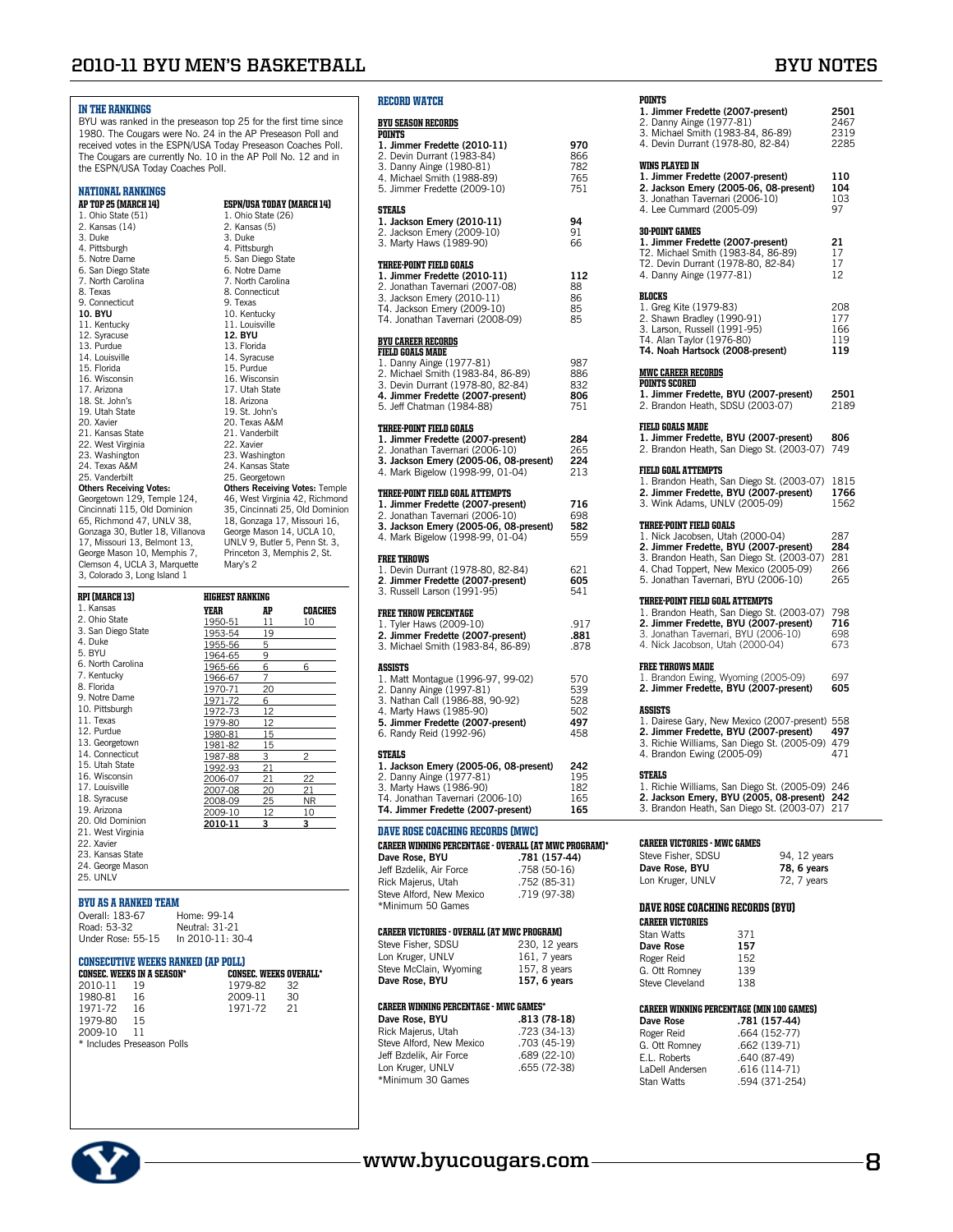## **2010-11 BYU Men's Basketball BYU Notes**

## What Others Have Said

#### STEVE FISHER, SAN DIEGO STATE

"That is a really good team we just played. They are led by as good a player (Fredette) as I have ever coached against; he is just sensational and extremely hard to guard."

#### Kevin Durrant Tweet

"Jimmer Fredette is the greatest scorer in the world!!"

#### **JOHN WALL TWEET**

"Jimmer Fredette is cold #respect"

#### Dell Curry

"He has wonderful form. Regardless of where he's at on the court, every shot is the same. He has unlimited and unbelievable range. That's what makes him so dangerous. You can't let your guard down at all. He's very crafty and he knows when and how he wants to shoot it. I may be biased but any time you can shoot the basketball there should be a place for you on a team. In the NBA, you don't see a lot of shooters. I think Steph is more of a point guard but in the right system. [Fredette] is a guy who can shoot the basketball and there will be a place for him in the league."

#### Jim Christian, TCU Coach

"Jackson Emery is the most underrated player in the league. To me, Emery was the key. I told Coach Rose before the game that if I could trade for anyone in the league, I'd want Jackson Emery."

#### Andy Katz, ESPN.com

"As sensational as Walker and Sullinger have been, as much as Kyrie Irving's toe injury was and is a storyline at Duke and throughout the sport, as much as Michigan State's implosion and Bruce Pearl's suspension have been constant subplots, the face of the sport right now is unquestionably Jimmer Fredette.

#### Eamonn Brennon, ESPN.com

"Consider this your last and final warning, America. If you don't go out of your way to check out what the Cougars and Fredette do on a nightly basis -- their crazy, uptempo, let's-chuck-fromanywhere, oh-my-goodness-what-a-shot approach to every single game they play -- you're missing out on the most entertaining show college hoops has to offer. Call your cable provider, find a shady Internet site, find highlights on an obscure satellite TV channel, do whatever."

#### Reggie Witherspoon, Buffalo Coach

"Going down the stretch, the last 12 minutes, he got going. Some of those — it wasn't that anything backfired — it was like, Jimmer Fredette, that's a first-team All-American and some of those we were in great position and he pulls and fires. If you do a bad job on him, he gets 50. I said before the game I was trying to recall there being a better visiting college player to this area and I don't think I have a debate now. He's a bad dude. The guy can play.'

#### Dick Vitale, ESPN

"I'm telling you, that's a dangerous team in BYU. Why? Jimmer Fredette. Remember the name, Jimmer Fredette. Jimmer Fredette. The guy can flat-out score. Call Donovan up — 37 on the Gators. Fourty-nine against Arizona. If he's stroking it, and they get to the free-throw line, and it's a close game, they're the best free throw shooting team in America."

#### Sean Miller, Arizona

(In 2010) "He (Jimmer Fredette) is a terrific guard. Today was just another example of how well he can play offensively. He makes everything easier for his team and we just had no answer for him today. We tried to guard him as a team but he is clever with the ball in his hands and has a good supporting cast."

#### Jim Boylen, Utah

"I think he's the best player in the league in a long time. I haven't been in this league that long but he's the best player we've played against this year and we've played a heck of a schedule. He's a terrific player, a terrific competitor. He's a great kid. I think he represents BYU with a lot of class and pride. You should be proud of him. He's a great player."

### By the Numbers

 $\bf 1$  Jimmer Fredette's ranking among NCAA scoring leaders. Through 34 games, his average is 28.5 points per game.

 ${\bf 5}$  Consecutive seasons — including the current season — being ranked in the top 25, winning at least 25 games (2006-11) and earning an at-large bid to the NCAA Tournament. All three are program records.

 $\bf 6$  The number of 40-point games for senior guard Jimmer Fredette in his career. He had two 40-point games last season and has four this season. Fredette scored 47 at Utah, 42 at Colorado State, 43 vs. San Diego State and set a BYU record with 52 vs. New Mexico in the semifinals of the MWC Tournament.

**6** The number of 20-win seasons for BYU head coach Dave Rose. He is the second coach in BYU history to begin his career with six-straight 20-win seasons. Rose is tied with Reid and Stan Watts for the most 20-win seasons in BYU history. Including this season, Rose has guided the Cougars to five-straight 25-win seasons, a program record.

**9** The number of consecutive weeks BYU has been ranked in the top 10 — a program record. The Cougars were in the top 10 four-consecutive weeks during the 1987-88 and the 1971-72 seasons. BYU is currently No. 10 in the AP Poll and No. 12 in the ESPN/USA Today Coaches Poll.

 $15$  The number of three-pointers BYU made at Air Force. The number ties the BYU record for most threes in a game.

 ${\bf 16}$  The number of free throw attempts for Jimmer Fredette without a miss vs. UNLV, a BYU single-game record.

**21** The number of times Jimmer Fredette has scored 30-plus points in his career, first in BYU history and ahead of Devin Durrant and Michael Smith, who had 17 games apiece with 30-plus points.

**52** Jimmer Fredette's BYU, MWC and MWC Tournament record point total against New Mexico in the MWC Semifinals. He scored 33 points in the first half, also BYU, MWC and MWC Tournament records. It is also the most points in a conference tournament game in any conference since 1997.

**94** Jackson Emery's steals total this season, a BYU single-season record.

**119** The number of career blocks for Noah Hartsock. He is the eighth Cougar with 100 career blocks and currently tied for fourth all-time in program history with Alan Taylor.

157 BYU head coach Dave Rose's win total. He is second all-time in career wins at BYU behind Stan Watts, a member of the Basketball Hall of Fame. Including this season, he has averaged 26.2 wins per season.

**242** Jackson Emery's career steals total, first all-time at BYU. His 200th steal came at Colorado State. He broke the career record previously held by Danny Ainge with a steal in the first half at Utah.

**1,202** Jackson Emery's career point total. He reached the milestone with a 20-point effort at Utah. He is now 24th all-time in scoring at BYU and three from tying Gary Trost for 23rd.

**2,501** Jimmer Fredette's career point total. He surpassed Danny Ainge as BYU's all-time leading scorer against New Mexico in the MWC Semifinals.

#### BYU on the Road

BYU has been a big draw in road games this season. The Cougars consistently out-draw their opponents' average attendance.

| At Creighton<br>At Weber State<br>At Buffalo<br>At UNLV<br>At Utah<br>At Colorado State<br>At New Mexico | <b>Season Average</b><br>15.026<br>5.827<br>2.055<br>12.965<br>8.422<br>5.008<br>14.879 | vs. BYU<br>15.532<br>10.453<br>5.803<br>17.942<br>11.243<br>8.745<br>15.411 | <b>Difference</b><br>$+502$<br>$+4.625$<br>$+3.748$<br>$+4.977$<br>$+2.821$<br>$+3,737$<br>$+532$ |
|----------------------------------------------------------------------------------------------------------|-----------------------------------------------------------------------------------------|-----------------------------------------------------------------------------|---------------------------------------------------------------------------------------------------|
| At Wyoming                                                                                               | 4.346                                                                                   | 5.131                                                                       | +785                                                                                              |
| At Air Force                                                                                             | 2.212                                                                                   | 6.028                                                                       | $+3.816$                                                                                          |
| At TCU                                                                                                   | 4.285                                                                                   | 7.258                                                                       | $+2,973$                                                                                          |
| At San Diego State                                                                                       | 11.668                                                                                  | 12.414                                                                      | $+746$                                                                                            |

#### Fredette's 30-Point Games

Jimmer Fredette has scored 30-plus points a BYU record 21 times in his career, eight at neutral sites, eight on the road and five in the Marriott Center.

| Date     | Opponent        | H/A/N | Pts | W/L | Date    | Opponent        | H/A/N | Pts | W/L |
|----------|-----------------|-------|-----|-----|---------|-----------------|-------|-----|-----|
| 12/22/09 | Nevada          |       | 33  | W   | 1/5/11  | <b>JNLV</b>     |       | 39  | W   |
| 12/28/09 | Arizona         |       | 49  | W   | 1/11/11 | Jtah            |       | 47  | W   |
| 1/23/10  | San Diego State | Α     | 33  | W   | 1/22/11 | Colorado State  |       | 42  | W   |
| 1/30/10  | Jtah            | н     | 36  | W   | 1/26/11 | San Diego State | н     | 43  | W   |
| 2/17/10  | Colorado State  |       | 36  | W   | 1/29/11 | New Mexico      |       | 32  |     |
| 3/11/10  | TCU             | Ν     | 45  | W   | 2/23/11 | Colorado State  |       | 34  | W   |
| 3/12/10  | UNLV            |       | 30  |     | 3/2/11  | New Mexico      |       | 33  |     |
| 3/18/10  | Florida         | Ν     | 37  | W   | 3/5/11  | Wyoming         |       | 38  | W   |
| 11/26/10 | South Florida   | Ν     | 32  | W   | 3/11/11 | New Mexico      | Ν     | 52  | W   |
| 12/11/10 | Arizona         |       | 33  | W   | 3/12/11 | San Diego State | N     | 30  |     |
| 12/30/10 | Buffalo         |       | 34  | W   |         |                 |       |     |     |



## **www.byucougars.com 9**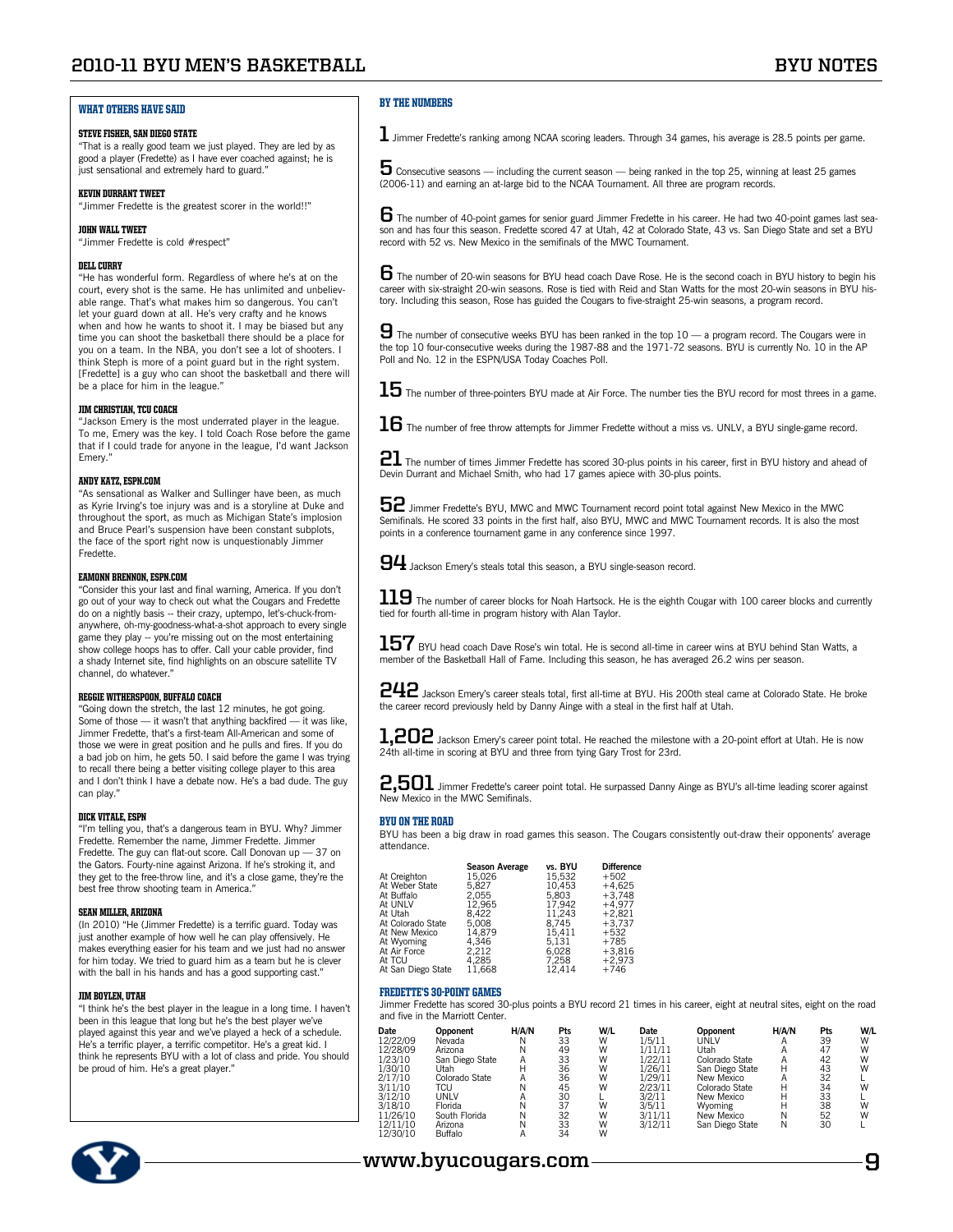### BYU's 2010-11 Record When...

| At home                                                                   |         | $13-1$                        |
|---------------------------------------------------------------------------|---------|-------------------------------|
| On the road                                                               |         | <u> 10-1</u>                  |
| On a neutral floor                                                        |         | $7 - 2$                       |
| On Television                                                             |         | 26-3                          |
| On The Mtn.                                                               |         | $12-1$                        |
| On VERSUS                                                                 |         | $1 - 2$                       |
| On CBS                                                                    |         | $1-0$                         |
| On CBS College Sports                                                     |         | $4 - 0$                       |
| On The Mtn./CBS College Sports<br>On BYUtv                                |         | $0-0$<br>$4 - 0$              |
| On FCS                                                                    |         | 2-0                           |
| On FSN                                                                    |         | $0 - 1$                       |
| On KJZZ                                                                   |         | $1-0$                         |
| Other                                                                     |         | $1-0$                         |
| On Monday                                                                 |         | 0-0                           |
| On Tuesday                                                                |         | $4-0$                         |
| On Wednesday                                                              |         | $8 - 1$                       |
| On Thursday<br>On Friday                                                  |         | $3-0$<br>$3 - 0$              |
| On Saturday                                                               |         | 12-3                          |
| Coming off a win                                                          |         | 26-4                          |
| Coming off a loss                                                         |         | <u>3-0</u>                    |
| Had two or more days between last game                                    |         | 26-3                          |
| Had only one day between last game                                        |         | $1-0$                         |
| Playing the next day after a game                                         |         | $2 - 1$                       |
| BYU scores 100 or more points                                             |         | $3 - 0$                       |
| BYU scores between 90-99 points                                           |         | $4 - 0$                       |
| BYU scores between 80-89 points<br>BYU scores between 70-79 points        |         | $10-0$<br>11-2                |
| BYU scores between 60-69 points                                           |         | <u>2-1</u>                    |
| BYU scores below 60 points                                                |         | $0 - 1$                       |
| Opponent scores 90 or more points                                         |         | $0-0$                         |
| Opponent scores between 80-89 points                                      |         | $2-3$                         |
| Opponent scores between 70-79 points                                      |         | $8 - 1$                       |
| Opponent scores between 60-69 points                                      |         | $10-0$                        |
| Opponent scores between 50-59 points                                      |         | 9-0                           |
| Opponent scores below 50 points                                           |         | $1 - 0$<br>$\frac{25}{25}$ -1 |
| BYU leads at half<br>Opponent leads at half                               |         | $3 - 3$                       |
| Score tied at half                                                        |         | $2 - 0$                       |
| BYU leads with 5 minutes left                                             |         | $29-0$                        |
| Opponent leads with 5 min. left                                           |         | 1-4                           |
| Score tied with 5 minutes left                                            |         | $0-0$                         |
| BYU leads with 1 minute left                                              |         | 29-0                          |
| Opponent leads with 1 min. left                                           |         | $0 - 4$                       |
| Score tied with 1 minute left                                             |         | $1-0$                         |
| Game goes into overtime<br>BYU shoots 50 % or better                      |         | $1-0$<br>9-1                  |
| Opponent shoots 50 % or better                                            |         | $1 - 2$                       |
| BYU outshoots opponent                                                    |         | $\overline{2}1-1$             |
| Opponent outshoots BYU                                                    |         | $9 - 3$                       |
| Teams shoot equal from the field                                          |         | 0-0                           |
| BYU outrebounds opponent                                                  |         | $20 - 1$                      |
| Opponent outrebounds BYU                                                  |         | $9 - 3$                       |
| BYU and opponent tie in rebounds                                          |         | $1 - 0$                       |
| vs. top-25 ranked opponent                                                |         | 3-1<br>4-2                    |
| vs. 2010 regular-season conference champions<br>vs. 2010 postseason teams |         | $14-3$                        |
|                                                                           |         |                               |
| # OF PLAYERS IN DOUBLE FIGURES:                                           | 10-11   | CONF.                         |
| One Player                                                                | $0-0$   | $0-0$                         |
| Two Players                                                               | $2 - 2$ | $1 - 1$                       |
| <b>Three Players</b>                                                      | $13-2$  | 5-1                           |
| Four Plavers                                                              | $9-0$   | $5-0$                         |
| <b>Five Players</b>                                                       | $5-0$   | $3-0$                         |
| Six Players                                                               | $1-0$   | $0 - 0$                       |

| <b>LATE FREE THROWS</b> | 5:00-2:00                  | 2:00-0:00    | n1           |
|-------------------------|----------------------------|--------------|--------------|
| Jimmer Fredette         | 26-28 (.929)               | 33-35 (.943) |              |
| Noah Hartsock           | 8-10 (.800)                | 9-10 (.900)  |              |
| Jackson Emery           | 8-10 (.800)                | 12-14 (.857) | $1-2(.500)$  |
| <b>Brandon Davies</b>   | 10-16 (.625)               | $3-5(.600)$  | 1-4 (.250)   |
| Charles Abouo           | 8-10 (.800)                | 9-10 (.900)  |              |
| Chris Collinsworth      | $2-2$ (.000)               |              |              |
| Kyle Collinsworth       | 11-20 (.550)               | $0-3(000)$   |              |
| James Anderson          | $1-3(0.333)$               | $2-6(.333)$  |              |
| Stephen Rogers          | 4-4 (1.000)                |              |              |
| Brock Zylstra           | $2-3(0.667)$               |              |              |
| Logan Magnusson         |                            | $1-2(.500)$  |              |
| Team                    | 80-106 (.755) 69-85 (.812) |              | $2-6$ (.333) |
|                         |                            |              |              |

#### TOP 10 MATCHIDS

BYU's 71-58 victory over San Diego State was the Cougars' first victory in a top 10 matchup and the first meeting of top<br>10 teams in the history of the Marriott Center. BYU defeated San Diego State on the road for another

| <b>Date</b>       | Opponent                | <b>BYU Rank</b> | H/A/N | Result                           |
|-------------------|-------------------------|-----------------|-------|----------------------------------|
| 3/12/11           | No. 7/6 San Diego State | No. 8/8         | N     | L. 72-54                         |
| 2/26/11           | No. 6/4 San Diego State | No. 7/7         | A     | W. 80-67                         |
| 1/26/11           | No. 4/4 San Diego State | No. 9/9         | Н     | W. 71-58                         |
| 12/28/71          | No. 7 Indiana           | No. 8           | N     | L. $61-50$                       |
| 3/11/65           | No. 5 Long Beach State  | No. 8           | N     | L, 95-90 (OT) in NCAA Tournament |
| 3/13/65           | No. 2 UCLA              | No. 9           | H*    | L. 100-76 in NCAA Tournament     |
| 12/21/55          | No. 2 NC State          | No. 5           | Α     | L. 95-81                         |
| *Smith Fieldhouse |                         |                 |       |                                  |

#### FREDETTE'S DOUBLE FIGURES STREAK

Senior guard Jimmer Fredette has scored in double figures in every game this season. Including the last five games of the 2009-10 season, he has scored in double figures in 39-straight games. His previous best streak was 23 games that<br>included the final 14 games of the 2008-09 season and the first nine of the 2009-10 season.

#### Consecutive Games with a Three

Senior guard Jimmer Fredette has hit a three in 33 of 34 games this season, including each of the last 26 games. His current streak is a BYU single-season and career record.

#### Win Streaks Under Rose

BYU has recorded 14 winning streaks of five-plus games in six seasons under Dave Rose. This season marks the first time in program history the Cougars have won 10-straight games twice in a season. BYU also owns a seven-game winning streak this season.

|                                        | Length of Streak(s) |
|----------------------------------------|---------------------|
| 2005-06<br>2008-09<br>10.5.5<br>6      |                     |
| 2006-07<br>2009-10<br>5.15<br>7.8      |                     |
| 2007-08<br>2010-11<br>5.9.6<br>10.10.7 |                     |

### Players to Watch

Jimmer Fredette • Sr. • G • 6-2 • 195 • All-American, National Player of the Year, MWC Player of the Year, All-MWC First Team • First in the nation in scoring at 28.5 points per game, and adds 4.2 assists and 1.4 steals per game while shooting

.456 from the field, .404 from three and .891 from the free throw line

• Set BYU and MWC single-game records with 52 points against New Mexico in the MWC Tournament on 22-of-37 shooting from the field; posted a BYU and MWC record 33 points in the first half

- 
- Season highs of 52 points, 7 threes, 9 rebounds, 9 assists, 5 steals Has 30 games with 20-plus points, 13 games with 30-plus points and four 40-point games this season
- 
- Scored 32 points in the first half at Utah and finished with 47 points, six assists and two steals
- Scored 42 points at Colorado State, including 4-of-9 shooting from three and 16-of-17 free throw shooting<br>• Against San Diego State at home posted 43 points on 14-of-24 shooting from the field, 5-of-8 shooting from three 10-of-11 shooting from the free throw line.
- Scored 39 points on 12-of-25 shooting from the field, 7-of-13 from three and 8-of-10 from the free throw line and added six boards and five assists at UNLV
- Named MVP of the South Padre Invitational where he averaged 28.0 points, 4.0 assists and 4.0 steals
- Posted 33 points and a career-best 9 boards vs. Arizona
- Had 34 points including 28 in the second half and 6 assists at Buffalo Hit a BYU record 16-of-16 from the free throw line and had 29 points and seven assists vs. UNLV
- An eight-time MWC Player of the Week
- 
- Twice named player of the week by ESPN.com Weekly Watch and Dick Vitale Named a Naismith Top 30 Candidate
- Named to Wooden Award Ballot
- An Oscar Robertson Trophy and Cousy Award finalist
- Named national player of the year by CBSSports.com and SI.com
- Named a first-team All-American by the USBWA, Yahoo! Sports, CBSSports.com, SI.com and FoxSports.com

#### Jackson Emery • Sr. • 6-3 • 190 • All-MWC Second Team, MWc Defensive Player of the Year, All-District

• Posted 23 points, 6 boards, 6 steals (tied a career high) and hit a career-best 6 threes vs. UTEP

| • Scored 22 points on 8-of-13 shooting from the field and 6-of-9 shooting from |  |  |  |  |
|--------------------------------------------------------------------------------|--|--|--|--|
| three at UNLV                                                                  |  |  |  |  |

• Had 20 points on 5-of-7 shooting from downtown at Utah to reach the 1,000point club

• Owns BYU career steals record with 242 and single-season record with 94

- 
- Posted 20 points, five threes and three steals vs. South Florida Had 17 points and hit 5-of-7 threes vs. TCU and added two steals
- Currently averaging 12.6 points, 3.5 rebounds, 2.6 assists and 2.8 steals per game Named to South Padre Island Invitational All-Tournament Team
- 
- Season highs of 23 points, 6 threes, 6 rebounds, 6 steals
- Has 17 games with three-plus steals and 12 with four-plus steals

#### Noah Hartsock • Jr. • 6-8 • 230 • All-MWC Honorable Mention

- Hit the game winner as time expired in the second overtime vs. South Florida • Averaging 8.5 points, 6.0 rebounds and 1.7 blocks per game while shooting .489
- from the field, .400 from three and .821 from the free throw line • Had a streak of eight-straight games with a three
- Hit 6-of-7 from the field and 3-of-4 from three for 15 points and added 5 boards,
- 3 assists and 4 blocks at San Diego State
- Posted a double-double with 14 points and 13 boards vs. Vermont
- Had a double-double 12 points and 11 boards vs. Air Force Season highs of 21 points, 13 rebounds, 4 assists, 5 blocks, 2 steals
- 
- Had 19 points on 8-of-13 shooting from the field, including 3-of-3 from three, 6 boards and 3 blocks at Buffalo • Posted 10 points, seven boards, four assists and three blocks vs. TCU in the MWC Quarterfinals

| <b>RI.OCKS</b>    | RPG |
|-------------------|-----|
| Noah Hartsock     | 17  |
| James Anderson    | 0.6 |
| Kyle Collinsworth | 0.5 |
|                   |     |

**STEALS SPG**<br>Jackson Emery 2.8

Jimmer Fredette 1.4<br>Kyle Collinsworth 0.9 Kyle Collinsworth

**2010-11 STAT LEADERS** (ACTIVE PLAYERS **SCORING**<br>Jimmer Fredette 28.5 Jimmer Fredette 28.5<br>Jackson Emerv 12.6 Jackson Emery 12.6<br>Noah Hartsock 8.5

Charles Abouo 7.2 REBOUNDING RPG<br>Noah Hartsock 6.0

Charles Abouo 4.9 Kyle Collinsworth 4.5 **ASSISTS APG**<br>Jimmer Fredette 4.2 Jimmer Fredette 4.2 Jackson Emery 2.6<br>Kyle Collinsworth 2.1 Kyle Collinsworth 2.1<br>Noah Hartsock 1.6

Noah Hartsock 8.5

Noah Hartsock 6.0

Noah Hartsock

Jackson Emery

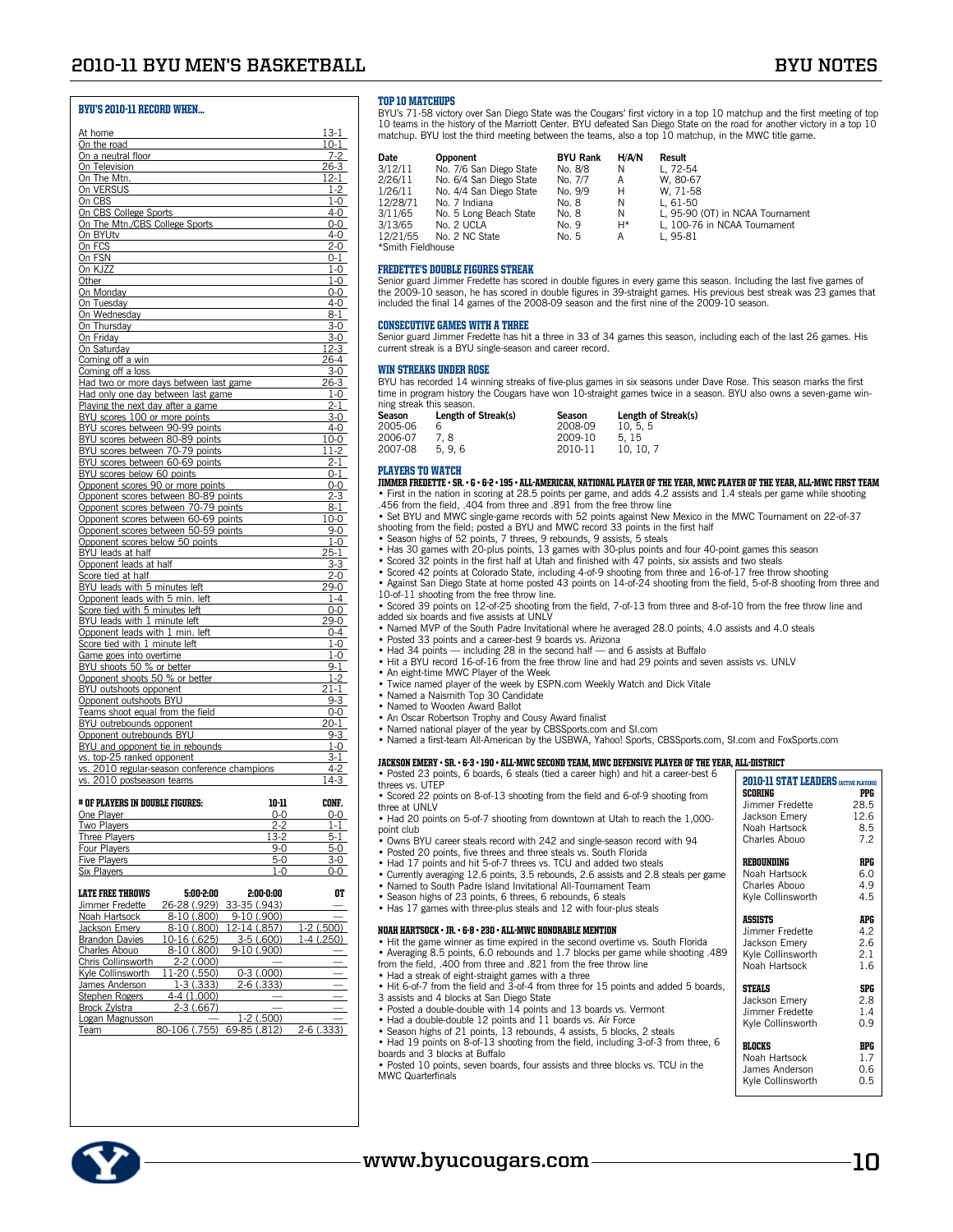#### BYU Season and Career Totals Double-Digit Scoring 10-11 Career Jimmer Fredette 34 (30-4) 102 (81-21) Jackson Emery 25 (22-3) 58 (50-8) **Brandon Davies** Noah Hartsock 13 (12-1) 23 (20-3)<br>Charles Abouo 8 (8-0) 13 (12-1)<br>Kyle Collinsworth 10 (10-0) 10 (10-0) Charles Abouo 8 (8-0) 13 (12-1)<br>Kyle Collinsworth 10 (10-0) 10 (10-0) Kyle Collinsworth 10 (10-0) 10 (10-0) Stephen Rogers 5 (5-0) 5 (5-0) Chris Collinsworth 3 (3-0) 4 (4-0) James Anderson - 2 (2-0) Brock Zylstra 1 (1-0) 1 (1-0) Logan Magnusson 1 (1-0) 1 (1-0) L L **20+ POINTS** 10-11 **CAREER**<br>Jimmer Fredette 30 (26-4) 60 (50-10) Jimmer Fredette 30 (26-4) 60 (50-10)<br>Jackson Emery 4 (4-0) 8 (8-0) Vackson Emery 4 (4-0) 8 (8-0)<br>
Brandon Davies 2 (2-0) 3 (3-0)<br>
Charles Abouo 1 (1-0) 2 (2-0) **Brandon Davies** Charles Abouo 1 (1-0) 2 (2-0) Noah Hartsock **30+ POINTS** 10-11 CAREER<br>Jimmer Fredette 13 (10-3) 21 (17-4) Jimmer Fredette **DOUBLE-FIGURE REBOUNDING** 10-11 **CAREER**<br>
Noah Hartsock 2(2-0) 4(4-0)<br>
Brandon Davies 3(3-0) 4(4-0) Noah Hartsock 2 (2-0) 4 (4-0) Brandon Davies 3 (3-0) 4 (4-0) Chris Collinsworth - 3 (2-1) Charles Abouo 2 (2-0) 2 (2-0)  $\frac{2}{2}$  (2-0)  $\frac{2}{2}$  (2-0) **DOUBLE-DOUBLES**<br> **Brandon Davies**<br> **Brandon Davies**<br> **Brandon Hartsock**<br> **Brandon Career 2 (2-0)**<br> **Brandon Career 2 (2-0)**<br> **Brandon Career 3 (3-0) Brandon Davies** Noah Hartsock 2 (2-0) 3 (3-0)<br>
Jimmer Fredette 2 (1-1)<br>
Chris Collinsworth 2 (1-0) Jimmer Fredette - 2 (1-1) Chris Collinsworth - 1 (1-0) Kye Collinsworth 1 (1-0) 1 (1-0)<br>Charles Abouo 1 (1-0) 1 (1-0) Charles Abouo **3-PLUS STEALS** 10-11 **CAREER**<br>  $\frac{32 \times 800 \text{ Emey}}{\text{Jummer Frederick}}$  18 (16-2) 17 (14-3)<br>  $\frac{1}{2} \frac{1}{3}$  (3-0) 17 (14-3)<br>  $\frac{1}{3}$  (3-0) Vackson Emery 18 (16-2)<br>Jimmer Fredette 6 (4-2)<br>Kyle Collinsworth 3 (3-0) Jimmer Fredette  $\frac{Kyle \text{Collinsworth}}{Logan \text{ Magnusson}}$   $\frac{3 (3-0)}{1 (1-0)}$   $\frac{3 (3-0)}{1 (1-0)}$ Engan Magnusson 1 (1-0) 1 (1-0)<br>Brandon Davies 1 (1-0) 1 (1-0) **Brandon Davies 3-PLUS THREE-POINT FGS** 10-11 CAREER<br>
Jimmer Fredette 200(19-1) 45 (39-6)<br>
Jackson Emery 15 (13-2) 31 (28-3)<br>
Stephen Rogers 3 (3-0) 3 (3-0) Jimmer Fredette 20 (19-1) 45 (39-6) Jackson Emery 15 (13-2) 31 (28-3) Stephen Rogers 3 (3-0) 3 (3-0) Charles About 2 (2-0) 2 (2-0)<br>
Noah Hartsock 2 (2-0) 2 (2-0)<br>
Brock Zylstra 1 (1-0) 1 (1-0) Charles Abouo 2 (2-0) 2 (2-0) Noah Hartsock 2 (2-0) 2 (2-0) **SCORING LEADERS** 10-11 CAREER<br>Jimmer Fredette 32 (28-4) 67 (53-14) Volumer Fredette 32 (28-4) 67 (53-14)<br>
Jackson Emery 1994 (4-0)<br>
Noah Hartsock 1 (1-0) Jackson Emery L. Noah Hartsock - 1 (1-0)<br>
Brandon Davies 1 (1-0) 2 (2-0)<br>
Stephen Rogers 1 (1-0) 1 (1-0) **Brandon Davies** Stephen Rogers **REBOUND LEADERS**<br> **Report Alathsock by**  $\begin{array}{r} 10-11 & \text{CAREER} \\ \text{Standard Bokelon Davies} & 9(8-1) & 24 (20-4) \\ \text{Brahodon Davies} & 10 (9-1) & 14 (12-2) \\ \text{Jackson Energy} & 11 (10-1) \end{array}$ Noah Hartsock 9 (8-1) 24 (20-4) Brandon Davies 10 (9-1) 14 (12-2) Jackson Emery - 11 (10-1)<br>Chris Collinsworth 4 (3-1) 11 (8-3) Chris Collinsworth 4 (3-1) 11 (8-3) Charles Abouo 7 (7-0) 9 (9-0) Kyle Collinsworth 8 (7-1) 8 (7-1) Jimmer Fredette 2 (2-0) 6 (4-2) Stephen Rogers 1 (1-0) 1 (1-0) **ASSIST LEADERS** 10-11 **CAREER**<br>  $\frac{1}{2}$   $\frac{1}{2}$   $\frac{1}{2}$   $\frac{1}{2}$   $\frac{1}{2}$   $\frac{1}{2}$   $\frac{1}{2}$   $\frac{1}{2}$   $\frac{1}{2}$   $\frac{1}{2}$   $\frac{1}{2}$   $\frac{1}{2}$   $\frac{1}{2}$   $\frac{1}{2}$   $\frac{1}{2}$   $\frac{1}{2}$   $\frac{1}{2}$   $\frac{1}{2}$   $\frac{1}{2}$ Jimmer Fredette *Jackson Emery* 4 (4-0) 18 (17-1)<br>Noah Hartsock 4 (4-0) 5 (4-1) Noah Hartsock 4 (4-0) 5 (4-1)<br>Kyle Collinsworth 5 (3-2) 5 (3-2)  $\frac{1}{x}$ <br>  $\frac{1}{x}$  Collinsworth  $\frac{5(3-2)}{2(2-0)}$   $\frac{5(3-2)}{2(2-0)}$ Brandon Davies 2 (2-0) 2 (2-0)<br>Chris Collinsworth 1 (0-1) Chris Collinsworth - 1 (0-1) Charles Abouo 1 (1-0) 1 (1-0) Nick Martineau - 1 (1-0)<br>
Logan Magnusson - 1 (1-0) 1 (1-0) Logan Magnusson 1 (1-0) 1 (1-0)<br>Record in such games ( )

| niinks                | 10-11 | <b>CAREER</b> |
|-----------------------|-------|---------------|
| Jackson Emerv         |       | 19            |
| Charles Abouo         | հ     | 13            |
| James Anderson        |       | 8             |
| <b>Brandon Davies</b> | 19    | 24            |
| Jimmer Fredette       |       |               |
| Chris Collinsworth    |       |               |
| Noah Hartsock         |       |               |
| Kyle Collinsworth     | 8     |               |
| <b>Brock Zylstra</b>  |       |               |
| Stephen Rogers        |       |               |
| BYU                   | 46    |               |
| oponents!             | 51    |               |

| <b>OPPONENT</b>                                                                                                                                                                                                                                                                                                     | <b>BYU STARTING LINEUPS</b>                     | ω                                        | (2)                                         | [3]                            | [4]                                | (5)                       |         |
|---------------------------------------------------------------------------------------------------------------------------------------------------------------------------------------------------------------------------------------------------------------------------------------------------------------------|-------------------------------------------------|------------------------------------------|---------------------------------------------|--------------------------------|------------------------------------|---------------------------|---------|
| Fresno State<br>Utah State                                                                                                                                                                                                                                                                                          |                                                 | Fredette<br>Fredette                     | Emery<br>Emery                              | Abouo<br>Abouo                 | C. Collinsworth<br>C. Collinsworth | <b>Davies</b><br>Hartsock |         |
| Chicago State                                                                                                                                                                                                                                                                                                       |                                                 | Fredette                                 | Emery                                       | Abouo                          | C. Collinsworth                    | Hartsock                  |         |
|                                                                                                                                                                                                                                                                                                                     | Mississippi Valley State                        | Fredette                                 | <u>Emery</u>                                | <u>Abouo</u>                   | C. Collinsworth                    | Hartsock                  |         |
| vs. South Florida                                                                                                                                                                                                                                                                                                   |                                                 | <u>Fredette</u>                          | <b>Emery</b>                                | <u>K. Collinsworth</u>         | <b>Hartsock</b>                    | Davies                    |         |
| <u>vs. St. Mary's</u>                                                                                                                                                                                                                                                                                               |                                                 | Fredette                                 | Emery                                       | K. Collinsworth                | Hartsock                           | Davies                    |         |
| at Creighton                                                                                                                                                                                                                                                                                                        |                                                 | Fredette                                 | K. Collinsworth                             | Abouo                          | Hartsock                           | Davies                    |         |
| vs. Hawaii                                                                                                                                                                                                                                                                                                          |                                                 | Fredette                                 | Emery                                       | K. Collinsworth                | Hartsock                           | Davies                    |         |
| vs. Vermont                                                                                                                                                                                                                                                                                                         |                                                 | Fredette                                 | Emery                                       | K. Collinsworth                | <b>Hartsock</b>                    | <b>Davies</b>             |         |
| <u>vs. Arizona</u>                                                                                                                                                                                                                                                                                                  |                                                 | Fredette                                 | Emery                                       | K. Collinsworth                | Hartsock                           | Davies                    |         |
| vs. UCLA                                                                                                                                                                                                                                                                                                            |                                                 | Fredette                                 | Emery                                       | K. Collinsworth                | Hartsock                           | Davies                    |         |
| at Weber State<br><b>UTEP</b>                                                                                                                                                                                                                                                                                       |                                                 | Fredette                                 | K. Collinsworth Abouo<br>Collinsworth Abouo |                                | Hartsock                           | Davies                    |         |
| <u>at Buffalo</u>                                                                                                                                                                                                                                                                                                   |                                                 | Fredette<br><b>Fredette</b>              | <u>k.</u><br>K. Collinsworth Abouo          |                                | Hartsock<br><u>Hartsock</u>        | Davies<br><b>Davies</b>   |         |
| Fresno Pacific                                                                                                                                                                                                                                                                                                      |                                                 | Fredette                                 | <u>K. Collinsworth Abouo</u>                |                                | Hartsock                           | <b>Davies</b>             |         |
| at UNLV                                                                                                                                                                                                                                                                                                             |                                                 | Fredette                                 | Emery                                       | K. Collinsworth                | Hartsock                           | Davies                    |         |
| Air Force                                                                                                                                                                                                                                                                                                           |                                                 | Fredette                                 | <b>Emery</b>                                | Collinsworth<br>K.             | Hartsock                           | Davies                    |         |
| at Utah                                                                                                                                                                                                                                                                                                             |                                                 | Fredette                                 | <b>Emery</b>                                | Collinsworth<br>Κ.             | <b>Hartsock</b>                    | <b>Davies</b>             |         |
| TCU                                                                                                                                                                                                                                                                                                                 |                                                 | Fredette                                 | Emery                                       | K. Collinsworth                | <b>Hartsock</b>                    | <b>Davies</b>             |         |
| at Colorado State                                                                                                                                                                                                                                                                                                   |                                                 | Fredette                                 | Emery                                       | K. Collinsworth                | Hartsock                           | Davies                    |         |
| <u>San Diego State</u>                                                                                                                                                                                                                                                                                              |                                                 | <b>Fredette</b>                          | Emery                                       | K. Collinsworth                | <b>Hartsock</b>                    | <b>Davies</b>             |         |
| at New Mexico                                                                                                                                                                                                                                                                                                       |                                                 | <b>Fredette</b>                          | <b>Lmery</b>                                | K. Collinsworth                | <b>Hartsock</b>                    | <b>Davies</b>             |         |
| at Wyoming                                                                                                                                                                                                                                                                                                          |                                                 | Fredette                                 | <b>Emery</b>                                | <u>K.</u><br>Collinsworth      | <b>Hartsock</b>                    | <b>Davies</b>             |         |
| UNLV<br>at Air Force                                                                                                                                                                                                                                                                                                |                                                 | Fredette                                 | Emery                                       | K. Collinsworth<br>Abouo       | Hartsock                           | Davies                    |         |
| <u>Utah</u>                                                                                                                                                                                                                                                                                                         |                                                 | Fredette<br>Fredette                     | Emery<br>Emery                              | <u>Abouo</u>                   | <b>Hartsock</b><br>Hartsock        | Davies<br>Davies          |         |
| at TCU                                                                                                                                                                                                                                                                                                              |                                                 | <b>Fredette</b>                          | <u>Emery</u>                                | <u>Abouo</u>                   | <b>Hartsock</b>                    | <b>Davies</b>             |         |
| Colorado State                                                                                                                                                                                                                                                                                                      |                                                 | Fredette                                 | <b>Emery</b>                                | <b>Abouo</b>                   | <b>Hartsock</b>                    | Davies                    |         |
| at San Diego State                                                                                                                                                                                                                                                                                                  |                                                 | Fredette                                 | <b>Emery</b>                                | Abouo                          | Hartsock                           | Davies                    |         |
| <b>New Mexico</b>                                                                                                                                                                                                                                                                                                   |                                                 | <b>Fredette</b>                          | <b>Emery</b>                                | <u>Abouo</u>                   | <b>Hartsock</b>                    | <b>Anderson</b>           |         |
| <b>Wyoming</b>                                                                                                                                                                                                                                                                                                      |                                                 | <b>Fredette</b>                          | <b>Emery</b>                                | <u>Abouo</u>                   | <u>K. Collinsworth</u>             | <u>Hartsock</u>           |         |
| MWC Quarters-TCU                                                                                                                                                                                                                                                                                                    |                                                 | <b>Fredette</b>                          | Emery                                       | <u>Abouo</u>                   | K. Collinsworth                    | <b>Hartsock</b>           |         |
|                                                                                                                                                                                                                                                                                                                     | MWC Semis-New Mexico<br>MWC Final-San Diego St. | Fredette                                 | Emery                                       | Abouo                          | K. Collinsworth                    | Hartsock                  |         |
|                                                                                                                                                                                                                                                                                                                     |                                                 | Fredette                                 | <b>Emery</b>                                | <u>Abouo</u>                   | K. Collinsworth                    | <b>Hartsock</b>           |         |
|                                                                                                                                                                                                                                                                                                                     | NCAA 2nd Rd-Wofford                             | <b>WON-LOSS RECORDS/STARTING LINEUPS</b> |                                             |                                |                                    |                           |         |
| RECORD                                                                                                                                                                                                                                                                                                              |                                                 | Ш                                        | [2]                                         | [3]                            | [4]                                | (5)                       |         |
| $13-2$                                                                                                                                                                                                                                                                                                              |                                                 | Fredette                                 | <b>Emery</b>                                | K. Collinsworth                | Hartsock                           | Davies                    |         |
| $\frac{5}{3}$ $\frac{5}{3}$ $\frac{3}{3}$ $\frac{3}{3}$ $\frac{3}{3}$ $\frac{3}{3}$ $\frac{3}{3}$ $\frac{3}{3}$ $\frac{3}{3}$ $\frac{3}{3}$ $\frac{3}{3}$ $\frac{3}{3}$ $\frac{3}{3}$ $\frac{3}{3}$ $\frac{3}{3}$ $\frac{3}{3}$ $\frac{3}{3}$ $\frac{3}{3}$ $\frac{3}{3}$ $\frac{3}{3}$ $\frac{3}{3}$ $\frac{3}{3}$ |                                                 | Fredette                                 | K. Collinsworth                             | Abouo                          | Hartsock                           | <b>Davies</b>             |         |
|                                                                                                                                                                                                                                                                                                                     |                                                 | Fredette                                 | Emery                                       | Abouo                          | Hartsock                           | Davies                    |         |
|                                                                                                                                                                                                                                                                                                                     |                                                 | Fredette                                 | Emery                                       | Abouo                          | K. Collinsworth                    | Hartsock                  |         |
|                                                                                                                                                                                                                                                                                                                     |                                                 | Fredette                                 | <b>Emery</b>                                | Abouo                          | C. Collinsworth                    | Hartsock                  |         |
| $1 - 0$                                                                                                                                                                                                                                                                                                             |                                                 | <b>Fredette</b>                          | Emery                                       | Abouo                          | C. Collinsworth                    | Davies                    |         |
| $0 - 1$                                                                                                                                                                                                                                                                                                             |                                                 | Fredette                                 | Emery                                       | Abouo                          | Hartsock                           | <u>Anderson</u>           |         |
| <b>FREE THROW STREAKS</b>                                                                                                                                                                                                                                                                                           |                                                 |                                          |                                             |                                |                                    |                           |         |
| Fredette                                                                                                                                                                                                                                                                                                            | 28                                              | 2/2/11 - 2/12/11                         |                                             | Fredette<br>14                 | 3/20/10 - 11/17/10                 |                           |         |
| Fredette                                                                                                                                                                                                                                                                                                            | 25                                              | $1/5/11 - 1/18/11$                       |                                             | Fredette<br>13                 | $3/2/11 - 3/5/11$                  |                           |         |
| Rogers                                                                                                                                                                                                                                                                                                              | 24                                              | 12/30/10 - present                       |                                             | 11<br>Abouo                    | $3/2/11 - 3/10/11$                 |                           |         |
| Fredette                                                                                                                                                                                                                                                                                                            | 21                                              | $3/5/11 - 3/12/11$                       |                                             | Abouo<br>10                    |                                    | 11/12/10 - 11/17/10       |         |
| Fredette                                                                                                                                                                                                                                                                                                            | 20                                              | 12/1/10 - 12/11/10                       |                                             | Hartsock<br>10                 | 12/23/10 - 1/29/11                 |                           |         |
| Fredette                                                                                                                                                                                                                                                                                                            | 19                                              | 2/19/11 - 2/23/11                        |                                             | 10<br>Fredette                 | $1/18/11 - 1/22/11$                |                           |         |
| Emery                                                                                                                                                                                                                                                                                                               | 19                                              | 12/30/10 - 2/19/11                       |                                             | Fredette<br>10                 | 1/26/11 - 1/29/11                  |                           |         |
| Fredette                                                                                                                                                                                                                                                                                                            | 15                                              | 12/18/10 - 12/30/10                      |                                             | 10<br>Davies                   | $2/2/11 - 2/19/11$                 |                           |         |
| MARGIN OF VICTORY                                                                                                                                                                                                                                                                                                   |                                                 |                                          |                                             | <b>STREAKS</b>                 |                                    |                           |         |
| MARGIN                                                                                                                                                                                                                                                                                                              | <b>WINS</b>                                     |                                          | <b>LOSSES</b>                               | <b>STREAK</b>                  |                                    | 10-11                     | OVERALI |
|                                                                                                                                                                                                                                                                                                                     | 1                                               |                                          |                                             |                                |                                    | 1 loss                    |         |
| 1 point<br>$2$ points                                                                                                                                                                                                                                                                                               |                                                 |                                          |                                             | Current won/loss streak        | 1                                  |                           | same    |
|                                                                                                                                                                                                                                                                                                                     |                                                 |                                          |                                             | At home                        |                                    | win                       | same    |
| 3 points                                                                                                                                                                                                                                                                                                            |                                                 |                                          |                                             | On the road                    |                                    | 4 wins                    | same    |
| 4 points                                                                                                                                                                                                                                                                                                            |                                                 |                                          |                                             | On a neutral floor             |                                    | $1$ loss                  | same    |
| 5 points                                                                                                                                                                                                                                                                                                            |                                                 |                                          |                                             | At home vs. Nonconference      |                                    | 6 wins                    | 15 wins |
| 6 points                                                                                                                                                                                                                                                                                                            | 3                                               |                                          |                                             | At home vs. MWC                |                                    | 1 win                     | same    |
| 7 points                                                                                                                                                                                                                                                                                                            | 1                                               |                                          |                                             | On the road vs. Nonconference  |                                    | 3 wins                    | 5 wins  |
| 8 points                                                                                                                                                                                                                                                                                                            | $\overline{c}$                                  |                                          |                                             | On the road vs. MWC            |                                    | <u>4 wins</u>             | same    |
| 9 points                                                                                                                                                                                                                                                                                                            | 1                                               |                                          |                                             | On a neutral floor vs. Nonconf |                                    | $1$ loss                  | same    |
| 10 points                                                                                                                                                                                                                                                                                                           | 1                                               |                                          |                                             | On a neutral floor vs. MWC     |                                    | $1$ loss                  | same    |
| 11 points                                                                                                                                                                                                                                                                                                           | 1                                               |                                          |                                             | at regular-season tournament   |                                    | 4 wins                    | 9 wins  |
| 12 points                                                                                                                                                                                                                                                                                                           | $\overline{c}$                                  |                                          |                                             | at MWC Tournament              |                                    | 1 loss                    | same    |

| MARGIN                              | WINS           | LOSSES |
|-------------------------------------|----------------|--------|
| point                               |                |        |
| points                              |                |        |
| 3 points                            |                |        |
| points                              |                |        |
| 5 points                            |                |        |
| points                              | 3              |        |
| points                              |                |        |
| 8 points                            | 2              |        |
| points                              |                | 1      |
| 10 points                           | 1              |        |
| $\perp$<br>points                   |                |        |
| 2 points                            | $\overline{c}$ |        |
| 13 points                           | 3              |        |
| 14 points                           |                |        |
| 15 points                           |                |        |
| 16-19 points                        | (16)<br>1      | 2(18)  |
| 20-24 points 5 (21, 22, 21, 23, 24) |                |        |
| 25-29 points                        | 3 (27, 28, 25) |        |
| 30-plus points 4 (49, 50, 36, 40)   |                |        |

| ,,,,,,,,,,,,,,,,,,,,  |           |               |
|-----------------------|-----------|---------------|
|                       | 2010-11   | <b>CAREER</b> |
| Jimmer Fredette       | 34 (30-4) | 136 (110-26)  |
| Jackson Emery         | 34 (30-4) | 130 (104-26)  |
| Charles Abouo         | 34 (30-4) | 103 (85-18)   |
| Noah Hartsock         | 34 (30-4) | 97 (80-17)    |
| James Anderson        | 28 (24-4) | 84 (71-13)    |
| <b>Brandon Davies</b> | 29 (27-2) | 64 (57-7)     |
| Chris Collinsworth    | $9(8-1)$  | 44 (35-9)     |
| Logan Magnusson       | 32 (28-4) | 55 (48-7)     |
| Brock Zylstra         | 27 (23-4) | 47 (41-6)     |
| Nick Martineau        | 24 (22-2) | 44 (40-4)     |
| Kyle Collinsworth     | 33 (29-4) | 33 (29-4)     |
| Stephen Rogers        | 33 (29-4) | 33 (29-4)     |
|                       |           |               |

| <b>STREAKS</b>                       |        |          |
|--------------------------------------|--------|----------|
| STREAK                               | 10-11  | NVERALL. |
| Current won/loss streak              | loss   | same     |
| At home                              | win    | same     |
| On the road                          | wins   | same     |
| On a neutral floor                   | 1 loss | same     |
| At home vs. Nonconference            | 6 wins | 15 wins  |
| At home vs. MWC                      | win    | same     |
| On the road vs. Nonconference 3 wins |        | 5 wins   |
| On the road vs. MWC                  | 4 wins | same     |
| On a neutral floor vs. Nonconf       | loss   | same     |
| On a neutral floor vs. MWC           | loss   | same     |
| at regular-season tournament         | wins   | 9 wins   |
| at MWC Tournament                    | loss   | same     |
| at NCAA Tournament                   |        | loss     |
| at NIT                               |        | losses   |
| Games With a Three-Point Make        | 34     |          |
|                                      |        |          |

#### Games Played

### Games Started

| ,,,,,,,,,,,,,,,,,,,,, |            |               |
|-----------------------|------------|---------------|
|                       | 2010-11    | <b>CAREER</b> |
| Jimmer Fredette       | 34 (30-4)  | 99 (81-18)    |
| Jackson Emerv         | 29 (25-4)  | 96 (78-18)    |
| Noah Hartsock         | 33 (29-4)  | 63 (54-9)     |
| <b>Brandon Davies</b> | $25(24-2)$ | $27(24-3)$    |
| Kyle Collinsworth     | $24(21-3)$ | $24(21-3)$    |
| Charles Abouo         | 19 (17-2)  | $23(21-2)$    |
| Chris Collinsworth    | $4(4-0)$   | $11(9-1)$     |
| James Anderson        | $1(0-1)$   | $1(0-1)$      |
|                       |            |               |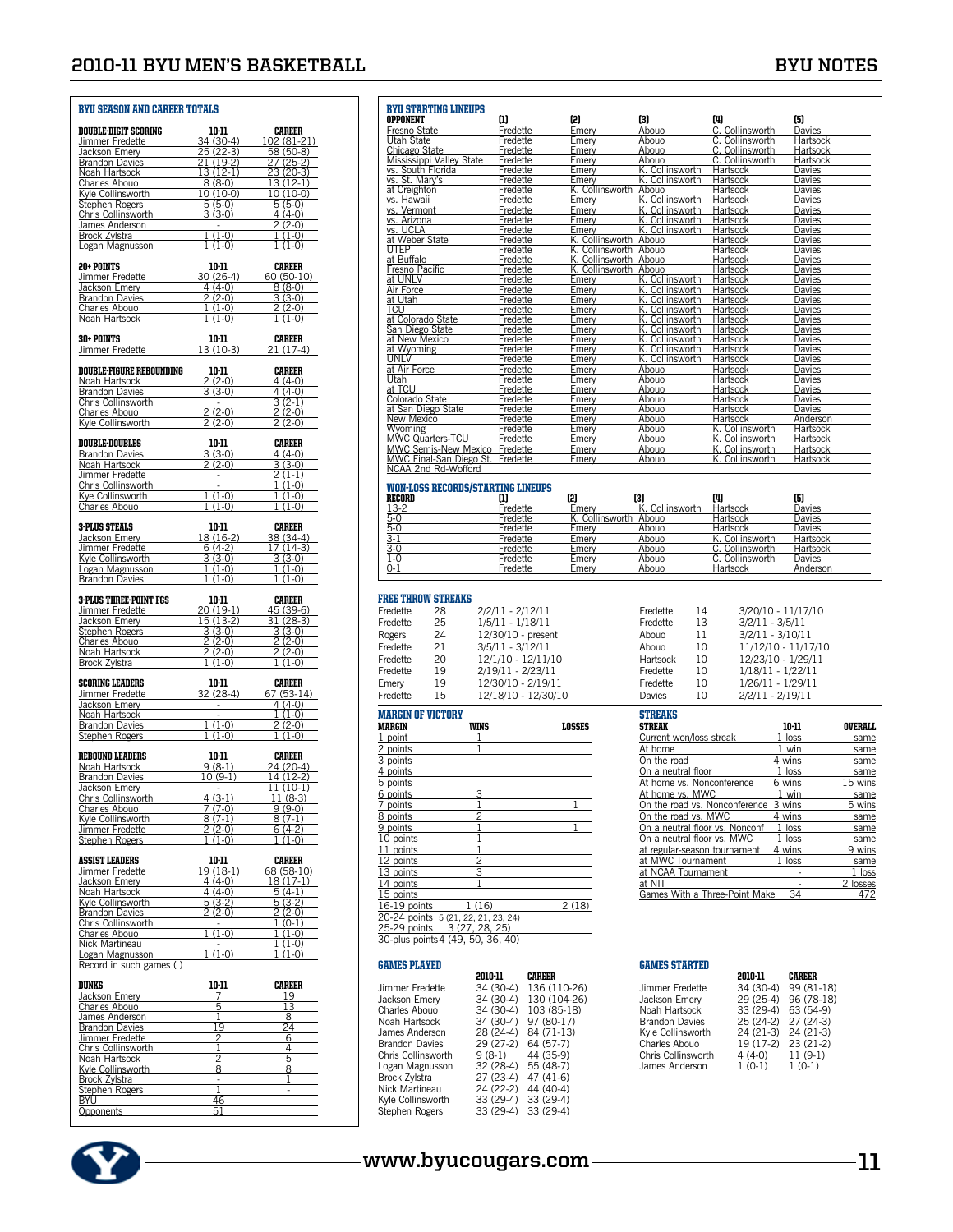## **2010-11 BYU Men's Basketball BYU Notes**

### Recapping Fredette's Records

March 13, 2011 -- With 4:24 remaining in BYU's 87-76 victory over New Mexico in the MWC Tournament Semifinals, BYU senior guard Jimmer Fredette completed a three-point play to put the finishing touches on a re-write of several Cougar basketball and league records.

The shot Fredette made as part of the three-point play put him one point ahead of Danny Ainge for first in career scoring at BYU, a record that had stood for 30 years. The free throw to complete the three point play gave the national player of the year candidate 50 points, also a BYU record. Fredette now owns six of the top eight single-game scoring records in BYU history.

#### Danny Ainge on Fredette:

"Jimmer has had an incredible career. Nothing says that more that the 22,000 that fill the Marriott Center each game. His remarkable shot-making ability has every basketball fan in America familiar with his game and the BYU program. He has young kids everywhere emulating his step back, step through, cross over and spin moves. He's been a great representative of his family and of the university. Thanks, Jimmer for the many highlights. Congratulations on becoming the best offensive basketball player in BYU history, although Devin Durrant and Mike Smith may want to challenge you to a one-on-one match to validate. Good luck in the NCAA Tournament and to a successful career. Your greatest fan, Danny Ainge."

### **More fun facts from ESPN Stats and Information:**

-- No NBA player has scored 52 in a game this season. The two 50-point games were by LeBron James (51) and Carmelo Anthony (50).

-- The last NBA player to score 50 while playing for a Utah team came back in 1998, when Karl Malone scored a 50 for the Jazz. -- On Friday night, Fredette easily outscored both Penn State (36) and 13th-ranked Wisconsin (33). Those two combined for 28 made field goals (Fredette had 22) and five 3-pointers (Fredette had seven). In fact, Jimmer scored as many points in the first half as the Badgers did the entire game. Fredette also tallied more points than ACC teams Boston College (47) and Florida State (51), and equaled the total of Virginia Tech (52).

## Fredette's Scoring Records

- **NCAA's Active Career Scoring Leaders**  1. Jimmer Fredette, BYU - 2,501
- 2. Charles Jenkins, Hofstra 2,499
- 3. Andrew Goudelock, Charleston 2,488

#### **BYU's All-Time Career Scoring Leaders**  1. Jimmer Fredette - 2,501

- 2. Danny Ainge 2,467
- 3. Michael Smith 2,319
- 4. Devin Durrant 2,285

### **BYU's Single-Season Scoring Leaders**

- 1. Jimmer Fredette (2010-11) 970
- 2. Devin Durrant (1983-84) 866
- 3. Danny Ainge (1980-81) 782 4. Michael Smith (1988-89) - 765
- 5. Jimmer Fredette (2009-10) 751

### **BYU's Single-Game Scoring Records**

- 1. Jimmer Fredette 52 vs. New Mexico, 2011
- 2. Jimmer Fredette 49 at Arizona, 2010
- 3. Bob Skousen 47 vs. UCLA, 1961 3. Jimmer Fredette - 47 at Utah, 2011
- 5. Jimmer Fredette 45 vs. TCU, 2010
- 6. Dave Eastis 44 vs. New Mexico, 1960
- 7. Jimmer Fredette 43 vs. San Diego State, 2011
- 8. Jimmer Fredette 42 at Colorado State, 2011

#### **MWC All-Time Career Scoring Leaders**

- 1. Jimmer Fredette, BYU 2,501
- 2. Brandon Heath, San Diego State 2,189
- 3. Brandon Ewing, Wyoming 2,168

### **MWC Single-Season Scoring Leaders**

- 1. Jimmer Fredette, BYU (2010-11) 970 2. Ruben Douglas, New Mexico (2002-03) - 783
- 3. Jimmer Fredette, BYU (2009-10) 751

- **MWC Single-Game Scoring Records**  1. Jimmer Fredette, BYU 52 vs. New Mexico, 2011
- T2. Jimmer Fredette, BYU 49 at Arizona, 2010
- T2. Trevor Diggs, UNLV 49 vs. Wyoming, 2001 4. Jimmer Fredette, BYU - 47 at Utah, 2011
- 5. Jimmer Fredette, BYU 45 vs. TCU, 2010
- 

## **Total Points in the MWC Tournament**

1. Jimmer Fredette, BYU - 106, 2011 2. Jimmer Fredette, BYU - 75, 2011

#### **Other Records Held by Fredette**  *BYU*

-Career 30-point games: 21 -Career 40-point games: 6 -Three-pointers in a season: 112 -Career three-pointers: 284 -Wins played in: 110

#### *MWC*

-Field goals made: 806

#### **Most points in a Division I game this season**

- 52 -- Jimmer Fredette, BYU
- 52 -- Marshon Brooks, Providence 52 -- Mike James, Lamar
- 47 -- Jimmer Fredette, BYU

### **Most points in a conf. tournament game Past 15 seasons**

- 52 -- Jimmer Fredette, BYU (2011 vs. New Mexico)
- 49 -- Richard Toussaint, Bethune-Cookman (2003 vs. Morgan St.)
- 45 -- Jimmer Fredette, BYU (2010 vs. TCU)
- 45 -- Joe Knight, Lehigh (2005 vs. Colgate)
- 45 -- Senecca Wall, Sam Houston St. (2001 vs. UTSA)

#### **Most Points in a conf. tournament game Past 5 seasons**

- 52 -- Jimmer Fredette, BYU (2011 vs. New Mexico)
- 45 -- Jimmer Fredette, BYU (2009 vs. TCU)
- 43 -- Stephen Curry, Davidson (2008 vs Appalachian St.)
- 43 -- Mike Singletary, Texas Tech (2009 vs. Texas A&M) 43 -- Klay Thompson, Washington St. (2011 vs. Washington)

| 2010-11 SCORING BY HALF (BYU-OPPONENT) |                 |             |           |                 |          |           |                          |                                 |                          |              |          |           |
|----------------------------------------|-----------------|-------------|-----------|-----------------|----------|-----------|--------------------------|---------------------------------|--------------------------|--------------|----------|-----------|
|                                        | <b>1ST HALF</b> | (MARGIN)    | FG %      | <b>2ND HALF</b> | (MARGIN) | FG %      | OT.                      | (MARGIN)                        | FG %                     | <b>FINAL</b> | (MARGIN) | FG %      |
| Fresno State                           | 45-26           | $+19$       | 50.0-33.3 | 38-30           | $+8$     | 48.5-37.0 | $\qquad \qquad$          | $\hspace{0.1mm}-\hspace{0.1mm}$ | $\qquad \qquad -$        | 83-56        | $+27$    | 49.2-35.1 |
| Utah State                             | 33-33           | $\Omega$    | 35.7-47.8 | 45-39           | $+6$     | 41.2-48.3 | $\overline{\phantom{0}}$ |                                 | $\qquad \qquad -$        | 78-72        | $+6$     | 38.7-48.1 |
| Chicago State                          | 60-29           | $+31$       | 50.0-33.3 | 49-31           | $+18$    | 42.5-36.4 | $\longrightarrow$        | $\overline{\phantom{m}}$        | $\qquad \qquad -$        | 109-60       | $+49$    | 46.3-34.9 |
| Mississippi Valley State               | $37 - 10$       | $+27$       | 37.5-12.0 | 49-26           | $+23$    | 40.0-34.3 | $\qquad \qquad -$        | $\overline{\phantom{m}}$        | $\overline{\phantom{0}}$ | 86-36        | $+50$    | 38.9-25.0 |
| vs. South Florida (20T)                | 23-28           | $-5$        | 30.0-34.6 | 38-33           | $+5$     | 33.3-50.0 | 16-14                    | $+2$                            | 33.3-62.5                | 77-75        | $+2$     | 32.1-44.4 |
| vs. St. Mary's                         | 43-40           | $+3$        | 64.0-52.0 | 31-33           | $-2$     | 44.4-46.2 | $\qquad \qquad$          | $\overline{\phantom{m}}$        | $\qquad \qquad$          | 74-73        | $+1$     | 53.8-49.0 |
| at Creighton                           | 34-28           | $+6$        | 42.4-36.4 | 43-37           | $+6$     | 53.1-42.9 | $\overline{\phantom{0}}$ | -                               | $\overline{\phantom{0}}$ | 77-65        | $+12$    | 47.7-39.3 |
| vs. Hawaii                             | 43-27           | $+16$       | 52.9-29.6 | 35-30           | $+5$     | 45.8-31.3 | $\overline{\phantom{0}}$ | $\overline{\phantom{0}}$        | $\overline{\phantom{0}}$ | 78-57        | $+21$    | 50.0-30.5 |
| vs. Vermont                            | 38-25           | $+13$       | 46.9-34.6 | 48-33           | $+15$    | 66.7-35.3 | $\overline{\phantom{0}}$ | --                              | $\overline{\phantom{0}}$ | 86-58        | $+28$    | 55.9-35.0 |
| vs. Arizona                            | 44-25           | $+19$       | 55.6-28.1 | $43 - 40$       | $+3$     | 48.3-42.9 |                          |                                 |                          | 87-65        | $+22$    | 51.8-35.0 |
| vs. UCLA                               | $37 - 43$       | $-6$        | 60.9-48.1 | 42-43           | $-1$     | 46.4-47.1 | $\overline{\phantom{0}}$ |                                 | $\overline{\phantom{0}}$ | 79-86        | $-7$     | 52.9-47.5 |
| at Weber State                         | 35-23           | $+12$       | 38.2-31.0 | $37 - 43$       | $-6$     | 36.4-44.8 |                          |                                 |                          | 72-66        | $+6$     | 37.3-37.9 |
| <b>UTEP</b>                            | 39-26           | $+13$       | 41.4-31.0 | 50-42           | $+8$     | 48.6-55.9 | $\overline{\phantom{0}}$ |                                 | $\overline{\phantom{0}}$ | 89-68        | $+21$    | 45.3-44.4 |
| at Buffalo                             | 39-37           | $+2$        | 38.2-53.3 | 51-45           | $+6$     | 60.7-58.6 | $\overline{\phantom{0}}$ |                                 | $\overline{\phantom{0}}$ | 90-82        | $+8$     | 48.4-55.9 |
| Fresno Pacific                         | 44-24           | $+20$       | 53.6-36.7 | 49-33           | $+16$    | 46.9-40.0 | $\qquad \qquad$          | $\overline{\phantom{0}}$        | $\overline{\phantom{0}}$ | 93-57        | $+36$    | 50.0-38.5 |
| at UNLV                                | 38-35           | $+3$        | 38.2-41.2 | 51-42           | $+9$     | 51.7-40.6 | $\overline{\phantom{0}}$ | $\overline{\phantom{0}}$        | $\overline{\phantom{0}}$ | 89-77        | $+12$    | 44.4-40.9 |
| Air Force                              | 37-30           | $+7$        | 38.7-44.0 | 39-36           | $+3$     | 46.2-47.8 | $\equiv$                 |                                 | $\overline{\phantom{0}}$ | 76-66        | $+10$    | 42.1-45.8 |
| at Utah                                | 53-42           | $+11$       | 50.0-50.0 | 51-37           | $+14$    | 44.7-38.5 | $\equiv$                 | —                               | $\overline{\phantom{0}}$ | 104-79       | $+25$    | 47.4-44.8 |
| <b>TCU</b>                             | 47-30           | $+17$       | 54.5-40.0 | 36-37           | $-1$     | 40.9-37.1 | $\overline{\phantom{0}}$ |                                 | $\overline{\phantom{0}}$ | 83-67        | $+16$    | 49.1-38.5 |
| at Colorado State                      | 55-40           | $+15$       | 62.5-45.2 | 39-45           | $-6$     | 36.7-52.0 | $\overline{\phantom{0}}$ | $\overline{\phantom{0}}$        | $\overline{\phantom{0}}$ | 94-85        | $+9$     | 50.0-48.2 |
| San Diego State                        | 30-31           | $-1$        | 44.8-40.0 | 41-27           | $+14$    | 44.4-31.3 | $\overline{\phantom{0}}$ | $\overline{\phantom{0}}$        | $\overline{\phantom{0}}$ | 71-58        | $+13$    | 44.6-35.5 |
| at New Mexico                          | 36-32           | $+4$        | 42.4-45.2 | 41-54           | $-13$    | 41.2-56.7 | $\overline{\phantom{0}}$ | $\overline{\phantom{0}}$        | $\overline{\phantom{0}}$ | 77-86        | $-9$     | 41.8-50.8 |
| at Wyoming                             | 28-28           | $\mathbf 0$ | 34.4-41.7 | 41-34           | $+7$     | 48.1-40.7 | $\overline{\phantom{0}}$ | $\overline{\phantom{0}}$        | $\overline{\phantom{0}}$ | 69-62        | $+7$     | 40.7-41.2 |
| <b>UNLV</b>                            | 38-27           | $+11$       | 39.3-25.8 | 40-37           | $+3$     | 41.4-34.5 | $\qquad \qquad$          | $\overline{\phantom{0}}$        | $\overline{\phantom{0}}$ | 78-64        | $+14$    | 40.4-30.0 |
| at Air Force                           | 36-25           | $+11$       | 46.4-35.7 | 54-27           | $+27$    | 69.0-33.3 | $\overline{\phantom{0}}$ | $\overline{\phantom{0}}$        | $\overline{\phantom{0}}$ | 90-52        | $+38$    | 57.9-34.5 |
| Utah                                   | 31-30           | $+1$        | 38.7-46.4 | 41-29           | $+12$    | 50.0-41.4 | $\qquad \qquad$          | $\hspace{0.1mm}-\hspace{0.1mm}$ | $\overline{\phantom{m}}$ | 72-59        | $+13$    | 43.6-43.9 |
| at TCU                                 | 45-28           | $+17$       | 56.5-40.0 | 34-28           | $+6$     | 36.0-34.3 |                          | $\overline{\phantom{0}}$        | $\overline{\phantom{m}}$ | 79-56        | $+23$    | 45.8-36.9 |
| Colorado State                         | 44-36           | $+8$        | 42.4-36.7 | 40-40           | $\Omega$ | 33.3-57.1 | $\qquad \qquad$          | —                               | —                        | 84-76        | $+8$     | 38.6-46.6 |
| at San Diego State                     | 38-35           | $+3$        | 46.4-45.2 | 42-32           | $+10$    | 46.7-34.4 | $\overline{\phantom{0}}$ |                                 |                          | 80-67        | $+13$    | 46.6-39.7 |
| New Mexico                             | 26-42           | $-16$       | 26.7-46.9 | 38-40           | $-2$     | 41.4-46.2 | $\overline{\phantom{0}}$ | —                               | $\overline{\phantom{0}}$ | 64-82        | $-18$    | 33.9-46.6 |
| Wyoming                                | 38-35           | $+3$        | 42.4-50.0 | 64-43           | $+21$    | 67.7-46.9 | $\overline{\phantom{0}}$ | —                               | —                        | 102-78       | $+24$    | 54.7-48.3 |
| MWC Quarters-TCU                       | 33-34           | $-1$        | 48.0-50.0 | $31 - 24$       | $+7$     | 36.0-39.1 | $\overline{\phantom{0}}$ | —                               | $\overline{\phantom{0}}$ | 64-58        | $+6$     | 42.0-44.4 |
| MWC Semis-New Mexico 47-42             |                 | $+5$        | 51.3-53.1 | 40-34           | $+6$     | 48.3-43.3 | $\overline{\phantom{0}}$ | —<br>——                         | --                       | 87-76        | $+11$    | 50.0-48.4 |
| MWC Final-San Diego St. 31-43          |                 | $-12$       | 33.3-54.8 | 23-29           | $-6$     | 31.0-35.5 | $\overline{\phantom{0}}$ |                                 |                          | 54-72        | $-18$    | 32.2-45.2 |
| NCAA 2nd Rd-Wofford                    |                 |             |           |                 |          |           |                          |                                 |                          |              |          |           |
| <b>SEASON TOTALS</b>                   | 39.0-31.4       | $+7.5$      | 44.9-40.4 | 42.2-35.7       | $+6.5$   | 45.8-42.1 | 16-14                    | +2                              | 33.3-62.5                | 81.6-67.5    | $+14.1$  | 45.2-41.3 |

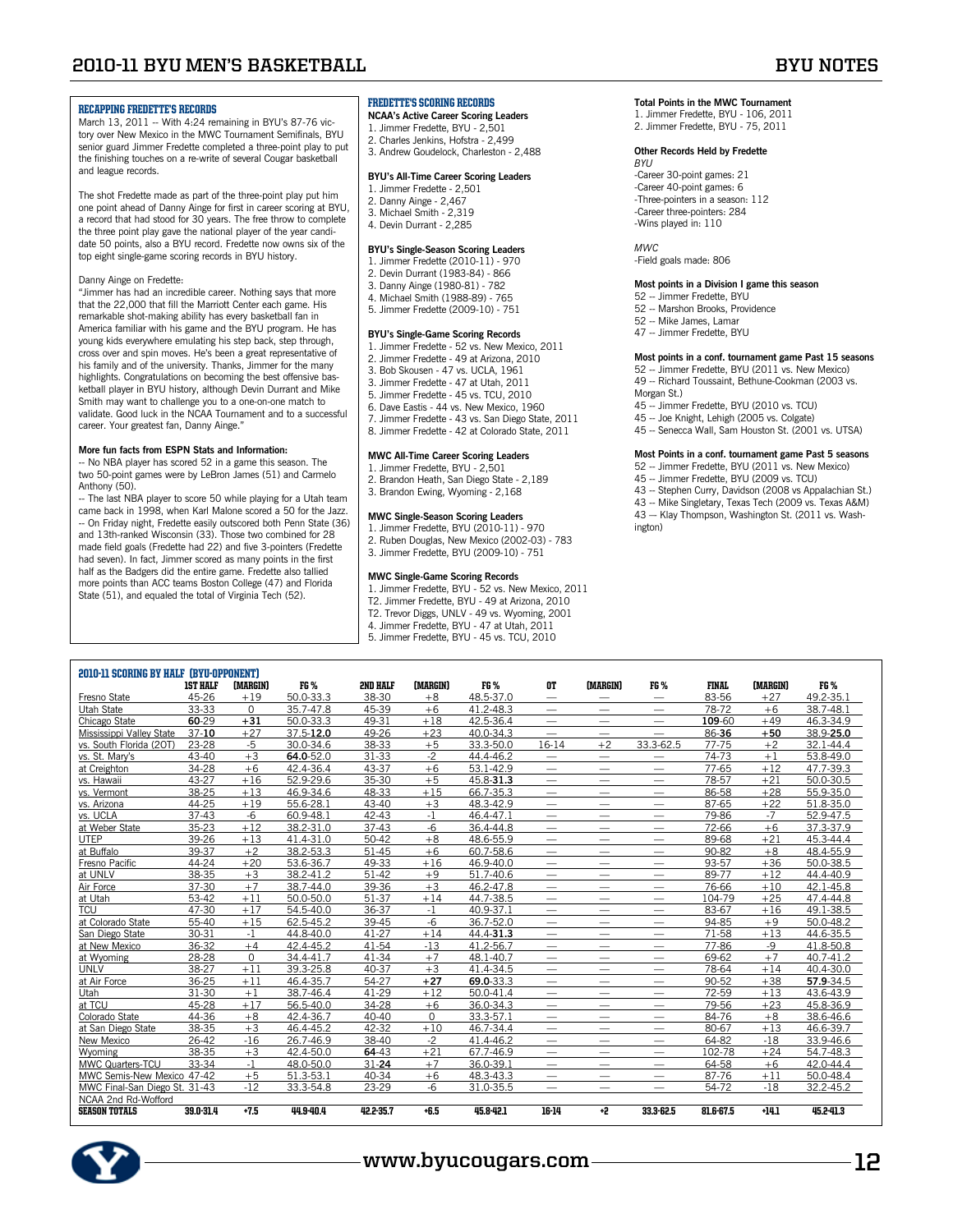#### BYU BASKETBALL ON KSL NEWSRADIO (102.7 FM and 1160 AM)

The "Voice of the Cougars" is KSL Newsradio's Greg Wrubell, in his 15th season as the play-by-play broadcaster for BYU Basketball. Joining Wrubell on the broadcasts is former Cougar letterman Mark Durrant, in his 14th year as game analyst.



Other Ways to Listen

Fans in the Marriott Center can listen to home game broadcasts by tuning their portable/ headset radios to KSL's delay-

free and static-free in-arena translator at 1100 AM.

#### Network Affiliates

KMGR 95.9 FM - Manti, Utah KUNF 1210 AM - St. George, Utah KTHK 105.5 FM - Blackfoot, Idaho Falls, Pocatello, Idaho

#### Fredette Honors in 2010-11

-CBSSports.com National Player of the Year -SI.com National Player of the Year -USBWA All-America First Team -CBSSports.com All-America First Team -SI.com All-America First Team -Yahoo! Sports All-America First Team -FoxSports.com All-America First Team -MWC Player of the Year -All-MWC First Team -NABC All-District 17 First Team -USBWA All-District VIII First Team -USBWA District VIII Player of the Year -USBWA National Player of the Week (Dec. 13) -Dick Vitale National Player of the Week (Dec. 13, Jan. 10, Jan. 17) -ESPN.com Weekly Watch National Player of the Week (Jan. 10, Jan. 17) -MWC Player of the Week (Nov. 29, Dec. 13, Jan. 3, Jan. 10, Jan. 17, Jan. 24, Feb. 7, Feb. 28) -South Padre Island Invitational MVP -John R. Wooden Award Final Ballot -Naismith Top 30 Candidate -Oscar Robertson Trophy Finalist -Bob Cousy Award Finalist (Final 5) -Lowe's Senior CLASS Award Finalist

#### Sellouts in a season

BYU played in front of eight sellout crowds in the Marriott Center this season, including Fresno State, Air Force, San Diego State, UNLV, Utah, Colorado State, New Mexico and Wyoming. The eight sellouts mark the most in a season during Dave Rose's tenure as head coach at BYU. The Cougars sold out two games in 2009-10, two in 2008-09, one in 2007-08 and two in 2006-07.

| <b>2010-11 OFFENSIVE TRENDS (BYU-OPPONENT)</b> |                  |          |              |          |                       |          |                      |             |                  |             |                |                 |
|------------------------------------------------|------------------|----------|--------------|----------|-----------------------|----------|----------------------|-------------|------------------|-------------|----------------|-----------------|
|                                                | <b>PTS/PAINT</b> | (MARGIN) | PTS OFF T.O. | (MARGIN) | <b>2ND CHANCE PTS</b> | (MARGIN) | <b>FASTBREAK PTS</b> | (MARGIN)    | <b>BENCH PTS</b> | (MARGIN)    | <b>BIG RUN</b> | <b>BIG LEAD</b> |
| Fresno State                                   | 38-34            | $+4$     | 13-10        | $+3$     | $10 - 11$             | $-1$     | $6 - 4$              | $+2$        | 34-18            | $+16$       | $8 - 0/6 - 0$  | 36/2            |
| Utah State                                     | 28-34            | $-6$     | $21 - 7$     | $+14$    | $12-8$                | $+4$     | $4 - 2$              | $+2$        | $7 - 23$         | $-16$       | $7 - 0/9 - 0$  | 8/3             |
| Chicago State                                  | 44-26            | $+18$    | $32 - 4$     | $+28$    | $14-8$                | $+6$     | $18-2$               | $+16$       | 50-22            | $+28$       | 13-0/6-0       | 51/0            |
| Mississippi Valley State                       | 30-22            | $+8$     | $26 - 7$     | $+19$    | 16-6                  | $+10$    | $6-0$                | $+6$        | 38-12            | $+26$       | $25-0/6-0$     | 51/0            |
| vs. South Florida                              | 26-28            | $-2$     | $20 - 11$    | $+9$     | 14-9                  | $+5$     | $4 - 2$              | $+2$        | 10-26            | $-16$       | $9 - 0/7 - 0$  | 4/10            |
| vs. St. Mary's                                 | 26-30            | $-4$     | 14-17        | $-3$     | $6 - 12$              | $-6$     | $4 - 3$              | $+1$        | $9 - 27$         | $-18$       | $9 - 0/9 - 0$  | 9/3             |
| at Creighton                                   | 44-30            | $+14$    | $9 - 5$      | $+4$     | $13 - 11$             | $+2$     | $12-2$               | $+10$       | 16-13            | $+3$        | 10-6/6-0       | 12/2            |
| vs. Hawaii                                     | 32-20            | $+12$    | 15-6         | $+9$     | $10 - 15$             | $-5$     | $8-0$                | $+8$        | 31-24            | $+7$        | $10 - 0/5 - 0$ | 24/2            |
| vs. Vermont                                    | $31 - 20$        | $+11$    | $23 - 15$    | $+8$     | $12 - 10$             | $+2$     | $15-2$               | $+13$       | $21 - 21$        | $\mathbf 0$ | $10-0/5-0$     | 30/2            |
| vs. Arizona                                    | $26 - 18$        | $+8$     | $15-5$       | $+10$    | $8 - 11$              | $-3$     | $8 - 0$              | $+8$        | $21 - 15$        | $+6$        | $14 - 0/7 - 0$ | 24/0            |
| vs. UCLA                                       | 36-34            | $+2$     | 15-21        | $-6$     | $10 - 17$             | $-7$     | $4 - 2$              | $+2$        | 13-10            | $+3$        | 11-0/10-0      | 10/13           |
| at Weber State                                 | 28-20            | $+8$     | $12-6$       | $+6$     | $9 - 14$              | $-5$     | $2 - 2$              | $\mathbf 0$ | 19-9             | $+10$       | 10-0/8-0       | 17/3            |
| <b>UTEP</b>                                    | 20-48            | $-28$    | 20-25        | $-5$     | $9 - 17$              | -8       | $4 - 10$             | $-6$        | 34-15            | $+19$       | 10-0/9-0       | 28/11           |
| at Buffalo                                     | 32-48            | $-16$    | $25 - 14$    | $+11$    | $9 - 9$               | $\Omega$ | $8 - 4$              | $+4$        | 12-23            | $-11$       | 10-0/10-0      | 11/0            |
| Fresno Pacific                                 | 30-24            | $+6$     | 15-12        | $+3$     | $19-8$                | $+11$    | $4 - 4$              | 0           | 46-10            | $+36$       | 18-0/7-0       | 39/2            |
| at UNLV                                        | 22-34            | $-12$    | $8 - 14$     | $-6$     | $13-8$                | $+5$     | $2 - 4$              | $-2$        | $4 - 36$         | $-32$       | $9 - 0/13 - 0$ | 21/10           |
| Air Force                                      | 26-22            | $+4$     | 14-13        | $+1$     | 18-4                  | $+14$    | $6 - 2$              | $+4$        | 17-22            | $-5$        | $9 - 0/7 - 0$  | 18/5            |
| at Utah                                        | 28-44            | $-16$    | $33-6$       | $+27$    | $11 - 15$             | $-4$     | $5-8$                | $-3$        | $2 - 10$         | -8          | $11 - 0/7 - 0$ | 29/5            |
| <b>TCU</b>                                     | $22 - 26$        | $-4$     | 15-13        | $+2$     | $11-6$                | $+5$     | $2 - 8$              | -6          | $8 - 17$         | $-9$        | 12-0/9-0       | 23/2            |
| at Colorado State                              | 34-32            | $+2$     | $11-6$       | $+5$     | $10 - 13$             | $-3$     | $4 - 9$              | $-5$        | $5 - 13$         | $-8$        | $7 - 0/8 - 0$  | 19/2            |
| San Diego State                                | 26-22            | $+4$     | 16-10        | $+6$     | $2 - 13$              | $-11$    | $4-6$                | $-2$        | $4 - 10$         | $-6$        | $7 - 0/4 - 0$  | 13/4            |
| at New Mexico                                  | 32-38            | -6       | 19-16        | $+3$     | $6 - 11$              | $-5$     | $13 - 4$             | $+9$        | $9 - 30$         | $-21$       | $5-0/12-0$     | 13/11           |
| at Wyoming                                     | 26-26            | $\Omega$ | 18-14        | $+4$     | $11 - 11$             | $\Omega$ | $6 - 8$              | $-2$        | $7 - 2$          | $+5$        | 15-0/10-0      | 10/6            |
| UNLV                                           | 28-18            | $+10$    | $20 - 11$    | $+9$     | $6 - 19$              | $-13$    | $14-6$               | $+8$        | $22 - 8$         | $+14$       | $11 - 0/6 - 0$ | 16/1            |
| at Air Force                                   | 28-16            | $+12$    | $26 - 8$     | $+18$    | $7-1$                 | $+6$     | $6 - 8$              | $-2$        | $21 - 12$        | $+9$        | 16-0/11-0      | 40/0            |
| Utah                                           | 30-28            | $+2$     | $22 - 10$    | $+12$    | $12-9$                | $+3$     | $18 - 0$             | $+18$       | $4 - 18$         | $-14$       | 14-0/8-0       | 14/4            |
| at TCU                                         | 20-30            | $-10$    | $7 - 16$     | $-9$     | $8-9$                 | $-1$     | $8 - 10$             | $-2$        | 19-6             | $+13$       | $11 - 0/6 - 0$ | 23/0            |
| Colorado State                                 | 24-36            | $-12$    | 14-21        | $-7$     | $13 - 11$             | $+2$     | $6-0$                | $+6$        | $6 - 20$         | $-14$       | $14 - 0/7 - 0$ | 14/3            |
| at San Diego State                             | 22-32            | $-10$    | $12 - 10$    | $+2$     | $9 - 7$               | $+2$     | $6 - 10$             | $-4$        | $5 - 14$         | $-9$        | $6 - 0/6 - 0$  | 13/2            |
| New Mexico                                     | 26-26            | $\Omega$ | $12 - 12$    | $\Omega$ | $9 - 15$              | $-6$     | $10-6$               | $+4$        | $8 - 11$         | $-3$        | $6 - 0/11 - 0$ | 0/24            |
| Wyoming                                        | 46-26            | $+20$    | $12 - 10$    | $+2$     | $11-6$                | $+5$     | $6 - 4$              | $+2$        | $5 - 27$         | $-22$       | 13-0/8-0       | 25/3            |
| MWC Quarters-TCU                               | 26-20            | $+6$     | $21 - 13$    | $+8$     | $17-2$                | $+15$    | $4 - 2$              | $+2$        | $2 - 1$          | $+1$        | 10-0/7-0       | 9/4             |
| MWC Semis-New Mexico                           | 36-28            | $+8$     | $24 - 5$     | $+19$    | 15-14                 | $+1$     | $14-3$               | $+11$       | $1 - 18$         | $-17$       | $6 - 0/7 - 0$  | 11/4            |
| MWC Final-San Diego St.                        | 16-40            | $-24$    | $4 - 15$     | $-11$    | $9 - 21$              | $-12$    | $5 - 14$             | $-9$        | $2 - 8$          | $-6$        | $8 - 0/10 - 0$ | 1/23            |
| NCAA 2nd Rd-Wofford                            |                  |          |              |          |                       |          |                      |             |                  |             |                |                 |
| <b>SEASON TOTALS</b>                           | 981-986          | -5       | 583-389      | $+194$   | 369-361               | +8       | 246-151              | +95         | 512-551          | $-39$       |                |                 |
| TIMES LED. RECORD (W/L/T) 18-1/11-3/1-0        |                  |          | 25-1/5-3/0-0 |          | 17-0/11-4/2-0         |          | 18-3/10-1/2-0        |             | 14-1/15-3/1-0    |             |                |                 |

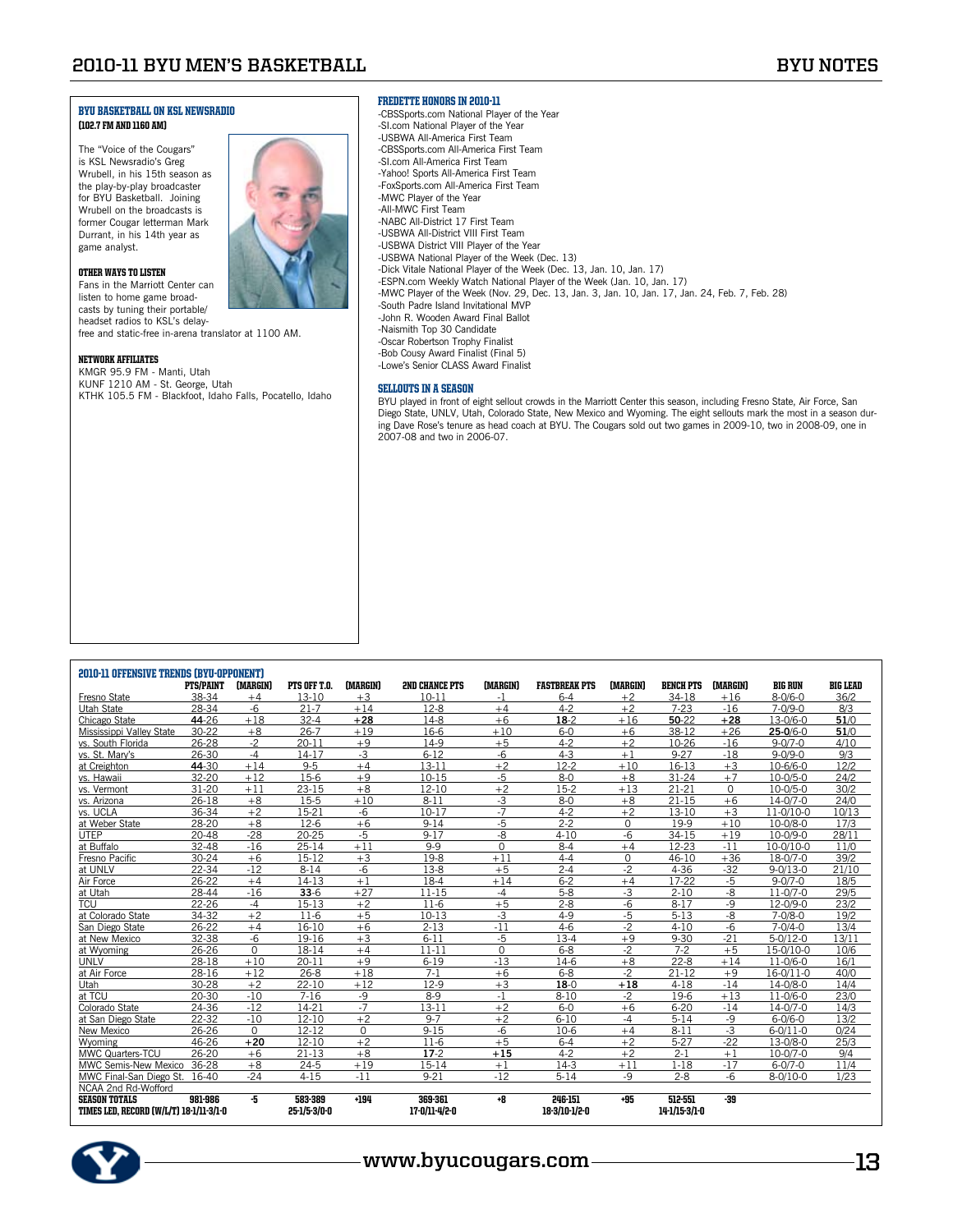

## **2010-11 MWC STANDINGS (AS OF 3/13/11)**<br>MWC OVERALL

MWC OVERALL STREAK<br>14-2 32-2 W5 San Diego State (6/5) 14-2 32-2 W5 **BYU (12/10) 14-2 30-4 L1 BYU (12/10)** 14-2 **30-4 L1**<br>
UNLV (RV/RV) 11-5 24-8 L1<br>
Colorado State 9-7 19-12 L2 Colorado State **19-7** 19-12 L2<br>New Mexico 8-8 21-12 L1 New Mexico and the term of the Mexico and the term of the term of the term of the term of the term of term of term of term of term of term of term of term of term of term of term of term of term of term of term of term of Air Force 6-10 15-15<br>
Utah 6-10 13-18 Utah 6-10 13-18 L3 Wyoming 3-13 10-21 L4 TCU 1-15 11-22 W1

#### 2010-11 MWC PLAYERS OF THE WEEK

| Kawhi Leonard, So., F, San Diego State  |
|-----------------------------------------|
| Kawhi Leonard, So., F, San Diego State  |
| Jimmer Fredette, Sr., G, BYU            |
| Chace Stanback, Jr., G/F, UNLV          |
| Malcolm Thomas, Sr., F, San Diego State |
| Jimmer Fredette, Sr., G, BYU            |
| Malcolm Thomas, Sr., F, San Diego State |
| Travis Franklin, Sr., F, Colorado State |
| Jimmer Fredette, Sr., G, BYU            |
| Jimmer Fredette, Sr., G, BYU            |
| Malcolm Thomas, Sr., F, San Diego State |
| Jimmer Fredette, Sr., G, BYU            |
| Jimmer Fredette, Sr., G, BYU            |
| Andy Ogide, Sr., F, Colorado State      |
| Drew Gordon, Jr., F, New Mexico         |
| Jimmer Fredette, Sr., G, BYU            |
| Kawhi Leonard, So., F, San Diego State  |
| Jackson Emery, Sr., G, BYU              |
| DJ Gay, Sr., G, San Diego State         |
| Malcolm Thomas, Sr., F, San Diego State |
| Jimmer Fredette, Sr., G, BYU            |
| Tre'Von Willis, Sr., G, UNLV            |
| Drew Gordon, Jr., F, New Mexico         |
|                                         |

#### 2010-11 All-MWC Awards *All-MWC First Team*

Jimmer Fredette, BYU, Sr., G Andy Ogide, Colorado State, Sr., F Dairese Gary, New Mexico, Sr., G. D.J. Gay, San Diego State, Sr., G Kawhi Leonard, San Diego State, So., F

#### *All-MWC Second Team*

Jackson Emery, BYU, Sr., G Drew Gordon, New Mexico, Jr., F/C Malcolm Thomas, San Diego State, Sr., F Tre'Von Willis, UNLV, Sr., G Will Clyburn, Utah, Jr., F

#### *All-MWC Third Team*

Michael Lyons, Air Force, So., G Brandon Davies, BYU, So., F, 6-9 Hank Thorns, TCU, Jr., G Oscar Bellfield, UNLV, Jr., G Chase Stanback, UNLV, Jr., G/F

*MWC All-Defensive Team*<br>Jackson Emery, BYU, Sr., G<br>Dairese Gary, New Mexico, Sr., G<br>Kawhi Leonard, San Diego State, So., F Malcolm Thomas, San Diego State, Sr., F David Foster, Utah, Jr., C

*Co-Coach of the Year* Dave Rose, BYU Steve Fisher, San Diego State

*Player of the Year* Jimmer Fredette, BYU, Sr., G,

*Defensive Player of the Year* Jackson Emery, BYU, Sr., G

*Sixth Man of the Year* Pierce Hornung, Colorado State, So., F

*Freshman of the Year* Kendall Williams, New Mexico, Fr., G

*Newcomer of the Year* Drew Gordon, New Mexico, Jr., F/C

*MWC All-Tournament Team* Jimmer Fredette, BYU (MVP) Kawhi Leonard, San Diego State Bill White, San Diego State D.J. Gay, San Diego State Tre'Von Willis, UNLV



#### MWC Announces 2011 Honors

COLORADO SPRINGS, Colo. - The Mountain West Conference announced its 2010-11 men's basketball awards today. The<br>league's nine men's head coaches, along with a select media panel, picked the all-Conference teams, as well as newcomer, freshman, sixth man and defensive awards.

BYU head coach Dave Rose and San Diego State head coach Steve Fisher shared MWC Coach of the Year honors, while BYU's Jimmer Fredette was a unanimous selection as the Player of the Year. Additionally, BYU's Jackson Emery garnered Defensive Player of the Year accolades, New Mexico's Drew Gordon was selected as the Newcomer of the Year, New Mexico's Kendall<br>Williams was chosen as the Freshman of the Year and Colorado State's Pierce Homung received the Sixth Ma

Eight student-athletes are repeat selections to the all-Conference list in 2010-11, while the remaining seven make their first<br>appearance on the team. BYU's Jimmer Fredette becomes the first three-time, first-team honoree Mountain West Conference, while New Mexico's Dairese Gary and San Diego State's Kawhi Leonard received first-team accolades for the second straight season.

Rose collected his third MWC coaching honor after guiding the Cougars to their sixth Mountain West regular-season title and fourth under Rose. BYU posted a 14-2 record in Conference play this season, matching a school record for most MWC wins.

Fisher received his first MWC coaching award after leading the Aztecs to their second Mountain West regular-season crown. San Diego State set a program record for MWC victories en route to a 14-2 finish in Conference play in 2010-11.

Fredette, a 6-2, 195-pound senior guard, set a Mountain West Conference single-season record for most points in league play (502), while his 31.4 scoring average was second-best in MWC history. In addition, the Glens Falls, N.Y., native led the MWC in<br>free throw percentage (.901) and made 3-pointers (3.6), while ranking second in minutes played percentage (.429), fourth in assists (4.3), tied for fourth in steals (1.5) and eighth in field goal percentage (.439) against MWC opponents.

Emery, a 6-3, 190-pound senior guard from Alpine, Utah, averaged a league-best 2.7 steals per game against MWC opponents<br>in 2010-11. His 43 steals in Conference play set a league record for most by a senior and rank second single-season charts.

| TEAM                          |      |      |
|-------------------------------|------|------|
| <b>MWC STATS (3/13/11)</b>    | ALL. | CONF |
| <b>Scoring Offense</b>        | 1st  | 1st  |
| <b>Scoring Defense</b>        | 5th  | 6th  |
| <b>Scoring Margin</b>         | 1st  | 1st  |
| FT Percentage                 | 1st  | 1st  |
| <b>FG Percentage</b>          | 6th  | 3rd  |
| <b>FG Percentage Defense</b>  | 4th  | 3rd  |
| <b>3FG Percentage</b>         | 2nd  | 2nd  |
| <b>3FG Percentage Defense</b> | 5th  | 7th  |
| 3-FG Made                     | 1st  | 1st  |
| <b>Rebounding Offense</b>     | 1st  | 2nd  |
| <b>Rebounding Defense</b>     | 7th  | 7th  |
| <b>Rebounding Margin</b>      | 3rd  | 4th  |
| <b>Blocked Shots</b>          | 3rd  | 3rd  |
| Assists                       | 4th  | 4th  |
| <b>Steals</b>                 | 2nd  | 1st  |
| <b>Turnover Margin</b>        | 2nd  | 2nd  |
| Assist/Turnover Ratio         | 1st  | 3rd  |
| Offensive Rebounds            | 3rd  | 4th  |
| Defensive Rebounds            | 1st  | 1st  |
| Defensive Reb Pct             | 3rd  | 5th  |
| Offensive Reb Pct             | 4th  | 4th  |

| <b>NCAA STATS (3/13/11)</b>   | RANK | ACTIIAI. |
|-------------------------------|------|----------|
| Won-Lost Percentage           | 5    | 88.2     |
| <b>Scoring Offense</b>        | 8    | 81.6     |
| <b>Scoring Defense</b>        | 168  | 67.5     |
| <b>Scoring Margin</b>         | 5    | 14.1     |
| <b>Field-Goal Percentage</b>  | 89   | 45.2     |
| <b>Field-Goal Pct Defense</b> | 77   | 41.3     |
| 3-Point Field Goals/Game      | 17   | 8.3      |
| 3-Point Field-Goal Pct        | 84   | 36.2     |
| Three Pt FG Defense           | 118  | 33.3     |
| <b>Free-Throw Percentage</b>  | 14   | 75.9     |
| <b>Rebound Margin</b>         | 71   | 3.4      |
| Assists Per Game              | 64   | 14.5     |
| Assist Turnover Ratio         | 20   | 1.32     |
| Blocked Shots Per Game        | 73   | 4.2      |
| <b>Steals Per Game</b>        | 45   | 7.9      |
| Tumovers Per Game             | 19   | 11.0     |
| <b>Turnover Margin</b>        | 16   | 3.4      |
| Personal Fouls Per Game       | 67   | 17.3     |

| INDIVIDUAI.           |                        |                        |
|-----------------------|------------------------|------------------------|
| <b>MWC [3/13/11]</b>  | TOP BYU PLAYER - ALL   | TOP BYU PLAYER - CONF. |
| Scoring               | Jimmer Fredette - 1st  | Jimmer Fredette - 1st  |
| Rebounding            | Brandon Davies - 5th   | Brandon Davies - 6th   |
| <b>FG Percentage</b>  | Jimmer Fredette - 5th  | Jackson Emerv - 5th    |
| Assists               | Jimmer Fredette - 3rd  | Jimmer Fredette - 4th  |
| <b>FT Percentage</b>  | Jimmer Fredette - 1st  | Jimmer Fredette - 1st  |
| Steals                | Jackson Emery - 1st    | Jackson Emery - 1st    |
| <b>3FG Percentage</b> | Jimmer Fredette - 3rd  | Jimmer Fredette - 3rd  |
| 3FG Made/Game         | Jimmer Fredette - 1st  | Jimmer Fredette - 1st  |
| <b>Blocked Shots</b>  | Noah Hartsock - 3rd    | Noah Hartsock - 3rd    |
| Assist/TO Ratio       | Jimmer Fredette - 10th |                        |
| Offensive Rebounds    | Brandon Davies - 5th   | Brandon Davies - 8th   |
| Defensive Rebounds    | Brandon Davies - 6th   | Brandon Davies - 7th   |
| Minutes Plaved        | Jimmer Fredette - 1st  | Jimmer Fredette - 2nd  |

| <b>MWC PLAYER HIGHS</b>      | <b>BYU PLAYER - RANK</b> | ACTUAL                            |
|------------------------------|--------------------------|-----------------------------------|
| Points                       | Jimmer Fredette - 1st    | 52 vs. New Mexico                 |
|                              | Jimmer Fredette - 2nd    | 47 at Utah                        |
|                              | Jimmer Fredette - 3rd    | 43 vs. San Diego State            |
|                              | Jimmer Fredette - 4th    | 42 at Colorado State              |
| <b>Field Goals Made</b>      | Jimmer Fredette - 1st    | 22 vs. New Mexico                 |
|                              | Jimmer Fredette - 2nd    | 16 at Utah                        |
|                              | Jimmer Fredette - T3rd   | 14 vs San Diego State             |
| <b>Field Goal Attempts</b>   | Jimmer Fredette - 1st    | 37 vs. New Mexico                 |
|                              | Jimmer Fredette - 2nd    | 28 at Utah                        |
|                              | Jimmer Fredette - 3rd    | 26 at UNM, CSU, vs. UNM           |
| 3-Pt Field Goals Made        | Jimmer Fredette - T1st   | 7 at UNLV, vs. New Mexico         |
| 3-Pt Field Goal Attempts     | Jimmer Fredette - 1st    | 14 vs. Utah State, New Mexico     |
|                              | Jackson Emery - T3rd     | 13 vs. South Florida              |
|                              | Jimmer Fredette - T2nd   | 13 at Weber State, at UNLV        |
| 3-Pt Field Goal Pct          | Jimmer Fredette - T1st   | .833 (5-6) vs. Chicago St.        |
| <b>Free Throws Made</b>      | Jimmer Fredette - 1st    | 16 at Colorado State, vs. UNLV    |
|                              | Jimmer Fredette - T3rd   | 14 vs. Colorado State             |
| <b>Free Throws Attempts</b>  | Jimmer Fredette - 1st    | 17 at Colorado State              |
|                              | Jimmer Fredette - T2nd   | 16 vs. UNLV. vs. Colorado State   |
|                              | Brandon Davies - T2nd    | 16 vs. Colorado State             |
| <b>Free Throw Percentage</b> | Jimmer Fredette - T1st   | 1.000 (16-16) vs. UNLV            |
|                              | Jimmer Fredette - T1st   | 1.000 (12-12) vs. New Mexico      |
|                              | Stephen Rogers - T1st    | 1.000 (11-11) vs. Fresno Pacific  |
| <b>Steals</b>                | Jackson Emery - T2nd     | 6 vs. UTEP, vs. Utah              |
|                              | Jackson Emery - T4th     | 5 vs. MVSU, Saint Mary's, Vermont |
|                              | Jimmer Fredette - T4th   | 5 vs. South Florida               |

| <b>NCAA INDIV. (3/13/11)</b>  | <b>BYU PLAYER - RANK</b> | ACTUAL |
|-------------------------------|--------------------------|--------|
| Points Per Game               | Jimmer Fredette - 1      | 28.5   |
| <b>Field Goal Percentage</b>  | Jimmer Fredette - 142    | 45.6   |
| 3-Point Field Goals/Game      | Jimmer Fredette - 6      | 3.3    |
|                               | Jackson Emerv - 68       | 2.5    |
| Three-Point Field Goal Pct    | Jimmer Fredette - 29     | 40.4   |
|                               | Jackson Emery - 58       | 36.4   |
| Free-Throw Pct                | Jimmer Fredette - 16     | 89.1   |
| Assists Per Game              | Jimmer Fredette - 115    | 4.2    |
| <b>Blocked Shots Per Game</b> | Noah Hartsock - 79       | 17     |
| <b>Steals Per Game</b>        | Jackson Emery - 6        | 2.8    |
|                               | Jimmer Fredette - 239    | 1.4    |

## **www.byucougars.com 14**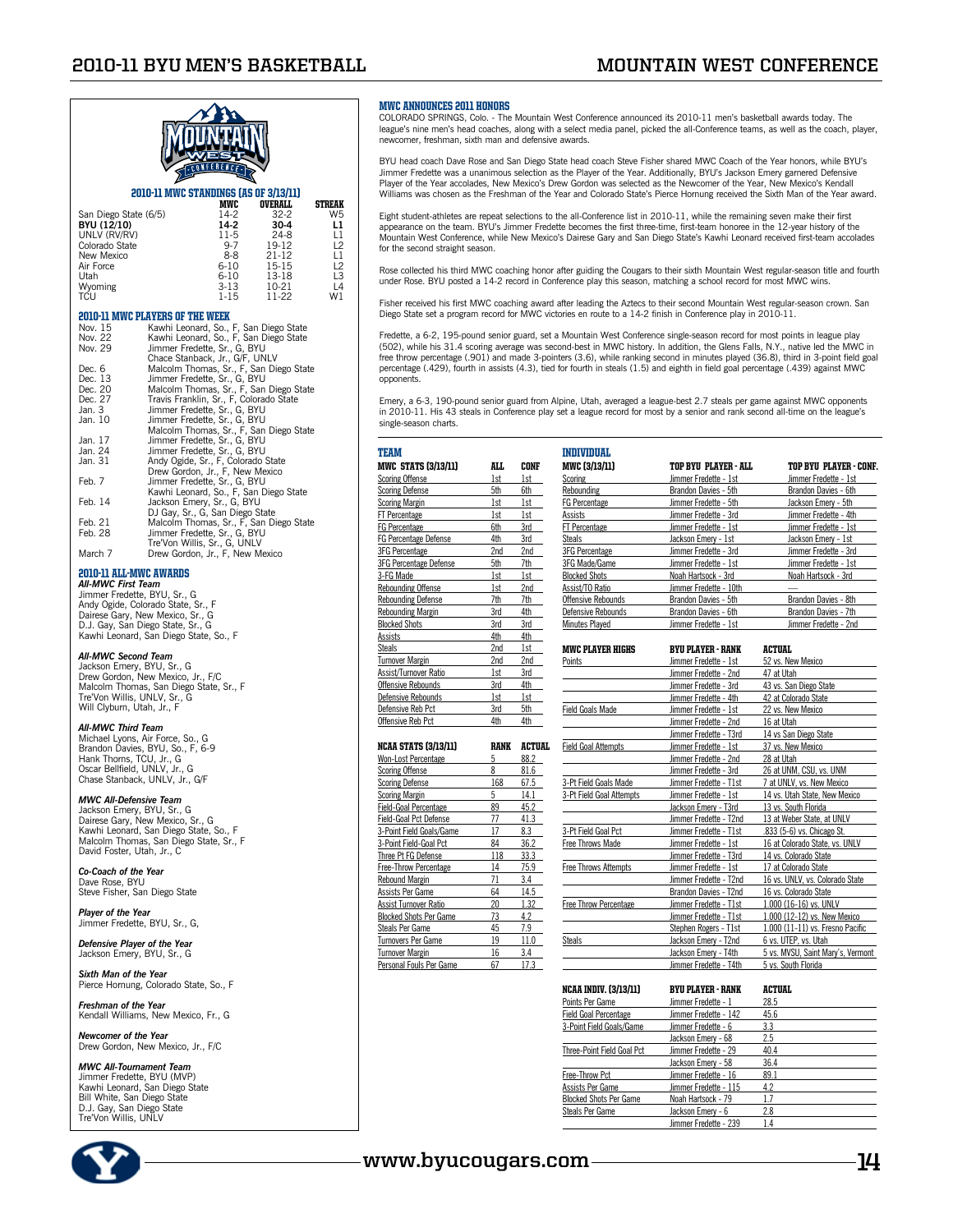| NO. | NAME                 | POS. | HT.      | WT. | YR. | EXP.      | <b>HOMETOWN (PREVIOUS SCHOOL)</b>         |
|-----|----------------------|------|----------|-----|-----|-----------|-------------------------------------------|
|     | Charles Abouo        | G/F  | $6-5$    | 215 | Jr. | 2L        | Abidjan, Cote d'Ivoire (Brewster Academy) |
| 4   | Jackson Emerv        | G    | $6 - 3$  | 190 | Sr. | 3L        | Alpine, Utah (Lone Peak HS)               |
| 12  | Logan Magnusson      | F    | 6-6      | 210 | Sr. | 11        | Heber City, Utah (Salt Lake CC)           |
| 13  | <b>Brock Zvistra</b> | G/F  | 6-6      | 210 | So. | 11        | La Verne, Calif. (Bonita HS)              |
| 14  | Nick Martineau       | G    | $6-0$    | 170 | So. | 11        | Fruit Heights, Utah (Davis HS)            |
| 15  | James Anderson       | F/C  | $6 - 10$ | 240 | Jr. | 2L        | Page, Ariz. (Page HS)                     |
| 20  | Anson Winder         | G    | $6 - 3$  | 195 | Fr. | <b>HS</b> | Las Vegas, Nev. (Bishop Gorman HS)        |
| 21  | Stephen Rogers       | F    | $6 - 8$  | 195 | So. | TR        | Mesa, Ariz. (Mesa CC)                     |
| 31  | Kyle Collinsworth    | G    | 6-6      | 210 | Fr. | <b>HS</b> | Provo, Utah (Provo HS)                    |
| 32  | Jimmer Fredette      | G    | $6 - 2$  | 195 | Sr. | 3L        | Glens Falls, N.Y. (Glens Falls HS)        |
| 34  | Noah Hartsock        | F    | $6 - 8$  | 230 | Jr. | 2L        | Bartlesville, Okla. (Bartlesville HS)     |
| 41  | Chris Collinsworth   | F    | $6-9$    | 235 | So. | 11        | Provo, Utah (Provo HS)                    |

Head Coach: Dave Rose, 6th year (Houston, 1983) Associate Head Coach: Dave Rice (UNLV, 1991) Assistant Coaches: Terry Nashif (BYU, 2005); Tim LaComb (Utah, 2006) Director of Basketball Operations: Mike Hall (BYU, 2005) Team Trainer: Robert Ramos (BYU, 1995)

## PRONUNCIATION GUIDE

CHARLES ABOUO a–BOO–oh

JIMMER FREDETTE Frah–debt

LOGAN MAGNUSSON MAHG-nuh-sun

NICK MARTINEAU Nick MART-in-oh

ANSON WINDER AN-son WINE-der

BROCK ZYLSTRA ZIL-stra  $\mathcal{L}_\text{max}$ 

TERRY NASHIF NASH–if

ROBERT RAMOS RAY–mus

|    |                            |                                  | <b>2010-11 SEASON / CAREER HIGHS</b>   |                                                  |
|----|----------------------------|----------------------------------|----------------------------------------|--------------------------------------------------|
| #  | <b>PLAYER</b>              | <b>POINTS</b>                    | <b>REBOUNDS</b>                        | <b>ASSISTS</b>                                   |
| 1  | ABOUO, Charles             | 25 vs. Wyoming                   | 10 vs. MVSU, Utah                      | 4 vs. Creighton                                  |
|    | Career:                    | same                             | same                                   | same                                             |
| 4  | EMERY, Jackson             | 23 vs. UTEP                      | 6 vs. MVSU, Creighton, UTEP, SDSU      | 5, five times, last vs. New Mexico at MWC Tourn. |
|    | Career:                    | 25 vs. Nevada (09-10)            | 8 vs. Nebraska (09-10)                 | 9 vs. Pepperdine (08-09), at UTEP (09-10)        |
| 12 | MAGNUSSON, Logan           | 11 vs. Hawaii                    | 7 at Air Force                         | 4 vs. Wyoming                                    |
|    | Career:                    | same                             | same                                   | same                                             |
| 13 | ZYLSTRA, Brock             | 11 vs. Chicago State             | 3, four times, last vs. Fresno Pacific | 2 vs. Chicago State, vs. MVSU, vs. Vermont       |
|    | Career:                    | same                             | 5 vs. Eastern New Mexico (09-10)       | same                                             |
| 14 | MARTINEAU, Nick (2007-08)  | 5 vs. MVSU                       | 2 vs. MVSU, vs. Hawaii                 | 3 vs. MVSU, vs. Fresno Pacific                   |
|    | Career:                    | 6 vs. Loyola Marymount (07-08)   | 2, four times, last vs. Hawaii (10-11) | 4 vs. Loyola Marymount (07-08)                   |
| 15 | ANDERSON, James            | 9 vs. MVSU                       | 6 vs. Chicago State, vs. Arizona       | 1, five times, last vs SDSU                      |
|    | Career:                    | 16 vs. CSU (08-09)               | 7 vs. Boise State, vs. CSU (08-09)     | 2 vs. Boise State (08-09)                        |
| 21 | ROGERS, Stephen            | 16 vs. Fresno Pacific            | 8 vs. UNLV                             | 2 vs. Chicago State, Hawaii, UNLV                |
|    | Career:                    | same                             | same                                   | same                                             |
| 31 | COLLINSWORTH, Kyle         | 16 at Colorado State             | 10 vs. Creighton                       | 6 at Colorado State                              |
|    | Career:                    | same                             | same                                   | same                                             |
| 32 | FREDETTE. Jimmer           | 52 vs. New Mexico at MWC Tourney | 9 vs. Arizona                          | 9 vs. UTEP. at SDSU                              |
|    | Career:                    | same                             | same                                   | 10 at Utah (08-09), vs. Southern (09-10)         |
| 34 | HARTSOCK, Noah             | 21 vs. Fresno State              | 13 vs. Vermont                         | 4 vs. TCU-MWC                                    |
|    | Career:                    | same                             | same                                   | 6 vs. Eastern New Mexico (09-10)                 |
| 41 | <b>COLLINSWORTH. Chris</b> | 15 vs. Chicago State             | 8 vs. Utah State, vs. Fresno Pacific   | 3 vs. Chicago State, at Buffalo                  |
|    | Career:                    | same                             | 11 at UNLV (07-08)                     | 3 four times, last vs. Chicago State (10-11)     |

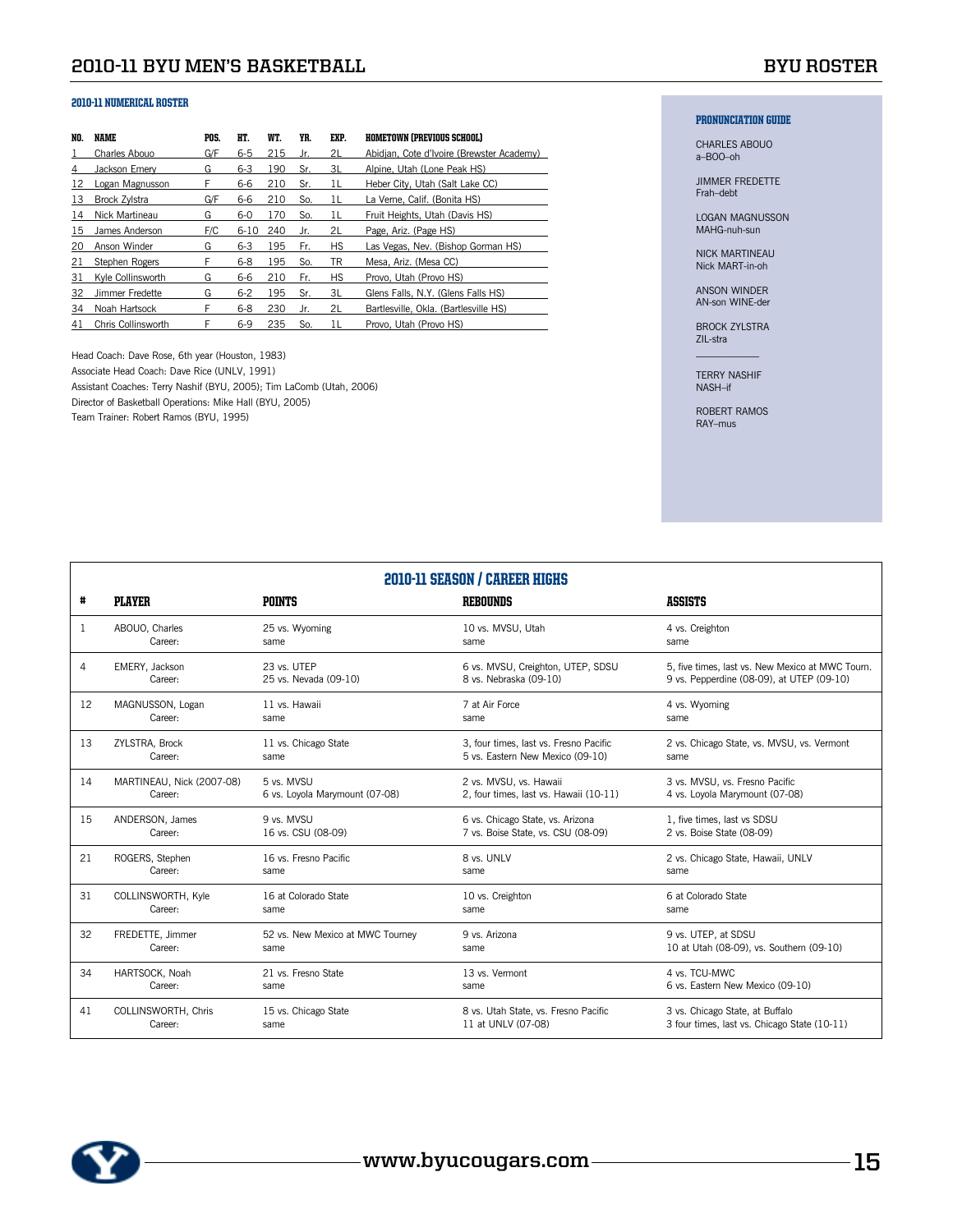

Since becoming head coach of the BYU men's basketball program on April 11, 2005, Dave Rose has guided the Cougars to an impressive array of on-the-court awards and accolades while his unassuming approach to service and the community has been recognized at the top of his profession.

With a 157-44 record, Rose has produced a five-year resume that is nearly unmatched. His five-year resume ranks among the best in the history of NCAA Division I basketball. His 128 victories through five seasons place him fifth for best career starts (through five seasons) by wins in NCAA history, ahead of the likes of Jerry Tarkanian, Jim Boeheim and Thad Matta. He currently holds the school record for winning percentage (.781) and the MWC record for winning percentage in league games (.817).

Equally committed to excellence off the court, Rose

was honored on April 6, 2008, by the National Association of Basketball Coaches with its Game Pillar Award for Service, one of only four Pillar Awards (Education, Leadership, Service and Advocacy) that the Association annually bestows on the most deserving among its vast membership. While Rose has never sought such attention, his actions and accomplishments both on the court and in the community - have commanded the praises of faithful followers and casual observers alike. In April 2008 Rose became the 63rd recipient of the Dale Rex Memorial Award, given annually to the person who has done the most for amateur athletics in the state of Utah. Another evidence of Rose's commitment to excellence is that his basketball program ranks in the top 10 percent nationally in multi-year NCAA Academic Progress Rate scores. As a result, the NCAA honored BYU with Public Recognition awards for three-straight seasons (2007 to 2010) for their high academic achievement. BYU is the only program in the nation to earn public recognition from the NCAA and an NCAA Tournament bid in each of the last four seasons.

Cougar fans have had plenty to "Rise and Shout" about with Rose at the helm. A tireless worker, gifted motivator and talented strategist, Rose has returned BYU to the national stage with four-straight seasons appearing in the top-25 polls and four-straight trips to the NCAA Tournament — both firsts in program history. In his first season, Rose and his staff produced the nation's second-most improved team by turning a 9-21 squad that finished tied for last with three wins in the Mountain West Conference into a 20-9 NIT qualifier and 12-4 secondplace MWC finisher. Under his tutelage from 2007 to 2009, the Cougars achieved the MWC's first two-time outright league championships (2007 and 2008) while adding to the streak with a share of the regular season title in 2009 to make it three-consecutive. In 2010, BYU set a program record with 30 victories and defeated Florida in the first round of the NCAA Tournament, the programs first tournament victory since 1993. In addition to the record-setting win total, the 2009-10 Cougar squad set program records for winning percentage, scoring margin, field goals, three-point field goals, turnover margin and steals. Nationally, BYU finished the season first in free throw percentage, second in scoring offense, scoring margin and threepoint field goal percentage.

The only BYU men's basketball coach to ever win top conference coaching honors in back-toback seasons, Rose was named MWC Coach of the Year in 2006 and 2007. In his second season, Rose coached the 2006-07 Cougars to a 25-9 overall record and NCAA berth after winning the MWC regular-season title with a 13-3 mark. In his first season, Rose received conference and USBWA District VIII Coach of the Year accolades as well as honorable mention for National Coach of the Year by Scout.com.

Rose first came to BYU as an assistant in 1997 to help newly hired head coach Steve Cleveland rebuild the Cougar program after a 1-25 season. Rose served eight seasons with Cleveland, including the last five as Associate Head Coach, before being promoted to BYU's head job just two days after Cleveland announced his departure. Rose fulfilled a variety of responsibilities under Coach Cleveland, including defensive coordinator and recruiting coordinator. His efforts earned notice, such as being named the top assistant in the Mountain West Conference by Street & Smith in the 2004-05 College Basketball Preview.

Proving that Rose has excelled in recruiting and developing players, 11 recruits have earned conference newcomer honors or a major league award in their first season as a Cougar in the 13 years Rose has been in Provo. Seven BYU players have been singled out as either the conference newcomer or freshman of the year. Most recently, Jonathan Tavernari was named the 2007 MWC Freshman of the Year after fellow Cougar and second-team Freshman All-American Trent Plaisted received the same honor in 2006. In 2010 Tyler Haws was named third-team All-MWC as a freshman and set the BYU record with 48-consecutive free throws without a miss.

With 27 years of coaching experience including 15 seasons as a head coach at the Division I. junior college, and high school levels, Rose has a proven record of constant success. Prior to coming to BYU as an assistant in 1997, Rose compiled a 167-57 record at Dixie State College (St. George, Utah) while guiding six of his seven teams to top-20 rankings, including a national ranking as high as No. 2. He earned three conference titles and was honored by his peers as the 1993 Scenic West Athletic Conference Coach of the Year. While at Dixie, Rose coached three NJCAA All-Americans as well as long-time NBA player Keon Clark. At BYU, Rose has coached six players who have received All-America recognition--Mekeli Wesley (2001 AP honorable mention), Rafael Araujo (2004 Basketball Times Second Team, AP honorable mention), Trent Plaisted (2006 Scout.com Freshman Second Team), Keena Young (2007 AP honorable mention), Lee Cummard (2008 AP honorable mention, FOXSports.com Fourth Team) and Jimmer Fredette (2010 third-team Sporting News and NABC, AP Honorable Mention and Lute



Olson All-America team)--and two players who have been selected in the NBA Draft--Travis Hansen (2003) and Araujo (2004).

Before being promoted to the head coaching position at Dixie, Rose served as a Rebel assistant coach under Ken Wagner for three seasons. Rose coached multiple sports at Millard and Pine View high schools in Utah before joining the staff at Dixie. He was the head basketball coach at Millard for three years from 1983-86. Rose is the 17th person to guide the Cougar basketball program since its first season in 1903. He follows the coaching pedigree of Basketball Hall of Fame coach Stan Watts, who is BYU's all-time leader in coaching victories with a 371-254 record from 1949-72. Watts also coached at Millard High School and Dixie State College before coming to BYU.

#### PLAYING CAREER

Rose was a two-sport athlete at Dixie State College in St. George, Utah, before the Texas native returned to his hometown, transferring to the University of Houston where he completed his degree and was a shooting guard and co-captain of the famous "Phi Slamma Jamma" team featuring Hakeem Olajuwon and Clyde Drexler. In 1983 his Houston team was ranked No. 1 nationally and finished as the national runner-up after suffering a buzzer-beating defeat to North Carolina State in the NCAA Championship game. Rose spent three years at Houston, playing in 1980-81, redshirting in 1981-82 and concluding his career in 1982-83.

#### PERSONAL

A native of Houston, Texas, Rose and his wife Cheryl have three children and two grandchildren. Rose followed Steve Cleveland as the second BYU head coach to have served a full-time mission for The Church of Jesus Christ of Latter-day Saints. Rose served in Manchester, England, from 1977-79 between his two years as a player at Dixie State College.

#### COMMUNITY SERVICE

Currently the Honorary Chairman of the Children with Cancer Christmas Foundation, Rose works with his wife, Cheryl, and the team to annually serve and comfort local families who endure the challenges of raising a child who has cancer. The National Association of Basketball Coaches honored Rose with its Game Pillar Award for Service in April 2008. While at Dixie State College, Rose became the first coach in the State of Utah to participate in the American Cancer Society's nationwide Coaches vs. Cancer campaign and served on the Academic Excellence Committee at Dixie. He has also been a volunteer coach for youth groups. Dave and Cheryl were Chamber of Commerce Citizens of the Year in St. George. Cheryl is extremely committed to serving in the community, receiving the Beacon of Hope Award in 2005.

The fight against Cancer became more personal for the family when Dave was diagnosed with pancreatic neuroendocrine tumor cancer in June 2009. Since the emergency surgery to remove the tumor, no other cancer has been found. Scans since the surgery by doctors at the Huntsman Cancer Institute have all come back clear. The United States Basketball Writers Association recognized Rose for his efforts with its Most Courageous Award.

#### WORTH NOTING

- Dave Rose has led BYU to back-to-back 30-win seasons the past two years and can break the program record for wins set last year with the team's next victory. The team's .909 winning percentage is also a program record. The 2009-10 squad set the previous records with 30 victories and an .833 winning percentage

Dave Rose has a .758 winning percentage as a college head coach (307-98), including a 30-6 (.833) mark in 2009-10, a 25-8 (.758) record in 2008-09, a 27-8 (.771) record 2007-08, a 25-9 (.735) mark in 2006-07, a 20-9 (.690) season in his first year at BYU and a 167-57 (.746) record in seven seasons at Dixie State College.

-- Dave Rose was named the Mountain West Conference Coach of the Year each of his first two seasons, becoming the first-ever BYU men's basketball coach to win back-to-back league coach-of-the-year honors. He shared the honor with SDSU's Steve Fisher this seasson. -- With a record of 64-16 in MWC games, Rose has the highest league winning percentage (.800) in conference history.

-- By winning a share of the MWC regular season title this season, Rose has won the most titles in league history with four and is the only coach to have two outright regular season titles. -- BYU was the second-most improved team in the nation in 2005-06 under Rose and his coaching staff in their first season.

-- The BYU coaching staff has more than 60 years of combined coaching experience. -- The BYU coaching staff has playing experience in NCAA Final Fours, including a National Championship

|               |                  | <b>ROSE DIVISION I COACHING LEDGER</b> |              |                    |                 |
|---------------|------------------|----------------------------------------|--------------|--------------------|-----------------|
| <b>SCHOOL</b> | <b>SEASON</b>    | <b>OVERALL</b>                         | <b>MWC</b>   | <b>MWC TOURNEY</b> | <b>NCAA/NIT</b> |
| <b>BYU</b>    | 2005-06          | $20-9$                                 | $12 - 4$     | $O-1$              | $0-1$ NIT       |
| <b>BYU</b>    | 2006-07          | $25-9$                                 | $13-3$       | $2 - 1$            | 0-1 NCAA        |
| <b>BYU</b>    | 2007-08          | $27 - 8$                               | $14-2$       | $2 - 1$            | 0-1 NCAA        |
| <b>BYU</b>    | 2008-09          | $25 - 8$                               | $12 - 4$     | $1 - 1$            | 0-1 NCAA        |
| <b>BYU</b>    | 2009-10          | $30-6$                                 | $13-3$       | $1 - 1$            | 1-1 NCAA        |
| <b>BYU</b>    | 2010-11          | $30-4$                                 | $14-2$       | $2 - 1$            |                 |
|               | DIVISION I TOTAL | 157-44 (.781)                          | 78-18 (.813) | $8-6(.571)$        | $1-5$           |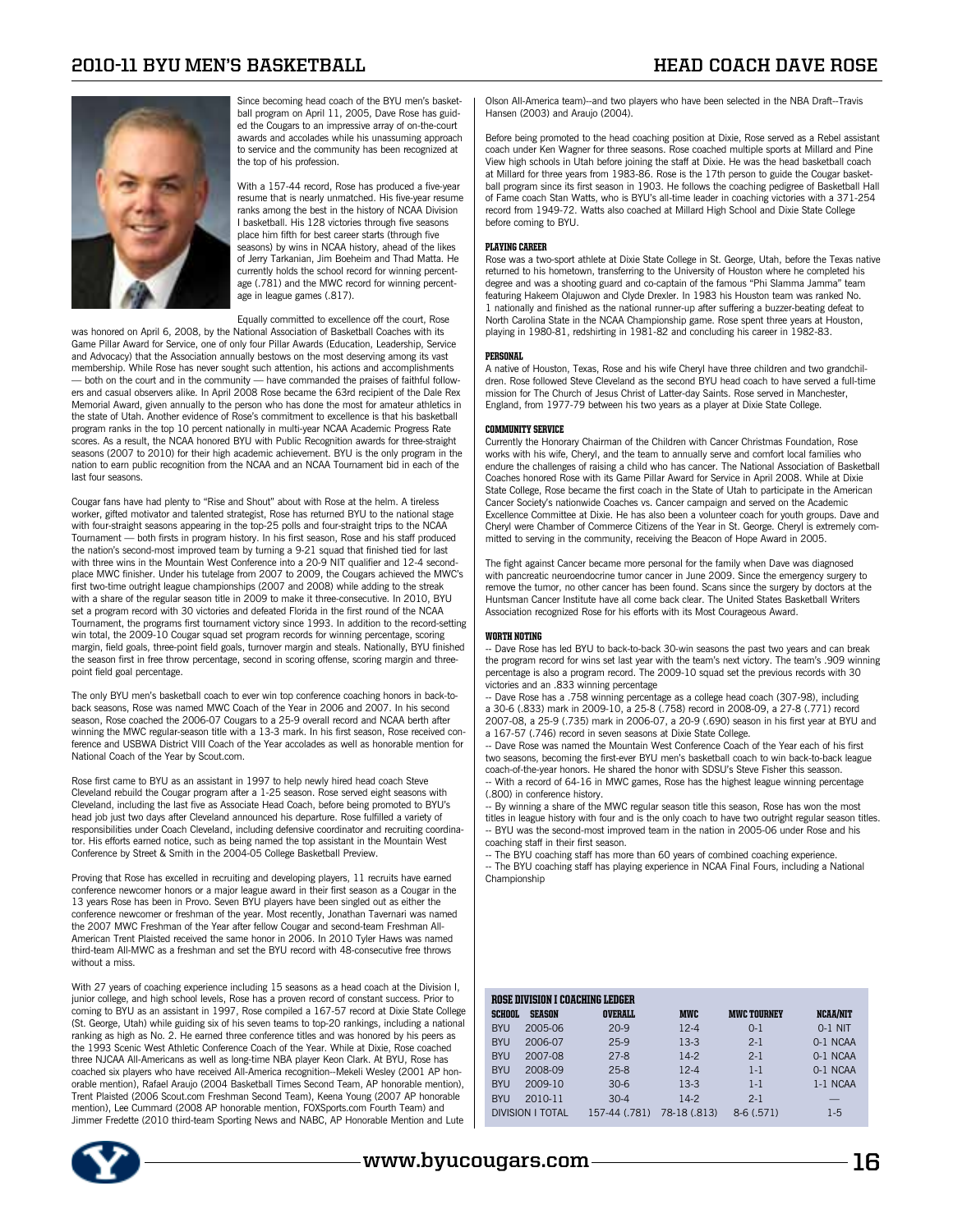

## CHARLES ABOUO

### 6-5 • 215 • Junior • Guard/Forward Abidjan, Cote D'Ivoire / Brewster Academy

LAST GAME: Scored 5 points and grabbed 5 rebounds against San Diego State in the MWC Tournament Final.

**SUMMARY:** A versatile player, Abouo was the Utah 3A Player of the Year in 2007 out of Logan High School before playing for Brewster Academy in 2007-08, where he helped his team earn a 31-4 record. Abouo played in all 33 games as a freshman in 2008-09 and helped the Cougars finish 25-8, win a share of the<br>MWC regular season title and make a trip to the NCAA Tournament. He

ABOUO IN 2010-11: Tallied 13 points and 6 rebounds on 4-of-6 shooting and a perfect 4-for-4 from the free-throw line in his fourth career start against Fresno State ... went 6-for-6 from the line en route to scoring 13 points and grabbing 4 rebounds against Utah State ... had 2 points and tied a career high with 8 boards vs. Chicago State ... had 8 points and 8 boards vs. South Florida ... hit a game-tying three with 33 seconds remaining in regulation ... against Saint Mary's had a key rebound and made two free throws with two seconds remaining to preserve the victory … finished with 4 points and 4 boards … tied a career high with 7<br>rebounds, adding 5 points, 4 assists and 1 steal against Creighton … high 3 three pointers against Vermont, scoring 11 points, grabbing 6 rebounds with 2 assists, 1 block and 1 steal ... grabbed 5 rebounds, with 9 points and 1<br>steal against Arizona ... posted 4 points, 9 boards, 2 assists a 3 steals to go along with 3 rebounds and 1 assist in 9 minutes against Utah … scored 2 points and grabbed 3 rebounds in 9 minutes against TCU … grabbed 5<br>rebounds and recorded 1 block to go along with 5 points against Colo San Diego State ... was 4-for-8 from the field, scoring 9 points with 2 rebounds and 1 steal against New Mexico ... grabbed 4 rebounds and scored 3 points

with 1 assist in 17 minutes against Wyoming ... shot 4-of-8 from the field, scoring 10 points with 1 rebound against UNLV ... scored 7 points with 4 rebounds,<br>5 assists and 2 steals against Utah ... grabbed 7 rebounds to g points against TCU ... scored 9 points, snagged 2 rebounds and recorded 2 blocks against Colorado State ... hit a career-high 4 three-pointers, scoring 18 points and adding 9 rebounds, 2 steals, 1 assist and 1 block against San Diego State … scored 8 points with 3 rebounds, 1 assist, 1 block and 1 steal against UNM … scored a career-high 25 points on 9-of-12 shooting while adding 7 rebounds and 2 steals against<br>Wyoming … scored MWC Semifinal victory.

**PERSONAL:** Parents are Ernest and Yvonne Abouo … enjoys cooking, drawing, playing soccer, eating, sleeping and watching movies … favorite book is Into Thin Air and favorite movie is Blue Streak … played for the<br>Cote d'Voi

| <b>CHARLES ABOUO - 2010-11 GAME-BY-GAME</b> |     |                |            |            |          |        |                          |                          |            |                |                          |       |                          |                          |            |                 |                 |                          |     |                                      |                                 |                          |                          |                          |                          |                |    | <b>CAREER HIGHS:</b> |                               |                                    |                                     |  |
|---------------------------------------------|-----|----------------|------------|------------|----------|--------|--------------------------|--------------------------|------------|----------------|--------------------------|-------|--------------------------|--------------------------|------------|-----------------|-----------------|--------------------------|-----|--------------------------------------|---------------------------------|--------------------------|--------------------------|--------------------------|--------------------------|----------------|----|----------------------|-------------------------------|------------------------------------|-------------------------------------|--|
|                                             |     |                |            |            |          |        |                          | <b>TOTAL</b>             |            |                | 3-PTS                    |       |                          |                          |            | <b>REBOUNDS</b> |                 |                          |     |                                      |                                 |                          |                          |                          |                          |                |    |                      |                               |                                    | POINTS: 25 vs. Wyoming (2011)       |  |
| Opponent                                    |     |                |            | Date GS    |          | Min    | FG FGA                   |                          | Pct        | 3FG FGA        |                          | Pct   | FT FTA                   |                          | Pct        | 0ff             | Def             | Tot                      | Avg | PF FO                                |                                 | TO<br>A                  | Blk                      | Stl                      | Pts                      | Avg            |    |                      |                               |                                    | FG MADE: 9 vs. Wyoming (2011)       |  |
| <b>FRESNO STATE</b>                         |     |                |            | 11/12/10   | $\star$  | 25     | $\overline{4}$           | 6                        | .667       | $\mathbf{1}$   | $\overline{\phantom{a}}$ | 500   | $\Lambda$                | 4                        | 1.000      | 3               | 3               | 6                        | 6.0 | $\overline{c}$<br>$\sqrt{ }$         |                                 |                          | $\sqrt{ }$               | $\mathbf{1}$             | 13                       | 13.0           |    |                      |                               |                                    | FG ATT: 12 vs. Wyoming (2011)       |  |
| UTAH STATE                                  |     |                |            | 11/17/10   | $\star$  | 30     | 3                        | 8                        | .375       | 1              | 6                        | .167  | 6                        | 6                        | 1.000      |                 | 3               | $\overline{4}$           | 5.0 | 3<br>$\theta$                        | $\mathbf 0$                     | 0                        | 1                        | $\theta$                 | 13                       | 13.0           |    |                      |                               |                                    | FG %: .750 (9-12) vs. Wyoming       |  |
| CHICAGO STATE                               |     |                |            | 11/20/10   | $\star$  | 12     | $\mathbf{1}$             | 6                        | .167       | 0              | $\overline{c}$           | .000  | $\theta$                 | $\Omega$                 | .000       | 3               | 5               | 8                        | 6.0 | $\overline{c}$                       | $\theta$                        | $\theta$                 | $\theta$                 | 0                        | $\overline{2}$           | 9.3            |    |                      |                               |                                    |                                     |  |
| <b>MISSISSIPPI VALLEY</b>                   |     |                |            | 11/23/10   | $^\star$ | 16     | $\overline{c}$           | 8                        | .250       | $\mathbf{1}$   | $\overline{c}$           | .500  | $\theta$                 | $\Omega$                 | .000       | 3               | $\overline{1}$  | 10                       | 7.0 | 0                                    | $\theta$<br>$\mathbf{0}$        |                          | $\theta$                 |                          | 5                        | 8.3            |    |                      |                               |                                    | (2011), (6-8) vs. TCU (2011)        |  |
| vs South Florida                            |     |                |            | 11/26/10   |          | 31     | $\overline{3}$           | 8                        | .375       | 1              | $\overline{\phantom{a}}$ | .500  | $\overline{1}$           | 6                        | .167       |                 | $\Delta$        | 8                        | 7.2 | 3<br>$\theta$                        | $\theta$                        |                          | $\sqrt{ }$               | $\Omega$                 | 8                        | 8.2            |    |                      |                               |                                    | 3FG MADE: 4 vs. SDSU (2011)         |  |
|                                             |     |                |            |            |          |        |                          |                          |            |                | $\overline{1}$           |       |                          |                          |            |                 |                 | $\Delta$                 |     |                                      | $\sqrt{ }$                      |                          | $\sqrt{ }$               |                          | $\Delta$                 |                |    |                      |                               | 3FG ATT: 6 vs. MVSU (2010)         |                                     |  |
| vs St. Mary's College                       |     |                |            | 11/27/10   |          | 9      | $\mathbf{0}$             |                          | .000       | $\theta$       |                          | .000  | 4                        | $\Delta$                 | 1.000      | $\theta$        | Δ               |                          | 6.7 | 1                                    |                                 |                          |                          | 0                        |                          | 7.5            |    |                      |                               |                                    |                                     |  |
| at Creighton                                |     |                |            | 12/01/10   | $\star$  | 22     | $\overline{\phantom{a}}$ | 8                        | .250       | 1              | 3                        | .333  | 0                        | $\theta$                 | .000       |                 | 5               |                          | 6.7 |                                      | $\theta$<br>4                   | N                        | $\theta$                 |                          | 5                        | 7.1            |    |                      |                               | 3FG %: 1.000 (2-2) vs. CSU         |                                     |  |
| vs Hawaii                                   |     |                |            | 12/04/10   |          | 13     | $\mathbf{1}$             | 4                        | .250       | 0              | $\mathbf{1}$             | .000  | $\theta$                 | $\Omega$                 | .000       | $\Omega$        |                 |                          | 6.0 | $\theta$<br>U                        |                                 |                          |                          | $\theta$                 | $\overline{2}$           | 6.5            |    |                      |                               | (2009), at TCU (2010)              |                                     |  |
| vs Vermont                                  |     |                |            | 12/08/10   |          | 22     | $\Delta$                 | $\overline{1}$           | .571       | 3              | $\Delta$                 | .750  | $\mathbf{0}$             | $\mathsf{r}$             | .000       |                 | 5               | 6                        | 6.0 | 1<br>$\sqrt{ }$                      | $\overline{\phantom{a}}$        |                          |                          |                          | 11                       | 7.0            |    |                      |                               |                                    | FT MADE: 7 vs. Arizona (2010)       |  |
| vs Arizona                                  |     |                |            | 12/11/10   |          | 25     | $\overline{1}$           | 4                        | .250       | $\mathbf{0}$   | 3                        | .000  | $\overline{7}$           | 10                       | .700       |                 | 4               | 5                        | 5.9 | $\sqrt{ }$<br>1                      | $\mathsf{\Omega}$               | $\mathfrak{p}$           | $\sqrt{ }$               |                          | $\mathsf{q}$             | 7.2            |    |                      |                               |                                    |                                     |  |
| at UCLA                                     |     |                |            | 12/18/10   |          | 6      | $\mathbf{0}$             | $\overline{\phantom{a}}$ | .000       | $\theta$       | $\Omega$                 | .000  | $\mathbf{0}$             | $\Omega$                 | .000       | n               |                 | $\overline{1}$           | 5.5 | 1                                    | $\mathsf{\Omega}$<br>$\sqrt{ }$ | 2                        | $\sqrt{ }$               | n                        | $\theta$                 | 6.5            |    |                      |                               | FT ATT: 10 vs. Arizona (2010)      |                                     |  |
| at Weber State                              |     |                |            | 12/21/10   | $\star$  | 24     | 1                        | 5                        | .200       | $\theta$       | $\overline{\phantom{a}}$ | .000  | $\overline{\phantom{a}}$ | $\Delta$                 | .500       | 3               | $6\overline{6}$ | 9                        | 5.8 | $\overline{c}$<br>$\theta$           | $\overline{\phantom{a}}$        | $\theta$                 |                          | 0                        | 4                        | 6.3            |    |                      |                               |                                    | FT %: 1.000 (6/6) three times, last |  |
|                                             |     |                |            |            | $\star$  |        |                          |                          |            |                |                          |       |                          |                          | .000       | $\Omega$        |                 |                          |     |                                      |                                 |                          |                          |                          | $\overline{\phantom{a}}$ |                |    |                      |                               | vs. Wyoming (2011)                 |                                     |  |
| UTEP                                        |     |                |            | 12/23/10   |          | 3      | $\mathbf{1}$             | 3                        | .333       | $\theta$       | $\mathbf{1}$             | .000  | $\mathbf{0}$             | $\theta$                 |            |                 |                 |                          | 5.4 | $\overline{\phantom{a}}$<br>$\theta$ | $\mathbf{0}$                    | $\overline{\phantom{a}}$ | $\theta$                 | $\theta$                 |                          | 6.0            |    |                      |                               |                                    | REB: 10 vs. MVSU (2010), Utah       |  |
| at Buffalo                                  |     |                |            | 12/30/10   | $\star$  | 20     | $\mathbf{0}$             | 0                        | .000       | $\mathbf{0}$   | $\Omega$                 | .000  | 4                        | $\Delta$                 | 1.000      |                 | 4               | 5                        | 5.4 | 3<br>$\sqrt{ }$                      | $\overline{2}$                  | 3                        | $\sqrt{ }$               | $\overline{c}$           | 4                        | 5.9            |    |                      |                               |                                    |                                     |  |
| <b>FRESNO PACIFIC</b>                       |     |                |            | 01/01/11   | $^\star$ | 15     | $\overline{c}$           | Δ                        | .500       | $\theta$       | $\overline{c}$           | .000  | $\overline{c}$           | $\overline{c}$           | 1.000      | 1               | 4               | 5                        | 5.3 | $\theta$<br>0                        | 3                               | $\overline{\phantom{a}}$ | $\overline{1}$           | $\Omega$                 | $6\overline{6}$          | 5.9            |    | (2011)               |                               |                                    |                                     |  |
| at UNLV                                     |     |                |            | 01/05/11   |          | 18     | $\mathbf{0}$             | $\overline{\mathbf{c}}$  | .000       | 0              | $\mathbf{0}$             | .000  | $\overline{c}$           | $\overline{2}$           | 1.000      | $\mathcal{P}$   | 3               | 5                        | 5.3 | 3                                    | $\theta$<br>$\mathbf{0}$        | 2                        | $\theta$                 | 0                        | $\overline{2}$           | 5.6            |    |                      |                               |                                    | ASSISTS: 4 at Creighton (2010)      |  |
| AIR FORCE                                   |     |                |            | 01/08/11   |          | 16     | $\overline{3}$           | 7                        | .429       | $\mathbf{1}$   | $\Delta$                 | .250  |                          | $\overline{\phantom{a}}$ | .500       |                 | 3               | $\overline{4}$           | 5.2 | 3<br>$\theta$                        |                                 |                          | $\theta$                 |                          | 8                        | 5.8            |    |                      |                               |                                    | BLOCKS: 2 vs. Colorado State (2011) |  |
| at Utah                                     |     |                |            | 01/11/11   |          | 9      | $\theta$                 | $\Delta$                 | .000       | $\mathbf{0}$   | $\overline{1}$           | .000  | $\mathbf{0}$             | 2                        | .000       | $\overline{1}$  | $\overline{2}$  | 3                        | 5.1 | $\overline{c}$<br>$\theta$           | $\mathbf{1}$                    | $\Omega$                 | $\mathbf{0}$             | 3                        | $\theta$                 | 5.4            |    |                      |                               |                                    |                                     |  |
| <b>TCU</b>                                  |     |                |            | 01/18/11   |          | 9      | $\overline{1}$           | 3                        | .333       | $\mathbf{0}$   | $\mathcal{P}$            | .000  | $\mathbf{0}$             | $\Omega$                 | .000       | $\theta$        | 3               | 3                        | 5.0 | 0                                    | $\mathsf{\Omega}$<br>$\sqrt{ }$ | N                        | $\sqrt{ }$               | $\Omega$                 | $\overline{\phantom{a}}$ | 5.3            |    |                      |                               | STEALS: 3 at Utah (2011)           |                                     |  |
|                                             |     |                |            |            |          |        |                          |                          |            |                |                          |       |                          |                          |            |                 |                 |                          |     |                                      |                                 |                          |                          |                          |                          |                |    |                      |                               |                                    | MINUTES: 34 vs. SDSU (2011)         |  |
| at Colorado State                           |     |                |            | 01/22/11   |          | 17     | $\overline{\phantom{a}}$ | $\overline{\phantom{a}}$ | 1.000      | $\mathbf{1}$   | $\overline{1}$           | 1.000 | $\mathbf{0}$             | $\theta$                 | .000       | $\Omega$        | $\theta$        | $\Omega$                 | 4.8 | 3<br>$\theta$                        | $\mathbf{0}$                    |                          | $\mathbf{1}$             | $\Omega$                 | 5                        | 5.3            |    |                      |                               |                                    |                                     |  |
| SAN DIEGO STATE                             |     |                |            | 01/26/11   |          | 15     | $\mathbf 0$              | 5                        | .000       | $\theta$       | $\theta$                 | .000  | $\overline{2}$           | $\overline{c}$           | 1.000      | $\overline{c}$  | $\overline{2}$  | $\overline{4}$           | 4.7 | $\overline{c}$<br>$\sqrt{ }$         | $\mathbf{0}$                    | $\theta$                 | $\theta$                 | $\theta$                 | $\overline{2}$           | 5.1            |    |                      |                               |                                    |                                     |  |
| at New Mexico                               |     |                |            | 01/29/11   |          | 24     | $\overline{4}$           | 8                        | .500       | $\mathbf{0}$   | $\overline{\phantom{a}}$ | .000  |                          | $\overline{\phantom{a}}$ | .500       | $\theta$        | $\mathfrak{p}$  | $\overline{\phantom{a}}$ | 4.6 | 2                                    | $\theta$<br>0                   |                          | $\theta$                 |                          | 9                        | 5.3            |    |                      |                               | <b>SEASON-HIGH POINTS (10-11):</b> |                                     |  |
| at Wyoming                                  |     |                |            | 02/02/11   |          | 17     | $\mathbf{1}$             | $\overline{\phantom{a}}$ | .500       | $\mathbf{1}$   | $\overline{\phantom{a}}$ | .500  | $\mathbf{0}$             | $\mathbf{0}$             | .000       | $\overline{1}$  | 3               | $\Delta$                 | 4.6 | $\theta$<br>4                        |                                 | $\theta$                 | $\theta$                 | $\theta$                 | $\overline{3}$           | 5.2            |    |                      |                               | First Half: 17 vs. Utah            |                                     |  |
| UNLV                                        |     |                |            | 02/05/11   |          | 24     | $\overline{4}$           | 8                        | .500       | $\mathbf{1}$   | $\overline{\phantom{a}}$ | .500  | 1                        | $\mathbf{1}$             | 1.000      | $\theta$        |                 |                          | 4.4 | 1                                    | $\mathbf{0}$<br>$\theta$        | 2                        | $\theta$                 | 0                        | 10                       | 5.4            |    |                      |                               |                                    |                                     |  |
| at Air Force                                |     |                |            | 02/09/11   | $\star$  | 29     | $\overline{3}$           | 5                        | .600       | $\mathbf{1}$   | $\overline{\phantom{a}}$ | .500  | $\mathbf{0}$             | $\theta$                 | .000       |                 | $\overline{3}$  | 4                        | 4.4 | $\overline{c}$<br>$\theta$           | $\overline{\phantom{a}}$        |                          | $\theta$                 | $\overline{\phantom{a}}$ | $\overline{7}$           | 5.4            |    |                      |                               | Second Half: 21 vs. Wyoming        |                                     |  |
| UTAH                                        |     |                |            | 02/12/11   | $\star$  | 29     | 8                        | 11                       | .727       | $\overline{c}$ | $\overline{3}$           | .667  | $\Delta$                 | $\overline{7}$           | .571       | 3               |                 | 10                       | 4.6 | $\Delta$                             | $\theta$<br>$\mathbf{0}$        | $\overline{c}$           | $\theta$                 | $\overline{c}$           | 22                       | 6.1            |    |                      |                               | Game: 25 vs. Wyoming               |                                     |  |
|                                             |     |                |            |            | $\star$  |        | $\mathbf{1}$             | $\overline{3}$           | .333       | $\mathbf{1}$   | $\overline{3}$           | .333  | $\overline{c}$           | $\Delta$                 | .500       |                 | 6               | $\overline{7}$           |     | $\overline{c}$<br>$\sqrt{ }$         | $\mathsf{\Omega}$               |                          | $\sqrt{ }$               | $\Omega$                 | 5                        | 6.0            |    |                      |                               |                                    |                                     |  |
| at TCU                                      |     |                |            | 02/19/11   |          | 20     |                          |                          |            |                |                          |       |                          |                          |            |                 |                 |                          | 4.7 |                                      |                                 |                          |                          |                          |                          |                |    |                      |                               |                                    |                                     |  |
| <b>COLORADO STATE</b>                       |     |                |            | 02/23/11   | $\star$  | 17     | 3                        | $\overline{7}$           | .429       | $\mathbf{1}$   | $\overline{3}$           | .333  | $\overline{c}$           | 3                        | .667       | -1              | $\mathbf{1}$    | $\overline{c}$           | 4.6 | $\Delta$                             | $\sqrt{ }$<br>1                 | $\Omega$                 | $\overline{\phantom{a}}$ |                          | 9                        | 6.1            |    |                      |                               | PERCENTAGE MINIMUMS -              |                                     |  |
| at San Diego State                          |     |                |            | 02/26/11   | $\star$  | 34     | 6                        | 11                       | .545       | $\overline{4}$ | 5                        | .800  | $\overline{c}$           | $\overline{\phantom{a}}$ | 1.000      | 3               | 6               | 9                        | 4.8 | 3                                    | $\sqrt{ }$                      |                          |                          | 2                        | 18                       | 6.6            |    |                      | <b>4 FG, 2 3FG, 3 FT MADE</b> |                                    |                                     |  |
| <b>NEW MEXICO</b>                           |     |                |            | 03/02/11   | $\star$  | 26     | $\mathbf{1}$             | 6                        | .167       | $\theta$       | 3                        | .000  | 6                        | $\overline{7}$           | .857       | $\Omega$        | 3               | 3                        | 4.7 | 3<br>$\theta$                        |                                 |                          |                          |                          | 8                        | 6.6            |    |                      |                               |                                    |                                     |  |
| WYOMING                                     |     |                |            | 03/05/11   | $^\star$ | 29     | 9                        | 12                       | .750       | 1              | 3                        | .333  | 6                        | 6                        | 1.000      | 3               | $\Delta$        | $\overline{7}$           | 4.8 | $\overline{c}$<br>$\theta$           | $\mathbf 0$                     | $\overline{2}$           | $\sqrt{ }$               | $\overline{c}$           | 25                       | 7.2            |    |                      |                               |                                    |                                     |  |
| vs TCU                                      |     |                |            | 03/10/11   | $\star$  | 32     | 6                        | 8                        | .750       | $\mathbf{1}$   | $\overline{2}$           | .500  | $\mathbf{1}$             | $\overline{\phantom{a}}$ | .500       | 3               | 5               | 8                        | 4.9 | $\sqrt{ }$<br>4                      | $\overline{2}$                  | $\overline{\phantom{a}}$ | $\sqrt{ }$               | $\overline{2}$           | 14                       | 7.4            |    |                      |                               |                                    |                                     |  |
| vs New Mexico                               |     |                |            | 03/11/11   | $\star$  | 33     | $\overline{1}$           | 5                        | .200       | $\mathbf{0}$   | 3                        | .000  | 0                        | $\theta$                 | .000       | 3               | 4               | $\overline{7}$           | 4.9 | 5<br>$\overline{1}$                  | $\mathbf 0$                     |                          | $\mathbf 0$              | $\mathcal{P}$            | $\overline{\phantom{a}}$ | 7.2            |    |                      |                               |                                    |                                     |  |
|                                             |     |                |            |            | $\star$  | 32     | $\overline{\phantom{a}}$ | 5                        | .400       | $\mathbf{1}$   | 3                        | 333   | $\mathbf{0}$             | $\Omega$                 | .000       | $\mathfrak{p}$  | 3               | 5                        | 4.9 | 1                                    | $\theta$<br>$\theta$            |                          | $\sqrt{ }$               | $\Omega$                 | 5                        | 7.2            |    |                      |                               |                                    |                                     |  |
| vs. San Diego State                         |     |                |            | 03/12/11   |          |        |                          |                          |            |                |                          |       |                          |                          |            |                 |                 |                          |     |                                      |                                 |                          |                          |                          |                          |                |    |                      |                               |                                    |                                     |  |
|                                             |     |                |            |            |          |        |                          |                          |            |                |                          |       |                          |                          |            |                 |                 |                          |     |                                      |                                 |                          |                          |                          |                          |                |    |                      |                               |                                    |                                     |  |
| Totals                                      |     |                |            |            |          | 19 703 | 80 188                   |                          | .426       | 24             | - 75                     | .320  | 60                       | 82                       | .732       | 50              | 118             | 168                      | 4.9 | 72<br>$\overline{1}$                 | 27                              | 36                       | 10 <sup>2</sup>          | 26                       | -244                     | 7.2            |    |                      |                               |                                    |                                     |  |
|                                             |     |                |            |            |          |        |                          |                          |            |                |                          |       |                          |                          |            |                 |                 |                          |     |                                      |                                 |                          |                          |                          |                          |                |    |                      |                               |                                    |                                     |  |
|                                             |     |                |            |            |          |        |                          |                          |            |                |                          |       |                          |                          |            |                 |                 |                          |     |                                      |                                 |                          |                          |                          |                          |                |    |                      |                               |                                    |                                     |  |
|                                             |     |                |            |            |          |        |                          |                          |            |                |                          |       |                          |                          |            |                 |                 |                          |     |                                      |                                 |                          |                          |                          |                          |                |    |                      |                               |                                    |                                     |  |
| <b>ABOUO YEAR-BY-YEAR BYU STATS</b>         |     |                |            |            |          |        |                          |                          |            |                |                          |       |                          |                          |            |                 |                 |                          |     |                                      |                                 |                          |                          |                          |                          |                |    |                      |                               |                                    |                                     |  |
|                                             |     |                |            |            |          |        |                          |                          |            |                |                          |       |                          |                          |            |                 |                 |                          |     |                                      |                                 |                          |                          |                          |                          |                |    |                      |                               |                                    |                                     |  |
|                                             |     |                |            |            |          |        |                          |                          |            |                |                          |       |                          |                          |            |                 |                 |                          |     |                                      |                                 |                          |                          |                          |                          |                |    |                      |                               |                                    |                                     |  |
| <b>YEAR</b>                                 | GP  | GS             | <b>MIN</b> | <b>AVG</b> |          | FG     | <b>FGA</b>               |                          | <b>PCT</b> | 3FG            | FGA                      |       | <b>PCT</b>               | <b>FT</b>                | <b>FTA</b> |                 | <b>PCT</b>      | <b>OFF</b>               |     | DEF                                  | <b>TOT</b>                      | <b>AVG</b>               |                          | PF                       | F0                       | $\overline{p}$ | TO | <b>BLK</b>           | <b>STL</b>                    | <b>PTS</b>                         | <b>AVG</b>                          |  |
| 2008-09                                     | 33  | $\mathbf{1}$   | 354        | 10.7       |          | 30     | 75                       |                          | .400       | 9              | 21                       |       | .429                     | 27                       | 42         |                 | 643             | 13                       |     | 49                                   | 62                              | 1.9                      |                          | 33                       | $\mathbf{1}$             | 13             | 22 | 3                    | 9                             | 96                                 | 2.9                                 |  |
|                                             |     |                |            |            |          |        | 122                      |                          |            |                | 27                       |       | .407                     |                          |            |                 |                 |                          |     |                                      |                                 | 3.1                      |                          |                          |                          | 31             | 29 |                      |                               |                                    |                                     |  |
| 2009-10                                     | 36  | $\overline{2}$ | 464        | 12.9       |          | 57     |                          |                          | .467       | 11             |                          |       |                          | 39                       | 55         |                 | .709            | 40                       |     | 70                                   | 110                             |                          |                          | 56                       | $\mathbf{1}$             |                |    | 9                    | 19                            | 164                                | 4.6                                 |  |
| 2010-11                                     | 34  | 19             | 703        | 20.7       |          | 80     | 188                      |                          | .426       | 24             | 75                       |       | .320                     | 60                       | 82         |                 | .732            | 50                       | 118 |                                      | 168                             | 4.9                      |                          | 72                       | $\mathbf{1}$             | 27             | 36 | 10                   | 26                            | 244                                | 7.2                                 |  |
| <b>TOTAL</b>                                | 103 | 22             | 1521       | 14.8       |          | 167    | 385                      |                          | .434       | 44             | 123                      |       | .358                     | 126                      | 179        |                 | .704            | 103                      | 237 |                                      | 340                             | 3.3                      |                          | 161                      | 3                        | 71             | 87 | 22                   | 54                            | 504                                | 4.9                                 |  |
|                                             |     |                |            |            |          |        |                          |                          |            |                |                          |       |                          |                          |            |                 |                 |                          |     |                                      |                                 |                          |                          |                          |                          |                |    |                      |                               |                                    |                                     |  |
|                                             |     |                |            |            |          |        |                          |                          |            |                |                          |       |                          |                          |            |                 |                 |                          |     |                                      |                                 |                          |                          |                          |                          |                |    |                      |                               |                                    |                                     |  |

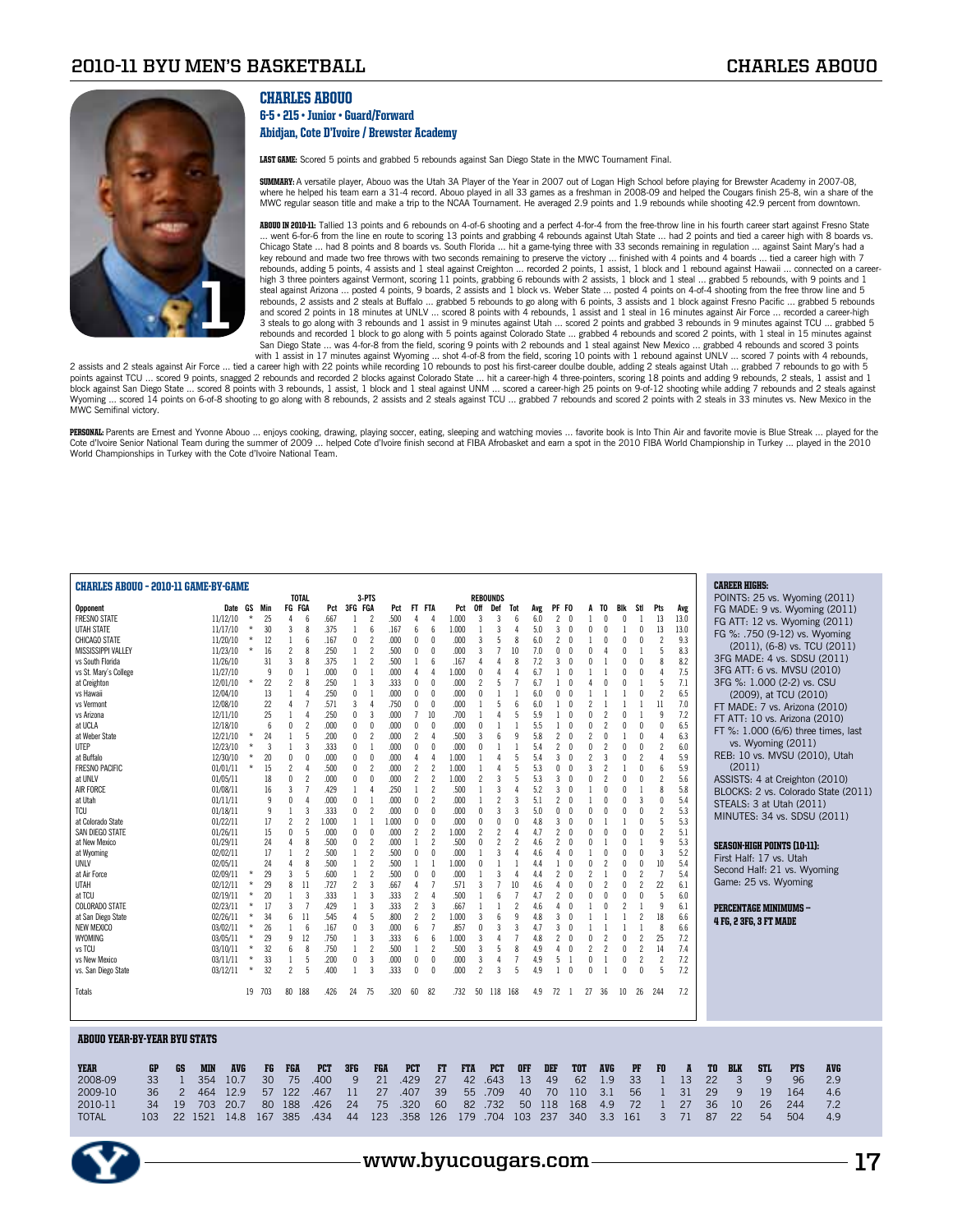

## JACKSON EMERY

6-3 • 190 • Senior • Guard Alpine, Utah / Lone Peak HS

LAST GAME: Scored 11 points and grabbed 5 rebounds with 1 steal against San Diego State in the MWC Tournament Final. **SUMMARY:** A good shooter from long range, he also has the athleticism and creativity to convert inside when going to the basket. In 2008-09 as a sophomore, Emery started 32 of 33 games and was named to the MWC All-Defensive Team. He averaged 7.8 points, 3.8 rebounds and 3.0 assists while adding 49 steals. Emery helped BYU win a share of the MWC regular season title and a spot in the NCAA Tournament.

**EMERY IN 2010-11:** Named MWC Defensive Player of the Year … named to MWC All-Defensive Team and All-MWC Second<br>Team … recorded 3 assists, 4 rebounds and 7 points against Fresno State … scored all of his 10 points in the s half against Utah State, grabbing 3 rebounds and recording 1 steal ... posted 10 points, 2 boards and 4 steals vs. Chicago State … had 15 points, 6 boards, 2 assists and 5 steals vs. Mississippi Valley State … posted 20 points, 5<br>threes, 3 boards, 2 assists and 3 steals vs. South Florida … had 14 of BYU's 15 points during a 5 minute st in the second half ... totaled 15 points, 3 boards, 1 block and 5 steals vs. Saint Mary's ... named to the South Padre Island Invitational All-Tournament Team … came off the bench due to an injury against Creighton, posting 13 points and<br>6 rebounds to go along with 3 assists … against Hawaii, recorded a season-high 4 assists to go along wi 3 rebounds ... tied a season high with 4 assists to go along with 11 points, 5 steals and 5 rebounds against Vermont ... recorded a team-high 4 assists and 4 steals to go along with 7 points and 3 rebounds against Arizona … had 15 points,<br>4 rebounds and 1 steal vs. UCLA … hit 6-of-7 from the free throw line … posted eight points, 2 boards an at Weber State … scored a season-best 23 points on 6-of-9 shooting from three and 5-of-6 shooting from the free throw Land State and 4 steals at Buffalo … shot<br>line … set a career high with 6 threes and tied a career high

Emery's Career Honors

2011 USBWA All-District VIII 2011 NABC All-District 17 Second Team 2011 MWC Defensive Player of the Year 2011 All-MWC Second Team 2011 MWC All-Defensive Team 2011 MWC Player of the Week (Feb. 14) 2010 SPI Invitational All-Tournament 2010 USBWA All-District VIII 2010 NABC All-District 17 Second Team 2010 All-MWC Second Team 2010 MWC All-Defensive Team 2010 Academic All-MWC 2010 CollegeHoops.net High-Major All-America Honorable Mention 2009 HoopTV LV Classic All-Tournament 2009 MWC All-Defensive Team 2009 Academic All-MWC 2008 Academic All-MWC

4-of-7 from the field with 12 points, 5 rebounds, 4 assists and 1 steal against Fresno Pacific ... shot 6-of-9 from 3-point range to score 22 points, with 4 rebounds and 2 steals against UNLV … tied Danny Ainge's all-time BYU steals record with the 195th of this career … grabbed 3 rebounds to go along with 8 points, 5 assists and 1 block against Air Force … surpassed Danny Ainge<br>for first 5-of-7 from three-point range, totalling 17 points with 2 rebounds, 1 assist, 1 block and 2 steals ... posted 16 points on 6-of-12 shooting to go along with 3 assists, 1 rebound and 1 steal against Colorado State ... recorded 4 steals, scored 4 points and added 6 rebounds, 2 assists and 1 block against San Diego State ... scored 6 points to go along with 4 rebounds, 3 assists and 3 steals against New Mexico ... Was 4-for-4 from the free-throw line, scoring 12 points with 3 steals, 2 rebounds and 1 assist against Wyoming ... scored 15 points on 6-of-12 shooting, with 5 rebounds, 4 assists and 4 steals against UNLV ... shot 5-of-11 from three-<br>poin points with 3 rebounds, 2 assists and 1 steal against TCU … recorded 4 steals and 3 rebounds to go along with 11 points against Colorado State … scored 13 points and added 3 rebounds, 2 assists, 1 block and 3<br>steals agains and 1 rebound against Wyoming … handed out 3 assists to go along with 9 points, 3 rebounds, 1 block and 1 steal against TCU … scored 14 points with 5 rebounds, 5 assists and 5 steals, setting BYU and MWC<br>single-season stea

| <b>JACKSON EMERY - 2010-11 GAME-BY-GAME</b> |          |              |         |                          | <b>TOTAL</b>   |      | 3-PTS                    |                          |      |                |                          |       |                   | <b>REBOUNDS</b> |                          |     |                          |              |                |     |          |                          |                |      | <b>CAREER HIGHS:</b><br>POINTS: 25 vs. Nevada (2009) |
|---------------------------------------------|----------|--------------|---------|--------------------------|----------------|------|--------------------------|--------------------------|------|----------------|--------------------------|-------|-------------------|-----------------|--------------------------|-----|--------------------------|--------------|----------------|-----|----------|--------------------------|----------------|------|------------------------------------------------------|
| <b>Opponent</b>                             | Date GS  |              | Min     | FG FGA                   |                | Pct  | 3FG FGA                  |                          | Pct  | FT FTA         |                          | Pct   | 0ff               | Def             | Tot                      | Avg | PF FO                    |              |                | TO. | Blk      | Stl                      | Pts            | Avg  | FG MADE: 8, four times, last at UNLV                 |
| FRESNO STATE                                | 11/12/10 | $\star$      | 25      | $\overline{\phantom{a}}$ | 7              | .286 | $\overline{\phantom{a}}$ | 6                        | .333 |                | $\overline{\phantom{a}}$ | .500  | $\Omega$          |                 |                          | 4.0 | 3                        | $\theta$     | 3              |     | $\theta$ |                          | $\overline{7}$ | 7.0  | (2011)                                               |
| <b>UTAH STATE</b>                           | 11/17/10 | $^\star$     | 24      | 4                        | 11             | .364 |                          | 5                        | .200 |                |                          | 1.000 |                   | $\overline{c}$  | 3                        | 3.5 | 4                        | $\theta$     |                |     |          |                          | 10             | 8.5  | FG ATT: 15 vs. South Florida (2010)                  |
| CHICAGO STATE                               | 11/20/10 | $\star$      | 24      | 3                        | 8              | .375 | 2                        |                          | .286 | 2              |                          | .500  | 0                 |                 | $\overline{c}$           | 3.0 | 2                        | $\theta$     |                |     |          |                          | 10             | 9.0  | FG %: .857 (6-7) vs. EWU (2009),                     |
| MISSISSIPPI VALLEY                          | 11/23/10 | *            | 26      |                          | 12             | .333 | 3                        | 10                       | .300 | 4              |                          | .800  | $\mathcal{P}$     |                 |                          | 3.8 |                          | $\mathbf{0}$ |                |     |          | 5                        | 15             | 10.5 | vs. SDSU (2010)                                      |
| vs South Florida                            | 11/26/10 | $\star$      | 37      | 6                        | 15             | .400 | 5                        | 13                       | .385 | 3              |                          | .750  |                   | $\overline{c}$  | 3                        | 3.6 | 3                        | $\theta$     |                |     |          | 3                        | 20             | 12.4 | 3FG MADE: 6 vs. UTEP (2010), at                      |
| vs St. Mary's College                       | 11/27/10 | $\star$      | 38      | 6                        | 11             | .545 | 3                        |                          | .500 | $\theta$       | $\theta$                 | .000  | 0                 | 3               | 3                        | 3.5 | 2                        | $\theta$     |                |     |          | 5                        | 15             | 12.8 | <b>UNLV (2011)</b>                                   |
| at Creighton                                | 12/01/10 |              | 30      | 5                        |                | .714 | 3                        | -5                       | .600 | $\theta$       | $\theta$                 | .000  | $\mathbf{0}$      | 6               | 6                        | 3.9 |                          | $\theta$     |                |     |          |                          | 13             | 12.9 | 3FG ATT: 13 vs. South Florida                        |
| vs Hawaii                                   | 12/04/10 | $\star$      | 31      | $\overline{\phantom{a}}$ | 5              | .400 | $\overline{c}$           | 5                        | .400 | $\theta$       | $\sqrt{ }$               | .000  | $\mathbf{0}$      | 3               | $\overline{3}$           | 3.8 | $\mathcal{P}$            | $\theta$     |                |     |          |                          | $\mathsf{f}$   | 12.0 | (2010)                                               |
| vs Vermont                                  | 12/08/10 |              | 29      | 5                        | 8              | .625 |                          |                          | .333 | 0              | $\sqrt{ }$               | .000  |                   |                 | 5                        | 3.9 | 4                        | $\theta$     |                |     | $\theta$ | 5                        | 11             | 11.9 | 3FG %: 1.000 (3-3) vs. UNM                           |
| vs Arizona                                  | 12/11/10 | $\star$      | 28      | $\overline{\phantom{a}}$ |                | .286 | 0                        |                          | .000 | 3              |                          | .750  | 0                 | 3               | 3                        | 3.8 | 3                        | $\theta$     |                |     | $\theta$ | 4                        | $\overline{7}$ | 11.4 | (2009)                                               |
| at UCLA                                     | 12/18/10 | $\star$      | 32      |                          | 8              | .500 |                          |                          | .200 | 6              |                          | .857  | $\theta$          |                 |                          | 3.8 |                          | $\theta$     |                |     |          |                          | 15             | 11.7 | FT MADE: 7 vs. Air Force (2009),                     |
| at Weber State                              | 12/21/10 |              | 25      | 3                        | 10             | .300 |                          |                          | .167 |                | $\overline{\phantom{a}}$ | .500  | $\theta$          | $\mathfrak{p}$  | $\overline{\phantom{a}}$ | 3.7 | 3                        | $\theta$     |                |     |          |                          | 8              | 11.4 | vs. Nebraska (2010), UNM (2011)                      |
| <b>UTEP</b>                                 | 12/23/10 |              | 36      | 6                        | 11             | .545 | 6                        |                          | .667 | 5              |                          | .833  | $\theta$          |                 |                          | 3.8 | 3                        | $\theta$     |                |     |          |                          | 23             | 12.3 | FT ATT: 9 vs. Air Force (2009)                       |
| at Buffalo                                  | 12/30/10 |              | 36      |                          | $\overline{4}$ | .250 | $\theta$                 | 3                        | .000 | 3              | $\Delta$                 | .750  |                   |                 |                          | 3.9 |                          | $\theta$     |                |     | $\theta$ |                          | 5              | 11.8 | FT %: 1.000 (7-7) vs. Nebraska                       |
| <b>FRESNO PACIFIC</b>                       | 01/01/11 |              | 22      |                          | 7              | .571 | 4                        |                          | .571 | 0              | $\theta$                 | .000  |                   |                 | 5                        | 3.9 |                          | $\Omega$     |                |     |          |                          | 12             | 11.8 |                                                      |
| at UNLV                                     | 01/05/11 | $\star$      | 34      | 8                        | 13             | .615 | 6                        | 9                        | .667 | $\theta$       |                          | .000  | $\theta$          |                 |                          | 3.9 |                          | $\theta$     |                |     |          | $\overline{\phantom{a}}$ | 22             | 12.4 | (2010)                                               |
| <b>AIR FORCE</b>                            | 01/08/11 | $\star$      | 37      | $\overline{\phantom{a}}$ | 11             | .182 | 2                        | 11                       | .182 | 2              |                          | 1.000 |                   | 2               | 3                        | 3.9 |                          | $\theta$     |                |     |          |                          | 8              | 12.2 | REB: 8 vs. Nebraska (2009)                           |
| at Utah                                     | 01/11/11 | *            | 35      | 6                        | 11             | .545 | 5                        |                          | .714 | 3              | 3                        | 1.000 | $\mathbf{0}$      |                 | 3                        | 3.8 |                          | $\theta$     |                |     |          | 2                        | 20             | 12.6 | ASSISTS: 9 at Pepperdine (2008),                     |
| <b>TCU</b>                                  | 01/18/11 | $\star$      | 31      | 6                        | 8              | .750 |                          |                          | .714 | $\theta$       | $\theta$                 | .000  | $\Omega$          | $\overline{c}$  | $\overline{\phantom{a}}$ | 3.7 |                          | $\Omega$     |                |     |          | $\mathcal{P}$            | 17             | 12.8 | at UTEP (2010)                                       |
| at Colorado State                           | 01/22/11 | $\star$      | 38      | 6                        | 12             | .500 | 4                        | 10                       | .400 | $\theta$       | $\theta$                 | .000  | $\Omega$          |                 |                          | 3.6 |                          | $\theta$     |                |     |          |                          | 16             | 13.0 | BLOCKS: 2, four times, last at TCU                   |
| SAN DIEGO STATE                             | 01/26/11 | $^\star$     | 39      |                          |                | .143 |                          | 5                        | .000 | $\overline{c}$ | $\overline{\phantom{a}}$ | 1.000 |                   |                 |                          | 3.7 | 2                        | $\mathbf{0}$ |                |     |          |                          |                | 12.6 | (2010)                                               |
| at New Mexico                               | 01/29/11 | $^\star$     | 26      | $\overline{2}$           | 8              | .250 | $\overline{\phantom{a}}$ | $\overline{7}$           | .286 | 0              | $\theta$                 | .000  |                   |                 |                          | 3.7 |                          | $\theta$     |                |     | $\theta$ | 3                        | 6              | 12.3 | STEALS: 6, four times, last vs. Utah                 |
| at Wyoming                                  | 02/02/11 | $^\star$     | 33      | $\mathbf{3}$             | 9              | .333 | $\overline{c}$           | 8                        | .250 | 4              | 4                        | 1.000 | $\theta$          | $\mathfrak{p}$  | $\overline{2}$           | 3.7 | 3                        | $\theta$     |                |     | $\theta$ | $\mathbf{3}$             | 12             | 12.3 | (2011)                                               |
| UNLV                                        | 02/05/11 | $^\star$     | 37      | 6                        | 12             | .500 | 3                        | 9                        | .333 | $\theta$       | $\theta$                 | .000  | $\theta$          |                 | 5                        | 3.7 |                          | $\theta$     |                |     |          |                          | 15             | 12.4 | MINUTES: 40 vs. Air Force (2009),                    |
| at Air Force                                | 02/09/11 | $^\star$     | 29      | 6                        | 12             | .500 | 5                        | 11                       | .455 | $\theta$       | $\theta$                 | .000  | $\theta$          |                 |                          | 3.6 | 3                        | $\theta$     |                |     | $\theta$ | $\overline{2}$           | 17             | 12.6 | vs. Florida (2010)                                   |
| UTAH                                        | 02/12/11 | $\star$      | 39      | 6                        | 12             | .500 |                          | $\overline{\phantom{a}}$ | .000 | 5              |                          | 1.000 |                   | 3               |                          | 3.6 | $\overline{\phantom{a}}$ | $\mathbf{0}$ |                |     |          |                          | 17             | 12.7 |                                                      |
| at TCU                                      | 02/19/11 | $\star$      | 26      |                          |                | .571 |                          |                          | .400 |                | $\overline{\phantom{a}}$ | .500  |                   |                 |                          | 3.6 | 3                        | $\theta$     |                |     |          |                          | 11             | 12.7 | <b>SEASON-HIGH POINTS (10-11):</b>                   |
| <b>COLORADO STATE</b>                       | 02/23/11 | $\star$      | 34      | 3                        | 9              | .333 | $\overline{c}$           | 8                        | .250 | 3              | $\Delta$                 | .750  |                   | $\overline{c}$  | 3                        | 3.6 | 3                        | $\theta$     |                |     |          |                          | 11             | 12.6 | First Half: 11 vs. Saint Mary's                      |
| at San Diego State                          | 02/26/11 | $\star$      | 40      |                          | 10             | .400 | $\mathcal{P}$            | 6                        | .333 | 3              | 3                        | 1.000 | 0                 |                 | 3                        | 3.6 |                          | $\theta$     |                |     |          | 3                        | 13             | 12.6 | Second Half: 16 vs. South Florida,                   |
| <b>NEW MEXICO</b>                           | 03/02/11 | $\star$      | 30      | 4                        | 12             | .333 | 3                        | 9                        | .333 | 0              | $\theta$                 | .000  | $\Omega$          | 3               | $\overline{3}$           | 3.5 |                          | $\Omega$     | $\overline{2}$ |     |          | $\Delta$                 | 11             | 12.6 | at UNLV                                              |
| WYOMING                                     | 03/05/11 | $^\star$     | 26      | 6                        | 8              | .750 | 4                        | 5                        | .800 | 2              | $\overline{\phantom{a}}$ | 1.000 | $\theta$          |                 |                          | 3.5 | 3                        | $\theta$     |                |     |          |                          | 18             | 12.7 | Game: 23 vs. UTEP                                    |
| vs TCU                                      | 03/10/11 | $\star$      | 40      | 3                        | 13             | .231 |                          | 8                        | .125 | 2              | $\overline{\phantom{a}}$ | 1.000 | 0                 |                 | 3                        | 3.4 | 2                        | $\mathbf{0}$ |                |     |          |                          | 9              | 12.6 |                                                      |
| vs New Mexico                               | 03/11/11 | *            | 39      | 3                        | 11             | .273 |                          |                          | .143 |                | 8                        | .875  | $\theta$          |                 | 5                        | 3.5 | 2                        | 0            |                |     |          | 5                        | 14             | 12.7 | PERCENTAGE MINIMUMS -                                |
| vs. San Diego State                         | 03/12/11 | ${}^{\star}$ | 36      |                          | 11             | .364 | 3                        | 8                        | 375  | $\theta$       | $\theta$                 | .000  | $\Omega$          |                 | 5                        | 3.5 | $\mathcal{P}$            | $\theta$     |                |     |          |                          | 11             | 12.6 |                                                      |
| Totals                                      |          |              | 29 1092 | 140 327                  |                | .428 | 86 236                   |                          | .364 | 63             | -76                      | .829  | $12 \overline{ }$ | 108             | 120                      | 3.5 | 91                       | $\mathbf{0}$ | 89             | -33 | 8        | 94                       | 429            | 12.6 | <b>4 FG, 2 3FG, 3 FT MADE</b>                        |

### Emery YEAR-BY-YEAR BYU STATS

| <b>YEAR</b>  | 6P | - GS          | <b>MIN</b>      | <b>AVG</b> | FG  | <b>FGA</b> | <b>PCT</b> | 3FG | FGA | <b>PCT</b> | <b>FT</b> | <b>FTA</b> | <b>PCT</b> | OFF | DEF    | <b>TOT</b> | AVG | PF  | FO.      | A   | TO T | <b>BLK</b> | <b>STL</b> | <b>PTS</b> | <b>AVG</b> |
|--------------|----|---------------|-----------------|------------|-----|------------|------------|-----|-----|------------|-----------|------------|------------|-----|--------|------------|-----|-----|----------|-----|------|------------|------------|------------|------------|
| 2005-06      | 28 | 6             | 279             | 10 Q       | 28  | 70         | .400       | 13  | 43  | .302       | 10        | 13         | .769       | 14  | 27     | 41         | 1.5 | 38  |          | 19  | 19   |            | 10         | 79         |            |
| 2008-09      |    | $33 \quad 32$ | 942             | 28.5       | 85  | 177        | .480       | 40  | 106 | .377       | 48        |            | 65.738     | 16  | 109    | 125        | 3.8 | 88  | 5        | 100 | 36   | 10         | 47         | 258        |            |
| 2009-10      |    |               | 35 35 1011      | 28.9       |     | 145 298    | .487       | 85  | 197 | .431       | 61        |            | 82 .744    | 27  | 129    | 156        | 4.5 | 90  |          | 96  | 42   |            | 91         | 436        |            |
| 2010-11      |    |               | 34 29 1092 32.1 |            | 140 | - 327      | .428       | 86  | 236 | .364       | 63        | 76         | .829       | 12  | 108    | 120        | 3.5 | 91  | $\Omega$ | 89  | 33   | 8          | 94         | 429        |            |
| <b>TOTAL</b> |    |               | 130 102 3324    | 25.6       | 398 | 872        | .456       | 224 | 582 | .385       | 182       | 236 .771   |            |     | 69 373 | 442        | 3.4 | 307 |          | 304 | 130  | 36         | 242        | 1202       | 9.2        |

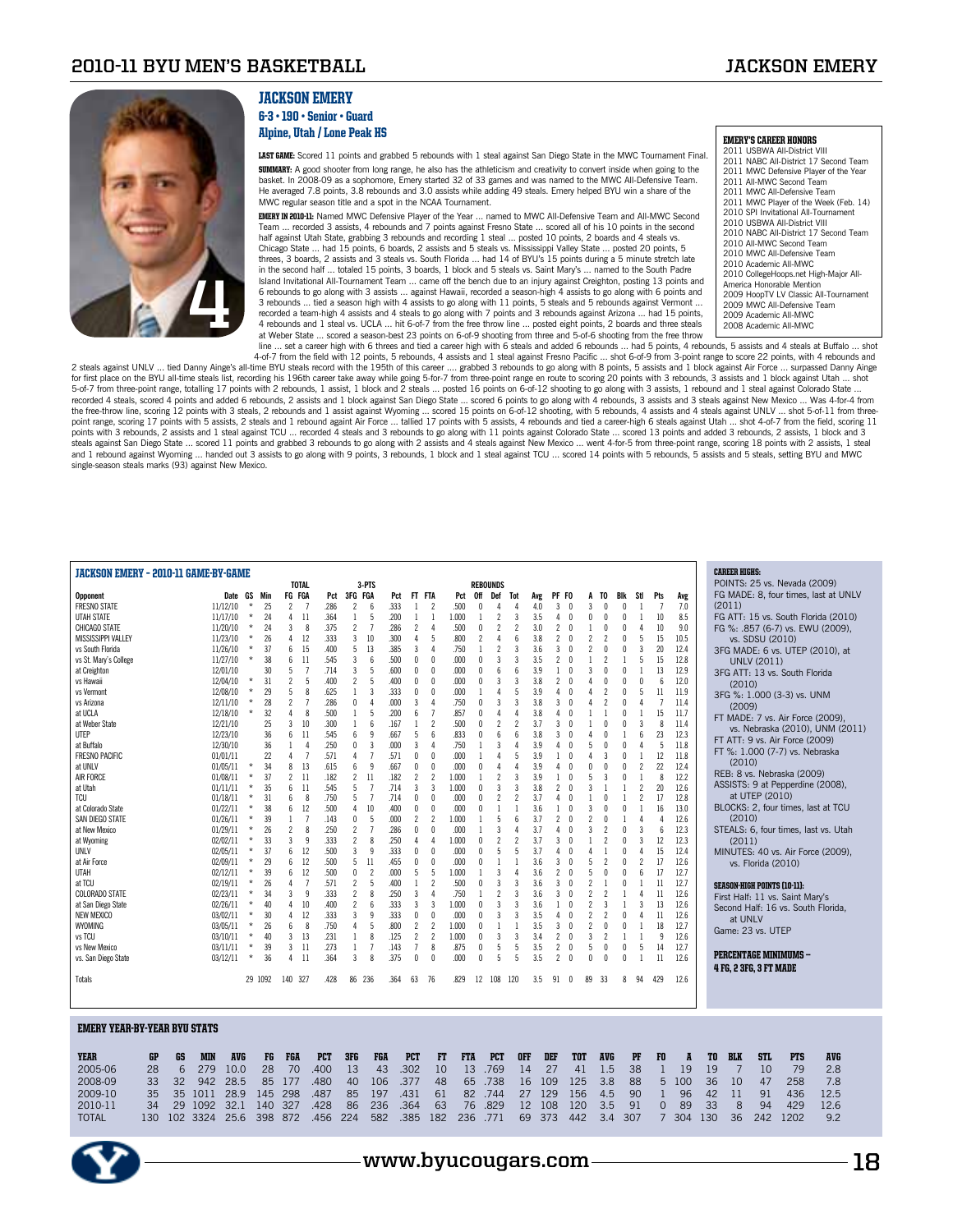

## Logan Magnusson 6-6 • 210 • Senior • Forward

Heber City, Utah / Salt Lake CC

LAST GAME: Played 2 minutes against San Diego State.

**SUMMARY:** Logan Magnusson, known for his versatility and toughness, comes to BYU after achieving great success at Wasatch High School, Dixie State and Salt<br>Lake Community College. At Wasatch he won two state titles and wa Rebels to the Region 18 championship game. As a sophomore he did it all for SLCC, averaging 8.3 points, 5.6 rebounds and 3.5 assists while helping lead the Bruins to the NJCAA Division I National Title. In his first season with BYU, he played a vital role on the scout team and helped the Cougars to a 30-6 record and<br>a trip to the second round of the NCAA Tournament … went 4-f

MAGNUSSON IN 2010-11: Against Fresno State grabbed 2 rebounds in 7 minutes of playing time … grabbed 3 rebounds and scored 1 point with 1 assist against Utah<br>State … posted 4 points, 3 rebounds and 1 steal vs. Chicago Stat boards in 17 minutes vs. Saint Mary's ... grabbed 2 boards to go along with 2 assists and 3 points against Creighton ... scored 3 points with 2 assists and 3 rebounds in 5 minutes of play against Vermont … scored 3 points, grabbed 4 rebounds and dished out 1 assist against Arizona … had 2 points and 1 rebound<br>in 7 minutes vs. UCLA … had 2 points and 2 boards vs. UTEP … played 5 8 minutes against Fresno Pacific ... scored 2 points and grabbed 3 rebounds in 7 minutes against UNLV ... scored 3 points and grabbed 2 rebounds in 10 minutes against Air Force ... recorded 2 assists and 1 rebound in 15 minutes against Utah ... recorded 1 steal in 7 minutes against TCU ... grabbed 1rebound in 9 minutes against Colorado State ... played 1 minute against New Mexico ... had 3 steals and 2 rebounds in 13 minutes against Wyoming ... posted 2 rebounds in 4 minutes against UNLV ... grabbed a career-high 7 rebounds to go along with 6 points and 2 assists against Air Force ... scored 2 points with 2 rebounds and<br>1 assist against Utah ... grabbed 4 rebounds and scored 3 points

against San Diego State … grabbed 2 rebounds to go along with 2 points against New Mexico … grabbed 6 rebounds and dished out a career-high 4 assists against Wyoming … grabbed 4 rebounds and scored<br>2 points in 9 minutes ag

BEFORE BYU: SALT LAKE COMMUNITY COLLEGE: Started for Norm Parrish at SLCC in 2008-09 ... helped lead the Bruins to the 2009 NJCAA Division I National Title, the first in program history, and a 31-6 overall record … SLCC defeated 4 top 10 opponents in the NJCAA National Tournament … started in 31 of 34 games … averaged 8.3 points, 5.6 rebounds and a team-best 3.5 assists … shot .530 from the<br>field, .464 from downtown playing for Jon Judkins … helped the Rebels to a 21-12 record and a trip to the Region 18 championship game. WASATCH HIGH SCHOOL: Played for his father, Lonnie Magnusson … named first-team all-state<br>by the Deseret News as named honorable mention all-state by the Deseret News as a sophomore ... helped lead Wasatch High School to back-to-back state titles in 2003 and 2004 ... also played for Chris Jones for the Utah Heat and for Todd Phillips for the Utah Pump-N-Run club teams.

PERSONAL: Parents are Lonnie and Lori Magnusson ... has two brothers and one sister ... wife's name is Natalie ... older brothers Lance and Luke played basketball at Snow College ... served a mission for The Church of Jesus Christ of Latter-day Saints in Vancouver, British Columbia.

| <b>LOGAN MAGNUSSON - 2010-11 GAME-BY-GAME</b> |                          |                          |                                            |            |                |                                  |                |                |            |                                          |                |                |                                         |                   |                          |              |                |                          |                |                |                        |           |                  |                                    |                                      |  |
|-----------------------------------------------|--------------------------|--------------------------|--------------------------------------------|------------|----------------|----------------------------------|----------------|----------------|------------|------------------------------------------|----------------|----------------|-----------------------------------------|-------------------|--------------------------|--------------|----------------|--------------------------|----------------|----------------|------------------------|-----------|------------------|------------------------------------|--------------------------------------|--|
|                                               |                          |                          | <b>TOTAL</b>                               |            | 3-PTS          |                                  |                |                |            | <b>REBOUNDS</b>                          |                |                |                                         |                   |                          |              |                |                          |                |                | <b>CAREER HIGHS</b>    |           |                  |                                    |                                      |  |
| <b>Opponent</b>                               | Date GS Min              |                          | FG FGA                                     | Pct        | 3FG FGA        | Pct                              | FT             | <b>FTA</b>     | Pct        | 0ff<br>Def                               | Tot            | Avg            | PF FO                                   | A                 | TO                       | Blk          | Stl            | Pts                      | Avg            |                |                        |           |                  |                                    | POINTS: 11 vs. Hawaii (2010)         |  |
| <b>FRESNO STATE</b>                           | 11/12/10                 | $\overline{7}$           | $\mathbf 0$<br>$\overline{1}$              | .000       | $\theta$       | .000<br>$\Omega$                 | 0              | $\theta$       | .000       | $\Omega$<br>$\overline{2}$               | $\overline{c}$ | 2.0            | 2<br>0                                  | 0                 |                          | $\theta$     | $\theta$       | $\theta$                 | 0.0            |                |                        |           |                  |                                    | FG MADE: 4 vs. Hawaii (2010)         |  |
| <b>UTAH STATE</b>                             | 11/17/10                 | $6\phantom{.}6$          | $\pmb{0}$<br>$\mathbf{1}$                  | .000       | $\theta$       | .000<br>0                        | $\mathbf{1}$   | $\overline{c}$ | .500       | $\overline{2}$                           | $\overline{3}$ | 2.5            | 0<br>$\theta$                           |                   | 0                        | $\theta$     | $\theta$       |                          | 0.5            |                |                        |           |                  | FG ATT: 5 vs. Hawaii (2010)        |                                      |  |
| CHICAGO STATE                                 | 11/20/10                 | 13                       | $\overline{c}$<br>$\overline{4}$           | .500       | $\theta$       | $\overline{2}$<br>.000           | $\mathbf{0}$   | $\theta$       | .000       | $\overline{\phantom{a}}$<br>$\mathbf{1}$ | 3              | 2.7            | $\theta$<br>$\mathbf{1}$                | $\mathbf 0$       | $\overline{\phantom{a}}$ | $\theta$     |                | $\Delta$                 | 1.7            |                |                        |           |                  |                                    | FG %: .800 (4-5) vs. Hawaii (2010)   |  |
| <b>MISSISSIPPI VALLEY</b>                     | 11/23/10                 | 11                       | $\mathbf{0}$<br>$\overline{3}$             | .000       | $\theta$       | .000<br>$\overline{1}$           | $\overline{c}$ | $\overline{c}$ | 1.000      | 4                                        | 5              | 3.3            | 1<br>$\theta$                           | 1                 | $\theta$                 | $\mathbf{0}$ | $\theta$       | $\overline{\phantom{a}}$ | 1.8            |                |                        |           |                  |                                    | 3FG MADE: 1, five times, last vs.    |  |
| vs South Florida                              | 11/26/10                 | 13                       | $\mathbf{0}$<br>$\overline{2}$             | .000       | $\mathbf{0}$   | .000<br>$\theta$                 | $\mathbf{1}$   | $\overline{2}$ | .500       | $\mathsf{n}$<br>-1                       | $\overline{1}$ | 2.8            | $\overline{\mathbf{c}}$<br>$\sqrt{ }$   | $\mathbf{0}$      | $\theta$                 | $\mathbf{0}$ | n              | 1                        | 1.6            |                |                        |           | Air Force (2011) |                                    |                                      |  |
| vs St. Mary's College                         | 11/27/10                 | 17                       | 1<br>3                                     | .333       | $\theta$       | .000<br>$\theta$                 | 0              | $\theta$       | .000       | 3                                        | $\overline{4}$ | 3.0            | 2<br>$\theta$                           | $\mathbf{0}$      |                          | $\mathbf 0$  | $\theta$       | $\overline{2}$           | 1.7            |                |                        |           |                  |                                    | 3FG ATT: 2 vs. Chicago State (2010), |  |
| at Creighton                                  | 12/01/10                 | 15                       | $\mathbf{1}$<br>3                          | .333       | 1              | $\overline{c}$<br>.500           | 0              | $\theta$       | .000       | $\overline{2}$<br>0                      | $\overline{c}$ | 2.9            | 1<br>$\sqrt{ }$                         | $\overline{2}$    | $\theta$                 | $\sqrt{ }$   |                | $\overline{\mathbf{3}}$  | 1.9            |                |                        |           |                  |                                    |                                      |  |
| vs Hawaii                                     | 12/04/10                 | 19                       | 5<br>7                                     | .714       | 0              | .000<br>0                        |                | $\overline{2}$ | .500       | $\overline{2}$                           | 3              | 2.9            | $\overline{c}$<br>$\theta$              | 0                 | $\theta$                 | $\theta$     | $\Omega$       | 11                       | 3.0            |                |                        |           |                  | at Creighton (2010)                |                                      |  |
| vs Vermont                                    | 12/08/10                 | 5                        | $\overline{1}$<br>$\overline{3}$           | 333        | $\mathbf{1}$   | 1.000<br>$\mathbf{1}$            | $\mathbf{0}$   | $\theta$       | .000       | $\overline{2}$                           | 3              | 2.9            | 0<br>$\theta$                           | $\overline{2}$    |                          | $\theta$     |                | $\overline{\mathbf{3}}$  | 3.0            |                | $3FG%:$ —              |           |                  |                                    |                                      |  |
| vs Arizona                                    | 12/11/10                 | 17                       | $\overline{\phantom{a}}$<br>$\overline{1}$ | .500       | -1             | 1.000<br>$\mathbf{1}$            | $\mathbf{0}$   | $\sqrt{ }$     | .000       | 3<br>-1                                  | $\mathbf{A}$   | 3.0            | $\sqrt{ }$<br>1                         | 1                 | N                        | $\sqrt{ }$   | n              | 3                        | 3.0            |                |                        |           |                  |                                    | FT MADE: 2 vs. MVSU (2010)           |  |
| at UCLA                                       | 12/18/10                 | $\overline{7}$           | $\overline{1}$<br>$\overline{1}$           | 1.000      | $\theta$       | $\theta$<br>.000                 | $\mathbf{0}$   | $\mathbf{0}$   | .000       | $\mathbf{0}$<br>$\overline{1}$           | $\mathbf{1}$   | 2.8            | $\theta$<br>4                           | $\mathbf{0}$      | $\theta$                 | $\mathbf{0}$ | $\theta$       | $\overline{\phantom{a}}$ | 2.9            |                |                        |           |                  |                                    | FT ATT: 2, five times, last vs. UNM  |  |
| at Weber State                                | 12/21/10                 | $\overline{7}$           | $\theta$<br>$\mathbf{0}$                   | .000       | $\theta$       | .000<br>$\theta$                 | $\mathbf{0}$   | $\theta$       | .000       | n                                        | $\overline{1}$ | 2.7            | $\sqrt{ }$<br>1                         | $\mathbf{0}$      | O                        | $\sqrt{ }$   | $\Omega$       | $\theta$                 | 2.7            |                |                        | (2011)    |                  |                                    |                                      |  |
| UTEP                                          | 12/23/10                 | $\overline{4}$           | $\overline{\mathbf{c}}$<br>$\mathbf{1}$    | .500       | 0              | .000<br>$\theta$                 | 0              | $\theta$       | .000       |                                          | $\overline{2}$ | 2.6            | $\theta$<br>0                           | $\mathbf{0}$      |                          | $\theta$     | $\theta$       | $\overline{2}$           | 2.6            |                | $FT$ %: $-$            |           |                  |                                    |                                      |  |
| at Buffalo                                    | 12/30/10                 | 5                        | $\theta$                                   | .000       | $\theta$       | .000<br>0                        | $\mathbf{0}$   | $\theta$       | .000       | $\theta$                                 | $\Omega$       | 2.4            | $\theta$<br>0                           | $\mathbf 0$       | $\theta$                 | $\theta$     | $\theta$       | $\theta$                 | 2.4            |                |                        |           |                  | REB: 7 at Air Force (2011)         |                                      |  |
| <b>FRESNO PACIFIC</b>                         | 01/01/11                 | 8                        | 4                                          | .250       | 0              | 3<br>.000                        | $\theta$       | $\theta$       | .000       |                                          | $\overline{3}$ | 2.5            | $\mathbf{0}$<br>$\sqrt{ }$              |                   |                          | $\sqrt{ }$   |                | $\overline{\phantom{a}}$ | 2.4            |                |                        |           |                  |                                    | ASSISTS: 4 vs. Wyoming (2011)        |  |
| at UNLV                                       | 01/05/11                 | $\overline{1}$           | $\overline{1}$<br>$\overline{1}$           | 1.000      | 0              | .000<br>0                        | $\mathbf{0}$   | $\overline{c}$ | .000       | $\overline{2}$                           | 3              | 2.5            | $\theta$<br>4                           | $\mathbf{0}$      |                          | $\sqrt{ }$   | $\theta$       | $\overline{2}$           | 2.4            |                |                        |           |                  |                                    |                                      |  |
| AIR FORCE                                     | 01/08/11                 | 10                       | $\overline{1}$<br>$\overline{\phantom{a}}$ | .500       | $\mathbf{1}$   | 1.000<br>$\mathbf{1}$            | $\mathbf{0}$   | $\theta$       | .000       |                                          | $\overline{c}$ | 2.5            | $\sqrt{ }$<br>4                         | $\mathbf 0$       | $\sqrt{ }$               | $\sqrt{ }$   | $\theta$       | $\overline{3}$           | 2.4            |                |                        |           |                  |                                    | STEALS: 3 at Wyoming (2011)          |  |
| at Utah                                       | 01/11/11                 | 15                       | $\theta$<br>0                              | .000       | 0              | $\theta$<br>.000                 | 0              | $\mathbf 0$    | .000       | $\mathbf{1}$<br>$\Omega$                 | 1              | 2.4            | $\mathbf{0}$<br>1                       | $\overline{c}$    | $\theta$                 | $\mathbf 0$  | $\theta$       | $\theta$                 | 2.3            |                | $BLOCKS:$ —            |           |                  |                                    |                                      |  |
| TCU                                           | 01/18/11                 | $\overline{1}$           | $\theta$                                   | .000       | $\theta$       | .000<br>$\theta$                 | $\mathbf{0}$   | $\theta$       | .000       | $\theta$<br>$\theta$                     | $\theta$       | 2.3            | $\theta$<br>$\theta$                    | $\mathbf{0}$      |                          | $\theta$     |                | $\theta$                 | 2.2            |                |                        |           |                  | MINUTES: 19 vs. Hawaii             |                                      |  |
| at Colorado State                             | 01/22/11                 | 9                        | $\sqrt{ }$<br>$\overline{\phantom{a}}$     | .000       | 0              | $\overline{\phantom{a}}$<br>.000 | $\mathbf{0}$   | $\mathbf{0}$   | .000       | $\mathsf{n}$                             |                | 2.2            | $\sqrt{ }$<br>0                         | $\mathsf{\Omega}$ | $\sqrt{ }$               | $\sqrt{ }$   | $\Omega$       | $\theta$                 | 2.1            |                |                        | (2010)    |                  |                                    |                                      |  |
| SAN DIEGO STATE                               | 01/26/11 DNP             |                          |                                            |            |                |                                  |                |                |            |                                          |                |                |                                         |                   |                          |              |                |                          |                |                |                        |           |                  |                                    |                                      |  |
| at New Mexico                                 | 01/29/11                 | $\theta$                 | $\sqrt{ }$<br>n                            | .000       | $\sqrt{ }$     | .000<br>n                        | $\sqrt{ }$     | $\sqrt{ }$     | .000       | O<br>n                                   | $\mathsf{r}$   | 2.1            | n<br>n                                  | n                 |                          |              | C              | $\mathbf{0}$             | 2.0            |                |                        |           |                  | <b>SEASON-HIGH POINTS (10-11):</b> |                                      |  |
| at Wyoming                                    | 02/02/11                 | 13                       | $\theta$<br>$\mathbf{1}$                   | .000       | $\mathbf{0}$   | .000<br>$\overline{1}$           | $\mathbf{0}$   | $\overline{1}$ | .000       | $\overline{2}$<br>$\Omega$               | $\overline{2}$ | 2.1            | $\mathbf{0}$<br>1                       | $\mathbf 0$       |                          | $\mathbf{0}$ | 3              | $\theta$                 | 1.9            |                |                        |           |                  |                                    |                                      |  |
| <b>UNLV</b>                                   | 02/05/11                 | 4                        | $\theta$<br>$\theta$                       | .000       | $\theta$       | .000<br>$\theta$                 | $\mathbf{0}$   | $\theta$       | .000       | $\mathbf{1}$                             | $\overline{c}$ | 2.1            | 0<br>$\theta$                           |                   | $\theta$                 | $\theta$     | $\theta$       | $\theta$                 | 1.8            |                |                        |           |                  | First Half: 9 vs. Hawaii           |                                      |  |
| at Air Force                                  | 02/09/11                 | 18                       | $\overline{3}$<br>4                        | .750       | $\theta$       | .000<br>$\mathbf{1}$             | $\mathbf{0}$   | $\mathbf{1}$   | .000       | 5<br>$\overline{\phantom{a}}$            | $\overline{7}$ | 2.3            | $\sqrt{ }$<br>0                         | $\overline{c}$    | 0                        | $\sqrt{ }$   | n              | $6\overline{6}$          | 2.0            |                |                        |           |                  |                                    | Second Half: 4 vs. Chicago State, at |  |
| UTAH                                          | 02/12/11                 | 11                       | $\mathbf{1}$                               | 1.000      | 0              | 0<br>.000                        | 0              | $\mathbf{0}$   | .000       |                                          | $\overline{c}$ | 2.3            | 0<br>$\theta$                           |                   | $\theta$                 | $\theta$     | $\Omega$       | $\overline{\phantom{a}}$ | 2.0            |                |                        | Air Force |                  |                                    |                                      |  |
| at TCU                                        | 02/19/11                 | 15                       | $\overline{1}$                             | 1.000      | 1              | 1.000<br>$\mathbf{1}$            | $\mathbf{0}$   | $\theta$       | .000       | $\theta$<br>$\overline{4}$               | 4              | 2.3            | $\theta$<br>1                           | $\mathbf 0$       | 0                        | $\mathbf{0}$ | $\theta$       | $\overline{\mathbf{3}}$  | 2.0            |                | Game: 9 vs. Hawaii     |           |                  |                                    |                                      |  |
| <b>COLORADO STATE</b>                         | 02/23/11                 | 12                       | $\overline{\phantom{a}}$<br>$\mathbf{1}$   | .500       | $\mathbf{0}$   | .000<br>$\overline{1}$           | $\mathbf{0}$   | $\mathbf{0}$   | .000       | $\mathsf{n}$<br>$\overline{1}$           | $\overline{1}$ | 2.3            | 3<br>$\sqrt{ }$                         | $\mathbf{0}$      |                          | $\sqrt{ }$   | $\theta$       | $\overline{\phantom{a}}$ | 2.0            |                |                        |           |                  |                                    |                                      |  |
| at San Diego State                            | 02/26/11 DNP             |                          |                                            |            |                |                                  |                |                |            |                                          |                |                |                                         |                   |                          |              |                |                          |                |                |                        |           |                  | <b>PERCENTAGE MINIMUMS -</b>       |                                      |  |
| <b>NEW MEXICO</b>                             | 03/02/11                 | 21                       | $\mathbf{1}$<br>-1                         | 1.000      | $\theta$       | .000<br>0                        | $\sqrt{ }$     | $\Omega$       | .000       |                                          | 2              | 2.3            | 3<br>$\overline{0}$                     | 0                 |                          |              |                | $\overline{\phantom{a}}$ | 2.0            |                | 4 FG, 2 3FG, 3 FT MADE |           |                  |                                    |                                      |  |
| WYOMING                                       | 03/05/11                 | 25                       | 0                                          | .000       | $\theta$       | .000<br>-1                       | $\mathbf{1}$   | $\overline{c}$ | .500       | $\overline{c}$<br>4                      | 6              | 2.4            | $\mathbf{0}$<br>4                       | 4                 | $\mathbf{0}$             | $\mathbf 0$  | 0              |                          | 2.0            |                |                        |           |                  |                                    |                                      |  |
| vs TCU                                        | 03/10/11                 | 9                        | $\mathbf{1}$                               | 1.000      | $\theta$       | .000<br>$\Omega$                 | $\mathbf{0}$   | $\theta$       | .000       | $\Omega$<br>$\Delta$                     | $\Delta$       | 2.5            | $\sqrt{ }$<br>1                         | $\mathsf{n}$      |                          | $\mathbf{0}$ | $\Omega$       | $\overline{\phantom{a}}$ | 2.0            |                |                        |           |                  |                                    |                                      |  |
| vs New Mexico                                 | 03/11/11                 | 16                       | $\theta$                                   | .000       | $\theta$       | .000<br>$\overline{1}$           | 1              | $\overline{2}$ | .500       | $\overline{1}$<br>$\mathbf{1}$           | $\overline{2}$ | 2.5            | $\overline{\mathbf{c}}$<br>$\mathbf{0}$ | $\mathbf 0$       |                          | $\mathbf 0$  | $\theta$       | $\mathbf{1}$             | 1.9            |                |                        |           |                  |                                    |                                      |  |
| vs. San Diego State                           | 03/12/11                 | $\overline{\phantom{a}}$ | $\mathbf{0}$<br>$\mathbf{0}$               | .000       | $\mathbf{0}$   | .000<br>$\theta$                 | $\mathbf{0}$   | $\mathbf{0}$   | .000       | $\mathbf{0}$<br>$\mathbf{0}$             | $\Omega$       | 2.4            | 0<br>$\sqrt{ }$                         | $\mathbf{0}$      | $\theta$                 | $\mathbf{0}$ | $\mathbf{0}$   | $\theta$                 | 1.9            |                |                        |           |                  |                                    |                                      |  |
|                                               |                          |                          |                                            |            |                |                                  |                |                |            |                                          |                |                |                                         |                   |                          |              |                |                          |                |                |                        |           |                  |                                    |                                      |  |
| Totals                                        | 0                        | 348                      | 24<br>56                                   | .429       | 5              | .263<br>19                       | 7              | 16             | .438       | 24<br>52                                 | 76             | 2.4            | 41<br>0                                 | 18                | -14                      | $\theta$     | 6              | 60                       | 1.9            |                |                        |           |                  |                                    |                                      |  |
|                                               |                          |                          |                                            |            |                |                                  |                |                |            |                                          |                |                |                                         |                   |                          |              |                |                          |                |                |                        |           |                  |                                    |                                      |  |
|                                               |                          |                          |                                            |            |                |                                  |                |                |            |                                          |                |                |                                         |                   |                          |              |                |                          |                |                |                        |           |                  |                                    |                                      |  |
|                                               |                          |                          |                                            |            |                |                                  |                |                |            |                                          |                |                |                                         |                   |                          |              |                |                          |                |                |                        |           |                  |                                    |                                      |  |
| <b>MAGNUSSON YEAR-BY-YEAR BYU STATS</b>       |                          |                          |                                            |            |                |                                  |                |                |            |                                          |                |                |                                         |                   |                          |              |                |                          |                |                |                        |           |                  |                                    |                                      |  |
| <b>YEAR</b><br>GP<br>GS                       | <b>MIN</b><br><b>AVG</b> | FG                       | <b>FGA</b>                                 | <b>PCT</b> | 3FG            | <b>FGA</b>                       | <b>PCT</b>     | FT             | <b>FTA</b> | <b>PCT</b>                               | <b>OFF</b>     |                | DEF                                     | <b>TOT</b>        | <b>AVG</b>               |              | PF             | FO                       | A              | TO             | <b>BLK</b>             |           | STL              | <b>PTS</b>                         | <b>AVG</b>                           |  |
| 2009-10<br>23<br>$\Omega$                     | 90<br>3.9                | $\overline{4}$           | 10                                         | .400       | $\overline{2}$ | $\overline{4}$                   | .500           | 3              | 5          | .600                                     |                | $\overline{4}$ | 18                                      | 22                | 1.0                      |              | $\overline{2}$ | $\overline{0}$           | $\overline{7}$ | $\overline{4}$ | $\Omega$               |           | $\overline{2}$   | 13                                 | 0.6                                  |  |
| 2010-11<br>32<br>$\Omega$                     | 348<br>10.9              | 24                       | 56                                         | .429       | 5              | 19                               | .263           | $\overline{7}$ | 16         | .438                                     | 24             |                | 52                                      | 76                | 2.4                      |              |                |                          | 18             |                | $\Omega$               |           | 6                | 60                                 |                                      |  |
|                                               |                          |                          |                                            |            |                |                                  |                |                |            |                                          |                |                |                                         |                   |                          |              | 41             | $\mathbf{0}$             |                | 14             |                        |           |                  |                                    | 1.9                                  |  |
| 55<br>$\Omega$<br><b>TOTAL</b>                | 438<br>8.0               | 28                       | 66                                         | .424       | $\overline{7}$ | 23                               | .304           | 10             | $21 -$     | .476                                     | 28             |                | 70                                      | 98                | 1.8                      |              | 43             | $\Omega$                 | 25             | 18             | $\Omega$               |           | 8                | 73                                 | 1.3                                  |  |
|                                               |                          |                          |                                            |            |                |                                  |                |                |            |                                          |                |                |                                         |                   |                          |              |                |                          |                |                |                        |           |                  |                                    |                                      |  |

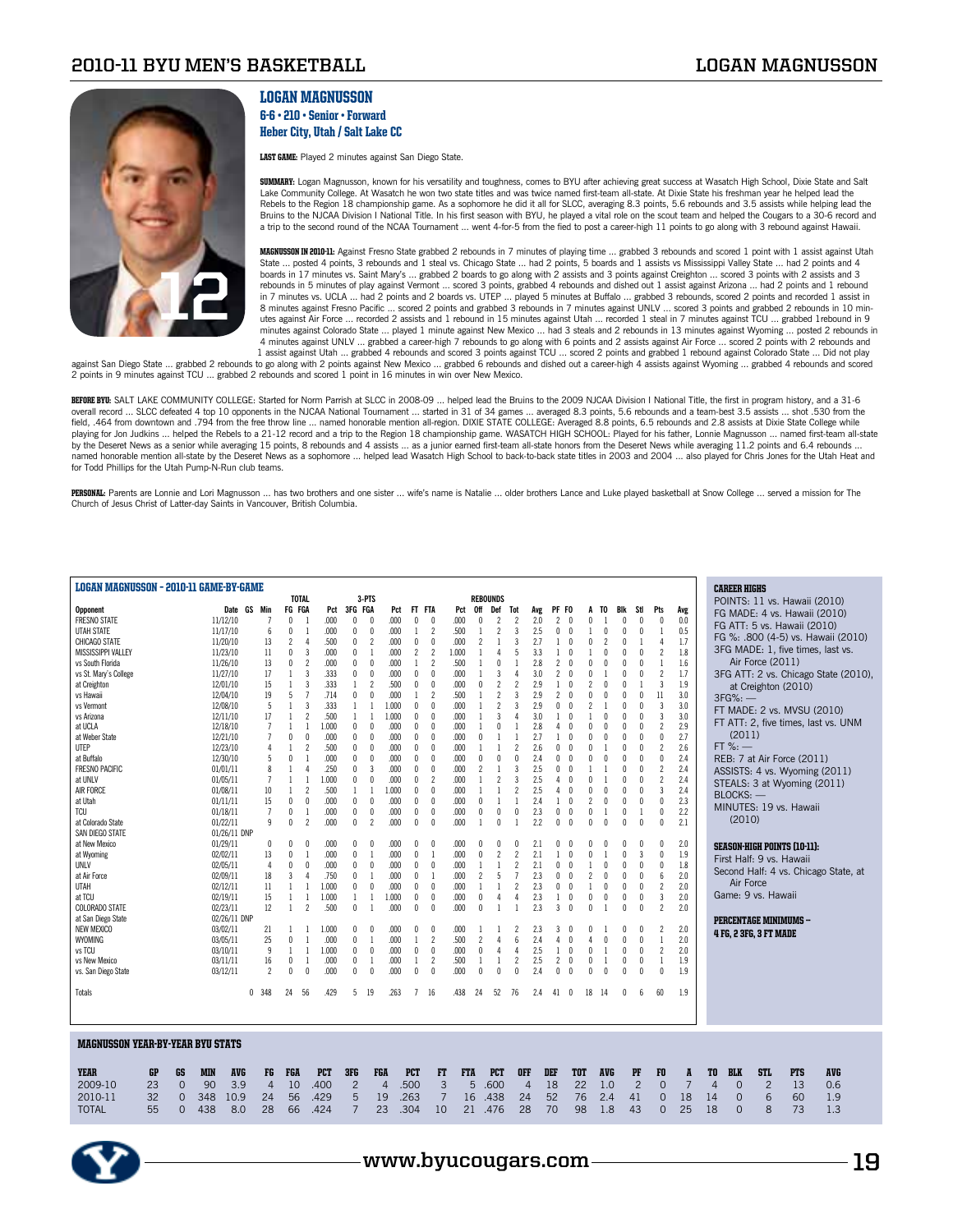

### Brock Zylstra

#### 6-6 • 210 • Sophomore • Guard/Forward La Verne, Calif. / Bonita HS

LAST GAME: Played 5 minutes against San Diego State.

SUMMARY: Brock Zylstra is part of a competitive group of young wing players on the Cougar roster. The sophomore has good size and is a proven all-around player out of Bonita High School in La Verne, Calif., where he averaged 22 points, 12 rebounds three steals and one block as a senior while earning his second<br>Miramonte League MVP award. In 2009-10, Zylstra played a vital round of the NCAA Tournament.

**ZYLSTRA IN 2010-11:** Recored 3 rebounds to go along with 3 points against Fresno State … recorded 1 rebound in 4 minutes of play against Utah State … posted<br>career highs of 11 points, 3 threes, 2 assists and 2 steals vs. posted 1 point, 1 rebound, 1 assist and 1 steal vs. South Florida … played 1 minute vs. Saint Mary's … scored 3 points with 1 steal in 9 minutes against Hawaii<br>… grabbed 2 rebounds in 3 minutes against Vermont … completed Played 2 minutes against Wyoming ... played 3 minutes against UNLV ... scored 4 points with 2 rebounds and 1 assist in 8 minutes against Air Force ... played 1 minute against Utah ... posted 1 rebound in 2 minutes against TCU ... scored 3 points with 1 rebound and 1 steal in 11 minutes against New Mexico ... posted 2 rebounds in 5 minutes against Wyoming ... played 4 minutes against TCU ... did not play vs. New Mexico.

BEFORE BYU: BONITA HIGH SCHOOL: Averaged 22 points, 12 rebounds, three steals and one block per game as a senior at Bonita HS ... named first-team All-CIF as both a junior and a senior … selected as the Most Valuable Player of the Miramonte League for the second year in a row and the league Player of the Year by<br>the San Gabriel Valley Tribune in addition to being named first

school Athlete of the Year after breaking school records in scoring, three-pointers made and steals ... jersey retired following the 2005-06 season ... Miramonte League MVP as a junior ... also earned first-team All-San Gabriel Valley (Tribune) and second-team All-Inland Valley (Daily Bulletin) recognition ... multiple tournament MVP and all-tournament citations ... coached by Greg Eckler ... also named all-league twice<br>in golf .. Award for Educational Excellence ... Exemplary and Life member of the California Scholastic Federation.

**PERSONAL**: Parents are Dave and Maxine Zylstra … wife's name is Sarah … served a mission for The Church of Jesus Christ of Latter-day Saints in New Zealand … dad played football and basketball in college …<br>began playing b

| <b>BROCK ZYLSTRA - 2010-11 GAME-BY-GAME</b> |           |                |            |                          |         |                 |                |                |            |              |                |      |                |                          |            |                 |                |                |                |                |                        |                          |                        |                      |                |                |                |                | <b>CAREER HIGHS</b> |                               |                                    |                                      |  |
|---------------------------------------------|-----------|----------------|------------|--------------------------|---------|-----------------|----------------|----------------|------------|--------------|----------------|------|----------------|--------------------------|------------|-----------------|----------------|----------------|----------------|----------------|------------------------|--------------------------|------------------------|----------------------|----------------|----------------|----------------|----------------|---------------------|-------------------------------|------------------------------------|--------------------------------------|--|
|                                             |           |                |            |                          |         |                 | <b>TOTAL</b>   |                |            |              | 3-PTS          |      |                |                          |            | <b>REBOUNDS</b> |                |                |                |                |                        |                          |                        |                      |                |                |                |                |                     |                               |                                    | POINTS: 11 vs. Chicago State (2010)  |  |
| <b>Opponent</b>                             |           |                |            | Date GS Min              |         |                 | FG FGA         |                | Pct        | 3FG FGA      |                | Pct  | FT             | <b>FTA</b>               | Pct        | 0ff             | Def            | Tot            | Avg            | PF FO          |                        | A                        | TO.                    | Blk                  | Stl            | Pts            | Avg            |                |                     |                               |                                    | FG MADE: 3 vs. Chicago State (2010)  |  |
| <b>FRESNO STATE</b>                         |           |                |            | 11/12/10                 |         | 11              | 1              | 3              | .333       | 1            | $\overline{c}$ | .500 | 0              | $\theta$                 | .000       | $\mathbf{0}$    | 3              | 3              | 3.0            | $\overline{1}$ | $\theta$               | $\mathbf{0}$             |                        | $\theta$             | $\mathbf{0}$   | 3              | 3.0            |                |                     |                               |                                    | FG ATT: 7 vs. Chicago State (2010)   |  |
| UTAH STATE                                  |           |                |            | 11/17/10                 |         | 4               | $\mathbf 0$    | $\mathbf{0}$   | .000       | 0            | $\mathbf{0}$   | .000 | 0              | $\theta$                 | .000       | n               | 1              | 1              | 2.0            | 0              |                        | $\mathbf{0}$             | $\theta$               | $\theta$             | $\pmb{0}$      | 0              | 1.5            |                |                     |                               |                                    | FG %: .429 (3-7) vs. Chicago State   |  |
| CHICAGO STATE                               |           |                |            | 11/20/10                 |         | 16              | 3              | $\overline{7}$ | .429       | 3            | 6              | .500 | $\overline{2}$ | $\overline{2}$           | 1.000      | $\theta$        | 3              | 3              | 2.3            | 3              | $\sqrt{ }$             | $\overline{c}$           |                        | 0                    | $\overline{2}$ | 11             | 4.7            |                | (2010)              |                               |                                    |                                      |  |
| MISSISSIPPI VALLEY                          |           |                |            | 11/23/10                 |         | 17              | $\overline{2}$ | 5              | 400        | $\mathbf{1}$ | $\overline{3}$ | .333 | $\mathbf{0}$   | $\theta$                 | .000       | $\theta$        | 3              | 3              | 2.5            | $\overline{c}$ | $\sqrt{ }$             | $\overline{\phantom{a}}$ |                        | $\theta$             | $\overline{2}$ | 5              | 4.8            |                |                     |                               |                                    |                                      |  |
| vs South Florida                            |           |                |            | 11/26/10                 |         | 11              | $\mathbf{0}$   | 1              | .000       | $\mathbf{0}$ | $\overline{1}$ | .000 | $\mathbf{1}$   | $\overline{2}$           | .500       | $\overline{1}$  | $\mathbf{0}$   | $\overline{1}$ | 2.2            | $\mathbf{0}$   | $\sqrt{ }$             | $\mathbf{1}$             | n                      | $\theta$             | $\overline{1}$ | $\overline{1}$ | 4.0            |                |                     |                               |                                    | 3FG MADE: 3 vs. Chicago State        |  |
| vs St. Mary's College                       |           |                |            | 11/27/10                 |         | $\mathbf{1}$    | $\mathbf{0}$   | $\mathbf{0}$   | .000       | $\mathbf{0}$ | 0              | .000 | $\mathbf{0}$   | $\Omega$                 | .000       | $\mathbf{0}$    | $\mathbf{0}$   | $\mathbf{0}$   | 1.8            | $\mathbf{0}$   | $\sqrt{ }$             | $\mathsf{\Omega}$        | $\mathbf{0}$           | $\theta$             | $\theta$       | 0              | 3.3            |                | (2010)              |                               |                                    |                                      |  |
| at Creighton                                |           |                |            | 12/01/10 DNP             |         |                 |                |                |            |              |                |      |                |                          |            |                 |                |                |                |                |                        |                          |                        |                      |                |                |                |                |                     |                               |                                    | 3FG ATT: 6 vs. Chicago State (2010)  |  |
| vs Hawaii                                   |           |                |            | 12/04/10                 |         | 9               | 1              | 3              | .333       | 1            | 3              | .333 | $\mathbf{0}$   | $\sqrt{ }$               | .000       | n               | n              | $\theta$       | 1.6            | 3              |                        | N                        |                        |                      |                | 3              | 3.3            |                |                     |                               |                                    | 3FG%: .500 (3-6) vs. Chicago State   |  |
| vs Vermont                                  |           |                |            | 12/08/10                 |         | 3               | $\theta$       |                | .000       | 0            | $\overline{1}$ | .000 | $\mathbf{0}$   | 0                        | .000       | $\Omega$        | $\overline{2}$ | $\overline{c}$ | 1.6            | 0              | $\sqrt{ }$             | $\mathbf{0}$             | $\sqrt{ }$             | $\theta$             | $\theta$       | 0              | 2.9            |                | (2010)              |                               |                                    |                                      |  |
| vs Arizona                                  |           |                |            | 12/11/10                 |         | 3               | $\theta$       | $\theta$       | .000       | $\mathbf{0}$ | $\mathbf{0}$   | .000 | $\mathbf{0}$   | $\theta$                 | .000       | $\mathbf{0}$    | $\mathbf{0}$   | $\mathbf{0}$   | 1.4            | $\mathbf{0}$   | $\sqrt{ }$             | $\mathbf{0}$             | $\sqrt{ }$             | $\theta$             | $\theta$       | 0              | 2.6            |                |                     |                               | FT MADE: 3 vs. ENM (2009)          |                                      |  |
| at UCLA                                     |           |                |            | 12/18/10                 |         | 8               | $\mathbf{1}$   | -1             | 1.000      | $\mathbf{0}$ | $\mathbf{0}$   | .000 | $\mathbf{1}$   | $\overline{1}$           | 1.000      | $\Omega$        | $\mathbf{0}$   | $\mathbf{0}$   | 1.3            | $\mathsf{n}$   | $\sqrt{ }$             | $\mathsf{\Omega}$        |                        | $\theta$             | $\Omega$       | 3              | 2.6            |                |                     |                               | FT ATT: 4 vs. ENM (2009)           |                                      |  |
| at Weber State                              |           |                |            | 12/21/10                 |         | 3               | $\theta$       | $\mathbf{1}$   | .000       | $\mathbf 0$  | $\overline{1}$ | .000 | $\mathbf{0}$   | $\mathbf{0}$             | .000       | $\theta$        | $\theta$       | $\theta$       | 1.2            | $\mathbf{0}$   | $\sqrt{ }$             | $\Omega$                 |                        | $\theta$             | $\Omega$       | 0              | 2.4            |                |                     |                               |                                    | FT %: .750 (3/4) ENM (2009)          |  |
| <b>UTEP</b>                                 |           |                |            | 12/23/10                 |         | $\overline{c}$  | $\mathbf{0}$   | $\mathbf{0}$   | .000       | $\mathbf{0}$ | $\mathbf{0}$   | .000 | $\mathbf{0}$   | $\theta$                 | .000       | $\theta$        | $\mathbf{0}$   | $\mathbf{0}$   | 1.1            | 0              | $\theta$               |                          | $\theta$               | $\theta$<br>$\theta$ | $\theta$       | 0              | 2.2            |                |                     |                               |                                    |                                      |  |
| at Buffalo                                  |           |                |            | 12/30/10                 |         | 1               | $\theta$       | $\theta$       | .000       | $\pmb{0}$    | 0              | .000 | 0              | 0                        | .000       |                 | $\theta$       | $\mathbf{1}$   | 1.1            | 0              | $\theta$<br>$\sqrt{ }$ | 0                        | $\theta$<br>$\sqrt{ }$ | $\theta$             | $\theta$       | 0              | 2.0            |                |                     |                               | REB: 5 vs. ENM (2009)              |                                      |  |
| <b>FRESNO PACIFIC</b><br>at UNLV            |           |                |            | 01/01/11<br>01/05/11 DNP |         | 10 <sup>1</sup> | $\mathbf{0}$   | 3              | .000       | $\mathbf{0}$ | $\overline{c}$ | .000 | $\mathbf{0}$   | $\theta$                 | .000       | $\overline{1}$  | $\mathfrak{p}$ | $\overline{3}$ | 1.2            | $\mathbf{0}$   |                        | $\mathbf{0}$             |                        |                      | $\Omega$       | $\mathbf{0}$   | 1.9            |                |                     | vs. MVSU (2010)               |                                    | ASSISTS: 2 vs. Chicago State (2010), |  |
| <b>AIR FORCE</b>                            |           |                | 01/08/11   |                          |         | $\overline{2}$  | $\mathbf{0}$   | $\overline{1}$ | .000       | $\mathbf{0}$ | $\overline{1}$ | .000 | $\mathbf{0}$   | $\Omega$                 | .000       | $\sqrt{ }$      | $\mathsf{r}$   | $\Omega$       | $1.1\,$        | 0              |                        | n                        |                        | $\mathbf{0}$         | $\sqrt{ }$     | $\mathbf{0}$   | 1.7            |                |                     |                               |                                    | STEALS: 2 vs. Chicago State (2010),  |  |
| at Utah                                     |           |                |            | 01/11/11                 |         | 3               | $\mathbf 0$    | $\mathbf 0$    | .000       | $\mathbf 0$  | $\mathbf{0}$   | .000 | 0              | $\theta$                 | .000       | $\theta$        | $\mathbf 0$    | $\mathbf 0$    | 1.1            | $\mathbf{0}$   | $\mathbf 0$            | $\mathbf{1}$             | $\mathbf 0$            | $\mathbf{0}$         | $\overline{1}$ | 0              | 1.6            |                |                     |                               |                                    |                                      |  |
| <b>TCU</b>                                  |           |                |            | 01/18/11                 |         | 3               | $\theta$       | $\mathbf{0}$   | .000       | $\mathbf{0}$ | $\mathbf{0}$   | .000 | $\mathbf{0}$   | $\theta$                 | .000       | $\mathbf{0}$    | $\mathbf{1}$   | $\overline{1}$ | 1.1            | 0              | $\sqrt{ }$             | $\mathbf{0}$             | $\sqrt{ }$             | $\theta$             | $\theta$       | 0              | 1.5            |                |                     | vs. MVSU (2010)               |                                    |                                      |  |
| at Colorado State                           |           |                |            | 01/22/11 DNP             |         |                 |                |                |            |              |                |      |                |                          |            |                 |                |                |                |                |                        |                          |                        |                      |                |                |                |                |                     |                               |                                    | BLOCKS: 1 vs. Wagner (2009)          |  |
| SAN DIEGO STATE                             |           |                |            | 01/26/11 DNP             |         |                 |                |                |            |              |                |      |                |                          |            |                 |                |                |                |                |                        |                          |                        |                      |                |                |                |                |                     |                               |                                    | MINUTES: 17 vs. MVSU (2010)          |  |
| at New Mexico                               |           |                |            | 01/29/11                 |         | $\mathbf{0}$    | O              | $\sqrt{ }$     | .000       | $\mathsf{r}$ | $\sqrt{ }$     | .000 | $\sqrt{ }$     | $\sqrt{ }$               | .000       | $\sqrt{ }$      | n              | $\Omega$       | 1.0            | n              | n                      | n                        |                        | $\mathbf{0}$         | $\sqrt{ }$     | 0              | 1.4            |                |                     |                               |                                    |                                      |  |
| at Wyoming                                  |           |                |            | 02/02/11                 |         | $\overline{2}$  | $\mathbf 0$    | 0              | .000       | $\mathbf 0$  | $\mathbf 0$    | .000 | $\mathbf{0}$   | $\mathbf{0}$             | .000       | $\mathbf{0}$    | $\mathbf{0}$   | $\mathbf 0$    | 0.9            | $\mathbf{0}$   | $\sqrt{ }$             | $\mathbf{0}$             | $\mathbf{0}$           | $\theta$             | $\mathbf{0}$   | 0              | 1.4            |                |                     |                               | <b>SEASON-HIGH POINTS (10-11):</b> |                                      |  |
| UNLV                                        |           |                |            | 02/05/11                 |         | 3               | $\theta$       | $\mathbf{0}$   | .000       | $\mathbf{0}$ | $\mathbf{0}$   | .000 | $\mathbf{0}$   | $\theta$                 | .000       | $\theta$        | $\theta$       | $\theta$       | 0.9            | $\mathbf{0}$   | $\sqrt{ }$             | $\mathbf{0}$             | $\theta$               | $\theta$             | $\Omega$       | $\mathbf{0}$   | 1.3            |                |                     |                               | First Half: 8 vs. Chicago State    |                                      |  |
| at Air Force                                |           |                |            | 02/09/11                 |         | 8               | 1              |                | .250       | $\mathbf{0}$ | $\overline{2}$ | .000 | $\overline{2}$ | 3                        | .667       | $\Omega$        | $\overline{2}$ | $\overline{2}$ | 1.0            | $\mathfrak{p}$ | $\sqrt{ }$             | 1                        |                        | $\theta$             | $\Omega$       | $\Delta$       | 1.4            |                |                     |                               |                                    |                                      |  |
| <b>UTAH</b>                                 |           |                |            | 02/12/11                 |         | $\mathbf{1}$    | $\theta$       | $\mathbf{0}$   | .000       | 0            | $\mathbf{0}$   | .000 | $\mathbf{0}$   | $\theta$                 | .000       | $\theta$        | $\theta$       | $\mathbf{0}$   | 0.9            | $\mathsf{n}$   | $\sqrt{ }$             | $\Omega$                 | $\Omega$               | $\theta$             | $\theta$       | 0              | 1.4            |                |                     |                               | Second Half: 4 at Air Force        |                                      |  |
| at TCU                                      |           |                |            | 02/19/11                 |         | $\overline{c}$  | $\theta$       | $\overline{1}$ | .000       | $\mathbf 0$  | $\mathbf{0}$   | .000 | $\mathbf{0}$   | $\Omega$                 | .000       | $\mathbf{1}$    | $\mathbf 0$    | $\overline{1}$ | 0.9            | $\mathbf{0}$   | $\sqrt{ }$             | $\mathsf{\Omega}$        | $\sqrt{ }$             | $\sqrt{ }$           | $\Omega$       | $\mathbf{0}$   | 1.3            |                |                     |                               |                                    | Game: 11 vs. Chicago State, vs.      |  |
| at San Diego State                          |           |                |            | 02/26/11 DNP             |         |                 |                |                |            |              |                |      |                |                          |            |                 |                |                |                |                |                        |                          |                        |                      |                |                |                |                | Hawaii              |                               |                                    |                                      |  |
| <b>NEW MEXICO</b>                           |           |                |            | 03/02/11                 |         | 11              |                | -1             | 1.000      | $\theta$     | $\theta$       | .000 |                | $\overline{\phantom{a}}$ | .500       |                 | $\theta$       | -1             | 0.9            | 2              |                        | $\theta$                 |                        | $\mathbf{0}$         | $\mathbf{1}$   | 3              | 1.4            |                |                     |                               |                                    |                                      |  |
| <b>WYOMING</b>                              |           |                |            | 03/05/11                 |         | 5               | $\mathbf 0$    | 0              | .000       | $\mathbf{0}$ | $\mathbf{0}$   | .000 | $\mathbf{0}$   | $\overline{2}$           | .000       | 0               | $\overline{2}$ | $\overline{2}$ | 1.0            | 0              | $\theta$               | $\mathbf{0}$             | $\theta$               | $\mathbf 0$          | $\mathbf{0}$   | 0              | 1.3            |                |                     |                               | PERCENTAGE MINIMUMS -              |                                      |  |
| vs TCU                                      |           |                |            | 03/10/11                 |         | 4               | $\mathbf{0}$   | $\mathbf{0}$   | .000       | $\mathbf{0}$ | $\mathbf{0}$   | .000 | $\mathbf{0}$   | $\theta$                 | .000       | $\mathbf{0}$    | $\mathbf{0}$   | $\mathbf{0}$   | 0.9            | $\mathbf{0}$   | $\sqrt{ }$             | $\mathsf{\Omega}$        | $\sqrt{ }$             | $\theta$             | $\theta$       | $\mathbf{0}$   | 1.3            |                |                     | <b>4 FG. 2 3FG. 3 FT MADE</b> |                                    |                                      |  |
| vs. New Mexico                              |           |                |            | 03/11/11 DNP             |         |                 |                |                |            |              |                |      |                |                          |            |                 |                |                |                |                |                        |                          |                        |                      |                |                |                |                |                     |                               |                                    |                                      |  |
| vs. San Diego State                         |           |                |            | 03/12/11                 |         | 5               | $\theta$       | $\sqrt{ }$     | .000       | $\mathbf{0}$ | $\mathbf{0}$   | .000 | $\mathbf{0}$   | $\Omega$                 | .000       | n               | $\theta$       | $\Omega$       | 0.9            | $\mathbf{0}$   | $\sqrt{ }$             | $\theta$                 |                        | $\theta$             | $\Omega$       | $\mathbf{0}$   | 1.2            |                |                     |                               |                                    |                                      |  |
| Totals                                      |           |                |            |                          | $0$ 148 |                 | 10             | 32             | .313       | 6            | 22             | .273 | 7              | 12                       | .583       | 5               | 19             | 24             | 0.9            | 13             | $\sqrt{ }$             | 8                        |                        | $\theta$             | 8              | 33             | 1.2            |                |                     |                               |                                    |                                      |  |
|                                             |           |                |            |                          |         |                 |                |                |            |              |                |      |                |                          |            |                 |                |                |                |                |                        |                          |                        |                      |                |                |                |                |                     |                               |                                    |                                      |  |
|                                             |           |                |            |                          |         |                 |                |                |            |              |                |      |                |                          |            |                 |                |                |                |                |                        |                          |                        |                      |                |                |                |                |                     |                               |                                    |                                      |  |
|                                             |           |                |            |                          |         |                 |                |                |            |              |                |      |                |                          |            |                 |                |                |                |                |                        |                          |                        |                      |                |                |                |                |                     |                               |                                    |                                      |  |
| <b>ZYLSTRA YEAR-BY-YEAR BYU STATS</b>       |           |                |            |                          |         |                 |                |                |            |              |                |      |                |                          |            |                 |                |                |                |                |                        |                          |                        |                      |                |                |                |                |                     |                               |                                    |                                      |  |
| <b>YEAR</b>                                 | <b>GP</b> | GS             | <b>MIN</b> | <b>AVG</b>               |         | FG              | <b>FGA</b>     |                | <b>PCT</b> | 3FG          | FGA            |      | <b>PCT</b>     | FT.                      | <b>FTA</b> |                 | <b>PCT</b>     | <b>OFF</b>     |                | DEF            | <b>TOT</b>             |                          | <b>AVG</b>             |                      | PF             | FO             | A              | TO             | <b>BLK</b>          | STL                           | <b>PTS</b>                         | <b>AVG</b>                           |  |
| 2009-10                                     | 20        | $\mathbf{0}$   | 63         | 3.2                      |         | $\overline{7}$  | 18             |                | .389       | $\mathbf{0}$ |                | 3    | .000           | 5                        |            | 8               | .625           |                | $\overline{2}$ | 11             | 13                     |                          | 0.7                    |                      | $\overline{4}$ | $\overline{0}$ | $\overline{2}$ | $\overline{4}$ | $\overline{1}$      | $\mathbf{1}$                  | 19                                 | 1.0                                  |  |
| 2010-11                                     | 27        | $\overline{0}$ | 148        | 5.5                      |         | 10              | 32             |                | .313       | 6            | 22             |      | .273           | $\overline{7}$           | 12         |                 | .583           |                | 5              | 19             | 24                     |                          | 0.9                    |                      | 13             | $\overline{0}$ | 8              | $\overline{4}$ | $\overline{0}$      | 8                             | 33                                 | 1.2                                  |  |
|                                             |           |                |            |                          |         |                 |                |                |            |              |                |      |                |                          |            |                 |                |                |                |                |                        |                          |                        |                      |                |                |                |                |                     |                               |                                    |                                      |  |
| <b>TOTAL</b>                                | 47        | $\Omega$       | 211        | 4.5                      |         | 17              | 50             |                | .340       | 6            | 25             |      | .240           | 12                       |            | 20              | .600           |                | $\overline{7}$ | 30             | 37                     |                          | 0.8                    |                      | 17             | $\Omega$       | 10             | 8              | $\mathbf{1}$        | 9                             | 52                                 | 1.1                                  |  |
|                                             |           |                |            |                          |         |                 |                |                |            |              |                |      |                |                          |            |                 |                |                |                |                |                        |                          |                        |                      |                |                |                |                |                     |                               |                                    |                                      |  |

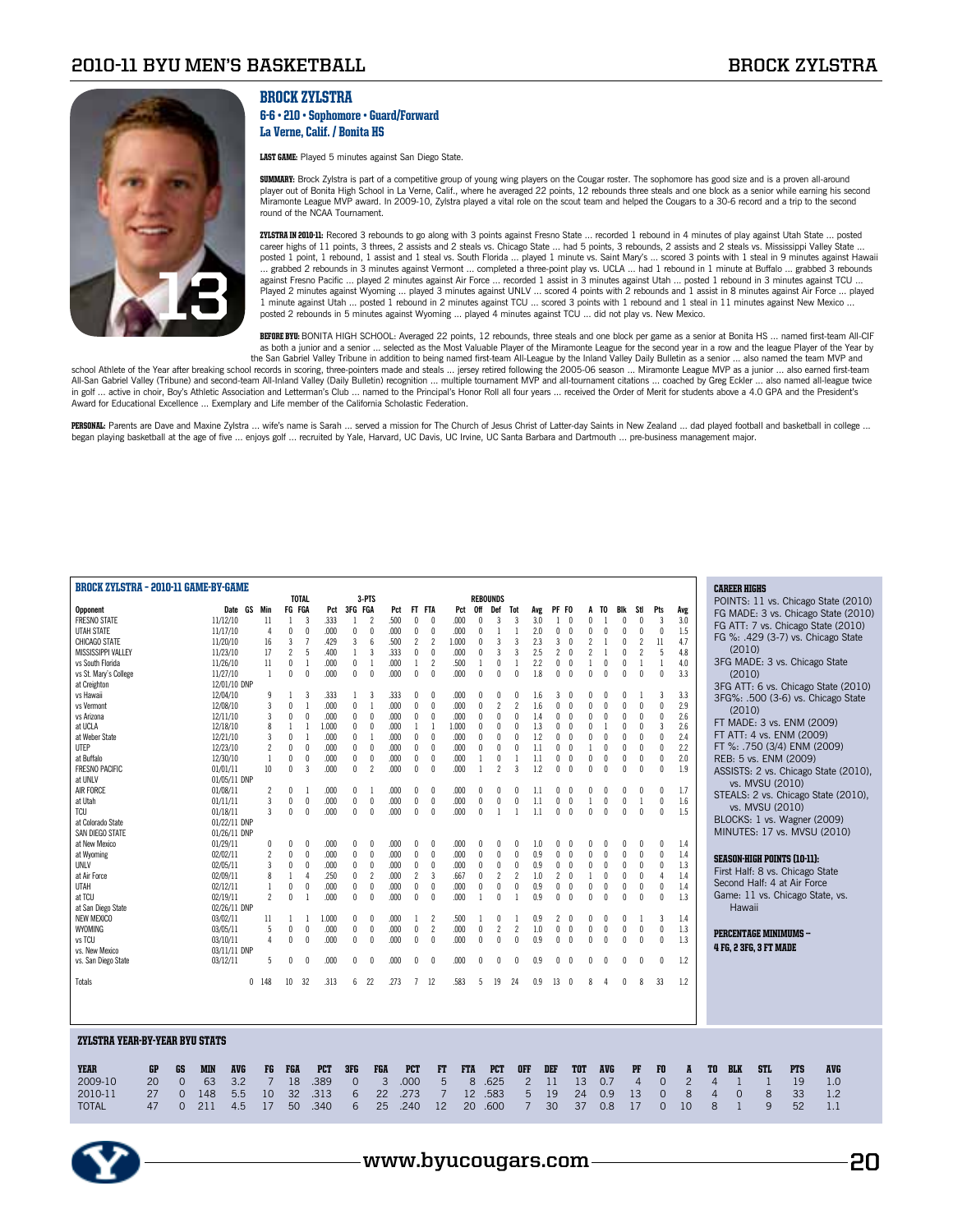

president ... coached by Jay Welk.

## Nick Martineau 6-0 • 170 • Sophomore • Guard Fruit Heights, Utah / Davis HS

LAST GAME: Did not play against San Diego State in MWC Tournament Final.

**SUMMARY:** A point guard out of Fruit Heights, Utah, Nick Martineau came to BYU from a very successful high school program and is known for his competitive drive. The McDonald's High School America nominee has the ability to contribute at the point in BYU's up-tempo system and will provide leadership both on and off the court. He played in 20 games as a true freshman.

MARTINEAU IN 2010-11: Posted 1 assist, 1 rebound and 1 steal against Fresno State ... posted 3 assists, 2 boards and 2 steals vs. Chicago State ... had 1 board, 1 steal and 1 assist vs. South Florida ... posted 3 points in 4 minutes vs. Saint Mary's ... played 4 minutes against Creighton ... scored 2 points with 2 rebounds and 2 assists in 12 minutes of play against Hawaii ... recorded 1 steal in 6 minutes of play against Vermont ... grabbed 1 rebound to go along with 4 points in 7 minutes of play against Arizona ... played 5 minutes at Buffalo ... dished out 3 assists with 3 points and 1 rebound against Fresno Pacific ... played 1 minute against Utah ... played 1 minute against TCU ... played 2 mintues against New Mexico ... recorded 1 assist in 1 minute against Wyoming ... saw late action in win over New Mexico.

BEFORE BYU: DAVIS HIGH SCHOOL: McDonald's All-America nominee and Wendy's High School Heisman award winner ... averaged 15 points and six assists per game at Davis High School, earning first-team all-state honors ... also named a UHSBCA All-Star ... named region MVP as a senior and first-team all-region as a junior ... Salt Lake Tribune second-team all-state and Deseret News third-team all-state as a junior ... led the team in scoring, assists and minutes played ... career highs of 27 points and 10 assists ... also played soccer for one year and earned first-team all-state

accolades as a wide receiver in football ... honored by the National Football Foundation Hall of Fame ... earned Academic all-state recognition after posting a 3.98 GPA ... served as the seminary

PERSONAL: Parents are Chris and Sherrie ... has three brothers and one sister ... brother Chad is an athletic trainer for the Oakland Raiders ... served a mission for The Church of Jesus Christ of Latter-day Saints in Chile ... also garnered recruiting attention as a wide receiver in football ... sports hero is Steve Prefontaine ... also recruited by Southern Utah, Penn, Columbia, Princeton, Stanford, Air Force, Utah State and Utah.

| NICK MARTINEAU - 2010-11 GAME-BY-GAME<br><b>TOTAL</b><br>3-PTS<br><b>REBOUNDS</b><br>FG FGA<br>3FG FGA<br>Min<br><b>Opponent</b><br>Date GS<br>Pct<br>Pct<br>FT FTA<br>Pct<br>0ff<br>Def<br>PF FO<br>Stl<br>Pts<br>Avg<br>Tot<br>Avg<br>TO.<br>Bik |                          |                |                          |                          |            |              |                |       |                          |                          |            |              |                   | <b>CAREER HIGHS:</b><br>POINTS: 6 vs. LMU (2008) |     |              |              |              |            |              |                |                |         |                                                     |
|----------------------------------------------------------------------------------------------------------------------------------------------------------------------------------------------------------------------------------------------------|--------------------------|----------------|--------------------------|--------------------------|------------|--------------|----------------|-------|--------------------------|--------------------------|------------|--------------|-------------------|--------------------------------------------------|-----|--------------|--------------|--------------|------------|--------------|----------------|----------------|---------|-----------------------------------------------------|
|                                                                                                                                                                                                                                                    |                          |                |                          |                          |            |              |                |       |                          |                          |            |              |                   |                                                  |     |              |              |              |            |              |                |                |         |                                                     |
|                                                                                                                                                                                                                                                    |                          |                | $\sqrt{ }$               | - 1                      |            |              |                |       |                          |                          |            |              |                   |                                                  |     |              |              |              |            |              |                |                |         | FG MADE: 2 vs. MVSU (2010)                          |
| <b>FRESNO STATE</b>                                                                                                                                                                                                                                | 11/12/10                 | 8              |                          |                          | .000       | $\mathbf{0}$ | -1             | .000  | $\mathbf{0}$             | $\Omega$                 | .000       | $\sqrt{ }$   |                   |                                                  | 1.0 |              |              |              |            | $\mathbf{0}$ |                | 0              | 0.0     | FG ATT: 3 vs. MVSU (2010)                           |
| UTAH STATE                                                                                                                                                                                                                                         | 11/17/10                 | 1              | $\mathbf 0$              | 0                        | .000       | $\mathbf{0}$ | 0              | .000  | $\mathbf{0}$             | $\mathbf{0}$             | .000       | $\Omega$     | $\mathsf{\Omega}$ | $\theta$                                         | 0.5 | -1           | $\sqrt{ }$   | $\Omega$     | $\sqrt{ }$ | $\theta$     | $\mathbf{0}$   | 0              | 0.0     | $FG\%: -$                                           |
| CHICAGO STATE                                                                                                                                                                                                                                      | 11/20/10                 | 17             | $\theta$                 | $\overline{\phantom{a}}$ | .000       | 0            | 2              | .000  | $\Omega$                 | $\Omega$                 | .000       | $\mathsf{r}$ | $\mathfrak{p}$    | $\overline{\phantom{a}}$                         | 1.0 | $\Omega$     |              |              |            | $\theta$     | $\overline{2}$ | 0              | $0.0\,$ | 3FG MADE: 1 vs. ISU (2008), vs.                     |
| MISSISSIPPI VALLEY                                                                                                                                                                                                                                 | 11/23/10                 | 15             | $\overline{\phantom{a}}$ | 3                        | .667       | $\mathbf{1}$ | 2              | .500  | $\theta$                 | $\theta$                 | .000       | $\theta$     | $\mathfrak{p}$    | $\overline{\phantom{a}}$                         | 1.3 | $\Omega$     |              |              |            | $\theta$     | $\theta$       | 5              | 1.3     |                                                     |
| vs South Florida                                                                                                                                                                                                                                   | 11/26/10                 | 4              | $\theta$                 |                          | .000       | $\mathbf{0}$ | $\theta$       | .000  | $\theta$                 | $\theta$                 | .000       |              |                   |                                                  | 1.2 |              |              |              |            |              |                | 0              | $1.0\,$ | MVSU (2010), Saint Mary's (2010)                    |
| vs St. Mary's College                                                                                                                                                                                                                              | 11/27/10                 | 4              |                          |                          | 1.000      | -1           |                | 1.000 | $\mathbf{0}$             | $\Omega$                 | .000       |              |                   |                                                  | 1.0 |              |              |              |            |              | $\Omega$       | 3              | 1.3     | 3FG ATT: 2 vs. Chicago State (2010),                |
| at Creighton                                                                                                                                                                                                                                       | 12/01/10                 | 4              | $\theta$                 | $\mathbf{0}$             | .000       | $\theta$     | $\theta$       | .000  | $\mathbf{0}$             | $\mathbf{0}$             | .000       |              |                   |                                                  | 0.9 |              |              |              |            | $\theta$     | $\Omega$       | 0              | 1.1     | vs. MVSU (2010)                                     |
| vs Hawaii                                                                                                                                                                                                                                          | 12/04/10                 | 12             | $\overline{1}$           | 3                        | .333       | $\theta$     |                | .000  | $\mathbf{0}$             | $\Omega$                 | .000       | $\mathsf{n}$ |                   | $\overline{\phantom{a}}$                         | 1.0 |              |              |              |            | $\theta$     | $\theta$       | $\overline{c}$ | 1.3     | 3FG%: --                                            |
|                                                                                                                                                                                                                                                    |                          |                | $\sqrt{ }$               | $\theta$                 |            |              |                |       |                          | $\Omega$                 |            |              | $\mathsf{\Omega}$ | $\theta$                                         |     | Λ            |              |              |            | $\theta$     |                |                |         |                                                     |
| vs Vermont                                                                                                                                                                                                                                         | 12/08/10                 | 6              |                          |                          | .000       | $\mathbf{0}$ | $\mathbf{0}$   | .000  | $\mathbf{0}$             |                          | .000       | $\mathsf{n}$ |                   |                                                  | 0.9 |              |              |              |            |              |                | 0              | 1.1     | FT MADE: 4 vs. LMU (2008)                           |
| vs Arizona                                                                                                                                                                                                                                         | 12/11/10                 | $\overline{7}$ |                          |                          | 1.000      | $\mathbf{0}$ | $\mathsf{n}$   | .000  | $\overline{\phantom{a}}$ | $\overline{\phantom{a}}$ | 1.000      | $\mathsf{n}$ |                   |                                                  | 0.9 |              |              |              |            | $\theta$     | $\Omega$       | $\Delta$       | 1.4     | FT ATT: 4 vs. LMU (2008)                            |
| at UCLA                                                                                                                                                                                                                                            | 12/18/10                 | 5              | $\theta$                 | $\mathbf{0}$             | .000       | $\theta$     | $\mathbf{0}$   | .000  | $\mathbf{0}$             | $\mathbf{0}$             | .000       |              |                   | $\theta$                                         | 0.8 | U            |              |              |            | $\theta$     | $\theta$       | 0              | 1.3     | FT %: 1.000 (4-4) vs. LMU (2008)                    |
| at Weber State                                                                                                                                                                                                                                     | 12/21/10                 | 3              | $\theta$                 | $\overline{\phantom{a}}$ | .000       | $\mathbf{0}$ |                | .000  | $\mathbf{0}$             | $\mathbf{0}$             | .000       |              |                   |                                                  | 0.8 |              |              |              |            |              | $\Omega$       | 0              | $1.2\,$ |                                                     |
| UTEP                                                                                                                                                                                                                                               | 12/23/10                 | $\overline{c}$ | $\theta$                 | $\overline{c}$           | .000       | $\theta$     |                | .000  | $\theta$                 | $\mathbf{0}$             | .000       |              |                   | $\theta$                                         | 0.8 | $\theta$     |              |              |            |              | $\Omega$       | $\mathbf{0}$   | 1.1     | REB: 2, five times, last vs. Hawaii                 |
| at Buffalo                                                                                                                                                                                                                                         | 12/30/10                 | 3              | $\theta$                 | $\mathbf{0}$             | .000       | $\mathbf{0}$ | $\theta$       | .000  | $\mathbf{0}$             | $\mathbf{0}$             | .000       | $\theta$     | 0                 | $\theta$                                         | 0.7 | 0            | $\mathbf{0}$ | $\theta$     |            | $\theta$     | $\Omega$       | $\mathbf{0}$   | 1.0     | (2010)                                              |
| <b>FRESNO PACIFIC</b>                                                                                                                                                                                                                              | 01/01/11                 | 18             | $\overline{1}$           | $\mathfrak{p}$           | .500       | $\mathbf{1}$ | $\overline{c}$ | .500  | $\mathbf{0}$             | $\mathbf{0}$             | .000       | $\mathbf{0}$ |                   |                                                  | 0.7 | $\mathsf{r}$ | $\sqrt{ }$   | 3            |            | $\theta$     | $\Omega$       | 3              | 1.1     | ASSISTS: 4 vs. LMU (2008)                           |
| at UNLV                                                                                                                                                                                                                                            | 01/05/11 DNP             |                |                          |                          |            |              |                |       |                          |                          |            |              |                   |                                                  |     |              |              |              |            |              |                |                |         |                                                     |
|                                                                                                                                                                                                                                                    |                          |                |                          |                          |            |              |                |       |                          |                          |            |              |                   |                                                  |     |              |              |              |            |              |                |                |         | BLOCKS: --                                          |
| AIR FORCE                                                                                                                                                                                                                                          | 01/08/11 DNP             |                |                          |                          |            |              |                |       |                          |                          |            |              |                   |                                                  |     |              |              |              |            |              |                |                |         | STEALS: 2 vs. Chicago State (2010),                 |
| at Utah                                                                                                                                                                                                                                            | 01/11/11                 |                | $\theta$                 | 0                        | .000       | 0            | 0              | .000  | $\mathbf{0}$             |                          | .000       | 0            |                   | 0                                                | 0.7 | 2            | 0            | 0            |            | 0            | 0              | 0              | $1.1\,$ | vs. MVSU (2010)                                     |
| <b>TCU</b>                                                                                                                                                                                                                                         | 01/18/11                 | $\mathbf{1}$   | $\sqrt{ }$               | $\theta$                 | .000       | $\mathbf{0}$ | $\mathbf{0}$   | .000  | $\mathbf{0}$             | $\mathbf{0}$             | .000       | $\mathbf{0}$ | $\mathsf{\Omega}$ | $\theta$                                         | 0.6 | $\mathbf{0}$ | $\sqrt{ }$   | $\mathbf{0}$ | $\sqrt{ }$ | $\mathbf{0}$ | $\theta$       | $\mathbf{0}$   | $1.0\,$ | MINUTES: 18 vs. Fresno Pacific                      |
| at Colorado State                                                                                                                                                                                                                                  | 01/22/11 DNP             |                |                          |                          |            |              |                |       |                          |                          |            |              |                   |                                                  |     |              |              |              |            |              |                |                |         |                                                     |
| SAN DIEGO STATE                                                                                                                                                                                                                                    | 01/26/11 DNP             |                |                          |                          |            |              |                |       |                          |                          |            |              |                   |                                                  |     |              |              |              |            |              |                |                |         | (2011)                                              |
| at New Mexico                                                                                                                                                                                                                                      | 01/29/11 DNP             |                |                          |                          |            |              |                |       |                          |                          |            |              |                   |                                                  |     |              |              |              |            |              |                |                |         |                                                     |
| at Wyoming                                                                                                                                                                                                                                         | 02/02/11 DNP             |                |                          |                          |            |              |                |       |                          |                          |            |              |                   |                                                  |     |              |              |              |            |              |                |                |         |                                                     |
| UNLV                                                                                                                                                                                                                                               | 02/05/11                 | 0              | $\sqrt{ }$               | n                        |            | n            | n              | .000  | n                        | n                        | .000       |              |                   |                                                  |     |              |              |              |            |              | n              | n              | 0.9     | <b>SEASON-HIGH POINTS (10-11):</b>                  |
|                                                                                                                                                                                                                                                    |                          |                |                          |                          | .000       |              |                | .000  |                          |                          |            |              |                   |                                                  | 0.6 |              | $\sqrt{ }$   |              | $\sqrt{ }$ | $\theta$     |                | $\mathbf{0}$   | 0.9     | First Half: 3 vs. MVSU, Saint Mary's,               |
| at Air Force                                                                                                                                                                                                                                       | 02/09/11                 | 5              | $\theta$                 | $\mathbf{1}$             | .000       | $\mathbf{0}$ | $\mathbf{0}$   |       | $\mathbf{0}$             | $\mathbf{0}$             | .000       | $\theta$     | $\mathbf{0}$      | $\theta$                                         | 0.6 | 0            |              | $\theta$     |            |              | $\theta$       |                |         | Fresno Pacific                                      |
| UTAH                                                                                                                                                                                                                                               | 02/12/11                 | 1              | $\theta$                 | $\mathbf{0}$             | .000       | 0            | 0              | .000  | $\mathbf{0}$             | $\mathbf{0}$             | .000       | 0            | $\mathbf{0}$      | 0                                                | 0.6 | 0            | $\sqrt{ }$   | $\theta$     | n          | $\mathbf 0$  | 0              | 0              | 0.9     | Second Half: 2 vs. MVSU, vs. Hawaii                 |
| at TCU                                                                                                                                                                                                                                             | 02/19/11                 | $\mathbf{1}$   | $\sqrt{ }$               | $\overline{\phantom{a}}$ | .000       | $\theta$     |                | .000  | $\Omega$                 | $\mathbf{0}$             | .000       | $\Omega$     | $\Omega$          | $\theta$                                         | 0.5 | $\Omega$     | $\sqrt{ }$   | $\theta$     | $\sqrt{ }$ | $\theta$     | $\theta$       | $\mathbf{0}$   | 0.8     |                                                     |
| <b>COLORADO STATE</b>                                                                                                                                                                                                                              | 02/23/11 DNP             |                |                          |                          |            |              |                |       |                          |                          |            |              |                   |                                                  |     |              |              |              |            |              |                |                |         | Game: 5 vs. MVSU                                    |
| at San Diego State                                                                                                                                                                                                                                 | 02/26/11 DNP             |                |                          |                          |            |              |                |       |                          |                          |            |              |                   |                                                  |     |              |              |              |            |              |                |                |         |                                                     |
| <b>NEW MEXICO</b>                                                                                                                                                                                                                                  | 03/02/11                 |                | $\theta$                 | 0                        | .000       | 0            | 0              | .000  | $\mathbf{0}$             | $\mathbf{0}$             | .000       | $\mathbf{0}$ |                   | $\theta$                                         | 0.5 | 0            | $\sqrt{ }$   | 0            |            | $\theta$     | 0              | 0              | 0.8     | <b>PERCENTAGE MINIMUMS -</b>                        |
| WYOMING                                                                                                                                                                                                                                            | 03/05/11                 | $\mathbf{0}$   | $\sqrt{ }$               | $\mathbf{0}$             | .000       | $\mathbf{0}$ | $\mathsf{n}$   | .000  | $\Omega$                 | $\mathsf{n}$             | .000       | $\Omega$     | n                 | $\theta$                                         | 0.5 | $\mathbf{0}$ | $\sqrt{ }$   |              |            | $\theta$     | $\theta$       | $\mathbf{0}$   | 0.7     |                                                     |
|                                                                                                                                                                                                                                                    |                          |                |                          |                          |            |              |                |       |                          |                          |            |              |                   |                                                  |     |              |              |              |            |              |                |                |         | <b>4 FG, 2 3FG, 3 FT MADE</b>                       |
| vs TCU                                                                                                                                                                                                                                             | 03/10/11 DNP             |                |                          |                          |            |              |                |       |                          |                          |            |              |                   |                                                  |     |              |              |              |            |              |                |                |         |                                                     |
| vs New Mexico                                                                                                                                                                                                                                      | 03/11/11                 | $\mathbf{0}$   | $\sqrt{ }$               | $\mathbf{0}$             | .000       | $\theta$     | $\theta$       | .000  | $\theta$                 | $\mathbf{0}$             | .000       | $\mathbf{0}$ | Λ                 | $\mathsf{r}$                                     | 0.5 | $\mathbf{0}$ | $\sqrt{ }$   | n            |            |              | $\Omega$       | $\mathbf{0}$   | 0.7     |                                                     |
| vs. San Diego State                                                                                                                                                                                                                                | 03/12/11 DNP             |                |                          |                          |            |              |                |       |                          |                          |            |              |                   |                                                  |     |              |              |              |            |              |                |                |         |                                                     |
| Totals                                                                                                                                                                                                                                             |                          | $0$ 120        | 6                        | -21                      | .286       | 3            | -12            | .250  | 2                        | 2                        | 1.000      | 0            | -11               | - 11                                             | 0.5 | 7            | $\mathbf{0}$ | 14           | 4          | $\mathbf{0}$ | 5              | 17             | 0.7     |                                                     |
|                                                                                                                                                                                                                                                    |                          |                |                          |                          |            |              |                |       |                          |                          |            |              |                   |                                                  |     |              |              |              |            |              |                |                |         |                                                     |
|                                                                                                                                                                                                                                                    |                          |                |                          |                          |            |              |                |       |                          |                          |            |              |                   |                                                  |     |              |              |              |            |              |                |                |         |                                                     |
| <b>MARTINEAU YEAR-BY-YEAR BYU STATS</b>                                                                                                                                                                                                            |                          |                |                          |                          |            |              |                |       |                          |                          |            |              |                   |                                                  |     |              |              |              |            |              |                |                |         |                                                     |
|                                                                                                                                                                                                                                                    |                          |                |                          |                          |            |              |                |       |                          |                          |            |              |                   |                                                  |     |              |              |              |            |              |                |                |         |                                                     |
| GP<br><b>YEAR</b><br>GS                                                                                                                                                                                                                            | <b>MIN</b><br><b>AVG</b> | FG             | FGA                      |                          | <b>PCT</b> | 3FG          | <b>FGA</b>     |       | <b>PCT</b>               | FT                       | <b>FTA</b> |              | <b>PCT</b>        | <b>OFF</b>                                       |     | DEF          | <b>TOT</b>   |              | <b>AVG</b> |              | PF             | F0             | A       | <b>AVG</b><br>TO<br><b>BLK</b><br>STL<br><b>PTS</b> |

2007-08 20 0 115 5.8 4 14 .286 1 5 .200 4 6 .667 2 6 8 0.4 13 0 14 9 0 3 13 0.7 2010-11 24 0 120 5.0 6 21 .286 3 12 .250 2 2 1.000 0 11 11 0.5 7 0 14 4 0 5 17 0.7 TOTAL 44 0 235 5.3 10 35 .286 4 17 .235 6 8 .750 2 17 19 0.4 20 0 28 13 0 8 30 0.7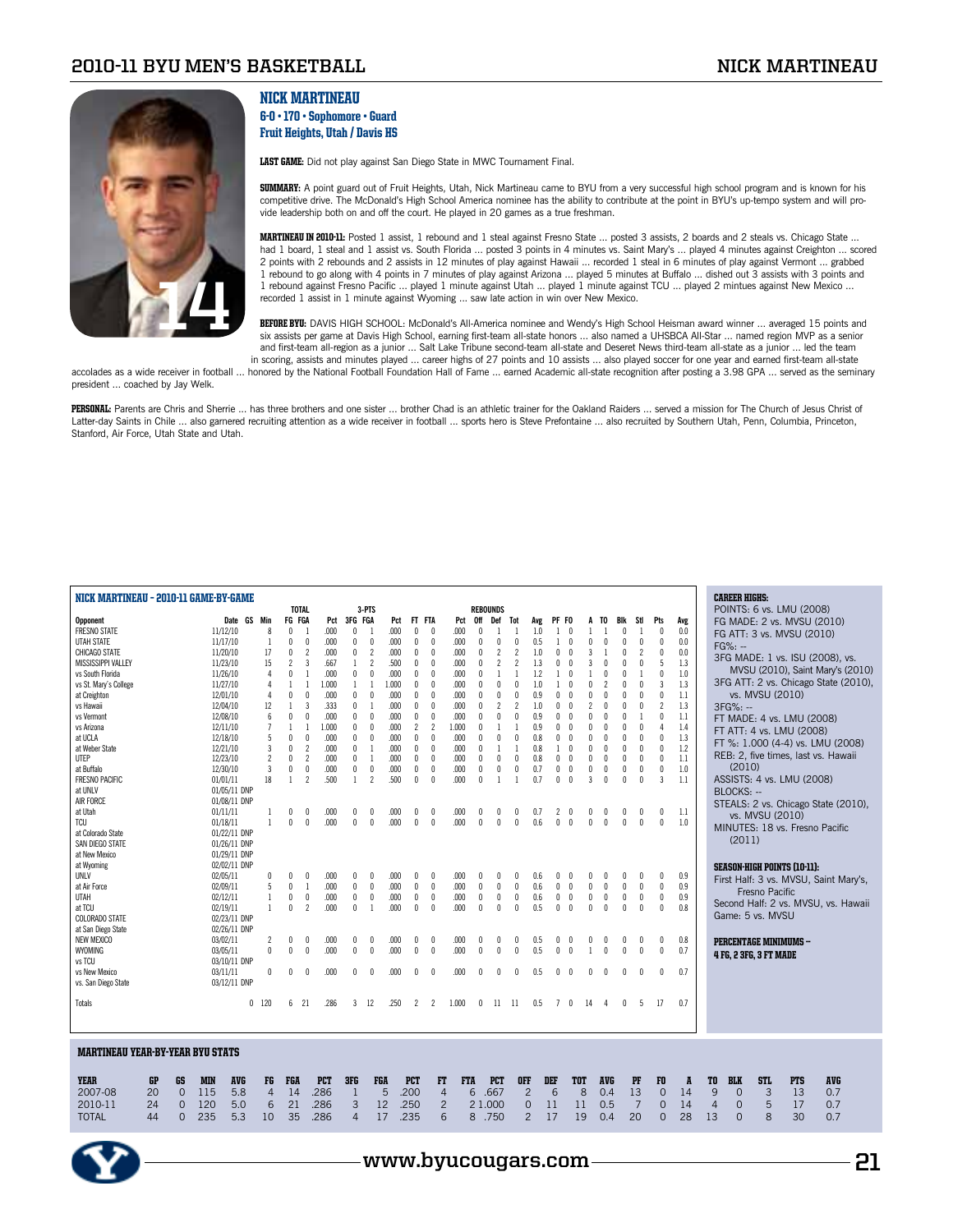

## JAMES ANDERSON

#### 6-10 • 240 • Junior • Forward/Center Page, Ariz. / Page HS

LAST GAME: Posted 2 blocks and grabbed 2 rebounds against San Diego State.

SUMMARY: A 6-foot-10 forward/center from Page, Ariz., Anderson is known for his athleticism, hard work and ability to run the floor. The McDonalds High School All-America nominee redshirted in 2007-08 after returning from a two-year mission for The Church of Jesus Christ of Latter-day Saints to Guatemala City. In<br>2008-09 he developed into a consistent post player off the bench, 15 shots and blocking more than one shot in five games. In 2009-10, Anderson helped BYU to a 30-6 record and advance to the second round of the NCAA Tournament.

ANDERSON IN 2010-11: In 10 minutes of play against Fresno State, recorded 2 points, 2 rebounds and 1 assist ... Scored 2 points with 1 rebound and 1 assist against Utah State ... posted 2 points, 6 boards and 1 steal vs. Chicago State ... had 9 points, 5 rebounds, 1 block and 1 steal vs. Mississippi Valley State ... played 3 minutes vs. Saint Mary's … grabbed 1 board in 5 minutes against Creighton … played 4 minutes against Hawaii … grabbed 2 rebounds to go along with 1 point<br>against Vermont … tied a season high with 6 rebounds to go along wit assist in 2 minutes vs. UTEP ... did not play at Buffalo ... scored 2 points and grabbed 1 rebound with 1 block against Fresno Pacific ... did not play against Air Force ... grabbed 2 rebounds and had 1 block against Utah ... played 1 minute against TCU ... Recorded 2 rebounds with 1 assist and 1 block against Colorado State ... blocked 5 shots to go along with 3 rebounds, 2 points, 1 assist and 1 steal in 14 minutes of play against San Diego State ... played 7 minutes against New Mexico … played 1 mintue against Wyoming … played 2 minutes against UNLV … did not play against Air Force due to injury (separated shoulder) … played<br>1 minute against Utah … played 1 minute against TCU … grabbed 1 rebo San Diego State ... scored 4 points and recorded 3 blocks in his first-career start against New Mexico ... scored 2 points in 7 minutes against Wyoming ... played 2 minutes against TCU ... did not play against New Mexico.

**BEFOR BYU:** PAGE HIGH SCHOOL: McDonald's All-America nominee … named first-team all-state as a senior after leading his team to a 25-4 overall record and the Grand Canyon Region Championship for the<br>fourth straight year … set a state record with 14 blocks in a game ... Elite Eight in the state tournament ... averaged 14 points, eight rebounds and five blocks as a junior while pacing his team to a 26-3 overall record, Grand Canyon Region Championship and Elite Eight state tournament appearance ... named first-team all-state, Grand Canyon All-Region First Team and Navajo Times Four Corners All-Area First Team ... father Aaron Anderson was also his high school coach ... graduated in the top 10 in his class with a 3.8 GPA.

PERSONAL: Parents are Aaron and Julie Anderson ... has three sisters ... wife's name is Stephanie ... served a two-year mission for The Church of Jesus Christ of Latter-day Saints in the Guatemala City North Mission from May 2005 to May 2007 ... favorite food is lasagna ... enjoys March Madness, boating and playing the guitar ... sports hero is Michael Jordan ... also recruited by Oregon State and Wyoming.

| JAMES ANDERSON - 2010-11 GAME-BY-GAME  |                    |            |                     |                |                |                          |            |                |              |      |                |                          |            |                          |                |                          |     |                |                          |                |              |                |                |                |                  |    | <b>CAREER HIGHS:</b> |                               |                                    |                                      |  |
|----------------------------------------|--------------------|------------|---------------------|----------------|----------------|--------------------------|------------|----------------|--------------|------|----------------|--------------------------|------------|--------------------------|----------------|--------------------------|-----|----------------|--------------------------|----------------|--------------|----------------|----------------|----------------|------------------|----|----------------------|-------------------------------|------------------------------------|--------------------------------------|--|
|                                        |                    |            |                     |                | <b>TOTAL</b>   |                          |            |                | 3-PTS        |      |                |                          |            | <b>REBOUNDS</b>          |                |                          |     |                |                          |                |              |                |                |                |                  |    |                      |                               | POINTS: 16 vs CSU (2009)           |                                      |  |
| Opponent                               |                    |            | Date GS             | Min            | FG FGA         |                          | Pct        | 3FG FGA        |              | Pct  | FT FTA         |                          | Pct        | 0ff                      | Def            | Tot                      | Avg | PF FO          |                          | A              | TO           | Blk            | Stl            | Pts            | Avg              |    |                      |                               | FG MADE: 8 vs CSU (2009)           |                                      |  |
| <b>FRESNO STATE</b>                    |                    |            | 11/12/10            | 10             | $\overline{1}$ | $\overline{1}$           | 1.000      | $\mathbf{0}$   | $\Omega$     | .000 | $\mathbf{0}$   | $\theta$                 | .000       | $\theta$                 | $\mathfrak{p}$ | $\overline{\phantom{a}}$ | 2.0 | 5              |                          |                |              | $\theta$       | $\theta$       | $\overline{c}$ | 2.0              |    |                      |                               | FG ATT: 11 vs CSU (2009)           |                                      |  |
| UTAH STATE                             |                    |            | 11/17/10            | 14             | 1              | $\overline{2}$           | .500       | 0              | $\mathbf{0}$ | .000 | 0              | $\overline{2}$           | .000       | $\theta$                 | 1              | 1                        | 1.5 | 1              | $\mathbf{0}$             | 1              |              | 0              | $\Omega$       | $\overline{2}$ | 2.0              |    |                      |                               |                                    | FG %: .727 (8-11) vs CSU (2009)      |  |
| CHICAGO STATE                          |                    |            | 11/20/10            | 14             | $\mathbf{1}$   | $\overline{7}$           | .143       | $\mathbf 0$    | $\mathbf{0}$ | .000 | $\mathbf 0$    | $\overline{\phantom{a}}$ | .000       | 5                        | $\mathbf{1}$   | $6\overline{6}$          | 3.0 | 1              | $\theta$                 | $\overline{0}$ |              | $\theta$       |                | $\overline{c}$ | 2.0              |    |                      |                               |                                    |                                      |  |
| MISSISSIPPI VALLEY                     |                    |            | 11/23/10            | 12             | $\overline{2}$ | $\Delta$                 | .500       | $\mathbf{0}$   | $\Omega$     | .000 | 5              | $\mathbf{8}$             | .625       | $\Omega$                 | 5              | 5                        | 3.5 | $\overline{c}$ | $\sqrt{ }$               | $\theta$       |              |                |                | 9              | 3.8              |    |                      | 3FG MADE: --                  |                                    |                                      |  |
| vs South Florida                       |                    |            | 11/26/10            | 6              | $\mathbf{0}$   | $\mathbf{0}$             | .000       | $\mathbf{0}$   | 0            | .000 | $\mathbf{0}$   | 4                        | .000       | $\Omega$                 | $\theta$       | $\Omega$                 | 2.8 | $\Omega$       | $\theta$                 | O              | $\mathbf{0}$ | $\mathsf{n}$   | $\Omega$       | $\mathbf{0}$   | 3.0              |    | $3FG$ ATT: $-$       |                               |                                    |                                      |  |
| vs St. Mary's College                  |                    |            | 11/27/10            | 3              | $\mathbf{0}$   | 0                        | .000       | 0              | 0            | .000 | 0              | $\mathsf{r}$             | .000       | $\theta$                 | $\theta$       | $\theta$                 | 2.3 | 3              | $\mathbf{0}$             | 0              |              | $\theta$       | $\theta$       | $\mathbf 0$    | 2.5              |    | 3FG %: --            |                               |                                    |                                      |  |
|                                        |                    |            |                     | 5              | $\mathbf{0}$   | $\overline{\phantom{a}}$ | .000       |                | $\mathbf{0}$ | .000 |                | $\theta$                 | .000       |                          | $\theta$       |                          | 2.1 |                | $\sqrt{ }$               | 0              |              | $\mathsf{n}$   | $\Omega$       | $\mathbf 0$    | 2.1              |    |                      |                               |                                    | FT MADE: 5 vs MVSU (2010)            |  |
| at Creighton                           |                    |            | 12/01/10            |                |                |                          |            | 0              |              |      | 0              |                          |            |                          |                |                          |     |                |                          |                |              |                |                |                |                  |    |                      |                               |                                    |                                      |  |
| vs Hawaii                              |                    |            | 12/04/10            | $\overline{4}$ | $\mathbf{0}$   | $\overline{1}$           | .000       | $\mathbf{0}$   | $\mathbf{0}$ | .000 | $\mathbf{0}$   | $\Omega$                 | .000       | $\Omega$                 | $\Omega$       | $\theta$                 | 1.9 | 1              | $\theta$                 | $\theta$       |              | $\mathbf{0}$   | $\Omega$       | $\mathbf{0}$   | 1.9              |    |                      |                               | FT ATT: 8 vs MVSU (2010)           |                                      |  |
| vs Vermont                             |                    |            | 12/08/10            | $\overline{1}$ | $\mathbf{0}$   | $\mathbf{0}$             | .000       | $\mathbf{0}$   | 0            | .000 | $\mathbf{1}$   | $\overline{\phantom{a}}$ | .500       | $\theta$                 | $\mathfrak{p}$ | $\overline{\phantom{a}}$ | 1.9 | 3              | $\theta$                 | $\theta$       |              | $\mathsf{n}$   | $\Omega$       | $\mathbf{1}$   | 1.8              |    |                      |                               | FT %: .750 [3-4] vs Wagner         |                                      |  |
| vs Arizona                             |                    |            | 12/11/10            | 25             | -1             | 4                        | .250       | $\mathbf{0}$   | 0            | .000 | 1              | $\overline{c}$           | .500       | 2                        | 4              | $6\overline{6}$          | 2.3 | 5              | $\overline{1}$           | 0              | $\theta$     | $\overline{2}$ | $\mathbf{1}$   | 3              | 1.9              |    | [2009]               |                               |                                    |                                      |  |
| at UCLA                                |                    |            | 12/18/10            | $\overline{a}$ | $\mathbf{0}$   | $\overline{1}$           | .000       | $\mathbf{0}$   | $\mathbf{0}$ | .000 | 0              | $\overline{3}$           | .000       | $\Omega$                 |                | 1                        | 2.2 | 1              | $\sqrt{ }$               | $\theta$       |              | $\mathbf{0}$   | $\Omega$       | $\mathbf 0$    | 1.7              |    |                      |                               |                                    |                                      |  |
| at Weber State                         |                    |            | 12/21/10 DNP        |                |                |                          |            |                |              |      |                |                          |            |                          |                |                          |     |                |                          |                |              |                |                |                |                  |    |                      |                               |                                    | REB: 7 vs Boise State (2008), vs     |  |
| UTEP                                   |                    |            | 12/23/10            | $\overline{c}$ | $\overline{1}$ | $\overline{1}$           | 1.000      | $\mathbf{0}$   | $\Omega$     | .000 | $\mathbf{0}$   | $\theta$                 | .000       | n                        |                | -1                       | 2.1 | 0              | $\theta$                 | -1             |              | $\mathbf{0}$   | $\Omega$       | $\overline{2}$ | 1.8              |    |                      | CSU (2009)                    |                                    |                                      |  |
| at Buffalo                             |                    |            | 12/30/10 DNP        |                |                |                          |            |                |              |      |                |                          |            |                          |                |                          |     |                |                          |                |              |                |                |                |                  |    |                      |                               |                                    | ASSISTS: 2 vs Boise State (2008)     |  |
| <b>FRESNO PACIFIC</b>                  |                    |            | 01/01/11            | 5              | -1             | 3                        | .333       | $\mathbf{0}$   | 0            | .000 | 0              | $\mathsf{n}$             | .000       | -1                       | $\mathbf 0$    | -1                       | 2.0 | 2              | $\mathbf{0}$             | $\mathbf 0$    | $\mathbf{0}$ | $\mathbf{1}$   | $\mathbf{0}$   | $\overline{2}$ | 1.8              |    |                      |                               |                                    | BLOCKS: 5 vs Boise State (2008), vs. |  |
| at UNLV                                |                    |            | 01/05/11 DNP        |                |                |                          |            |                |              |      |                |                          |            |                          |                |                          |     |                |                          |                |              |                |                |                |                  |    |                      |                               | San Diego State (2011)             |                                      |  |
| AIR FORCE                              |                    |            | 01/08/11 DNP        |                |                |                          |            |                |              |      |                |                          |            |                          |                |                          |     |                |                          |                |              |                |                |                |                  |    |                      |                               |                                    |                                      |  |
| at Utah                                |                    |            | 01/11/11            | 13             | $\theta$       | $\mathbf{0}$             | .000       | $\mathbf{0}$   | $\Omega$     | .000 | $\Omega$       | $\overline{\phantom{a}}$ | .000       |                          |                | $\overline{\phantom{a}}$ | 2.0 | 3              | $\mathbf{0}$             | Λ              |              |                | $\sqrt{ }$     | $\mathbf{0}$   | $1.6\phantom{0}$ |    |                      |                               |                                    | STEALS: 2 vs Boise State (2008),     |  |
| <b>TCU</b>                             |                    |            | 01/18/11            | $\overline{1}$ | $\mathbf{0}$   | $\mathbf{0}$             | .000       | $\mathbf{0}$   | 0            | .000 | $\mathbf{0}$   | $\theta$                 | .000       | $\Omega$                 | $\theta$       | $\theta$                 | 1.9 | $\mathbf{0}$   | $\theta$                 | $\theta$       |              | $\theta$       | $\theta$       | $\mathbf{0}$   | 1.5              |    |                      | Southern (2009)               |                                    |                                      |  |
|                                        |                    |            | 01/22/11            |                |                | $\mathbf{0}$             | .000       |                |              | .000 |                | $\mathsf{n}$             | .000       | n                        | $\overline{c}$ | $\overline{\phantom{a}}$ | 1.9 |                | $\sqrt{ }$               | 1              |              | $\mathbf{1}$   | $\Omega$       |                | 1.4              |    |                      |                               | MINUTES: 27 vs Boise State         |                                      |  |
| at Colorado State                      |                    |            |                     | 14             | $\mathbf{0}$   |                          |            | 0              | 0            |      | 0              |                          |            |                          |                |                          |     | 4              |                          |                |              |                |                | $\mathbf 0$    |                  |    | (2008)               |                               |                                    |                                      |  |
| SAN DIEGO STATE                        |                    |            | 01/26/11            | 14             | $\mathbf{1}$   | $\overline{4}$           | .250       | 0              | $\mathbf{0}$ | .000 | 0              | $\theta$                 | .000       | $\overline{\phantom{a}}$ | $\overline{1}$ | $\overline{3}$           | 1.9 | 3              | $\theta$                 | 1              | $\theta$     | 5              | $\overline{1}$ | $\overline{2}$ | 1.5              |    |                      |                               |                                    |                                      |  |
| at New Mexico                          |                    |            | 01/29/11            | $\overline{7}$ | $\mathbf{0}$   | $\mathbf{0}$             | .000       | 0              | 0            | .000 | 0              | $\theta$                 | .000       | $\theta$                 | $\theta$       | $\Omega$                 | 1.8 | $\overline{c}$ | $\theta$                 | 0              |              | $\mathsf{n}$   | $\theta$       | $\mathbf 0$    | 1.4              |    |                      |                               |                                    |                                      |  |
| at Wyoming Cowboys                     |                    |            | 02/02/11            | 1              | $\mathbf{0}$   | $\mathbf 0$              | .000       | 0              | 0            | .000 | 0              | $\theta$                 | .000       | 0                        | $\theta$       | $\theta$                 | 1.7 | $\theta$       | $\theta$                 | 0              |              | $\theta$       | $\theta$       | $\mathbf 0$    | 1.3              |    |                      |                               | <b>SEASON-HIGH POINTS (10-11):</b> |                                      |  |
| <b>UNLV</b>                            |                    |            | 02/05/11            | $\overline{c}$ | $\theta$       | $\mathbf{0}$             | .000       | $\mathbf{0}$   | $\mathbf{0}$ | .000 | $\mathbf{0}$   | $\theta$                 | .000       | $\Omega$                 | $\Omega$       | $\Omega$                 | 1.7 | $\mathbf{0}$   | $\mathbf{0}$             | $\theta$       |              | $\mathbf{0}$   | $\Omega$       | $\mathbf{0}$   | 1.3              |    |                      |                               | First Half: 3 vs. MVSU             |                                      |  |
| at Air Force                           |                    |            | 02/09/11 DNP        |                |                |                          |            |                |              |      |                |                          |            |                          |                |                          |     |                |                          |                |              |                |                |                |                  |    |                      |                               | Second Half: 6 vs. MVSU            |                                      |  |
| <b>UTAH</b>                            |                    |            | 02/12/11            | $\overline{1}$ | $\theta$       | $\mathbf{0}$             | .000       | 0              | $\theta$     | .000 | 0              | $\Omega$                 | .000       | U                        | O              |                          | 1.6 | 0              |                          | ſ              |              | $\mathsf{r}$   | $\sqrt{ }$     | $\theta$       | 1.2              |    |                      |                               |                                    |                                      |  |
| at TCU                                 |                    |            | 02/19/11            | $\overline{1}$ | $\theta$       | $\mathbf{0}$             | .000       | $\mathbf{0}$   | 0            | .000 | $\mathbf{0}$   | $\theta$                 | .000       | $\Omega$                 | $\Omega$       | $\Omega$                 | 1.5 | $\theta$       | $\theta$                 | $\theta$       | $\theta$     | $\mathsf{n}$   | $\Omega$       | $\mathbf{0}$   | 1.1              |    |                      | Game: 9 vs. MVSU              |                                    |                                      |  |
| <b>COLORADO STATE</b>                  |                    |            | 02/23/11            | $\overline{3}$ | $\theta$       | $\mathbf{0}$             | .000       | $\mathbf{0}$   | $\Omega$     | .000 | $\mathbf{0}$   | $\mathsf{n}$             | .000       | n                        |                | $\mathbf{1}$             | 1.5 | $\overline{2}$ | $\mathbf{0}$             | $\mathbf{0}$   |              | $\mathbf{0}$   | $\theta$       | $\mathbf{0}$   | 1.1              |    |                      |                               |                                    |                                      |  |
| at San Diego State                     |                    |            | 02/26/11            | 5              | $\theta$       | $\mathbf{0}$             | .000       | $\mathbf{0}$   | $\theta$     | .000 | $\mathbf{0}$   | $\mathbf{0}$             | .000       |                          | $\mathbf{1}$   | $\overline{\phantom{a}}$ | 1.5 | $\mathbf{1}$   | $\theta$                 | $\theta$       | $\theta$     | $\theta$       | $\Omega$       | $\mathbf{0}$   | 1.0              |    |                      |                               | PERCENTAGE MINIMUMS -              |                                      |  |
| <b>NEW MEXICO</b>                      |                    |            | 03/02/11<br>$\star$ | 11             | $\overline{c}$ | 3                        | .667       | $\mathbf 0$    | 0            | .000 | 0              | $\mathbf{1}$             | .000       |                          | $\theta$       | $\mathbf{1}$             | 1.5 | 3              | $\theta$                 | 0              |              | 3              | $\theta$       | $\overline{4}$ | 1.2              |    |                      |                               |                                    |                                      |  |
| WYOMING                                |                    |            | 03/05/11            | $\overline{7}$ | $\overline{1}$ | $\overline{2}$           | .500       | 0              | 0            | .000 | 0              | $\theta$                 | .000       | $\Omega$                 | $\Omega$       | $\Omega$                 | 1.4 | $\overline{c}$ | $\theta$                 | $\theta$       | $\theta$     | $\theta$       | $\mathbf{0}$   | 2              | 1.2              |    |                      | <b>4 FG, 2 3FG, 3 FT MADE</b> |                                    |                                      |  |
| vs TCU                                 |                    |            | 03/10/11            | $\overline{2}$ | $\theta$       | $\mathbf{0}$             | .000       | $\mathbf{0}$   | $\Omega$     | .000 | $\mathbf{0}$   | $\mathbf{0}$             | .000       | $\Omega$                 | $\mathsf{n}$   | $\mathbf{0}$             | 1.4 | 1              | $\mathbf{0}$             | $\theta$       |              | $\mathbf{0}$   | $\Omega$       | $\mathbf{0}$   | 1.1              |    |                      |                               |                                    |                                      |  |
|                                        |                    |            |                     |                |                |                          |            |                |              |      |                |                          |            |                          |                |                          |     |                |                          |                |              |                |                |                |                  |    |                      |                               |                                    |                                      |  |
| vs. New Mexico                         |                    |            | 03/11/11 DNP        |                |                |                          |            |                |              |      |                |                          |            |                          |                |                          |     |                |                          |                |              |                |                |                |                  |    |                      |                               |                                    |                                      |  |
| vs. San Diego State                    |                    |            | 03/12/11            | 14             | $\theta$       | 3                        | .000       | 0              | 0            | .000 | 0              | $\theta$                 | .000       | -1                       |                | $\overline{\phantom{a}}$ | 1.4 | 3              | n                        | $\theta$       |              | $\gamma$       | $\theta$       | $\mathbf{0}$   | 1.1              |    |                      |                               |                                    |                                      |  |
| Totals                                 |                    |            | $\mathbf{1}$        | 207            | 12             | -38                      | .316       | $\mathsf{U}$   | $\Omega$     | .000 | $\overline{7}$ | 26                       | .269       | 15                       | 24             | 39                       | 1.4 | 49             | $\overline{\phantom{a}}$ | .5             | ĥ            | 16             | 4              | 31             | 1.1              |    |                      |                               |                                    |                                      |  |
|                                        |                    |            |                     |                |                |                          |            |                |              |      |                |                          |            |                          |                |                          |     |                |                          |                |              |                |                |                |                  |    |                      |                               |                                    |                                      |  |
|                                        |                    |            |                     |                |                |                          |            |                |              |      |                |                          |            |                          |                |                          |     |                |                          |                |              |                |                |                |                  |    |                      |                               |                                    |                                      |  |
|                                        |                    |            |                     |                |                |                          |            |                |              |      |                |                          |            |                          |                |                          |     |                |                          |                |              |                |                |                |                  |    |                      |                               |                                    |                                      |  |
| <b>ANDERSON YEAR-BY-YEAR BYU STATS</b> |                    |            |                     |                |                |                          |            |                |              |      |                |                          |            |                          |                |                          |     |                |                          |                |              |                |                |                |                  |    |                      |                               |                                    |                                      |  |
|                                        |                    |            |                     |                |                |                          |            |                |              |      |                |                          |            |                          |                |                          |     |                |                          |                |              |                |                |                |                  |    |                      |                               |                                    |                                      |  |
| <b>YEAR</b>                            | GP<br>GS           | <b>MIN</b> | <b>AVG</b>          | FG             | <b>FGA</b>     |                          | <b>PCT</b> | 3FG            | FGA          |      | <b>PCT</b>     | <b>FT</b>                | <b>FTA</b> |                          | <b>PCT</b>     | <b>OFF</b>               |     | DEF            | <b>TOT</b>               |                | <b>AVG</b>   |                | PF             | FO             | Ā                | TO | <b>BLK</b>           | STL                           | <b>PTS</b>                         | <b>AVG</b>                           |  |
| 2008-09<br>27                          | $\Omega$           | 204        | 7.6                 | 31             | 55             |                          |            |                | $\Omega$     |      | .000           | 6                        | 18         |                          | .333           |                          |     | 25             | 43                       |                | 1.6          | 51             |                | $\mathbf{1}$   | 5                | 6  | 15                   |                               | 68                                 | 2.5                                  |  |
|                                        |                    |            |                     |                |                |                          | 564        | $\overline{0}$ |              |      |                |                          |            |                          |                | 18                       |     |                |                          |                |              |                |                |                |                  |    |                      | 6                             |                                    |                                      |  |
| 2009-10                                | 29<br>$\Omega$     | 106        | 3.7                 | 12             | 25             |                          | .480       | $\overline{0}$ | $\Omega$     |      | .000           | 10                       | 15         |                          | .667           | 13                       |     | 15             | 28                       |                | 1.0          | 31             |                | $\overline{0}$ | 3                | 5  | 5                    | $\overline{2}$                | 34                                 | 1.2                                  |  |
| 2010-11                                | 28<br>$\mathbf{1}$ | 207        | 7.4                 | 12             | 38             |                          | .316       | $\overline{0}$ | $\Omega$     |      | .000           | $\overline{7}$           | 26         |                          | .269           | 15                       |     | 24             | 39                       |                | 1.4          | 49             |                | $\overline{c}$ | 5                | 6  | 16                   | $\overline{4}$                | 31                                 | 1.1                                  |  |
| <b>TOTAL</b>                           | 84<br>$\mathbf{1}$ | 517        | 6.2                 | 55             | 118            |                          | .466       | $\Omega$       | $\Omega$     |      | .000           | 23                       | 59         |                          | .390           | 46                       |     | 64             | 110                      |                | 1.3          | 131            |                | 3              | 13               | 17 | 36                   | 12                            | 133                                | 1.6                                  |  |
|                                        |                    |            |                     |                |                |                          |            |                |              |      |                |                          |            |                          |                |                          |     |                |                          |                |              |                |                |                |                  |    |                      |                               |                                    |                                      |  |
| -                                      |                    |            |                     |                |                |                          |            |                |              |      |                |                          |            |                          |                |                          |     |                |                          |                |              |                |                |                |                  |    |                      |                               |                                    |                                      |  |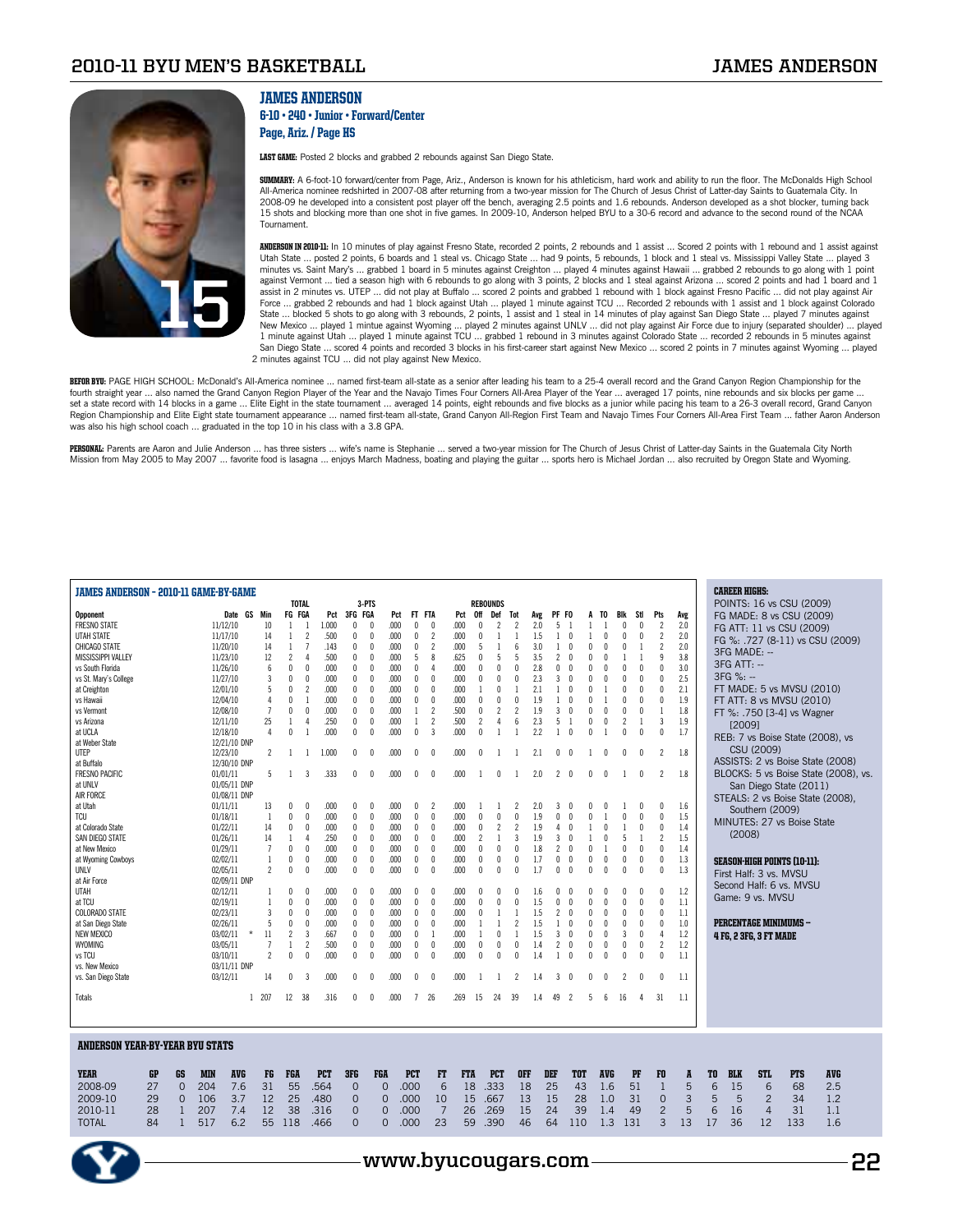

## Stephen Rogers

#### 6-8 • 195 • Sophomore • Forward Mesa, Ariz. / Mesa CC

LAST GAME: Scored 2 points with 1 rebound in 7 minutes against San Diego State.

**SUMMARY:** A junior college All-American at Mesa Community College, Stephen Rogers is an excellent scorer and shooter. In his only season at Mesa, he averaged 21.3 points, hit 85 threes and shot .499 from the field, .427 from three and .810 from the free throw line. Rogers prepped at Mountain View High School in Mesa and won back-to-back state titles.

ROGERS IN 2010-11: Posted 4 points, going 2-for-5 from the field with 3 rebounds in 7 minutes of play vs. Fresno State ... recorded 6 rebounds, 1 assist and 1 block in 6 minutes of play against Utah State ... collected 7 boards to go with 6 points, 2 assists and 1 block vs. Chicago State ... played 7 minutes vs. Saint Mary's ... went 4-of-7 from the field including 3-of-4 from three-point range to record a career-high 13 points to go along with 5 rebounds, 2 assists and 1 steal ... went 2-of-3 from three-point range to tally 6 points, grabbing 1 rebound with 1 steal and 1 assist against Vermont ... scored 2 points and recorded a career-high 2 blocks against Arizona ... posted 4 points and 4 boards vs. UCLA ... scored 5 points on 5-of-5 shooting vs. UTEP to go with 2 boards ... hit 2-of-3 from the field for 7 points to go with 2 boards at Buffalo ... posted a career-high 16 points, including a perfect 11-of-11 from the free-throw line, with 5 rebounds and 1 assist against Fresno Pacific … posted 1 rebound in 3 minutes against UNLV … posted 6 points with 1 rebound, 1 assist and a steal against Air Force … scored<br>2 points in 4 minutes against Utah … shot 3-of-4 from the field, in 6 minutes against Colorado State ... played 4 minutes against San Diego State ... played 4 minutes against New Mexico ... scored 4 points with 1 steal and 1 rebound in 10 minutes against Wyoming … posted a career-high 8 rebounds, scoring 12 points with 2 assists in 21 minutes against UNLV … shot 3-of-4 from<br>three-point range, posting 11 points with 5 rebounds, 2 blocks and 2 s from three-point range, scoring 15 points with 1 rebound against TCU ... recorded 2 rebounds and 1 assist in 12 minutes against Colorado State ... scored 5

points and grabbed 2 rebounds in 10 minutes against San Diego State ... grabbed 3 rebounds and scored 3 points with 1 steal against New Mexico ... scored 2 points to go along with 3 rebounds in 11 minutes against Wyoming ... played 2 minutes against TCU ... played 4 minutes against New Mexico.

BEFORE BYU: MESA COMMUNITY COLLEGE: Played one season at Mesa Community College for Sam Ballard ... earned junior college All-America honors while leading Mesa to a 25-7 record and the NJCAA Region I Championship ... averaged 21.3 points, 5.3 rebounds, 1.5 assists and 1.3 steals and made 85 threes ... shot .499 from the field, .427 from three and .810 from the free throw line ... redshirted one season at Arizona State prior to playing at Mesa.

MOUNTAIN VIEW HIGH SCHOOL: Lettered three years at Mountain View High School for Gary Ernst ... led Mountain View to a 61-4 record his junior and senior seasons ... led team to back-to-back state titles in 2005 and 2006 ... averaged 15.3 points and 6.6 rebounds and shot 86 percent from the free throw line as a senior ... named all-state by the Arizona Coaches Association and All-Arizona by Varsity.com ... a two-time all-region honoree.

PERSONAL: Parents are Kimball and Sharon Rogers ... is the youngest of seven children ... served a mission for The Church of Jesus Christ of Latter-day Saints in Clevaland, Ohio ... sister Lindsay played volleyball at Arizona … uncle Brent Stephenson was the WAC Student Athlete of the Year at BYU and played hoops for 1985 junior college champion Dixie College … cousin Korie Rogers played volleyball at BYU and was a<br>two-time All-American

| STEPHEN ROGERS - 2010-11 GAME-BY-GAME |                                  | <b>TOTAL</b>                             |              | 3-PTS                          |                                  |                            |                                  | <b>REBOUNDS</b>      |                          |                                                           |                   |                          |                                                      |                          |            | <b>CAREER HIGHS:</b>               |            | POINTS: 16 vs. Fresno Pacific (2011) |  |
|---------------------------------------|----------------------------------|------------------------------------------|--------------|--------------------------------|----------------------------------|----------------------------|----------------------------------|----------------------|--------------------------|-----------------------------------------------------------|-------------------|--------------------------|------------------------------------------------------|--------------------------|------------|------------------------------------|------------|--------------------------------------|--|
| Opponent                              | Date GS Min                      | FG FGA                                   | Pct          | 3FG FGA                        | Pct<br>FT                        | <b>FTA</b>                 | Pct<br>0ff                       | Def                  | Tot                      | PF FO<br>Avg                                              |                   | TO                       | Blk<br>Stl                                           | Pts                      | Avg        | FG MADE: 4 vs. Hawaii (2010), at   |            |                                      |  |
| <b>FRESNO STATE</b>                   | 11/12/10<br>$\overline{7}$       | $\overline{2}$<br>-5                     | .400         | 3<br>$\mathbf{0}$              | .000<br>$\theta$                 | 2                          | .000<br>$\overline{\phantom{a}}$ |                      | 3                        | 3.0<br>$\theta$<br>0                                      | $\mathbf{0}$      |                          |                                                      | 4                        | 4.0        |                                    |            |                                      |  |
| UTAH STATE                            | 11/17/10<br>8                    | $\theta$                                 | .000         | $\theta$<br>$\overline{1}$     | .000<br>$\theta$                 | $\theta$                   | .000                             | 4                    | 6                        | $\theta$<br>4.5<br>$\mathbf{0}$                           |                   | $\theta$                 | $\mathbf{1}$<br>$\Omega$                             | $\theta$                 | 2.0        | Air Force (2011)                   |            |                                      |  |
| CHICAGO STATE                         | 11/20/10<br>15                   | 5                                        | .200         | $\mathbf{0}$<br>$\overline{2}$ | .000<br>4                        | 5                          | .800<br>$\sqrt{ }$               | 7                    |                          | 5.3<br>2<br>$\sqrt{ }$                                    | $\mathfrak{p}$    |                          | n                                                    | $\mathsf{f}$             | 3.3        | FG ATT: 7 vs. Hawaii (2010)        |            |                                      |  |
| <b>MISSISSIPPI VALLEY</b>             | 11/23/10<br>9                    | $\theta$                                 | .000         | 0<br>-1                        | .000<br>0                        | $\mathbf{0}$               | .000                             | $\mathbf{0}$         | $\Omega$                 | 4.0<br>0<br>$\sqrt{ }$                                    | n                 |                          | $\sqrt{ }$                                           | $\theta$                 | 2.5        |                                    |            | FG%: .800 (4-5) at Air Force (2011)  |  |
| vs South Florida                      | 11/26/10<br>3                    | $\theta$<br>$\mathbf{0}$                 | .000         | $\mathbf{0}$<br>0              | .000<br>$\mathbf{0}$             | $\mathbf{0}$               | .000<br>$\theta$                 | $\theta$             | $\theta$                 | 3.2<br>0<br>$\theta$                                      | $\mathbf{0}$      |                          | $\theta$<br>$\theta$                                 | $\theta$                 | 2.0        | 3FG MADE: 3 vs. Hawaii (2010), at  |            |                                      |  |
| vs St. Mary's College                 | $\overline{7}$<br>11/27/10       | $\sqrt{ }$<br>$\overline{1}$             | .000         | $\theta$<br>$\theta$           | .000<br>$\mathsf{n}$             | $\sqrt{ }$                 | .000<br>$\Omega$                 | n                    | $\sqrt{ }$               | 2.7<br>$\sqrt{ }$<br>1                                    | n                 | $\sqrt{ }$               | $\sqrt{ }$<br>$\theta$                               | $\sqrt{2}$               | 1.7        |                                    |            | Air Force (2011), at TCU (2011)      |  |
| at Creighton                          | 12/01/10 DNP                     |                                          |              |                                |                                  |                            |                                  |                      |                          |                                                           |                   |                          |                                                      |                          |            |                                    |            | 3FG ATT: 5 at TCU (2011), Colorado   |  |
| vs Hawaii                             | 12/04/10<br>19                   | 4                                        | .571         | 3<br>Δ                         | .750                             |                            | 1.000                            |                      | 5                        | 3.0                                                       |                   |                          |                                                      | 13                       | 3.3        | State (2011)                       |            |                                      |  |
| vs Vermont                            | 12/08/10<br>8                    | $\overline{\phantom{a}}$<br>$\Delta$     | .500         | $\overline{\phantom{a}}$<br>3  | .667<br>$\mathbf{0}$             | $\theta$                   | .000                             | $\mathsf{\Omega}$    | $\overline{1}$           | 2.8<br>0<br>$\sqrt{ }$                                    |                   |                          | $\sqrt{ }$                                           | $6\overline{6}$          | 3.6        |                                    |            | 3FG%: .750 (3-4) vs. Hawaii (2010),  |  |
| vs Arizona                            | 12/11/10<br>13                   | $\overline{\mathbf{c}}$                  | .500         | $\theta$                       | .000<br>0                        | $\mathbf{0}$               | .000                             | $\mathsf{\Omega}$    | $\Omega$                 | 2.4<br>$\sqrt{ }$                                         | $\mathbf{0}$      |                          |                                                      | $\overline{2}$           | 3.4        | at Air Force (2011)                |            |                                      |  |
| at UCLA                               | 12/18/10<br>14                   |                                          | 1.000        | $\mathbf{1}$                   | 1.000                            | $\overline{\phantom{a}}$   | .500                             |                      |                          | 2.6<br>$\sqrt{ }$                                         | $\mathsf{\Omega}$ |                          |                                                      | $\Delta$                 | 3.5        | FT MADE: 11 vs. Fresno Pacific     |            |                                      |  |
| at Weber State                        | 5<br>12/21/10                    | $\theta$<br>$\theta$                     | .000         | $\theta$<br>$\theta$           | .000<br>0                        | $\theta$                   | .000                             |                      |                          | 2.5<br>$\theta$<br>0                                      | $\mathsf{\Omega}$ |                          |                                                      | $\theta$                 | 3.2        |                                    |            |                                      |  |
| UTEP                                  | 12/23/10<br>14                   | $\theta$                                 | .000         | $\theta$                       | .000<br>5                        | 5                          | 1.000                            |                      | 2                        | 2.4<br>$\theta$                                           |                   |                          |                                                      | 5                        | 3.3        | (2011)                             |            |                                      |  |
| at Buffalo                            | 12/30/10<br>9                    | $\overline{2}$<br>3                      | .667         | $\mathbf{1}$<br>$\overline{1}$ | 2<br>1.000                       | $\boldsymbol{\Lambda}$     | .500                             |                      | $\overline{\phantom{a}}$ | 2.4                                                       | $\mathsf{\Omega}$ |                          | $\sqrt{ }$                                           | $\overline{7}$           | 3.6        |                                    |            | FT ATT: 11 vs. Fresno Pacific (2011) |  |
| <b>FRESNO PACIFIC</b>                 | 01/01/11<br>17                   | $\overline{\phantom{a}}$<br>$\mathsf{6}$ | 333          | $\overline{3}$<br>$\mathbf{1}$ | .333<br>11                       | 11                         | 1.000                            | $\overline{3}$       | 5                        | 2.6<br>0<br>$\sqrt{ }$                                    |                   |                          | $\sqrt{ }$<br>$\Omega$                               | 16                       | 4.5        | FT %: 1.000 (11-11) vs. Fresno     |            |                                      |  |
| at UNLV                               | 3<br>01/05/11                    | $\mathbf{0}$<br>$\overline{c}$           | .000         | $\mathbf{0}$<br>$\overline{2}$ | .000<br>$\mathbf{0}$             | $\Omega$                   | .000<br>n                        |                      |                          | 2.5<br>0<br>$\sqrt{ }$                                    | $\mathsf{\Omega}$ |                          | $\sqrt{ }$<br>n                                      | $\theta$                 | 4.2        | Pacific (2011)                     |            |                                      |  |
| AIR FORCE                             | 01/08/11<br>17                   | $\overline{3}$<br>5                      | .600         | $\mathbf{0}$<br>2              | .000<br>$\mathbf{0}$             | $\mathbf{0}$               | .000<br>n                        |                      | $\overline{1}$           | 2.4<br>$\theta$<br>4                                      |                   | $\overline{\phantom{a}}$ | $\sqrt{ }$                                           | $\mathsf{f}$             | 4.3        | REB: 8 vs. UNLV (2011)             |            |                                      |  |
| at Utah                               | 01/11/11<br>$\overline{4}$       |                                          | 1.000        | 0<br>$\theta$                  | .000<br>$\theta$                 | $\Omega$                   | .000                             | $\mathsf{\Omega}$    | $\Omega$                 | 2.2<br>0<br>$\sqrt{ }$                                    | $\mathsf{\Omega}$ |                          | $\sqrt{ }$                                           | $\overline{2}$           | 4.2        | ASSISTS: 2, three times, last vs.  |            |                                      |  |
| <b>TCU</b>                            | 01/18/11<br>14                   | $\overline{3}$<br>4                      | .750         | 0<br>$\mathbf{1}$              | .000<br>$\theta$                 | $\theta$                   | .000                             | 4                    | $\overline{4}$           | 2.3<br>$\theta$<br>4                                      |                   |                          | $\theta$                                             | 6                        | 4.3        | <b>UNLV (2011)</b>                 |            |                                      |  |
| at Colorado State                     | 01/22/11<br>6                    | $\sqrt{ }$                               | .000         | $\mathbf{0}$                   | .000<br>$\theta$                 | $\Omega$                   | .000                             |                      |                          | 2.3                                                       |                   |                          |                                                      | $\theta$                 | 4.1        |                                    |            | BLOCKS: 2 vs. Arizona (2010), at Air |  |
| SAN DIEGO STATE                       | 01/26/11<br>$\overline{4}$       | $\theta$<br>$\mathbf 0$                  | .000         | $\mathbf{0}$<br>$\theta$       | .000<br>$\theta$                 | $\theta$                   | .000                             |                      | $\Omega$                 | 2.2<br>U<br>$\sqrt{ }$                                    |                   |                          |                                                      | $\theta$                 | 3.9        | Force (2011)                       |            |                                      |  |
| at New Mexico                         | 01/29/11<br>$\overline{4}$       | $\mathbf{0}$<br>$\mathbf{0}$             | .000         | 0<br>$\theta$                  | .000<br>0                        | $\theta$                   | .000                             | $\mathbf{0}$         | $\theta$                 | 2.0<br>U<br>$\theta$                                      |                   |                          |                                                      | $\theta$                 | 3.7        | STEALS: 2 at Air Force (2011)      |            |                                      |  |
| at Wyoming                            | 10<br>02/02/11                   | $\overline{\phantom{a}}$<br>3            | .667         | $\theta$<br>$\theta$           | .000<br>$\theta$<br>.400         | $\theta$                   | .000                             |                      |                          | 2.0                                                       | $\mathbf{0}$      |                          |                                                      | $\overline{4}$           | 3.7<br>4.0 |                                    |            |                                      |  |
| UNLV                                  | 21<br>02/05/11<br>20<br>02/09/11 | 4<br>10<br>$\overline{4}$<br>5           | .400<br>.800 | $\overline{c}$<br>5<br>3<br>4  | 2<br>.750<br>$\mathbf{0}$        | $\overline{c}$<br>$\Omega$ | 1.000<br>.000                    | $6\overline{6}$<br>5 | 8<br>5                   | 2.3<br>$\overline{c}$<br>$\theta$<br>2.4<br>0<br>$\theta$ | $\mathfrak{p}$    |                          | $\overline{\phantom{a}}$<br>$\overline{\phantom{a}}$ | 12<br>11                 | 4.3        | MINUTES: 21 vs. UNLV (2011)        |            |                                      |  |
| at Air Force<br><b>UTAH</b>           | 02/12/11<br>-5                   | $\mathbf 0$<br>$\overline{\phantom{a}}$  | .000         | $\theta$<br>-1                 | .000<br>$\mathbf{0}$             | $\theta$                   | .000                             | n                    | $\overline{1}$           | 2.3<br>$\sqrt{ }$<br>U                                    |                   |                          | $\sqrt{ }$<br>n                                      | $\theta$                 | 4.2        |                                    |            |                                      |  |
| at TCU                                | 02/19/11<br>15                   | $\overline{4}$<br>6                      | .667         | 3<br>5                         | .600<br>4                        | $\Delta$                   | 1.000                            |                      | $\overline{1}$           | 2.3<br>$\sqrt{ }$                                         | $\mathsf{\Omega}$ |                          | $\sqrt{ }$<br>$\Omega$                               | 15                       | 4.6        | <b>SEASON-HIGH POINTS (10-11):</b> |            |                                      |  |
| <b>COLORADO STATE</b>                 | 02/23/11<br>12                   | $\mathbf 0$<br>5                         | .000         | 3<br>$\mathbf{0}$              | .000<br>0                        | $\mathbf 0$                | .000                             | $\mathbf{1}$         | $\overline{2}$           | 2.3<br>0<br>$\sqrt{ }$                                    |                   |                          | $\mathbf{0}$<br>$\theta$                             | $\sqrt{ }$               | 4.4        | First Half: 11 vs. Hawaii          |            |                                      |  |
| at San Diego State                    | 02/26/11<br>10                   |                                          | 1.000        | $\mathbf{1}$<br>$\mathbf{1}$   | 1.000<br>2                       | $\overline{\phantom{a}}$   | 1.000                            |                      | $\overline{\phantom{a}}$ | 2.3<br>0<br>$\sqrt{ }$                                    | $\mathsf{\Omega}$ |                          | $\sqrt{ }$<br>$\Omega$                               | 5                        | 4.4        | Second Half: 13 vs. Fresno Pacific |            |                                      |  |
| <b>NEW MEXICO</b>                     | 03/02/11<br>16                   | Δ                                        | .250         | 3<br>-1                        | .333<br>$\mathbf{0}$             | $\mathbf{0}$               | .000                             | 3                    | 3                        | 2.3<br>$\sqrt{ }$                                         | n                 |                          |                                                      | $\overline{\mathbf{3}}$  | 4.4        | Game: 16 vs. Fresno Pacific        |            |                                      |  |
| WYOMING                               | 03/05/11<br>11                   | $\theta$<br>4                            | .000         | 0<br>$\overline{\phantom{a}}$  | .000<br>$\overline{\phantom{a}}$ | $\overline{\phantom{a}}$   | 1.000                            |                      | $\overline{3}$           | 2.3<br>O.<br>$\sqrt{ }$                                   | $\mathsf{\Omega}$ |                          |                                                      | $\overline{\phantom{a}}$ | 4.3        |                                    |            |                                      |  |
| vs TCU                                | 03/10/11<br>6                    | 0<br>$\overline{\mathbf{c}}$             | .000         | $\theta$                       | .000<br>$\mathbf{0}$             | $\theta$                   | .000                             | $\mathsf{\Omega}$    | $\theta$                 | 2.2<br>$\theta$<br>0                                      | $\mathsf{\Omega}$ |                          |                                                      | $\theta$                 | 4.2        |                                    |            |                                      |  |
| vs New Mexico                         | $\overline{4}$<br>03/11/11       | $\theta$<br>$\mathbf{0}$                 | .000         | $\mathbf{0}$<br>$\theta$       | .000<br>$\theta$                 | $\theta$                   | .000                             | $\mathbf{0}$         | $\Omega$                 | 2.2<br>0<br>$\theta$                                      | $\mathbf{0}$      | $\theta$                 | $\theta$                                             | $\theta$                 | 4.0        | <b>PERCENTAGE MINIMUMS -</b>       |            |                                      |  |
| vs. San Diego State                   | $\overline{7}$<br>03/12/11       | $\sqrt{ }$                               | .000         | $\theta$                       | .000<br>$\mathcal{P}$            | $\overline{\phantom{a}}$   | 1.000                            | $\mathsf{n}$         |                          | 2.1<br>$\sqrt{ }$<br>0                                    | $\mathsf{n}$      |                          | $\sqrt{ }$                                           | $\overline{\phantom{a}}$ | 4.0        | <b>4 FG, 2 3FG, 3 FT MADE</b>      |            |                                      |  |
| Totals                                | 0.337                            | 38<br>93                                 | .409         | 18<br>-53                      | .340<br>-37                      | 43                         | .860<br>16                       | 54                   | 70                       | 2.1<br>22 0                                               | 12 22             |                          | 8<br>7                                               | 131                      | 4.0        |                                    |            |                                      |  |
|                                       |                                  |                                          |              |                                |                                  |                            |                                  |                      |                          |                                                           |                   |                          |                                                      |                          |            |                                    |            |                                      |  |
| <b>ROGERS YEAR-BY-YEAR BYU STATS</b>  |                                  |                                          |              |                                |                                  |                            |                                  |                      |                          |                                                           |                   |                          |                                                      |                          |            |                                    |            |                                      |  |
| <b>YEAR</b><br>GP<br>GS               | <b>MIN</b><br><b>AVG</b><br>FG   | FGA                                      | <b>PCT</b>   | 3FG<br>FGA                     | <b>PCT</b>                       | FT                         | <b>FTA</b>                       | <b>PCT</b>           | <b>OFF</b>               | DEF                                                       | <b>TOT</b>        | <b>AVG</b>               | PF                                                   | FO                       | A          | <b>BLK</b><br><b>STL</b><br>TO     | <b>PTS</b> | <b>AVG</b>                           |  |
| 2010-11<br>33<br>$\Omega$             | 337<br>10.2<br>38                | 93                                       | .409         | 18<br>53                       | .340                             | 37                         | 43                               | .860                 | 16                       | 54                                                        | 70                | 2.1                      | 22                                                   | $\Omega$                 | 12         | 22<br>$\overline{7}$<br>8          | 131        | 4.0                                  |  |
| <b>TOTAL</b><br>33<br>$\Omega$        | 337<br>10.2<br>38                | 93                                       | .409         | 53<br>18                       | .340                             | 37                         | 43                               | .860                 | 16                       | 54                                                        | 70                | 2.1                      | 22                                                   | $\overline{0}$           | 12         | $\overline{7}$<br>22<br>8          | 131        | 4.0                                  |  |

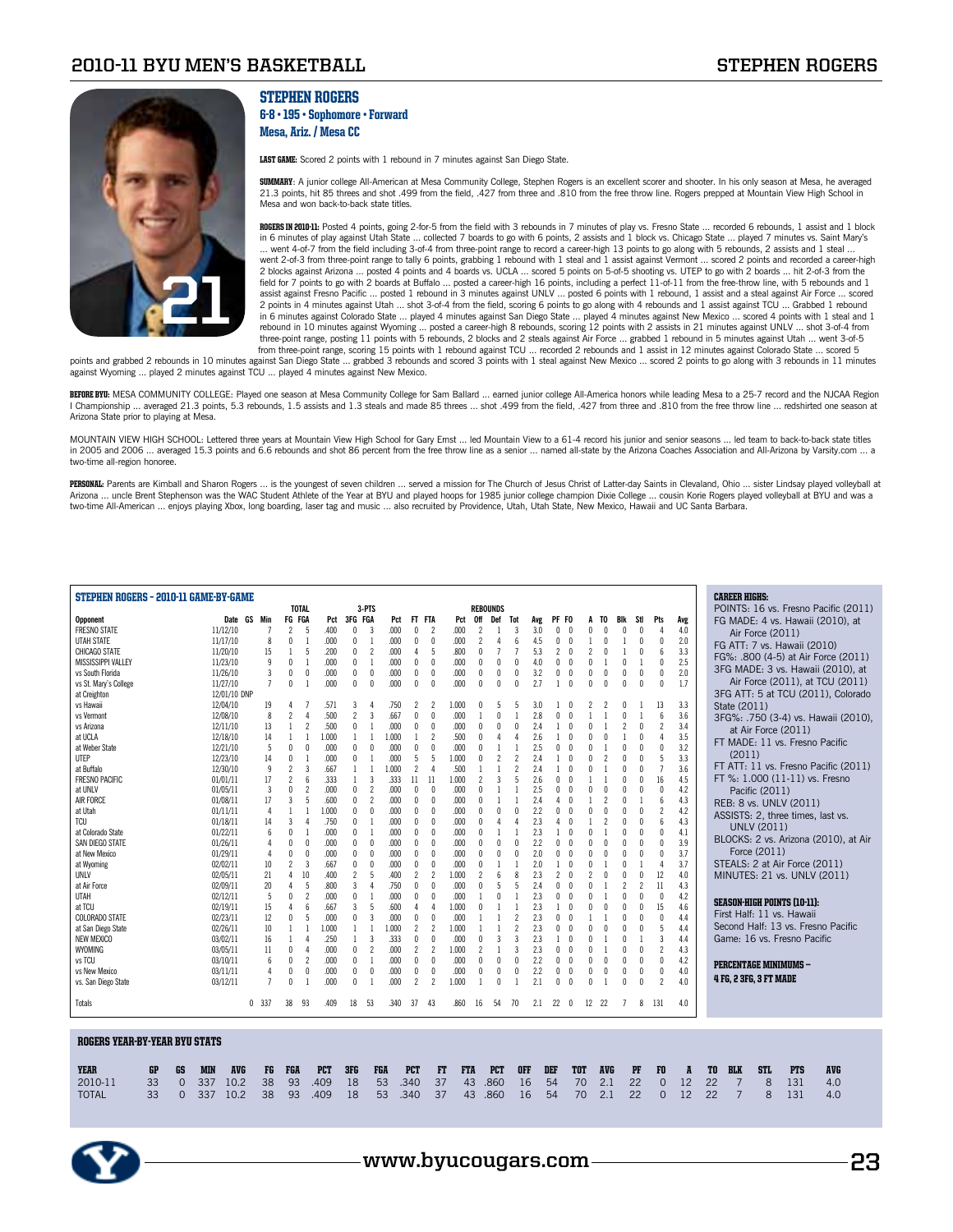

## Kyle Collinsworth 6-6 • 210 • Freshman • Guard Provo, Utah / Provo HS

LAST GAME: Led team with 7 rebounds while adding 2 points, 3 assists and 1 steal against San Diego State.

**SUMMARY:** A versatile guard, Kyle Collinsworth is a gifted ball-handler and passer who was ranked by ESPN.com among the nations top 80 high school shooting guards. A triple double threat known for his ability to drive to the basket, Collinsworth earned first-team all-state honors as a sophomore, junior and senior and was named Utahs Deseret News Mr. Basketball and the Gatorade Player of the Year as a senior.

COLLINSWORTH IN 2010-11: Scored 4 points, posted 3 assists and 2 steals in his first-career appearance against Fresno State ... went 2-for-4 from the field against Utah State, scoring 4 points, while recording 2 assists and 2 steals in 21 minutes of play … stuffed the stat sheet with 12 points, 7 boards, 5 assists and 3 steals<br>vs. Chicago State … recorded 4 points, 3 boards, 3 assist 2 assists vs. South Florida ... Posted 10 points, 2 assists, 1 block and 1 steal in 33 minutes vs. Saint Mary's ... recorded his first career double-double against Creighton, posting 12 points and a career-high 10 rebounds to go along with 2 assists and 1 block ... scored 8 points to go along with 2 rebounds, 3 assists and 1 steal against Hawaii ... posted 2 points to go along with 3 assists and 3 rebounds against Vermont ... shot 5-of-7 from the field, scoring 12 points, with 4 rebounds and 1 block against Arizona ... posted 6 points, 2 boards and 2 assists vs. UCLA ... posted 5 points, 5 boards, 2 assists, 3 blocks and 2 steals at Weber State ... had 3 points and 3 assists vs. UTEP ... posted 3 points and 3 boards at Buffalo ... shot 4-of-8 from the field, scoring 10 points and grabbing 5 rebounds with 3 steals against Fresno Pacific ... posted 3 points, with 3 rebounds and 3 assists against UNLV ... grabbed 6 rebounds and scored 7 points, adding 3 assists and 1 block against Air Force ... was 2 rebounds shy of a double-double against Utah, posting 8 boards and 11 points to go along with 2 assists and 2 steals ... scored 10 points, shooting a perfect 4-for-4 from the field, grabbing 9 rebounds with 4 assists and 2 steals against TCU ... Recorded career highs in

points (16) and assists (6) while adding 6 rebounds against Colorado State ... grabbed 2 rebounds and had 2 assists, 1 block and 1 steal against San Diego State<br>Start and 1 steal against New Mexico ... posted 5 rebounds to and 1 steal in 14 minutes against UNLV ... did not play against Air Force due to injury (concussion) ... posted 5 rebounds, 2 points and 1 assist in 14 minutes against Utah ... grabbed 8 rebounds with 3 assists, 1 point, 1 block and 1 steal against TCU … finished with 8 rebounds, 4 points and 3 assists against Colorado State … grabbed 2 rebounds in 5 minutes against San Diego State … handed out 2 assists and<br>grabbed 1 rebound agai against TCU ... led team with 9 rebounds while scoring 11 points on 5-for-6 shooting and adding 1 steal in 34 minutes.

BEFORE BYU: PROVO HIGH SCHOOL: Played for Craig Drury ... helped Provo High to state titles as a freshman and sophomore, a second-place state finish as a junior and a trip to the state semifinals as a senior .. named to Long Beach Press-Telegram Best in the West First Team ... played in the High School Academic All-American Classic ... received the Shooter's Touch Community Service Award at the classic ... named Deseret News Mr. Basketball, Salt Lake Tribune Male Athlete of the Year and Utah Gatorade Player of the Year as a senior ... earned first-team all-state honors from the Deseret News and the Salt Lake Tribune and was the Daily Herald's All-Valley Player of the Year … averaged 23.7 points, 10.0 rebounds, 7.8 assists and 3.4 steals and recorded five triple doubles … led Provo to a 19-4 record … participated in the<br>NBA Players' As all-state as a sophomore ... averaged 14.7 points, 4.8 rebounds and 3.0 assists and led Provo to a 22-3 record ... played for Utah Pump 'N Run Red AAU team.

| KYLE COLLINSWORTH - 2010-11 GAME-BY-GAME   |              |          |        |                          | <b>TOTAL</b>             |       |                | 3-PTS                    |       |                          |                          |       |     | <b>REBOUNDS</b>          |                          |     |                          |            |                          |     |              |                          |                          |     | <b>CAREER HIGHS:</b><br>POINTS: 16 at Colorado State (2011) |
|--------------------------------------------|--------------|----------|--------|--------------------------|--------------------------|-------|----------------|--------------------------|-------|--------------------------|--------------------------|-------|-----|--------------------------|--------------------------|-----|--------------------------|------------|--------------------------|-----|--------------|--------------------------|--------------------------|-----|-------------------------------------------------------------|
| <b>Opponent</b>                            | Date GS Min  |          |        | FG FGA                   |                          | Pct   | 3FG FGA        |                          | Pct   | FT FTA                   |                          | Pct   | 0ff | Def                      | Tot                      | Avg | PF FO                    |            |                          | TO. | Blk          | Stl                      | Pts                      | Avg | FG MADE: 6 at Creighton (2010), at                          |
| <b>FRESNO STATE</b>                        | 11/12/10     |          | 22     |                          |                          | 1.000 | $\mathbf{0}$   | $\theta$                 | .000  | $\overline{\phantom{a}}$ |                          | .500  |     |                          |                          | 1.0 | 3                        |            | 3                        |     |              | $\overline{\phantom{a}}$ | 4                        | 4.0 |                                                             |
| <b>UTAH STATE</b>                          | 11/17/10     |          | 21     | $\overline{2}$           | 4                        | .500  | $\mathbf{0}$   | $\theta$                 | .000  | 0                        | $\overline{\phantom{a}}$ | .000  |     |                          | $\overline{\phantom{a}}$ | 1.5 |                          |            | $\overline{c}$           |     | $\mathbf{0}$ | $\overline{2}$           | 4                        | 4.0 | Colorado State (2011)                                       |
| CHICAGO STATE                              | 11/20/10     |          | 22     | 5                        | 11                       | .455  | 0              | $\overline{\phantom{a}}$ | ,000  | $\overline{\phantom{a}}$ |                          | .333  |     |                          |                          | 3.3 |                          |            |                          |     |              | 3                        | 12                       | 6.7 | FG ATT: 11 vs. Chicago State (2010),                        |
| <b>MISSISSIPPI VALLEY</b>                  | 11/23/10     |          | 21     | $\overline{1}$           | 3                        | .333  | $\mathbf{0}$   | $\theta$                 | .000  | $\overline{c}$           | 3                        | .667  |     | $\mathfrak{p}$           | 3                        | 3.3 | $\Omega$                 |            | 3                        |     |              | $\overline{\phantom{a}}$ | $\Delta$                 | 6.0 | at Creighton (2010)                                         |
| vs South Florida                           | 11/26/10     | $\star$  | 21     | $\overline{\phantom{a}}$ | 6                        | .333  | $\mathbf{0}$   |                          | .000  | $\mathbf{1}$             | $\overline{\phantom{a}}$ | .500  |     |                          | $\overline{\phantom{a}}$ | 3.0 | $\Omega$                 |            |                          |     | $\theta$     | $\Omega$                 | 5                        | 5.8 | FG%: 1.000 (4-4) vs. TCU (2011)                             |
| vs St. Mary's College                      | 11/27/10     | $\star$  | 33     | $\overline{4}$           | 6                        | .667  | 0              | $\Omega$                 | .000  | $\overline{c}$           |                          | .500  |     |                          |                          | 2.5 |                          |            |                          |     |              |                          | 10                       | 6.5 | 3FG MADE: -                                                 |
| at Creighton                               | 12/01/10     | $\star$  | 31     | 6                        | 11                       | .545  | $\mathbf{0}$   | $\overline{\phantom{a}}$ | .000  | $\mathbf{0}$             | $\overline{\phantom{a}}$ | .000  |     |                          | 10                       | 3.6 | 3                        |            |                          |     |              | $\Omega$                 | 12                       | 7.3 | 3FG ATT: 2 vs. Chicago State (2010),                        |
| vs Hawaii                                  | 12/04/10     | $\star$  | 28     | $\overline{3}$           | 5                        | .600  | $\mathbf{0}$   | $\mathbf{1}$             | .000  | $\overline{c}$           | 3                        | .667  |     |                          | $\overline{\phantom{a}}$ | 3.4 |                          |            |                          |     |              |                          | 8                        | 7.4 | at Creighton (2010)                                         |
| vs. Vermont                                | 12/08/10     | $\star$  | 22     |                          | $\overline{\phantom{a}}$ | .500  | 0              | $\Omega$                 | .000  | 0                        | $\theta$                 | .000  |     |                          | 3                        | 3.3 | $\overline{c}$           |            |                          |     |              |                          | $\overline{2}$           | 6.8 | $3FG%$ : —                                                  |
| vs Arizona                                 | 12/11/10     | $\star$  | 31     | 5                        |                          | .714  | $\mathbf{0}$   | $\Omega$                 | .000  | $\overline{c}$           | 3                        | .667  |     | 3                        |                          |     |                          |            |                          |     |              | $\Omega$                 | 12                       | 7.3 |                                                             |
| at UCLA                                    | 12/18/10     | $\star$  | 29     | $\overline{2}$           | 6                        | .333  | 0              |                          | .000  | 2                        |                          | .500  |     | $\overline{c}$           | $\overline{\phantom{a}}$ | 3.3 | $\overline{\phantom{a}}$ |            |                          |     |              | $\Omega$                 | 6                        | 7.2 | FT MADE: 3 vs. Air Force (2011), at                         |
| at Weber State                             | 12/21/10     | $\star$  | 23     | $\overline{2}$           |                          | .500  |                | $\overline{\phantom{a}}$ | .500  | $\mathbf{0}$             | $\theta$                 | .000  |     |                          |                          | 3.4 |                          |            |                          |     | 3            | $\overline{\phantom{a}}$ | 5                        | 7.0 | Colorado State (2011)                                       |
| <b>UTEP</b>                                | 12/23/10     | $\star$  | 22     | $\mathbf{1}$             | Δ                        | .250  |                | $\overline{3}$           | .333  | $\mathbf{0}$             | $\theta$                 | .000  |     |                          | $\theta$                 | 3.2 | 3                        |            |                          |     |              | $\Omega$                 | 3                        | 6.7 | FT ATT: 6 vs. Chicago State (2010)                          |
| at Buffalo                                 | 12/30/10     | $\star$  | 14     |                          | $\overline{\phantom{a}}$ | .500  | $\theta$       |                          | .000  | $\overline{1}$           |                          | 1.000 |     |                          | $\overline{3}$           | 3.1 |                          |            |                          |     |              | $\Omega$                 | 3                        | 6.4 | FT %: .750 (3-4) vs. Air Force                              |
| <b>FRESNO PACIFIC</b>                      | 01/01/11     | $\star$  | 20     | $\Delta$                 | 8                        | .500  | $\overline{c}$ | 5                        | .400  | $\mathbf{0}$             | $\sqrt{ }$               | .000  |     |                          | $\overline{3}$           | 3.1 |                          |            |                          |     |              | 3                        | 10                       | 6.7 | 2011), at Colorado State (2011)                             |
| at UNLV                                    | 01/05/11     | $\star$  | 32     | $\mathbf 0$              | $\Delta$                 | .000  | $\mathbf{0}$   |                          | .000  | 3                        |                          | .750  |     | $\overline{\phantom{a}}$ | $\overline{3}$           | 3.1 | 5                        |            |                          |     | $\sqrt{ }$   | $\theta$                 | 3                        | 6.4 | REB: 10 at Creighton (2010)                                 |
| AIR FORCE                                  | 01/08/11     | $^\star$ | 25     | $\overline{2}$           | 5                        | .400  | 0              |                          | .000  | 3                        |                          | .750  |     |                          |                          | 3.3 | $\Omega$                 |            |                          |     |              | $\Omega$                 | $\overline{7}$           | 6.5 | ASSISTS: 6 at Colorado State (2011)                         |
| at Utah                                    | 01/11/11     |          | 35     | $\Delta$                 | 11                       | .364  |                | $\overline{3}$           | .333  | $\overline{c}$           | $\overline{\phantom{a}}$ | 1.000 |     |                          |                          | 3.6 | 3                        |            |                          |     |              | $\overline{2}$           | 11                       | 6.7 | BLOCKS: 3 vs. WSU (2010)                                    |
| <b>TCU</b>                                 | 01/18/11     | $^\star$ | 32     | $\overline{4}$           | 4                        | 1.000 | $\mathbf{0}$   | $\Omega$                 | .000  | 2                        | $\overline{\phantom{a}}$ | 1.000 |     |                          |                          | 3.8 | 3                        |            |                          |     |              | 2                        | 10                       | 6.9 | STEALS: 3 vs. Chicago State (2010),                         |
| at Colorado State                          | 01/22/11     | $\star$  | 36     | 6                        | 8                        | .750  |                |                          | 1.000 | 3                        |                          | .750  |     |                          |                          | 4.0 | 3                        |            |                          |     |              | $\Omega$                 | 16                       | 7.4 | vs. Fresno Pacific (2011)                                   |
| SAN DIEGO STATE                            | 01/26/11     | $^\star$ | 27     | $\theta$                 |                          | .000  | $\mathbf{0}$   | $\Omega$                 | .000  | $\mathbf{0}$             | $\theta$                 | .000  |     |                          |                          | 3.9 |                          |            |                          |     |              |                          | $\mathbf{0}$             | 7.0 |                                                             |
| at New Mexico                              | 01/29/11     | $\star$  | 29     | $\overline{2}$           |                          | .500  | 0              | $\Omega$                 | .000  |                          | $\overline{2}$           | .500  |     |                          |                          | 4.0 |                          |            |                          |     |              |                          | 5                        | 6.9 | MINUTES: 36 at Colorado State                               |
| at Wyoming                                 | 02/02/11     | $^\star$ | 22     |                          | 4                        | .250  | $\mathbf{0}$   | $\Omega$                 | .000  | $\mathbf{0}$             | $\overline{\phantom{a}}$ | .000  |     | 5                        | 5                        | 4.0 | 3                        |            |                          |     |              |                          | $\overline{\phantom{a}}$ | 6.7 | (2011)                                                      |
| UNLV                                       | 02/05/11     | $\star$  | 14     | $\overline{1}$           | Δ                        | .250  |                |                          | 1.000 | 3                        |                          | .750  |     |                          | $\overline{\phantom{a}}$ | 3.9 | 3                        | $\sqrt{ }$ |                          |     | $\sqrt{2}$   |                          | $6\overline{6}$          | 6.7 |                                                             |
| at Air Force                               | 02/09/11 DNP |          |        |                          |                          |       |                |                          |       |                          |                          |       |     |                          |                          |     |                          |            |                          |     |              |                          |                          |     | <b>SEASON-HIGH POINTS (10-11):</b>                          |
| UTAH                                       | 02/12/11     |          | 14     | $\mathbf{0}$             |                          | .000  | $\theta$       | $\Omega$                 | .000  |                          |                          | 1.000 |     |                          |                          |     |                          |            |                          |     |              |                          | $\mathfrak{p}$           | 6.5 | First Half: 13 at Colorado State                            |
| at TCU                                     | 02/19/11     |          | 24     | $\theta$                 | $\theta$                 | .000  | 0              | $\theta$                 | .000  | $\mathbf{1}$             | $\overline{\phantom{a}}$ | .500  | 3   |                          | $\mathbf{8}$             | 4.1 | $\Omega$                 |            |                          |     |              |                          |                          | 6.3 | Second Half: 8 vs. Arizona                                  |
| <b>COLORADO STATE</b>                      | 02/23/11     |          | 22     | 1                        |                          | 1.000 | $\mathbf{0}$   | $\theta$                 | .000  | $\overline{\phantom{a}}$ | $\overline{\phantom{a}}$ | 1.000 |     |                          | 8                        | 4.3 |                          |            |                          |     |              |                          | Δ                        | 6.2 |                                                             |
| at San Diego State                         | 02/26/11     |          | 5      | $\mathbf 0$              | 0                        | .000  | 0              | $\theta$                 | .000  | 0                        | $\theta$                 | .000  |     | 2                        | $\overline{\phantom{a}}$ | 4.2 | $\Omega$                 |            |                          |     | $\theta$     | $\Omega$                 | $\mathsf{\Omega}$        | 6.0 | Game: 16 at Colorado State                                  |
| NEW MEXICO                                 | 03/02/11     |          | 19     | $\mathbf 0$              | $\overline{2}$           | .000  | $\mathbf{0}$   | $\theta$                 | .000  | 0                        | $\theta$                 | .000  |     |                          |                          | 4.1 |                          | $\sqrt{ }$ | $\overline{\phantom{a}}$ |     |              | $\Omega$                 | $\mathbf 0$              | 5.8 |                                                             |
| WYOMING                                    | 03/05/11     |          | 29     | 5                        | 8                        | .625  | $\mathbf{0}$   |                          | ,000  | $\overline{1}$           |                          | 1.000 |     |                          |                          | 4.2 |                          |            |                          |     |              |                          | 11                       | 5.9 | PERCENTAGE MINIMUMS -                                       |
| vs TCU                                     | 03/10/11     | $\star$  | 30     | 1                        |                          | 1.000 | $\mathbf{0}$   | $\theta$                 | .000  | 3                        |                          | .500  |     |                          | 8                        | 4.3 | 3                        |            | $\overline{\phantom{a}}$ |     | $\sqrt{ }$   | 3                        | 5                        | 5.9 | <b>4 FG. 2 3FG. 3 FT MADE</b>                               |
| vs New Mexico                              | 03/11/11     | $\star$  | 34     | 5                        | 6                        | .833  | 0              | 0                        | .000  | $\mathbf{1}$             | 3                        | .333  | 5   |                          | 9                        | 4.5 |                          |            | $\theta$                 |     |              |                          | 11                       | 6.1 |                                                             |
| vs. San Diego State                        | 03/12/11     | $\star$  | 30     | $\mathbf{1}$             |                          | .250  | $\mathbf{0}$   | $\Omega$                 | 000   | $\mathbf{0}$             | $\theta$                 | .000  |     |                          |                          |     | $\mathcal{P}$            |            | 3                        |     |              |                          | $\mathfrak{p}$           | 5.9 |                                                             |
| Totals                                     |              |          | 24 819 | 73 148                   |                          | .493  | 7              | 26                       | .269  | 43                       | - 74                     | .581  | 48  | 102 150                  |                          | 4.5 | 66                       | -1         | 69                       | 50  | 15           | 31                       | 196                      | 5.9 |                                                             |
|                                            |              |          |        |                          |                          |       |                |                          |       |                          |                          |       |     |                          |                          |     |                          |            |                          |     |              |                          |                          |     |                                                             |
| <b>COLLINSWORTH YEAR-BY-YEAR BYU STATS</b> |              |          |        |                          |                          |       |                |                          |       |                          |                          |       |     |                          |                          |     |                          |            |                          |     |              |                          |                          |     |                                                             |

| <b>YEAR</b>  |  |  |  |  |  |  |  |  |  |  |  | GP GS MIN AVG FG FGA PCT 3FG FGA PCT FT FTA PCT OFF DEF TOT AVG PF FO A TO BLK STL PTS                          | <b>AVG</b> |
|--------------|--|--|--|--|--|--|--|--|--|--|--|-----------------------------------------------------------------------------------------------------------------|------------|
| $2010 - 11$  |  |  |  |  |  |  |  |  |  |  |  | 33 24 819 24.8 73 148 .493  7  26  269  43  74 .581  48 102  150  4.5  66   1  69  50  15  31  196   5.9        |            |
| <b>TOTAL</b> |  |  |  |  |  |  |  |  |  |  |  | 33  24  819  24.8  73  148  .493  7  26  .269  43  74  .581  48  102  150  4.5  66  1  69  50  15  31  196  5.9 |            |

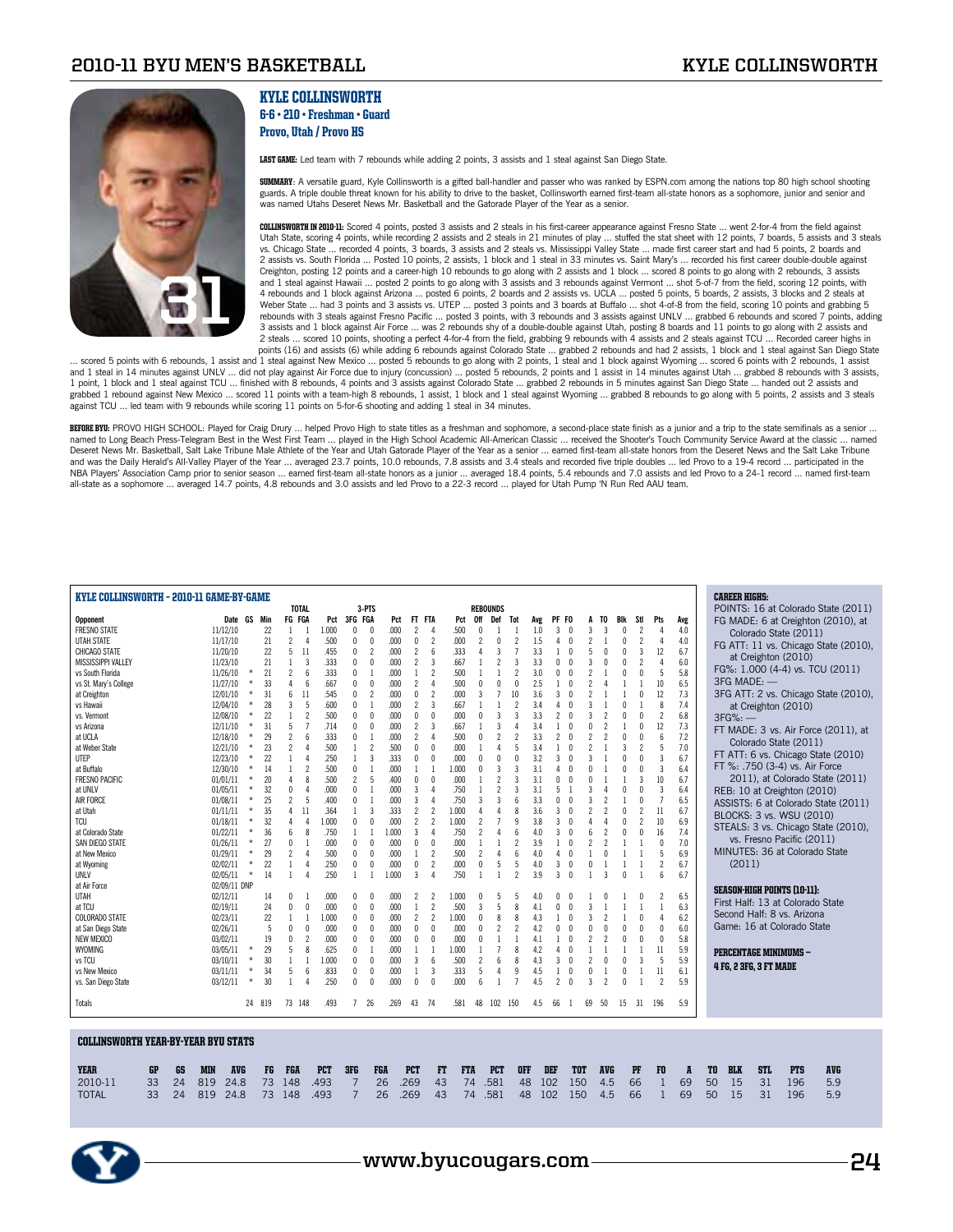## **2010-11 BYU Men's Basketball Jimmer Fredette**



### JIMMER FREDETTE 6-2 • 190 • Senior • Guard Glens Falls, N.Y. / Glens Falls HS

LAST GAME: Scored a game-high 30 points while adding 6 rebounds and 2 assists against San Diego State.

**FREDETTE IN 2010-11:** Named the MWC Player of the Year and to All-MWC First Team ... named the National Player of the Year by CBSSports.com and SI.com ... named an All-American by CBSSports.com, SI.com, Yahoo! Sports and Fox Sports.com ... scored a game-high 24 points with 8 assists, including going 5-for-5 from the free-throw line, with 3 rebounds and 2 steals against Fresno State ... scored 20+ points for the 32nd time in his career, netting 26 on 8-of-21 shooting, including 5 three-pointers, 5 assists and 3 steals vs. Utah State ... posted 27 points in 21 minutes on 9-of-12 shooting from the field and 5-of-6 from three vs. Chicago State … scored 32 points to go with 4 assists, 1 block and a career-high tying 5 steals vs. South Florida …<br>scored 24 points to go with 4 assists and 3 steals vs. Saint Mary's … named the South Padre Isla 13 points against Creighton to go along with 5 rebounds, 3 assists and 2 steals … was a perfect 4-for-4 from the free throw<br>line en route to scoring 16 points, with 4 rebounds and 1 assist against Hawaii … scored a game-hi and 1 steal against Vermont ... grabbed a career-high 9 rebounds to go along with a season-high 33 points, with 3 assists and 1 steal against Arizona ... named MWC Player of the Week for the second time this season ... Posted 25 points on 8-of-15 shooting from the field and 7-of-8 from the free throw line to go with 2 boards and 1 assist vs. UCLA ... scored 28 points at Weber State, including 20 in the second half, to go with 3 rebounds, 4 assists and 1 steal … posted a near triple-double vs.<br>UTEP with 25 points, 8 rebounds and 9 assists … scored 34 points — including 28 in the second hal 6 assists, 2 boards and a steal …in 22 minutes of play against Fresno Pacific scored 13 points with 5 assists and 1 steal …<br>posted a season-high 39 points on 12-of-25 shooting, including 7-for-13 from 3-point range, to go

assists against Air Force ... shot 16-of-28 from the field, including 6-of-9 from three-point range and 9-of-9 from the free-throw line to post a season-high 47 points against Utah, adding 6 assists, 4 rebounds and 2 steals ... Scored 21 points to go along with 3 rebounds and 5 assists against TCU ... Went 16-for-17 from the free-throw line en route to scoring 42 points with 4 assists, 4 rebounds and 2 steals against Colorado State … Scored a Marriott Center all-time high 43 points on 14-of-24 shooting including 5-of-8 from the three-<br>point line and made 10-of-11 free throws whi Mexico … scored a game-high 26 points with 3 rebounds, 2 steals and 1 assist against Wyoming … dished out 7 assists to go along with 29 points, 3 rebounds and 1 steal against<br>UNLV … scored a game-high 25 points with 4 rebo a game-high 23 points, adding 2 rebounds and 2 assists against TCU ... scored a game-high 34 points, snagged 5 rebounds and had 2 assists against Colorado State ... Went 4-for-8 from three-point range, scoring 25 points and adding 9 assists and 2 steals against San Diego State ... scored 25 points in the second half to total 33 while tallying 6 assists,<br>4 steals and 5 rebounds against UNM Ainge as school's all-time scoring leader. Added 4 assists, 2 rebounds and 1 steal to move into a fourth place tie all-time at BYU in steals with 165.

| <b>JIMMER FREDETTE - 2010-11 GAME-BY-GAME</b> |          |                          |                           |              |      |                |              |      |                  |                          |       |                          |                          |                          |     |                          |              |                               |              |                |     |      | <b>CAREER HIGHS:</b>                 |
|-----------------------------------------------|----------|--------------------------|---------------------------|--------------|------|----------------|--------------|------|------------------|--------------------------|-------|--------------------------|--------------------------|--------------------------|-----|--------------------------|--------------|-------------------------------|--------------|----------------|-----|------|--------------------------------------|
|                                               |          |                          |                           | <b>TOTAL</b> |      |                | 3-PTS        |      |                  |                          |       |                          | <b>REBOUNDS</b>          |                          |     |                          |              |                               |              |                |     |      | POINTS: 52 vs. UNM at MWC            |
| <b>Opponent</b>                               | Date GS  | Min                      |                           | FG FGA       | Pct  | 3FG FGA        |              | Pct  | FT FTA           |                          | Pct   | 0ff                      | Def                      | Tot                      | Avg | PF FO                    |              | TO                            | Blk          | Stl            | Pts | Avg  | (2011)                               |
| <b>FRESNO STATE</b>                           | 11/12/10 | $\star$<br>29            | 9                         | -15          | .600 |                |              | .250 | 5                | 5                        | 1.000 |                          |                          |                          | 3.0 | 0                        | $\sqrt{ }$   | 8                             |              | 2              | 24  | 24.0 | FG MADE: 22 vs. UNM at MWC           |
| <b>UTAH STATE</b>                             | 11/17/10 | $\star$<br>39            | 8                         | 21           | .381 | 5              | 14           | .357 | 5                | $\mathsf{f}$             | .833  | U                        |                          |                          | 2.0 | 0                        | 0            | 3                             | $\mathbf{0}$ | 3              | 26  | 25.0 | (2011)                               |
| CHICAGO STATE                                 | 11/20/10 | $\star$<br>21            | 9                         | 12           | .750 | 5              | 6            | .833 | 4                | $\mathsf{f}$             | .667  |                          | O                        |                          | 1.7 | n                        | $\sqrt{ }$   | 2<br>$\overline{\phantom{a}}$ | $\mathbf{0}$ | $\Omega$       | 27  | 25.7 |                                      |
| MISSISSIPPI VALLEY                            | 11/23/10 | $\star$<br>25            |                           | 16           | .438 | 2              | 8            | .250 | $\theta$         | $\theta$                 | .000  | $\overline{\phantom{a}}$ |                          |                          | 2.0 |                          | $\theta$     | 6<br>$\theta$                 | $\Omega$     |                | 16  | 23.3 | FG ATT: 37 vs. UNM at MWC (2011)     |
| vs South Florida                              | 11/26/10 | $\star$<br>46            | 10                        | 25           | .400 |                | 8            | .500 | 8                | 8                        | 1.000 | U                        | 3                        |                          | 2.2 | $\overline{\phantom{a}}$ | $\theta$     | $\overline{\phantom{a}}$      |              | 5              | 32  | 25.0 | FG%: .857 (6-7) vs. Hartford (2008), |
| vs St. Mary's College                         | 11/27/10 | 35                       | 10                        | 18           | .556 |                | $\mathsf{6}$ | .167 | 3                | 4                        | .750  |                          |                          |                          | 2.3 | $\overline{\phantom{a}}$ | $\sqrt{ }$   |                               |              | 3              | 24  | 24.8 | vs. Portland (2008)                  |
| at Creighton                                  | 12/01/10 | $\star$<br>36            | -5                        | 15           | .333 |                | 5            | .200 | $\mathfrak{p}$   | $\overline{3}$           | .667  | U                        | 5                        |                          | 2.7 |                          | $\sqrt{ }$   | 3                             | $\theta$     | $\mathfrak{p}$ | 13  | 23.1 | 3FG MADE: 9 vs. Arizona (2009)       |
| vs Hawaii                                     | 12/04/10 | $\star$<br>28            | 6                         | 13           | .462 | $\mathbf{0}$   |              | .000 | 4                | $\Delta$                 | 1.000 | $\overline{\phantom{a}}$ | $\overline{\phantom{a}}$ |                          | 2.9 |                          |              | $\overline{\phantom{a}}$      | $\theta$     | $\Omega$       | 16  | 22.3 | 3FG ATT: 14 vs. Weber State (2010).  |
| vs Vermont                                    | 12/08/10 | 34<br>$\star$            | 9                         | 19           | .474 | 2              | 6            | .333 | 6                | 6                        | 1.000 | U                        |                          |                          | 2.6 | 0                        | $\theta$     |                               | $\theta$     |                | 26  | 22.7 | vs. UNM at MWC (2011)                |
| vs Arizona                                    | 12/11/10 | $\star$<br>31            | 11                        | 22           | .500 | 3              | 6            | .500 | 8                | 9                        | .889  | 3                        |                          |                          | 3.2 |                          | $\sqrt{ }$   |                               |              |                | 33  | 23.7 | 3FG%: .833 (5-6) vs. Chicago State   |
| at UCLA                                       | 12/18/10 | $\star$<br>34            | 8                         | 15           | .533 | 2              | 8            | .250 | $\overline{7}$   | 8                        | .875  | U                        | $\overline{c}$           |                          | 3.1 | 4                        |              |                               |              | $\Omega$       | 25  | 23.8 | (2010)                               |
| at Weber State                                | 12/21/10 | $\star$<br>37            | 10                        | 23           | .435 | 5              | 13           | .385 | 3                | $\overline{3}$           | 1.000 |                          | $\overline{\phantom{a}}$ |                          | 3.1 | $\overline{3}$           | $\sqrt{ }$   |                               |              |                | 28  | 24.2 |                                      |
| UTEP                                          | 12/23/10 | $\star$<br>37            | 8                         | 18           | .444 |                |              | .571 | 5                | -5                       | 1.000 | $\overline{c}$           | $6\overline{6}$          |                          | 3.5 |                          | $\theta$     | 5<br>q                        | $\mathbf{0}$ | 0              | 25  | 24.2 | FT MADE: 23 vs. TCU-MWC (2010)       |
| at Buffalo                                    | 12/30/10 | 37                       | 11                        | 24           | .458 |                | 12           | .333 | 8                | 10                       | .800  | U                        |                          |                          | 3.4 |                          | $\sqrt{ }$   |                               |              |                | 34  | 24.9 | FT ATT: 24 vs. TCU-MWC (2010)        |
| <b>FRESNO PACIFIC</b>                         | 01/01/11 | 22<br>*                  |                           |              | .571 |                | 5            | .600 | $\overline{c}$   | $\overline{\phantom{a}}$ | 1.000 |                          |                          |                          | 3.2 |                          | $\theta$     |                               |              |                | 13  | 24.1 | FT %: 1.000 (12-12) vs. UNLV-MWC     |
| at UNLV                                       | 01/05/11 | 40<br>*                  | 12                        | 25           | .480 |                | 13           | .538 | 8                | 10                       | .800  |                          |                          |                          | 3.4 | U                        | $\sqrt{ }$   | 5<br>$\mathbf{3}$             |              |                | 39  | 25.1 | (2010), (16-16) vs. UNLV (2011)      |
| <b>AIR FORCE</b>                              | 01/08/11 | $\star$<br>38            | 6                         | 14           | .429 | 3              | 8            | .375 | $\overline{7}$   | $\overline{7}$           | 1.000 | U                        | $\overline{3}$           |                          | 3.4 |                          | $\theta$     | $\overline{\phantom{a}}$      |              | 0              | 22  | 24.9 | REB: 9 vs. Arizona (2010)            |
| at Utah                                       | 01/11/11 | $\star$<br>35            | 16                        | 28           | .571 |                | q            | .667 | 9                | -9                       | 1.000 |                          | 3                        |                          | 3.4 |                          | $\theta$     | 6                             |              | $\overline{c}$ | 47  | 26.1 | ASSISTS: 10 at Utah (2009), vs.      |
| <b>TCU</b>                                    | 01/18/11 | $\star$<br>36            | 6                         | -16          | .375 | 2              | 5            | .400 | $\overline{7}$   | $\mathbf{8}$             | .875  | U                        |                          |                          | 3.4 | $\overline{\phantom{a}}$ | $\theta$     |                               |              | 0              | 21  | 25.8 | Southern [2009]                      |
| at Colorado State                             | 01/22/11 | $\star$<br>38            | 11                        | 24           | .458 | $\Delta$       | q            | 444  | 16               | 17                       | .941  | U                        | $\Delta$                 |                          | 3.4 | $\overline{\phantom{a}}$ | $\sqrt{ }$   | $\overline{\phantom{a}}$      | $\theta$     | $\overline{c}$ | 42  | 26.7 |                                      |
| SAN DIEGO STATE                               | 01/26/11 | $\star$<br>39            | 14                        | 24           | .583 | 5              | 8            | .625 | 10               | -11                      | .909  | 0                        |                          |                          | 3.4 |                          | $\sqrt{ }$   |                               |              |                | 43  | 27.4 | BLOCKS: 1, 12 times, last vs. South  |
| at New Mexico                                 | 01/29/11 | $\star$<br>36            | 12                        | 26           | .462 | 6              | 9            | .667 | 2                | -5                       | .400  |                          |                          |                          | 3.5 | $\overline{c}$           | $\sqrt{ }$   |                               | $\mathbf{0}$ | 3              | 32  | 27.6 | Florida (2010)                       |
| at Wyoming                                    | 02/02/11 | $\star$<br>37            | $\overline{7}$            | 21           | .333 | 2              | 11           | .182 | 10 <sup>10</sup> | 11                       | .909  |                          | $\overline{\phantom{a}}$ |                          | 3.5 | $\overline{\phantom{a}}$ | $\sqrt{ }$   |                               |              | $\overline{c}$ | 26  | 27.6 | STEALS: 5 at SDSU (2009), vs.        |
| UNLV                                          | 02/05/11 | $\star$<br>39<br>$\star$ | 6                         | 14           | .429 |                | 5            | .200 | 16               | 16                       | 1.000 | $\mathbf{0}$             | $\overline{3}$           |                          | 3.5 | 1                        | $\sqrt{ }$   |                               | $\theta$     |                | 29  | 27.6 | South Florida (2010)                 |
| at Air Force                                  | 02/09/11 | 35                       | 8                         | 16           | .500 | 5              | 8            | .625 | 4                | $\mathbf{A}$             | 1.000 | U                        |                          |                          | 3.5 |                          | $\sqrt{ }$   |                               |              | 3              | 25  | 27.5 | MINUTES: 46 vs. Florida (2010), vs.  |
| <b>UTAH</b>                                   | 02/12/11 | $\star$<br>36            | $\overline{7}$            | 19           | .368 | 2              | 5            | .400 | $\overline{7}$   | 8                        | .875  |                          |                          |                          | 3.4 | $\overline{\phantom{a}}$ | $\theta$     | 3                             |              |                | 23  | 27.3 | South Florida (2010)                 |
| at TCU                                        | 02/19/11 | 31<br>$\star$            | $6\overline{6}$           | 16           | .375 | 3              | q            | .333 | 8                | q                        | .889  | U                        |                          | $\overline{\phantom{a}}$ | 3.4 |                          | $\sqrt{ }$   | 2                             |              | n              | 23  | 27.2 |                                      |
| <b>COLORADO STATE</b>                         | 02/23/11 | $\star$<br>37            | 9                         | 26           | .346 | 2              | 8            | .250 | 14               | 16                       | .875  | 2                        | 3                        |                          | 3.4 | 3                        | $\sqrt{ }$   | $\overline{\mathbf{c}}$       |              | 2              | 34  | 27.4 |                                      |
| at San Diego State                            | 02/26/11 | $\star$<br>40            | $\boldsymbol{\mathsf{R}}$ | 23           | 348  | 4              | $\mathbf{8}$ | .500 | 5                | $\mathsf{f}$             | .833  |                          | $\overline{\phantom{a}}$ | 3                        | 3.4 | 4                        | $\sqrt{ }$   |                               | $\Omega$     | $\overline{c}$ | 25  | 27.3 | <b>SEASON-HIGH POINTS (10-11):</b>   |
| NEW MEXICO                                    | 03/02/11 | $\star$<br>34            | 10                        | 26           | .385 |                | 9            | .111 | 12               | 12                       | 1.000 |                          |                          |                          | 3.5 | $\overline{c}$           | 0            | 3                             | $\theta$     | $\overline{4}$ | 33  | 27.5 | First Half: 33 vs. UNM at MWC        |
| WYOMING                                       | 03/05/11 | $\star$<br>38            | 12                        | 24           | .500 |                | q            | .444 | 10               | 12                       | .833  |                          | 3                        |                          | 3.5 | 0                        | $\theta$     |                               | U            | n              | 38  | 27.9 | Second Half: 28 at Buffalo           |
| vs TCU                                        | 03/10/11 | $\star$<br>40            | $\overline{7}$            | 21           | .333 | 4              | 11           | .364 | 6                | $\mathsf{f}$             | 1.000 |                          | $\overline{\phantom{a}}$ | 3                        | 3.5 |                          | $\theta$     | $\overline{\phantom{a}}$      | 0            |                | 24  | 27.8 | Game: 52 vs. UNM at MWC              |
| vs New Mexico                                 | 03/11/11 | $\star$<br>40            | 22                        | 37           | 595  | $\overline{7}$ | 14           | .500 | 1                |                          | 1.000 | $\mathbf{0}$             | $\overline{c}$           |                          | 3.4 | 2                        | $\theta$     | $\overline{\phantom{a}}$<br>Δ | U            |                | 52  | 28.5 |                                      |
| vs. San Diego State                           | 03/12/11 | $\star$<br>40            | 10                        | 25           | .400 | $\mathcal{P}$  |              | .286 | 8                | -11                      | .727  |                          | 5                        | ĥ                        | 3.5 | n                        | $\mathsf{n}$ | $\overline{\phantom{a}}$      | U            | n              | 30  | 28.5 | <b>PERCENTAGE MINIMUMS -</b>         |
|                                               |          |                          |                           |              |      |                |              |      |                  |                          |       |                          |                          |                          |     |                          |              |                               |              |                |     |      |                                      |
| Totals                                        |          | 34 1200                  |                           | 314 688      | .456 | 112 277        |              | 404  | 230 258          |                          | .891  | 24                       | 95                       | 119                      | 3.5 | 44                       | 0            | 142 118                       |              | 47             | 970 | 28.5 | <b>4 FG. 2 3FG. 3 FT MADEV</b>       |
|                                               |          |                          |                           |              |      |                |              |      |                  |                          |       |                          |                          |                          |     |                          |              |                               |              |                |     |      |                                      |

#### Fredette YEAR-BY-YEAR BYU STATS

| <b>YEAR</b>  | GP   | GS. | <b>MIN</b>      | <b>AVG</b> | FG  | <b>FGA</b> | <b>PCT</b> | 3FG | <b>FGA</b> | <b>PCT</b> | FT              | <b>FTA</b> | <b>PCT</b> | <b>OFF</b> | DEF | <b>TOT</b> | <b>AVG</b> | $P$ F | FO.      | $\mathbf{A}$ | TO.     | <b>BLK</b> | <b>STL</b> | <b>PTS</b> | <b>AVG</b> |
|--------------|------|-----|-----------------|------------|-----|------------|------------|-----|------------|------------|-----------------|------------|------------|------------|-----|------------|------------|-------|----------|--------------|---------|------------|------------|------------|------------|
| 2007-08      | 35.  |     | 647             | 18.5       | 83  | 204        | .407       | 43  | 128        | .336       | 35 <sub>1</sub> | 41         | .854       | 8          | 29  | 37         | 1.1        | 44    | $\Omega$ | 61           | 41      |            |            | 244        |            |
| 2008-09      |      |     | 33 32 1090 33.0 |            | 184 | 383        | .480       | 52  | 136        | .382       | 116             | 137        | .847       | 18         | 80  | 98         | 3.0        | 43    | $\Omega$ | 135          | 85      |            | 50         | 536        | 16.2       |
| 2009-10      |      |     | 34 33 1059 31.1 |            | 225 | 491        | .458       | 77  | 175        | .440 224   |                 | 251        | .892       | 25         | 80  | 105        | 3.1        | -36   | $\Omega$ | 159          | 93      | h          | 41         | 751        | 22.1       |
| 2010-11      |      |     | 34 34 1200      | 35.3       | 314 | 688        | .456       | 112 | 277        | .404       | 230             | 258        | .891       | 24         | 95  | 19         | 3.5        | 44    | $\Omega$ |              | 142 118 |            | 47         | 970        | 28.5       |
| <b>TOTAL</b> | 136. |     | 99 3996         | 29.4       |     | 806 1766   | .456       | 284 | 716        | .397       | 605             | 687        | .881       | 75         | 284 | 359        | 2.6        | 167   | $\Omega$ | 497          | 337     | 12         | 165        | 2501       | 18.4       |



| <b>FREDETTE'S CAREER HONORS</b>                     |
|-----------------------------------------------------|
| 2011 Oscar Robertson Trophy Finalist                |
| 2011 Naismith Top 30 candidate                      |
| 2011 Wooden Award Ballot                            |
| 2011 National Player of the Year (CBSSports.com,    |
| SI.com)                                             |
| 2011 USBWA All-America                              |
| 2011 All-America First Team (CBSSports.com, SI.com, |
| Yahoo! Sports, FoxSports.com)                       |
| 2011 USBWA All-District VIII                        |
| 2011 USBWA All-District VIII Player of the Year     |
| 2011 NABC All-District 17                           |
| 2011 MWC Player of the Year                         |
| 2011 All-MWC First Team                             |
|                                                     |
| 2011 MWC All-Tournament Team                        |
| 2010-11 MWC Player of the Week (Nov. 23, Dec. 13,   |
| Jan. 3, Jan. 10, Jan. 17, Jan. 24, Feb. 7, Feb. 28) |
| 2010-11 USBWA National Player of the Week           |
| (Dec. 13)                                           |
| 2010-11 Dick Vitale Player of the Week (Dec. 13,    |
| Jan. 10)                                            |
| ESPN.com Weekly Watch National Player of the Week   |
| (Jan. 10)                                           |
| 2010 SPI Invitational MVP                           |
| 2010 Basketball Times All-America Second Team       |
| 2010 NABC State Farm Coaches' Division I All-       |
| America Third Team                                  |
| 2010 Lute Olson All-America                         |
| 2010 AP All-America Honorable Mention               |
| 2010 Sporting News All-America Third Team           |
| 2010 NABC All-District 17                           |
| 2010 USBWA All-District VIII                        |
| 2010 USBWA All-District VIII Player of the Year     |
| 2010 CollegeHoops.net High-Major All-America        |
| First Team                                          |
| 2010 MWC All-Tournament                             |
| 2010 All-MWC First Team                             |
| 2009-10 MWC Player of the Week (Nov. 16, Dec.       |
| 28, Jan. 4, Feb. 1, Feb. 22)                        |
| USBWA Oscar Robertson National Player of the        |
| Week (Jan. 4)                                       |
|                                                     |
| 2009-10 Naismith Trophy Midseason Candidate         |
| 2009-10 Oscar Robertson Trophy Finalist             |
| 2009-10 Wooden Award Candidate                      |
| 2009 HoopTV Las Vegas Classic MVP                   |
| 2009 Fiesta Bowl Classic MVP                        |
| 2009 CollegeHoops.net High-Major All-America        |
| Honorable Mention                                   |
| 2009 USBWA All-District VIII                        |
| 2009 MWC First Team                                 |

2009 MWC First Team 2009 MWC All-Tournament 2008-09 MWC Player of the Week (two times)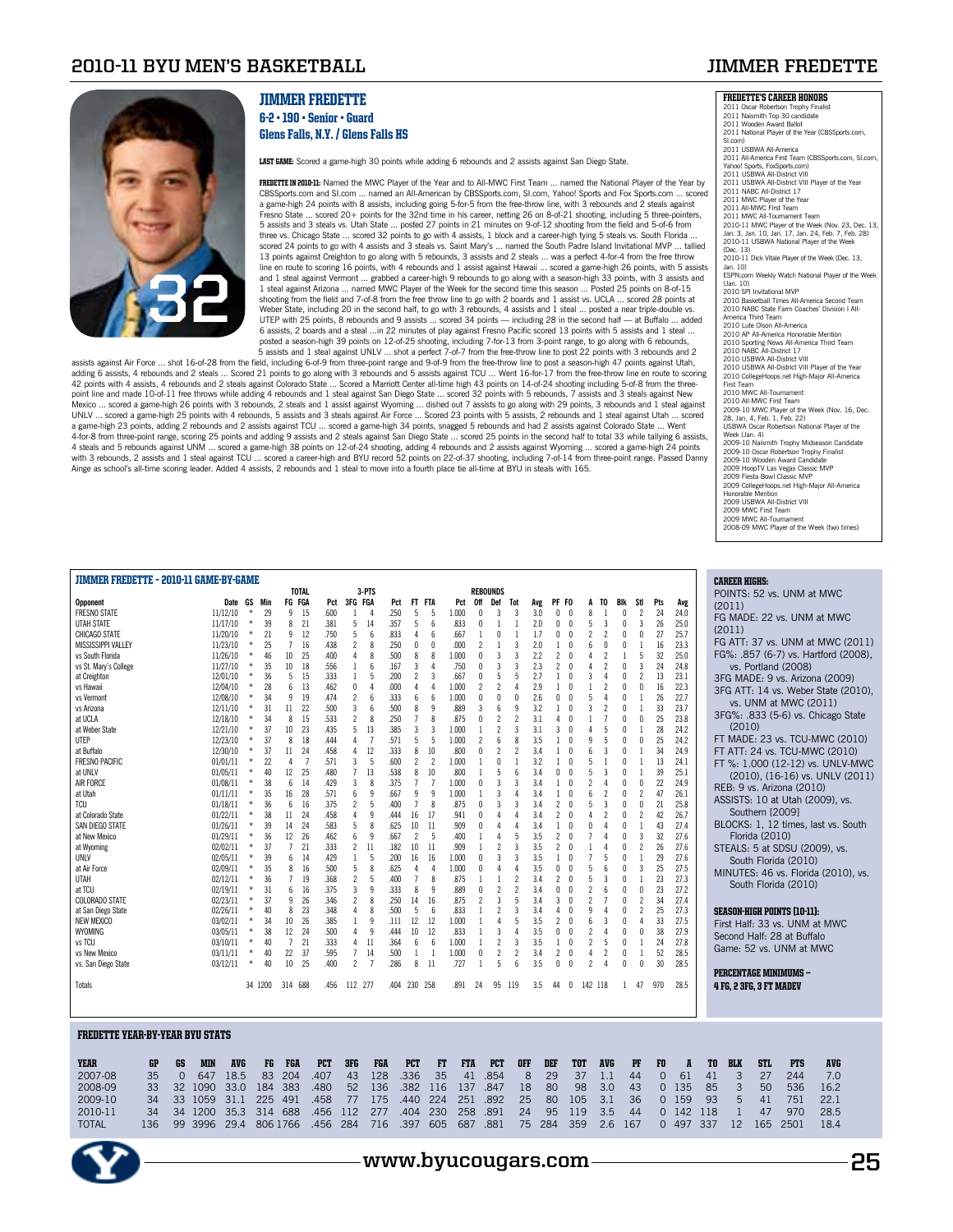## **2010-11 BYU Men's Basketball Noah Hartsock**



### NOAH HARTSOCK 6-8 • 230 • Junior • Forward Bartlesville, Okla. / Bartlesville HS

LAST GAME: Grabbed 6 rebounds to go along with 4 points, 2 assists and 2 blocks against San Diego State.

**SUMMARY:** A highly skilled offensive player with strong post moves, Hartsock has a soft touch from midrange and a solid stroke behind the three-point arc. He has<br>excellent quickness and strength to complement his size. Af the season and posted strong performances in the postseason. He finished the year averaging 2.4 points and 2.3 rebounds while shooting 58.1 percent from the field. As a sophomore in 2009-10, Hartsock started 30 games and emerged as a shot-blocking presence with 46 rejections while averaging 6.5 points and a<br>team-best 5.1 boards per game. He shot .554 from the field and .864 fr he averaged 27.6 points per game, third in the state, as a senior in 2005-06 and was an all-state selection.

HARTSOCK IN 2010-11: Named All-MWC Honorable Mention ... posted a career-high 21 points to go along with 5 rebounds and 1 block against Fresno State ... finished in double figures in points for the second-consecutive game, totaling 15 to go along with 5 boards, 4 blocks, 1 steal and 1 assist vs. Utah State ... posted 5 points, 3 boards and 3 assists vs. Chicago State ... had 12 points on 4-of-6 shooting to go with 6 boards and 1 block vs. Mississippi Valley State ... hit the game winner as time expired in the second overtime vs. South Florida … finished with 6 points, 7 boards, 4 assists, 2 blocks and 2 steals … posted 7 points,<br>5 rebounds, 2 assists, 1 block and 2 steals vs. Saint Mary's … na Creighton to go along with 7 points, 4 rebounds and 2 assists ... tied a season high with 7 rebounds to go along with 8 points, 1 assist and 2 blocks against Hawaii ... posted a double-double for the first time this season, scoring 14 points and grabbing a career-high 13 rebounds, with 2 assists, 1 block and 1 steal against Vermont ... posted 6 points, 6 boards and 3 blocks at Weber State ... scored 10 points on 4-of-7 shooting and added 5 boards vs. UTEP ... hit 8-of-13 from the field — including a career-best 3-of-3 from three — at Buffalo to go with 6 boards, 3 blocks and 2 steals ... scored 14 points with 5 rebounds, 2 assists<br>and 1 block against Fresno Pacific ... scored 6 points and

ing 12 points and posting 11 rebounds while adding 2 assists against Air Force ... posted 12 points with 6 rebounds, 3 assists and 1 steal against Utah ... shot a perfect 5-for-5 from the charity stripe, scoring 14 points and posting 9 rebounds, 1 assist and 1 block against TCU … Scored 3 points with 3 rebounds, 1 assist and 2 blocks in 19 minutes against Colorado State … scored 6 points, grabbed 7 rebounds and<br>added 3 assists aga 3 blocks against Wyoming ... posted 7 boards with 2 points, 3 blocks and 1 steal ... scored 7 points with 7 rebounds, 3 assists and a career-high 3 blocks against Air Force ... scored 4 points with 3 rebounds, 1 assist and 1 steal against Utah ... scored 10 points, grabbed 8 rebounds, recorded 1 block and handed out 3 assists against TCU ... shot 4-4 from the field and 2-2 from the line for 10 points and recorded 6 rebounds against Colorado State ... shot 3-of-4 from three-point range, scoring 15 points with 5 rebounds, 3 assists and 4 blocks against San Diego State ... grabbed 6 rebounds with 3 blocks and 1 assist against New Mexico ... scored 5 points to go along with 4 rebounds, 3 assists and 1 block against Wyoming ... scored 10 points with 7 rebounds, a season-high 4 assists and 3 blocks against TCU ... scored 7 points with 6 rebounds, 3 blocked shots and 2 assists against New Mexico.

BEFORE BYU: BARTLESVILLE HIGH SCHOOL: McDonalds High School All-America nominee ... averaged 27.6 points per game as a senior at Bartlesville High School and was the third-highest scorer in the state of Oklahoma and the highest in the 6A division ... Oklahoma Tipoff Magazine Fab 5 pick ... scored 32 points and pulled down 10 rebounds in BHS loss to Union in the Frontier Conference title game.

| NOAH HARTSOCK - 2010-11 GAME-BY-GAME   |                |            |            |          |                |                |                                  |     |                          |                                   |            |                |                          |            |                          |                          |               |     |                          |              |                                      |            |                |                          |                |                |    | <b>CAREER HIGHS:</b>   |             |                                     |                                   |  |
|----------------------------------------|----------------|------------|------------|----------|----------------|----------------|----------------------------------|-----|--------------------------|-----------------------------------|------------|----------------|--------------------------|------------|--------------------------|--------------------------|---------------|-----|--------------------------|--------------|--------------------------------------|------------|----------------|--------------------------|----------------|----------------|----|------------------------|-------------|-------------------------------------|-----------------------------------|--|
|                                        |                |            |            |          |                | <b>TOTAL</b>   |                                  |     | 3-PTS                    |                                   |            |                |                          |            | <b>REBOUNDS</b>          |                          |               |     |                          |              |                                      |            |                |                          |                |                |    |                        |             | POINTS: 21 vs. Fresno State         |                                   |  |
| <b>Opponent</b>                        |                |            | Date       | GS       | Min            | FG FGA         | Pct                              |     | 3FG FGA                  | Pct                               | FT         | FTA            |                          | Pct        | 0ff                      | Def                      | Tot           | Avg | PF FO                    |              | TO<br>A                              |            | Blk<br>Stl     | Pts                      |                | Avg            |    |                        |             | FG MADE: 9 vs. Fresno State         |                                   |  |
| <b>FRESNO STATE</b>                    |                |            | 11/12/10   |          | 25             | 9              | .600<br>15                       |     | $\mathbf{1}$             | 1.000                             |            | $\overline{c}$ | 3                        | .667       |                          | Δ                        |               | 5.0 | $\mathbf{1}$             | $\sqrt{ }$   | 0<br>$\overline{c}$                  |            |                | 21<br>$\theta$           |                | 21.0           |    |                        |             |                                     |                                   |  |
| <b>UTAH STATE</b>                      |                |            | 11/17/10   | $\star$  | 35             | 5              | 12<br>.417                       |     | 0                        | $\mathbf{0}$<br>.000              |            | 5              | 5                        | 1.000      | 4                        |                          | 5             | 5.0 | 3                        | 0            | $\overline{\phantom{a}}$             |            | 4              | 15<br>1                  |                | 18.0           |    |                        |             | FG ATT: 15 vs. Fresno State         |                                   |  |
| CHICAGO STATE                          |                |            | 11/20/10   | $\star$  | 13             | $\overline{c}$ | .333<br>$\mathsf{f}$             |     | n                        | .000<br>$\Omega$                  |            | 1              | $\overline{\phantom{a}}$ | .500       | 0                        | 3                        | 3             | 4.3 | 0                        | $\sqrt{ }$   | 3<br>$\sqrt{ }$                      |            | n              | -1                       | -5             | 13.7           |    |                        |             |                                     | FG %: 1.000 (6/6) ENM (2010),     |  |
| MISSISSIPPI VALLEY                     |                |            | 11/23/10   | $\star$  | 25             | 4              | .667<br>6                        |     | $\theta$                 | $\mathbf{0}$<br>.000              |            | 4              | 5                        | .800       | 3                        | 3                        | 6             | 4.8 | 0                        | $\theta$     | $\overline{\phantom{a}}$<br>$\theta$ |            | $\overline{1}$ | 0<br>12                  |                | 13.3           |    |                        |             | $(4/4)$ vs. Colorado State $(2011)$ |                                   |  |
| vs South Florida                       |                |            | 11/26/10   | $\star$  | 44             | 3              | .300<br>10                       |     | 0                        | .000                              |            | 0              | $\mathbf{0}$             | .000       | 6                        | 1                        |               | 5.2 | 4                        | $\theta$     | 4                                    |            | $\overline{c}$ | $\overline{c}$           | 6              | 11.8           |    |                        |             |                                     | 3FG MADE: 3 at Buffalo (2010), at |  |
| vs St. Mary's College                  |                |            | 11/27/10   | $\star$  | 36             | 3              | .600<br>5                        |     | $\theta$                 | .000<br>$\Omega$                  |            | 1              | $\mathbf{1}$             | 1.000      | 0                        | 5                        |               | 5.2 |                          | $\theta$     |                                      |            |                | $\overline{\phantom{a}}$ |                | 11.0           |    |                        | SDSU (2011) |                                     |                                   |  |
| at Creighton                           |                |            | 12/01/10   | $\star$  | 30             | 3              | 8<br>.375                        |     | $\mathbf{1}$             | $\overline{\phantom{a}}$<br>.500  |            | 0              | $\theta$                 | 000        |                          | 3                        |               | 5.0 | 3                        | 0            | 2<br>$\theta$                        |            | 5              | $\overline{c}$           | $\overline{7}$ | 10.4           |    |                        |             | 3FG ATT: 4 at SDSU (2011)           |                                   |  |
| vs Hawaii                              |                |            | 12/04/10   | $\star$  | 17             | 3              | .750                             |     | $\theta$                 | .000<br>$\Omega$                  |            | 2              | 2                        | 1.000      | $\overline{c}$           | 5                        |               | 5.3 | $\Delta$                 | $\sqrt{ }$   | $\theta$                             |            | $\overline{c}$ | $\Omega$                 | 8              | 10.1           |    |                        |             | 3FG %: 1,000 (3-3) at Buffalo       |                                   |  |
| vs Vermont                             |                |            | 12/08/10   | $\star$  | 36             | 6              | .750<br>8                        |     | $\theta$                 | $\mathbf{0}$<br>.000              |            | $\overline{c}$ | $\overline{c}$           | 1.000      | $\mathfrak{p}$           | 11                       | 13            | 6.1 | $\mathfrak{p}$           | $\theta$     | $\overline{c}$                       |            | $\overline{1}$ | 1<br>14                  |                | 10.6           |    |                        |             |                                     |                                   |  |
| vs Arizona                             |                |            | 12/11/10   | $\star$  | $\overline{1}$ | 1              | $\overline{\phantom{a}}$<br>.500 |     | 1                        | 1.000                             |            | 0              | $\mathbf{0}$             | .000       | $\theta$                 | 1                        |               | 5.6 | -1                       | $\theta$     | ſ<br>$\theta$                        |            |                | $\theta$                 | 3              | 9.8            |    | (2011)                 |             |                                     |                                   |  |
| at UCLA                                |                |            | 12/18/10   |          | 11             | 1              | 1.000                            |     | 0                        | n<br>.000                         |            | 0              | $\mathbf{0}$             | .000       |                          |                          | $\mathcal{P}$ | 5.3 | $\overline{\phantom{a}}$ | $\sqrt{ }$   | ſ                                    |            |                | 0                        | $\mathfrak{p}$ | 9.1            |    |                        |             | FT MADE: 6 at CSU (2010)            |                                   |  |
| at Weber State                         |                |            | 12/21/10   | $\star$  | 25             | 3              | .500<br>6                        |     | $\theta$                 | 0<br>.000                         |            | 0              | $\mathbf{0}$             | .000       | 3                        | 3                        |               | 5.3 |                          | $\theta$     |                                      |            | 3              | $\theta$                 | 6              | 8.8            |    |                        |             |                                     | FT ATT: 6 vs. UNLV (2010), 6 at   |  |
| UTEP                                   |                |            | 12/23/10   | $\star$  | 31             | 4              | $\overline{7}$<br>.571           |     | $\mathbf{1}$             | $\overline{2}$<br>.500            |            | 1              | 2                        | .500       | $\overline{c}$           | $\overline{3}$           | 5             | 5.3 | 4                        | $\sqrt{ }$   |                                      |            | 0              | $\theta$<br>10           |                | 8.9            |    |                        | CSU (2010)  |                                     |                                   |  |
| at Buffalo                             |                |            | 12/30/10   | $^\star$ | 33             | 8              | 13<br>.615                       |     | 3                        | 1.000<br>3                        |            | 0              | $\mathbf 0$              | .000       | 3                        | $\overline{3}$           | 6             | 5.4 | 1                        | $\theta$     | $\theta$<br>$\theta$                 |            | 3              | $\overline{c}$<br>19     |                | 9.6            |    |                        |             |                                     | FT %: 1.000 (6-6) at CSU (2010)   |  |
| <b>FRESNO PACIFIC</b>                  |                |            | 01/01/11   | $\star$  | 21             | 6              | .750<br>8                        |     | -1                       | 1.000                             |            | 1              | -1                       | 1.000      | $\Omega$                 | 5                        | 5             | 5.3 | <sup>n</sup>             | $\sqrt{ }$   | $\overline{\phantom{a}}$             |            |                | $\Omega$<br>14           |                | 9.9            |    |                        |             | REB: 13 vs. Vermont (2010)          |                                   |  |
| at UNLV                                |                |            | 01/05/11   | $\star$  | 37             | 2              | 286<br>7                         |     | 1                        | 3<br>.333                         |            | 1              | -1                       | 1.000      |                          | 6                        |               | 5.4 | $\overline{\phantom{a}}$ | $\sqrt{ }$   | $\overline{c}$<br>0                  |            |                | 0                        | 6              | 9.7            |    |                        |             | ASSISTS: 6 vs. ENM (2009)           |                                   |  |
| <b>AIR FORCE</b>                       |                |            | 01/08/11   | $\star$  | 36             | 5              | 8<br>.625                        |     | $\overline{\phantom{a}}$ | $\overline{\phantom{a}}$<br>1.000 |            | 0              | $\mathbf{0}$             | .000       | $\Delta$                 | 7                        | 11            | 5.8 | 4                        | $\theta$     | $\overline{c}$<br>$\theta$           |            | $\theta$       | 0<br>12                  |                | 9.8            |    |                        |             |                                     |                                   |  |
| at Utah                                |                |            | 01/11/11   | $\star$  | 35             | 4              | 8<br>.500                        |     | 2                        | .500<br>4                         |            | $\overline{c}$ | $\overline{c}$           | 1.000      |                          | 5                        | 6             | 5.8 | 3                        | $\sqrt{ }$   | 3<br>$\theta$                        |            | $\mathbf{0}$   | 12                       |                | 9.9            |    |                        |             | BLOCKS: 5 at Creighton (2010)       |                                   |  |
| <b>TCU</b>                             |                |            | 01/18/11   | $\star$  | 36             | 4              | 9<br>.444                        |     | $\mathbf{1}$             | .333<br>3                         |            | 5              | 5                        | 1.000      | 3                        | $6\overline{6}$          | 9             | 5.9 | $\overline{\phantom{a}}$ | $\theta$     |                                      |            |                | 0<br>14                  |                | 10.2           |    |                        |             | STEALS: 3 at Air Force (2011)       |                                   |  |
| at Colorado State                      |                |            | 01/22/11   | $\star$  | 19             | $\mathbf{1}$   | .200<br>-5                       |     | $\mathbf{1}$             | $\overline{\phantom{a}}$<br>.500  |            | 0              | $\mathbf{0}$             | .000       | 1                        | $\overline{\phantom{a}}$ | 3             | 5.8 | 4                        | $\sqrt{ }$   |                                      |            |                | $\Omega$                 | $\mathcal{R}$  | 9.8            |    |                        |             | MINUTES: 44 vs. South Florida       |                                   |  |
| SAN DIEGO STATE                        |                |            | 01/26/11   | $\star$  | 36             | 3              | .429<br>7                        |     | $\theta$                 | $\overline{\phantom{a}}$<br>.000  |            | 0              | $\mathbf{0}$             | .000       | $\overline{c}$           | 5                        |               | 5.9 | 2                        | $\theta$     | 3<br>$\theta$                        |            | $\theta$       | $\theta$                 | 6              | 9.6            |    | (2010)                 |             |                                     |                                   |  |
| at New Mexico                          |                |            | 01/29/11   | $\star$  | 36             | $\overline{c}$ | 286<br>$\overline{7}$            |     | $\theta$                 | $\overline{2}$<br>.000            |            | 6              | 8                        | .750       | $\overline{c}$           | $6\overline{6}$          | 8             | 6.0 |                          | $\theta$     |                                      |            | $\theta$       | 10<br>1                  |                | 9.6            |    |                        |             |                                     |                                   |  |
| at Wyoming                             |                |            | 02/02/11   | $^\star$ | 28             | 1              | 250                              |     | $\theta$                 | $\overline{2}$<br>.000            |            | 0              | $\mathbf{0}$             | .000       | 4                        | Δ                        | 8             | 6.0 | 4                        | $\sqrt{ }$   | 3<br>$\sqrt{ }$                      |            | 3              | $\theta$                 | $\overline{2}$ | 9.3            |    |                        |             | <b>SEASON-HIGH POINTS (10-11):</b>  |                                   |  |
| UNLV                                   |                |            | 02/05/11   | $\star$  | 37             | $\mathbf{1}$   | .167<br>$\mathsf{f}$             |     | $\Omega$                 | .000<br>-1                        |            | 0              | $\mathbf{0}$             | .000       | 1                        | 6                        |               | 6.1 | $\overline{c}$           | $\mathbf{0}$ | n                                    |            | 3              | 1                        | $\overline{c}$ | 9.0            |    |                        |             |                                     |                                   |  |
| at Air Force                           |                |            | 02/09/11   | $\star$  | 25             | 3              | .600<br>5                        |     | $\mathbf{1}$             | $\overline{c}$<br>.500            |            | 0              | $\mathbf{0}$             | .000       | $\overline{\phantom{a}}$ | 5                        |               | 6.1 | 3                        | $\sqrt{ }$   | 3<br>$\overline{\phantom{a}}$        |            | 3              | $\Omega$                 | $\overline{7}$ | 8.9            |    |                        |             | First Half: 15 at Buffalo           |                                   |  |
| UTAH                                   |                |            | 02/12/11   | $\star$  | 26             | 1              | .333                             |     | $\theta$                 | .000                              |            | 2              | 2                        | 1.000      | $\theta$                 | 3                        | 3             | 6.0 | 3                        | $\theta$     | $\overline{\phantom{a}}$             |            |                | $\theta$                 | $\overline{4}$ | 8.7            |    |                        |             |                                     | Second Half: 11 vs. Fresno State  |  |
| at TCU                                 |                |            | 02/19/11   | $\star$  | 32             | 3              | .600<br>5                        |     | 1                        | 1.000                             |            | 3              | 4                        | .750       | $\theta$                 | 8                        | 8             | 6.1 | $\overline{c}$           | $\theta$     | 3<br>0                               |            |                | $\theta$<br>10           |                | 8.8            |    |                        |             | Game: 21 vs. Fresno State           |                                   |  |
| <b>COLORADO STATE</b>                  |                |            | 02/23/11   | $\star$  | 31             | 4              | 1.000                            |     | $\Omega$                 | $\Omega$<br>.000                  |            | $\overline{c}$ | $\overline{\phantom{a}}$ | 1.000      | 4                        | 2                        |               | 6.1 | 3                        | $\sqrt{ }$   |                                      |            |                | 10                       |                | 8.8            |    |                        |             |                                     |                                   |  |
| at San Diego State                     |                |            | 02/26/11   | $\star$  | 39             | 6              | .857<br>7                        |     | 3                        | .750<br>4                         |            | 0              | $\mathbf{0}$             | .000       |                          | $\Delta$                 | 5             | 6.0 | $\mathcal{P}$            | $\mathbf{0}$ | 3                                    |            |                | 0<br>15                  |                | 9.0            |    |                        |             | PERCENTAGE MINIMUMS -               |                                   |  |
| <b>NEW MEXICO</b>                      |                |            | 03/02/11   | $\star$  | 30             | $\mathbf{0}$   | .000<br>4                        |     | $\theta$                 | $\overline{\phantom{a}}$<br>.000  |            | 0              | $\mathbf{0}$             | .000       | $\overline{c}$           | 4                        |               | 6.0 | $\mathcal{P}$            | $\sqrt{ }$   |                                      |            | 3              | $\Omega$                 | $\mathbf{0}$   | 8.7            |    |                        |             |                                     |                                   |  |
| WYOMING                                |                |            | 03/05/11   | $\star$  | 30             | $\overline{c}$ | .400<br>-5                       |     | 0                        | $\overline{\phantom{a}}$<br>.000  |            | $\mathbf{1}$   | $\overline{c}$           | 500        | $\overline{c}$           | $\overline{c}$           |               | 6.0 | 4                        | $\theta$     | 3                                    |            |                | 0                        | 5              | 8.6            |    | 4 FG, 2 3FG, 3 FT MADE |             |                                     |                                   |  |
| vs TCU                                 |                |            | 03/10/11   | $\star$  | 37             | 3              | .750<br>4                        |     | $\theta$                 | $\overline{1}$<br>.000            |            | 4              | 5                        | .800       | 5                        | $\overline{c}$           |               | 6.0 | 2                        | 0            | $\overline{2}$<br>4                  |            | 3              | $\theta$<br>10           |                | 8.7            |    |                        |             |                                     |                                   |  |
| vs New Mexico                          |                |            | 03/11/11   | $\star$  | 34             | 3              | 8<br>.375                        |     | $\theta$                 | $\mathbf{0}$<br>.000              |            | 1              | 2                        | 500        | 2                        | 4                        | 6             | 6.0 | 2                        | 0            | $\overline{2}$                       |            | 3              | $\theta$                 | $\overline{7}$ | 8.6            |    |                        |             |                                     |                                   |  |
| vs. San Diego State                    |                |            | 03/12/11   | $\star$  | 34             | 2              | .200<br>10                       |     | $\Omega$                 | .000<br>5                         |            | 0              | $\mathbf{0}$             | .000       | $\mathfrak{p}$           | $\Lambda$                | ĥ             | 6.0 | 2                        | $\theta$     | 2                                    |            | $\mathfrak{p}$ | $\Omega$                 | $\Lambda$      | 8.5            |    |                        |             |                                     |                                   |  |
| Totals                                 |                |            |            | 33 1007  |                | 111 227        | .489                             | 20  | 50                       | .400                              | 46         | 56             |                          | 821        | 67 137                   |                          | 204           | 6.0 | 76                       | $\mathbf{0}$ | 55<br>34                             |            | 58<br>15       | 288                      |                | 8.5            |    |                        |             |                                     |                                   |  |
|                                        |                |            |            |          |                |                |                                  |     |                          |                                   |            |                |                          |            |                          |                          |               |     |                          |              |                                      |            |                |                          |                |                |    |                        |             |                                     |                                   |  |
|                                        |                |            |            |          |                |                |                                  |     |                          |                                   |            |                |                          |            |                          |                          |               |     |                          |              |                                      |            |                |                          |                |                |    |                        |             |                                     |                                   |  |
| <b>HARTSOCK YEAR-BY-YEAR BYU STATS</b> |                |            |            |          |                |                |                                  |     |                          |                                   |            |                |                          |            |                          |                          |               |     |                          |              |                                      |            |                |                          |                |                |    |                        |             |                                     |                                   |  |
| <b>YEAR</b>                            | GP<br>GS       | <b>MIN</b> | <b>AVG</b> |          | FG             | FGA            | <b>PCT</b>                       | 3FG |                          | FGA                               | <b>PCT</b> |                | FT                       | <b>FTA</b> |                          | <b>PCT</b>               | <b>OFF</b>    |     | DEF                      | <b>TOT</b>   |                                      | <b>AVG</b> | PF             |                          | F0             | $\overline{B}$ | TO | <b>BLK</b>             | STL         | <b>PTS</b>                          | <b>AVG</b>                        |  |
| 2008-09                                | 27<br>$\Omega$ | 304        | 11.3       |          | 25             | 43             | .581                             |     | $\mathbf 0$              | $\mathbf 0$                       | .000       |                | 16                       | 27         |                          | 593                      | 25            |     | 38                       | 63           |                                      | 2.3        | 43             |                          | $\overline{0}$ | $\overline{7}$ | 14 | 15                     | 6           | 66                                  | 2.4                               |  |
| 2009-10                                | 36<br>30       | 878        | 24.4       |          | 97             | 175            | .554                             |     | $\mathbf{1}$             | $\overline{4}$                    | .250       |                | 38                       | 44         |                          | .864                     | 56            |     | 128                      | 184          |                                      | 5.1        | 78             |                          | $\mathbf{1}$   | 42             | 21 | 46                     | 18          | 233                                 | 6.5                               |  |
| 2010-11                                | 34<br>33       | 1007       | 29.6       |          | 111            | 227            | .489                             | 20  |                          | 50                                | .400       |                | 46                       | 56         |                          | .821                     | 67            |     | 137                      | 204          |                                      | 6.0        | 76             |                          | $\overline{0}$ | 55             | 34 | 58                     | 15          | 288                                 | 8.5                               |  |
| <b>TOTAL</b>                           | 97<br>63       | 2189       | 22.6       |          | 233            | 445            | .524                             | 21  |                          | 54                                | 389        |                | 100                      | 127        |                          | .787                     | 148           |     | 303                      | 451          |                                      | 4.6        | 197            |                          | $\mathbf{1}$   | 104            | 69 | 119                    | 39          | 587                                 | 6.1                               |  |
|                                        |                |            |            |          |                |                |                                  |     |                          |                                   |            |                |                          |            |                          |                          |               |     |                          |              |                                      |            |                |                          |                |                |    |                        |             |                                     |                                   |  |
|                                        |                |            |            |          |                |                |                                  |     |                          |                                   |            |                |                          |            |                          |                          |               |     |                          |              |                                      |            |                |                          |                |                |    |                        |             |                                     |                                   |  |

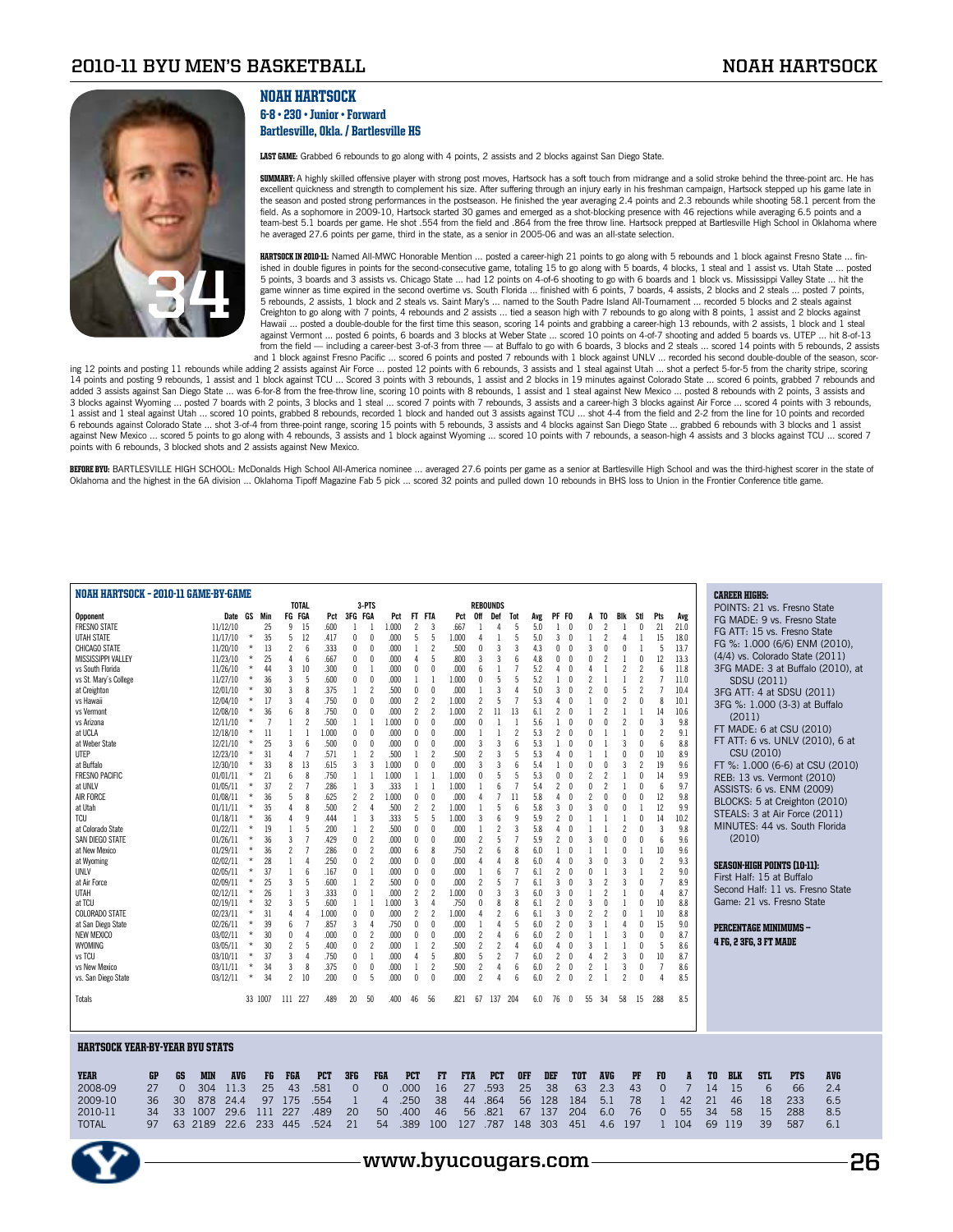

## Chris Collinsworth 6-9 • 235 • Sophomore • Forward Provo, Utah / Provo HS

LAST GAME: Out for the rest of the season after knee injury (microfracture surgey).

**SUMMARY:** A top 80 ESPN.com high school shooting guard, Anson Winder possess the ability to score inside and outside and a high basketball IQ.<br>Winder competes on the defensive end and rebounds well for a guard. At Bishop titles as a junior and senior.

Collinsworth IN 2010-11: Posted a team-high 7 rebounds with 1 assist and 3 points against Fresno State ... led the team in rebounds with 8 for the second-consecutive game while adding 7 points against Utah State ... scored a career-best 15 points on 5-of-8 shooting to go with 6 boards, 3 assists and 2 steals vs. Chicago State ... did not play vs. Saint Mary's, at Creighton, vs. Hawaii, or vs. Arizona due to an ankle sprain ... played for the first time since Nov. 23 and had 4 points, 7 boards and 1 assist vs. UCLA ... scored 11 points to go with 3 boards, 1 assist and 1 steal vs. Weber State ... hit 7-of-8 from the free throw line ... posted 2 points, 7 rebounds and 1 assist vs. UTEP ... posted 4 boards and 3 assists at Buffalo . grabbed a team-high 8 rebounds and scored 11 points on 4-of-5 shooting from the field against Fresno Pacific ... did not play against Air Force due to a knee injury ... did not play at Utah due to a knee injury ... did not play against TCU due to a knee injury.

BEFORE BYU: PROVO HIGH SCHOOL: Named the 2007 Gatorade Utah Boys' Basketball Player of the Year after helping his team win the state title with 27 points in the championship game ... first-team all-state ... also received Deseret News 4A and All-Valley MVP honors ... averaged 12 rebounds and 16.6 points per game despite playing most of the season with a fracture in his right index finger ... averaged 14.1 points, 6.5 rebounds

and 3.3 assists per game to go along with 38 steals and 28 blocks while shooting 56 percent from the field as a junior ... earned first-team all-state honors after leading his team to the state championship game, scoring 20 points on 8-for-10 shooting from the field ... also named All-Valley Co-MVP by the Deseret News and All-Valley First Team by the Provo Daily Herald ... first-team Region 7 in a vote of area coaches... broke his foot as a sophomore ... state champions as a freshman... coached by Craig Drury.

PERSONAL: Parents are Jeff and Alisa ... has two sisters and two brothers ... brother Kyle also plays for BYU ... served a mission for The Church of Jesus Christ of Latter-day Saints in Australia ... enjoys Harry Potter, movies, music and graphic art ... sports hero is Larry Bird ... recruited by North Carolina, N.C. State, West Virginia, Oregon State, Idaho State, USC, Arizona, Arizona, Arizona State, Utah State, Air Force, Washington State, Colorado, Colorado State and Utah.

| <b>CHRIS COLLINSWORTH - 2010-11 GAME-BY-GAME</b> |                          |       |                |                        |                |                          |            |                                            |                         |                 |                          |                |     |                              |                   |      |                |                               |                |     |    | <b>CAREER HIGHS:</b> |                        |                                    |                                     |
|--------------------------------------------------|--------------------------|-------|----------------|------------------------|----------------|--------------------------|------------|--------------------------------------------|-------------------------|-----------------|--------------------------|----------------|-----|------------------------------|-------------------|------|----------------|-------------------------------|----------------|-----|----|----------------------|------------------------|------------------------------------|-------------------------------------|
|                                                  |                          |       | <b>TOTAL</b>   |                        |                | 3-PTS                    |            |                                            |                         | <b>REBOUNDS</b> |                          |                |     |                              |                   |      |                |                               |                |     |    |                      |                        |                                    | POINTS: 15 vs. Chicago State (2010) |
| <b>Opponent</b>                                  | Date GS Min              |       | FG FGA         | Pct                    | 3FG FGA        |                          | Pct        | FT FTA                                     | Pct                     | 0ff             | Def                      | Tot            | Avg | PF FO                        |                   | A TO | Blk            | Stl                           | Pts            | Avg |    |                      |                        |                                    | FG MADE: 5 vs. Chicago State (2010) |
| <b>FRESNO STATE</b>                              | 11/12/10<br>$\star$      | 17    | $\mathbf{1}$   | -5<br>.200             | $\mathbf{0}$   | $\overline{\phantom{a}}$ | .000       | $\overline{1}$<br>$\overline{\phantom{a}}$ | .500                    | $\mathcal{P}$   | 5                        | $\overline{1}$ | 7.0 | $\overline{\phantom{a}}$     |                   |      |                | 0<br>$\theta$                 | 3              | 3.0 |    |                      |                        |                                    | FG ATT: 8 vs. Chicago State (2010)  |
| UTAH STATE                                       | $^\star$<br>11/17/10     | 17    | 1              | $\overline{c}$<br>.500 | 0              | $\mathbf{0}$             | .000       | 5<br>6                                     | .833                    | 1               | $\overline{1}$           | 8              | 7.5 | 5                            | 1                 |      | 2              | $\mathbf 0$<br>0              | $\overline{7}$ | 5.0 |    |                      |                        |                                    |                                     |
| CHICAGO STATE                                    | $\star$<br>11/20/10      | 20    | 5              | 8<br>.625              | $\mathbf{1}$   | $\overline{2}$           | .500       | $\overline{7}$<br>4                        | .571                    | $\overline{c}$  | 4                        | 6              | 7.0 | $\sqrt{ }$<br>1              | 3                 |      |                | $\mathbf 0$<br>$\overline{2}$ | 15             | 8.3 |    |                      |                        | FG%: .800 (4-5) vs. CSU-MWC        |                                     |
| <b>MISSISSIPPI VALLEY</b>                        | $^{\star}$<br>11/23/10   | 6     | $\mathbf{0}$   | .000<br>$\overline{1}$ | $\mathbf{0}$   | $\mathbf{0}$             | .000       | 0<br>$\sqrt{ }$                            | .000                    | $\Omega$        | $\Omega$                 | $\sqrt{ }$     | 5.3 | $\mathbf{0}$<br>$\sqrt{ }$   | $\mathsf{\Omega}$ |      |                | $\sqrt{ }$<br>$\Omega$        | $\mathbf{0}$   | 6.3 |    |                      |                        |                                    | (2008), vs. Fresno Pacific (2011)   |
| vs. South Florida                                | 11/26/10 DNP             |       |                |                        |                |                          |            |                                            |                         |                 |                          |                |     |                              |                   |      |                |                               |                |     |    |                      |                        | 3FG MADE: 1, 7 times, last vs.     |                                     |
| vs. Saint Mary's                                 | 11/27/10 DNP             |       |                |                        |                |                          |            |                                            |                         |                 |                          |                |     |                              |                   |      |                |                               |                |     |    |                      |                        | Chicago State (2010)               |                                     |
| at Creighton                                     | 12/01/10 DNP             |       |                |                        |                |                          |            |                                            |                         |                 |                          |                |     |                              |                   |      |                |                               |                |     |    |                      |                        |                                    | 3FG ATT: 3 vs. Pep., at UNM (2008)  |
| vs. Hawaii                                       | 12/04/10 DNP             |       |                |                        |                |                          |            |                                            |                         |                 |                          |                |     |                              |                   |      |                |                               |                |     |    |                      |                        |                                    |                                     |
|                                                  |                          |       |                |                        |                |                          |            |                                            |                         |                 |                          |                |     |                              |                   |      |                |                               |                |     |    | $3FG%: -$            |                        |                                    |                                     |
| vs. Vermont                                      | 12/08/10 DNP             |       |                |                        |                |                          |            |                                            |                         |                 |                          |                |     |                              |                   |      |                |                               |                |     |    |                      |                        | FT MADE: 7 at WSU (2010)           |                                     |
| vs. Arizona                                      | 12/11/10 DNP             |       |                |                        |                |                          |            |                                            |                         |                 |                          |                |     |                              |                   |      |                |                               |                |     |    |                      |                        | FT ATT: 8 at WSU (2010)            |                                     |
| at UCLA                                          | 12/18/10                 | 20    | $\overline{2}$ | 6<br>.333              | 0              | 2                        | .000       | 0<br>$\theta$                              | .000                    | 3               |                          |                | 5.6 | 3                            |                   |      |                |                               | Δ              | 5.8 |    |                      |                        |                                    | FT %: 1.000 (3-3) at LBSU (2008)    |
| at Weber State                                   | 12/21/10                 | 19    | $\overline{2}$ | 5<br>.400              | 0              | -1                       | .000       | $\overline{7}$<br>8                        | .875                    |                 | $\overline{\phantom{a}}$ | 3              | 5.2 | $\overline{c}$<br>$\sqrt{ }$ | 1                 |      | $\theta$       | $\theta$<br>$\overline{1}$    | 11             | 6.7 |    |                      |                        | REB: 11 at UNLV (2008)             |                                     |
| <b>UTEP</b>                                      | 12/23/10                 | 18    | 1              | 6<br>.167              | 0              | -1                       | .000       | 0<br>$\theta$                              | .000                    | $\overline{3}$  | $\Delta$                 | $\overline{7}$ | 5.4 | $\overline{c}$<br>$\sqrt{ }$ |                   |      | $\mathsf{n}$   | $\mathbf{0}$<br>$\Omega$      | $\overline{2}$ | 6.0 |    |                      |                        |                                    |                                     |
| at Buffalo                                       | 12/30/10                 | 11    | $\mathbf 0$    | .000<br>$\overline{1}$ | 0              | $\pmb{0}$                | .000       | 0<br>$\theta$                              | .000                    |                 | 3                        | $\overline{4}$ | 5.3 | $\mathbf{1}$<br>$\sqrt{ }$   | 3                 |      | $\overline{2}$ | $\mathbf 0$<br>$\theta$       | $\mathbf 0$    | 5.3 |    |                      |                        | ASSISTS: 3, three times, last vs.  |                                     |
| <b>FRESNO PACIFIC</b>                            | 01/01/11                 | 19    | $\Lambda$      | 5<br>800               | $\mathbf{0}$   | $\mathbf{0}$             | .000       | 3                                          | .750                    | $\overline{3}$  | 5                        | $\mathbf{8}$   | 5.6 | $\mathbf{0}$<br>$\sqrt{ }$   |                   |      | $\sqrt{ }$     | $\sqrt{ }$<br>$\Omega$        | 11             | 5.9 |    |                      |                        | Chicago State (2010)               |                                     |
| at UNLV                                          | 01/05/11 DNP             |       |                |                        |                |                          |            |                                            |                         |                 |                          |                |     |                              |                   |      |                |                               |                |     |    |                      |                        | BLOCKS: 2 at CSU, vs. SUU, vs.     |                                     |
| <b>AIR FORCE</b>                                 | 01/08/11 DNP             |       |                |                        |                |                          |            |                                            |                         |                 |                          |                |     |                              |                   |      |                |                               |                |     |    |                      | <b>CSU-MWC (2008)</b>  |                                    |                                     |
| at Utah                                          | 01/11/11 DNP             |       |                |                        |                |                          |            |                                            |                         |                 |                          |                |     |                              |                   |      |                |                               |                |     |    |                      |                        |                                    |                                     |
| vs. TCU                                          | 01/18/11 DNP             |       |                |                        |                |                          |            |                                            |                         |                 |                          |                |     |                              |                   |      |                |                               |                |     |    |                      |                        | STEALS: 2 vs. Texas A&M-NCAA       |                                     |
| at Colorado State                                | 01/22/11 DNP             |       |                |                        |                |                          |            |                                            |                         |                 |                          |                |     |                              |                   |      |                |                               |                |     |    |                      |                        |                                    | (2008), vs. Chicago State (2010)    |
| SAN DIEGO STATE                                  | 01/26/11 DNP             |       |                |                        |                |                          |            |                                            |                         |                 |                          |                |     |                              |                   |      |                |                               |                |     |    |                      |                        |                                    | MINUTES: 25 vs. Jackson St. (2008)  |
| at New Mexico                                    | 01/29/11 DNP             |       |                |                        |                |                          |            |                                            |                         |                 |                          |                |     |                              |                   |      |                |                               |                |     |    |                      |                        |                                    |                                     |
|                                                  |                          |       |                |                        |                |                          |            |                                            |                         |                 |                          |                |     |                              |                   |      |                |                               |                |     |    |                      |                        |                                    |                                     |
| at Wyoming                                       | 02/02/11 DNP             |       |                |                        |                |                          |            |                                            |                         |                 |                          |                |     |                              |                   |      |                |                               |                |     |    |                      |                        | <b>SEASON-HIGH POINTS (10-11):</b> |                                     |
| <b>UNLV</b>                                      | 02/05/11 DNP             |       |                |                        |                |                          |            |                                            |                         |                 |                          |                |     |                              |                   |      |                |                               |                |     |    |                      |                        | First Half: 11 vs. Chicago State   |                                     |
| at Air Force                                     | 02/09/11 DNP             |       |                |                        |                |                          |            |                                            |                         |                 |                          |                |     |                              |                   |      |                |                               |                |     |    |                      |                        | Second Half: 7 at Weber State      |                                     |
| <b>UTAH</b>                                      | 02/12/11 DNP             |       |                |                        |                |                          |            |                                            |                         |                 |                          |                |     |                              |                   |      |                |                               |                |     |    |                      |                        | Game: 15 vs. Chicago State         |                                     |
| at TCU                                           | 02/19/11 DNP             |       |                |                        |                |                          |            |                                            |                         |                 |                          |                |     |                              |                   |      |                |                               |                |     |    |                      |                        |                                    |                                     |
| <b>COLORADO STATE</b>                            | 02/23/11 DNP             |       |                |                        |                |                          |            |                                            |                         |                 |                          |                |     |                              |                   |      |                |                               |                |     |    |                      |                        |                                    |                                     |
| at San Diego State                               | 02/26/11 DNP             |       |                |                        |                |                          |            |                                            |                         |                 |                          |                |     |                              |                   |      |                |                               |                |     |    |                      |                        | <b>PERCENTAGE MINIMUMS --</b>      |                                     |
| <b>NEW MEXICO</b>                                | 03/02/11 DNP             |       |                |                        |                |                          |            |                                            |                         |                 |                          |                |     |                              |                   |      |                |                               |                |     |    |                      | 4 FG, 2 3FG, 3 FT MADE |                                    |                                     |
| <b>WYOMING</b>                                   | 03/05/11 DNP             |       |                |                        |                |                          |            |                                            |                         |                 |                          |                |     |                              |                   |      |                |                               |                |     |    |                      |                        |                                    |                                     |
| vs TCU                                           | 03/10/11 DNP             |       |                |                        |                |                          |            |                                            |                         |                 |                          |                |     |                              |                   |      |                |                               |                |     |    |                      |                        |                                    |                                     |
| vs New Mexico                                    | 03/11/11 DNP             |       |                |                        |                |                          |            |                                            |                         |                 |                          |                |     |                              |                   |      |                |                               |                |     |    |                      |                        |                                    |                                     |
| vs. San Diego State                              | 03/12/11 DNP             |       |                |                        |                |                          |            |                                            |                         |                 |                          |                |     |                              |                   |      |                |                               |                |     |    |                      |                        |                                    |                                     |
|                                                  |                          |       |                |                        |                |                          |            |                                            |                         |                 |                          |                |     |                              |                   |      |                |                               |                |     |    |                      |                        |                                    |                                     |
| Totals                                           |                          | 4 147 | 16 39          | .410                   | -1             | 8                        | .125       | 20 27                                      | .741 16                 |                 | -34                      | 50             | 5.6 | 16 1                         | 12                |      | 8              | 0<br>4                        | 53             | 5.9 |    |                      |                        |                                    |                                     |
|                                                  |                          |       |                |                        |                |                          |            |                                            |                         |                 |                          |                |     |                              |                   |      |                |                               |                |     |    |                      |                        |                                    |                                     |
|                                                  |                          |       |                |                        |                |                          |            |                                            |                         |                 |                          |                |     |                              |                   |      |                |                               |                |     |    |                      |                        |                                    |                                     |
| <b>COLLINSWORTH YEAR-BY-YEAR BYU STATS</b>       |                          |       |                |                        |                |                          |            |                                            |                         |                 |                          |                |     |                              |                   |      |                |                               |                |     |    |                      |                        |                                    |                                     |
|                                                  |                          |       |                |                        |                |                          |            |                                            |                         |                 |                          |                |     |                              |                   |      |                |                               |                |     |    |                      |                        |                                    |                                     |
| <b>YEAR</b><br><b>GP</b><br>GS                   | <b>AVG</b><br><b>MIN</b> | FG    | <b>FGA</b>     | <b>PCT</b>             | 3FG            | <b>FGA</b>               | <b>PCT</b> |                                            | <b>FTA</b><br><b>FT</b> |                 | <b>PCT</b>               | <b>OFF</b>     | DEF |                              | <b>TOT</b>        |      | <b>AVG</b>     | PF                            | F <sub>0</sub> | A   | TO | <b>BLK</b>           | <b>STL</b>             | <b>PTS</b>                         | <b>AVG</b>                          |
| 35<br>6<br>2007-08                               | 557<br>15.9              | 42    | 112            | .375                   | 6              | 33                       | .182       | 22                                         |                         | 51              | .431                     | 47             | 122 |                              | 169               |      | 4.8            | 53                            | $\mathbf{0}$   | 19  | 32 | 14                   | 9                      | 112                                | 3.2                                 |
| 2010-11<br>9<br>$\overline{4}$                   | 147<br>16.3              | 16    | 39             | .410                   | $\mathbf{1}$   | 8                        | .125       | 20                                         |                         | 27              | .741                     | 16             |     | 34                           | 50                |      | 5.6            | 16                            | $\mathbf{1}$   | 12  | 8  | $\Omega$             | $\overline{4}$         | 53                                 | 5.9                                 |
| <b>TOTAL</b><br>44<br>10                         | 704<br>16.0              | 58    | 151            | .384                   | $\overline{7}$ | 41                       | .171       | 42                                         |                         | 78 .538         |                          | 63             | 156 |                              | 219               |      | 5.0            | 69                            | $\mathbf{1}$   | 31  | 40 | 14                   | 13                     | 165                                | 3.8                                 |
|                                                  |                          |       |                |                        |                |                          |            |                                            |                         |                 |                          |                |     |                              |                   |      |                |                               |                |     |    |                      |                        |                                    |                                     |
|                                                  |                          |       |                |                        |                |                          |            |                                            |                         |                 |                          |                |     |                              |                   |      |                |                               |                |     |    |                      |                        |                                    |                                     |
|                                                  |                          |       |                |                        |                |                          |            |                                            |                         |                 |                          |                |     |                              |                   |      |                |                               |                |     |    |                      |                        |                                    |                                     |

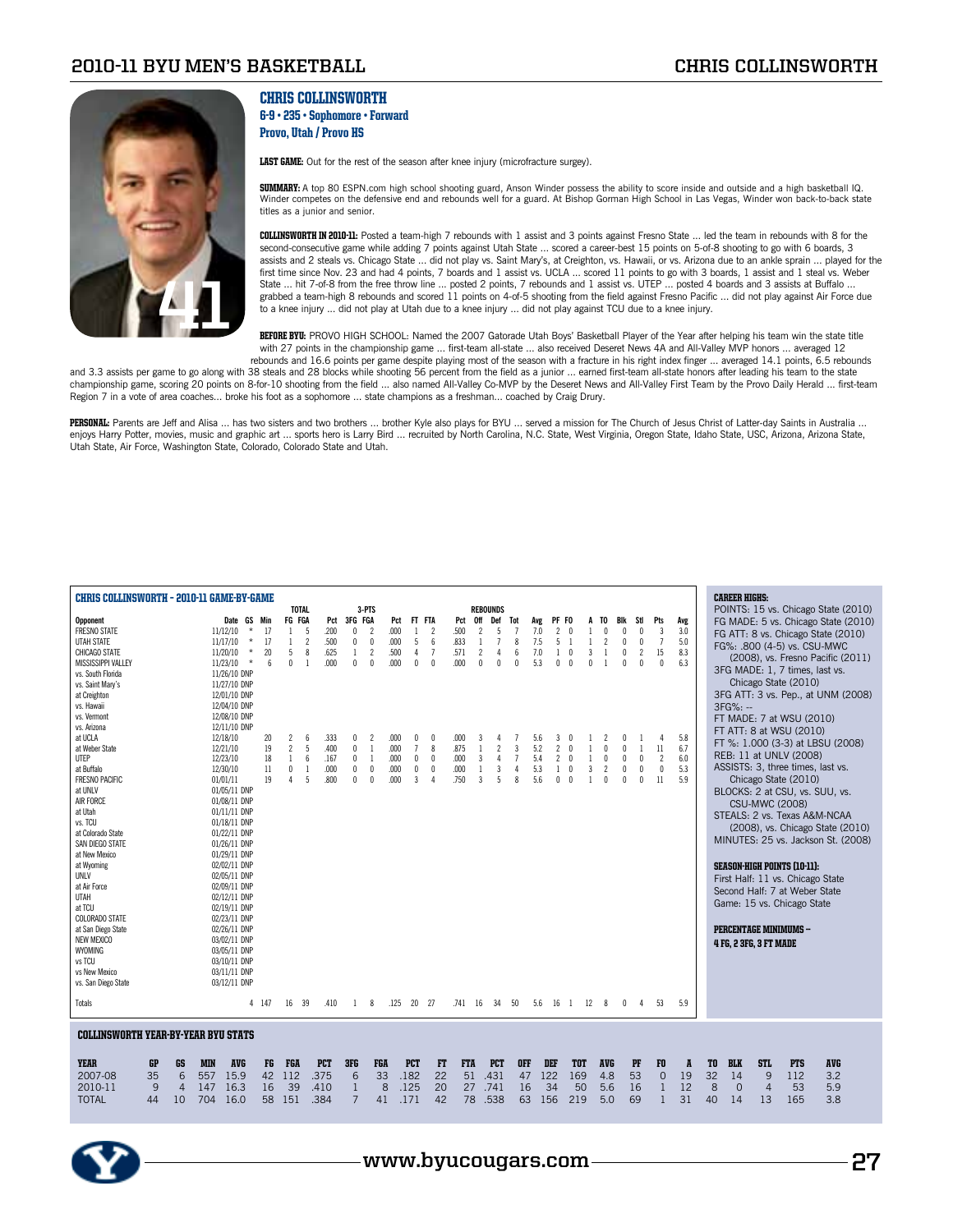

## **BRANDON DAVIES**

#### 6-9 • 235 • Sophomore • Forward Provo, Utah / Provo HS

NOTE: Suspended from the team for the remainder of the 2010-11 season due to an honor code violation.

**SUMMARY:** An athletic big man and excellent low post scorer, Davies helped lead Provo High School to back-to-back 4A state titles as a sophomore and junior and<br>a second-place finish as a senior. As a freshman in 2009-10, He averaged 5.4 points and 3.0 rebounds while shooting .539 from the field.

DAVIES IN 2010-11: Earned All-MWC Third Team honors ... posted 5 rebounds and 2 points in his second-career start against Fresno State ... Posted 15 points on a career-best 6-of-6 shooting from the field to go with 6 boards and 1 block vs. Chicago State … had a double-double with 13 points, 10 boards and 3 blocks vs.<br>Mississippi Valley State … posted 4 points, 6 boards, 1 assist a a career-high 24 points on 9-of-11 shooting from the field, scoring the Cougars last 13 point and adding 6 rebounds against Creighton ... scored 9 points to go along with 4 rebounds, a career-high 3 assists, 1 block and 1 steal against Hawaii … shot 5-of-7 from the field, totalling 12 points, 1 rebound, 2 assists and 2<br>steals against Vermont … shot a perfect 5-of-5 from the field the second half — against UCLA … hit 7-of-9 from the field and had 6 boards — 5 on the offensive glass … posted 10 points, 8 boards, 1 block and two steals<br>at Weber State … scored 15 points on 6-of-9 shooting to go with 7 boards, 1 assist, 2 blocks and 1 steal at Buffalo ... tied a career high with 3 assists to go along with 5 rebounds and 5 ponits against Fresno Pacific ... recorded his second double-double of the season, scoring 15 points and grabbing 10 rebounds on 5-of-9 shooting at UNLV ... scored in double digits for the 11th time this season, posting 10 to go along with 6 rebounds, 1 assist and 1 steal against Air Force ... posted 12 points to go along with 2 blocks, 1 steal and 1 rebound in 15 minutes against Utah ... tied a career high by making 7 free throws on 11 attempts en route to scoring 13 points with 9 rebounds, 2 assists, 1 block and<br>1 steal against TCU ... was one rebound shy of a double-double

points to go along with 5 rebounds, 2 assists, 2 blocks and 1 steal against San Diego State ... scored 15 points with 8 rebounds, 2 assists and 1 steal against New Mexico ... scored 20+ points for the second time this season, finishing with 20 while adding 9 rebounds, 2 blocks and 2 steals against Wyoming ... tied a career high with 3 blocks while scoring 4 points with 3 rebounds and 1 assist against UNLV ... shot a perfect 5-of-5 from the field, scoring 13 points with 8 boards, a career-high 6 assists and 1 block against Air Force ... grabbed 7 rebounds with 4 assists, 3 steals and 1 block against Utah ... scored 11 points<br>with 6 r steal against San Diego State.

BEFORE BYU: PROVO HIGH SCHOOL: Played for Craig Drury at Provo High School … helped lead the Bulldogs to state titles as a sophomore and junior and a second-place finish as a senior … named first-team<br>all-state by the Salt Telegram Best in the West Second Team played in Utah Valley All-Star Classic and earned MVP honors ... played in UBCA All-Star game.

PERSONAL: Mother is Linda Kathleen Davies ... has one brother and one sister ... lists Dwight Howard as his sports hero ... also recruited by Utah, Gonzaga, Utah State, Cal Berkeley, Washington State, Penn State and Santa Clara.

| <b>BRANDON DAVIES - 2010-11 GAME-BY-GAME</b> |          |            |              |            |                |                 | <b>TOTAL</b>   |            |                | 3-PTS      |          |                          |                          |            | <b>REBOUNDS</b> |                 |                 |     |                |              |                          |                          |                          |                          |                          |                |    | <b>CAREER HIGHS</b> |                               |                                    |                                      |  |
|----------------------------------------------|----------|------------|--------------|------------|----------------|-----------------|----------------|------------|----------------|------------|----------|--------------------------|--------------------------|------------|-----------------|-----------------|-----------------|-----|----------------|--------------|--------------------------|--------------------------|--------------------------|--------------------------|--------------------------|----------------|----|---------------------|-------------------------------|------------------------------------|--------------------------------------|--|
|                                              |          |            |              |            |                |                 |                |            |                |            |          |                          |                          |            |                 |                 |                 |     |                |              |                          |                          |                          |                          |                          |                |    |                     |                               |                                    | POINTS: 24 at Creighton (2010)       |  |
| Opponent                                     |          |            | Date GS      |            | Min            | FG FGA          |                | Pct        | 3FG FGA        |            | Pct      | FT.                      | FTA                      | Pct        | 0ff             | Def             | Tot             | Avg | PF FO          |              | A                        | TO                       | Bik                      | Stl                      | Pts                      | Avg            |    |                     |                               |                                    | FG MADE: 9 at Creighton (2010), at   |  |
| <b>FRESNO STATE</b>                          |          |            | 11/12/10     | $\star$    | 14             | $\theta$        | -1             | .000       | $\theta$       | $\Omega$   | .000     | $\overline{\phantom{a}}$ | $\overline{c}$           | 1.000      | n               | 5               | 5               | 5.0 | 0              | $\theta$     | $\mathbf{0}$             | 3                        | $\theta$                 | $\theta$                 | $\overline{\phantom{a}}$ | 2.0            |    |                     | Wyoming (2011)                |                                    |                                      |  |
| UTAH STATE                                   |          |            | 11/17/10     |            | $\overline{1}$ | $\theta$        | $\mathbf{0}$   | .000       | $\theta$       | $\sqrt{ }$ | .000     | $\theta$                 | $\mathsf{r}$             | .000       | n               |                 |                 | 3.0 | 1              | $\sqrt{ }$   | n                        |                          | $\mathbf{0}$             | $\mathsf{n}$             | $\theta$                 | 1.0            |    |                     |                               |                                    |                                      |  |
| CHICAGO STATE                                |          |            | 11/20/10     |            | 13             | 6               | 6              | 1.000      | $\theta$       | $\Omega$   | .000     | 3                        | $\Delta$                 | .750       | $\overline{1}$  | 5               | 6               | 4.0 | 3              | $\sqrt{ }$   |                          | $\Omega$                 | $\overline{1}$           | $\theta$                 | 15                       | 5.7            |    |                     |                               |                                    | FG ATT: 15 at Wyoming (2011)         |  |
| MISSISSIPPI VALLEY                           |          |            | 11/23/10     |            | 17             | $\overline{4}$  | 10             | .400       | $\theta$       | $\theta$   | .000     | 5                        | 5                        | 1.000      | 3               | $\overline{1}$  | 10              | 5.5 | 3              | $\sqrt{ }$   | $\mathsf{\Omega}$        |                          | $\overline{3}$           | $\theta$                 | 13                       | 7.5            |    |                     |                               |                                    | FG %: 1.000 (6-6) vs. Chicago State  |  |
| vs South Florida                             |          |            | 11/26/10     | $^\star$   | 34             | 1               | 10             | .100       | 0              | $\theta$   | .000     | 2                        | 6                        | .333       |                 | $\overline{2}$  | 6               | 5.6 | 4              | $\theta$     |                          | 0                        |                          | 0                        | $\Delta$                 | 6.8            |    | (2010)              |                               |                                    |                                      |  |
| vs St. Mary's College                        |          |            | 11/27/10     | $^\star$   | 17             | $\overline{3}$  | 6              | .500       | $\theta$       | 0          | .000     | 3                        | 6                        | .500       | 3               | 3               | 6               | 5.7 | 5              |              | $\theta$                 |                          |                          |                          | $\overline{9}$           | 7.2            |    |                     |                               |                                    | FT MADE: 12 vs. Colorado State       |  |
| at Creighton                                 |          |            | 12/01/10     | $^\star$   | 27             | 9               | 11             | .818       | $\theta$       | n          | .000     | $\mathsf{f}$             | q                        | .667       |                 |                 | 6               | 5.7 | 3              |              | $\mathsf{\Omega}$        |                          |                          |                          | 24                       | 9.6            |    |                     |                               |                                    |                                      |  |
| vs Hawaii                                    |          |            |              | $\star$    | 20             | $\overline{3}$  | 6              | .500       | $\theta$       | $\theta$   | .000     | 3                        | $\Delta$                 | .750       | $\mathcal{P}$   | $\overline{2}$  | $\Delta$        | 5.5 | 3              | $\theta$     | 3                        | $\overline{2}$           | $\overline{1}$           |                          | q                        | 9.5            |    | (2011)              |                               |                                    |                                      |  |
|                                              |          |            | 12/04/10     | $\star$    |                | 5               | $\overline{7}$ |            | $\theta$       | $\Omega$   |          |                          | 3                        |            | $\Omega$        |                 |                 |     | 3              | $\sqrt{ }$   | $\overline{\phantom{a}}$ | 2                        | $\sqrt{ }$               | $\overline{\phantom{a}}$ | 12                       | 9.8            |    |                     |                               |                                    | FT ATT: 16 vs. Colorado State (2011) |  |
| vs Vermont                                   |          |            | 12/08/10     |            | 28             |                 |                | .714       |                |            | .000     | 2                        |                          | .667       |                 |                 |                 | 5.0 |                |              |                          |                          |                          |                          |                          |                |    |                     |                               |                                    | FT %: 1.000 (5-5) at Air Force       |  |
| vs Arizona                                   |          |            | 12/11/10     | $\star$    | 13             | 5               | 5              | 1.000      | 0              | 0          | .000     | -1                       | $\mathbf{1}$             | 1.000      |                 |                 |                 | 4.6 | 4              | $\theta$     | $\mathbf{0}$             |                          | $\theta$                 | $\theta$                 | 11                       | 9.9            |    |                     |                               | (2010), vs. MVSU (2010)            |                                      |  |
| at UCLA                                      |          |            | 12/18/10     | $^\star$   | 30             | $\overline{1}$  | 9              | .778       | $\theta$       | 0          | .000     | 4                        | 6                        | .667       | 5               |                 | 6               | 4.7 | 5              |              | $\mathbf{0}$             | $\overline{c}$           |                          | 0                        | 18                       | 10.6           |    |                     |                               |                                    |                                      |  |
| at Weber State                               |          |            | 12/21/10     | $^\star$   | 29             | $\overline{4}$  | 11             | .364       | $\theta$       | $\theta$   | .000     | $\overline{\phantom{a}}$ | $\Delta$                 | .500       | 3               | 5               | 8               | 5.0 | 3              | $\theta$     |                          |                          |                          | $\mathcal{P}$            | 10                       | 10.6           |    |                     |                               |                                    | REB: 15 vs. Colorado State (2011)    |  |
| UTEP                                         |          |            | 12/23/10     | $^\star$   | 29             | $6\phantom{.}6$ | 9              | .667       | $\theta$       | $\theta$   | .000     | 3                        | $\Delta$                 | .750       | 3               | 4               | $\overline{7}$  | 5.2 | $\overline{c}$ | $\theta$     | $\overline{\phantom{a}}$ | $\overline{2}$           | $\theta$                 | -1                       | 15                       | 10.9           |    |                     |                               |                                    | ASSISTS: 6 at Air Force (2011)       |  |
| at Buffalo                                   |          |            | 12/30/10     | $\star$    | 31             | $\overline{7}$  | 14             | .500       | $\mathbf{0}$   | $\Omega$   | .000     | 4                        | ĥ                        | .667       | 3               | 3               | 6               | 5.2 | 3              | $\sqrt{ }$   |                          | 2                        | $\overline{\phantom{a}}$ |                          | 18                       | 11.4           |    |                     |                               |                                    | STEALS: 2, three times, last at      |  |
| <b>FRESNO PACIFIC</b>                        |          |            | 01/01/11     | $^\star$   | 23             | $\mathbf{1}$    | 3              | .333       | $\theta$       | $\theta$   | .000     | 2                        | $\Delta$                 | .500       | $\overline{1}$  | 4               | 5               | 5.2 | 2              | $\theta$     | 3                        | $\theta$                 | $\theta$                 | $\theta$                 | $\Delta$                 | 10.9           |    |                     | Wyoming (2011)                |                                    |                                      |  |
| at UNLV                                      |          |            | 01/05/11     | $\star$    | 29             | 5               | 9              | .556       | $\theta$       | 0          | .000     | 5                        | $\overline{7}$           | .714       |                 | 6               | 10              | 5.5 | 3              | $\theta$     |                          |                          |                          | 0                        | 15                       | 11.2           |    |                     |                               |                                    |                                      |  |
| <b>AIR FORCE</b>                             |          |            | 01/08/11     | $^\star$   | 19             | $\overline{2}$  | 4              | .500       | 0              | $\theta$   | .000     | 6                        | $\overline{7}$           | .857       | 3               | 3               | 6               | 5.5 | 5              |              |                          |                          |                          |                          | 10                       | 11.1           |    |                     |                               |                                    | BLOCKS: 3, four times, last vs.      |  |
|                                              |          |            |              | $^\star$   | 15             | 5               | 13             | .385       | $\theta$       |            | .000     | $\overline{c}$           | $\mathbf{A}$             | .500       | $\overline{1}$  | $\mathbf 0$     | $\overline{1}$  | 5.3 | 4              | $\theta$     | $\theta$                 | $\theta$                 | $\overline{2}$           | $\mathbf{1}$             | 12                       | 11.2           |    |                     | Utah (2011)                   |                                    |                                      |  |
| at Utah                                      |          |            | 01/11/11     |            |                |                 |                |            |                | 0          |          |                          |                          |            |                 |                 |                 |     |                |              |                          |                          |                          |                          |                          |                |    |                     |                               |                                    | MINUTES: 38 vs. New Mexico           |  |
| TCU                                          |          |            | 01/18/11     | $^\star$   | 30             | 3               | 10             | .300       | $\theta$       | $\theta$   | .000     | $\overline{7}$           | 11                       | .636       | $\mathbf{1}$    | 8               | q               | 5.5 | 1              | $\sqrt{ }$   | $\overline{\phantom{a}}$ |                          |                          |                          | 13                       | 11.3           |    |                     |                               |                                    |                                      |  |
| at Colorado State                            |          |            | 01/22/11     | $^{\star}$ | 23             | 5               | 8              | .625       | $\theta$       | $\theta$   | .000     | 2                        | $\Delta$                 | .500       | 5               | 4               | 9               | 5.7 | 5              |              | $\overline{\phantom{a}}$ | $\mathbf{0}$             |                          |                          | 12                       | 11.3           |    | (2011)              |                               |                                    |                                      |  |
| SAN DIEGO STATE                              |          |            | 01/26/11     | $\star$    | 26             | 6               | 8              | .750       | $\theta$       | 0          | .000     | 2                        | $\overline{4}$           | .500       | $\theta$        | 5               | 5               | 5.6 | 3              | $\theta$     | $\overline{c}$           |                          | $\overline{c}$           |                          | 14                       | 11.4           |    |                     |                               |                                    |                                      |  |
| at New Mexico                                |          |            | 01/29/11     | $^\star$   | 38             | 6               | 14             | .429       | $\theta$       | $\theta$   | .000     | 3                        | 3                        | 1.000      |                 | $\Delta$        | 8               | 5.7 | 2              | $\theta$     | $\mathfrak{p}$           |                          |                          |                          | 15                       | 11.6           |    |                     |                               | <b>SEASON-HIGH POINTS (10-11):</b> |                                      |  |
| at Wyoming                                   |          |            | 02/02/11     | $\star$    | 37             | 9               | 15             | .600       | $\theta$       | $\Omega$   | .000     | $\overline{c}$           | 5                        | .400       | 4               | 5               | 9               | 5.9 | $\Lambda$      | $\theta$     | $\mathbf{0}$             | 6                        | $\overline{c}$           | $\overline{2}$           | 20                       | 12.0           |    |                     |                               |                                    |                                      |  |
| <b>UNLV</b>                                  |          |            | 02/05/11     | $^\star$   | 19             | $\mathbf{1}$    | 3              | 333        | $\theta$       | $\theta$   | .000     | $\overline{\phantom{a}}$ | $\overline{\phantom{a}}$ | 1.000      | $\mathbf{1}$    | $\mathfrak{p}$  | 3               | 5.8 | 4              | $\theta$     |                          |                          | 3                        | $\theta$                 | $\overline{4}$           | 11.6           |    |                     |                               | First Half: 12 at UNLV             |                                      |  |
| at Air Force                                 |          |            | 02/09/11     | $^\star$   | 31             | 5               | 5              | 1.000      | $\theta$       | $\theta$   | .000     | 3                        | 3                        | 1.000      | $\theta$        | 8               | 8               | 5.8 | 3              | $\theta$     | 6                        | $\overline{\phantom{a}}$ |                          | $\theta$                 | 13                       | 11.7           |    |                     |                               | Second Half: 19 at Creighton       |                                      |  |
| UTAH                                         |          |            |              | $\star$    | 37             | $\mathbf{1}$    | 6              | .167       | $\theta$       | $\theta$   | .000     | $\mathbf{0}$             | $\mathbf{0}$             | .000       | -1              | $6\overline{6}$ | $\overline{7}$  | 5.9 | 3              | $\theta$     | 4                        | $\overline{2}$           |                          | 3                        | $\overline{\phantom{a}}$ | 11.3           |    |                     |                               | Game: 24 at Creighton              |                                      |  |
|                                              |          |            | 02/12/11     | $^{\star}$ |                |                 |                |            |                |            |          |                          |                          |            |                 |                 |                 |     |                |              |                          |                          |                          |                          |                          |                |    |                     |                               |                                    |                                      |  |
| at TCU                                       |          |            | 02/19/11     |            | 32             | $\overline{3}$  | $\overline{7}$ | .429       | $\theta$       | $\theta$   | .000     | 5                        | -7                       | .714       | $\mathbf{1}$    | 5               | 6               | 5.9 | 1              | $\sqrt{ }$   | Δ                        | 2                        |                          | n                        | 11                       | 11.3           |    |                     |                               |                                    |                                      |  |
| COLORADO STATE                               |          |            | 02/23/11     | $\star$    | 32             | 1               | 3              | .333       | $\mathbf{0}$   | $\theta$   | .000     | 12                       | 16                       | .750       | 5               | 10              | 15              | 6.2 | 4              | $\mathbf{0}$ | 1                        | Δ                        | $\mathbf 0$              |                          | 14                       | 11.4           |    |                     |                               | PERCENTAGE MINIMUMS -              |                                      |  |
| at San Diego state                           |          |            | 02/26/11     | $^{\star}$ | 27             | $\overline{c}$  | 6              | .333       | $\mathbf{0}$   | $\theta$   | .000     | 0                        | $\mathbf{1}$             | .000       | 0               | $6\overline{6}$ | $6\phantom{1}6$ | 6.2 | $\Delta$       | $\sqrt{ }$   | 3                        | $\mathbf{3}$             |                          | -1                       | $\Lambda$                | 11.1           |    |                     | <b>4 FG, 2 3FG, 3 FT MADE</b> |                                    |                                      |  |
| <b>NEW MEXICO</b>                            |          |            | 03/02/11 DNP |            |                |                 |                |            |                |            |          |                          |                          |            |                 |                 |                 |     |                |              |                          |                          |                          |                          |                          |                |    |                     |                               |                                    |                                      |  |
| WYOMING                                      |          |            | 03/05/11 DNP |            |                |                 |                |            |                |            |          |                          |                          |            |                 |                 |                 |     |                |              |                          |                          |                          |                          |                          |                |    |                     |                               |                                    |                                      |  |
| vs. TCU                                      |          |            | 03/10/11 DNP |            |                |                 |                |            |                |            |          |                          |                          |            |                 |                 |                 |     |                |              |                          |                          |                          |                          |                          |                |    |                     |                               |                                    |                                      |  |
| vs. New Mexico                               |          |            | 03/11/11 DNP |            |                |                 |                |            |                |            |          |                          |                          |            |                 |                 |                 |     |                |              |                          |                          |                          |                          |                          |                |    |                     |                               |                                    |                                      |  |
|                                              |          |            |              |            |                |                 |                |            |                |            |          |                          |                          |            |                 |                 |                 |     |                |              |                          |                          |                          |                          |                          |                |    |                     |                               |                                    |                                      |  |
| vs. San Diego State                          |          |            | 03/12/11 DNP |            |                |                 |                |            |                |            |          |                          |                          |            |                 |                 |                 |     |                |              |                          |                          |                          |                          |                          |                |    |                     |                               |                                    |                                      |  |
|                                              |          |            |              |            |                |                 |                |            |                |            |          |                          |                          |            |                 |                 |                 |     |                |              |                          |                          |                          |                          |                          |                |    |                     |                               |                                    |                                      |  |
| Totals                                       |          |            |              | 26         | 721            | 115 219         |                | .525       | 0              | 0          | .000     | 93 138                   |                          | .674       |                 | 63 117          | 180             | 6.2 | 90             | 4            | 43                       | 44                       | 27                       | 20<br>323                |                          | 11.1           |    |                     |                               |                                    |                                      |  |
|                                              |          |            |              |            |                |                 |                |            |                |            |          |                          |                          |            |                 |                 |                 |     |                |              |                          |                          |                          |                          |                          |                |    |                     |                               |                                    |                                      |  |
|                                              |          |            |              |            |                |                 |                |            |                |            |          |                          |                          |            |                 |                 |                 |     |                |              |                          |                          |                          |                          |                          |                |    |                     |                               |                                    |                                      |  |
|                                              |          |            |              |            |                |                 |                |            |                |            |          |                          |                          |            |                 |                 |                 |     |                |              |                          |                          |                          |                          |                          |                |    |                     |                               |                                    |                                      |  |
| <b>DAVIES YEAR-BY-YEAR BYU STATS</b>         |          |            |              |            |                |                 |                |            |                |            |          |                          |                          |            |                 |                 |                 |     |                |              |                          |                          |                          |                          |                          |                |    |                     |                               |                                    |                                      |  |
|                                              |          |            |              |            |                |                 |                |            |                |            |          |                          |                          |            |                 |                 |                 |     |                |              |                          |                          |                          |                          |                          |                |    |                     |                               |                                    |                                      |  |
|                                              |          |            |              |            |                |                 |                |            |                |            |          |                          |                          |            |                 |                 |                 |     |                |              |                          |                          |                          |                          |                          |                |    |                     |                               |                                    |                                      |  |
| <b>YEAR</b>                                  | GP<br>GS | <b>MIN</b> | <b>AVG</b>   |            | FG             | <b>FGA</b>      |                | <b>PCT</b> | 3FG            | FGA        |          | <b>PCT</b>               | FT                       | <b>FTA</b> |                 | <b>PCT</b>      | <b>OFF</b>      |     | DEF            | <b>TOT</b>   |                          | <b>AVG</b>               | PF                       |                          | FO                       | $\overline{B}$ | TO | <b>BLK</b>          | STL                           | <b>PTS</b>                         | <b>AVG</b>                           |  |
| 2009-10                                      | 35<br>1  | 474        | 13.5         |            | 69             | 128             |                | .539       | $\mathbf 0$    |            | 1        | .000                     | 50                       | 88         |                 | .568            | 30              |     | 74             | 104          |                          | 3.0                      | 91                       |                          | $\mathbf{1}$             | 9              | 47 | 14                  | 13                            | 188                                | 5.4                                  |  |
|                                              |          |            |              |            |                |                 |                |            |                |            |          |                          |                          |            |                 |                 |                 |     |                |              |                          |                          |                          |                          |                          |                |    |                     |                               |                                    |                                      |  |
| 2010-11                                      | 29<br>26 | 721        | 24.9         |            | 115            | 219             |                | .525       | $\overline{0}$ |            | $\Omega$ | .000                     | 93                       | 138        |                 | .674            | 63              | 117 |                | 180          |                          | 6.2                      | 90                       |                          | $\overline{4}$           | 43             | 44 | 27                  | 20                            | 323                                | 11.1                                 |  |
| <b>TOTAL</b>                                 | 27<br>64 | 1195       | 18.7         |            |                | 184 347         |                | .530       | $\Omega$       |            |          | .000                     | 143                      | 226        |                 | .633            | 93              | 191 |                | 284          |                          | 4.4                      | 181                      |                          | 5                        | 52             | 91 | 41                  | 33                            | 511                                | 8.0                                  |  |
|                                              |          |            |              |            |                |                 |                |            |                |            |          |                          |                          |            |                 |                 |                 |     |                |              |                          |                          |                          |                          |                          |                |    |                     |                               |                                    |                                      |  |
|                                              |          |            |              |            |                |                 |                |            |                |            |          |                          |                          |            |                 |                 |                 |     |                |              |                          |                          |                          |                          |                          |                |    |                     |                               |                                    |                                      |  |
|                                              |          |            |              |            |                |                 |                |            |                |            |          |                          |                          |            |                 |                 |                 |     |                |              |                          |                          |                          |                          |                          |                |    |                     |                               |                                    |                                      |  |

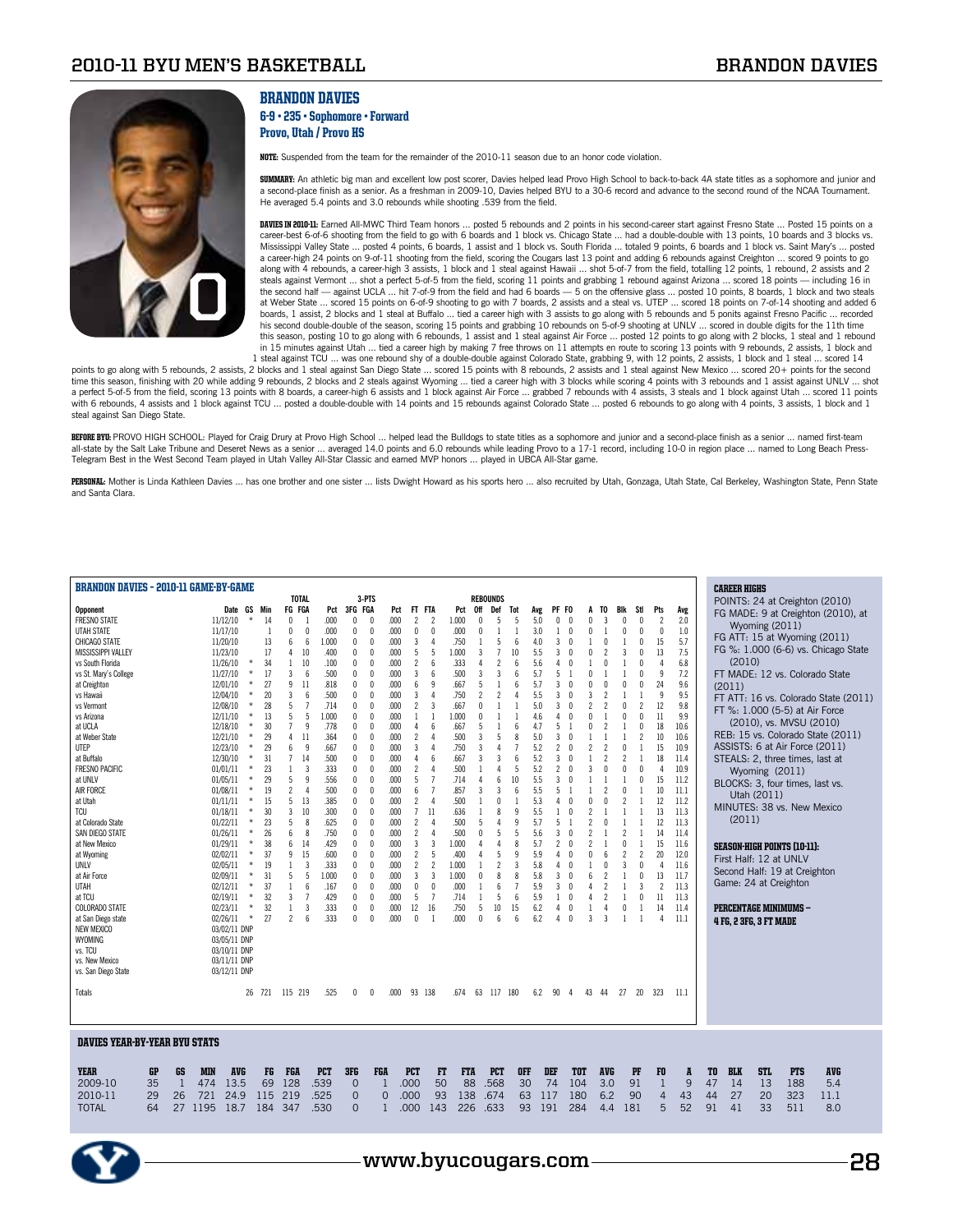## **2010-11 BYU Men's Basketball The Last Time ...**

## **5 PLAYERS SCORED IN DOUBLE FIGURES**<br>2/19/11 vs. TCU, 79-56 W. Fred

2/19/11 vs. TCU, 79-56 W, Fredette-23, Rogers-15, Emery-11, Davies-11, Hartsock-10

**6 PLAYERS SCORED IN DOUBLE FIGURES**<br>1/1/11 vs. Fresno Pacific, 93-57 W, Rogers-16, Hartsock-<br>14, Fredette-13, Emery-12, C. Collinsworth-11, K.<br>Collinsworth-10

No players scoreD in double figures 2/21/05 at Air Force, 39-70 L

**ONE PLAYER RECORDED A DOUBLE-DOUBLE**<br> $2/23/11$  vs. Colorado State 2/23/11 vs. Colorado State Brandon Davies, 14 points, 15 rebounds

**TWO PLAYERS RECORD A DOUBLE-DOUBLE** 2/2/08 at Wyoming Trent Plaisted, 17 points, 10 rebounds Jonathan Tavernari, 10 points, 10 rebounds

two double-digit rebounders 11/23/10 vs. Mississippi Valley State Brandon Davies-10, Charles Abouo-10

**SIX PLAYERS HAD 5 OR MORE REBOUNDS**<br>1/1/11 vs. Fresno Pacific. C. Coll 1/1/11 vs. Fresno Pacific, C. Collinsworth-8, Rogers-5, Emery-5, Hartsock-5, Abouo-5, Davies-5

**FIVE PLAYERS HAD 6 OR MORE REBOUNDS**<br>11/20/10 vs. Chicago State, Abouo-8 11/20/10 vs. Chicago State, Abouo-8, K. Collinsworth-7, Rogers-7, Anderson-6, C. Collinsworth-6, Davies-6

**FOUR PLAYERS HAD 9 OR MORE REBOUNDS**<br>12/30/06 vs. Seton Hall, Cummard-12, Plaisted-9<br>Young-9, Ainge-9

**TWO PLAYERS FOULED OUT**<br>3/20/10 vs. Kansas St 3/20/10 vs. Kansas State-NCAA 2nd Round Brandon Davies, Noah Hartsock

**THREE OR MORE PLAYERS FOULED OUT** 1/3/09 vs. Wake Forest Chris Miles, Gavin MacGregor, Charles Abouo

**A BYU PLAYER RECEIVED A TECHNICAL FOUL**<br>3/11/11 vs. New Mexico- Noah Hartsock

an opponent PLAYER received a technical foul vs. San Diego Stat

a BYU Coach received a technical foul 11/24/06 vs. SUU - Dave Rose

AN OPPONENT COACH RECEIVED A TECHNICAL FOUL<br> $1/5/11$  at UNLV - Bench at UNLV - Bench

a BYU player ejected from a game 11/23/02 vs. Kansas State Travis Hansen (2 technical fouls)

**AN OPPONENT PLAYER EJECTED FROM A GAME**  $1/30/10$  vs. Utah 1 **ANDIA BRUTHE TREAT IT CHANNET**<br>
VS. Utah<br>
Marshall Henderson (flagrant foul)

**A COACH EJECTED FROM THE GAME**<br>11/30/05 vs. Lamar (at Delta ( 11/30/05 vs. Lamar (at Delta Center) Lamar coach Billy Tubbs (2 tech. fouls)

**AT LEAST TWO PLAYERS SCORED 20+ POINTS**<br>3/5/11 vs Wyoming-Jimmer Fredette 3/5/11 vs Wyoming-Jimmer Fredette, 38, Charles Abouo, 25

**THREE PLAYERS SCORED 20+ POINTS**<br> $3/6/10$  at TCU 3/6/10 at TCU Tavernari 23, Emery 22, Abouo 22

FOUR PLAYERS SCORED 20+ POINTS<br>1/13/79 vs. UNM. D. Ainge-2 1/13/79 vs. UNM, D. Ainge-27, Scott Runia-25, Devin Durrant-20, Alan Taylor-20

**TWO PLAYERS SCORED 25+ POINTS**<br>3/18/10 vs. Florida-NCAA 1st 3/18/10 vs. Florida-NCAA 1st Round Jimmer Fredette 37, Michael Loyd, Jr. 26

<mark>A PLAYER SCORED 30+ POINTS</mark><br>3/12/11 vs. San Diego State, Jimmer Fredette, 30

**A PLAYER ATTEMPTED 20 OR MORE FIELD GOALS**<br>3/1211 vs. San Diego State. Jimmer Fred vs. San Diego State, Jimmer Fredette, 25

a player with 5 or more steals vs. Utah, Jackson Emery, 6

**A PLAYER HAD DOUBLE-DIGIT ASSISTS**<br>11/24/09 vs. Southern, Jimmer F vs. Southern, Jimmer Fredette, 10

**A PLAYER MADE DOUBLE-DIGIT FREE THROWS**<br>3/5/11 vs. Wyoming, Jimmer Fredette vs. Wyoming, Jimmer Fredette (10-12)

**A PLAYER 100% AT FT LINE (MIN. 8 ATTS)**<br>3/2/11 vs. New Mexico, limmer Fredette (12-12) vs. New Mexico, Jimmer I

a player 100% from floor (min. 5 atts) at Air Force, Brandon Davies (5-5)

a player 100% on treys (min. 3 atts) 12/30/10 at Buffalo, Noah Hartsock (3-3)

DID NOT MAKE A TREY<br>11/22/96 vs. CS Fullerton (0-9)

**LAST TIME OPPONENT DID NOT MAKE A TREY**  $2/2/08$  at Wyoming (0-15)

BYU HAD SIX OR FEWER TURNOVERS  $1/11/11$  at Utah, 5 at Utah, 5

BYU COMMITTED 25-PLUS TURNOVERS 12/15/07 vs. Pepperdine, 86-67 W (29)

BYU COMMITTED 11 OR LESS TEAM FOULS IN A GAME  $3/12/11$  vs. San Diego State. 10 vs. San Diego State, 10

BYU SCORED 90 POINTS 3/5/11 vs. Wyoming, 102-78 W

**BYU SCORED 100 POINTS**<br>3/5/11 vs. Wyomi vs. Wyoming, 102-78 W

**BYU SCORED 110 POINTS**<br>12/22/09 **VS** Nevada  $\overline{\text{vs.}}$  Nevada 110-104 W

BYU SCORED LESS THAN 50 POINTS IN A GAME<br> $1/15/08$  at UNLY 41-70 L at UNLV 41-70 L

HELD OPPONENT TO LESS THAN 50 POINTS IN A GAME vs. Mississippi Valley State 83-36 W

**BYU SCORED LESS THAN 40 POINTS IN A GAI**<br>2/21/05 at Air Force 39-70 L

HELD OPPONENT TO LESS THAN 40 POINTS IN A GAME 11/23/10 vs. Mississippi Valley State 83-36 W

**SHOT 60% FG**<br>3/6/10 at TCU, (.623), 38-61 OPPONENT SHOT 60% FG

1222 at Utah State, (.600), 36-60 **SHOT 70% FG IN A HALF**<br>3/6/10 at TCU (

at TCU (.720), 18-25 DID NOT MISS A 2-POINT ATTEMPT IN A HALF 2/23/04 vs. Air Force, 13-13 inside the arc, (14-17, .824

overall) **SHOT LESS THAN 30% FG**<br>2/21/05 at Air Force at Air Force, (.280), 14-50

**SHOT 100% FT**<br>1/23/10 at San Diego State (8-8)

**SHOT 90% FT (AT LEAST 10 ATTEMPTS)**<br> $2/5/11$ <br> $960)$   $24-25$ vs. UNLV (960), 24-25

SHOT LESS THAN 50% FT 11/20/08 vs. North Florida, (.400), 4-10

SHOT 60% THREE-POINTERS 2/13/10 vs. Air Force, (.600), 12-20

SHOT 70% THREE-POINTERS vs. New Mexico. (.813), 13-16

OPPONENT SCORED LESS THAN 20 POINTS IN FIRST HALF 11/23/10 vs. Mississippi Valley State, 10 (37-10, 83-36 W)

OPPONENT SCORED LESS THAN 20 POINTS IN SECOND HALF at Air Force, 18 (31-18, 67-4

BYU SCORED LESS THAN 20 POINTS IN THE FIRST HALF at Air Force, 13 (BYU trailed 13

BYU SCORED LESS THAN 20 POINTS IN THE SECOND HALF  $\frac{1}{1.5}$  (1.5/00) vs. Utah, 19

OPPONENT SCORED 50 OR MORE POINTS IN A HALF 1/11/11 at Utah, 53 (first half)

BYU SCORED 50 OR MORE POINTS IN FIRST HALF 1/11/11 at Utah, 53

BYU SCORED 50 OR MORE POINTS IN SECOND HALF  $3/5/11$  vs. Wyoming 64 vs. Wyoming, 64

BYU SCORED 60 OR MORE POINTS IN FIRST HALF 11/20/10 vs. Chicago State, 60

BYU SCORED 60 OR MORE POINTS IN SECOND HALF 12/22/09 vs. Nevada, 64

WON BY 50 OR MORE POINTS (largest margin ever) 12/22/06 vs. W. Oregon (62) 102-40

WON BY 50 OR MORE POINTS 11/23/10 vs. Mississippi Valley State (50) 86-36

WON BY 40 OR MORE POINTS 1 MULL PULLES<br>vs. Mississippi Valley State (50) 86-36

**WON BY 30 OR MORE POINTS**  $2/9/11$  at Air Force (3) at Air Force (38) 90-52

WON BY 25 OR MORE POINTS  $1/11/11$  at Utah (25) 104-79

LOST BY 35-plus POINTS 11/22/04 vs. North Carolina (36) 86-50 **LOST BY 30-PLUS POINTS**<br>2/21/05 at Air Force (31) 39-70

LOST BY 25-plus POINTS 1/15/08 at UNLV (29) 70-41

PLAYED AN OVERTIME GAME 11/26/10 vs. South Florida, 77-75 (2OT)

**WON IN SINGLE OVERTIME**<br>2/26/08 at New Mex 2/26/08 at New Mexico, 70-69

**LOST IN OVERTIME**<br> $\frac{1}{2}$ at Utah, 88-94

PLAYED A DOUBLE OT GAME 11/26/10 vs. South Florida, 77-75 (2OT)

PLAYED A TRIPLE OT GAME at UTEP 76-75 W 30T

WON 15 STRAIGHT GAMES 2009-10 (15)

WON 10 STRAIGHT GAMES 2010-11 (10)

LOST 3 STRAIGHT GAMES 2004-05 (three times) last time - @ New Mexico, @ Air Force, @ Utah

LOST 4 STRAIGHT GAMES<br>2004-05 @ New Mexico, @ Air Force, @ Utah, UNLV

**LOST 5 STRAIGHT**<br>2004-05 @ UNM, @ AFA, @ Utah, UNLV, vs. UNM (at<br>MWC)

**LOST 9 STRAIGHT**<br>1997-98

LOST 10 STRAIGHT GAMES 1996-97 (21) - school record

PLAYED AN NCAA TOURNAMENT GAME<br>3/20/10 vs. Kansas State-NCAA 2nd Round, 84-72

WON AN NCAA TOURNAMENT GAME 3/18/10 vs. Florida-NCAA 1st Round, 99-92

WON TWO NCAA TOURNAMENT GAMES<br>1980-81 Princeton 60-51, UCLA 78-55, Notre Dame<br>51-50, then lost to Virginia 60-74

WON THREE NCAA TOURNAMENT GAMES<br>1980-81 Princeton 60-51, UCLA 78-55, Notre Dame<br>51-50, then lost to Virginia 60-74

WON FOUR NCAA TOURNAMENT GAMES<br>Never

PLAYED IN THE NIT  $\overline{a}$  at Houston 67-77 L

WON AN NIT GAME  $vs.$  UC Irvine 78-55 W

**WON TWO NIT GAMES**<br>1999-00 Bowling Green 81-54, So. Illinois 82-57<br>Then lost to Notre Dame in quarterfinals

WON THREE NIT GAMES<br>1965-66 NIT CHAMPIONS<br>1950-51 NIT CHAMPIONS

WON CONFERENCE TOURNEY

WON CONFERENCE REGULAR SEASON<br>2010-11

WON CONFERENCE REGULAR SEASON OUTRIGHT

DEFEATED A RANKED TEAM  $2/26/11$  at SDSU (4/6), 80-67

DEFEATED A RANKED TEAM AT HOME vs. SDSU (4/4), 71-58

DEFEATED A RANKED TEAM ON THE ROAD 2/26/11 at SDSU (6/4), 80-67

WAS RANKED IN THE TOP 25 AP POLL 3/14/11 Ranked 10th

**www.byucougars.com 295**

**WAS RANKED IN THE TOP 25 COACHES POLL**<br>3/14/11 Ranked 12th Ranked 12th FINISHED SEASON RANKED IN THE TOP 25 POLLS 2009-10 17th (AP), 22nd (Coaches)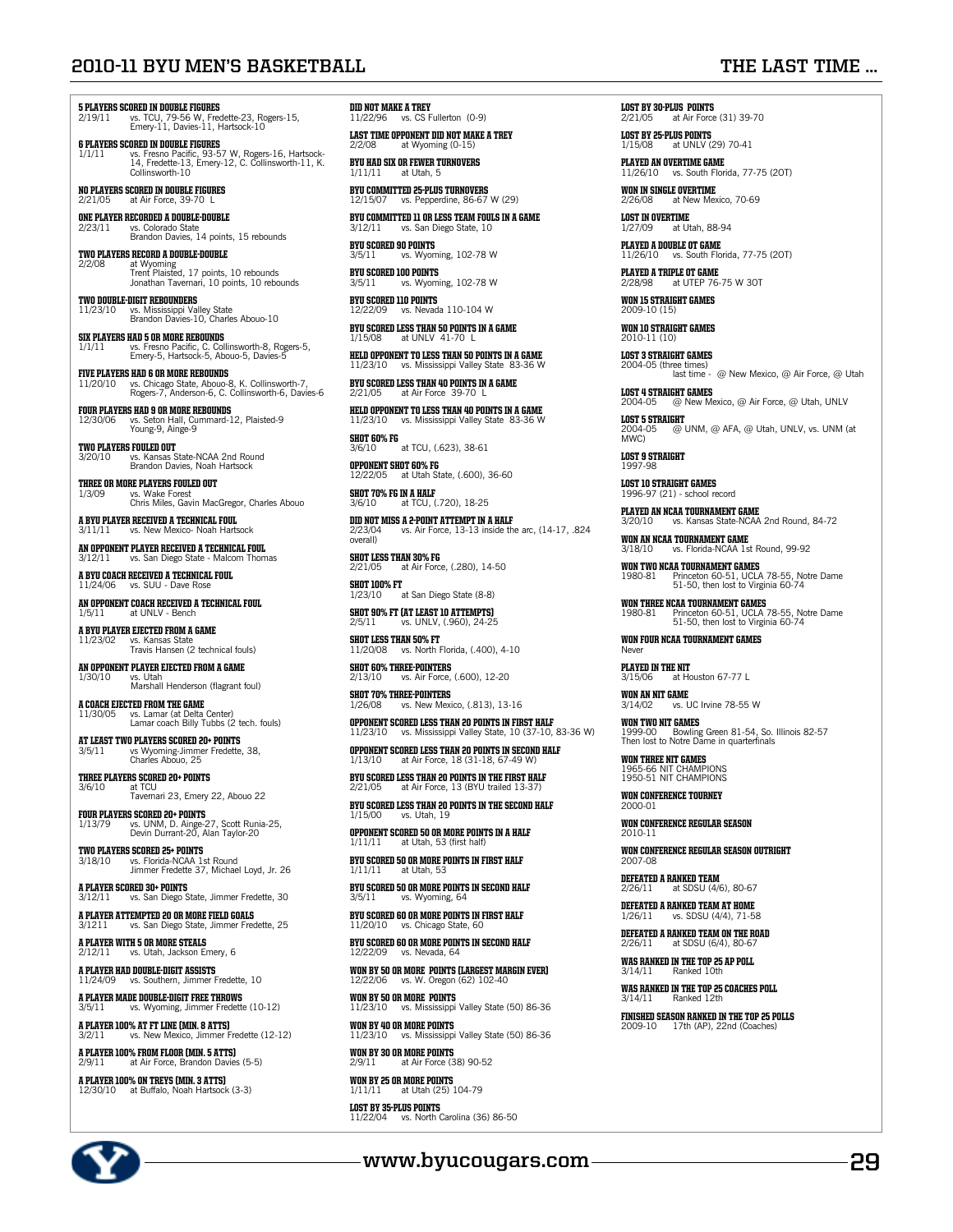BYU vs. South Florida • nov. 26, 2010 11/26/10 5:00 p.m. at SPI, TX (SPI Convention Center) VISITORS: South Florida 3-3

|                                              | BYU VS. FRESNO STATE • NOV. 12, 2010<br>11/12/10 7:05 pm at Provo, Utah, Marriott Center<br><b>VISITORS: Fresno State 0-1</b>                                                                                                                                                                                                                                               |                                                                                            |                |                                                                                                                                                                         |                                                                                                                                                                                |                                                                                                                     |                                                                                                                             |                                                                                                    |                                                                                                                                        |                                                                                                                                  |                                                                                                                                                                          |                                                                                                 |                                                                                                                               |                                                                                                 |                                                                                                             |                                                                                                                                                         |                                                                                                                                                                                            |                                                                        |                                                                                                           |
|----------------------------------------------|-----------------------------------------------------------------------------------------------------------------------------------------------------------------------------------------------------------------------------------------------------------------------------------------------------------------------------------------------------------------------------|--------------------------------------------------------------------------------------------|----------------|-------------------------------------------------------------------------------------------------------------------------------------------------------------------------|--------------------------------------------------------------------------------------------------------------------------------------------------------------------------------|---------------------------------------------------------------------------------------------------------------------|-----------------------------------------------------------------------------------------------------------------------------|----------------------------------------------------------------------------------------------------|----------------------------------------------------------------------------------------------------------------------------------------|----------------------------------------------------------------------------------------------------------------------------------|--------------------------------------------------------------------------------------------------------------------------------------------------------------------------|-------------------------------------------------------------------------------------------------|-------------------------------------------------------------------------------------------------------------------------------|-------------------------------------------------------------------------------------------------|-------------------------------------------------------------------------------------------------------------|---------------------------------------------------------------------------------------------------------------------------------------------------------|--------------------------------------------------------------------------------------------------------------------------------------------------------------------------------------------|------------------------------------------------------------------------|-----------------------------------------------------------------------------------------------------------|
| 04<br>02<br>05<br>11<br>01<br>20<br>23<br>45 | ##Player<br>15 Golubovic, Nedeljko<br>Smith, Greg<br>Wills, Jonathan<br>Steed, Tim<br>Rhodes, Bennie<br>Johnson, Tyler<br>Johnson, Garrett<br>Olekaibe, Kevin<br>Funk, Bracken<br>TEAM<br>Totals                                                                                                                                                                            |                                                                                            | f <sub>5</sub> | tot-fg<br>fg<br>c <sub>1</sub><br>$\begin{array}{ccc} \mathsf{g} & 3 & 6 \\ \mathsf{g} & 2 & 6 \end{array}$<br>g $\frac{3}{6}$<br>2<br>$\mathbb O$<br>3<br>$\mathbf{1}$ | fga<br>14<br>$\mathfrak{p}$<br>$\frac{9}{9}$<br>4<br>$\,1\,$<br>8<br>7<br>20 57                                                                                                | 3-pt<br>fg<br>2<br>0<br>0<br>$\overline{\phantom{a}}$<br>0<br>0<br>0<br>$\mathbf{0}$<br>0<br>$\overline{c}$         | fga<br>7<br>0<br>3<br>1<br>3<br>$\mathbf{1}$<br>0<br>$\overline{4}$<br>$\overline{2}$<br>21                                 | ft<br>0<br>5<br>$\overline{c}$<br>$\mathbf{1}$<br>0<br>3<br>1<br>$\overline{c}$<br>0               | fta<br>0<br>-8<br>3<br>$\overline{4}$<br>$\overline{1}$<br>4<br>$\boldsymbol{2}$<br>3<br>2<br>14 27 9                                  | of<br>2<br>3<br>$\mathbf{1}$<br>$0\quad 4$<br>$\mathbf{1}$<br>0<br>1<br>$\mathbf{0}$<br>$\mathbf{1}$                             | rebounds<br>6<br>$\overline{4}$<br>-1<br>$\mathbf{1}$<br>$\frac{1}{3}$<br>$\mathbb O$<br>-1<br>4<br>3                                                                    | de tot<br>8<br>7<br>$\overline{c}$<br>$\overline{4}$<br>$\overline{c}$<br>3<br>1<br>1<br>5<br>3 | pf<br>1<br>3<br>3<br>-1<br>3<br>$\overline{\mathbf{c}}$<br>0<br>-1<br>1<br>27 36 15 56 9                                      | tp<br>12<br>$\overline{7}$<br>8<br>5<br>6<br>7<br>1<br>8<br>2                                   | a<br>2<br>1<br>$\mathbf{1}$<br>- 1<br>0<br>$\mathbf{1}$<br>1<br>$\mathbf{1}$<br>$\mathbf{1}$                | to<br>1<br>3<br>-1<br>$\overline{\mathbf{3}}$<br>$\frac{1}{2}$<br>$\mathbf{1}$<br>$\overline{2}$<br>$\overline{2}$<br>$\overline{c}$<br>16 <sub>3</sub> | blk s<br>1<br>$\mathbf{0}$<br>0<br>$\overline{1}$<br>$\int_{0}^{4}$<br>$\mathbf{1}$<br>$\mathbb O$<br>$\mathbf{0}$<br>0                                                                    | 0<br>0<br>0<br>3<br>1<br>2<br>0<br>3<br>1                              | min<br>31<br>24<br>32<br>29<br>18<br>17<br>-9<br>22<br>18<br>10 200                                       |
|                                              | TOTAL FG%<br>3-Pt. FG%<br>F Throw %                                                                                                                                                                                                                                                                                                                                         | 1st Half: 10-30 33.3%<br>1st Mail: 10:00 00<br>1st Half: 2-13 15.4%<br>1st Half: 4-6 66.7% |                |                                                                                                                                                                         |                                                                                                                                                                                |                                                                                                                     | 2nd Half: 10-27 37.0%<br>2nd Half: 0-8 0.0%<br>2nd Half: 10-21 47.6%                                                        |                                                                                                    |                                                                                                                                        |                                                                                                                                  |                                                                                                                                                                          |                                                                                                 | Game: 35.1%<br>Game: 9.5%<br>Game: 51.9%                                                                                      |                                                                                                 |                                                                                                             |                                                                                                                                                         | 7                                                                                                                                                                                          | DEADBALL<br>REBOUNDS                                                   |                                                                                                           |
|                                              | HOME TEAM: BYU 1-0                                                                                                                                                                                                                                                                                                                                                          |                                                                                            |                | tot-fg                                                                                                                                                                  |                                                                                                                                                                                | $3-pt$                                                                                                              |                                                                                                                             |                                                                                                    |                                                                                                                                        |                                                                                                                                  | rebounds                                                                                                                                                                 |                                                                                                 |                                                                                                                               |                                                                                                 |                                                                                                             |                                                                                                                                                         |                                                                                                                                                                                            |                                                                        |                                                                                                           |
| $_{01}$<br>04<br>12<br>13<br>14<br>15<br>21  | ##Player<br>00 DAVIES, Brandon<br>41 COLLINSWORTH, Chris f 1 5<br>ABOUO, Charles g 4<br>EMERY, Jackson g 2<br>FREDETTE, Jimmer g 9<br>MAGNUSSON, Logan 0<br>7/I STRA Rmck 1<br>32 FREDETTE, Jimmer<br>32 FREDETTE, Jimmer<br>ZYLSTRA, Brock<br><b>MARTINEAU, Nick</b><br>ANDERSON, James<br>ROGERS, Stephen<br>31 COLLINSWORTH, Kyle<br>34 HARTSOCK, Noah<br>TEAM<br>Totals |                                                                                            | f <sub>0</sub> | -1<br>0 <sub>1</sub><br>$\frac{1}{2}$<br>$\,1\,$<br>9                                                                                                                   | fg fga fg<br>-1<br>6<br>7<br>15<br>$\mathbf{1}$<br>$\overline{3}$<br>$\mathbf{1}$<br>5<br>1<br>15<br>30 61 6                                                                   | 0<br>0<br>1<br>2<br>$\overline{1}$<br>0<br>1<br>$\overline{\mathbf{0}}$<br>$\mathbf{0}$<br>0<br>0<br>$\overline{1}$ | fga ft<br>0<br>2<br>$\boldsymbol{\eta}$<br>6<br>4<br>$\theta$<br>2<br>1<br>$\mathbf{0}$<br>3<br>0<br>$\mathbf{1}$<br>21     | 2<br>$\mathbf{1}$<br>4<br>1<br>5<br>$\theta$<br>0<br>0<br>$\mathbf{0}$<br>0<br>2<br>$\overline{c}$ | fta<br>2<br>$\overline{\mathbf{c}}$<br>4<br>$\overline{c}$<br>5<br>0<br>0<br>0<br>$\mathbf{0}$<br>2<br>$\overline{4}$<br>3<br>17 24    | 0<br>2<br>3<br>0<br>0<br>$\mathbf{0}$<br>0<br>0<br>0<br>2<br>0<br>1<br>1<br>9                                                    | of de tot pf<br>5<br>5<br>3<br>4<br>$\overline{3}$<br>$\overline{2}$<br>$\overline{3}$<br>$\mathbf{1}$<br>$\frac{1}{2}$<br>$\mathbf{1}$<br>$\,$ $\,$ $\,$<br>4           | 5<br>7<br>6<br>4<br>3<br>$\overline{c}$<br>3<br>$\mathbf{1}$<br>2<br>3<br>1<br>5<br>1           | 0<br>2<br>$\overline{c}$<br>3<br>0<br>$\boldsymbol{\eta}$<br>$\mathbf{1}$<br>-1<br>5<br>0<br>3<br>-1<br>34 43 20 83 18 13 1   | Þ<br>2<br>3<br>13<br>7<br>24<br>$\Omega$<br>3<br>0<br>2<br>4<br>4<br>21 <sub>0</sub>            | a<br>0<br>1<br>$\mathbf{1}$<br>3<br>8<br>0<br>0<br>1<br>1<br>0<br>3                                         | 3<br>0<br>0<br>0<br>1<br>$\mathbf{1}$<br>-1<br>1 0<br>$\mathbf{1}$<br>0<br>3<br>$\overline{2}$                                                          | to blk s<br>0<br>0<br>$\theta$<br>0<br>$\mathbf 0$<br>$\mathbf{0}$<br>$\overline{\mathbf{0}}$<br>$\begin{smallmatrix} 0\\ 0 \end{smallmatrix}$<br>$\mathbb O$<br>-1                        | 0<br>0<br>1<br>1<br>2<br>0<br>0<br>1<br>0<br>0<br>2<br>0<br>7          | min<br>14<br>17<br>25<br>25<br>29<br>7<br>11<br>-8<br>10<br>7<br>22<br>25<br>200                          |
|                                              | TOTAL FG%<br>3-Pt. FG%<br>F Throw %<br>Officials: Steve Welmer, Eric Curry, Ruben Ramos<br>Technical fouls: Fresno State-None. BYU Cougars-None.<br>Attendance: 22700                                                                                                                                                                                                       | 1st Half: 14-28 50.0%<br>1st Half: 3-9 33.3%<br>1st Half: 14-20 70.0%                      |                |                                                                                                                                                                         |                                                                                                                                                                                |                                                                                                                     | 2nd Half: 16-33 48.5%<br>2nd Half: 3-12 25.0%<br>2nd Half: 3-4 75.0%                                                        |                                                                                                    |                                                                                                                                        |                                                                                                                                  |                                                                                                                                                                          |                                                                                                 | Game: 49.2%<br>Game: 28.6%<br>Game: 70.8%                                                                                     |                                                                                                 |                                                                                                             |                                                                                                                                                         | 2                                                                                                                                                                                          | DEADBALL<br><b>REBOUNDS</b>                                            |                                                                                                           |
|                                              | Score by Periods<br>Fresno State<br><b>BYU Cougars</b>                                                                                                                                                                                                                                                                                                                      | 1st<br>26<br>45                                                                            |                | 2nd<br>30<br>38                                                                                                                                                         |                                                                                                                                                                                | Total<br>56<br>83                                                                                                   |                                                                                                                             |                                                                                                    |                                                                                                                                        |                                                                                                                                  |                                                                                                                                                                          |                                                                                                 |                                                                                                                               |                                                                                                 |                                                                                                             |                                                                                                                                                         |                                                                                                                                                                                            |                                                                        |                                                                                                           |
| Sellout.                                     |                                                                                                                                                                                                                                                                                                                                                                             |                                                                                            |                |                                                                                                                                                                         |                                                                                                                                                                                |                                                                                                                     |                                                                                                                             |                                                                                                    |                                                                                                                                        |                                                                                                                                  |                                                                                                                                                                          |                                                                                                 |                                                                                                                               |                                                                                                 |                                                                                                             |                                                                                                                                                         |                                                                                                                                                                                            |                                                                        |                                                                                                           |
|                                              | Points in the paint-FS 34,BY 38. Points off turnovers-FS 10,BY 13.<br>2nd chance points-FS 11,BY 10. Fast break points-FS 4,BY 6.<br>Bench points-FS 18,BY 34. Score tied-3 times. Lead changed-4 times.<br>Last FG-FS 2nd-00:30, BY 2nd-01:35.                                                                                                                             |                                                                                            |                |                                                                                                                                                                         |                                                                                                                                                                                |                                                                                                                     |                                                                                                                             |                                                                                                    |                                                                                                                                        |                                                                                                                                  |                                                                                                                                                                          |                                                                                                 |                                                                                                                               |                                                                                                 |                                                                                                             |                                                                                                                                                         |                                                                                                                                                                                            |                                                                        |                                                                                                           |
|                                              | Largest lead-FS by 2 1st-14:48, BY by 36 2nd-04:27.<br>BYU VS. UTAH STATE • NOV. 17, 2010<br>11/17/10 7:02 pm at Provo, Utah, Marriott Center                                                                                                                                                                                                                               |                                                                                            |                |                                                                                                                                                                         |                                                                                                                                                                                |                                                                                                                     |                                                                                                                             |                                                                                                    |                                                                                                                                        |                                                                                                                                  |                                                                                                                                                                          |                                                                                                 |                                                                                                                               |                                                                                                 |                                                                                                             |                                                                                                                                                         |                                                                                                                                                                                            |                                                                        |                                                                                                           |
|                                              | VISITORS: Utah State 1-1<br>##Player<br>22 Jardine, Brady<br>Wesley, Tai<br>Pane, Brockeith<br>Williams, Pooh<br>Newbold, Tyler<br>Walker III, James<br>21 Grim, Morgan<br>Green, Brian<br>44 Formisano, Matt<br>TEAM<br>Totals                                                                                                                                             |                                                                                            | $f \quad 4$    | tot-fg<br>$f$ 9<br>g $\,$ 0<br>0<br>$\overline{2}$<br>6<br>0                                                                                                            | fg fga<br>9<br>11<br>$g \begin{array}{ccc} 2 & 11 & 0 \\ g & 2 & 11 & 0 \\ g & 2 & 4 & 2 \end{array}$<br>$\frac{2}{3}$<br>$\mathbf{1}$<br>$\,$ 6<br>7<br>$\mathbf{1}$<br>25 52 | $3-pt$<br>fg<br>0<br>0<br>0<br>0<br>0<br>5<br>0                                                                     | fga<br>0<br>$\Omega$<br>$\mathbf{1}$<br>3<br>$\mathbf{1}$<br>0<br>0<br>6<br>0<br>$7 \quad 11$                               | ft<br>2<br>1<br>4<br>4<br>$\overline{c}$<br>$\mathbf{1}$<br>$\,1\,$<br>$\theta$<br>0               | fta<br>3<br>- 6<br>- 6<br>$\overline{4}$<br>$\overline{2}$<br>$\overline{\mathbf{c}}$<br>3<br>0<br>0<br>15 26                          | of<br>4<br>1<br>1<br>$0\quad 0\quad$<br>2<br>0<br>0<br>2                                                                         | rebounds<br>de tot<br>8<br>$\overline{1}$<br>$\overline{2}$<br>$\begin{smallmatrix} 0 & 0 \\ 0 & 2 \end{smallmatrix}$<br>$\sqrt{4}$<br>$\mathbf 0$<br>1<br>3<br>10 27 37 | 12<br>8<br>3<br>$\mathbf 0$<br>$\mathbf{0}$<br>2<br>6<br>0<br>1<br>5                            | pf<br>4<br>5<br>3<br>3<br>4<br>1<br>2<br>$\overline{1}$<br>0<br>23 72 12 14 6                                                 | Þ<br>10<br>19<br>8<br>10<br>$\mathfrak{p}$<br>$\mathbf{1}$<br>5<br>17<br>0                      | a<br>0<br>3<br>3<br>3<br>$\mathbf{1}$<br>2<br>0<br>0<br>0                                                   | to<br>1<br>$\overline{4}$<br>4<br>$0\quad 0$<br>$\mathbf{1}$<br>2<br>$\mathbf{1}$<br>1<br>0                                                             | blk s<br>3<br>$\mathbf{0}$<br>0<br>$\frac{1}{2}$<br>$\mathbf{1}$<br>$\overline{c}$<br>0<br>0                                                                                               | 0<br>0<br>0<br>0<br>1<br>$\mathbf{1}$<br>0<br>0<br>0<br>$\overline{c}$ | min<br>28<br>25<br>26<br>26<br>29<br>12<br>24<br>26<br>4<br>200                                           |
| 42<br>03<br>05<br>24<br>15<br>23             | TOTAL FG% 1st Half: 11-23 47.8%<br>$3-Pt$ FG%<br>F Throw %                                                                                                                                                                                                                                                                                                                  | 1st Half-3-6.50.0%<br>1st Half: 8-13 61.5%                                                 |                |                                                                                                                                                                         |                                                                                                                                                                                |                                                                                                                     | 2nd Half: 14-29 48.3%<br>2nd Half- 4-5 80.0%<br>2nd Half: 7-13 53.8%                                                        |                                                                                                    |                                                                                                                                        |                                                                                                                                  |                                                                                                                                                                          |                                                                                                 | Game: 48.1%<br>Game: 63.6%<br>Game: 57.7%                                                                                     |                                                                                                 |                                                                                                             |                                                                                                                                                         | 2                                                                                                                                                                                          | DEADBALL<br><b>REBOUNDS</b>                                            |                                                                                                           |
| 32                                           | HOME TEAM: BYU Cougars 2-0<br>##Player<br>34 HARTSOCK, Noah<br>41 COLLINSWORTH, Chris f<br>01 ABOUO, Charles g 3<br>04 EMERY, Jackson<br>FREDETTE, Jimmer<br>00 DAVIES, Brandon<br>12 MAGNUSSON, Logan<br>13 ZYLSTRA, Brock<br>14 MARTINEAU, Nick<br>15 ANDERSON, James<br>21 ROGERS, Stephen<br>31 COLLINSWORTH, Kyle<br>TEAM<br>Totals                                    |                                                                                            | f              | tot-fg<br>-5<br>-1<br>$\begin{matrix}g&4\\g&8\end{matrix}$<br>0<br>$^{\circ}$<br>0<br>$\mathbf{0}$<br>$\mathbf{1}$<br>0<br>$\overline{c}$                               | fg fga fg<br>12<br>$\overline{2}$<br>8<br>11<br>21<br>$\mathbb O$<br>$\overline{1}$<br>0<br>$\mathbf 0$<br>$\overline{2}$<br>$\mathbf{1}$<br>4<br>24 62                        | $3-pt$<br>$\,0\,$<br>0<br>1<br>$\frac{1}{5}$<br>0<br>$\theta$<br>0<br>$\mathbf 0$<br>$\mathbf 0$<br>0<br>0<br>7     | fga ft<br>$\mathbf{0}$<br>0<br>6<br>5<br>14 5<br>$\mathbf 0$<br>$\mathbf{0}$<br>0<br>0<br>$\mathbf{0}$<br>$\mathbf{1}$<br>0 | 5.<br>5<br>6<br>$\mathbf{1}$<br>0<br>$\mathbf{1}$<br>0<br>0<br>$\mathbf{0}$<br>0<br>0              | fta of de tot pf<br>5.<br>6<br>6<br>$\mathbf{1}$<br>6<br>$\mathbf 0$<br>$\overline{2}$<br>0<br>$\mathbf 0$<br>$\overline{2}$<br>0<br>2 | 4<br>$\mathbf{1}$<br>$\mathbf{1}$<br>0<br>0<br>1<br>0<br>$\mathbf 0$<br>0<br>2<br>$\overline{\mathbf{c}}$<br>$\boldsymbol{\eta}$ | rebounds<br>$\mathbf{1}$<br>7<br>$1 \quad 3$<br>$\frac{2}{1}$<br>$\mathbf{\hat{1}}$<br>$\overline{2}$<br>$\overline{1}$<br>$\,0\,$<br>$\overline{1}$<br>4<br>0<br>3      | 5<br>8<br>4<br>3<br>1<br>1<br>3<br>$\mathbf{1}$<br>0<br>$\mathbf{1}$<br>6<br>2<br>5             | 3<br>5<br>3<br>$\overline{4}$<br>0<br>-1<br>$\mathbf{0}$<br>0<br>-1<br>$\mathbf{1}$<br>0<br>4<br>26 23 30 14 26 40 22 78 12 9 | Ф<br>15 <sub>1</sub><br>7<br>$10^{\circ}$<br>26<br>0<br>1<br>0<br>0<br>$\overline{c}$<br>0<br>4 | $1\quad2$<br>$13 \t0 \t0 \t1$<br>$\mathbf{0}$<br>5<br>0<br>$\mathbf{1}$<br>0<br>0<br>$\mathbf{1}$<br>1<br>2 | $\overline{\phantom{a}}$<br>$\mathbf{0}$<br>3<br>$\mathbf{1}$<br>$\mathbf{0}$<br>$\mathbf 0$<br>$0\quad 0$<br>$\mathbf{0}$<br>0<br>1                    | a to blk s<br>$\overline{4}$<br>0<br>$\begin{smallmatrix}0\\0\end{smallmatrix}$<br>$\mathbb O$<br>$\mathbf 0$<br>$\mathbf 0$<br>$\begin{smallmatrix}0\\1\end{smallmatrix}$<br>$\,0\,$<br>6 | 1<br>0<br>0<br>1<br>3<br>0<br>0<br>0<br>0<br>0<br>0<br>2               | min<br>35<br>17<br>30<br>24<br>39<br>1<br>-6<br>$\overline{4}$<br>$\overline{1}$<br>14<br>8<br>21<br>7200 |
|                                              | TOTAL FG% 1st Half: 10-28 35.7%<br>3-Pt. FG%<br>F Throw %                                                                                                                                                                                                                                                                                                                   | 1st Half: 3-13 23.1%<br>1st Half: 10-15 66.7%                                              |                |                                                                                                                                                                         |                                                                                                                                                                                |                                                                                                                     | 2nd Half: 14-34 41.2%<br>2nd Half: 4-13 30.8%<br>2nd Half: 13-15 86.7%                                                      |                                                                                                    |                                                                                                                                        |                                                                                                                                  |                                                                                                                                                                          |                                                                                                 | Game: 38.7%<br>Game: 26.9%<br>Game: 76.7%                                                                                     |                                                                                                 |                                                                                                             |                                                                                                                                                         | 4                                                                                                                                                                                          | DEADBALL<br><b>REBOUNDS</b>                                            |                                                                                                           |
|                                              | Officials: Randy McCall, Verne Harris, Tom O'Neill<br>Technical fouls: Utah State-None. BYU Cougars-None.<br>Attendance: 17303<br>Score by Periods                                                                                                                                                                                                                          | 1st                                                                                        |                | 2nd                                                                                                                                                                     |                                                                                                                                                                                | Total                                                                                                               |                                                                                                                             |                                                                                                    |                                                                                                                                        |                                                                                                                                  |                                                                                                                                                                          |                                                                                                 |                                                                                                                               |                                                                                                 |                                                                                                             |                                                                                                                                                         |                                                                                                                                                                                            |                                                                        |                                                                                                           |

Points in the paint-USU 34,BY 28. Points off turnovers-USU 7,BY 21. 2nd chance points-USU 8,BY 12. Fast break points-USU 2,BY 4. Bench points-USU 23,BY 7. Score tied-7 times. Lead changed-9 times. Last FG-USU 2nd-04:22, BY 2nd-02:50. Largest lead-USU by 3 2nd-19:45, BY by 8 1st-12:53.

BYU vs. Chicago State • nov. 20, 2010 11/20/10 8:06 pm at Provo, Utah, Marriott Center VISITORS: Chicago State 1-3 tot-fg 3-pt rebounds<br>##Player fg fga ft fta of de tot pf tp a to blk s min#<br>21 MONTGOMERY, Carl f 1 6 0 1 0 0 0 4 4 4 2 1 4 1 0 20 24 LOFTON, Antonio f 4 6 0 0 5 9 0 5 5 5 13 0 3 0 2 29 35 MARTIN, Hajji f 1 4 0 1 0 0 0 5 5 2 2 1 0 0 0 22 20 WALL, Christian g 2 8 0 3 0 0 1 3 4 0 4 1 2 1 1 25 23 SCOTT, Victor g 5 10 4 7 3 3 0 2 2 3 17 1 4 0 0 27 02 MARTIN JR, Steve 1 5 0 1 0 0 0 1 1 2 2 4 3 0 0 21 03 HARRIS, Jamill 2 8 1 3 0 0 0 2 2 2 5 0 3 0 1 14 15 MONTGOMERY, Jonathan 2 7 0 2 3 4 1 5 6 2 7 0 2 0 2 20 34 UKAIGWE, Quincy 2 5 0 0 0 0 1 2 3 5 4 1 0 0 0 11 44 KIELBASA, Pawel 2 4 0 0 0 0 0 4 4 1 4 1 0 0 0 11 TEAM 3 1 4 Totals.............. 22 63 5 18 11 16 6 34 40 26 60 10 21 2 6 200 .<br>T. FG% 1st Half: 10-30 33.3% 2nd Half: 12-33 36.4% Game: 24.9% DEADBALL<br>Trow % 1st Half: 6-7 85.7% 2nd Half: 5-9 55.6% Game: 68.8% 1 3-Pt. FG% 1st Half: 3-9 33.3% 2nd Half: 2-9 22.2% Game: 27.8% REBOUNDS F Throw % 1st Half: 6-7 85.7% 2nd Half: 5-9 55.6% Game: 68.8% 1 ME TEAM: BYU Cougars 3-0 ##Player tote-fig 3-pt rebounds<br>01 ABOUO, Charles fig fig a fit fits of de tot pf tp a to blk s min<br>01 ABOUO, Charles f 1 6 0 2 0 0 3 5 8 2 2 1 0 0 0 12<br>34 HARTSOCK, Noah f 2 6 0 0 1 2 0 0 3 3 0 5 3 0 0 11<br>41 COLLINSWORTH, 12 MAGNUSSON, Logan 2 4 0 2 0 0 2 1 3 1 4 0 2 0 1 13 13 ZYLSTRA, Brock 3 7 3 6 2 2 0 3 3 3 11 2 1 0 2 16 14 MARTINEAU, Nick 0 2 0 2 0 0 0 2 2 0 0 3 1 0 2 17 15 ANDERSON, James 1 7 0 0 0 2 5 1 6 1 2 0 0 0 1 14 21 ROGERS, Stephen 1 5 0 2 4 5 0 7 7 2 6 2 0 1 0 15 31 COLLINSWORTH, Kyle 5 11 0 2 2 6 4 3 7 1 12 5 0 0 3 22 TEAM 3 3 Totals.............. 38 82 11 31 22 38 18 39 57 16 109 23 7 2 16 200 TOTAL FG% 1st Half: 21-42 50.0% 2nd Half: 17-40 42.5% Game: 46.3% DEADBALL<br>3-Pt. FG% 1st Half: 8-17 47.1% 2nd Half: 3-14 21.4% Game: 35.5% REBOUNDS<br>FThrow % 1st Half: 10-15 66.7% 2nd Half: 12-23 52.2% Game: 57.9% 8 -------------------------------------------------------------------------------- Officials: Mike Reed, K.C. Ely, Glen Mayberry Technical fouls: Chicago State-None. BYU Cougars-None. Attendance: 11544 Score by Periods 1st 2nd Total Chicago State 29 31 60 BYU Cougars 60 49 109 Points in the paint-CHIST 26,BY 44. Points off turnovers-CHIST 4,BY 32.<br>2nd chance points-CHIST 8,BY 14. Fast break points-CHIST 2,BY 18.<br>Bench points-CHIST 22,BY 50. Score tied-0 times. Lead changed-0 times.<br>Last FG-CHIST Largest lead-CHIST None, BY by 51 2nd-10:22. BYU vs. Mississippi Valley State • nov. 23, 2010 11/23/10 7:06 pm at Provo, Utah, Marriott Center VISITORS: Mississippi Valley State 0-4 ##Player to-the 3-pt tends to the set of the start of the start of the start of the start of the start of the start of the start of the start of the start of the start of the start of the start of the start of the start of 01 DONALD,Darian 0 1 0 0 0 0 0 0 0 0 0 0 0 0 0<br>05 HARRIS,Jerome 0 0 0 0 0 0 0 0 0 0 0 0 0 0 0 0 15<br>10 LAMB,Ricky 1 3 1 3 0 0 0 0 0 0 3 1 2 0 0 15 12 STUDIVANT,Amos 2 5 0 0 0 2 1 2 3 3 4 0 0 0 0 15<br>21 COX,Cor-J 1 3 0 0 0 1 1 0 0 3 3 3 0 2 0 1 0 0 11<br>25 BURWELL,Kevin 0 3 0 1 0 2 0 3 3 3 0 2 0 0 0 11<br>30 HOLMES,Mark 0 3 0 1 0 2 0 3 3 1 0 1 0 0 TEAM 6 2 8 Totals.............. 15 60 3 15 3 11 12 28 40 22 36 5 25 6 7 200 TOTAL FG% 1st Half: 3-25 12.0% 2nd Half: 12-35 34.3% Game: 25.0% DEADBALL<br>3-Pt. FG% 1st Half: 3-6 16.7% 2nd Half: 2-9 22.2% Game: 20.0% REBOUNDS<br>FThrow % 1st Half: 3-9 33.3% 2nd Half: 0-2 0.0% Game: 27.3% 3 HOMETEAM: BYU Cougars 4-0<br>
## Player fig. figa fig. figa fit fila of de tot pf tp a to blik s min<br>
34 HARTSOCK, Noah f 4 6 0 0 4 5 3 3 6 0 12 0 2 1 0 2<br>
41 COLLINSWORTH, Chris f 0 1 0 0 0 0 0 0 0 0 0 0 1 0 0 6<br>
01 ABOUO, C 13 ZYLSTRA, Brock 2 5 1 3 0 0 0 3 3 2 5 2 1 0 2 17 14 MARTINEAU, Nick 2 3 1 2 0 0 0 2 2 0 5 3 0 0 0 15 15 ANDERSON, James 2 4 0 0 5 8 0 5 5 2 9 0 0 1 1 12<br>21 ROGERS, Stephen 0 1 0 1 0 0 0 0 0 0 0 0 1 0 1 9<br>31 COLLINSWORTH, Kyle 1 3 0 0 2 3 1 2 3 0 4 3 0 0 2 21<br>TEAM 1 4 Totals.............. 28 72 8 27 22 28 19 38 57 11 86 17 13 5 13 200 TAL FG% 1st Half: 12-32 37.5% 2nd Half: 16-40 40.0% Game: 38.9% DEADBALL<br>"t: FG% 1st Half: 5-15 33.3% 2nd Half: 3-12 25.0% Game: 29.6% REBOUNDS<br>hrow % 1st Half: 8-10 80.0% 2nd Half: 14-18 77.8% Game: 78.6% 3 3-Pt. FG% 1st Half: 5-15 33.3% 2nd Half: 3-12 25.0% Game: 29.6% REBOUNDS F Throw % 1st Half: 8-10 80.0% 2nd Half: 14-18 77.8% Game: 78.6% 3 -------------------------------------------------------------------------------- Officials: Steve Welmer, Duane Allen, Brad Ferrie Technical fouls: Mississippi Valley-None. BYU Cougars-None. Attendance: 9207 Score by Periods 1st 2nd Total Mississippi Valley 10 26 36 BYU Cougars 37 49 86 Points in the paint-MVSM 22,BY 30. Points off turnovers-MVSM 7,BY 26. 2nd chance points-MVSM 6,BY 16. Fast break points-MVSM 0,BY 6. Bench points-MVSM 12,BY 38. Score tied-0 times. Lead changed-0 times. Last FG-MVSM 2nd-00:54, BY 2nd-01:01.

Largest lead-MVSM None, BY by 51 2nd-01:01.

|                 |                                                                                                                                                                                                                                                                                                               |                   | tot-fg                     |                                             | 3-pt               |                                                                        |                                            |                                |                              | rebounds                              |                     |                                                 |                      |                     |                                  |                             |                   |                      |
|-----------------|---------------------------------------------------------------------------------------------------------------------------------------------------------------------------------------------------------------------------------------------------------------------------------------------------------------|-------------------|----------------------------|---------------------------------------------|--------------------|------------------------------------------------------------------------|--------------------------------------------|--------------------------------|------------------------------|---------------------------------------|---------------------|-------------------------------------------------|----------------------|---------------------|----------------------------------|-----------------------------|-------------------|----------------------|
|                 | $##$ Player                                                                                                                                                                                                                                                                                                   |                   | fg                         | fga                                         | fg                 | fga                                                                    | ft<br>0                                    | fta<br>0                       | of<br>$\overline{c}$         |                                       | de tot              | pf                                              | tp                   | a<br>$\overline{c}$ | to<br>6                          | blk s<br>$\overline{c}$     | 0                 | min<br>28            |
| 01<br>24        | Anderson Jr. Ron<br>Gilchrist, Augustus                                                                                                                                                                                                                                                                       | f<br>$\mathbf{f}$ | 4<br>5                     | 6<br>10                                     | 0<br>$\mathbf{1}$  | 0<br>$\mathfrak{p}$                                                    | 3                                          | 5                              | $\mathbf{1}$                 | 11<br>4                               | -13<br>5            | 5<br>4                                          | 8<br>14              | $\theta$            | $\overline{c}$                   | $\overline{c}$              | $\theta$          | 29                   |
| 05              | Poland, Jawanza                                                                                                                                                                                                                                                                                               |                   | $g$ 4                      | 12                                          | $\overline{2}$     | Δ                                                                      | $\overline{2}$                             | $\overline{\mathbf{c}}$        | $\overline{c}$               | 3                                     | 5                   | 3                                               | 12                   | $\overline{1}$      | $\overline{c}$                   | $\mathbf 0$                 | 1                 | 32                   |
| 23              | Burwell, Mike                                                                                                                                                                                                                                                                                                 |                   | g <sub>2</sub>             | $\overline{4}$                              | $\mathbf{0}$       | -1                                                                     | 5                                          | $\overline{7}$                 | 0 <sub>4</sub>               |                                       | 4                   | 3                                               | -9                   | 46                  |                                  | 1                           | 0                 | 44                   |
| 34              | Robertson, Hugh                                                                                                                                                                                                                                                                                               |                   | $g$ 2                      | 5                                           | $1 \quad 3$        |                                                                        | -1                                         | $\overline{2}$                 | 0 <sub>1</sub>               |                                       | <sup>1</sup>        |                                                 | 5 6 0 0 0            |                     |                                  |                             | $\mathbf{1}$      | 23                   |
| 03              | Dority, Lavonte                                                                                                                                                                                                                                                                                               |                   | $^{\circ}$<br>$\mathbf{1}$ | $0\quad 0\quad 0$<br>$\mathbf{3}$           | 1 3                |                                                                        | $\overline{0}$<br>$\overline{\phantom{0}}$ | $\mathbf{0}$<br>$\overline{0}$ |                              | $0\quad 0\quad 0\quad$<br>$0 \t1 \t1$ |                     | $0\quad 0\quad 0\quad 0\quad 0$<br>$\mathbf{0}$ | 3 0 2 0              |                     |                                  |                             | 0                 | $\overline{4}$<br>12 |
| 11<br>22        | Haynes, Shedrick<br>Noriega, Shaun                                                                                                                                                                                                                                                                            |                   | $\overline{c}$             | 6                                           | $1 \quad 4$        |                                                                        | $\overline{0}$                             | $\mathbf{0}$                   | $\mathbf 0$                  | $\overline{c}$                        | $\overline{c}$      | $\overline{c}$                                  | 5                    | $\mathbf{2}$        | $\mathbf{0}$                     | $\overline{0}$              | $\mathbf{1}$<br>0 | 35                   |
| 31              | Famous, Jarrid                                                                                                                                                                                                                                                                                                |                   | $\overline{c}$             | 5                                           | 0                  | 1                                                                      | 4                                          | $\overline{4}$                 | $\mathbf{1}$                 | 3                                     | 4                   | 1                                               | 8                    | 1                   | $\overline{c}$                   | $\overline{c}$              | 0                 | 25                   |
| 32              | Fitzpatrick, Toarlyn                                                                                                                                                                                                                                                                                          |                   | $\overline{c}$             | 3                                           | 1                  | 1                                                                      | 5                                          | 6                              | 3                            | 8                                     | 11                  | 3                                               | 10                   | $\mathbf{0}$        | 1                                | $\overline{c}$              | 0                 | 18                   |
|                 | TEAM                                                                                                                                                                                                                                                                                                          |                   |                            |                                             |                    |                                                                        |                                            |                                | $\overline{c}$               | $\overline{c}$                        | 4                   |                                                 |                      |                     |                                  |                             |                   |                      |
|                 | Totals                                                                                                                                                                                                                                                                                                        |                   |                            | 24 54                                       | $\overline{7}$     | 19                                                                     | $20\degree$                                | 26                             |                              | 11 39 50                              |                     |                                                 | 26 75                |                     | 10 21 9                          |                             | 3                 | 250                  |
|                 | TOTAL FG%<br>1st Half: 9-26 34.6%<br>3-Pt. FG%<br>1st Half: 3-7 42.9%<br>F Throw %<br>1st Half: 7-8 87.5%                                                                                                                                                                                                     |                   |                            |                                             |                    | 2nd Half: 10-20 50.0%<br>2nd Half: 3-9 33.3%<br>2nd Half: 10-12 83.3%  |                                            |                                |                              |                                       |                     | Game: 44.4%<br>Game: 36.8%<br>Game: 76.9%       |                      |                     |                                  | 3,1                         | DEADBALL          | <b>REBOUNDS</b>      |
|                 | HOME TEAM: BYU Cougars 5-0                                                                                                                                                                                                                                                                                    |                   |                            |                                             |                    |                                                                        |                                            |                                |                              |                                       |                     |                                                 |                      |                     |                                  |                             |                   |                      |
|                 |                                                                                                                                                                                                                                                                                                               |                   | tot-fg                     |                                             | $3-pt$             |                                                                        |                                            |                                |                              | rebounds                              |                     |                                                 |                      |                     |                                  |                             |                   |                      |
| 00 <sub>0</sub> | $##$ Player<br>DAVIES, Brandon                                                                                                                                                                                                                                                                                | f                 | fg<br>$\mathbf{1}$         | fga<br>10 <sup>°</sup>                      | fg<br>$\mathbf{0}$ | fga<br>$\mathbf{0}$                                                    | ft<br>$\gamma$                             | fta<br>6                       | of<br>4                      | $\overline{c}$                        | de tot<br>6         | pf<br>4                                         | tp<br>4              | a<br>1              | to<br>$\mathbf{0}$               | blk s<br>$\mathbf{1}$       | $\theta$          | min<br>34            |
| 34              | HARTSOCK, Noah                                                                                                                                                                                                                                                                                                | f                 | 3                          | 10 <sub>0</sub>                             |                    | 1                                                                      | $\mathbf{0}$                               | $\mathbf{0}$                   | 6                            | $\mathbf{1}$                          | $\overline{7}$      | Δ                                               | 6                    | 4                   | $\mathbf{1}$                     | $\overline{c}$              | $\overline{c}$    | 44                   |
| 04              | EMERY, Jackson                                                                                                                                                                                                                                                                                                | g <sub>6</sub>    |                            | 15 5                                        |                    | 13                                                                     | 3                                          | $\overline{4}$                 | $\mathbf{1}$                 | $\overline{2}$                        | 3                   | 3                                               | 20                   | $\overline{2}$      | 0                                | $\mathbf{0}$                | 3                 | 37                   |
| 31              | COLLINSWORTH, Kyle g 2 6 0                                                                                                                                                                                                                                                                                    |                   |                            |                                             |                    | $1\quad1$                                                              |                                            | $\overline{2}$<br>8            |                              | $1\quad1$<br>$0 \quad 3 \quad 3$      | $\overline{c}$      | 0<br>$\overline{2}$                             | -5<br>$32 \quad 4$   | $\overline{2}$      | $1\quad0$                        | $2 \quad 1$                 | 0<br>5            | 21<br>46             |
| 01              | 32 FREDETTE, Jimmer g 10 25 4 8 8<br>ABOUO, Charles                                                                                                                                                                                                                                                           |                   |                            | 3 8 1 2                                     |                    |                                                                        | -1                                         | 6                              |                              | $4\quad 4\quad 8$                     |                     | $\overline{3}$                                  | 8 0 1 0              |                     |                                  |                             | 0                 | 31                   |
|                 | 12 MAGNUSSON, Logan                                                                                                                                                                                                                                                                                           |                   |                            | 0 2 0 0                                     |                    |                                                                        | $\overline{1}$                             | $\overline{2}$                 |                              | $1 \quad 0 \quad 1$                   |                     | $\overline{2}$                                  | $\overline{1}$       |                     |                                  | $0\quad 0\quad 0\quad$      | 0                 | 13                   |
| 13              | ZYLSTRA, Brock                                                                                                                                                                                                                                                                                                |                   |                            | $\begin{matrix} 0 & 1 & 0 & 1 \end{matrix}$ |                    |                                                                        | $\overline{1}$                             | $\overline{2}$                 |                              | $1\quad 0$                            | $\overline{1}$      | 0                                               | $\overline{1}$       |                     |                                  | $1 \quad 0 \quad 0$         | 1                 | 11                   |
| 14<br>15        | MARTINEAU, Nick                                                                                                                                                                                                                                                                                               |                   | $\mathbf{0}$<br>0          | $\begin{smallmatrix}1\\0\end{smallmatrix}$  | $\mathbf{0}$<br>0  | 0<br>0                                                                 | 0<br>0                                     | 0<br>4                         | 0<br>0                       | 1<br>0                                | 1<br>0              | $\mathbf{1}$<br>0                               | 0<br>0               | $\mathbf{1}$<br>0   | $0\quad 0$<br>0                  | 0                           | 1<br>0            | 4<br>6               |
| 21              | ANDERSON, James<br>ROGERS, Stephen                                                                                                                                                                                                                                                                            |                   | 0 <sub>0</sub>             |                                             | 0                  | 0                                                                      | 0                                          | 0                              | 0                            | 0                                     | 0                   | 0                                               | 0                    | 0                   | $\mathbf{0}$                     | 0                           | 0                 | 3                    |
|                 | TEAM                                                                                                                                                                                                                                                                                                          |                   |                            |                                             |                    |                                                                        |                                            |                                | 3                            | 5                                     | 8                   |                                                 |                      |                     |                                  |                             |                   |                      |
|                 | Totals                                                                                                                                                                                                                                                                                                        |                   |                            | 25 78 10 26                                 |                    |                                                                        | 17                                         | 34                             |                              |                                       |                     | 21 19 40 19 77 15 5                             |                      |                     |                                  | 4                           |                   | 12 250               |
|                 |                                                                                                                                                                                                                                                                                                               |                   |                            |                                             |                    |                                                                        |                                            |                                |                              |                                       |                     |                                                 | Game: 32.1%          |                     |                                  |                             | DEADBALL          |                      |
|                 | TOTAL FG%<br>1st Half: 9-30 30.0%<br>3-Pt. FG%<br>1st Half: 2-7 28.6%<br>F Throw %<br>1st Half: 3-11 27.3%                                                                                                                                                                                                    |                   |                            |                                             |                    | 2nd Half: 10-30 33.3%<br>2nd Half: 6-14 42.9%<br>2nd Half: 12-17 70.6% |                                            |                                |                              |                                       |                     | Game: 38.5%<br>Game: 50.0%                      |                      |                     |                                  | 9,3                         |                   | <b>REBOUNDS</b>      |
|                 | Officials: Freddie Williams, Brian Shey, Matt Potter<br>Technical fouls: South Florida-Gilchrist, Augustus. BYU-None.<br>Attendance: 1100                                                                                                                                                                     |                   |                            |                                             |                    |                                                                        |                                            |                                |                              |                                       |                     |                                                 |                      |                     |                                  |                             |                   |                      |
|                 |                                                                                                                                                                                                                                                                                                               |                   |                            |                                             |                    | 20T                                                                    |                                            | Total                          |                              |                                       |                     |                                                 |                      |                     |                                  |                             |                   |                      |
|                 | Score by Periods<br>1st<br>South Florida<br>28                                                                                                                                                                                                                                                                |                   | 2nd<br>33                  | 8                                           | 10T                | 6                                                                      |                                            | 75                             |                              |                                       |                     |                                                 |                      |                     |                                  |                             |                   |                      |
| BYU             | 23                                                                                                                                                                                                                                                                                                            |                   | 38                         | 8                                           |                    | 8                                                                      |                                            | 77                             |                              |                                       |                     |                                                 |                      |                     |                                  |                             |                   |                      |
|                 | Points in the paint-USF 28,BY 26. Points off turnovers-USF 11,BY 20.<br>2nd chance points-USF 9,BY 14. Fast break points-USF 2,BY 4.<br>Bench points-USF 26,BY 10. Score tied-15 times. Lead changed-9 times.<br>Last FG-USF 0T2-00:59, BY 0T2-00:01.<br>Largest lead-USF by 10 2nd-16:19, BY by 4 1st-10:55. |                   |                            |                                             |                    |                                                                        |                                            |                                |                              |                                       |                     |                                                 |                      |                     |                                  |                             |                   |                      |
|                 |                                                                                                                                                                                                                                                                                                               |                   |                            |                                             |                    |                                                                        |                                            |                                |                              |                                       |                     |                                                 |                      |                     |                                  |                             |                   |                      |
|                 | BYU VS. SAINT MARY'S • NOV. 27. 2010<br>11/27/10 7:05 p.m. at SPI, TX (SPI Convention Center)<br>VISITORS: St. Mary's College 6-1                                                                                                                                                                             |                   |                            |                                             |                    |                                                                        |                                            |                                |                              |                                       |                     |                                                 |                      |                     |                                  |                             |                   |                      |
|                 |                                                                                                                                                                                                                                                                                                               |                   | tot-fg                     |                                             | 3-pt               |                                                                        |                                            |                                |                              | rebounds                              |                     |                                                 |                      |                     |                                  |                             |                   |                      |
|                 | $##$ Player                                                                                                                                                                                                                                                                                                   |                   | fg                         | fga                                         | fg                 | fga                                                                    | ft                                         | fta                            | of                           |                                       | de tot              | pf                                              | to                   | a                   | to                               | blk s                       |                   | min                  |
| 11<br>22        | Steindl, Clint                                                                                                                                                                                                                                                                                                | f<br>f            | 1                          | $\mathbf{1}$                                | 0<br>$\mathbf{1}$  | $\mathbf{0}$<br>4                                                      | $\overline{c}$                             | 3                              | $\mathbf{0}$<br>$\mathbf{0}$ | 3                                     | 3                   | 3                                               | 4                    | 1                   | 0<br>4                           | 0                           | 1<br>0            | 22                   |
| 30              | Jones, Rob<br>Walker li, Kenton                                                                                                                                                                                                                                                                               | $\mathsf{f}$      | 7<br>$\mathbf 0$           | 15<br>$\overline{2}$                        | $^{\circ}$         | 0                                                                      | 3<br>$\mathbf{1}$                          | 3<br>$\overline{2}$            |                              | 5<br>$0 \t1 \t1$                      | 5                   | $\overline{c}$<br>3                             | 18 0<br>$\mathbf{1}$ | $\mathbf{0}$        | 0                                | 0<br>$^{\circ}$             | 0                 | 37<br>-7             |
| 04              | Dellavedova, Matthew g 3                                                                                                                                                                                                                                                                                      |                   |                            | 8                                           |                    | $1 \quad 3$                                                            | $\overline{4}$                             | $\overline{4}$                 |                              | $1 \quad 2 \quad 3$                   |                     | $\sqrt{2}$                                      | 11                   | -5                  | 5                                | 1                           | $\mathbf{1}$      | 37                   |
|                 | 32 Mcconnel, Mickey                                                                                                                                                                                                                                                                                           | $g \quad 4$       |                            | 7                                           |                    | $2 \quad 4 \quad 2$                                                    |                                            | $\overline{2}$                 |                              | $0 \quad 2 \quad 2$                   |                     | 1                                               | $12 \quad 1$         |                     |                                  | $2 \quad 0$                 | 0                 | 37                   |
| 01              | Page, Jorden                                                                                                                                                                                                                                                                                                  |                   | $\overline{c}$             |                                             |                    | 3 0 0 0                                                                |                                            | $\mathbf{0}$                   |                              | $1 \quad 0 \quad 1$                   |                     | $\mathbf{0}$                                    | $\overline{4}$       | $\mathbf{0}$        | $0\quad 0$                       |                             | 0                 | 7                    |
| 03<br>14        | Young, Mitchell                                                                                                                                                                                                                                                                                               |                   | 5                          | 8 0 0<br>3                                  | $\mathbf{0}$       | $\mathbf{1}$                                                           | $\overline{2}$<br>$\mathbf{1}$             | 5<br>$\overline{c}$            |                              | $2 \quad 2 \quad 4$                   |                     | 2<br>3                                          | 12<br>3              | $\overline{0}$      | $\overline{c}$                   | $\mathbf{0}$<br>$\mathbf 0$ | $\overline{c}$    | 20                   |
| 25              | Holt, Stephen<br>Williams, Tim                                                                                                                                                                                                                                                                                |                   | $\mathbf{1}$<br>$\sqrt{2}$ | 4                                           | 0                  | 0                                                                      | 4                                          | 4                              | 2 <sub>1</sub><br>1          | -1                                    | 3<br>$\overline{c}$ | $\overline{c}$                                  | 8                    | 0<br>1              | $\overline{c}$<br>$\overline{c}$ | 0                           | 1<br>1            | 16<br>17             |
|                 | TEAM<br>Totals                                                                                                                                                                                                                                                                                                |                   |                            | 25 51                                       | 4                  | 12                                                                     |                                            | 19 25 9                        | $\overline{c}$               | 3                                     | 5<br>20 29          |                                                 | 18 73 8              |                     | 171                              |                             | 6                 | 200                  |

TOTAL FG% 1st Half: 13-25 52.0% 2nd Half: 12-26 46.2% Game: 49.0% DEADBALL<br>3-Pt. FG% 1st Half: 1-5 20.0% 2nd Half: 3-7 42.9% Game: 33.3% REBOUNDS<br>FThrow % 1st Half: 13-16 81.3% 2nd Half: 6-9 66.7% Game: 76.0% 2,1 HOME TEAM: BYU Cougars 6-0 tot-fg 3-pt rebounds<br>##Player fg fga fg fga ft fta of de tot pf tp a to blk s min<br>00 DAVIES, Brandon f 3 5 0 0 3 6 3 3 6 5 9 0 1 1 0 17<br>34 HARTSOCK, Noah f 3 5 0 0 1 1 0 5 5 1 7 2 1 1 2 36 04 EMERY, Jackson | g 6 11 3 6 0 0 0 3 3 2 15 1 2 1 5 38<br>31 COLLINSWORTH, Kyle g 4 6 0 0 2 4 0 0 0 1 10 2 4 1 1 33<br>32 FREDETTE, Jimmer g 10 18 1 6 3 4 0 3 3 2 24 4 2 0 3 35<br>12 MAGNUSSON, Logan 1 3 0 0 0 0 0 1 3 4 2 2 0 1 0 14 MARTINEAU, Nick 1 1 1 1 0 0 0 0 0 1 3 0 2 0 0 4<br>15 ANDERSON, James 0 0 0 0 0 0 0 0 0 0 0 0 0 0 0 0 0 7<br>21 ROGERS, Stephen 0 0 1 0 0 0 0 0 0 0 1 0 0 0 0 0 7 TEAM 1 1 Totals.............. 28 52 5 14 13 19 5 21 26 19 74 10 14 4 11 200 TOTAL FG% 1.st Half: 16-25 64.0% 2nd Half: 12-27 44.4% Game: 53.8% DEADBALL<br>3-Pt. FG% 1.st Half: 4-6 66.7% 2nd Half: 1-8 1.2.5% Game: 58.7% REBOUNDS<br>FThrow % 1.st Half: 7-11 63.6% 2nd Half: 6-8 75.0% Game: 68.4% 4

-------------------------------------------------------------------------------- Officials: Fred Williams, Ron Groover, Brian Shey Technical fouls: St. Mary's College-None. BYU-None. Attendance: 1300

Score by Periods 1st 2nd Total St. Mary's College 40 33 73 BYU 43 31 74

Points in the paint-SMC 30,BY 26. Points off turnovers-SMC 17,BY 14.<br>2nd chance points-SMC 12,BY 6. Fast break points-SMC 3,BY 4.<br>Bench points-SMC 27,BY 9. Score tied-6 times. Lead changed-11 times.<br>Largest lead-SMC by 3 2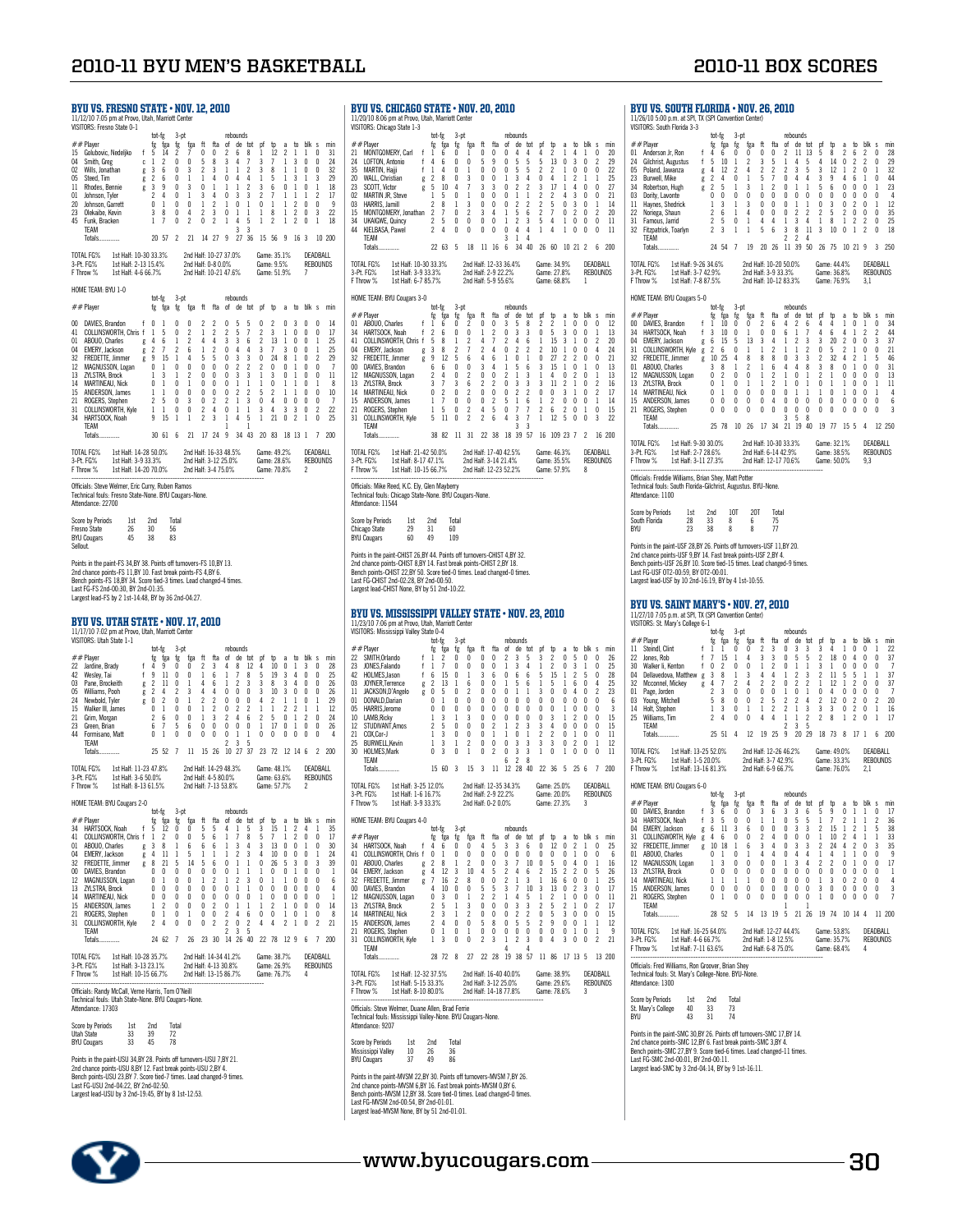Points in the naint-UH 20 RY 32 Points off turnovers-UH 6 RY 15 Points in the paint-UH 20,BY 32. Points off turnovers-UH 6,BY 15.<br>2nd chance points-UH 15,BY 10. Fast break points-UH 0,BY 8.<br>Bench points-UH 24,BY 31. Score tied-1 time. Lead changed-1 time.<br>Largest lead-UH by 2 1st-19:28

Score by Periods 1st 2nd Total Hawaii 27 30 57 BYU Cougars 43 35 78

tot-fg 3-pt<br>fg fga fg fga ft fta of<br>7 9 0 0 4 6 5<br>1 1 0 0 0 0 1<br>4 8 1 5 6 7 0<br>2 6 0 1 2 4 0 ##Player fg fga fg fga ft fta of de tot pf tp a to blk s min#<br>00 DAVIES,Brandon f 7 9 0 0 4 6 5 1 6 5 18 0 2 1 0 30<br>34 HARTSOCK,Noah f 1 1 0 0 0 0 1 1 2 2 2 0 1 1 0 1 1<br>04 EMERY,Jackson g 4 8 1 5 6 7 0 4 4 4 15 1 1 0 1 32

31 COLLINSWORTH, King  $2$  6 6 0 1 2 4 0 2 2 2 4 25 1 7 0 0 29<br>12 REDUTE, Jimmer g 8 15 2 8 7 8 0 2 2 4 25 1 7 0 0 34<br>12 MACNUSSON, Logan 1 1 0 0 0 0 0 1 1 1 4 2 0 0 0 0 6 7<br>13 ZNSTRA Brock 1 1 0 0 0 0 0 1 0 1 4 2 0 0 0 0

TOTAL FG% 1st Half: 14-23 60.9% 2nd Half: 13-28 46.4% Game: 52.9% DEADBALL 3-Pt. FG% 1st Half: 3-6 50.0% 2nd Half: 1-11 9.1% Game: 23.5% REBOUNDS F Throw % 1st Half: 6-12 50.0% 2nd Half: 15-19 78.9% Game: 67.7% 5

| <b>2010-11 BYU MEN'S BASKETBALL</b>                                                                                                                                                                                                                                                                                                                                                                                                                                                                                                                                                                                                                                                                                                                                                                                                                                                                                                                                                                                                                                                                                                                                                                                                                                                                                                                                                                                                                                                                                                                                                                                                                                                                                                                                                                                                                                                                                                                                                                                                                                                                                                                                                                                                                                                                                                    |                                                                                                                                                                                                                                                                                                                                                                                                                                                                                                                                                                                                                                                                                                                                                                                                                                                                                                                                                                                                                                                                                                                                                                                                                                                                                                                                                                                                                                                                                                                                                                                                                                                                                                                                                                                                                                                                                                                                                                                                                                                                                                                                               | <b>2010-11 BOX SCORES</b>                                                                                                                                                                                                                                                                                                                                                                                                                                                                                                                                                                                                                                                                                                                                                                                                                                                                                                                                                                                                                                                                                                                                                                                                                                                                                                                                                                                                                                                                                                                                                                                                                                                                                                                                                       |
|----------------------------------------------------------------------------------------------------------------------------------------------------------------------------------------------------------------------------------------------------------------------------------------------------------------------------------------------------------------------------------------------------------------------------------------------------------------------------------------------------------------------------------------------------------------------------------------------------------------------------------------------------------------------------------------------------------------------------------------------------------------------------------------------------------------------------------------------------------------------------------------------------------------------------------------------------------------------------------------------------------------------------------------------------------------------------------------------------------------------------------------------------------------------------------------------------------------------------------------------------------------------------------------------------------------------------------------------------------------------------------------------------------------------------------------------------------------------------------------------------------------------------------------------------------------------------------------------------------------------------------------------------------------------------------------------------------------------------------------------------------------------------------------------------------------------------------------------------------------------------------------------------------------------------------------------------------------------------------------------------------------------------------------------------------------------------------------------------------------------------------------------------------------------------------------------------------------------------------------------------------------------------------------------------------------------------------------|-----------------------------------------------------------------------------------------------------------------------------------------------------------------------------------------------------------------------------------------------------------------------------------------------------------------------------------------------------------------------------------------------------------------------------------------------------------------------------------------------------------------------------------------------------------------------------------------------------------------------------------------------------------------------------------------------------------------------------------------------------------------------------------------------------------------------------------------------------------------------------------------------------------------------------------------------------------------------------------------------------------------------------------------------------------------------------------------------------------------------------------------------------------------------------------------------------------------------------------------------------------------------------------------------------------------------------------------------------------------------------------------------------------------------------------------------------------------------------------------------------------------------------------------------------------------------------------------------------------------------------------------------------------------------------------------------------------------------------------------------------------------------------------------------------------------------------------------------------------------------------------------------------------------------------------------------------------------------------------------------------------------------------------------------------------------------------------------------------------------------------------------------|---------------------------------------------------------------------------------------------------------------------------------------------------------------------------------------------------------------------------------------------------------------------------------------------------------------------------------------------------------------------------------------------------------------------------------------------------------------------------------------------------------------------------------------------------------------------------------------------------------------------------------------------------------------------------------------------------------------------------------------------------------------------------------------------------------------------------------------------------------------------------------------------------------------------------------------------------------------------------------------------------------------------------------------------------------------------------------------------------------------------------------------------------------------------------------------------------------------------------------------------------------------------------------------------------------------------------------------------------------------------------------------------------------------------------------------------------------------------------------------------------------------------------------------------------------------------------------------------------------------------------------------------------------------------------------------------------------------------------------------------------------------------------------|
| <b>BYU VS. CREIGHTON • DEC. 1, 2010</b><br>12/1/10 7:05 p.m. at Omaha, Neb. (Qwest Center)<br>VISITORS: #21 BYU 7-0                                                                                                                                                                                                                                                                                                                                                                                                                                                                                                                                                                                                                                                                                                                                                                                                                                                                                                                                                                                                                                                                                                                                                                                                                                                                                                                                                                                                                                                                                                                                                                                                                                                                                                                                                                                                                                                                                                                                                                                                                                                                                                                                                                                                                    | BYU VS. VERMONT . DEC. 8, 2010<br>12/08/10 7:00 p.m. at Glens Falls, N.Y. - Glens Falls CC<br>VISITORS: BYU 9-0                                                                                                                                                                                                                                                                                                                                                                                                                                                                                                                                                                                                                                                                                                                                                                                                                                                                                                                                                                                                                                                                                                                                                                                                                                                                                                                                                                                                                                                                                                                                                                                                                                                                                                                                                                                                                                                                                                                                                                                                                               | <b>BYU VS. UCLA · DEC. 18, 2010</b><br>12/18/10 2:30 PM at Anaheim, Calif., Honda Center<br>VISITORS: BYU 10-1                                                                                                                                                                                                                                                                                                                                                                                                                                                                                                                                                                                                                                                                                                                                                                                                                                                                                                                                                                                                                                                                                                                                                                                                                                                                                                                                                                                                                                                                                                                                                                                                                                                                  |
| tot-fg<br>3-ot<br>rebounds<br>##Player<br>fta<br>fg<br>fga<br>fga<br>$^{\rm{ft}}$<br>- of<br>de tot pf<br>$th$<br>hlk s min<br>tg<br>$\overline{a}$<br>to.<br>00 DAVIES, Brandon<br>9<br>27<br>11<br>$\Omega$<br>6<br>9<br>5<br>3<br>24<br>0<br>$\theta$<br>$\mathbf{0}$<br>$\Omega$<br>6<br>HARTSOCK, Noah<br>$\mathbf{3}$<br>8<br>$\mathsf{r}$<br>$\boldsymbol{\eta}$<br>30<br>34<br>$\mathbf{0}$<br>8<br>$\mathbf{3}$<br>22<br>01<br>ABOUO. Charles<br>$\overline{2}$<br>$\mathbf{0}$<br>$\theta$<br>$\overline{c}$<br>5<br>$\theta$<br>$\overline{1}$<br>-7<br>5<br>$\theta$<br>-1<br>$\overline{c}$<br>3<br>31<br>31<br>COLLINSWORTH, Kyle g<br>6<br>11<br>$\theta$<br>$\mathbf{0}$<br>$\mathcal{P}$<br>7<br>10<br>3<br>12<br>2<br>$\Omega$<br>$\overline{2}$<br>13<br>32<br>FREDETTE, Jimmer<br>5<br>15<br>5<br>3<br>0<br>5<br>5<br>3<br>36<br>g<br>04<br>5<br>$\mathbf{0}$<br>$\mathbf{0}$<br>$\mathbf{0}$<br>13<br>30<br>EMERY, Jackson<br>$\mathbf{3}$<br>6<br>6<br>3<br>$\theta$<br>$\overline{c}$<br>12<br><b>MAGNUSSON, Logan</b><br>$\mathbf{3}$<br>$\theta$<br>$\mathbf{0}$<br>$\mathbf{0}$<br>$\overline{2}$<br>2<br>3<br>2<br>$\overline{1}$<br>15<br>$\overline{1}$<br>$\overline{1}$<br>$\overline{1}$<br>0<br>14<br><b>MARTINEAU, Nick</b><br>0<br>0<br>0<br>0<br>$\mathbf{0}$<br>$\overline{\mathbf{0}}$<br>$\mathbf 0$<br>$^{\circ}$<br>0<br>0<br>0<br>$\mathbf{0}$<br>0<br>4<br>0<br>ANDERSON, James<br>0 <sub>2</sub><br>$\mathbf{0}$<br>$\overline{0}$<br>$\mathbf 0$<br>1 0 0 1 0<br>-5<br>15<br>0<br>$\mathbf{0}$<br>$\theta$<br>$\overline{1}$<br>$\overline{1}$<br>TEAM<br>2<br>2<br>7 19 8 14 14 29 43 14 77 16 6 6 7 200<br>Totals.<br>31 65<br>1st Half: 14-33 42.4%<br>TOTAL FG%<br>2nd Half: 17-32 53.1%<br>Game: 47.7%<br>DEADBALL<br>3-Pt. FG%<br>1st Half: 4-10 40.0%<br>2nd Half: 3-9 33.3%<br>Game: 36.8%<br><b>REBOUNDS</b>                                                                                                                                                                                                                                                                                                                                                                                                                                                                     | tot-fg<br>3-pt<br>rebounds<br>$##$ Plaver<br>ftа<br>de tot pf<br>fga<br>$^{\rm{ft}}$<br>nf<br>tn<br>to blk s min<br>te<br>tga<br>te<br>$\overline{a}$<br>00 DAVIES, Brandon<br>-5<br>$\theta$<br>$\boldsymbol{\eta}$<br>3<br>$\mathbf{0}$<br>$\mathbf{1}$<br>12<br>$\overline{2}$<br>$\overline{\phantom{a}}$<br>$\overline{0}$<br>$\overline{z}$<br>28<br>3<br>29<br>04<br>EMERY, Jackson<br>3<br>11<br>$\gamma$<br>$\theta$<br>-5<br>$\theta$<br>22<br>31<br>COLLINSWORTH, Kyle<br>$\boldsymbol{\eta}$<br>$\theta$<br>$\theta$<br>$\theta$<br>$\theta$<br>$\mathbf{0}$<br>3<br>3<br>$\overline{c}$<br>$\mathbf{0}$<br>$\mathbf{0}$<br>2<br>$\mathcal{P}$<br>FREDETTE, Jimmer<br>19<br>34<br>32<br>2<br>6<br>$6\overline{6}$<br>6<br>$\mathbf{0}$<br>0<br>$\mathbf{0}$<br>$\theta$<br>26<br>HARTSOCK, Noah<br>11<br>36<br>34<br>$\theta$<br>$\overline{2}$<br>2<br>13<br>01<br>ABOUO, Charles<br>5<br>22<br>3<br>6<br>12<br>MAGNUSSON, Logan<br>-5<br>$\overline{c}$<br>13<br>ZYLSTRA, Brock<br>$\Omega$<br>$\mathbf{0}$<br>$\mathsf{r}$<br>$\mathbf{0}$<br>$\theta$<br>2<br>3<br><b>MARTINEAU, Nick</b><br>$\theta$<br>$\mathbf{0}$<br>$\sqrt{ }$<br>$\mathbf{0}$<br>$\mathbf{0}$<br>$\mathbf{0}$<br>$\mathbf{0}$<br>$\mathbf{0}$<br>14<br>$\Omega$<br>$\theta$<br>$\theta$<br>$\mathbf{0}$<br>$\theta$<br>$\mathbf{0}$<br>-6<br>ANDERSON, James<br>$^{\circ}$<br>$\mathbf{0}$<br>$\overline{2}$<br>15<br>$\mathbf{0}$<br>$\theta$<br>$\overline{1}$<br>0<br>$\overline{2}$<br>$\overline{2}$<br>3<br>$\overline{1}$<br>$\theta$<br>$\overline{0}$<br>$\overline{0}$<br>$\overline{0}$<br>$\overline{7}$<br>21<br>ROGERS, Stephen<br>$\overline{c}$<br>2<br>3<br>0<br>0<br>$\mathbf{1}$<br>0<br>0<br>6<br>4<br>-1<br>$\mathbf{0}$<br>8<br><b>TEAM</b><br>11 13 6 34 40 15 86 20 15 2 12 200<br>Totals.<br>33 59<br>-9<br>18                                                                                                                                                                                                                                                                                                                 | tot-fg<br>$3-$ ot<br>rebounds<br>##Player<br>fta<br>fg<br>fga<br>fga<br>ft<br>of<br>de tot of<br>a to blk<br>tø<br>tn.<br>00 DAVIES, Brandon<br>18<br>$\overline{2}$<br>6<br>-5<br>$\mathbf 0$<br>$\mathbf{1}$<br>5<br>HARTSOCK, Noah<br>34<br>$\theta$<br>0<br>$\mathbf{0}$<br>-1<br>- 1<br>EMERY, Jackson<br>04<br>8<br>6<br>15<br>0<br>$\theta$<br>-1<br>-1<br>31<br><b>COLLINSWORTH, Kyle</b><br>2<br>6<br>$\theta$<br>$\overline{2}$<br>$\mathfrak{p}$<br>$\overline{2}$<br>2<br>6<br>$\mathfrak{p}$<br>2<br>0<br>g<br>15<br>32<br>FREDETTE, Jimmer<br>8<br>$\gamma$<br>8<br>25<br>0<br>$\epsilon$<br>01<br>ABOUO, Charles<br>MAGNUSSON, Logan<br>12<br>13<br>ZYLSTRA, Brock<br>$\mathbf{0}$<br>14<br><b>MARTINEAU, Nick</b><br>0<br>$\mathsf{n}$<br>$\mathbf{0}$<br>$\mathbf{0}$<br>$\mathbf{0}$<br>$\theta$<br>$\theta$<br>$\overline{0}$<br>$\mathbf{0}$<br>$\mathbf{u}$<br>$\mathbf{0}$<br>15<br>ANDERSON, James<br>$\mathbf{0}$<br>$\Omega$<br>$\theta$<br>3<br>0<br>$\overline{2}$<br>21<br>ROGERS, Stephen<br>$\mathbf{1}$<br>-1<br>-1<br>1<br>$\theta$<br>-1<br>$\overline{4}$<br>$\mathbf 0$<br>$\mathbf 0$<br>-1<br>$\overline{1}$<br>4<br>4<br>l<br>$\mathbf{0}$<br>41 COLLINSWORTH, Chris<br>$\overline{2}$<br>$\theta$<br>$\overline{3}$<br>$\theta$<br>$\boldsymbol{\eta}$<br>3<br>4<br>$\overline{7}$<br>$\overline{c}$<br>0<br>- 6<br>4<br>-1<br>$\overline{3}$<br>TEAM<br>$\overline{2}$<br>-5<br>17 21 31 12 23 35 27 79 5<br>Totals<br>27 51<br>4<br>193                                                                                                                                                                                                                                                                                                |
| 1st Half: 2-3 66.7%<br>2nd Half: 6-11 54.5%<br>Game: 57.1%<br>3<br>F Throw %<br>HOME TEAM: Creighton 4-3<br>tot-fg<br>3-pt<br>rebounds                                                                                                                                                                                                                                                                                                                                                                                                                                                                                                                                                                                                                                                                                                                                                                                                                                                                                                                                                                                                                                                                                                                                                                                                                                                                                                                                                                                                                                                                                                                                                                                                                                                                                                                                                                                                                                                                                                                                                                                                                                                                                                                                                                                                 | TOTAL FG%<br>1st Half: 15-32 46.9%<br>Game: 55.9%<br>DEADBALL<br>2nd Half: 18-27 66.7%<br>1st Half: 6-11 54.5%<br>2nd Half: 3-7 42.9%<br><b>REBOUNDS</b><br>3-Pt. FG%<br>Game: 50.0%<br>F Throw %<br>1st Half: 2-2 100%<br>2nd Half: 9-11 81.8%<br>Game: 84.6%<br>$\overline{1}$                                                                                                                                                                                                                                                                                                                                                                                                                                                                                                                                                                                                                                                                                                                                                                                                                                                                                                                                                                                                                                                                                                                                                                                                                                                                                                                                                                                                                                                                                                                                                                                                                                                                                                                                                                                                                                                              | 1st Half: 14-23 60.9%<br>TOTAL FG%<br>2nd Half: 13-28 46.4%<br>Game: 52.9%<br>DFAD<br>2nd Half: 1-11 9.1%<br>Game: 23.5%<br><b>REBO</b><br>3-Pt. FG%<br>1st Half: 3-6 50.0%<br>F Throw %<br>1st Half: 6-12 50.0%<br>2nd Half: 15-19 78.9%<br>Game: 67.7%<br>5                                                                                                                                                                                                                                                                                                                                                                                                                                                                                                                                                                                                                                                                                                                                                                                                                                                                                                                                                                                                                                                                                                                                                                                                                                                                                                                                                                                                                                                                                                                   |
| $##$ Player<br>fg<br>of<br>de tot<br>blk s min<br>fga<br>fg<br>fga ft<br>fta<br>to<br>. pt<br>to<br><sub>a</sub><br>17<br>03 McDermott,Doug<br>-9<br>4<br>-1<br>1<br>5<br>$\overline{7}$<br>12<br>$\overline{2}$<br>20<br>3<br>$\theta$<br>$\mathbf{0}$<br>-1<br>35<br>6<br>$\mathbf{0}$<br>17<br>25<br>Lawson Jr., Kenny<br>c <sub>2</sub><br>$\gamma$<br>$\gamma$<br>3<br>-5<br>$\theta$<br>$\mathbf{0}$<br>$\overline{1}$<br>-1<br>-1<br>3<br>$\Omega$<br>-1<br>$g \t 0$<br>$\mathbf{0}$<br>15<br>Korver,Kaleb<br>$\overline{4}$<br>4<br>$\theta$<br>$\mathbf{0}$<br>$\overline{2}$<br>2<br>2<br>28<br>$\overline{7}$<br>3<br>12<br>24<br>Ashford, Darryl<br>g <sub>3</sub><br>8<br>$\overline{2}$<br>5<br>4<br>$\overline{1}$<br>6<br>$\Omega$<br>37<br>4<br>3<br>5<br>14<br>-5<br>$\overline{c}$<br>15<br>30<br>3<br>$\mathbf{3}$<br>2<br>$\theta$<br>35<br>Young, Antoine<br>$\mathbf{1}$<br>g<br>$\theta$<br>$\mathbf{0}$<br>0<br>05<br>Jones, Josh<br>$\mathbf{0}$<br>$\mathbf{0}$<br>$\overline{2}$<br>$\mathbf 0$<br>12<br>Manigat, Jahenns<br>1<br>$\mathbf{0}$<br>$\mathbf{0}$<br>0<br>0<br>$\theta$<br>$\overline{1}$<br>12<br>-4<br>Runnels, Wayne<br>$\mathbf{0}$<br>$\overline{2}$<br>$\overline{2}$<br>$\overline{3}$<br>$\overline{4}$<br>$\overline{c}$<br>0<br>22<br>23<br>3 4<br>$\mathbf{0}$<br>$\overline{1}$<br>8<br>0<br>$\theta$<br>$\overline{0}$<br>$\mathbf{0}$<br>$\bf{0}$<br>$\overline{2}$<br>$\overline{2}$<br>$\mathbf 0$<br>-5<br>34<br>Wragge, Ethan<br>$1 \quad 3$<br>$\overline{1}$<br>$\overline{\mathbf{3}}$<br>$\mathbf{0}$<br>$\overline{\mathbf{3}}$<br>$\mathbf{0}$<br>$\theta$<br>$\theta$<br>$\theta$<br>$\overline{1}$<br>TEAM<br>$\mathbf{1}$<br>2<br>24 61 7<br>25 10 12 10 23 33 15 65 13 7 3<br>Totals.<br>4 200<br>TOTAL FG%<br>1st Half: 12-33 36.4%<br>2nd Half: 12-28 42.9%<br>Game: 39.3%<br>DEADBALL<br>3-Pt. FG%<br>1st Half: 1-9 11.1%<br>2nd Half: 6-16 37.5%<br>Game: 28.0%<br><b>REBOUNDS</b><br>2nd Half: 7-9 77.8%<br>Game: 83.3%<br>F Throw %<br>1st Half: 3-3 100%<br>$\mathbf{0}$                                                                                                                                                                                                                                                                                   | HOME TEAM: Vermont 6-2<br>tot-fe<br>$3-nt$<br>rebounds<br>##Player<br>fta<br>de tot<br>fg<br>fga<br>fga<br>$^{\rm{ft}}$<br>nf<br>nf<br>to<br>blk s min<br>tg<br><sub>tn</sub><br>$\overline{a}$<br>15 Marsalis, Simeon<br>$^{\circ}$<br>$\Omega$<br>$\theta$<br>0<br>$\theta$<br>$\theta$<br>$\mathbf{0}$<br>$\mathbf{0}$<br>$\mathbf{0}$<br>10<br>$*$ 6<br>20<br>Bald, Brendan<br>15<br>$\overline{2}$<br>4<br>$\theta$<br>$\theta$<br>$\mathbf{0}$<br>$\mathbf{0}$<br>14<br>$\mathcal{P}$<br>23<br>$\theta$<br>$\theta$<br>$*3$<br>23<br>Voelkel, Brian<br>10<br>$\overline{2}$<br>$\overline{2}$<br>27<br>$\theta$<br>2<br>-5<br>$\theta$<br>8<br>32<br>Fjeld, Evan<br>$*2$<br>31<br>$*2$<br>34<br>Glass, Matt<br>11<br>30<br>5<br>3<br>02<br>Apfeld, Luke<br>$\theta$<br>$\mathbf{0}$<br>15<br>$\Omega$<br>$\theta$<br>$\theta$<br>$\mathbf{0}$<br>$\boldsymbol{\eta}$<br>$\boldsymbol{\eta}$<br>03<br>Accaoui, Joey<br>.5<br>9<br>$\mathcal{P}$<br>30<br>12<br>Carissimo, Sandro<br>$\Omega$<br>3<br>$\mathbf{0}$<br>$\sqrt{ }$<br>$\sqrt{ }$<br>$\theta$<br>$\sqrt{ }$<br>15<br>Elbaum, Josh<br>$\Omega$<br>$\Omega$<br>$\mathbf{0}$<br>$\theta$<br>$\Omega$<br>$\mathbf{0}$<br>$\Omega$<br>$\mathbf{0}$<br>14<br>$0+$<br>Bergmann, Pat<br>$\Omega$<br>$\Omega$<br>$\mathbf{0}$<br>$\gamma$<br>$\overline{\phantom{a}}$<br>30<br>0<br>$\mathbf 0$<br>Rugg, Clancy<br>0<br>0<br>$\mathbf{0}$<br>0<br>0<br>0<br>0<br>0<br>0<br>-1<br>31<br>$\Omega$<br>$\Omega$<br>$\theta$<br>McKeaney, Ryan<br>$^{\circ}$<br>$\mathbf{0}$<br>$\mathbf{0}$<br>$\mathbf{0}$<br>$\mathbf{0}$<br>$\overline{0}$<br>$\mathbf{0}$<br>$\bf{0}$<br>$\mathbf 0$<br>$\mathbf{0}$<br>$\mathbf 0$<br>$\mathbf{0}$<br>$\Omega$<br>$\mathbf{0}$<br>$0 +$<br>40<br>2 <sub>5</sub><br>$\mathbf{3}$<br>$\overline{7}$<br>45<br>Kissel, Garrett<br>3<br>-5<br>0<br>$\theta$<br>1<br>$\overline{4}$<br>3<br>$0$ 1 0<br>$\mathbf{0}$                                                                                                                                                                                                                                        | HOME TEAM: UCLA 6-4<br>tot-tg<br>$3-pt$<br>rebounds<br>##Player<br>fga<br>fga<br>fta<br>de<br>tot<br>blk<br>fg<br>ft<br>of<br>of<br>to<br>to<br>te<br>a<br>15<br>$\mathbf 0$<br>22 Nelson, Reeves<br>8<br>0<br>2<br>13<br>2<br>23<br>$\overline{2}$<br>-1<br>3<br>4<br>Honeycutt, Tyler<br>12<br>4<br>17<br>$\overline{3}$<br>$\overline{2}$<br>$\mathbf{0}$<br>23<br>- 6<br>-3<br>4<br>-8<br>- 1<br>Smith, Joshua<br>9<br>$\mathbf{3}$<br>$\mathbf 0$<br>c <sub>4</sub><br>$\theta$<br>-5<br>3<br>15<br>$\overline{1}$<br>Lee, Malcolm<br>11<br>$\mathbf 0$<br>03<br>3<br>$\theta$<br>3<br>$\overline{4}$<br>$\overline{2}$<br>4<br>9<br>-1<br>g<br>Δ<br>3<br>$\mathbf{0}$<br>$\mathbf{0}$<br>$\mathbf 0$<br>11 Iones Lazeric<br>5<br>$\mathfrak{p}$<br>$\mathbf{3}$<br>$\theta$<br>$\mathbf{0}$<br>4<br>12<br>$\mathbf{0}$<br>$\mathbf{0}$<br>$\overline{1}$<br>g<br>Stover, Anthony<br>$\mathbf{0}$<br>$\pmb{0}$<br>$^{\circ}$<br>$\mathbf{0}$<br>00<br>$\theta$<br>$\theta$<br>$\mathbf{0}$<br>$\mathbf{0}$<br>$\mathbf{0}$<br>$\mathbf{0}$<br>$\mathbf{0}$<br>0<br>$\mathbf 0$<br>$\pmb{0}$<br>$\mathbf 0$<br>$_{01}$<br>Lamb, Tyler<br>0<br>$\gamma$<br>$\Omega$<br>2<br>$\mathbf{0}$<br>0<br>$\mathbf{0}$<br>$\overline{2}$<br>$\overline{2}$<br>$\mathbf{1}$<br>$\overline{2}$<br>$\overline{4}$<br>$\mathbf{0}$<br>0<br>05 Anderson, Jerime<br>$\mathbf{3}$<br>$\overline{1}$<br>$\overline{1}$<br>$\overline{1}$<br>$\overline{1}$<br>$\overline{1}$<br>5<br>$\overline{0}$<br>$\mathbf 0$<br>1<br>- (<br>21 Lane, Brendan<br>$\overline{2}$<br>2<br>$\overline{4}$<br>0<br>0<br>1<br>$\overline{2}$<br>$\overline{\mathbf{3}}$<br>-5<br>2 5<br>2 0<br>-1<br>l<br>TEAM<br>$\overline{2}$<br>$\overline{1}$<br>-3<br>29 61 6 16 22 36 16 17 33 21 86 17 10 1<br>Totals |
| Officials: Randy McCall, Scott Thornley, Mark Whitehead<br>Technical fouls: #21 BYU-None, Creighton-None,<br>Attendance: 15532                                                                                                                                                                                                                                                                                                                                                                                                                                                                                                                                                                                                                                                                                                                                                                                                                                                                                                                                                                                                                                                                                                                                                                                                                                                                                                                                                                                                                                                                                                                                                                                                                                                                                                                                                                                                                                                                                                                                                                                                                                                                                                                                                                                                         | TEAM<br>21 60 6 18 10 18 11 21 32 18 58 9 16 4 12 200<br><b>Totals</b><br>TOTAL FG%<br>1st Half: 9-26 34.6%<br>2nd Half: 12-34 35.3%<br>Game: 35.0%<br>DEADBALL                                                                                                                                                                                                                                                                                                                                                                                                                                                                                                                                                                                                                                                                                                                                                                                                                                                                                                                                                                                                                                                                                                                                                                                                                                                                                                                                                                                                                                                                                                                                                                                                                                                                                                                                                                                                                                                                                                                                                                               | TOTAL FG%<br>1st Half: 13-27 48.1%<br>2nd Half: 16-34 47.1%<br>Game: 47.5%<br>DEAD<br>3-Pt. FG%<br>1st Half: 3-7 42.9%<br>2nd Half: 3-9 33.3%<br>Game: 37.5%<br><b>REBO</b><br>1st Half: 14-19 73.7%<br>F Throw %<br>2nd Half: 8-17 47.1%<br>Game: 61.1%                                                                                                                                                                                                                                                                                                                                                                                                                                                                                                                                                                                                                                                                                                                                                                                                                                                                                                                                                                                                                                                                                                                                                                                                                                                                                                                                                                                                                                                                                                                        |
| Score by Periods<br>1st<br>2nd<br>Total<br>34<br>#21 BYU<br>43<br>77<br>28<br>37<br>65<br>Creighton                                                                                                                                                                                                                                                                                                                                                                                                                                                                                                                                                                                                                                                                                                                                                                                                                                                                                                                                                                                                                                                                                                                                                                                                                                                                                                                                                                                                                                                                                                                                                                                                                                                                                                                                                                                                                                                                                                                                                                                                                                                                                                                                                                                                                                    | 1st Half: 3-10 30.0%<br>2nd Half: 3-8 37.5%<br>Game: 33.3%<br><b>REBOUNDS</b><br>3-Pt. FG%<br>1st Half: 4-5 80.0%<br>F Throw %<br>2nd Half: 6-13 46.2%<br>Game: 55.6%<br>$\overline{2}$<br>Officials: David Hall, Randy McCall, Scott Thornley                                                                                                                                                                                                                                                                                                                                                                                                                                                                                                                                                                                                                                                                                                                                                                                                                                                                                                                                                                                                                                                                                                                                                                                                                                                                                                                                                                                                                                                                                                                                                                                                                                                                                                                                                                                                                                                                                                | Officials: Tony Greene, Mike Nance, Glen Tuitt<br>Technical fouls: BYU-None. UCLA-None.<br>Attendance: 12499                                                                                                                                                                                                                                                                                                                                                                                                                                                                                                                                                                                                                                                                                                                                                                                                                                                                                                                                                                                                                                                                                                                                                                                                                                                                                                                                                                                                                                                                                                                                                                                                                                                                    |
| Mountain West/Missouri Valley Conference Challenge Series<br>Doug McDermott is first Creighton freshman with double/double since 1988.                                                                                                                                                                                                                                                                                                                                                                                                                                                                                                                                                                                                                                                                                                                                                                                                                                                                                                                                                                                                                                                                                                                                                                                                                                                                                                                                                                                                                                                                                                                                                                                                                                                                                                                                                                                                                                                                                                                                                                                                                                                                                                                                                                                                 | Technical fouls: BYU-None. Vermont-None.<br>Attendance: 6300                                                                                                                                                                                                                                                                                                                                                                                                                                                                                                                                                                                                                                                                                                                                                                                                                                                                                                                                                                                                                                                                                                                                                                                                                                                                                                                                                                                                                                                                                                                                                                                                                                                                                                                                                                                                                                                                                                                                                                                                                                                                                  | Score by Periods<br>1st<br>2nd<br>Total<br><b>BYLI</b><br>37<br>42<br>79<br>UCLA<br>43<br>43<br>86                                                                                                                                                                                                                                                                                                                                                                                                                                                                                                                                                                                                                                                                                                                                                                                                                                                                                                                                                                                                                                                                                                                                                                                                                                                                                                                                                                                                                                                                                                                                                                                                                                                                              |
| Points in the paint-BY 44,CU 30. Points off turnovers-BY 9,CU 5.<br>2nd chance points-BY 13, CU 11. Fast break points-BY 12, CU 2.<br>Bench points-BY 16,CU 13. Score tied-4 times. Lead changed-1 time.<br>Last FG-BY 2nd-00:56, CU 2nd-02:22.<br>Largest lead-BY by 12 1st-09:39, CU by 2 1st-19:49.<br>BYU VS. HAWAII • DEC. 4. 2010                                                                                                                                                                                                                                                                                                                                                                                                                                                                                                                                                                                                                                                                                                                                                                                                                                                                                                                                                                                                                                                                                                                                                                                                                                                                                                                                                                                                                                                                                                                                                                                                                                                                                                                                                                                                                                                                                                                                                                                                | Score by Periods<br>1st<br>2nd<br>Total<br>BYU<br>38<br>48<br>86<br>25<br>33<br>58<br>Vermont<br>Points in the paint-BY 31, VERMONT 20. Points off turnovers-BY 23, VERMONT 15.<br>2nd chance points-BY 12, VERMONT 10. Fast break points-BY 15, VERMONT 2.<br>Bench points-BY 21, VERMONT 21. Score tied-1 time. Lead changed-1 time.<br>Last FG-BY 2nd-01:41, VERMONT 2nd-01:52.                                                                                                                                                                                                                                                                                                                                                                                                                                                                                                                                                                                                                                                                                                                                                                                                                                                                                                                                                                                                                                                                                                                                                                                                                                                                                                                                                                                                                                                                                                                                                                                                                                                                                                                                                            | Game 2 17th Annual John R. Wooden Classic<br>Points in the paint-BY 36, UCLA 34. Points off turnovers-BY 15, UCLA 21.<br>2nd chance points-BY 10, UCLA 17. Fast break points-BY 4, UCLA 2.<br>Bench points-BY 13, UCLA 10. Score tied-1 time. Lead changed-1 time.<br>Last FG-BY 2nd-00:16, UCLA 2nd-01:04.<br>Largest lead-BY by 10 1st-15:10, UCLA by 13 2nd-14:15.                                                                                                                                                                                                                                                                                                                                                                                                                                                                                                                                                                                                                                                                                                                                                                                                                                                                                                                                                                                                                                                                                                                                                                                                                                                                                                                                                                                                           |
| 12/4/10 4:06 pm at Salt Lake City, Utah, EnergySolutions<br>VISITORS: Hawaii 5-2<br>tot-fg<br>$3-nt$<br>rebounds                                                                                                                                                                                                                                                                                                                                                                                                                                                                                                                                                                                                                                                                                                                                                                                                                                                                                                                                                                                                                                                                                                                                                                                                                                                                                                                                                                                                                                                                                                                                                                                                                                                                                                                                                                                                                                                                                                                                                                                                                                                                                                                                                                                                                       | Largest lead-BY by 30 2nd-01:41, VERMONT by 2 1st-18:33.<br><b>BYU VS. ARIZONA • DEC. 11, 2010</b>                                                                                                                                                                                                                                                                                                                                                                                                                                                                                                                                                                                                                                                                                                                                                                                                                                                                                                                                                                                                                                                                                                                                                                                                                                                                                                                                                                                                                                                                                                                                                                                                                                                                                                                                                                                                                                                                                                                                                                                                                                            | <b>BYU AT WEBER STATE • DEC. 21, 2010</b><br>12/21/10 7:00pm at Dee Events Center -- Ogden, UT<br>VISITORS: BYU 11-1                                                                                                                                                                                                                                                                                                                                                                                                                                                                                                                                                                                                                                                                                                                                                                                                                                                                                                                                                                                                                                                                                                                                                                                                                                                                                                                                                                                                                                                                                                                                                                                                                                                            |
| $##$ Player<br>fga<br>fga<br>de tot<br>fg<br>fg<br>ft<br>fta<br>- of<br>to<br>blk s<br>min<br><sub>a</sub><br>27<br>05 Thomas, Joston<br>$\overline{4}$<br>12<br>$\overline{c}$<br>3<br>$\overline{1}$<br>5<br>6<br>4<br>12<br>-5<br>-5<br>$\mathbf{1}$<br>-1<br>$\mathbf 0$<br>$\overline{2}$<br>$\mathbf{0}$<br>$^{\circ}$<br>Wiseman, Trevor<br>f <sub>1</sub><br>$\theta$<br>$\mathbf{0}$<br>$\theta$<br>$\gamma$<br>$\overline{2}$<br>$\mathfrak{p}$<br>$\theta$<br>26<br>20<br>4<br>$\mathbf{1}$<br>12<br>12<br>27<br>15<br>Joaquim, Vander<br>c <sub>4</sub><br>11<br>$\Omega$<br>3<br>3<br>$\theta$<br>27<br>01<br>Miles, Bobby<br>3<br>3<br>$\theta$<br>$\theta$<br>0<br>29<br>Barnes, Bo<br>$\theta$<br>4<br>$\mathbf{0}$<br>$\theta$<br>$\Omega$<br>24<br>$g_1$<br>2<br>$\Omega$<br>$\Omega$<br>27<br>$02\,$<br>Thompson, Hiram<br>5<br>12<br>3<br>5<br>-5<br>$\overline{2}$<br>$\overline{2}$<br>15<br>03<br>Johnson, Zane<br>$\overline{1}$<br>10<br>$\mathbf{0}$<br>3<br>4<br>4<br>0<br>1<br>1<br>$\Omega$<br>29<br>6<br>$\mathbf{0}$<br>$\mathbf{0}$<br>$\overline{0}$<br>$\mathbf{0}$<br>21<br><b>Brumfield, Dominick</b><br>$\mathbf{0}$<br>$\theta$<br>$\mathbf{0}$<br>$\mathbf 0$<br>$\mathbf{0}$<br>$\mathbf{0}$<br>$\mathbf{0}$<br>$\theta$<br>$\overline{1}$<br>$\Omega$<br>$\theta$<br>$\Omega$<br>23<br>Coleman, Jordan<br>0<br>0<br>$\mathbf{0}$<br>0<br>0<br>$\mathbf{0}$<br>$\Omega$<br>$\overline{1}$<br>$\overline{1}$<br>0<br>$0\quad 0$<br>$\mathbf{0}$<br>$\sqrt{0}$<br>0<br>$\overline{1}$<br>34<br>Kurtz, Douglas<br>$1\quad2$<br>0<br>$\overline{1}$<br>$\overline{2}$<br>3<br>3 3 0 1 0<br>0<br>0<br>-1<br>-1<br>5<br>TEAM<br>3<br>-8<br>18 59 1 13 20 23 20 23 43 18 57 6 16 1 2 201<br>Totals.<br>TOTAL FG%<br>1st Half: 8-27 29.6%<br>2nd Half: 10-32 31.3%<br>Game: 30.5%<br>DEADBALL<br>1st Half: 0-5 0.0%<br>3-Pt. FG%<br>2nd Half: 1-8 12.5%<br>Game: 7.7%<br><b>REBOUNDS</b>                                                                                                                                                                                                                                                                                                                                                                                                               | 12/11/10 4:06 pm at Salt Lake City, EnergySolutions Arena<br>VISITORS: Arizona 8-2, 0-0<br>rebounds<br>tot-tg<br>-3-pt<br>##Player<br>fga<br>fta<br>of<br>de tot<br>blk s min<br>fg<br>fga<br>fg<br>$^{\rm{ft}}$<br>nf<br>to<br>to<br>12 Jones, Lamont<br>$*$ 7<br>11<br>5<br>$\overline{2}$<br>2<br>$\theta$<br>0<br>$\mathbf{0}$<br>20<br>0<br>$\mathbf{0}$<br>27<br>$\mathbf{1}$<br>10<br>5<br>$\theta$<br>19<br>Fogg, Kyle<br>3<br>$\theta$<br>$\mathbf{0}$<br>$\overline{1}$<br>$\theta$<br>21<br>$\overline{1}$<br>$\theta$<br>$\mathcal{P}$<br>$\overline{1}$<br>-1<br>9<br>34<br>23<br>Williams, Derrick<br>-5<br>$\theta$<br>6<br>5<br>6<br>13<br>$*3$<br>23<br>42<br>Horne, Jamelle<br>6<br>$\mathbf{0}$<br>$\overline{2}$<br>$\overline{2}$<br>3<br>$\theta$<br>4<br>$\overline{c}$<br>$\mathbf{0}$<br>$\theta$<br>21<br>44<br>Hill, Solomon<br>$\theta$<br>3<br>$\mathbf{3}$<br>3<br>$\theta$<br>01<br>Natyazhko, Kyryl<br>6<br>11<br>$\mathbf{0}$<br>03<br>Parrom, Kevin<br>$\overline{1}$<br>Δ<br>$\Omega$<br>$\mathbf{0}$<br>$\mathbf{3}$<br>18<br>$\Omega$<br>$\theta$<br>3<br>$\mathbf{0}$<br>$\mathbf{0}$<br>$\mathbf{0}$<br>$\mathbf{0}$<br>$\mathbf{0}$<br>12<br>Mayes, Jordin<br>$\mathbf{0}$<br>$\overline{1}$<br>$\bf{0}$<br>2<br>20<br>$\overline{1}$<br>$\mathbf{0}$<br>$\Omega$<br>-3<br>$\mathbf 0$<br>$\bf{0}$<br>$\mathbf{1}$<br>$\mathbf 0$<br>24<br>Lavender, Brendon<br>$\mathbf{0}$<br>4<br>$\theta$<br>$\overline{2}$<br>0<br>$^{\circ}$<br>0<br>$1 \; 1$<br>$\theta$<br>$\mathbf{0}$<br>20<br>33<br>Perry, Jesse<br>$\overline{7}$<br>0<br>$\overline{1}$<br>6<br>6<br>4<br>-1<br>-5<br>0<br>8<br>0<br>15<br>$\mathbf{1}$<br>$\mathbf{0}$<br>$\mathbf{0}$<br>$\theta$<br>TEAM<br>6 1 7<br>Totals.<br>21606<br>22 17 20 13 21 34 26 65 12 15 1 5 201                                                                                                                                                                                                                                                                                                                                                        | rebounds<br>tot-te<br>3-pt<br>$##$ Player<br>fga<br>fta<br>fg<br>fg<br>fga<br>ft<br>tot<br>to<br>$\tilde{11}$<br>4<br>00 DAVIES Brandon<br>$\mathbf{0}$<br>$\mathbf{0}$<br>4<br>10<br>2<br>3<br>-5<br>-8<br>3<br>$\overline{1}$<br>$\overline{1}$<br>HARTSOCK, Noah<br>3<br>6<br>$\theta$<br>$\theta$<br>$\theta$<br>$\Omega$<br>3<br>ABOUO, Charles<br>01<br>5<br>$\Omega$<br>$\overline{2}$<br>$\overline{2}$<br>$\overline{4}$<br>g<br>$\mathbf{0}$<br>31<br>COLLINSWORTH, Kyle<br>$\overline{c}$<br>$\mathbf{0}$<br>2<br>4<br>$\Omega$<br>$\overline{1}$<br>3<br>g<br>23<br>5<br>13<br>32<br>FREDETTE, Jimmer<br>g<br>10 <sup>°</sup><br>0<br>-5<br>10<br>04<br>EMERY, Jackson<br>3<br>MAGNUSSON, Logan<br>$^{\circ}$<br>$\mathbf{0}$<br>12<br>$\theta$<br>13<br>ZYLSTRA, Brock<br>$\mathbf{0}$<br>$\mathbf 0$<br>$\mathbf{0}$<br>14<br><b>MARTINEAU, Nick</b><br>$\mathbf{0}$<br>$\overline{2}$<br>$\Omega$<br>$\mathbf{0}$<br>0<br>$\mathbf{0}$<br>ROGERS, Stephen<br>$\mathbf{0}$<br>$\mathbf{0}$<br>$\overline{0}$<br>$0\quad 0$<br>$1\quad 0$<br>21<br>$\overline{0}$<br>$\mathbf{0}$<br>$0\quad 0\quad 0$<br>-1<br><b>COLLINSWORTH, Chris</b><br>7 8<br>2 11 1 0 0<br>41<br>2 5<br>$\overline{\mathbf{0}}$<br>$\frac{1}{2}$<br>$\overline{1}$<br>$\overline{2}$<br>3<br>TEAM<br>$\overline{1}$<br>25 67<br>26<br>15 21 13 28 41<br>17 72 11 9<br>8<br>Totals.                                                                                                                                                                                                                                                                                                                                                                                                         |
| F Throw %<br>1st Half: 11-12 91.7%<br>2nd Half: 9-11 81.8%<br>Game: 87.0%<br>0<br>HOME TEAM: BYU Cougars 8-0                                                                                                                                                                                                                                                                                                                                                                                                                                                                                                                                                                                                                                                                                                                                                                                                                                                                                                                                                                                                                                                                                                                                                                                                                                                                                                                                                                                                                                                                                                                                                                                                                                                                                                                                                                                                                                                                                                                                                                                                                                                                                                                                                                                                                           | 1st Half: 9-32 28.1%<br>2nd Half: 12-28 42.9%<br>Game: 35.0%<br>DEADBALL<br>TOTAL FG%<br>1st Half: 1-7 14.3%<br>2nd Half: 5-15 33.3%<br>Game: 27.3%<br><b>REBOUNDS</b><br>3-Pt. FG%                                                                                                                                                                                                                                                                                                                                                                                                                                                                                                                                                                                                                                                                                                                                                                                                                                                                                                                                                                                                                                                                                                                                                                                                                                                                                                                                                                                                                                                                                                                                                                                                                                                                                                                                                                                                                                                                                                                                                           | TOTAL FG%<br>1st Half: 13-34 38.2%<br>2nd Half: 12-33 36.4%<br>Game: 37.3%<br>DEAD<br>2nd Half: 4-16 25.0%<br>1st Half: 3-10 30.0%<br>Game: 26.9%<br><b>REBO</b><br>3-Pt. FG%<br>1st Half: 6-6 100%<br>2nd Half: 9-15 60.0%<br>Game: 71.4%<br>F Throw %<br>$\overline{4}$                                                                                                                                                                                                                                                                                                                                                                                                                                                                                                                                                                                                                                                                                                                                                                                                                                                                                                                                                                                                                                                                                                                                                                                                                                                                                                                                                                                                                                                                                                       |
| tot-fg<br>$3-pt$<br>rebounds<br>fga ft fta of de tot pf<br>$##$ Player<br>fg fga<br>fg<br>$\mathfrak{p}$<br>a to blk s min<br>34 HARTSOCK, Noah<br>$\mathbf{3}$<br>$\overline{4}$<br>$\mathbf{0}$<br>2 2<br>$\overline{2}$<br>4<br>8<br>$\mathbf{f}$<br>$\mathbf 0$<br>-5<br>$\overline{7}$<br>1 0 2 0 17<br>00<br>DAVIES, Brandon<br>c <sub>3</sub><br>6<br>0<br>$\mathbf 0$<br>$\overline{3}$<br>$\overline{4}$<br>$\overline{2}$<br>$\overline{2}$<br>4<br>3<br>9<br>3 2 1<br><sup>1</sup><br>20<br>04 EMERY, Jackson<br>$g$ 2<br>-5<br>$\overline{2}$<br>-5<br>$0\quad 0$<br>0 <sup>3</sup><br>$\overline{3}$<br>$\overline{2}$<br>6<br>4 0 0 0<br>31<br>31 COLLINSWORTH, Kyle g 3<br>-5<br>$\overline{2}$<br>3<br>$\overline{2}$<br>4<br>8<br>3<br>0<br>-1<br>$\overline{1}$<br>$\overline{1}$<br>$\overline{1}$<br>$\theta$<br>$\overline{1}$<br>28<br>13<br>$\overline{2}$<br>$\overline{c}$<br>16<br>32 FREDETTE, Jimmer<br>6<br>0<br>4<br>4<br>$\overline{4}$<br>4<br>$\overline{1}$<br>$\overline{1}$<br>$\overline{2}$<br>$\Omega$<br>$\theta$<br>28<br>g<br>$\mathbf{0}$<br>$\mathbf{1}$<br>01 ABOUO, Charles<br>$\mathbf{0}$<br>$\mathbf{0}$<br>$\mathbf{0}$<br>$\mathbf{0}$<br>$\overline{c}$<br>$\overline{1}$<br>$\mathbf{0}$<br>$\overline{4}$<br>$\overline{1}$<br>$\overline{1}$<br>$\overline{1}$<br>$\overline{1}$<br>13<br>$\mathbf{1}$<br>12 MAGNUSSON, Logan<br>$^{\circ}$<br>$\overline{2}$<br>$\overline{2}$<br>$\overline{c}$<br>$11$ 0 0 0<br>5<br>$\overline{7}$<br>$\mathbf{0}$<br>$\overline{1}$<br>$\overline{1}$<br>3<br>$\mathbf{0}$<br>19<br>$\overline{3}$<br>$\mathbb O$<br>$\overline{0}$<br>$\mathbf 0$<br>0<br>$\mathbf 0$<br>3<br>$0\quad 0\quad 0$<br>13 ZYLSTRA, Brock<br>1<br>$\mathbf{3}$<br>$\overline{1}$<br>$\mathbf{3}$<br>$\overline{1}$<br>-9<br>$\mathbf 0$<br>14 MARTINEAU, Nick<br>$\mathbf{0}$<br>-1<br>$0\quad 0$<br>$\overline{2}$<br>2<br>$\mathbf{0}$<br>2 2 0 0 0 12<br>$1 \quad 3$<br>15 ANDERSON, James<br>0 <sub>1</sub><br>$\mathbf 0$<br>$\overline{\mathbf{0}}$<br>$\overline{0}$<br>$\mathbf{0}$<br>0<br>$\mathbf 0$<br>1 0 0 1 0 0<br>$\mathbf{0}$<br>$\overline{4}$<br>21 ROGERS, Stephen<br>4 7<br>3<br>4<br>2<br>$\overline{2}$<br>$0\quad 5\quad 5$<br>1 13 2 2 0 1 19<br>TEAM<br>$1\quad1\quad2$<br>29 58 6<br>19 14 17 9 24 33 21 78 17 9 4 4 200<br>Totals. | F Throw %<br>1st Half: 6-8 75.0%<br>2nd Half: 11-12 91.7%<br>Game: 85.0%<br>-1<br>HOME TEAM: BYU Cougars 10-0, 0-0<br>tot-fg<br>3-pt<br>rebounds<br>##Player<br>fg fga fg fga ft fta of de tot pf<br>tp<br>a to blk s min<br>31 COLLINSWORTH, Kyle f<br>0<br>$\overline{2}$<br>$\mathbf{1}$<br>$\overline{3}$<br>12<br>0 2 1 0<br>-5<br>$\overline{7}$<br>0<br>3<br>$\overline{4}$<br>$\overline{1}$<br>31<br>34 HARTSOCK, Noah<br>$+1$<br>$\overline{2}$<br>1<br>-1<br>0<br>$\overline{0}$<br>0<br>-1<br>$\mathbf{1}$<br>$\overline{1}$<br>$\mathbf{3}$<br>$0\quad 0$<br>$\overline{\phantom{a}}$<br>$\overline{0}$<br>$\overline{7}$<br>00 DAVIES, Brandon<br>5<br>$\mathbf{0}$<br>0<br>1<br>-1<br>$\bf{0}$<br>-1<br>11<br>0 1 0 0<br>c <sub>5</sub><br>$\overline{1}$<br>4<br>-13<br>04 EMERY, Jackson<br>$g$ 2<br>$\overline{7}$<br>3<br>$\overline{4}$<br>0<br>$\overline{3}$<br>3<br>0<br>$\overline{4}$<br>3<br>7<br>4 2 0 4<br>28<br>FREDETTE, Jimmer<br>g 11 22<br>8<br>9<br>$\mathbf{3}$<br>9<br>32<br>$\overline{3}$<br>- 6<br>6<br>$\overline{1}$<br>33 3 2 0 1<br>31<br>01 ABOUO, Charles<br>$1\quad 4$<br>$\mathbf{0}$<br>$\overline{3}$<br>$\overline{7}$<br>10<br>$\mathbf{1}$<br>$\overline{4}$<br>-5<br>$\mathbf{1}$<br>9<br>$0.2$ $0.1$<br>25<br>12 MAGNUSSON, Logan<br>$\overline{2}$<br>$\mathbf{1}$<br>-1<br>$\mathbf{0}$<br>$\mathbf{0}$<br>$\mathbf{1}$<br>3<br>$\overline{4}$<br>$\mathbf{1}$<br>3<br>1 0 0<br>$\overline{0}$<br>17<br>$\mathbf{1}$<br>$\mathbf{0}$<br>$\mathbf 0$<br>$\mathbf{0}$<br>$\overline{0}$<br>$\mathbf{0}$<br>$\mathbf 0$<br>$\mathbf{0}$<br>13<br><b>ZYLSTRA, Brock</b><br>0<br>$\Omega$<br>0<br>$\mathbf{0}$<br>$00$ $00$<br>3<br>14 MARTINEAU, Nick<br>$1\quad1$<br>$\mathbf{0}$<br>$\mathbf{0}$<br>2 <sub>2</sub><br>$\mathbf{0}$<br>1 1<br>$\overline{4}$<br>$0 \quad 0 \quad 0 \quad 0$<br>$\overline{7}$<br>$\mathbf{0}$<br>15 ANDERSON, James<br>$1\quad2$<br>$2\quad 4\quad 6$<br>5 3 0 0 2 1<br>$1\quad 4$<br>$\overline{\phantom{a}}$<br>$\mathbf{0}$<br>- 25<br>1 2 0 1 2 0 13<br>$1\quad2$<br>0 0 0 0 0<br>21<br>ROGERS, Stephen<br>$\overline{\phantom{a}}$<br>$\frac{1}{2}$ | HOME TEAM: Weber State 6-5<br>tot-fg<br>3-pt<br>rebounds<br>##Player<br>fg<br>fga<br>fga<br>ft<br>fta<br>of<br>de tot pf<br>tp<br>a to blk s<br>fg<br>2<br>-4<br>$\overline{2}$<br>12<br>03 BULLINGER, Kyle<br>8<br>$\overline{2}$<br>$\mathbf{3}$<br>12<br>13<br>2 2 1 1<br>$\mathbf{f}$<br>4<br>$\overline{1}$<br>MAHONEY, Darin<br>f <sub>2</sub><br>$\overline{2}$<br>$\overline{7}$<br>$\overline{4}$<br>$5 \t0 \t2 \t5 \t3$<br>30<br>4<br>$\theta$<br>$\overline{1}$<br>3<br>4<br>c <sub>2</sub><br>5<br>3<br>$1\quad1\quad0$<br>$\sqrt{ }$<br>55 MORRIS, Trevor<br>7<br>0<br>0<br>4<br>0<br>3<br>3<br>8<br>04 BAMFORTH, Scott<br>15<br>9<br>$\pmb{0}$<br>$\pmb{0}$<br>$\overline{2}$<br>$\overline{2}$<br>17<br>2 2 0 1<br>$g_6$<br>-5<br>$\overline{1}$<br>$\overline{1}$<br>15 HUGHEY, Lindsey<br>$\overline{2}$<br>$\overline{7}$<br>5<br>6<br>4<br>15<br>4 4 0<br>4<br>14<br>$\mathbf{0}$<br>6<br>6<br>$\mathbf{g}$<br>$\mathbf{0}$<br>$\mathbb O$<br>$\mathbf{0}$<br>0<br>1 0 1 0<br>02 PORTER, B.J.<br>4<br>-1<br>3<br>3<br>1.<br>05 RICHARDSON, Jordan<br>$\mathbf{0}$<br>$\mathbf{0}$<br>$\mathbf{0}$<br>$\mathbf{0}$<br>$\mathbf{0}$<br>$\mathbf{0}$<br>$\mathbf{0}$<br>$\mathbf{0}$<br>$\overline{0}$<br>010(<br>$\overline{1}$<br>$\overline{1}$<br>25 FULTON, Byron<br>$\mathbf{3}$<br>$\overline{4}$<br>$\mathbf 0$<br>$\mathbf{0}$<br>$\mathbf 0$<br>$\mathbf 0$<br>3<br>1 4<br>0 6 1 4 0 0<br>0<br>$2 \quad 0$<br>44 TRESNAK, Kyle<br>0<br>$\overline{2}$<br>$\mathbf 0$<br>0<br>0<br>$1\quad1\quad2$<br>0 0 0 1<br>TEAM<br>$1\quad1\quad2$<br>22 58 10 24 12 16 10 31 41 17 66 11 16 7 7<br>Totals.                                                                                                                                                      |
| TOTAL FG%<br>1st Half: 18-34 52.9%<br>2nd Half: 11-24 45.8%<br>DEADBALL<br>Game: 50.0%<br>3-Pt. FG%<br>1st Half: 4-13 30.8%<br><b>REBOUNDS</b><br>2nd Half: 2-6 33.3%<br>Game: 31.6%<br>F Throw %<br>1st Half: 3-5 60.0%<br>2nd Half: 11-12 91.7%<br>Game: 82.4%<br>0                                                                                                                                                                                                                                                                                                                                                                                                                                                                                                                                                                                                                                                                                                                                                                                                                                                                                                                                                                                                                                                                                                                                                                                                                                                                                                                                                                                                                                                                                                                                                                                                                                                                                                                                                                                                                                                                                                                                                                                                                                                                  | TEAM<br>$\overline{c}$<br>$\overline{2}$<br>-4<br>29 56 5 16 24 31 10 28 38 18 87 8 10 7 7 200<br>Totals.<br>TOTAL FG%<br>1st Half: 15-27 55.6%<br>2nd Half: 14-29 48.3%<br>Game: 51.8%<br>DEADBALL                                                                                                                                                                                                                                                                                                                                                                                                                                                                                                                                                                                                                                                                                                                                                                                                                                                                                                                                                                                                                                                                                                                                                                                                                                                                                                                                                                                                                                                                                                                                                                                                                                                                                                                                                                                                                                                                                                                                           | TOTAL FG%<br>1st Half: 9-29 31.0%<br>2nd Half: 13-29 44.8%<br>Game: 37.9%<br>DEAD<br>1st Half: 2-9 22.2%<br>2nd Half: 8-15 53.3%<br>Game: 41.7%<br><b>REBO</b><br>3-PL FG%<br>F Throw %<br>1st Half: 3-4 75.0%<br>2nd Half: 9-12 75.0%<br>Game: 75.0%<br>$\overline{2}$                                                                                                                                                                                                                                                                                                                                                                                                                                                                                                                                                                                                                                                                                                                                                                                                                                                                                                                                                                                                                                                                                                                                                                                                                                                                                                                                                                                                                                                                                                         |
| Officials: Bill Gracey, Brad Gaston, Glen Mayberry<br>Technical fouls: Hawaii-None. BYU Cougars-None.<br>Attendance: 13312                                                                                                                                                                                                                                                                                                                                                                                                                                                                                                                                                                                                                                                                                                                                                                                                                                                                                                                                                                                                                                                                                                                                                                                                                                                                                                                                                                                                                                                                                                                                                                                                                                                                                                                                                                                                                                                                                                                                                                                                                                                                                                                                                                                                             | 1st Half: 3-7 42.9%<br>3-Pt. FG%<br>2nd Half: 2-9 22.2%<br>Game: 31.3%<br>REBOUNDS<br>1st Half: 11-14 78.6%<br>2nd Half: 13-17 76.5%<br>Game: 77.4%<br>3<br>F Throw %<br>Officials: Verne Harris, Mike Reed, Larry Spaulding                                                                                                                                                                                                                                                                                                                                                                                                                                                                                                                                                                                                                                                                                                                                                                                                                                                                                                                                                                                                                                                                                                                                                                                                                                                                                                                                                                                                                                                                                                                                                                                                                                                                                                                                                                                                                                                                                                                  | Officials: Chris Rastatter, Ruben Ramos, Jimmy Casas<br>Technical fouls: Brigham Young-None. Weber State-None.<br>Attendance: 10453                                                                                                                                                                                                                                                                                                                                                                                                                                                                                                                                                                                                                                                                                                                                                                                                                                                                                                                                                                                                                                                                                                                                                                                                                                                                                                                                                                                                                                                                                                                                                                                                                                             |

HOME TEAM: UCLA 6-4 tot-fg 3-pt rebounds ##Player fg fga fg fga ft fta of de tot pf tp a to blk s min 22 Nelson, Reeves f 8 15 0 2 7 13 1 3 4 2 23 2 1 0 0 32 23 Honeycutt, Tyler f 6 12 3 4 2 4 4 4 8 4 17 3 2 0 0 30 34 Smith, Joshua c 4 7 0 0 7 9 5 3 8 4 15 1 3 0 1 20 03 Lee, Malcolm g 3 11 0 4 3 4 2 1 3 4 9 7 1 0 1 33 11 Jones, Lazeric g 5 7 2 3 0 0 0 0 0 4 12 0 1 0 2 24 00 Stover, Anthony 0 0 0 0 0 0 0 0 0 0 0 0 0 0 0 3 01 Lamb, Tyler 0 2 0 2 0 0 0 1 1 0 0 2 2 0 0 15 05 Anderson, Jerime 1 3 1 1 2 4 0 1 1 1 5 0 0 0 0 18 21 Lane, Brendan 2 4 0 0 1 2 2 3 5 2 5 2 0 1 0 25 TEAM 2 1 3 Totals.............. 29 61 6 16 22 36 16 17 33 21 86 17 10 1 4 200 TOTAL FG% 1st Half: 13-27 48.1% 2nd Half: 16-34 47.1% Game: 47.5% DEADBALL<br>3-Pt. FG% 1st Half: 3-7 42.9% 2nd Half: 3-93.3.3% Game: 37.5% REBOUNDS<br>FThrow % 1st Half: 14-19 73.7% 2nd Half: 8-17 47.1% Game: 61.1% 7 -------------------------------------------------------------------------------- Officials: Tony Greene, Mike Nance, Glen Tuitt Technical fouls: BYU-None. UCLA-None. Attendance: 12499 Score by Periods 1st 2nd Total<br>BYU 37 42 79<br>LICLA 43 43 86 BYU 37 42<br>IICLA 43 43 UCLA 43 43 86 Game 2 17th Annual John R. Wooden Classic Points in the paint-BY 36,UCLA 34. Points off turnovers-BY 15,UCLA 21. 2nd chance points-BY 10,UCLA 17. Fast break points-BY 4,UCLA 2. Bench points-BY 13,UCLA 10. Score tied-1 time. Lead changed-1 time. Last FG-BY 2nd-00:16, UCLA 2nd-01:04. Largest lead-BY by 10 1st-15:10, UCLA by 13 2nd-14:15. BYU at Weber State • dec. 21, 2010 12/21/10 7:00pm at Dee Events Center -- Ogden, UT VISITORS: BYU 11-1 ##Player togal to the 3-pt the rebounds<br>00 DAMES, Brandon f 4 11 0 0 2 4 3 5 8 3 10 1 1 1 2 29<br>34 HARTSOCK, Noah f 3 6 0 0 0 0 3 3 6 1 6 0 1 3 0 25<br>01 ABOUO, Charles g 1 5 0 2 2 4 3 6 9 2 4 2 0 1 3 0 25<br>01 ABOUO, Charles g 12 MAGNUSSON, Logan 0 0 0 0 0 0 0 1 1 1 0 0 0 0 0 7 13 ZYLSTRA, Brock 0 1 0 1 0 0 0 0 0 0 0 0 0 0 0 3 14 MARTINEAU, Nick 0 2 0 1 0 0 0 1 1 1 0 0 0 0 0 3 21 ROGERS, Stephen 0 0 0 0 0 0 0 1 1 0 0 0 1 0 0 5 41 COLLINSWORTH, Chris 2 5 0 1 7 8 1 2 3 2 11 1 0 0 1 19 TEAM 1 1 2 Totals.............. 25 67 7 26 15 21 13 28 41 17 72 11 9 8 9 200 TOTAL FG% 1st Half: 13-34 38.2% 2nd Half: 12-33 36.4% Game: 37.3% DEADBALL<br>3-Pt. FG% 1st Half: 3-10 30.0% 2nd Half: 4-16 25.50% Game: 26.9% REBOUNDS<br>FThrow % 1st Half: 6-6 100% 2nd Half: 9-15 60.0% Game: 71.4% 4 HOME TEAM: Weber State 6-5 ##Player<br>
##Player<br>
103 BULLINGER, Kyle 16 48 2 4 2 3 1 12 13 2 13 2 13 30<br>
30 MAHONEY, Darin f 2 4 0 1 1 2 3 4 7 4 5 0 2 5 1 30<br>
55 MORRIS, Trevor c 2 7 0 0 4 5 0 3 3 3 8 1 1 0 0 30<br>
54 BAMFORTH, Scott g 6 15 5 9 0 0 1 1

| 10.                                                                                                                 | <b>HUGHET, LINGSEV</b> |                                                                                                                 | Ł | 4 | - 14                |    |                                                                       | э         | n        | u        | n | n | 4  | ה ו                                       | 4  | 4        | υ |          | -30             |
|---------------------------------------------------------------------------------------------------------------------|------------------------|-----------------------------------------------------------------------------------------------------------------|---|---|---------------------|----|-----------------------------------------------------------------------|-----------|----------|----------|---|---|----|-------------------------------------------|----|----------|---|----------|-----------------|
| 02                                                                                                                  | PORTER, B.J.           |                                                                                                                 |   |   | 4                   |    | 3                                                                     | 0         | $\theta$ | 0        |   |   | 0  | 3                                         |    | $\theta$ |   | 0        | 20              |
| 05                                                                                                                  | RICHARDSON, Jordan     |                                                                                                                 |   | 0 | $\theta$            |    |                                                                       | Λ         | $\theta$ | n        |   |   |    | n                                         | n  |          | n | 0        | 2               |
| 25                                                                                                                  | FULTON, Byron          |                                                                                                                 |   |   | 4                   | 0  | n                                                                     | Λ         | $\theta$ | 3        |   | Δ | Λ  | 6                                         |    | Δ        | 0 | $\theta$ | 9               |
| 44                                                                                                                  | TRESNAK, Kyle          |                                                                                                                 |   |   | $\boldsymbol{\eta}$ |    |                                                                       |           | n        |          |   | 2 | 2  | U                                         | n  | U        | n |          | 10              |
|                                                                                                                     | <b>TEAM</b>            |                                                                                                                 |   |   |                     |    |                                                                       |           |          |          |   |   |    |                                           |    |          |   |          |                 |
|                                                                                                                     |                        |                                                                                                                 |   |   | 22 58               | 10 | 24                                                                    | $12 \t16$ |          | 10 31 41 |   |   | 17 | 66                                        | 11 | 16.7     |   |          | 200             |
| Totals<br>1st Half: 9-29 31.0%<br>TOTAL FG%<br>3-Pt. FG%<br>1st Half: 2-9 22.2%<br>F Throw %<br>1st Half: 3-4 75.0% |                        |                                                                                                                 |   |   |                     |    | 2nd Half: 13-29 44.8%<br>2nd Half: 8-15 53.3%<br>2nd Half: 9-12 75.0% |           |          |          |   |   |    | Game: 37.9%<br>Game: 41.7%<br>Game: 75.0% |    |          | 2 | DFADBALL | <b>REBOUNDS</b> |
|                                                                                                                     |                        | Officials: Chris Rastatter. Ruben Ramos. Jimmy Casas<br>Tachaicel ferde. Deichem Verme Mene. Weber Okeke. Mene. |   |   |                     |    |                                                                       |           |          |          |   |   |    |                                           |    |          |   |          |                 |

Score by Periods 1st 2nd Total Brigham Young 35 37 72 Weber State 23 43 66

Points in the naint-RY 28 WSU 20 Points off turnovers-RY 12 WSU 6 Points in the paint-BY 28,WSU 20. Points off turnovers-BY 12,WSU 6.<br>2nd chance points-BY 9,WSU 14. Fast break points-BY 2,WSU 2.<br>Bench points-BY 19,WSU 9. Score tied-3 times. Lead changed-1 time.<br>Last FG-BY 2nd-02:12, WSU

Technical fouls: Arizona-None. BYU Cougars-None. Attendance: 15814 Score by Periods 1st 2nd Total Arizona 25 40 65 BYU Cougars 44 43 87

Points in the paint-ARIZ 18,BY 26. Points off turnovers-ARIZ 6,BY 15.<br>2nd chance points-ARIZ 11,BY 8. Fast break points-ARIZ 0,BY 8.<br>Bench points-ARIZ 15,BY 21. Score tied-0 times. Lead changed-0 times.<br>Largest lead-ARIZ N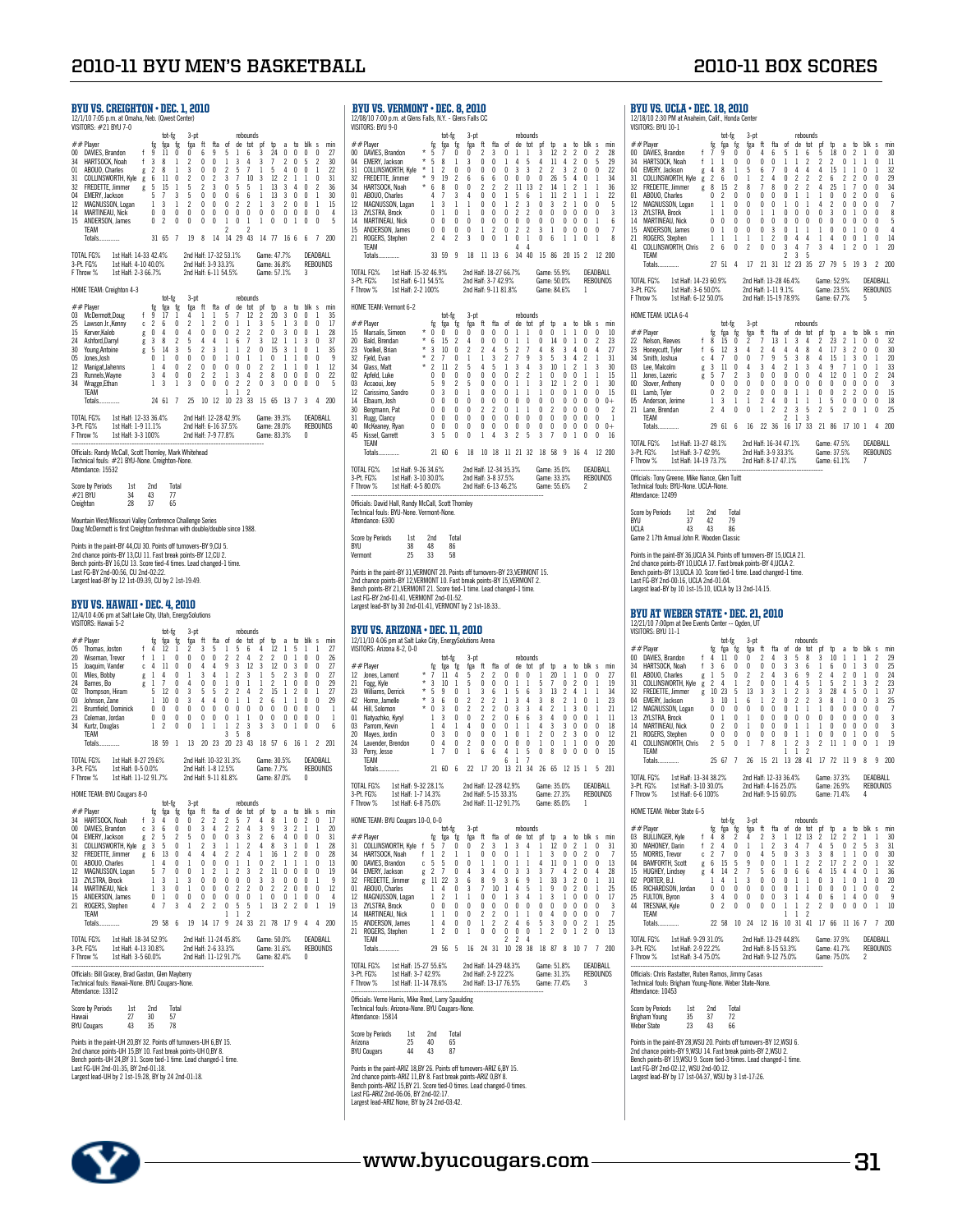| BYU VS. UTEP • DEC. 23, 2010<br>12/23/10 7:05 pm at Provo, Utah, Marriott Center<br>VISITORS: UTEP 9-3<br>tot-fg<br>3-pt<br>rebounds<br>to blk s<br>$##$ Player<br>fg<br>fga fg<br>fga ft<br>fta of<br>de tot pf<br>min<br>ъ<br>a<br>03 CULPEPPER, Randy<br>$^\star$<br>$\mathbf{1}$<br>8<br>$\mathbf{1}$<br>4<br>$\mathbf{1}$<br>1<br>$\mathbf{1}$<br>2<br>3<br>5<br>4<br>3<br>3<br>0<br>1<br>28<br>$*3$ |                              |                                                 |                                                                                                                                                                                                 |                                                       |                                                                                                             |                                                                                                                                      |                                                              |                                                                                                                                                           |                                                                                         |                                                                                                                         |                                                                                                                                                             |                                                                                             |                                                                                                              |                                                                                                                                                                   | B)<br>01<br>VIS                                        |                                                                                                             |                                                                                            |                                                                                       |
|-----------------------------------------------------------------------------------------------------------------------------------------------------------------------------------------------------------------------------------------------------------------------------------------------------------------------------------------------------------------------------------------------------------|------------------------------|-------------------------------------------------|-------------------------------------------------------------------------------------------------------------------------------------------------------------------------------------------------|-------------------------------------------------------|-------------------------------------------------------------------------------------------------------------|--------------------------------------------------------------------------------------------------------------------------------------|--------------------------------------------------------------|-----------------------------------------------------------------------------------------------------------------------------------------------------------|-----------------------------------------------------------------------------------------|-------------------------------------------------------------------------------------------------------------------------|-------------------------------------------------------------------------------------------------------------------------------------------------------------|---------------------------------------------------------------------------------------------|--------------------------------------------------------------------------------------------------------------|-------------------------------------------------------------------------------------------------------------------------------------------------------------------|--------------------------------------------------------|-------------------------------------------------------------------------------------------------------------|--------------------------------------------------------------------------------------------|---------------------------------------------------------------------------------------|
| STONE, Julyan<br>05<br>32<br><b>BRITTEN, Claude</b><br>34<br>WILLIAMS, Jeremy<br>41<br>POLK, Christian<br>20<br>GORDON, Isaac<br>21<br>BOHANNON, John<br>23<br>McCULLEY, Gabriel<br>24 PEREZ, Michael<br>TEAM                                                                                                                                                                                             |                              | 4<br>$\overline{\mathbf{c}}$<br>$\theta$        | 5<br>$\begin{array}{ccc} 2 & 2 \\ * & 6 & 12 \\ * & 5 & 8 \\ * & 7 & 16 \\ 0 & 1 & 1 \end{array}$<br>$\mathbf{i}$<br>$\overline{7}$<br>5<br>$\mathbf{1}$                                        | 0<br>0<br>0<br>1<br>0<br>0<br>0<br>0                  | 0<br>0<br>$\overline{1}$<br>Δ<br>$\mathbf{1}$<br>0<br>0<br>0                                                | 2<br>$3 \quad 4$<br>14<br>$0\quad 0$<br>0<br>$\mathbf{1}$<br>2<br>0                                                                  | $\Delta$<br>0<br>2<br>3<br>0                                 | 1<br>$\overline{1}$<br>3<br>$\mathbf{1}$<br>0<br>$\mathbf{1}$<br>2<br>0                                                                                   | 6<br>$\mathbf{1}$<br>3<br>$\overline{2}$<br>$\mathbf{1}$<br>0<br>3<br>$\mathbf{1}$<br>4 | 7<br>$\overline{c}$<br>- 6<br>$\mathbf{3}$<br>$\mathbf{1}$<br>$\mathbf{1}$<br>5<br>$\mathbf{1}$<br>4                    | 4<br>$\mathbf{1}$<br>4<br>0<br>0<br>5<br>$\mathbf{1}$<br>0                                                                                                  | 8<br>15<br>11<br>15<br>0<br>9<br>6<br>0                                                     | 5<br>$\mathbf{0}$<br>0<br>0<br>0<br>0<br>1<br>0                                                              | 2<br>30<br>4 0<br>$\begin{smallmatrix} 0 & 0 \\ 2 & 0 \end{smallmatrix}$<br>$\overline{c}$<br>$\mathbf{1}$<br>0<br>0                                              | 1<br>0<br>2<br>0<br>$\mathbf{1}$                       | 3<br>1<br>1<br>1<br>0<br>$\mathbf{1}$<br>0<br>0                                                             | 31<br>$\gamma$<br>30<br>38<br>6<br>18<br>11<br>16                                          | #<br>$_{01}$<br>04<br>15<br>20<br>32<br>02<br>10<br>21<br>42                          |
| Totals<br>1st Half: 9-29 31.0%<br>TOTAL FG%                                                                                                                                                                                                                                                                                                                                                               |                              |                                                 | 28 63                                                                                                                                                                                           | $\mathfrak{p}$                                        | 10<br>2nd Half: 19-34 55.9%                                                                                 |                                                                                                                                      | 10 18                                                        |                                                                                                                                                           |                                                                                         |                                                                                                                         | 10 23 33 20 68 9<br>Game: 44.4%                                                                                                                             |                                                                                             |                                                                                                              | 15 4                                                                                                                                                              |                                                        | DEADBALL                                                                                                    | 8 198                                                                                      | T <sub>0</sub>                                                                        |
| 3-Pt. FG%<br>1st Half: 1-6 16.7%<br>F Throw %<br>1st Half: 7-8 87.5%                                                                                                                                                                                                                                                                                                                                      |                              |                                                 |                                                                                                                                                                                                 |                                                       | 2nd Half: 1-4 25.0%<br>2nd Half: 3-10 30.0%                                                                 |                                                                                                                                      |                                                              |                                                                                                                                                           |                                                                                         |                                                                                                                         | Game: 20.0%<br>Game: 55.6%                                                                                                                                  |                                                                                             |                                                                                                              |                                                                                                                                                                   | 4                                                      | <b>REBOUNDS</b>                                                                                             |                                                                                            | $3-I$<br>FT                                                                           |
| HOME TEAM: BYU 12-1                                                                                                                                                                                                                                                                                                                                                                                       |                              |                                                 | tot-fg                                                                                                                                                                                          |                                                       | $3-pt$                                                                                                      |                                                                                                                                      |                                                              |                                                                                                                                                           |                                                                                         | rebounds                                                                                                                |                                                                                                                                                             |                                                                                             |                                                                                                              |                                                                                                                                                                   |                                                        |                                                                                                             |                                                                                            | H <sub>0</sub>                                                                        |
| $##$ Player<br>00 DAVIES, Brandon<br>01 ABOUO, Charles<br>31 COLLINSWORTH, Kyle * 1<br>32 FREDETTE, Jimmer * 8<br>^* ******************* * 4<br>HARTSOCK, Noah<br>04 EMERY, Jackson<br>12 MAGNUSSON, Logan<br>13<br>ZYLSTRA, Brock<br>14 MARTINEAU, Nick<br>15 ANDERSON, James<br>21<br>ROGERS, Stephen<br>COLLINSWORTH, Chris 1<br>41<br>TEAM<br>Totals                                                  | $*$ 6                        | fg<br>6<br>1<br>0                               | fga fg<br>9<br>3<br>4<br>18 4<br>7<br>$11\,$<br>$2 \quad 0$<br>$0\quad 0\quad 0\quad 0$<br>0 2 0 1<br>$1 \t 1 \t 0 \t 0$<br>$\frac{1}{1}$<br>$\frac{1}{6}$<br>29 64 12 25                       | 0<br>0<br>$\mathbf{1}$<br>$\mathbf{1}$<br>6<br>0<br>0 | fga ft<br>0<br>$\mathbf{1}$<br>3<br>7<br>$\overline{2}$<br>9<br>$\mathbf 0$<br>$\mathbf{1}$<br>$\mathbf{1}$ | 3<br>$\mathbf{0}$<br>$0\quad 0$<br>5<br>$\mathbf{1}$<br>5<br>$0\quad 0$<br>$0\quad 0$<br>$0\quad 0$<br>$0\quad 0$<br>5<br>0<br>19 22 | fta<br>4<br>0<br>5<br>$\overline{\mathbf{c}}$<br>6<br>5<br>0 | - of<br>3<br>$\mathbf{0}$<br>$0\quad 0$<br>$2 \quad 6$<br>$\overline{c}$<br>$\hat{0}$<br>$1\,$<br>$0\quad 0$<br>$0\quad 0$<br>$\mathbf{0}$<br>0<br>3<br>2 | 4<br>1<br>3<br>6<br>1<br>1<br>$\overline{\mathbf{c}}$<br>4<br>$\mathbf{1}$              | de tot<br>7<br>$\mathbf{1}$<br>0<br>8<br>5<br>6<br>2<br>$\overline{0}$<br>$\overline{0}$<br>$\mathbf{1}$<br>2<br>7<br>3 | pf<br>2<br>$\overline{c}$<br>3<br>$\mathbf{1}$<br>4<br>3<br>0<br>0 <sub>0</sub><br>$0\quad 0$<br>$\mathbf 0$<br>$\mathbf{1}$<br>2<br>13 29 42 18 89 22 14 1 | tp<br>15<br>$\mathbf{2}$<br>3<br>25<br>10<br>23<br>$\overline{2}$<br>$\mathbf{2}$<br>5<br>2 | a<br>2<br>$\mathbf{0}$<br>3<br>9<br>$\mathbf{1}$<br>$\overline{4}$<br>0<br>0<br>$\mathbf{0}$<br>$\mathbf{1}$ | to<br>2<br>$\mathbf{2}$<br>$\mathbf{1}$<br>$5\phantom{.0}$<br>$\mathbf{1}$<br>0<br>$1 \quad 0$<br>$1 \quad 0 \quad 0$<br>$0\quad 0$<br>100<br>$\overline{c}$<br>0 | blk s<br>0<br>0<br>0<br>0<br>$\frac{1}{2}$<br>0<br>0   | 1<br>0<br>0<br>0<br>0<br>6<br>0<br>0<br>0<br>$\overline{\mathbf{0}}$<br>$\mathbf{0}$<br>0<br>$\overline{7}$ | min<br>29<br>3<br>22<br>37<br>31<br>36<br>4<br>2<br>2<br>$\overline{c}$<br>14<br>18<br>200 | #<br>$00\,$<br>$_{01}$<br>31<br>32<br>34<br>04<br>12<br>13<br>14<br>15<br>21<br>41    |
| TOTAL FG% 1st Half: 12-29 41.4%<br>3-Pt. FG% 1st Half: 7-13 53.8%<br>F Throw % 1st Half: 8-9 88.9%                                                                                                                                                                                                                                                                                                        |                              |                                                 |                                                                                                                                                                                                 |                                                       | 2nd Half: 17-35 48.6%<br>2nd Half: 5-12 41.7%<br>2nd Half: 11-13 84.6%                                      |                                                                                                                                      |                                                              |                                                                                                                                                           |                                                                                         |                                                                                                                         | Game: 45.3%<br>Game: 48.0%                                                                                                                                  |                                                                                             |                                                                                                              |                                                                                                                                                                   |                                                        | DFADBALL<br><b>REBOUNDS</b>                                                                                 |                                                                                            | T <sub>0</sub><br>$3 - F$                                                             |
| Officials: Rick Hartzell, Kelly Self, Brent Dugas<br>Technical fouls: UTEP-None. BYU Cougars-None.<br>Attendance: 13403                                                                                                                                                                                                                                                                                   |                              |                                                 |                                                                                                                                                                                                 |                                                       |                                                                                                             |                                                                                                                                      |                                                              |                                                                                                                                                           |                                                                                         |                                                                                                                         | Game: 86.4%                                                                                                                                                 |                                                                                             |                                                                                                              |                                                                                                                                                                   | 2                                                      |                                                                                                             |                                                                                            | FT<br>0ff<br>Teo<br>Att                                                               |
| Score by Periods<br>1st<br>UTEP<br>26<br><b>BYU Cougars</b><br>39                                                                                                                                                                                                                                                                                                                                         |                              | 2nd<br>42<br>50                                 |                                                                                                                                                                                                 | Total<br>68<br>89                                     |                                                                                                             |                                                                                                                                      |                                                              |                                                                                                                                                           |                                                                                         |                                                                                                                         |                                                                                                                                                             |                                                                                             |                                                                                                              |                                                                                                                                                                   |                                                        |                                                                                                             |                                                                                            | Sco<br>Fre<br>BY                                                                      |
| Points in the paint-UTEP 48,BY 20. Points off turnovers-UTEP 25,BY 20.<br>2nd chance points-UTEP 17,BY 9. Fast break points-UTEP 10,BY 4.<br>Bench points-UTEP 15,BY 34. Score tied-0 times. Lead changed-1 time.<br>Last FG-UTEP 2nd-00:59, BY 2nd-00:42.<br>Largest lead-UTEP by 11 1st-14:18, BY by 28 2nd-10:45.                                                                                      |                              |                                                 |                                                                                                                                                                                                 |                                                       |                                                                                                             |                                                                                                                                      |                                                              |                                                                                                                                                           |                                                                                         |                                                                                                                         |                                                                                                                                                             |                                                                                             |                                                                                                              |                                                                                                                                                                   |                                                        |                                                                                                             |                                                                                            | Poi<br>2n<br>Ber<br>Las<br>Lar                                                        |
| BYU AT BUFFALO • DEC. 30, 2010<br>12/30/10 7:00 pm at Alumni Arena (Buffalo, NY)<br>VISITORS: BYU 13-1                                                                                                                                                                                                                                                                                                    |                              |                                                 |                                                                                                                                                                                                 |                                                       |                                                                                                             |                                                                                                                                      |                                                              |                                                                                                                                                           |                                                                                         |                                                                                                                         |                                                                                                                                                             |                                                                                             |                                                                                                              |                                                                                                                                                                   |                                                        |                                                                                                             |                                                                                            | B)<br>01<br>VIS                                                                       |
| ##Player<br>with the standard of the HARTSOCK, Noah f 8<br>ABOUO, Charles<br>00 DAVIES, Brandon<br>34<br>$_{01}$<br>COLLINSWORTH, Kyle g<br>31<br>32<br>FREDETTE, Jimmer<br>04<br>EMERY, Jackson<br>12 MAGNUSSON, Logan<br>13<br>ZYLSTRA, Brock<br>14<br><b>MARTINEAU, Nick</b><br>ROGERS, Stephen<br>21<br>COLLINSWORTH, Chris<br>41<br>TEAM<br>Totals                                                   | $g \nvert 0$<br>$g \nvert 1$ | 2<br>0                                          | tot-fg<br>fg fga fg<br>14<br>13<br>0<br>$\overline{c}$<br>g 11 24 4<br>$1 \quad 4 \quad 0$<br>$\begin{matrix} 0 & 1 & 0 \\ 0 & 0 & 0 \\ 0 & 0 & 0 \end{matrix}$<br>3<br>$\mathbf{1}$<br>30 62 8 | 0<br>3<br>0<br>0<br>1<br>0                            | $3-pt$<br>fga ft<br>0<br>3<br>0<br>1<br>12<br>$\overline{\mathbf{3}}$<br>$\mathbf 0$<br>0<br>0<br>1<br>0    | Δ<br>0<br>4<br>1<br>3 <sub>4</sub><br>$0\quad 0$<br>$\mathbf{0}$<br>0<br>2<br>0                                                      | 6<br>0<br>4<br>1<br>8 10 0<br>0<br>0<br>4<br>0               | fta of<br>3<br>3<br>$\mathbf{1}$<br>$\mathbf 0$<br>$\mathbf{1}$<br>$\mathbf 0$<br>$\mathbf{1}$<br>0<br>1<br>$\mathbf{1}$<br>2                             | 3<br>3<br>4<br>3<br>$\overline{2}$<br>3<br>0<br>0<br>0<br>1<br>3                        | rebounds<br>de tot pf<br>6<br>6<br>5<br>3<br>2<br>4<br>$\mathbf 0$<br>$\mathbf{1}$<br>0<br>$\overline{c}$<br>4<br>2     | 3<br>$\mathbf{1}$<br>3<br>4<br>1 34<br>0<br>0<br>0<br>1<br>$\mathbf{1}$<br>20 22 29 13 22 35 18 90 17 13 5                                                  | Þ<br>18<br>19<br>4<br>3<br>4 <sub>5</sub><br>$\mathbf{0}$<br>0<br>0<br>7<br>0               | a<br>1<br>0<br>2<br>0<br>6<br>5<br>0<br>0<br>0<br>0<br>3                                                     | $\gamma$<br>0<br>$\overline{3}$<br>$1\,$<br>3 <sub>0</sub><br>$0\quad 0$<br>$\begin{matrix}0&0\\0&0\end{matrix}$<br>0<br>0<br>1<br>2<br>1                         | to blk s<br>2<br>3<br>0<br>0<br>0<br>$\,0\,$<br>0<br>0 | 1<br>$\boldsymbol{\eta}$<br>2<br>0<br>1<br>4<br>$\theta$<br>0<br>0<br>0<br>0                                | min<br>31<br>33<br>20<br>14<br>37<br>36<br>5<br>1<br>3<br>9<br>11<br>10 200                | #<br>$00\,$<br>34<br>04<br>31<br>32<br>$_{01}$<br>12<br>21<br>T <sub>0</sub><br>$3-f$ |
| 1st Half: 13-34 38.2%<br>TOTAL FG%<br>3-Pt. FG%<br>1st Half: 8-12 66.7%<br>F Throw %                                                                                                                                                                                                                                                                                                                      |                              |                                                 |                                                                                                                                                                                                 |                                                       | 2nd Half: 17-28 60.7%<br>2nd Half: 3-7 42.9%<br>2nd Half: 14-17 82.4%                                       |                                                                                                                                      |                                                              |                                                                                                                                                           |                                                                                         |                                                                                                                         | Game: 48.4%<br>Game: 40.0%<br>Game: 75.9%                                                                                                                   |                                                                                             |                                                                                                              |                                                                                                                                                                   |                                                        | DEADBALL<br><b>REBOUNDS</b>                                                                                 |                                                                                            | FT<br>H <sub>0</sub>                                                                  |
| HOME TEAM: Buffalo 7-3                                                                                                                                                                                                                                                                                                                                                                                    |                              |                                                 | tot-fg                                                                                                                                                                                          |                                                       | $3-pt$                                                                                                      |                                                                                                                                      |                                                              |                                                                                                                                                           |                                                                                         | rebounds                                                                                                                |                                                                                                                                                             |                                                                                             |                                                                                                              |                                                                                                                                                                   |                                                        |                                                                                                             |                                                                                            | #<br>12<br>00                                                                         |
| ## Player<br>21 WATT, Mitchell<br>30 ROBINSON, Titus<br>02 MULKEY, Byron<br>05 FILZEN, Zach<br>BARNETT, Dave<br>24                                                                                                                                                                                                                                                                                        | f<br>$\mathsf{f}$<br>g       | fg<br>8<br>$\mathbf{1}$<br>7<br>$\overline{4}$  | fga<br>10<br>2<br>13<br>10                                                                                                                                                                      | fg<br>0<br>0<br>1<br>4                                | fga<br>0<br>0<br>3<br>7                                                                                     | ft<br>1<br>1<br>$\mathbf{1}$<br>0                                                                                                    | fta<br>2<br>3<br>1<br>0<br>2                                 | of<br>1<br>0<br>0<br>0<br>0                                                                                                                               | 5<br>$\overline{c}$<br>3<br>1<br>6                                                      | de tot<br>6<br>2<br>3<br>1<br>6                                                                                         | pf<br>2<br>4<br>4<br>$\overline{c}$<br>0                                                                                                                    | tp<br>17<br>3<br>16<br>12<br>11                                                             | a<br>2<br>0<br>8<br>2<br>2                                                                                   | to<br>2<br>$\overline{2}$<br>$\mathbf{3}$<br>4<br>$\overline{\mathbf{c}}$                                                                                         | blk s<br>3<br>0<br>0<br>0<br>0                         | 1<br>0<br>2<br>0<br>$\mathbf{1}$                                                                            | min<br>30<br>14<br>40-<br>38<br>30                                                         | 05<br>22<br>33<br>01<br>03<br>11                                                      |
| 03<br>OLDHAM, Jarod<br>MCCREA, Javon<br>12<br>32 ALSTON, Jawaan<br>TEAM                                                                                                                                                                                                                                                                                                                                   | g<br>g                       | $\overline{4}$<br>1<br>6<br>$\boldsymbol{\eta}$ | 8<br>3<br>8<br>5                                                                                                                                                                                | 2<br>0<br>0<br>0                                      | 3<br>1<br>0<br>0                                                                                            | $\mathbf{1}$<br>2<br>3<br>0                                                                                                          | 2<br>4<br>0                                                  | 3<br>$\overline{\mathbf{c}}$<br>$\overline{\mathbf{c}}$<br>1                                                                                              | $\overline{c}$<br>$\overline{c}$<br>$\mathbf{1}$<br>1                                   | 5<br>4<br>3<br>$\overline{c}$                                                                                           | 2<br>$\overline{\mathbf{c}}$<br>5                                                                                                                           | 4<br>15<br>4                                                                                | 0<br>3<br>0                                                                                                  | $\overline{\mathbf{c}}$<br>$\overline{c}$<br>3                                                                                                                    | 0<br>1<br>0                                            | 0<br>2<br>0                                                                                                 | 14<br>23<br>11                                                                             | 31                                                                                    |
| Totals<br>TOTAL FG%<br>1st Half: 16-30 53.3%                                                                                                                                                                                                                                                                                                                                                              |                              |                                                 | 33 59                                                                                                                                                                                           | $\overline{\phantom{a}}$                              | 14<br>2nd Half: 17-29 58.6%                                                                                 | 9                                                                                                                                    | 14                                                           | 9                                                                                                                                                         |                                                                                         | 23 32                                                                                                                   | Game: 55.9%                                                                                                                                                 | 21 82                                                                                       |                                                                                                              | 17 20 4                                                                                                                                                           |                                                        | 6<br>DEADBALL                                                                                               | 200                                                                                        | T <sub>0</sub><br>3-F<br>FT                                                           |
| 3-Pt. FG%<br>1st Half: 2-6 33.3%<br>1st Half: 3-5 60.0%<br>F Throw %                                                                                                                                                                                                                                                                                                                                      |                              |                                                 |                                                                                                                                                                                                 |                                                       | 2nd Half: 5-8 62.5%<br>2nd Half: 6-9 66.7%                                                                  |                                                                                                                                      |                                                              |                                                                                                                                                           |                                                                                         |                                                                                                                         | Game: 50.0%<br>Game: 64.3%                                                                                                                                  |                                                                                             |                                                                                                              |                                                                                                                                                                   | 0                                                      | <b>REBOUNDS</b>                                                                                             |                                                                                            | 0ff<br>Teo                                                                            |
| Officials: Larry Spaulding, Duane Allen, Martin Cota<br>Technical fouls: BYU-None. Buffalo-None.<br>Attendance: 5803                                                                                                                                                                                                                                                                                      |                              |                                                 |                                                                                                                                                                                                 |                                                       |                                                                                                             |                                                                                                                                      |                                                              |                                                                                                                                                           |                                                                                         |                                                                                                                         |                                                                                                                                                             |                                                                                             |                                                                                                              |                                                                                                                                                                   |                                                        |                                                                                                             |                                                                                            | Att<br>Sco                                                                            |
| Score by Periods<br>1st<br>BYU<br>39<br>Buffalo<br>37                                                                                                                                                                                                                                                                                                                                                     |                              | 2nd<br>51<br>45                                 |                                                                                                                                                                                                 | Total<br>90<br>82                                     |                                                                                                             |                                                                                                                                      |                                                              |                                                                                                                                                           |                                                                                         |                                                                                                                         |                                                                                                                                                             |                                                                                             |                                                                                                              |                                                                                                                                                                   |                                                        |                                                                                                             |                                                                                            | BY<br>UN<br>Poi<br>2n                                                                 |

| BYU VS. FRESNO PACIFIC • JAN. 1, 2011<br>01/01/11 7:05 pm at Marriott Center, Provo, Utah<br>VISITORS: Fresno Pacific 10-3<br>tot-fg<br>rebounds<br>3-pt<br>fta<br>of<br>blk s<br>##Player<br>fg fga fg<br>ft<br>de tot<br>pf<br>fga<br>tp<br>to<br>min<br>a |                                                                                                                                                                                                                                                                                                                                                                                                                                           |                                                        |                                                                                                                                         |                                                                                                                              |                                                                                                        |                                                                                                                                                                                                                 |                                                                                                       |                                                                                                          |                                                                                           |                                                                                                    |                                                                                                                         |                                                                                                                                            |                                                                                                                                              |                                                                                                                                         |                                                                                                                                       |                                                                                 |                                                                                                   |                                                                                   |
|--------------------------------------------------------------------------------------------------------------------------------------------------------------------------------------------------------------------------------------------------------------|-------------------------------------------------------------------------------------------------------------------------------------------------------------------------------------------------------------------------------------------------------------------------------------------------------------------------------------------------------------------------------------------------------------------------------------------|--------------------------------------------------------|-----------------------------------------------------------------------------------------------------------------------------------------|------------------------------------------------------------------------------------------------------------------------------|--------------------------------------------------------------------------------------------------------|-----------------------------------------------------------------------------------------------------------------------------------------------------------------------------------------------------------------|-------------------------------------------------------------------------------------------------------|----------------------------------------------------------------------------------------------------------|-------------------------------------------------------------------------------------------|----------------------------------------------------------------------------------------------------|-------------------------------------------------------------------------------------------------------------------------|--------------------------------------------------------------------------------------------------------------------------------------------|----------------------------------------------------------------------------------------------------------------------------------------------|-----------------------------------------------------------------------------------------------------------------------------------------|---------------------------------------------------------------------------------------------------------------------------------------|---------------------------------------------------------------------------------|---------------------------------------------------------------------------------------------------|-----------------------------------------------------------------------------------|
| 04<br>15<br>20<br>32<br>0 <sup>2</sup><br>10<br>21<br>42                                                                                                                                                                                                     | 01 KADO, Adam<br>CHRISTMAN, Matt<br>LEGREE, Deshaun<br>WILD, Jordan<br>MORGAN, Jerante<br>ROWE, Brandon<br>VICK, Rickey<br><b>HOLMES, Kendall</b><br>GOSLINGA, Tyler<br>TFAM<br>Totals<br>TOTAL FG%                                                                                                                                                                                                                                       | $\star$<br>$^\star$<br>$^\star$                        | 3<br>$\overline{\mathbf{c}}$<br>$\overline{1}$<br>$*3$<br>$* 12 18$<br>$\mathbf{1}$<br>1<br>1<br>1<br>25 65                             | 8<br>11<br>4<br>9<br>-6<br>4<br>3<br>$\overline{c}$                                                                          | $\mathbf{1}$<br>0<br>1<br>1<br>$\mathbf{1}$<br>0<br>0<br>0<br>0<br>4                                   | 4<br>7<br>3<br>4<br>$\mathbf{1}$<br>1<br>3<br>0<br>0<br>23                                                                                                                                                      | 1<br>0<br>0<br>$\theta$<br>0<br>0<br>0<br>0<br>2<br>3                                                 | 1<br>0<br>0<br>0<br>0<br>0<br>0<br>0<br>$\boldsymbol{\eta}$<br>3                                         | 0<br>1<br>$\theta$<br>$\theta$<br>$\mathbf{1}$<br>1<br>1<br>1<br>$\theta$<br>3<br>8       | 4<br>1<br>0<br>3<br>5<br>3<br>0<br>0<br>0                                                          | 4<br>$\overline{c}$<br>0<br>3<br>6<br>4<br>1<br>1<br>0<br>3<br>16 24                                                    | 0<br>$\overline{\mathbf{c}}$<br>0<br>4<br>3<br>$\mathbf{1}$<br>3<br>2<br>1<br>16                                                           | 8<br>4<br>3<br>7<br>25<br>$\overline{2}$<br>$\overline{\mathbf{c}}$<br>2<br>4<br>-57                                                         | $\overline{c}$<br>0<br>0<br>5<br>0<br>1<br>0<br>$\mathbf{1}$<br>0<br>9                                                                  | 0<br>1<br>$^{\circ}$<br>$\overline{4}$<br>-1<br>0<br>$\overline{c}$<br>1<br>0<br>9                                                    | 0<br>0<br>1<br>0<br>1<br>0<br>0<br>0<br>1<br>3                                  | 1<br>2<br>1<br>1<br>0<br>1<br>0<br>0<br>0<br>6<br>DEADBALL                                        | 37<br>31<br>19<br>33<br>27<br>$\gamma$<br>9<br>17<br>5<br>200                     |
|                                                                                                                                                                                                                                                              | 3-Pt. FG%<br>F Throw %                                                                                                                                                                                                                                                                                                                                                                                                                    |                                                        |                                                                                                                                         | 1st Half: 1-1 100%                                                                                                           |                                                                                                        | 1st Half: 11-30 36.7% 2nd Half: 14-35 40.0% Game: 38.5%<br>1st Half: 1-12 8.3%                                                                                                                                  |                                                                                                       | 2nd Half: 3-11 27.3% Game: 17.4%<br>2nd Half: 2-2 100%                                                   |                                                                                           |                                                                                                    |                                                                                                                         |                                                                                                                                            | Game: 100%                                                                                                                                   |                                                                                                                                         |                                                                                                                                       | 0                                                                               | <b>REBOUNDS</b>                                                                                   |                                                                                   |
| 00<br>01<br>31<br>32<br>34<br>04<br>12<br>13<br>14<br>15<br>21<br>41                                                                                                                                                                                         | HOME TEAM: BYU Cougars 14-1<br>##Plaver<br>DAVIES, Brandon<br>ABOUO, Charles<br>COLLINSWORTH, Kyle<br>FREDETTE, Jimmer<br>HARTSOCK, Noah<br>EMERY, Jackson<br>MAGNUSSON, Logan<br>ZYLSTRA, Brock<br><b>MARTINEAU, Nick</b><br>ANDERSON, James<br>ROGERS, Stephen<br><b>COLLINSWORTH, Chris</b><br>TEAM<br>Totals<br>TOTAL FG% 1st Half: 15-28 53.6%<br>3-Pt. FG%<br>1st Half: 5-12 41.7%<br>1st Half: 9-10 90.0%<br>F Throw %             | $\star$<br>$\star$<br>$^\star$<br>$^\star$<br>$^\star$ | fg<br>1<br>$\overline{2}$<br>$\overline{4}$<br>$\overline{4}$<br>6<br>4<br>$\mathbf{1}$<br>0 <sup>3</sup><br>$1\quad2$<br>$\gamma$<br>4 | tot-fg<br>fga<br>3<br>4<br>8<br>7<br>8<br>$\overline{\phantom{a}}$<br>$\frac{7}{4}$<br>$1 \quad 3$<br>6<br>-5<br>30 60 12 30 | fg<br>0<br>0<br>2<br>3<br>1<br>4<br>0<br>$\theta$<br>$\mathbf{1}$<br>0<br>$\mathbf{1}$<br>$\mathbf{0}$ | $3-pt$<br>fga ft<br>0<br>$\boldsymbol{\eta}$<br>5<br>5<br>1<br>$\overline{1}$<br>3<br>$\overline{c}$<br>$\overline{2}$<br>0<br>3<br>0<br>2nd Half: 15-32 46.9%<br>2nd Half: 7-18 38.9%<br>2nd Half: 12-14 85.7% | 2<br>$\overline{c}$<br>0<br>$\overline{c}$<br>$\mathbf{1}$<br>$\theta$<br>0<br>0<br>0<br>0<br>11<br>3 | fta<br>4<br>$\overline{c}$<br>0<br>2<br>$\mathbf{1}$<br>0<br>0<br>$\theta$<br>0<br>0<br>11<br>4<br>21 24 | of<br>1<br>1<br>1<br>1<br>0<br>$\mathbf{1}$<br>2<br>1<br>$\mathbf{0}$<br>1<br>2<br>3<br>2 | 4<br>4<br>$\overline{c}$<br>0<br>5<br>4<br>$\mathbf{1}$<br>$\overline{2}$<br>1<br>0<br>3<br>5<br>1 | rebounds<br>de tot<br>5<br>5<br>3<br>1<br>5<br>5<br>3<br>3<br>$\mathbf{1}$<br>$\mathbf{1}$<br>5<br>8<br>3<br>16 32 48 6 | pf<br>2<br>0<br>0<br>1<br>0<br>$\,1$<br>0<br>0<br>$\theta$<br>2<br>0<br>0                                                                  | tp<br>4<br>6<br>10<br>13<br>14<br>12<br>2<br>0<br>3<br>$\overline{c}$<br>16<br>11<br>93 23 11 4<br>Game: 50.0%<br>Game: 40.0%<br>Game: 87.5% | a<br>3<br>3<br>0<br>5<br>$\overline{c}$<br>4<br>$\mathbf{1}$<br>0<br>3<br>0<br>1<br>1                                                   | to<br>0<br>$\boldsymbol{\eta}$<br>1<br>1<br>$\overline{c}$<br>3<br>1<br>$\mathbf{0}$<br>$\mathbf{0}$<br>$\bf{0}$<br>$\mathbf{1}$<br>0 | blk<br>0<br>1<br>1<br>0<br>1<br>0<br>0<br>0<br>0<br>$\mathbf{1}$<br>0<br>0<br>1 | s<br>0<br>0<br>3<br>1<br>0<br>1<br>0<br>0<br>0<br>0<br>0<br>0<br>5<br>DEADBALL<br><b>REBOUNDS</b> | min<br>23<br>15<br>20<br>22<br>21<br>22<br>8<br>10<br>18<br>-5<br>17<br>19<br>200 |
|                                                                                                                                                                                                                                                              | Officials: Bill Gracey, Ruben Ramos, Casey McClellan<br>Technical fouls: Fresno Pacific-None. BYU Cougars-None.<br>Attendance: 12762                                                                                                                                                                                                                                                                                                      |                                                        |                                                                                                                                         |                                                                                                                              |                                                                                                        |                                                                                                                                                                                                                 |                                                                                                       |                                                                                                          |                                                                                           |                                                                                                    |                                                                                                                         |                                                                                                                                            |                                                                                                                                              |                                                                                                                                         |                                                                                                                                       |                                                                                 |                                                                                                   |                                                                                   |
|                                                                                                                                                                                                                                                              | Score by Periods<br>1st<br>Fresno Pacific<br>24<br>44<br><b>BYU Cougars</b>                                                                                                                                                                                                                                                                                                                                                               |                                                        |                                                                                                                                         |                                                                                                                              |                                                                                                        | 2nd<br>33<br>49                                                                                                                                                                                                 |                                                                                                       |                                                                                                          |                                                                                           | 57<br>93                                                                                           | Total                                                                                                                   |                                                                                                                                            |                                                                                                                                              |                                                                                                                                         |                                                                                                                                       |                                                                                 |                                                                                                   |                                                                                   |
|                                                                                                                                                                                                                                                              | Points in the paint-FPU 24,BY 30. Points off turnovers-FPU 12,BY 15.<br>2nd chance points-FPU 8,BY 19. Fast break points-FPU 4,BY 4.<br>Bench points-FPU 10,BY 46. Score tied-2 times. Lead changed-2 times.<br>Last FG-FPU 2nd-00:18, BY 2nd-00:29.<br>Largest lead-FPU by 2 1st-15:50, BY by 39 2nd-06:03.<br><b>BYU AT UNLV · JAN. 5, 2011</b><br>01/05/11 7:00 PM at Tarkanian Court, Thomas & Mack Center<br>VISITORS: BYU 15-1, 1-0 |                                                        |                                                                                                                                         |                                                                                                                              |                                                                                                        |                                                                                                                                                                                                                 |                                                                                                       |                                                                                                          |                                                                                           |                                                                                                    |                                                                                                                         |                                                                                                                                            |                                                                                                                                              |                                                                                                                                         |                                                                                                                                       |                                                                                 |                                                                                                   |                                                                                   |
| 00<br>34<br>04<br>31<br>32<br>$_{01}$<br>12<br>21                                                                                                                                                                                                            | $##$ Player<br>DAVIES, Brandon<br>HARTSOCK, Noah<br>EMERY, Jackson<br>COLLINSWORTH, Kyle<br>FREDETTE, Jimmer<br>ABOUO, Charles<br>MAGNUSSON, Logan<br>ROGERS, Stephen<br><b>TFAM</b><br>Totals                                                                                                                                                                                                                                            | f.<br>$\mathsf{f}$<br>$\mathbf{g}$<br>g                | 5<br>$\overline{c}$<br>$g$ 8<br>0<br>12 25<br>$\mathbf{0}$<br>$\mathbf{1}$<br>$\Omega$<br>28 63                                         | tot-tg<br>fg fga fg<br>9<br>$\overline{1}$<br>13<br>4<br>$\overline{c}$<br>$\mathbf{1}$<br>$\boldsymbol{\eta}$               | 0<br>1<br>6<br>0<br>$\overline{1}$<br>0<br>0<br>0                                                      | 3-pt<br>fga<br>0<br>3<br>9<br>1<br>13<br>$\mathbf{0}$<br>0<br>$\boldsymbol{\eta}$<br>14 28                                                                                                                      | ft<br>5<br>$\mathbf{1}$<br>0<br>3<br>8<br>$\overline{2}$<br>0<br>0                                    | fta<br>7<br>1<br>0<br>4<br>10<br>$\overline{c}$<br>$\overline{\mathbf{c}}$<br>0<br>19 26                 | of<br>Δ<br>1<br>$\theta$<br>1<br>1<br>$\overline{c}$<br>1<br>$\theta$<br>2                | 6<br>6<br>4<br>$\overline{c}$<br>5<br>3<br>$\overline{c}$<br>1<br>1<br>12 30 42                    | rebounds<br>de tot<br>10<br>7<br>4<br>3<br>6<br>5<br>3<br>1<br>3                                                        | pf<br>3<br>$\overline{c}$<br>4<br>5<br>0<br>3<br>4<br>0<br>21                                                                              | to<br>15<br>6<br>22<br>3<br>39<br>$\overline{\mathbf{c}}$<br>2<br>0<br>89 9 13 2                                                             | a<br>1<br>0<br>0<br>3<br>5<br>0<br>0<br>0                                                                                               | to<br>$\mathbf{1}$<br>$\overline{c}$<br>0<br>4<br>$\overline{3}$<br>$\overline{2}$<br>1<br>$\mathbf{0}$                               | blk s<br>1<br>1<br>0<br>0<br>0<br>0<br>0<br>0                                   | 0<br>0<br>$\overline{c}$<br>0<br>1<br>0<br>0<br>0<br>3                                            | min<br>29<br>37<br>34<br>32<br>40-<br>18<br>7<br>3<br>200                         |
|                                                                                                                                                                                                                                                              | TOTAL FG%<br>3-Pt. FG%<br>F Throw %                                                                                                                                                                                                                                                                                                                                                                                                       |                                                        |                                                                                                                                         | 1st Half: 5-5 100%                                                                                                           |                                                                                                        | 1st Half: 13-34 38.2% 2nd Half: 15-29 51.7% Game: 44.4%<br>1st Half: 7-16 43.8% 2nd Half: 7-12 58.3% Game: 50.0%                                                                                                |                                                                                                       | 2nd Half: 14-21 66.7% Game: 73.1%                                                                        |                                                                                           |                                                                                                    |                                                                                                                         |                                                                                                                                            |                                                                                                                                              |                                                                                                                                         |                                                                                                                                       | <b>DFADBALL</b><br>5                                                            | <b>REBOUNDS</b>                                                                                   |                                                                                   |
| 12<br>00<br>05<br>22<br>33<br>$_{01}$<br>03<br>11<br>31                                                                                                                                                                                                      | HOME TEAM: UNLV 12-3, 0-1<br>##Plaver<br>MASSAMBA, Brice<br>BELLFIELD, Oscar<br>JASPER, Derrick<br>STANBACK, Chace<br>WILLIS, Tre'Von<br><b>THOMAS, Quintrell</b><br>MARSHALL, Anthony<br>LOPEZ, Carlos<br>HAWKINS, Justin<br>TEAM<br>Totals                                                                                                                                                                                              | ¢<br>g<br>g<br>g<br>g                                  | fg<br>4<br>3<br>0<br>3<br>4<br>0<br>9<br>$\overline{c}$<br>$\overline{c}$<br>27                                                         | tot-fg<br>fga<br>7<br>9<br>6<br>5<br>16<br>$\overline{\mathbf{c}}$<br>12<br>5<br>4<br>66                                     | fg<br>0<br>$\overline{c}$<br>0<br>1<br>$\overline{c}$<br>0<br>2<br>0<br>0<br>$\overline{1}$            | $3-pt$<br>fga<br>0<br>5<br>$\overline{c}$<br>1<br>8<br>0<br>3<br>0<br>0<br>19                                                                                                                                   | ft<br>2<br>$\overline{c}$<br>0<br>0<br>4<br>0<br>6<br>$\overline{c}$<br>0<br>16                       | fta<br>4<br>$\overline{c}$<br>$\overline{c}$<br>0<br>4<br>0<br>8<br>5<br>0<br>25                         | of<br>5<br>0<br>1<br>2<br>4<br>1<br>1<br>1<br>0<br>15                                     | de<br>1<br>3<br>7<br>5<br>3<br>$\overline{c}$<br>$\overline{c}$<br>0<br>0<br>2<br>25               | rehnunds<br>tot<br>6<br>3<br>8<br>7<br>7<br>3<br>3<br>$\mathbf{1}$<br>0<br>2<br>40                                      | pf<br>4<br>1<br>$\overline{c}$<br>1<br>$\overline{c}$<br>$\overline{c}$<br>$\overline{\mathbf{c}}$<br>$\mathbf{1}$<br>$\overline{c}$<br>17 | tp<br>10<br>10<br>0<br>7<br>14<br>0<br>26<br>6<br>4<br>77                                                                                    | a<br>1<br>4<br>$\overline{c}$<br>$\overline{\mathbf{c}}$<br>$\overline{c}$<br>0<br>$\overline{\mathbf{c}}$<br>0<br>$\overline{c}$<br>15 | to<br>1<br>$\overline{c}$<br>0<br>4<br>$\overline{c}$<br>0<br>2<br>0<br>1<br>12                                                       | blk<br>0<br>0<br>0<br>1<br>0<br>0<br>3<br>0<br>0<br>$\overline{4}$              | s<br>0<br>$\overline{c}$<br>1<br>1<br>1<br>0<br>2<br>0<br>1<br>8                                  | min<br>21<br>35<br>27<br>29<br>36<br>5<br>24<br>9<br>14<br>200                    |
|                                                                                                                                                                                                                                                              | <b>TOTAL FG%</b><br>1st Half: 14-34 41.2%<br>3-Pt. FG%<br>1st Half: 3-8 37.5%<br>F Throw %<br>1st Half: 4-9 44.4%                                                                                                                                                                                                                                                                                                                         |                                                        |                                                                                                                                         |                                                                                                                              |                                                                                                        | 2nd Half: 13-32 40.6%<br>2nd Half: 4-11 36.4%<br>2nd Half: 12-16 75.0%                                                                                                                                          |                                                                                                       |                                                                                                          |                                                                                           |                                                                                                    |                                                                                                                         |                                                                                                                                            | Game: 40.9%<br>Game: 36.8%<br>Game: 64.0%                                                                                                    |                                                                                                                                         |                                                                                                                                       | 3                                                                               | DEADBALL<br><b>REBOUNDS</b>                                                                       |                                                                                   |
|                                                                                                                                                                                                                                                              | Officials: Randy McCall, Dick Cartmell, John Higgins<br>Technical fouls: BYU-None. UNLV-THOMAS, Quintrell; TEAM.<br>Attendance: 17942                                                                                                                                                                                                                                                                                                     |                                                        |                                                                                                                                         |                                                                                                                              |                                                                                                        |                                                                                                                                                                                                                 |                                                                                                       |                                                                                                          |                                                                                           |                                                                                                    |                                                                                                                         |                                                                                                                                            |                                                                                                                                              |                                                                                                                                         |                                                                                                                                       |                                                                                 |                                                                                                   |                                                                                   |
| BYU<br>UNLV                                                                                                                                                                                                                                                  | Score by Periods<br>1st<br>38<br>35                                                                                                                                                                                                                                                                                                                                                                                                       |                                                        |                                                                                                                                         |                                                                                                                              |                                                                                                        | 2nd<br>51<br>42                                                                                                                                                                                                 |                                                                                                       |                                                                                                          |                                                                                           | 89<br>77                                                                                           | Total                                                                                                                   |                                                                                                                                            |                                                                                                                                              |                                                                                                                                         |                                                                                                                                       |                                                                                 |                                                                                                   |                                                                                   |
|                                                                                                                                                                                                                                                              | Points in the paint-BY 22,LV 34. Points off turnovers-BY 8,LV 14.<br>2nd chance points-BY 13,LV 8. Fast break points-BY 2,LV 4.<br>Bench points-BY 4,LV 36. Score tied-1 time. Lead changed-6 times.<br>Last FG-BY 2nd-00:47, LV 2nd-01:00.<br>Largest lead-BY by 21 2nd-04:34, LV by 10 1st-06:55.                                                                                                                                       |                                                        |                                                                                                                                         |                                                                                                                              |                                                                                                        |                                                                                                                                                                                                                 |                                                                                                       |                                                                                                          |                                                                                           |                                                                                                    |                                                                                                                         |                                                                                                                                            |                                                                                                                                              |                                                                                                                                         |                                                                                                                                       |                                                                                 |                                                                                                   |                                                                                   |

## **BYU VS. AIR FORCE • JAN. 8, 2011**<br>01/08/11 1:02 pm at Marriott Center, Provo, Utah<br>VISITORS: Air Force 10-5, 1-1 MWC tot-fg 3-pt rebounds ##Player fg fga fg fga ft fta of de tot pf tp a to blk s min 20 FOW, Tom f 3 8 2 5 0 0 1 2 3 2 8 1 1 0 0 20 34 BROEKHUIS, Taylor c 3 5 0 1 3 6 0 3 3 2 9 1 2 0 0 30<br>10 FLETCHER, Todd g 2 6 0 3 1 2 1 2 3 2 5 1 2 0 3 30<br>14 LYONS, Michael g 5 9 0 1 4 4 0 3 3 4 14 1 1 0 2 28 35 WASHINGTON, Evan g 4 7 0 1 0 1 1 5 6 4 8 3 1 0 2 36 05 FITZGERALD, Mike 3 3 3 3 4 4 0 2 2 1 13 0 2 0 0 15 13 BOHANNON, Zach 0 1 0 0 0 2 0 0 0 0 0 1 0 1 0 8 24 BROOKS, Derek 2 7 1 3 2 2 0 2 2 4 7 2 3 0 0 22 32 HEMPSEY, Shawn 0 2 0 0 2 2 0 1 1 0 2 0 0 0 1 11 TEAM 2 2 Totals.............. 22 48 6 17 16 23 5 20 25 19 66 10 12 1 8 200 TOTAL FG% 1st Half: 11-25 44.0% 2nd Half: 11-23 47.8% Game: 45.8% DEADBALL<br>3-Pt. FG% 1st Half: 3-11 27.3% 2nd Half: 3-6 50.0% Game: 53.3% REBOUND:<br>1 F Throw % 1st Half: 5-9 55.6% 2nd Half: 11-14 78.6% Game: 69.6% 3.1 3-Pt. FG% 1st Half: 3-11 27.3% 2nd Half: 3-6 50.0% Game: 35.3% REBOUNDS F Throw % 1st Half: 5-9 55.6% 2nd Half: 11-14 78.6%Game: 69.6% 3,1 HOME TEAM: BYU Cougars 16-1, 2-0 MWC<br>  $\#H$  Player<br>
00 DAVIES, Brandon f<sub>2</sub> da fg<br>
34 HARTSOCK, Noah f 5 8 2<br>
04 EMERY, Jackson<br>  $\#H$  2<br>
24 EMERY, Jackson<br>  $\#H$  2<br>
24 2 ##Player<br>
##Player<br>
00 DAWES, Brandon f 2 4 0 0 6 7 3 3 6 5 10 1 2 0 1 19<br>
34 HARTSOCK, Noah f 5 8 2 2 0 0 4 7 11 4 12 2 0 1 36<br>
31 OLI MADUR, Jackson g 2 11 2 11 2 2 1 2 3 1 8 5 3 0 1 37<br>
31 OLI MADUR, Jackson g 2 5 0 1 3 22 ROGERS, Stephen 3 5 0 2 0 0 0 1 2 2 3 0 0 0 1 10<br>13 20 STRA, Brock 0 1 0 1 0 0 0 0 0 0 0 0 0 0 0 2<br>21 ROGERS, Stephen 3 5 0 2 0 0 0 1 1 4 6 1 2 0 1 17<br>TFAM TEAM 2 2 Totals.............. 24 57 9 30 19 22 13 25 38 22 76 15 13 1 4 200 TOTAL FG% 1st Half: 12-31 38.7% 2nd Half: 12-26 46.2% Game: 42.1% DEADBALL<br>3-Pt. FG% 1st Half: 4-15 26.7% 2nd Half: 5-15 33.3% Game: 30.0% REBOUNDS<br>FThrow % 1st Half: 9-10 90.0% 2nd Half: 10-12 83.3% Game: 86.4% 2 -------------------------------------------------------------------------------- Officials: Rick Batsell, Tony Padilla, Glen Mayberry Technical fouls: Air Force-None. BYU Cougars-None. Attendance: 22700 Score by Periods 1st 2nd Total<br>Air Force 30 30 36 66<br>BYU Couears 37 39 76 Air Force 30 36 66 BYU Cougars 37 39 76 Jackson Emery ties Damry Ainge for school record in career steals - 195.<br>Points in the paint-AF 22.BY 26. Points off turnovers-AF 13.BY 14.<br>2nd chance points-AF 4.BY 18. Fast treak points-AF 2.BY 6.<br>Bench points-AF 22.BY 1 BYU vs. utah • jan. 11, 2011 01/11/11 6:32 p.m. at Salt Lake City, Utah (Huntsman Center) VISITORS: BYU 17-1, 3-0 MWC ## Player to to-by 3-pt redounds<br>00 DAMES, Brandon f 5 13 0 0 2 4 1 0 1 4 12 0 0 2 1 15<br>34 HARTSOCK, Noah f 4 8 2 4 2 4 1 0 1 4 12 0 0 2 1 15<br>04 EMERY, Jackson g 6 11 5 7 3 3 0 3 3 2 20 3 1 1 2 35<br>31 COLLINSWORTH, Kyle g 4 22 MAGNUSSON, Logan 0 0 0 0 0 0 0 1 1 1 0 2 0 0 0 15<br>12 MAGNUSSON, Logan 0 0 0 0 0 0 0 1 1 1 0 2 0 0 0 15<br>13 ZYLSTRA, Brock 0 0 0 0 0 0 0 0 0 0 1 0 0 1 3 13 ZYLSTRA, Brock 0 0 0 0 0 0 0 0 0 0 0 1 0 0 1 3 14 MARTINEAU, Nick 0 0 0 0 0 0 0 0 0 2 0 0 0 0 0 1 15 ANDERSON, James 0 0 0 0 0 2 1 1 2 3 0 0 0 1 0 13 21 ROGERS, Stephen 1 1 0 0 0 0 0 0 0 0 2 0 0 0 0 4 TEAM 2 2 Totals.............. 36 76 14 24 18 24 11 19 30 21 104 18 5 4 12 200 TOTAL FG% 1st Half: 19-38 50.0% 2nd Half: 17-38 44.7% Game: 47.4% DEADBALL<br>3-Pt. FG% 1st Half: 8-14 57.1% 2nd Half: 6-10 60.0% Game: 58.3% REBOUNDS<br>F Throw % 1st Half: 7-9 77.8% 2nd Half: 11-15 73.3% Game: 75.0% 3 HOME TEAM: Utah 7-10, 0-3 MWC tot-fg 3-pt rebounds<br>##Player fg fga fg fga ft fta of de tot pf tp a to blk s min<br>20 O'BRIEN, J.J. f 4 9 0 0 5 6 6 5 11 3 13 0 3 0 0 34 21 CLYBURN, Will  $\begin{array}{cccccccccccc} 7 & 16 & 15 & 8 & 9 & 3 & 1 & 4 & 4 & 23 & 2 & 6 & 0 & 2 & 39 \\ 51 & 50 \text{SIER, David} & c & 3 & 3 & 0 & 0 & 0 & 1 & 11 & 12 & 0 & 6 & 1 & 2 & 3 & 0 & 27 \\ 75 & 90 \text{KARWNS, Josh} & g & 4 & 9 & 0 & 0 & 1 & 12 & 0 & 3 & 3 & 4 & 19 & 7 & 4 & 0 & 1 & 27 \\ 82 & 61$ 42 WASHBURN, Jason 2 3 0 0 0 0 0 1 1 2 4 0 1 0 0 13 TEAM 1 2 3 Totals.............. 26 58 3 12 24 27 13 32 45 18 79 11 22 6 3 200 TOTAL FG% 1st Half: 16-32 50.0% 2nd Half: 10-26 38.5% Game: 44.8% DEADBALL 3-Pt. FG% 1st Half: 1-3 33.3% 2nd Half: 2-9 22.2% Game: 25.0% REBOUNDS FOTAL FG% 1st Half: 16-32 50.0% 2nd Half: 10-26 38.5% Game: 44.8% D<br>3-Pt. FG% 1st Half: 1-3 33.3% 2nd Half: 2-9 22.2% Game: 25.0% R<br>F Throw % 1st Half: 9-10 90.0% 2nd Half: 15-17 88.2% Game: 88.9% 3 -------------------------------------------------------------------------------- Officials: David Hall, Ed Hightower, Larry Spaulding Technical fouls: BYU-None. Utah-None. Attendance: 11243 Score by Periods 1st 2nd Total<br>PYU 53 51 104<br>Utah 42 37 79 BYU 53 51 104 Utah 42 37 79 Points in the naint-RY 28 IIII 44 Points off turnovers-RY 33 IIII 6 Points in the paint-BY 28,UU 44, Points off turnovers-BY 3,UU 6,<br>2nd chance points-BY 11,UU 15. Fast break points-BY 5,UU 8.<br>Bench points-BY 2,UU 10. Score tied-5 times. Lead changed-4 times.<br>Largest lead-BY by 29 2nd-06:1

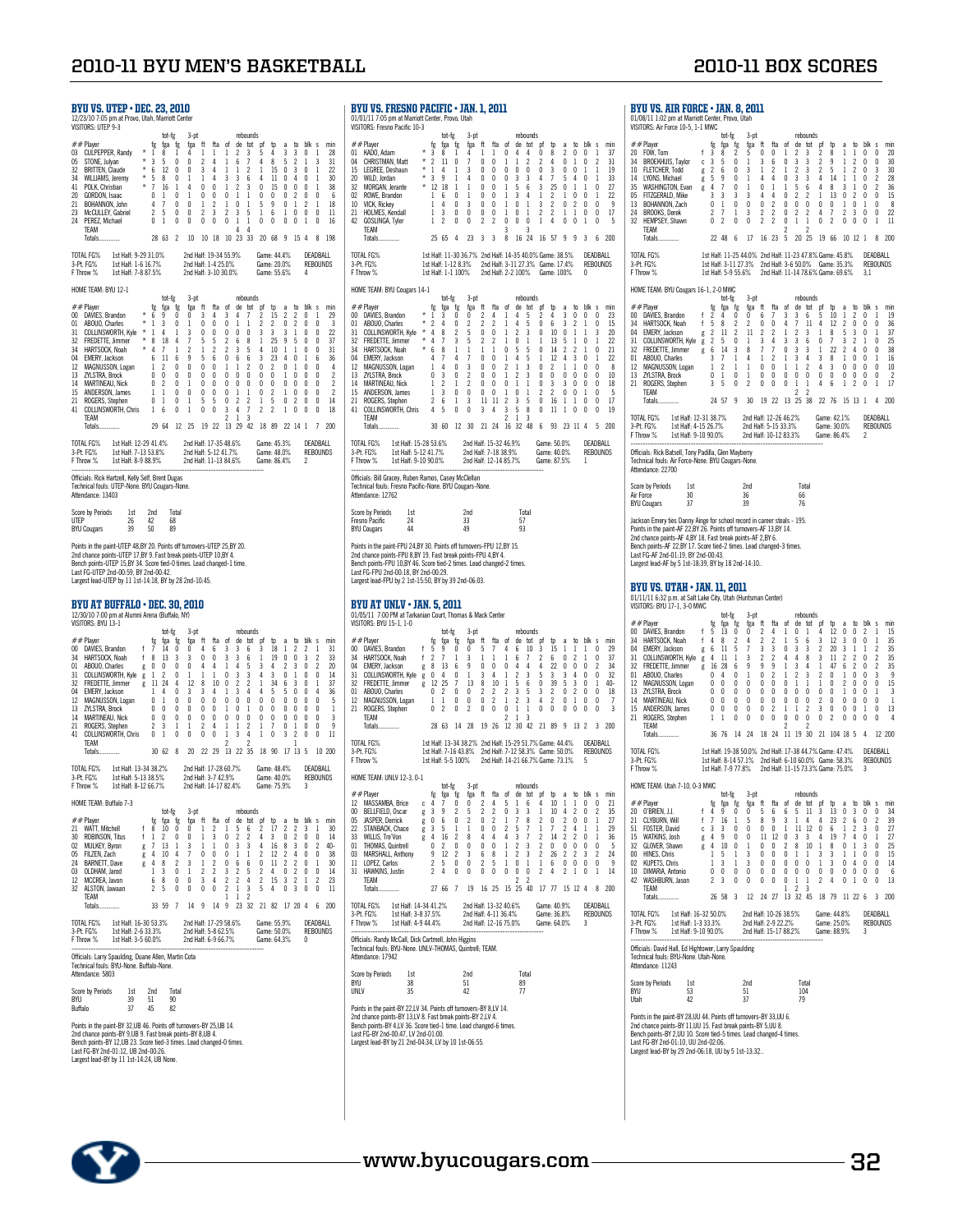|                                                                     | <b>BYU VS.TCU • JAN. 18, 2011</b><br>01/18/11 8:02 pm at Provo, Utah, Marriott Centerr<br>VISITORS: TCU 10-10,1-4                                                                                                                                                                                                            |                             |                                                                                                                                                    |                                                                                                           |                                                                 |                                                                                                                                                                          |                                                                                                                |                                                                                                                                                           |                                                                                                   |                                                                                                                                        |                                                                                                                                       |                                                                                                          |                                                                                                 |                                                                                                                           |                                                                                                                                                                      |                                                                                     |                                                                  |                                                                                 | BYU V<br>01/26/118<br>VISITORS:                                                                                                                                                                |
|---------------------------------------------------------------------|------------------------------------------------------------------------------------------------------------------------------------------------------------------------------------------------------------------------------------------------------------------------------------------------------------------------------|-----------------------------|----------------------------------------------------------------------------------------------------------------------------------------------------|-----------------------------------------------------------------------------------------------------------|-----------------------------------------------------------------|--------------------------------------------------------------------------------------------------------------------------------------------------------------------------|----------------------------------------------------------------------------------------------------------------|-----------------------------------------------------------------------------------------------------------------------------------------------------------|---------------------------------------------------------------------------------------------------|----------------------------------------------------------------------------------------------------------------------------------------|---------------------------------------------------------------------------------------------------------------------------------------|----------------------------------------------------------------------------------------------------------|-------------------------------------------------------------------------------------------------|---------------------------------------------------------------------------------------------------------------------------|----------------------------------------------------------------------------------------------------------------------------------------------------------------------|-------------------------------------------------------------------------------------|------------------------------------------------------------------|---------------------------------------------------------------------------------|------------------------------------------------------------------------------------------------------------------------------------------------------------------------------------------------|
| 12<br>33<br>05<br>23<br>25                                          | ##Player<br>04 FIELDS, Amric<br>CERINA, Nikola<br>GREEN, Garlon<br>MOSS, Ronnie<br>10 THORNS, Hank<br>15 GACESA, Nikola<br>CADOT, J.R.<br>HILL, Greg<br>TEAM<br>Totals                                                                                                                                                       |                             | $\begin{array}{c} \n\uparrow & 1 \\ \uparrow & 2 \\ \uparrow & 3\n\end{array}$<br>10 17<br>g 10 17<br>g 2 9<br>2 <sub>7</sub><br>4<br>$\mathbf{1}$ | tot-fg<br>fg fga fg<br>5<br>$_{8}$<br>8<br>- 6<br>5<br>25 65                                              | 0<br>0<br>2<br>3<br>$\mathbf{1}$<br>$\mathbf{1}$<br>0<br>1<br>8 | 3-pt<br>fga ft<br>1<br>$\theta$<br>5<br>5<br>3<br>$\overline{c}$<br>0<br>$\overline{\mathbf{c}}$<br>18                                                                   | 0<br>0<br>$\overline{c}$<br>4<br>$\overline{c}$<br>0<br>$\mathbf{1}$<br>0<br>- 9                               | fta<br>2<br>$\pmb{0}$<br>$\overline{2}$<br>5<br>3<br>-1<br>-1<br>$\mathbf{0}$<br>14                                                                       | of<br>1<br>0<br>$\overline{\mathbf{c}}$<br>3<br>1<br>$\overline{2}$<br>$\mathbf{1}$<br>0          | 3<br>3<br>3<br>$\overline{3}$<br>6<br>3 <sub>5</sub><br>$\overline{2}$<br>$\mathbf 0$<br>$\mathbf{1}$                                  | rebounds<br>4<br>3<br>5<br>6<br>$\overline{7}$<br>3<br>0<br>$\mathbf{1}$                                                              | de tot pf<br>3<br>3<br>$\mathbf{1}$<br>2<br>3<br>$\overline{c}$<br>4<br>$\overline{c}$<br>10 24 34 20 67 | $\mathfrak{p}$<br>2<br>4<br>10<br>27<br>7<br>5<br>9<br>3                                        | a<br>2<br>0<br>$\begin{smallmatrix} 0 & 1\\ 0 & 4 \end{smallmatrix}$<br>10 <sub>2</sub><br>$1\quad1$<br>3 0<br>$0\quad 0$ | $\mathbf{1}$<br>$\sqrt{2}$<br>16 11 2                                                                                                                                | to blk s<br>1<br>0<br>0<br>0<br>0<br>0<br>1<br>0                                    | 1<br>1<br>$\mathbf{1}$<br>1<br>0<br>0<br>0<br>1                  | min<br>30<br>22<br>28<br>34<br>34<br>18<br>22<br>12<br>5 200                    | ##Player<br>04 THOM<br>15<br>LEON<br><b>WHIT!</b><br>32<br>22<br><b>TAPLE</b><br>GAY, I<br>23<br><b>CARL</b><br>05<br>10<br>SHEL <sup>®</sup><br>RAH0<br>11<br>TEAM<br>Totals                  |
|                                                                     | TOTAL FG% 1st Half: 12-30 40.0%<br>3-Pt. FG%<br>1st Half: 3-8 37.5%<br>F Throw %<br>1st Half: 3-3 100%                                                                                                                                                                                                                       |                             |                                                                                                                                                    |                                                                                                           |                                                                 | 2nd Half: 13-35 37.1%<br>2nd Half: 5-10 50.0%<br>2nd Half: 6-11 54.5%                                                                                                    |                                                                                                                |                                                                                                                                                           |                                                                                                   |                                                                                                                                        |                                                                                                                                       | Game: 38.5%<br>Game: 44.4%<br>Game: 64.3%                                                                |                                                                                                 |                                                                                                                           |                                                                                                                                                                      | 1                                                                                   | DEADBALL                                                         | <b>REBOUNDS</b>                                                                 | TOTAL FG <sub>2</sub><br>3-Pt. FG%<br>F Throw %                                                                                                                                                |
|                                                                     | HOME TEAM: BYU Cougars 18-1, 4-0                                                                                                                                                                                                                                                                                             |                             |                                                                                                                                                    | tot-fg                                                                                                    |                                                                 | $3-pt$                                                                                                                                                                   |                                                                                                                |                                                                                                                                                           |                                                                                                   |                                                                                                                                        | rebounds                                                                                                                              |                                                                                                          |                                                                                                 |                                                                                                                           |                                                                                                                                                                      |                                                                                     |                                                                  |                                                                                 | <b>HOME TEA</b>                                                                                                                                                                                |
| 34<br>14<br>15                                                      | ## Player<br>00 DAVIES, Brandon<br>HARTSOCK, Noah<br>u4 EMERY, Jackson g 6 8 5<br>31 COLLINSWORTH, Kyle g 4 4 0<br>32 FREDETTE, Jimmer g 6 16 2<br>01 ABOUO Charles<br>01 ABOUO, Charles<br>12 MAGNUSSON, Logan<br>13 ZYLSTRA Brock<br>13 ZYLSTRA, Brock<br>MARTINEAU, Nick<br>ANDERSON, James<br>21 ROGERS, Stephen<br>TEAM | $\mathsf{f}$<br>$f$ 4       | fg<br>3<br>$1\quad 3$<br>$\begin{matrix} 0 & 0 \\ 0 & 0 \\ 0 & 0 \end{matrix}$<br>0<br>3                                                           | fga fg<br>10<br>9<br>0 <sub>1</sub><br>0<br>$\overline{4}$                                                | 0<br>1<br>0<br>0<br>0<br>0<br>0<br>0                            | fga<br>0<br>3<br>7<br>0<br>5<br>$\overline{2}$<br>0<br>0<br>0<br>0<br>1                                                                                                  | ft<br>7<br>5<br>0<br>$\overline{\mathbf{c}}$<br>$\overline{1}$<br>$\bf{0}$<br>0<br>$\mathbf{0}$<br>0<br>0<br>0 | fta<br>11<br>5<br>$\pmb{0}$<br>$\overline{\mathbf{c}}$<br>8<br>$\mathbf 0$<br>$\mathbf 0$<br>$\pmb{0}$<br>$\begin{smallmatrix}0\\0\end{smallmatrix}$<br>0 | of<br>1<br>3<br>0<br>$\overline{\mathbf{c}}$<br>0<br>0<br>0<br>0<br>0<br>0<br>0<br>$\overline{c}$ | 8<br>6<br>$\overline{\mathbf{c}}$<br>7<br>3 <sup>3</sup><br>3 <sup>3</sup><br>$0\quad 0$<br>$\overline{1}$<br>0<br>0<br>$\overline{4}$ | de tot pf<br>9<br>9<br>$\overline{c}$<br>9<br>$\,1\,$<br>0<br>0<br>$\overline{4}$<br>$\overline{c}$                                   | 1<br>$\overline{c}$<br>4<br>3<br>$\boldsymbol{\eta}$<br>0<br>0<br>0<br>$\mathbf{0}$<br>0<br>4            | tp<br>13<br>14<br>17<br>10<br>21<br>$\overline{2}$<br>$\mathbf 0$<br>$\mathbf 0$<br>0<br>0<br>6 | a<br>2<br>$\mathbf{1}$<br>$\mathbf{1}$<br>4<br>0<br>0<br>1                                                                | $\mathbf{1}$<br>$\overline{1}$<br>0<br>4<br>53<br>$0\quad 0\quad 0$<br>$\begin{smallmatrix} 0 & 1 \\ 0 & 0 \end{smallmatrix}$<br>0<br>$\mathbf{1}$<br>$\overline{c}$ | to blk s<br>1<br>1<br>$\mathbf{1}$<br>0<br>0<br>0<br>0<br>0<br>0<br>0               | 1<br>0<br>2<br>$\overline{c}$<br>0<br>0<br>1<br>0<br>0<br>0<br>0 | min<br>30<br>36<br>31<br>32<br>36<br>9<br>7<br>3<br>1<br>1<br>14                | ## Player<br>00 DAVIE<br><b>HART</b><br>34<br>04<br>EMER<br>31<br>COLLI<br>32 FRED<br>01 ABOU<br>15 ANDE<br>21 ROGE<br>TEAM<br>Totals<br>TOTAL FG <sub>2</sub>                                 |
|                                                                     | Totals<br>TOTAL FG%<br>1st Half: 18-33 54.5%                                                                                                                                                                                                                                                                                 |                             |                                                                                                                                                    | 27 55 8                                                                                                   |                                                                 | 2nd Half: 9-22 40.9%                                                                                                                                                     |                                                                                                                | 18 21 26 8                                                                                                                                                |                                                                                                   |                                                                                                                                        |                                                                                                                                       | 34 42 16 83 14 13 3<br>Game: 49.1%                                                                       |                                                                                                 |                                                                                                                           |                                                                                                                                                                      |                                                                                     | DEADBALL                                                         | 6 200                                                                           | 3-Pt. FG%<br>F Throw %                                                                                                                                                                         |
|                                                                     | 1st Half: 6-11 54.5%                                                                                                                                                                                                                                                                                                         |                             |                                                                                                                                                    |                                                                                                           |                                                                 | 2nd Half: 2-7 28.6%<br>2nd Half: 16-19 84.2%                                                                                                                             |                                                                                                                |                                                                                                                                                           |                                                                                                   |                                                                                                                                        |                                                                                                                                       | Game: 44.4%<br>Game: 80.8%                                                                               |                                                                                                 |                                                                                                                           |                                                                                                                                                                      | 1                                                                                   |                                                                  | <b>REBOUNDS</b>                                                                 | Officials: R<br><b>Technical f</b><br>Attendance                                                                                                                                               |
|                                                                     | Officials: Tom O'Neill, Mark Whitehead, Eric Curry<br>Technical fouls: TCU-HILL, Greg. BYU Cougars-None.<br>Attendance: 16170                                                                                                                                                                                                |                             |                                                                                                                                                    |                                                                                                           | Total                                                           |                                                                                                                                                                          |                                                                                                                |                                                                                                                                                           |                                                                                                   |                                                                                                                                        |                                                                                                                                       |                                                                                                          |                                                                                                 |                                                                                                                           |                                                                                                                                                                      |                                                                                     |                                                                  |                                                                                 | Score by P<br>San Diego<br><b>BYU Couga</b>                                                                                                                                                    |
| TCU                                                                 | Score by Periods<br>1st<br>30<br><b>BYU Cougars</b><br>47<br>Points in the paint-TC 26,BY 22. Points off turnovers-TC 13,BY 15.<br>2nd chance points-TC 6,BY 11. Fast break points-TC 8,BY 2.<br>Bench points-TC 17,BY 8. Score tied-1 time. Lead changed-1 time.<br>Last FG-TC 2nd-00:24, BY 2nd-03:03.                     |                             | 2nd<br>37<br>36                                                                                                                                    | 67<br>83                                                                                                  |                                                                 |                                                                                                                                                                          |                                                                                                                |                                                                                                                                                           |                                                                                                   |                                                                                                                                        |                                                                                                                                       |                                                                                                          |                                                                                                 |                                                                                                                           |                                                                                                                                                                      |                                                                                     |                                                                  |                                                                                 | Marriott Ce<br>Points in th<br>2nd chance<br>Bench poin<br>Last FG-SD<br>Largest lea                                                                                                           |
|                                                                     | Largest lead-TC by 2 1st-19:07, BY by 23 2nd-02:03.<br>BYU AT COLORADO STATE • JAN. 22, 2011                                                                                                                                                                                                                                 |                             |                                                                                                                                                    |                                                                                                           |                                                                 |                                                                                                                                                                          |                                                                                                                |                                                                                                                                                           |                                                                                                   |                                                                                                                                        |                                                                                                                                       |                                                                                                          |                                                                                                 |                                                                                                                           |                                                                                                                                                                      |                                                                                     |                                                                  |                                                                                 | BYU A'<br>01/29/112<br>VISITORS: I                                                                                                                                                             |
| 01<br>12<br>15                                                      | 01/22/11 7:02 p.m. MT at Fort Collins, Colo. (Moby Arena)<br>VISITORS: BYU 19-1, 5-0 MWC<br>## Player<br>00 DAVIES, Brandon<br>34 HARTSOCK, Noah<br>04 EMERY, Jackson<br>31 COLLINSWORTH, Kyle g 6 8<br>32 FREDETTE, Jimmer g 11 24 4<br>ABOUO, Charles<br>MAGNUSSON, Logan<br>21 ROGERS, Stephen<br>TEAM                    |                             | fg<br>f $\overline{5}$<br>f $\overline{1}$<br>0 <sub>1</sub>                                                                                       | tot-fg<br>fga fg<br>8<br>5<br>g 6 12<br>$\begin{array}{ccc} 2 & 2 \\ 2 & 2 \\ 0 & 2 \\ 0 & 0 \end{array}$ | 0<br>$\mathbf{1}$<br>4<br>1<br>$\mathbf{1}$<br>0<br>0<br>0      | 3-ot<br>fga ft<br>0<br>2<br>10<br>$\overline{1}$<br>9<br>$\mathbf{1}$<br>$\overline{c}$<br>0<br>1                                                                        | 2<br>0<br>$\mathbf{0}$<br>3<br>$\mathbf{0}$<br>0<br>0<br>0                                                     | fta<br>4<br>0<br>0<br>$\overline{4}$<br>16 17<br>$^{\circ}$<br>$\pmb{0}$<br>0<br>0                                                                        | of<br>5<br>1<br>0<br>2<br>$\pmb{0}$<br>0<br>$\mathbf{1}$<br>0<br>0<br>$\overline{c}$              | 4<br>2<br>$\mathbf{1}$<br>46<br>44<br>$0\quad 0$<br>0<br>2<br>$\,1$<br>4                                                               | rebounds<br>de tot pf<br>9<br>3<br>$\overline{1}$<br>$1\,$<br>$\overline{c}$<br>$\mathbf{1}$<br>6                                     | 5<br>4<br>1.<br>3<br>2<br>3<br>0<br>4<br>1                                                               | Þ<br>12<br>3<br>16<br>16<br>42<br>5<br>0<br>0<br>0                                              | a<br>2<br>1<br>3<br>6<br>4<br>0<br>0<br>1<br>0                                                                            | to<br>0<br>$\mathbf{1}$<br>0<br>$\overline{2}$<br>$\overline{2}$<br>$\overline{1}$<br>$\pmb{0}$<br>0<br>$\mathbf{1}$                                                 | blk s<br>$\mathbf{1}$<br>2<br>0<br>0<br>0<br>$\mathbf{1}$<br>0<br>$\mathbf{1}$<br>0 | $\mathbf{1}$<br>0<br>1<br>0<br>2<br>0<br>0<br>0<br>0             | min<br>23<br>19<br>38<br>36<br>38<br>17<br>9<br>14<br>6                         | ## Player<br>00 DAVIE<br><b>HART</b><br>34<br>04<br>EMER<br>31<br>COLLI<br>32 FRED<br>ABOU<br>01<br>12<br><b>MAGN</b><br>ZYLST<br>13<br>ANDE<br>15<br>21<br><b>ROGE</b><br>TEAM<br>Totals      |
|                                                                     | <b>Totals</b>                                                                                                                                                                                                                                                                                                                |                             |                                                                                                                                                    | 31 62                                                                                                     |                                                                 | 11 26                                                                                                                                                                    |                                                                                                                | 21 25 11 22 33                                                                                                                                            |                                                                                                   |                                                                                                                                        |                                                                                                                                       | 23 94                                                                                                    |                                                                                                 | 17 7                                                                                                                      |                                                                                                                                                                      | 5                                                                                   | 4                                                                | 200                                                                             | TOTAL FG <sub>2</sub>                                                                                                                                                                          |
|                                                                     | TOTAL FG%<br>3-Pt. FG%<br>F Throw %                                                                                                                                                                                                                                                                                          |                             |                                                                                                                                                    | 1st Half: 7-7 100%                                                                                        |                                                                 | 1st Half: 20-32 62.5% 2nd Half: 11-30 36.7% Game: 50.0%<br>1st Half: 8-14 57.1% 2nd Half: 3-12 25.0% Game: 42.3%<br>1st Half: 7.7.100% 2nd Half: 14.18.77.8% Came: 84.0% |                                                                                                                |                                                                                                                                                           |                                                                                                   |                                                                                                                                        |                                                                                                                                       | 2nd Half: 14-18 77.8% Game: 84.0%                                                                        |                                                                                                 |                                                                                                                           |                                                                                                                                                                      | 2                                                                                   | DEADBALL                                                         | <b>REBOUNDS</b>                                                                 | 3-Pt. FG%<br>F Throw %<br>HOME TEA                                                                                                                                                             |
| $_{01}$<br>32<br>02<br>12<br>22<br>04<br>05<br>11<br>23<br>33<br>44 | HOME TEAM: Colorado State 13-6, 3-2 MWC<br>##Player<br>FRANKLIN, Travis f 6<br>OGIDE, Andy<br><b>EIKMEIER, Wes</b><br>NIGON, Adam<br><b>GREEN, Dorian</b><br><b>HORNUNG, Pierce</b><br>WILTZ, Moe<br>CARR, Jesse<br>BELL, Will<br>SMITH, Dwight<br>SMITH, Greg                                                               | f<br>g<br>$g \t 0$<br>$g$ 2 | -6<br>-9<br>$\overline{c}$<br>0<br>0<br>0<br>1<br>1                                                                                                | tot-fg<br>fg fga fg<br>10<br>11<br>19<br>0<br>7<br>3<br>1<br>$\theta$<br>$\theta$<br>1<br>4               | 0<br>0<br>5<br>0<br>1<br>0<br>0<br>0<br>0<br>1<br>0             | $3-pt$<br>fga ft fta of de tot pf tp a to blk s<br>0<br>9<br>0<br>3<br>0<br>$\mathbf{1}$<br>$\theta$<br>0<br>1<br>0                                                      | 9<br>6<br>2<br>0<br>3<br>0<br>0<br>0<br>0<br>2<br>$\overline{c}$                                               | 14<br>8<br>$\overline{2}$<br>$\mathbb O$<br>$\overline{4}$<br>$\pmb{0}$<br>0<br>0<br>0<br>$\overline{\mathbf{c}}$<br>3                                    | 2<br>5<br>$\mathbf{1}$<br>0<br>0<br>$\mathbf{1}$<br>0<br>0<br>0<br>1<br>0                         | 5<br>4<br>$\bf{0}$<br>$\overline{2}$<br>$\mathbf{1}$<br>0<br>$\overline{2}$<br>$\overline{2}$<br>$\mathbf{1}$<br>$\overline{c}$        | rebounds<br>10<br>5<br>0<br>$\overline{c}$<br>2<br>0<br>$\overline{c}$<br>$\overline{c}$<br>$\overline{\mathbf{c}}$<br>$\overline{c}$ | 3<br>2<br>2<br>4<br>$\mathbf{1}$<br>0<br>1.<br>1<br>3<br>$\overline{c}$                                  | 21<br>18<br>25<br>0<br>8<br>4<br>0<br>$\theta$<br>0<br>5<br>4                                   | $\boldsymbol{\eta}$<br>1<br>5<br>1<br>5<br>0<br>0<br>1<br>0<br>1<br>1                                                     | 3<br>-1<br>0<br>$\,1\,$<br>1<br>0<br>$\mathbf 0$<br>0<br>0<br>3                                                                                                      | 2<br>0<br>0<br>0<br>0<br>0<br>$\theta$<br>0<br>$\mathbf{1}$<br>1                    | 0<br>0<br>1<br>1<br>0<br>0<br>$\theta$<br>0<br>0<br>1            | min<br>27<br>33<br>36<br>12<br>34<br>15<br>3<br>6<br>$\overline{4}$<br>12<br>18 | ## Player<br>32 GORD<br>KIRK,<br>53<br><b>GARY</b><br>05<br><b>WILLI</b><br>10<br>23<br>McDC<br>HARD<br>$00 -$<br>ADAM<br>04<br>13<br><b>FENT</b><br>21<br>SNELI<br>41 BAIRS<br>TEAM<br>Totals |
|                                                                     | TEAM<br><b>Totals</b><br>TOTAL FG%<br>1st Half: 14-31 45.2%                                                                                                                                                                                                                                                                  |                             | 27 56                                                                                                                                              |                                                                                                           | $\overline{\phantom{a}}$                                        | 14<br>2nd Half: 13-25 52.0%                                                                                                                                              | 24                                                                                                             | 33                                                                                                                                                        | $\overline{c}$<br>12                                                                              | 1                                                                                                                                      | 3<br>22 34                                                                                                                            | 21 85<br>Game: 48.2%                                                                                     |                                                                                                 |                                                                                                                           | 17 12 4                                                                                                                                                              |                                                                                     | 4<br>DEADBALL                                                    | 200                                                                             | TOTAL FG <sub>2</sub><br>3-Pt. FG%<br>F Throw %                                                                                                                                                |
|                                                                     | 3-Pt. FG%<br>1st Half: 3-6 50.0%<br>F Throw %<br>1st Half: 9-12 75.0%<br>Officials: Bill Gracey, Larry Spaulding, Hal Lusk                                                                                                                                                                                                   |                             |                                                                                                                                                    |                                                                                                           |                                                                 | 2nd Half: 4-8 50.0%<br>2nd Half: 15-21 71.4%                                                                                                                             |                                                                                                                |                                                                                                                                                           |                                                                                                   |                                                                                                                                        |                                                                                                                                       | Game: 50.0%<br>Game: 72.7%                                                                               |                                                                                                 |                                                                                                                           |                                                                                                                                                                      | 4                                                                                   |                                                                  | <b>REBOUNDS</b>                                                                 | Officials: B<br><b>Technical f</b><br>Attendance                                                                                                                                               |
|                                                                     | Technical fouls: BYU-None. Colorado State-None.<br>Attendance: 8745<br>Score by Periods<br>1st                                                                                                                                                                                                                               |                             | 2nd                                                                                                                                                |                                                                                                           | Total                                                           |                                                                                                                                                                          |                                                                                                                |                                                                                                                                                           |                                                                                                   |                                                                                                                                        |                                                                                                                                       |                                                                                                          |                                                                                                 |                                                                                                                           |                                                                                                                                                                      |                                                                                     |                                                                  |                                                                                 | Score by P<br>BYU<br>New Mexic                                                                                                                                                                 |
| BYU                                                                 | 55<br>Colorado State<br>40                                                                                                                                                                                                                                                                                                   |                             | 39<br>45                                                                                                                                           | 94<br>85                                                                                                  |                                                                 |                                                                                                                                                                          |                                                                                                                |                                                                                                                                                           |                                                                                                   |                                                                                                                                        |                                                                                                                                       |                                                                                                          |                                                                                                 |                                                                                                                           |                                                                                                                                                                      |                                                                                     |                                                                  |                                                                                 | Points in th<br>2nd chance                                                                                                                                                                     |
|                                                                     | Points in the paint-BY 34,CS 32. Points off turnovers-BY 11,CS 6.<br>2nd chance points-BY 10,CS 13. Fast break points-BY 4,CS 9.<br>Bench points-BY 5,CS 13. Score tied-1 time. Lead changed-3 times.<br>Last FG-BY 2nd-00:59, CS 2nd-01:43.                                                                                 |                             |                                                                                                                                                    |                                                                                                           |                                                                 |                                                                                                                                                                          |                                                                                                                |                                                                                                                                                           |                                                                                                   |                                                                                                                                        |                                                                                                                                       |                                                                                                          |                                                                                                 |                                                                                                                           |                                                                                                                                                                      |                                                                                     |                                                                  |                                                                                 | Bench poin<br>Last FG-BY<br>Largest lea                                                                                                                                                        |

 $S.$  SAN DIEGO STATE • JAN. 26, 2011 01/26/11 8:15 p.m. at Provo, Utah, Marriott Center VISITORS: San Diego State 20-1, 5-1 # # Player to tote 5 -pt to the face of the second function of the second of the second of the second of the second of the second of the second of the second of the second of the second of the second of the second of the s 10 SHELTON, Tim 1 3 1 1 0 0 0 3 3 0 3 0 0 0 0 0 6<br>11 RAHON, James 3 5 1 2 0 0 1 1 2 1 7 0 1 0 0 19<br>TEAM Totals.............. 22 62 5 20 9 15 18 24 42 14 58 10 12 4 5 200 1%<br>1st Half: 12-30 40.0% 2nd Half: 10-32 31.3% Game: 35.5% DEADBALL 3-Pt. FG% 1st Half: 3-7 42.9% 2nd Half: 2-13 15.4% Game: 25.0% REBOUNDS F Throw % 1st Half: 4-5 80.0% 2nd Half: 5-10 50.0% Game: 60.0% 2 M: BYU Cougars 20-1, 6-0 # # Player<br>
# # Player<br>
00 DAVIES. Brandon f 6 8 0 0 2 4 0 5 5 3 14 2 1 2 1 2 2<br>
34 HARTSOCK, Noah f 3 7 0 2 0 0 2 4 0 5 5 3 14 2 1 2 1 2<br>
31 OLI NSWOCK, Noah f 3 7 0 5 2 2 1 5 6 2 4 2 0 1 4 39<br>
31 OLI NSWOCK, Noah f 3 7 0 TOTAL FG% 1st Half: 13-29 44.8% 2nd Half: 12-27 44.4% Game: 44.6% DEADBALL<br>3-Pt. FG% 1st Half: 3-8.37.5% 2nd Half: 2-7 28.6% Game: 34.3% REBOUNDS<br>FThrow % 1st Half: 1-2 50.0% 2nd Half: 15-17 88.2% Game: 84.2% 1 -------------------------------------------------------------------------------- Officials: Randy McCall, Verne Harris, Mike Reed Technical fouls: San Diego State-None. BYU Cougars-None. uurs: 3an<br>e: 22700 Score by Periods 1st 2nd Total San Diego State 31 27 58 BYU Cougars 30 41 71 enter sellout. Points in the paint-SDSU 22,BY 26. Points off turnovers-SDSU 10,BY 16.<br>2nd chance points-SDSU 13,BY 2. Fast break points-SDSU 6,BY 4.<br>Bench points-SDSU 10,BY 4. Score tied-7 times. Lead changed-15 times. Last FG-SDSU 2nd-00:23, BY 2nd-00:39. Largest lead-SDSU by 4 1st-15:30, BY by 13 2nd-01:55.  $T$  NEW MEXICO  $\cdot$  JAN. 29, 2011 01/29/11 2:06 p.m. at The Pit/Bob King Court VISITORS: BYU 20-2, (6-1 MWC) tot-fg 3-pt rebounds ##Player fg fga fg fga ft fta of de tot pf tp a to blk s min 00 DAVIES, Brandon f 6 14 0 0 3 3 4 4 8 2 15 2 1 0 1 38 34 HARTSOCK, Noah f 2 7 0 2 6 8 2 6 8 1 10 1 1 0 1 36 04 EMERY, Jackson g 2 8 2 7 0 0 1 3 4 4 6 3 2 0 3 26 31 COLLINSWORTH, Kyle g 2 4 0 0 1 2 2 4 6 4 5 1 0 1 1 29 32 FREDETTE, Jimmer g 12 26 6 9 2 5 1 4 5 2 32 7 4 0 3 36 01 ABOUO, Charles 4 8 0 2 1 2 0 2 2 2 9 0 1 0 1 24 12 MAGNUSSON, Logan 0 0 0 0 0 0 0 0 0 0 0 0 0 0 0 0+ 13 ZYLSTRA, Brock 0 0 0 0 0 0 0 0 0 0 0 0 0 0 0 0+ 15 ANDERSON, James 0 0 0 0 0 0 0 0 0 2 0 0 1 0 0 7 21 ROGERS, Stephen 0 0 0 0 0 0 0 0 0 0 0 0 0 0 0 4 TEAM 3 3 Totals.............. 28 67 8 20 13 20 13 23 36 17 77 14 10 1 10 200 TOTAL FG% 1st Half: 14-33 42.4% 2nd Half: 14-34 41.2%Game: 41.8% DEADBALL 3-Pt. FG% 1st Half: 2-7 28.6% 2nd Half: 6-13 46.2% Game: 40.0% REBOUNDS F Throw % 1st Half: 6-9 66.7% 2nd Half: 7-11 63.6% Game: 65.0% 3 M: New Mexico 15-7, (3-4 MWC) tot-fg 3-pt rebounds ##Player fg fga fg fga ft fta of de tot pf tp a to blk s min 32 GORDON, Drew f 7 11 0 0 1 2 4 8 12 2 15 0 3 2 0 32 53 KIRK, Alex c 0 2 0 0 0 0 0 2 2 1 0 0 0 0 0 8 05 GARY, Dairese g 4 11 1 3 5 5 1 3 4 3 14 10 3 0 2 40- 10 WILLIAMS, Kendall g 6 8 2 3 2 2 0 3 3 4 16 2 1 0 0 25 23 McDONALD, Phillip g 4 9 1 5 2 2 0 3 3 4 11 2 1 0 0 28 00 HARDEM HARDEMAN, MHUND, MHUND, MHUND, MHUND, MHUND, MHUND, MHUND, MHUND, MHUND, 2012<br>DEMAN, A.J. 1 3 0 0 1 2 0 0 0 2 3 0 1 0 3 17<br>AS, Chad 2 5 0 2 3 4 1 2 3 0 7 1 0 0 0 11 04 ADAMS, Chad 2 5 0 2 3 4 1 2 3 0 7 1 0 0 0 11<br>13 FENTON, Jamal 1 2 0 1 0 0 1 2 3 1 2 1 0 0 0 8<br>21 SNELL, Tony 5 9 4 6 2 2 0 3 3 1 6 1 0 1 0 2<br>41 BAIRSTOW, Cameron 1 1 0 0 0 0 0 0 0 1 2 0 1 1 0 6 TEAM 1 3 4 Totals.............. 31 61 8 20 16 19 8 29 37 19 86 17 11 3 6 200 TOTAL FG% 1st Half: 14-31 45.2% 2nd Half: 17-30 56.7% Game: 50.8% DEADBALL<br>3-Pt. FG% 1st Half: 1-5 20.0% 2nd Half: 7-15 46.7% Game: 40.0% REBOUNDS<br>FThrow % 1st Half: 3-5 60.0% 2nd Half: 13-14 92.9% Game: 84.2% 2,1 -------------------------------------------------------------------------------- Officials: Bob Staffen, Kevin Brill, Shawn Lehigh Technical fouls: BYU-None. New Mexico-None. nouis: DTO<br>e-15411 Score by Periods 1st 2nd Total BYU 36 41 77 New Mexico 32 54 86 he paint-BY 32,NM 38. Points off turnovers-BY 19,NM 16. 2nd chance points-BY 6,NM 11. Fast break points-BY 13,NM 4. Bench points-BY 9,NM 30. Score tied-6 times. Lead changed-8 times. Last FG-BY 2nd-01:15, NM 2nd-01:25. r znu-o1:10, Nivi 2nu-o1:20.<br>ad-RY by 13 2nd-14:37, NM by 11 2nd-00:49.  $\pm$  DVII at wyoming  $\cdot$  Feb. 2, 2011

| ##Player                                                                                                                                                                                                |                                                                                                                                                                                                                                                                                                                                                                                                                                                                                                                            |                                                | tot-fg<br>fga fg                                                                                                                                                                                                                         |                                                                                                                                                                                                                                                       | 3-pt<br>fga ft                                                                                                                                                                                                                                                                                       |                                                                                                                                                                                                                                                                     | fta of                                                                                                                                                                                                                                                                                                          |                                                                                                                                                                                                                                  |                                                                                                                                                                                                                               | rebounds                                                                                                                                                                                                                                                                                                                                                                                      | de tot pf                                                                                                                                                                      | tp                                                                                                                | a                                                                                               | to                                                                                                         | blk s                                                                                                                                                                                                                                                                                                                                             |                                                                                                                                                                                      | min                                                                                                                                                                                                                        |
|---------------------------------------------------------------------------------------------------------------------------------------------------------------------------------------------------------|----------------------------------------------------------------------------------------------------------------------------------------------------------------------------------------------------------------------------------------------------------------------------------------------------------------------------------------------------------------------------------------------------------------------------------------------------------------------------------------------------------------------------|------------------------------------------------|------------------------------------------------------------------------------------------------------------------------------------------------------------------------------------------------------------------------------------------|-------------------------------------------------------------------------------------------------------------------------------------------------------------------------------------------------------------------------------------------------------|------------------------------------------------------------------------------------------------------------------------------------------------------------------------------------------------------------------------------------------------------------------------------------------------------|---------------------------------------------------------------------------------------------------------------------------------------------------------------------------------------------------------------------------------------------------------------------|-----------------------------------------------------------------------------------------------------------------------------------------------------------------------------------------------------------------------------------------------------------------------------------------------------------------|----------------------------------------------------------------------------------------------------------------------------------------------------------------------------------------------------------------------------------|-------------------------------------------------------------------------------------------------------------------------------------------------------------------------------------------------------------------------------|-----------------------------------------------------------------------------------------------------------------------------------------------------------------------------------------------------------------------------------------------------------------------------------------------------------------------------------------------------------------------------------------------|--------------------------------------------------------------------------------------------------------------------------------------------------------------------------------|-------------------------------------------------------------------------------------------------------------------|-------------------------------------------------------------------------------------------------|------------------------------------------------------------------------------------------------------------|---------------------------------------------------------------------------------------------------------------------------------------------------------------------------------------------------------------------------------------------------------------------------------------------------------------------------------------------------|--------------------------------------------------------------------------------------------------------------------------------------------------------------------------------------|----------------------------------------------------------------------------------------------------------------------------------------------------------------------------------------------------------------------------|
| 00 DAVIES, Brandon                                                                                                                                                                                      | f                                                                                                                                                                                                                                                                                                                                                                                                                                                                                                                          | tg<br>9                                        | 15                                                                                                                                                                                                                                       | 0                                                                                                                                                                                                                                                     | $\mathbf{0}$                                                                                                                                                                                                                                                                                         | 2                                                                                                                                                                                                                                                                   | 5                                                                                                                                                                                                                                                                                                               | 4                                                                                                                                                                                                                                | 5                                                                                                                                                                                                                             | 9                                                                                                                                                                                                                                                                                                                                                                                             | 4                                                                                                                                                                              | 20                                                                                                                | 0                                                                                               | 6                                                                                                          | 2                                                                                                                                                                                                                                                                                                                                                 | 2                                                                                                                                                                                    | 37                                                                                                                                                                                                                         |
|                                                                                                                                                                                                         |                                                                                                                                                                                                                                                                                                                                                                                                                                                                                                                            |                                                | 4                                                                                                                                                                                                                                        | 0                                                                                                                                                                                                                                                     | 2                                                                                                                                                                                                                                                                                                    | $\mathbf{0}$                                                                                                                                                                                                                                                        | 0                                                                                                                                                                                                                                                                                                               | 4                                                                                                                                                                                                                                | 4                                                                                                                                                                                                                             | 8                                                                                                                                                                                                                                                                                                                                                                                             | 4                                                                                                                                                                              | 2                                                                                                                 | 3                                                                                               | 0                                                                                                          | 3                                                                                                                                                                                                                                                                                                                                                 | 0                                                                                                                                                                                    | 28                                                                                                                                                                                                                         |
|                                                                                                                                                                                                         |                                                                                                                                                                                                                                                                                                                                                                                                                                                                                                                            |                                                |                                                                                                                                                                                                                                          |                                                                                                                                                                                                                                                       |                                                                                                                                                                                                                                                                                                      |                                                                                                                                                                                                                                                                     |                                                                                                                                                                                                                                                                                                                 |                                                                                                                                                                                                                                  |                                                                                                                                                                                                                               |                                                                                                                                                                                                                                                                                                                                                                                               |                                                                                                                                                                                |                                                                                                                   |                                                                                                 |                                                                                                            |                                                                                                                                                                                                                                                                                                                                                   |                                                                                                                                                                                      | 33<br>22                                                                                                                                                                                                                   |
|                                                                                                                                                                                                         |                                                                                                                                                                                                                                                                                                                                                                                                                                                                                                                            |                                                |                                                                                                                                                                                                                                          |                                                                                                                                                                                                                                                       |                                                                                                                                                                                                                                                                                                      |                                                                                                                                                                                                                                                                     |                                                                                                                                                                                                                                                                                                                 |                                                                                                                                                                                                                                  |                                                                                                                                                                                                                               |                                                                                                                                                                                                                                                                                                                                                                                               |                                                                                                                                                                                |                                                                                                                   |                                                                                                 |                                                                                                            |                                                                                                                                                                                                                                                                                                                                                   |                                                                                                                                                                                      | 37                                                                                                                                                                                                                         |
|                                                                                                                                                                                                         |                                                                                                                                                                                                                                                                                                                                                                                                                                                                                                                            |                                                |                                                                                                                                                                                                                                          |                                                                                                                                                                                                                                                       | $\overline{c}$                                                                                                                                                                                                                                                                                       |                                                                                                                                                                                                                                                                     | $\mathbf 0$                                                                                                                                                                                                                                                                                                     | $\mathbf{1}$                                                                                                                                                                                                                     | 3                                                                                                                                                                                                                             |                                                                                                                                                                                                                                                                                                                                                                                               | $\overline{4}$                                                                                                                                                                 | 3                                                                                                                 |                                                                                                 |                                                                                                            |                                                                                                                                                                                                                                                                                                                                                   | 0                                                                                                                                                                                    | 17                                                                                                                                                                                                                         |
|                                                                                                                                                                                                         |                                                                                                                                                                                                                                                                                                                                                                                                                                                                                                                            |                                                |                                                                                                                                                                                                                                          |                                                                                                                                                                                                                                                       |                                                                                                                                                                                                                                                                                                      |                                                                                                                                                                                                                                                                     |                                                                                                                                                                                                                                                                                                                 |                                                                                                                                                                                                                                  |                                                                                                                                                                                                                               |                                                                                                                                                                                                                                                                                                                                                                                               |                                                                                                                                                                                |                                                                                                                   |                                                                                                 |                                                                                                            |                                                                                                                                                                                                                                                                                                                                                   |                                                                                                                                                                                      | 13<br>$\overline{2}$                                                                                                                                                                                                       |
|                                                                                                                                                                                                         |                                                                                                                                                                                                                                                                                                                                                                                                                                                                                                                            |                                                |                                                                                                                                                                                                                                          |                                                                                                                                                                                                                                                       |                                                                                                                                                                                                                                                                                                      |                                                                                                                                                                                                                                                                     |                                                                                                                                                                                                                                                                                                                 |                                                                                                                                                                                                                                  |                                                                                                                                                                                                                               |                                                                                                                                                                                                                                                                                                                                                                                               |                                                                                                                                                                                |                                                                                                                   |                                                                                                 |                                                                                                            |                                                                                                                                                                                                                                                                                                                                                   |                                                                                                                                                                                      |                                                                                                                                                                                                                            |
|                                                                                                                                                                                                         |                                                                                                                                                                                                                                                                                                                                                                                                                                                                                                                            |                                                |                                                                                                                                                                                                                                          | 0                                                                                                                                                                                                                                                     | 0                                                                                                                                                                                                                                                                                                    | 0                                                                                                                                                                                                                                                                   | 0                                                                                                                                                                                                                                                                                                               | 0                                                                                                                                                                                                                                | $\mathbf{1}$                                                                                                                                                                                                                  | $\mathbf{1}$                                                                                                                                                                                                                                                                                                                                                                                  | 1                                                                                                                                                                              | 4                                                                                                                 | 0                                                                                               | $\mathbf{1}$                                                                                               | 0                                                                                                                                                                                                                                                                                                                                                 | $\mathbf{1}$                                                                                                                                                                         | 10                                                                                                                                                                                                                         |
|                                                                                                                                                                                                         |                                                                                                                                                                                                                                                                                                                                                                                                                                                                                                                            |                                                |                                                                                                                                                                                                                                          |                                                                                                                                                                                                                                                       |                                                                                                                                                                                                                                                                                                      |                                                                                                                                                                                                                                                                     |                                                                                                                                                                                                                                                                                                                 |                                                                                                                                                                                                                                  |                                                                                                                                                                                                                               | 6                                                                                                                                                                                                                                                                                                                                                                                             |                                                                                                                                                                                |                                                                                                                   |                                                                                                 |                                                                                                            |                                                                                                                                                                                                                                                                                                                                                   |                                                                                                                                                                                      |                                                                                                                                                                                                                            |
|                                                                                                                                                                                                         |                                                                                                                                                                                                                                                                                                                                                                                                                                                                                                                            |                                                |                                                                                                                                                                                                                                          |                                                                                                                                                                                                                                                       |                                                                                                                                                                                                                                                                                                      |                                                                                                                                                                                                                                                                     |                                                                                                                                                                                                                                                                                                                 |                                                                                                                                                                                                                                  |                                                                                                                                                                                                                               |                                                                                                                                                                                                                                                                                                                                                                                               |                                                                                                                                                                                |                                                                                                                   |                                                                                                 |                                                                                                            |                                                                                                                                                                                                                                                                                                                                                   |                                                                                                                                                                                      |                                                                                                                                                                                                                            |
|                                                                                                                                                                                                         |                                                                                                                                                                                                                                                                                                                                                                                                                                                                                                                            |                                                |                                                                                                                                                                                                                                          |                                                                                                                                                                                                                                                       |                                                                                                                                                                                                                                                                                                      |                                                                                                                                                                                                                                                                     |                                                                                                                                                                                                                                                                                                                 |                                                                                                                                                                                                                                  |                                                                                                                                                                                                                               |                                                                                                                                                                                                                                                                                                                                                                                               |                                                                                                                                                                                |                                                                                                                   |                                                                                                 |                                                                                                            |                                                                                                                                                                                                                                                                                                                                                   |                                                                                                                                                                                      |                                                                                                                                                                                                                            |
|                                                                                                                                                                                                         |                                                                                                                                                                                                                                                                                                                                                                                                                                                                                                                            |                                                |                                                                                                                                                                                                                                          |                                                                                                                                                                                                                                                       |                                                                                                                                                                                                                                                                                                      |                                                                                                                                                                                                                                                                     |                                                                                                                                                                                                                                                                                                                 |                                                                                                                                                                                                                                  |                                                                                                                                                                                                                               |                                                                                                                                                                                                                                                                                                                                                                                               |                                                                                                                                                                                |                                                                                                                   |                                                                                                 |                                                                                                            | 3                                                                                                                                                                                                                                                                                                                                                 |                                                                                                                                                                                      |                                                                                                                                                                                                                            |
|                                                                                                                                                                                                         |                                                                                                                                                                                                                                                                                                                                                                                                                                                                                                                            |                                                |                                                                                                                                                                                                                                          |                                                                                                                                                                                                                                                       |                                                                                                                                                                                                                                                                                                      |                                                                                                                                                                                                                                                                     |                                                                                                                                                                                                                                                                                                                 |                                                                                                                                                                                                                                  |                                                                                                                                                                                                                               |                                                                                                                                                                                                                                                                                                                                                                                               |                                                                                                                                                                                |                                                                                                                   |                                                                                                 |                                                                                                            |                                                                                                                                                                                                                                                                                                                                                   |                                                                                                                                                                                      |                                                                                                                                                                                                                            |
|                                                                                                                                                                                                         |                                                                                                                                                                                                                                                                                                                                                                                                                                                                                                                            |                                                |                                                                                                                                                                                                                                          |                                                                                                                                                                                                                                                       |                                                                                                                                                                                                                                                                                                      |                                                                                                                                                                                                                                                                     |                                                                                                                                                                                                                                                                                                                 |                                                                                                                                                                                                                                  |                                                                                                                                                                                                                               |                                                                                                                                                                                                                                                                                                                                                                                               |                                                                                                                                                                                |                                                                                                                   |                                                                                                 |                                                                                                            |                                                                                                                                                                                                                                                                                                                                                   |                                                                                                                                                                                      |                                                                                                                                                                                                                            |
|                                                                                                                                                                                                         |                                                                                                                                                                                                                                                                                                                                                                                                                                                                                                                            | fg                                             |                                                                                                                                                                                                                                          |                                                                                                                                                                                                                                                       |                                                                                                                                                                                                                                                                                                      |                                                                                                                                                                                                                                                                     | fta                                                                                                                                                                                                                                                                                                             | of                                                                                                                                                                                                                               |                                                                                                                                                                                                                               |                                                                                                                                                                                                                                                                                                                                                                                               | pf                                                                                                                                                                             | tр                                                                                                                | a                                                                                               |                                                                                                            |                                                                                                                                                                                                                                                                                                                                                   |                                                                                                                                                                                      | min                                                                                                                                                                                                                        |
|                                                                                                                                                                                                         |                                                                                                                                                                                                                                                                                                                                                                                                                                                                                                                            |                                                |                                                                                                                                                                                                                                          |                                                                                                                                                                                                                                                       |                                                                                                                                                                                                                                                                                                      |                                                                                                                                                                                                                                                                     |                                                                                                                                                                                                                                                                                                                 |                                                                                                                                                                                                                                  |                                                                                                                                                                                                                               |                                                                                                                                                                                                                                                                                                                                                                                               |                                                                                                                                                                                |                                                                                                                   |                                                                                                 |                                                                                                            |                                                                                                                                                                                                                                                                                                                                                   |                                                                                                                                                                                      | 40<br>33                                                                                                                                                                                                                   |
|                                                                                                                                                                                                         |                                                                                                                                                                                                                                                                                                                                                                                                                                                                                                                            |                                                | 10                                                                                                                                                                                                                                       | 0                                                                                                                                                                                                                                                     | 0                                                                                                                                                                                                                                                                                                    | 2                                                                                                                                                                                                                                                                   | $\overline{\mathbf{c}}$                                                                                                                                                                                                                                                                                         | $\mathbf{1}$                                                                                                                                                                                                                     | 3                                                                                                                                                                                                                             | 4                                                                                                                                                                                                                                                                                                                                                                                             | 1                                                                                                                                                                              | 12                                                                                                                | 1                                                                                               | 0                                                                                                          | 3                                                                                                                                                                                                                                                                                                                                                 | 0                                                                                                                                                                                    | 36                                                                                                                                                                                                                         |
|                                                                                                                                                                                                         |                                                                                                                                                                                                                                                                                                                                                                                                                                                                                                                            |                                                | $\mathbf{2}$                                                                                                                                                                                                                             | 0                                                                                                                                                                                                                                                     | 0                                                                                                                                                                                                                                                                                                    | $\mathbf{0}$                                                                                                                                                                                                                                                        | 0                                                                                                                                                                                                                                                                                                               | $\mathbf{0}$                                                                                                                                                                                                                     | $\overline{\mathbf{c}}$                                                                                                                                                                                                       | $\overline{c}$                                                                                                                                                                                                                                                                                                                                                                                | $\overline{4}$                                                                                                                                                                 | $\overline{c}$                                                                                                    | $\mathbf{1}$                                                                                    | 3                                                                                                          | 0                                                                                                                                                                                                                                                                                                                                                 | $\boldsymbol{\eta}$                                                                                                                                                                  | 31                                                                                                                                                                                                                         |
|                                                                                                                                                                                                         |                                                                                                                                                                                                                                                                                                                                                                                                                                                                                                                            |                                                |                                                                                                                                                                                                                                          |                                                                                                                                                                                                                                                       |                                                                                                                                                                                                                                                                                                      | $\mathfrak{p}$                                                                                                                                                                                                                                                      |                                                                                                                                                                                                                                                                                                                 |                                                                                                                                                                                                                                  |                                                                                                                                                                                                                               |                                                                                                                                                                                                                                                                                                                                                                                               | 1                                                                                                                                                                              |                                                                                                                   | $\mathbf{1}$                                                                                    |                                                                                                            |                                                                                                                                                                                                                                                                                                                                                   |                                                                                                                                                                                      | 37<br>12                                                                                                                                                                                                                   |
|                                                                                                                                                                                                         |                                                                                                                                                                                                                                                                                                                                                                                                                                                                                                                            | $^{\circ}$                                     |                                                                                                                                                                                                                                          |                                                                                                                                                                                                                                                       | 0                                                                                                                                                                                                                                                                                                    | 0                                                                                                                                                                                                                                                                   | 0                                                                                                                                                                                                                                                                                                               | 0                                                                                                                                                                                                                                | 3                                                                                                                                                                                                                             | 3                                                                                                                                                                                                                                                                                                                                                                                             | 2                                                                                                                                                                              | 0                                                                                                                 | 0                                                                                               |                                                                                                            |                                                                                                                                                                                                                                                                                                                                                   |                                                                                                                                                                                      | 11                                                                                                                                                                                                                         |
|                                                                                                                                                                                                         |                                                                                                                                                                                                                                                                                                                                                                                                                                                                                                                            |                                                |                                                                                                                                                                                                                                          |                                                                                                                                                                                                                                                       |                                                                                                                                                                                                                                                                                                      |                                                                                                                                                                                                                                                                     |                                                                                                                                                                                                                                                                                                                 | $\mathbf{1}$                                                                                                                                                                                                                     | $\mathbf{1}$                                                                                                                                                                                                                  | 2                                                                                                                                                                                                                                                                                                                                                                                             |                                                                                                                                                                                |                                                                                                                   |                                                                                                 |                                                                                                            |                                                                                                                                                                                                                                                                                                                                                   |                                                                                                                                                                                      | 200                                                                                                                                                                                                                        |
|                                                                                                                                                                                                         |                                                                                                                                                                                                                                                                                                                                                                                                                                                                                                                            |                                                |                                                                                                                                                                                                                                          |                                                                                                                                                                                                                                                       |                                                                                                                                                                                                                                                                                                      |                                                                                                                                                                                                                                                                     |                                                                                                                                                                                                                                                                                                                 |                                                                                                                                                                                                                                  |                                                                                                                                                                                                                               |                                                                                                                                                                                                                                                                                                                                                                                               |                                                                                                                                                                                |                                                                                                                   |                                                                                                 |                                                                                                            |                                                                                                                                                                                                                                                                                                                                                   |                                                                                                                                                                                      |                                                                                                                                                                                                                            |
|                                                                                                                                                                                                         |                                                                                                                                                                                                                                                                                                                                                                                                                                                                                                                            |                                                |                                                                                                                                                                                                                                          |                                                                                                                                                                                                                                                       |                                                                                                                                                                                                                                                                                                      |                                                                                                                                                                                                                                                                     |                                                                                                                                                                                                                                                                                                                 |                                                                                                                                                                                                                                  |                                                                                                                                                                                                                               |                                                                                                                                                                                                                                                                                                                                                                                               |                                                                                                                                                                                |                                                                                                                   |                                                                                                 |                                                                                                            |                                                                                                                                                                                                                                                                                                                                                   |                                                                                                                                                                                      |                                                                                                                                                                                                                            |
|                                                                                                                                                                                                         |                                                                                                                                                                                                                                                                                                                                                                                                                                                                                                                            |                                                |                                                                                                                                                                                                                                          |                                                                                                                                                                                                                                                       |                                                                                                                                                                                                                                                                                                      |                                                                                                                                                                                                                                                                     |                                                                                                                                                                                                                                                                                                                 |                                                                                                                                                                                                                                  |                                                                                                                                                                                                                               |                                                                                                                                                                                                                                                                                                                                                                                               |                                                                                                                                                                                |                                                                                                                   |                                                                                                 |                                                                                                            | 1                                                                                                                                                                                                                                                                                                                                                 |                                                                                                                                                                                      |                                                                                                                                                                                                                            |
|                                                                                                                                                                                                         |                                                                                                                                                                                                                                                                                                                                                                                                                                                                                                                            |                                                |                                                                                                                                                                                                                                          |                                                                                                                                                                                                                                                       |                                                                                                                                                                                                                                                                                                      |                                                                                                                                                                                                                                                                     |                                                                                                                                                                                                                                                                                                                 |                                                                                                                                                                                                                                  |                                                                                                                                                                                                                               |                                                                                                                                                                                                                                                                                                                                                                                               |                                                                                                                                                                                |                                                                                                                   |                                                                                                 |                                                                                                            |                                                                                                                                                                                                                                                                                                                                                   |                                                                                                                                                                                      |                                                                                                                                                                                                                            |
|                                                                                                                                                                                                         |                                                                                                                                                                                                                                                                                                                                                                                                                                                                                                                            |                                                |                                                                                                                                                                                                                                          |                                                                                                                                                                                                                                                       |                                                                                                                                                                                                                                                                                                      |                                                                                                                                                                                                                                                                     |                                                                                                                                                                                                                                                                                                                 |                                                                                                                                                                                                                                  |                                                                                                                                                                                                                               |                                                                                                                                                                                                                                                                                                                                                                                               |                                                                                                                                                                                |                                                                                                                   |                                                                                                 |                                                                                                            |                                                                                                                                                                                                                                                                                                                                                   |                                                                                                                                                                                      |                                                                                                                                                                                                                            |
|                                                                                                                                                                                                         |                                                                                                                                                                                                                                                                                                                                                                                                                                                                                                                            |                                                |                                                                                                                                                                                                                                          |                                                                                                                                                                                                                                                       |                                                                                                                                                                                                                                                                                                      |                                                                                                                                                                                                                                                                     |                                                                                                                                                                                                                                                                                                                 |                                                                                                                                                                                                                                  |                                                                                                                                                                                                                               |                                                                                                                                                                                                                                                                                                                                                                                               |                                                                                                                                                                                |                                                                                                                   |                                                                                                 |                                                                                                            |                                                                                                                                                                                                                                                                                                                                                   |                                                                                                                                                                                      |                                                                                                                                                                                                                            |
| 1st                                                                                                                                                                                                     |                                                                                                                                                                                                                                                                                                                                                                                                                                                                                                                            |                                                |                                                                                                                                                                                                                                          |                                                                                                                                                                                                                                                       |                                                                                                                                                                                                                                                                                                      |                                                                                                                                                                                                                                                                     |                                                                                                                                                                                                                                                                                                                 |                                                                                                                                                                                                                                  |                                                                                                                                                                                                                               |                                                                                                                                                                                                                                                                                                                                                                                               |                                                                                                                                                                                |                                                                                                                   |                                                                                                 |                                                                                                            |                                                                                                                                                                                                                                                                                                                                                   |                                                                                                                                                                                      |                                                                                                                                                                                                                            |
| 28                                                                                                                                                                                                      |                                                                                                                                                                                                                                                                                                                                                                                                                                                                                                                            |                                                |                                                                                                                                                                                                                                          |                                                                                                                                                                                                                                                       |                                                                                                                                                                                                                                                                                                      |                                                                                                                                                                                                                                                                     |                                                                                                                                                                                                                                                                                                                 |                                                                                                                                                                                                                                  |                                                                                                                                                                                                                               |                                                                                                                                                                                                                                                                                                                                                                                               |                                                                                                                                                                                |                                                                                                                   |                                                                                                 |                                                                                                            |                                                                                                                                                                                                                                                                                                                                                   |                                                                                                                                                                                      |                                                                                                                                                                                                                            |
|                                                                                                                                                                                                         |                                                                                                                                                                                                                                                                                                                                                                                                                                                                                                                            |                                                |                                                                                                                                                                                                                                          |                                                                                                                                                                                                                                                       |                                                                                                                                                                                                                                                                                                      |                                                                                                                                                                                                                                                                     |                                                                                                                                                                                                                                                                                                                 |                                                                                                                                                                                                                                  |                                                                                                                                                                                                                               |                                                                                                                                                                                                                                                                                                                                                                                               |                                                                                                                                                                                |                                                                                                                   |                                                                                                 |                                                                                                            |                                                                                                                                                                                                                                                                                                                                                   |                                                                                                                                                                                      |                                                                                                                                                                                                                            |
|                                                                                                                                                                                                         |                                                                                                                                                                                                                                                                                                                                                                                                                                                                                                                            |                                                |                                                                                                                                                                                                                                          |                                                                                                                                                                                                                                                       |                                                                                                                                                                                                                                                                                                      |                                                                                                                                                                                                                                                                     |                                                                                                                                                                                                                                                                                                                 |                                                                                                                                                                                                                                  |                                                                                                                                                                                                                               |                                                                                                                                                                                                                                                                                                                                                                                               |                                                                                                                                                                                |                                                                                                                   |                                                                                                 |                                                                                                            |                                                                                                                                                                                                                                                                                                                                                   |                                                                                                                                                                                      |                                                                                                                                                                                                                            |
|                                                                                                                                                                                                         |                                                                                                                                                                                                                                                                                                                                                                                                                                                                                                                            |                                                |                                                                                                                                                                                                                                          |                                                                                                                                                                                                                                                       |                                                                                                                                                                                                                                                                                                      |                                                                                                                                                                                                                                                                     |                                                                                                                                                                                                                                                                                                                 |                                                                                                                                                                                                                                  |                                                                                                                                                                                                                               |                                                                                                                                                                                                                                                                                                                                                                                               |                                                                                                                                                                                |                                                                                                                   |                                                                                                 |                                                                                                            |                                                                                                                                                                                                                                                                                                                                                   |                                                                                                                                                                                      | min                                                                                                                                                                                                                        |
|                                                                                                                                                                                                         |                                                                                                                                                                                                                                                                                                                                                                                                                                                                                                                            |                                                | 7                                                                                                                                                                                                                                        | 0                                                                                                                                                                                                                                                     | 0                                                                                                                                                                                                                                                                                                    | 4                                                                                                                                                                                                                                                                   | 6                                                                                                                                                                                                                                                                                                               | 3                                                                                                                                                                                                                                | 2                                                                                                                                                                                                                             | 5                                                                                                                                                                                                                                                                                                                                                                                             | 3                                                                                                                                                                              | 6                                                                                                                 |                                                                                                 |                                                                                                            | 0                                                                                                                                                                                                                                                                                                                                                 | 0                                                                                                                                                                                    | 16                                                                                                                                                                                                                         |
|                                                                                                                                                                                                         |                                                                                                                                                                                                                                                                                                                                                                                                                                                                                                                            |                                                |                                                                                                                                                                                                                                          | 2                                                                                                                                                                                                                                                     | 7                                                                                                                                                                                                                                                                                                    |                                                                                                                                                                                                                                                                     |                                                                                                                                                                                                                                                                                                                 |                                                                                                                                                                                                                                  |                                                                                                                                                                                                                               |                                                                                                                                                                                                                                                                                                                                                                                               |                                                                                                                                                                                |                                                                                                                   | -1                                                                                              | 1                                                                                                          | 1                                                                                                                                                                                                                                                                                                                                                 |                                                                                                                                                                                      | 38<br>39                                                                                                                                                                                                                   |
|                                                                                                                                                                                                         |                                                                                                                                                                                                                                                                                                                                                                                                                                                                                                                            |                                                |                                                                                                                                                                                                                                          |                                                                                                                                                                                                                                                       |                                                                                                                                                                                                                                                                                                      |                                                                                                                                                                                                                                                                     |                                                                                                                                                                                                                                                                                                                 |                                                                                                                                                                                                                                  |                                                                                                                                                                                                                               |                                                                                                                                                                                                                                                                                                                                                                                               |                                                                                                                                                                                |                                                                                                                   |                                                                                                 |                                                                                                            |                                                                                                                                                                                                                                                                                                                                                   | 4                                                                                                                                                                                    | 24                                                                                                                                                                                                                         |
|                                                                                                                                                                                                         |                                                                                                                                                                                                                                                                                                                                                                                                                                                                                                                            |                                                |                                                                                                                                                                                                                                          | 2                                                                                                                                                                                                                                                     | 7                                                                                                                                                                                                                                                                                                    | 7                                                                                                                                                                                                                                                                   | 8                                                                                                                                                                                                                                                                                                               | 0                                                                                                                                                                                                                                | 1                                                                                                                                                                                                                             | 1                                                                                                                                                                                                                                                                                                                                                                                             | 2                                                                                                                                                                              | 15                                                                                                                | $\mathbf{3}$                                                                                    | 3                                                                                                          | 0                                                                                                                                                                                                                                                                                                                                                 | 1                                                                                                                                                                                    | 25                                                                                                                                                                                                                         |
|                                                                                                                                                                                                         |                                                                                                                                                                                                                                                                                                                                                                                                                                                                                                                            |                                                |                                                                                                                                                                                                                                          |                                                                                                                                                                                                                                                       |                                                                                                                                                                                                                                                                                                      |                                                                                                                                                                                                                                                                     | 0                                                                                                                                                                                                                                                                                                               | 0                                                                                                                                                                                                                                | 1                                                                                                                                                                                                                             | 1                                                                                                                                                                                                                                                                                                                                                                                             |                                                                                                                                                                                | 0                                                                                                                 | 0                                                                                               | 0                                                                                                          | 0                                                                                                                                                                                                                                                                                                                                                 | $\theta$<br>$\theta$                                                                                                                                                                 |                                                                                                                                                                                                                            |
| JASPER, Derrick                                                                                                                                                                                         |                                                                                                                                                                                                                                                                                                                                                                                                                                                                                                                            |                                                | $0\quad 0$                                                                                                                                                                                                                               | $\mathbf{0}$                                                                                                                                                                                                                                          | 0                                                                                                                                                                                                                                                                                                    | $\mathbf{0}$                                                                                                                                                                                                                                                        |                                                                                                                                                                                                                                                                                                                 |                                                                                                                                                                                                                                  |                                                                                                                                                                                                                               |                                                                                                                                                                                                                                                                                                                                                                                               | 1                                                                                                                                                                              |                                                                                                                   |                                                                                                 |                                                                                                            |                                                                                                                                                                                                                                                                                                                                                   |                                                                                                                                                                                      |                                                                                                                                                                                                                            |
| LOPEZ, Carlos                                                                                                                                                                                           |                                                                                                                                                                                                                                                                                                                                                                                                                                                                                                                            | $\mathbf{2}$                                   | 3                                                                                                                                                                                                                                        | $\mathbf{0}$                                                                                                                                                                                                                                          | 0<br>$\mathbf{0}$                                                                                                                                                                                                                                                                                    | $\theta$<br>$\mathbf{0}$                                                                                                                                                                                                                                            | $\theta$                                                                                                                                                                                                                                                                                                        | $\mathbf{1}$                                                                                                                                                                                                                     | 3                                                                                                                                                                                                                             | 4                                                                                                                                                                                                                                                                                                                                                                                             | 2                                                                                                                                                                              | 4                                                                                                                 | 0<br>1                                                                                          | $\mathbf{0}$                                                                                               | 1<br>0                                                                                                                                                                                                                                                                                                                                            |                                                                                                                                                                                      |                                                                                                                                                                                                                            |
| MASSAMBA, Brice<br>HAWKINS, Justin                                                                                                                                                                      |                                                                                                                                                                                                                                                                                                                                                                                                                                                                                                                            | 0                                              | $0\quad 0$<br>$\overline{4}$                                                                                                                                                                                                             | $\bf{0}$<br>0                                                                                                                                                                                                                                         | $\overline{c}$                                                                                                                                                                                                                                                                                       | 4                                                                                                                                                                                                                                                                   | 0<br>4                                                                                                                                                                                                                                                                                                          | 0<br>0                                                                                                                                                                                                                           | $\overline{\mathbf{c}}$<br>$\overline{c}$                                                                                                                                                                                     | 2<br>$\overline{\mathbf{c}}$                                                                                                                                                                                                                                                                                                                                                                  | 3<br>0                                                                                                                                                                         | 0<br>4                                                                                                            | 0                                                                                               | 2<br>$\overline{c}$                                                                                        | 0                                                                                                                                                                                                                                                                                                                                                 | 0<br>0                                                                                                                                                                               |                                                                                                                                                                                                                            |
| TFAM                                                                                                                                                                                                    |                                                                                                                                                                                                                                                                                                                                                                                                                                                                                                                            |                                                |                                                                                                                                                                                                                                          |                                                                                                                                                                                                                                                       |                                                                                                                                                                                                                                                                                                      |                                                                                                                                                                                                                                                                     |                                                                                                                                                                                                                                                                                                                 | 1                                                                                                                                                                                                                                | $\overline{\mathbf{c}}$                                                                                                                                                                                                       | 3                                                                                                                                                                                                                                                                                                                                                                                             |                                                                                                                                                                                |                                                                                                                   |                                                                                                 |                                                                                                            |                                                                                                                                                                                                                                                                                                                                                   |                                                                                                                                                                                      | 18<br>10<br>14<br>16                                                                                                                                                                                                       |
| Totals                                                                                                                                                                                                  |                                                                                                                                                                                                                                                                                                                                                                                                                                                                                                                            |                                                | 18 60 6                                                                                                                                                                                                                                  |                                                                                                                                                                                                                                                       | 23                                                                                                                                                                                                                                                                                                   |                                                                                                                                                                                                                                                                     | 22 26                                                                                                                                                                                                                                                                                                           |                                                                                                                                                                                                                                  | 17 26 43                                                                                                                                                                                                                      |                                                                                                                                                                                                                                                                                                                                                                                               | 19 64                                                                                                                                                                          |                                                                                                                   | 11 13 2                                                                                         |                                                                                                            |                                                                                                                                                                                                                                                                                                                                                   | 6                                                                                                                                                                                    | 200                                                                                                                                                                                                                        |
| TOTAL FG%                                                                                                                                                                                               |                                                                                                                                                                                                                                                                                                                                                                                                                                                                                                                            |                                                |                                                                                                                                                                                                                                          |                                                                                                                                                                                                                                                       | 1st Half: 8-31 25.8%                                                                                                                                                                                                                                                                                 |                                                                                                                                                                                                                                                                     |                                                                                                                                                                                                                                                                                                                 |                                                                                                                                                                                                                                  |                                                                                                                                                                                                                               |                                                                                                                                                                                                                                                                                                                                                                                               | 2nd Half: 10-29 34.5% Game: 30.0%                                                                                                                                              |                                                                                                                   |                                                                                                 |                                                                                                            |                                                                                                                                                                                                                                                                                                                                                   | DEADBALL                                                                                                                                                                             |                                                                                                                                                                                                                            |
| 3-Pt. FG%<br>F Throw %                                                                                                                                                                                  |                                                                                                                                                                                                                                                                                                                                                                                                                                                                                                                            |                                                |                                                                                                                                                                                                                                          |                                                                                                                                                                                                                                                       | 1st Half: 3-12 25.0%<br>1st Half: 8-10 80.0% 2nd Half: 14-16 87.5% Game: 84.6%                                                                                                                                                                                                                       |                                                                                                                                                                                                                                                                     |                                                                                                                                                                                                                                                                                                                 |                                                                                                                                                                                                                                  |                                                                                                                                                                                                                               |                                                                                                                                                                                                                                                                                                                                                                                               | 2nd Half: 3-11 27.3% Game: 26.1%                                                                                                                                               |                                                                                                                   |                                                                                                 |                                                                                                            | 3                                                                                                                                                                                                                                                                                                                                                 | <b>REBOUNDS</b>                                                                                                                                                                      |                                                                                                                                                                                                                            |
|                                                                                                                                                                                                         |                                                                                                                                                                                                                                                                                                                                                                                                                                                                                                                            |                                                |                                                                                                                                                                                                                                          |                                                                                                                                                                                                                                                       |                                                                                                                                                                                                                                                                                                      |                                                                                                                                                                                                                                                                     |                                                                                                                                                                                                                                                                                                                 |                                                                                                                                                                                                                                  |                                                                                                                                                                                                                               |                                                                                                                                                                                                                                                                                                                                                                                               |                                                                                                                                                                                |                                                                                                                   |                                                                                                 |                                                                                                            |                                                                                                                                                                                                                                                                                                                                                   |                                                                                                                                                                                      |                                                                                                                                                                                                                            |
| HOME TEAM: BYU Cougars 22-2, 8-1 MWC                                                                                                                                                                    |                                                                                                                                                                                                                                                                                                                                                                                                                                                                                                                            |                                                | tot-fg                                                                                                                                                                                                                                   |                                                                                                                                                                                                                                                       | 3-pt                                                                                                                                                                                                                                                                                                 |                                                                                                                                                                                                                                                                     |                                                                                                                                                                                                                                                                                                                 |                                                                                                                                                                                                                                  |                                                                                                                                                                                                                               | rebounds                                                                                                                                                                                                                                                                                                                                                                                      |                                                                                                                                                                                |                                                                                                                   |                                                                                                 |                                                                                                            |                                                                                                                                                                                                                                                                                                                                                   |                                                                                                                                                                                      |                                                                                                                                                                                                                            |
| $##$ Player                                                                                                                                                                                             |                                                                                                                                                                                                                                                                                                                                                                                                                                                                                                                            |                                                | fg fga fg                                                                                                                                                                                                                                |                                                                                                                                                                                                                                                       | fga                                                                                                                                                                                                                                                                                                  | ft                                                                                                                                                                                                                                                                  | fta                                                                                                                                                                                                                                                                                                             | of                                                                                                                                                                                                                               |                                                                                                                                                                                                                               | de tot pf                                                                                                                                                                                                                                                                                                                                                                                     |                                                                                                                                                                                | to                                                                                                                | a                                                                                               | to                                                                                                         | blk                                                                                                                                                                                                                                                                                                                                               | s                                                                                                                                                                                    |                                                                                                                                                                                                                            |
| 00 DAVIES, Brandon<br>HARTSOCK, Noah                                                                                                                                                                    | f<br>f                                                                                                                                                                                                                                                                                                                                                                                                                                                                                                                     | $\mathbf{1}$<br>1                              | 3<br>6                                                                                                                                                                                                                                   | 0<br>0                                                                                                                                                                                                                                                | 0<br>$\mathbf{1}$                                                                                                                                                                                                                                                                                    | 2<br>0                                                                                                                                                                                                                                                              | 2<br>0                                                                                                                                                                                                                                                                                                          | 1<br>$\mathbf{1}$                                                                                                                                                                                                                | 2<br>6                                                                                                                                                                                                                        | 3<br>7                                                                                                                                                                                                                                                                                                                                                                                        | 4<br>$\overline{c}$                                                                                                                                                            | 4<br>$\overline{c}$                                                                                               | 1<br>0                                                                                          | 0<br>1                                                                                                     | 3<br>3                                                                                                                                                                                                                                                                                                                                            | 0<br>$\mathbf{1}$                                                                                                                                                                    |                                                                                                                                                                                                                            |
| EMERY, Jackson                                                                                                                                                                                          | g                                                                                                                                                                                                                                                                                                                                                                                                                                                                                                                          | 6                                              | 12                                                                                                                                                                                                                                       | 3                                                                                                                                                                                                                                                     | 9                                                                                                                                                                                                                                                                                                    | 0                                                                                                                                                                                                                                                                   | 0                                                                                                                                                                                                                                                                                                               | 0                                                                                                                                                                                                                                | 5                                                                                                                                                                                                                             | 5                                                                                                                                                                                                                                                                                                                                                                                             | 4                                                                                                                                                                              | 15                                                                                                                | 4                                                                                               | 1                                                                                                          | 0                                                                                                                                                                                                                                                                                                                                                 | 4                                                                                                                                                                                    |                                                                                                                                                                                                                            |
| COLLINSWORTH, Kyle                                                                                                                                                                                      | g                                                                                                                                                                                                                                                                                                                                                                                                                                                                                                                          | 1                                              | 4                                                                                                                                                                                                                                        | 1                                                                                                                                                                                                                                                     | 1                                                                                                                                                                                                                                                                                                    | 3                                                                                                                                                                                                                                                                   | 4                                                                                                                                                                                                                                                                                                               | 1                                                                                                                                                                                                                                | 1                                                                                                                                                                                                                             | 2                                                                                                                                                                                                                                                                                                                                                                                             | 3                                                                                                                                                                              | 6                                                                                                                 | 1                                                                                               | 3                                                                                                          | 0                                                                                                                                                                                                                                                                                                                                                 | 1                                                                                                                                                                                    |                                                                                                                                                                                                                            |
| FREDETTE, Jimmer<br>ABOUO, Charles                                                                                                                                                                      | g                                                                                                                                                                                                                                                                                                                                                                                                                                                                                                                          | 6<br>4                                         | 14<br>8                                                                                                                                                                                                                                  | 1<br>1                                                                                                                                                                                                                                                | 5<br>$\overline{c}$                                                                                                                                                                                                                                                                                  | 16<br>1                                                                                                                                                                                                                                                             | 16<br>1                                                                                                                                                                                                                                                                                                         | 0<br>0                                                                                                                                                                                                                           | 3<br>$\mathbf{1}$                                                                                                                                                                                                             | 3<br>$\mathbf{1}$                                                                                                                                                                                                                                                                                                                                                                             | 1<br>1                                                                                                                                                                         | 29<br>10                                                                                                          | $\overline{7}$<br>0                                                                             | 5<br>$\overline{c}$                                                                                        | 0<br>0                                                                                                                                                                                                                                                                                                                                            | 1<br>0                                                                                                                                                                               |                                                                                                                                                                                                                            |
| MAGNUSSON, Logan                                                                                                                                                                                        |                                                                                                                                                                                                                                                                                                                                                                                                                                                                                                                            | 0                                              | 0                                                                                                                                                                                                                                        | 0                                                                                                                                                                                                                                                     | 0                                                                                                                                                                                                                                                                                                    | 0                                                                                                                                                                                                                                                                   | 0                                                                                                                                                                                                                                                                                                               | 1                                                                                                                                                                                                                                | 1                                                                                                                                                                                                                             | 2                                                                                                                                                                                                                                                                                                                                                                                             | 0                                                                                                                                                                              | 0                                                                                                                 | 1                                                                                               | 0                                                                                                          | 0                                                                                                                                                                                                                                                                                                                                                 | 0                                                                                                                                                                                    |                                                                                                                                                                                                                            |
| ZYLSTRA, Brock                                                                                                                                                                                          |                                                                                                                                                                                                                                                                                                                                                                                                                                                                                                                            | 0                                              | 0                                                                                                                                                                                                                                        | 0                                                                                                                                                                                                                                                     | 0                                                                                                                                                                                                                                                                                                    | 0                                                                                                                                                                                                                                                                   | 0                                                                                                                                                                                                                                                                                                               | 0                                                                                                                                                                                                                                | 0                                                                                                                                                                                                                             | 0                                                                                                                                                                                                                                                                                                                                                                                             | 0                                                                                                                                                                              | 0                                                                                                                 | 0                                                                                               | 0                                                                                                          | 0                                                                                                                                                                                                                                                                                                                                                 | 0                                                                                                                                                                                    |                                                                                                                                                                                                                            |
| <b>MARTINEAU, Nick</b><br>ANDERSON, James                                                                                                                                                               |                                                                                                                                                                                                                                                                                                                                                                                                                                                                                                                            | $\theta$<br>0                                  | 0<br>0                                                                                                                                                                                                                                   | 0<br>0                                                                                                                                                                                                                                                | 0<br>0                                                                                                                                                                                                                                                                                               | 0<br>0                                                                                                                                                                                                                                                              | 0<br>0                                                                                                                                                                                                                                                                                                          | 0<br>0                                                                                                                                                                                                                           | 0<br>0                                                                                                                                                                                                                        | 0<br>0                                                                                                                                                                                                                                                                                                                                                                                        | 0<br>0                                                                                                                                                                         | 0<br>0                                                                                                            | 0<br>0                                                                                          | $\theta$<br>0                                                                                              | 0<br>0                                                                                                                                                                                                                                                                                                                                            | 0<br>0                                                                                                                                                                               |                                                                                                                                                                                                                            |
| ROGERS, Stephen                                                                                                                                                                                         |                                                                                                                                                                                                                                                                                                                                                                                                                                                                                                                            | 4                                              | 10                                                                                                                                                                                                                                       | 2                                                                                                                                                                                                                                                     | 5                                                                                                                                                                                                                                                                                                    | 2                                                                                                                                                                                                                                                                   | $\overline{\mathbf{c}}$                                                                                                                                                                                                                                                                                         | $\overline{c}$                                                                                                                                                                                                                   | 6                                                                                                                                                                                                                             | 8                                                                                                                                                                                                                                                                                                                                                                                             | 2                                                                                                                                                                              | 12                                                                                                                | 2                                                                                               | 0                                                                                                          | 0                                                                                                                                                                                                                                                                                                                                                 | 0                                                                                                                                                                                    |                                                                                                                                                                                                                            |
| <b>TEAM</b><br><b>Totals</b>                                                                                                                                                                            |                                                                                                                                                                                                                                                                                                                                                                                                                                                                                                                            |                                                | 23 57                                                                                                                                                                                                                                    | 8                                                                                                                                                                                                                                                     | 23                                                                                                                                                                                                                                                                                                   |                                                                                                                                                                                                                                                                     | 24 25                                                                                                                                                                                                                                                                                                           | $\overline{c}$<br>8                                                                                                                                                                                                              | 1<br>26                                                                                                                                                                                                                       | 3<br>34                                                                                                                                                                                                                                                                                                                                                                                       |                                                                                                                                                                                | 17 78                                                                                                             |                                                                                                 | 16 12 6                                                                                                    |                                                                                                                                                                                                                                                                                                                                                   | 7                                                                                                                                                                                    | min<br>19<br>37<br>37<br>14<br>39<br>24<br>0+<br>21<br>200                                                                                                                                                                 |
|                                                                                                                                                                                                         |                                                                                                                                                                                                                                                                                                                                                                                                                                                                                                                            |                                                |                                                                                                                                                                                                                                          |                                                                                                                                                                                                                                                       |                                                                                                                                                                                                                                                                                                      |                                                                                                                                                                                                                                                                     |                                                                                                                                                                                                                                                                                                                 |                                                                                                                                                                                                                                  |                                                                                                                                                                                                                               |                                                                                                                                                                                                                                                                                                                                                                                               |                                                                                                                                                                                |                                                                                                                   |                                                                                                 |                                                                                                            |                                                                                                                                                                                                                                                                                                                                                   |                                                                                                                                                                                      |                                                                                                                                                                                                                            |
| TOTAL FG%<br>1st Half: 11-28 39.3%<br>3-PL FG%                                                                                                                                                          |                                                                                                                                                                                                                                                                                                                                                                                                                                                                                                                            |                                                |                                                                                                                                                                                                                                          |                                                                                                                                                                                                                                                       | 2nd Half: 12-29 41.4%                                                                                                                                                                                                                                                                                |                                                                                                                                                                                                                                                                     |                                                                                                                                                                                                                                                                                                                 |                                                                                                                                                                                                                                  |                                                                                                                                                                                                                               |                                                                                                                                                                                                                                                                                                                                                                                               |                                                                                                                                                                                | Game: 40.4%                                                                                                       |                                                                                                 |                                                                                                            |                                                                                                                                                                                                                                                                                                                                                   | DEADBALL                                                                                                                                                                             |                                                                                                                                                                                                                            |
| 1st Half: 3-9 33.3%<br>F Throw %<br>1st Half: 13-14 92.9%                                                                                                                                               |                                                                                                                                                                                                                                                                                                                                                                                                                                                                                                                            |                                                |                                                                                                                                                                                                                                          |                                                                                                                                                                                                                                                       | 2nd Half: 5-14 35.7%<br>2nd Half: 11-11 100%                                                                                                                                                                                                                                                         |                                                                                                                                                                                                                                                                     |                                                                                                                                                                                                                                                                                                                 |                                                                                                                                                                                                                                  |                                                                                                                                                                                                                               |                                                                                                                                                                                                                                                                                                                                                                                               | Game: 34.8%<br>Game: 96.0%                                                                                                                                                     |                                                                                                                   |                                                                                                 |                                                                                                            | 1                                                                                                                                                                                                                                                                                                                                                 | REBOUNDS                                                                                                                                                                             |                                                                                                                                                                                                                            |
| Officials: Scott Thornley, Dick Cartmell, Doran Gotschall                                                                                                                                               |                                                                                                                                                                                                                                                                                                                                                                                                                                                                                                                            |                                                |                                                                                                                                                                                                                                          |                                                                                                                                                                                                                                                       |                                                                                                                                                                                                                                                                                                      |                                                                                                                                                                                                                                                                     |                                                                                                                                                                                                                                                                                                                 |                                                                                                                                                                                                                                  |                                                                                                                                                                                                                               |                                                                                                                                                                                                                                                                                                                                                                                               |                                                                                                                                                                                |                                                                                                                   |                                                                                                 |                                                                                                            |                                                                                                                                                                                                                                                                                                                                                   |                                                                                                                                                                                      |                                                                                                                                                                                                                            |
| Technical fouls: UNLV-THOMAS, Quintrell; LOPEZ, Carlos. BYU Cougars-None.<br>Attendance: 22700                                                                                                          |                                                                                                                                                                                                                                                                                                                                                                                                                                                                                                                            |                                                |                                                                                                                                                                                                                                          |                                                                                                                                                                                                                                                       |                                                                                                                                                                                                                                                                                                      |                                                                                                                                                                                                                                                                     |                                                                                                                                                                                                                                                                                                                 |                                                                                                                                                                                                                                  |                                                                                                                                                                                                                               |                                                                                                                                                                                                                                                                                                                                                                                               |                                                                                                                                                                                |                                                                                                                   |                                                                                                 |                                                                                                            |                                                                                                                                                                                                                                                                                                                                                   |                                                                                                                                                                                      |                                                                                                                                                                                                                            |
| Score by Periods<br>lst                                                                                                                                                                                 |                                                                                                                                                                                                                                                                                                                                                                                                                                                                                                                            | 2nd                                            |                                                                                                                                                                                                                                          | Total                                                                                                                                                                                                                                                 |                                                                                                                                                                                                                                                                                                      |                                                                                                                                                                                                                                                                     |                                                                                                                                                                                                                                                                                                                 |                                                                                                                                                                                                                                  |                                                                                                                                                                                                                               |                                                                                                                                                                                                                                                                                                                                                                                               |                                                                                                                                                                                |                                                                                                                   |                                                                                                 |                                                                                                            |                                                                                                                                                                                                                                                                                                                                                   |                                                                                                                                                                                      |                                                                                                                                                                                                                            |
| UNLV<br>27<br><b>BYU Cougars</b><br>38                                                                                                                                                                  |                                                                                                                                                                                                                                                                                                                                                                                                                                                                                                                            | 37<br>40                                       |                                                                                                                                                                                                                                          | 64<br>78                                                                                                                                                                                                                                              |                                                                                                                                                                                                                                                                                                      |                                                                                                                                                                                                                                                                     |                                                                                                                                                                                                                                                                                                                 |                                                                                                                                                                                                                                  |                                                                                                                                                                                                                               |                                                                                                                                                                                                                                                                                                                                                                                               |                                                                                                                                                                                |                                                                                                                   |                                                                                                 |                                                                                                            |                                                                                                                                                                                                                                                                                                                                                   |                                                                                                                                                                                      |                                                                                                                                                                                                                            |
|                                                                                                                                                                                                         |                                                                                                                                                                                                                                                                                                                                                                                                                                                                                                                            |                                                |                                                                                                                                                                                                                                          |                                                                                                                                                                                                                                                       |                                                                                                                                                                                                                                                                                                      |                                                                                                                                                                                                                                                                     |                                                                                                                                                                                                                                                                                                                 |                                                                                                                                                                                                                                  |                                                                                                                                                                                                                               |                                                                                                                                                                                                                                                                                                                                                                                               |                                                                                                                                                                                |                                                                                                                   |                                                                                                 |                                                                                                            |                                                                                                                                                                                                                                                                                                                                                   |                                                                                                                                                                                      |                                                                                                                                                                                                                            |
| Points in the paint-LV 18,BY 28. Points off turnovers-LV 11,BY 20.<br>2nd chance points-LV 19,BY 6. Fast break points-LV 6,BY 14.<br>Bench points-LV 8,BY 22. Score tied-3 times. Lead changed-3 times. |                                                                                                                                                                                                                                                                                                                                                                                                                                                                                                                            |                                                |                                                                                                                                                                                                                                          |                                                                                                                                                                                                                                                       |                                                                                                                                                                                                                                                                                                      |                                                                                                                                                                                                                                                                     |                                                                                                                                                                                                                                                                                                                 |                                                                                                                                                                                                                                  |                                                                                                                                                                                                                               |                                                                                                                                                                                                                                                                                                                                                                                               |                                                                                                                                                                                |                                                                                                                   |                                                                                                 |                                                                                                            |                                                                                                                                                                                                                                                                                                                                                   |                                                                                                                                                                                      |                                                                                                                                                                                                                            |
|                                                                                                                                                                                                         | HARTSOCK, Noah<br>EMERY, Jackson<br>MAGNUSSON, Logan<br>ZYLSTRA, Brock<br>ANDERSON, James<br>ROGERS, Stephen<br>TEAM<br>Totals<br>TOTAL FG%<br>3-Pt. FG%<br>F Throw %<br>$##$ Player<br>04 CRUZ, Francisco<br>M'BAYE, Amath<br>THIAM, Djibril<br>LUSTER, JayDee<br>JACKSON, Desmar<br>BOUEDO, Arthur<br>WADDELL, Adam<br>TFAM<br>Totals<br>TOTAL FG%<br>Attendance: 5131<br>Score by Periods<br>No. 8/9 BYU<br><b>Wyoming Cowboys</b><br>28<br>##Player<br><b>THOMAS, Quintrell</b><br>STANBACK, Chace<br>BELLFIELD, Oscar | f<br>f<br>MARSHALL, Anthony<br>WILLIS, Tre'Von | f <sub>1</sub><br>$g \quad 3$<br>5 <sup>6</sup><br>$\overline{c}$<br>$\frac{1}{c}$ 5<br>2nd<br>41<br>34<br>VISITORS: UNLV 17-6, 5-4 MWC<br>f 1<br>f <sub>5</sub><br>$\mathsf g\quad 1$<br>$\begin{smallmatrix}g&6\\g&3\end{smallmatrix}$ | 9<br>0 <sub>1</sub><br>$0\quad 0$<br>2 <sub>3</sub><br>24 59<br>fga<br>$10\,$<br>7<br>$g \quad 1$<br>$0\quad 0$<br>$\overline{1}$<br>1st Half: 10-24 41.7%<br>3-Pt. FG% 1st Half: 2-5 40.0%<br>F Throw % 1st Half: 6-8 75.0%<br>tg.<br>14<br>11<br>10 | $\overline{2}$<br>COLLINSWORTH, Kyle g 1 4 0<br>FREDETTE, Jimmer g 7 21 2<br>AROUO Charles 1 2 1<br>0<br>$0\quad 0$<br>0<br>$\mathbf 0$<br>-5<br>tot-fg<br>fg<br>1<br>0<br>g 8 21<br>Total<br>69<br>62<br><b>BYU VS UNLV · FEB. 5, 2011</b><br>tot-fg<br>fga fg<br>1<br>$\mathbf{1}$<br>$\tilde{11}$ | 8<br>0<br>11<br>$\mathbf{1}$<br>0<br>0<br>24<br>1st Half: 4-7 57.1%<br>HOME TEAM: Wyoming Cowboys 8-14 (1-7 MWC)<br>5<br>1<br>3<br>8<br>$\overline{0}$<br>0<br>$\mathbf 0$<br>21 51 4 14<br>02/05/11 2:06 pm at Provo, Utah, Marriott Center<br>5<br>$\overline{c}$ | 4<br>$\mathbf{0}$<br>0<br>$\mathbf{0}$<br>$\mathbf{0}$<br>$3-pt$<br>fga ft<br>5<br>3<br>4<br>Officials: Larry Spaulding, Tony Padilla and Rick Batsell<br>Last FG-BY 2nd-00:17, WY 2nd-02:56.<br>Largest lead-BY by 10 2nd-06:05, WY by 6 1st-12:26.<br>3-pt<br>fga ft<br>$\mathfrak{p}$<br>$\overline{c}$<br>3 | 4<br>$\overline{\mathbf{c}}$<br>$10\quad11$<br>$\mathbf{0}$<br>$\mathbf{1}$<br>0<br>0<br>16 23<br>6<br>7<br>5<br>$\overline{c}$<br>16 22<br>Technical fouls: No. 8/9 BYU-None. Wyoming Cowboys-None.<br>2<br>$\overline{2}$<br>4 | 0<br>0<br>$\overline{1}$<br>0<br>0<br>0<br>2<br>$\mathbf{1}$<br>$\overline{c}$<br>$\overline{2}$<br>$\pmb{0}$<br>$\overline{7}$<br>2nd chance points-BY 11, WY 11. Fast break points-BY 6, WY 8.<br>fta of<br>6<br>$\,1$<br>5 | $\overline{c}$<br>5<br>$\overline{\mathbf{c}}$<br>$\overline{2}$<br>$\pmb{0}$<br>0<br>4<br>8<br>7<br>$\overline{2}$<br>$\mathbf{1}$<br>2nd Half: 11-27 40.7%<br>2nd Half: 2-9 22.2%<br>2nd Half: 10-14 71.4%<br>Points in the paint-BY 26,WY 26. Points off turnovers-BY 18,WY 14.<br>Bench points-BY 7, WY 2. Score tied-7 times. Lead changed-7 times.<br>4<br>$\overline{\mathbf{c}}$<br>7 | $\overline{2}$<br>5<br>3<br>$\overline{4}$<br>$\overline{2}$<br>$\mathbf 0$<br>$\mathbf{0}$<br>12 28 40<br>de tot<br>9<br>9<br>$\overline{4}$<br>$\mathbf{1}$<br>10<br>3<br>12 | 3<br>3<br>2<br>$\mathbf{1}$<br>0<br>0<br>rebounds<br>4<br>4<br>5<br>27 34<br>rebounds<br>de tot pf<br>2<br>3<br>3 | 12<br>$\overline{\mathbf{c}}$<br>26<br>0<br>0<br>0<br>16<br>7<br>23<br>2<br>tp<br>14<br>5<br>16 | $\mathbf{1}$<br>0<br>$\mathbf{1}$<br>$\mathbf{0}$<br>$\overline{2}$<br>0<br>-1<br>a<br>$\overline{c}$<br>4 | $\overline{c}$<br>$\mathbf{1}$<br>$\overline{4}$<br>$1\quad 0$<br>$\mathbb O$<br>1st Half: 11-32 34.4% 2nd Half: 13-27 48.1% Game: 40.7%<br>1st Half: 2-14 14.3% 2nd Half: 3-10 30.0% Game: 20.8%<br>2nd Half: 12-16 75.0% Game: 69.6%<br>3<br>4<br>6<br>Game: 41.2%<br>Game: 28.6%<br>Game: 72.7%<br>$0\quad 0$<br>$\overline{\phantom{a}}$<br>3 | 0<br>1<br>0<br>$\sqrt{0}$<br>0 <sub>1</sub><br>0<br>$0\quad 0$<br>0<br>0<br>22 69 6 15 6<br>$\mathbf{1}$<br>0<br>$\overline{1}$<br>$1\quad 0$<br>$1\quad0$<br>21 62 6 18 5<br>0<br>0 | 3<br>1<br>$\overline{\mathbf{c}}$<br>3<br>0<br>0<br>12 200<br>DEADBALL<br><b>REBOUNDS</b><br>to blk s<br>$\overline{c}$<br>1<br>3<br>0<br>$\mathbf 0$<br>8<br>DEADBALL<br><b>REBOUNDS</b><br>to blk s<br>0<br>$\mathbf{1}$ |



Largest lead-BY by 19 2nd-18:42, CS by 2 1st-19:05.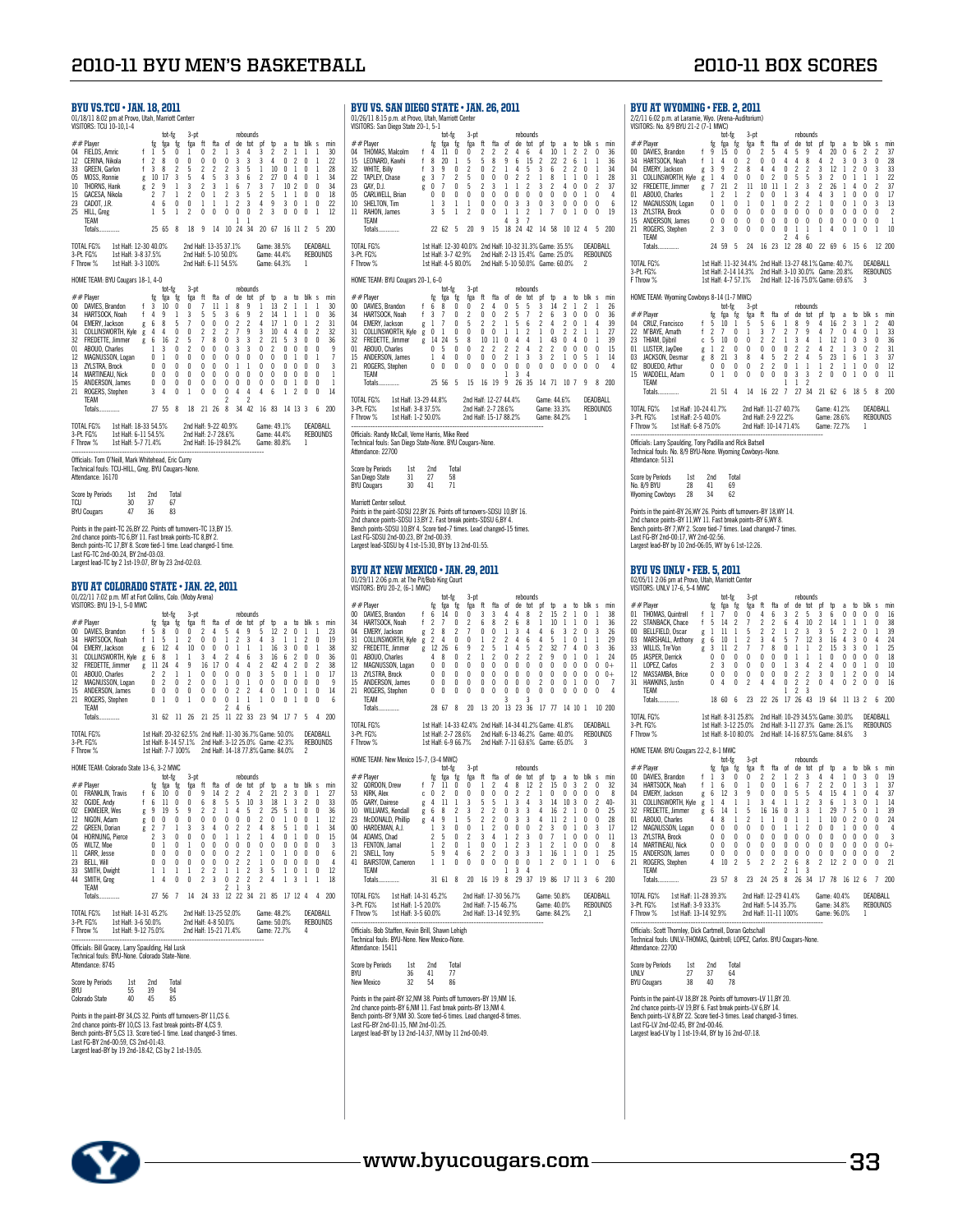| <b>BYU AT AIR FORCE · FEB. 9, 2011</b><br>2/9/11 8:00 p.m. at USAFA, Colo. (Clune Arena)<br>VISITORS: BYU 23-2, 9-1 MWC                                                                                                                                                                                                                                                                                                                                                                                                                                                                                                                                                                                                                                                                                                                                                                                                                                                                                                                                                                                                                                                                                                                                                                                                                                                                                                                                                                                                                                                                                                                                                                                                                                                                                                                                                                                                                              | <b>BYU AT TCU • FEB. 19, 2011</b><br>02/19/11 3:32 p.m. at Fort Worth, TX (Daniel-Meyer Coliseum)<br>VISITORS: BYU 25-2 (11-1 MWC)                                                                                                                                                                                                                                                                                                                                                                                                                                                                                                                                                                                                                                                                                                                                                                                                                                                                                                                                                                                                                                                                                                                                                                                                                                                                                                                                                                                                                                                                                                                                                                                                                                                                                                                                                                                                                                                                    |
|------------------------------------------------------------------------------------------------------------------------------------------------------------------------------------------------------------------------------------------------------------------------------------------------------------------------------------------------------------------------------------------------------------------------------------------------------------------------------------------------------------------------------------------------------------------------------------------------------------------------------------------------------------------------------------------------------------------------------------------------------------------------------------------------------------------------------------------------------------------------------------------------------------------------------------------------------------------------------------------------------------------------------------------------------------------------------------------------------------------------------------------------------------------------------------------------------------------------------------------------------------------------------------------------------------------------------------------------------------------------------------------------------------------------------------------------------------------------------------------------------------------------------------------------------------------------------------------------------------------------------------------------------------------------------------------------------------------------------------------------------------------------------------------------------------------------------------------------------------------------------------------------------------------------------------------------------|-------------------------------------------------------------------------------------------------------------------------------------------------------------------------------------------------------------------------------------------------------------------------------------------------------------------------------------------------------------------------------------------------------------------------------------------------------------------------------------------------------------------------------------------------------------------------------------------------------------------------------------------------------------------------------------------------------------------------------------------------------------------------------------------------------------------------------------------------------------------------------------------------------------------------------------------------------------------------------------------------------------------------------------------------------------------------------------------------------------------------------------------------------------------------------------------------------------------------------------------------------------------------------------------------------------------------------------------------------------------------------------------------------------------------------------------------------------------------------------------------------------------------------------------------------------------------------------------------------------------------------------------------------------------------------------------------------------------------------------------------------------------------------------------------------------------------------------------------------------------------------------------------------------------------------------------------------------------------------------------------------|
| 3-pt<br>rebounds<br>tot-fg<br>##Player<br>ft<br>fta<br>de<br>tot<br>blk s<br>min<br>tg<br>tga<br>tg<br>tga<br>- ot<br>. pt<br>tp<br>a<br>to<br>00 DAVIES, Brandon<br>5<br>5<br>0<br>0<br>3<br>3<br>0<br>8<br>8<br>3<br>13<br>6<br>2<br>$\mathbf{1}$<br>0<br>31<br>f<br>3<br>2<br>2<br>1<br>2<br>01<br>ABOUO, Charles<br>f<br>5<br>1<br>2<br>$\mathbf{0}$<br>$\theta$<br>1<br>3<br>4<br>7<br>$\Omega$<br>29<br>3<br>$\overline{c}$<br>$\overline{c}$<br>5<br>$\overline{1}$<br>3<br>$\overline{c}$<br>25<br>34<br>HARTSOCK, Noah<br>$\mathsf{f}$<br>5<br>$\theta$<br>0<br>3<br>$\overline{1}$<br>3<br>$\theta$<br>$\mathbf{1}$<br>12<br>11<br>0<br>17<br>$\overline{2}$<br>29<br>04<br>EMERY, Jackson<br>6<br>5<br>0<br>0<br>$\mathbf{1}$<br>1<br>3<br>5<br>0<br>2<br>g<br>5<br>8<br>0<br>4<br>25<br>0<br>3<br>35<br>32<br><b>FREDETTE, Jimmer</b><br>8<br>16<br>4<br>4<br>4<br>0<br>5<br>6<br>g<br>4<br>$\overline{c}$<br>5<br>$\overline{1}$<br>MAGNUSSON, Logan<br>3<br>0<br>0<br>0<br>6<br>$\overline{2}$<br>$\Omega$<br>0<br>$\theta$<br>18<br>12<br>1<br>1<br>$\overline{c}$<br>$\overline{c}$<br>0<br>$\overline{c}$<br>$\overline{2}$<br>13<br>ZYLSTRA, Brock<br>1<br>4<br>0<br>3<br>2<br>4<br>$\mathbf{1}$<br>0<br>0<br>0<br>8<br>$\pmb{0}$<br>0<br>0<br>0<br>0<br>0<br>0<br>0<br>0<br>$0\quad 0$<br>0<br>0<br>5<br>14<br><b>MARTINEAU, Nick</b><br>0<br>$\overline{1}$<br>21<br>3<br>0<br>$\pmb{0}$<br>0<br>5<br>5<br>0<br>11 0 1<br>$\overline{c}$<br>$\overline{2}$<br>20<br>ROGERS, Stephen<br>4<br>5<br>4<br>$\overline{2}$<br>3<br>TEAM<br>$\mathbf{1}$<br>15 30<br>- 9<br>35 41 13 90 24 14 6<br>- 9<br>200<br>Totals.<br>33 57<br>- 11<br>- 6                                                                                                                                                                                                                                                                                        | tot-fg<br>3-pt<br>rebounds<br>##Player<br>hlk<br>ft<br>de tot pf<br>tg<br>tga<br>tg<br>tga<br>tta<br>0t<br>to<br>a<br>to<br>-S<br>mir<br>$00 \,$<br>DAVIES, Brandon<br>f<br>3<br>7<br>0<br>0<br>7<br>$\mathbf{1}$<br>6<br>11<br>4<br>2<br>$\mathbf{1}$<br>$\theta$<br>32<br>5<br>5<br>1<br>$\boldsymbol{2}$<br>0<br>8<br>8<br>3<br>$\theta$<br>1<br>0<br>32<br>34<br>HARTSOCK, Noah<br>f<br>3<br>5<br>1<br>1<br>3<br>4<br>-10<br>ABOUO, Charles<br>$\overline{2}$<br>$\overline{1}$<br>$\overline{c}$<br>5<br>0<br>0<br>$_{01}$<br>1<br>3<br>3<br>4<br>$\mathbf{1}$<br>6<br>$\theta$<br>$\theta$<br>20<br>1<br>g<br>$\overline{c}$<br>$\overline{2}$<br>3<br>3<br>04<br>EMERY, Jackson<br>4<br>7<br>5<br>$\mathbf{1}$<br>0<br>3<br>11<br>2<br>1<br>$\theta$<br>$\mathbf{1}$<br>26<br>g<br>$\overline{2}$<br>$\overline{c}$<br>0<br>$\overline{\mathbf{c}}$<br>0<br>16<br>3<br>8<br>9<br>0<br>23<br>6<br>$\theta$<br>32<br><b>FREDETTE, Jimmer</b><br>g<br>6<br>9<br>31<br>0<br>MAGNUSSON, Logan<br>0<br>0<br>0<br>4<br>4<br>1<br>3<br>$\theta$<br>$\theta$<br>$\theta$<br>15<br>12<br>1<br>-1<br>1<br>$\mathbf{1}$<br>$\frac{2}{1}$<br>13<br><b>ZYLSTRA, Brock</b><br>0<br>1<br>0<br>0<br>0<br>0<br>0<br>$\mathbf{1}$<br>0<br>$\theta$<br>0<br>$\theta$<br>0<br>$\theta$<br>-1<br>0<br>0<br>$\overline{c}$<br>0<br>0<br>0<br>0<br>0<br>0<br>0<br>$\theta$<br>$\theta$<br>$\theta$<br>14<br><b>MARTINEAU, Nick</b><br>0<br>1<br>0<br>0<br>$\pmb{0}$<br>0<br>0<br>0<br>0<br>0<br>0<br>0<br>$\theta$<br>0<br>$\mathbf{1}$<br>15<br>ANDERSON, James<br>$\Omega$<br>$\theta$<br>$\theta$<br>3<br>4<br>$\mathbf{1}$<br>21<br>ROGERS, Stephen<br>4<br>6<br>5<br>4<br>0<br>$\mathbf{1}$<br>1<br>15<br>0<br>0<br>0<br>0<br>15<br>$\overline{\mathbf{c}}$<br>8<br>0<br>0<br>3<br>5<br>31<br>COLLINSWORTH, Kyle<br>0<br>0<br>0<br>1<br>1<br>3<br>1<br>$\mathbf{1}$<br>24<br>1<br>$\overline{c}$<br>TEAM<br>2                                                                                                     |
| 2nd Half: 20-29 69.0%<br><b>TOTAL FG%</b><br>1st Half: 13-28 46.4%<br>Game: 57.9%<br>DEADBALL<br>REBOUNDS<br>3-Pt. FG%<br>1st Half: 8-18 44.4%<br>2nd Half: 7-12 58.3%<br>Game: 50.0%<br>1st Half: 2-2 100%<br>2nd Half: 7-9 77.8%<br>Game: 81.8%<br>F Throw %<br>0                                                                                                                                                                                                                                                                                                                                                                                                                                                                                                                                                                                                                                                                                                                                                                                                                                                                                                                                                                                                                                                                                                                                                                                                                                                                                                                                                                                                                                                                                                                                                                                                                                                                                  | 34 42 10 79 14 10 3<br>Totals<br>22 48 11 25<br>24 32 8<br>2<br>200<br><b>TOTAL FG%</b><br>1st Half: 13-23 56.5%<br>2nd Half: 9-25 36.0%<br>Game: 45.8%<br><b>DEADRALL</b><br>1st Half: 9-15 60.0%<br>2nd Half: 2-10 20.0%                                                                                                                                                                                                                                                                                                                                                                                                                                                                                                                                                                                                                                                                                                                                                                                                                                                                                                                                                                                                                                                                                                                                                                                                                                                                                                                                                                                                                                                                                                                                                                                                                                                                                                                                                                            |
| HOME TEAM: Air Force 13-10, 4-6 MWC<br>3-pt<br>tot-tg<br>rebounds                                                                                                                                                                                                                                                                                                                                                                                                                                                                                                                                                                                                                                                                                                                                                                                                                                                                                                                                                                                                                                                                                                                                                                                                                                                                                                                                                                                                                                                                                                                                                                                                                                                                                                                                                                                                                                                                                    | <b>REBOUNDS</b><br>3-Pt. FG%<br>Game: 44.0%<br>F Throw %<br>1st Half: 10-15 66.7%<br>2nd Half: 14-17 82.4%<br>Game: 75.0%<br>3                                                                                                                                                                                                                                                                                                                                                                                                                                                                                                                                                                                                                                                                                                                                                                                                                                                                                                                                                                                                                                                                                                                                                                                                                                                                                                                                                                                                                                                                                                                                                                                                                                                                                                                                                                                                                                                                        |
| $##$ Player<br>tot<br>fg<br>fga<br>ft<br>fta<br>- of<br>de<br>pf<br>tp<br>blk<br>min<br>tga<br>a<br>to<br>s<br>Ťg<br>2<br>3<br>0<br>0<br>0<br>20 FOW, Tom<br>f.<br>4<br>11<br>3<br>7<br>0<br>0<br>1<br>1<br>11<br>3<br>30<br>3<br>$\overline{c}$<br>34<br><b>BROEKHUIS, Taylor</b><br>c <sub>2</sub><br>6<br>$\mathbf{1}$<br>2<br>0<br>3<br>$6\overline{6}$<br>$\mathbf{1}$<br>$\mathfrak{p}$<br>$\overline{1}$<br>$\gamma$<br>1<br>-1<br>-1<br>10<br><b>FLETCHER, Todd</b><br>$\overline{2}$<br>6<br>$\mathbf{1}$<br>2<br>0<br>0<br>0<br>3<br>3<br>2<br>5<br>4<br>3<br>0<br>$\mathbf{1}$<br>30<br>g<br>2<br>3<br>3<br>0<br>14<br>LYONS, Michael<br>g<br>4<br>14<br>$\mathbf{1}$<br>5<br>2<br>4<br>1<br>1<br>11<br>1<br>1<br>35<br>$\overline{7}$<br>$\overline{1}$<br>WASHINGTON, Evan<br>3<br>$\mathbf{1}$<br>0<br>0<br>1<br>6<br>2<br>7<br>4<br>4<br>0<br>0<br>28<br>35<br>1<br>g<br>$\overline{c}$<br>$\overline{c}$<br>$\overline{2}$<br>$\overline{c}$<br>05<br>FITZGERALD, Mike<br>4<br>0<br>0<br>$\theta$<br>0<br>$\mathbf{1}$<br>4<br>$\theta$<br>19<br>1<br>$\mathbf{1}$<br>1<br>0<br>0<br>0<br>0<br>0<br>0<br>$\mathbf{1}$<br>$\mathbf{1}$<br>$\theta$<br>0<br>$\overline{c}$<br>0<br>$\theta$<br>13<br>BOHANNON, Zach<br>$\overline{1}$<br>4<br>11<br>0<br>3<br>$\bf{0}$<br>0<br>$\mathbf{1}$<br>$\overline{2}$<br>$\mathbf{1}$<br>0<br>$\mathbf{1}$<br>0<br>0<br>$\mathbf 0$<br>0<br>$6\phantom{1}6$<br>15<br>STEWART, Taylor<br>$\overline{1}$<br>$\overline{1}$<br>3<br>3<br>0<br>0<br>$\mathbf{1}$<br>$\pmb{0}$<br>$\mathbf{1}$<br>7<br>$\overline{\mathbf{c}}$<br>24<br><b>BROOKS, Derek</b><br>6<br>$\mathbf{1}$<br>3<br>$\mathbf{1}$<br>$\mathbf{1}$<br>0<br>17<br>0<br>0<br>0<br>0<br>$\mathbf{1}$<br>0<br>0<br>$\boldsymbol{\eta}$<br>32<br>HEMPSEY, Shawn<br>0<br>0<br>0<br>0<br>$\mathbf{1}$<br>$\mathbf{1}$<br>0<br>0<br>TEAM<br>$\mathbf{1}$<br>$\mathbf{1}$<br>21 4 8 6 20 26<br>17 52 16 16 2 5 200<br>Totals.<br>20 58 8 | HOME TEAM: TCU 10-18 (1-12 MWC)<br>tot-fg<br>$3-pt$<br>rebounds<br>##Player<br>ft<br>tot<br>blk s<br>fg<br>fga<br>fta<br>de<br>tg<br>tga<br>-ot<br>pt<br>to<br>a<br>to<br>min<br>7<br>12 CERINA, Nikola<br>f<br>3<br>5<br>0<br>0<br>$\mathbf{1}$<br>2<br>2<br>4<br>6<br>5<br>$\mathbf{1}$<br>0<br>$\mathbf{1}$<br>$\mathbf{1}$<br>22<br>0<br>0<br>4<br>10<br>0<br>0<br>22<br>33<br>GREEN, Garlon<br>f<br>4<br>11<br>2<br>3<br>0<br>3<br>3<br>1<br>1<br>$\overline{1}$<br>10<br>THORNS, Hank<br>3<br>17<br>0<br>3<br>4<br>$\overline{7}$<br>12<br>$\theta$<br>2<br>40<br>6<br>1<br>1<br>6<br>3<br>g<br>3<br>17<br>23<br>CADOT, J.R.<br>8<br>11<br>0<br>0<br>$\mathbf{1}$<br>$\mathbf{1}$<br>5<br>4<br>9<br>1<br>2<br>$\theta$<br>$\mathbf{1}$<br>35<br>g<br>0<br>$\pmb{0}$<br>0<br>3<br>25<br>3<br>7<br>3<br>9<br>$\theta$<br>37<br>HILL, Greg<br>3<br>10<br>1<br>1<br>1<br>-1<br>g<br>0<br>$\mathbf{1}$<br>$\pmb{0}$<br>$\mathbf 0$<br>$\bf{0}$<br>0<br>0<br>0<br>0<br>0<br>0<br>$\bf{0}$<br>0<br>0<br>0<br>3<br>01<br>RAY, Jarvis<br>7<br>0<br>3<br>0<br>0<br>$\overline{c}$<br>$\overline{2}$<br>23<br>04<br>FIELDS, Amric<br>2<br>0<br>1<br>$\mathbf{1}$<br>4<br>$\mathbf{1}$<br>1<br>0<br>$\sqrt{2}$<br>$\sqrt{2}$<br>3<br>0<br>0<br>0<br>$\overline{c}$<br>0<br>0<br>18<br>15<br>GACESA, Nikola<br>1<br>3<br>0<br>0<br>1<br>0<br>TEAM<br>19 3 6 9 23 32 21 56 17 8<br>200<br>24 65 5<br>$\overline{\mathbf{3}}$<br>5<br><b>Totals</b>                                                                                                                                                                                                                                                                                                                                                                                                                                                                                                                                                            |
| TOTAL FG%<br>1st Half: 10-28 35.7%<br>2nd Half: 10-30 33.3%<br>Game: 34.5%<br>DEADRALL<br>1st Half: 5-10 50.0%<br>3-Pt. FG%<br>2nd Half: 3-11 27.3%<br>Game: 38.1%<br><b>REBOUNDS</b>                                                                                                                                                                                                                                                                                                                                                                                                                                                                                                                                                                                                                                                                                                                                                                                                                                                                                                                                                                                                                                                                                                                                                                                                                                                                                                                                                                                                                                                                                                                                                                                                                                                                                                                                                                | TOTAL FG%<br>1st Half: 12-30 40.0%<br><b>DFADBALL</b><br>2nd Half: 12-35 34.3%<br>Game: 36.9%<br><b>REBOUNDS</b><br>3-Pt. FG%<br>1st Half: 3-9 33.3%<br>2nd Half: 2-10 20.0%<br>Game: 26.3%                                                                                                                                                                                                                                                                                                                                                                                                                                                                                                                                                                                                                                                                                                                                                                                                                                                                                                                                                                                                                                                                                                                                                                                                                                                                                                                                                                                                                                                                                                                                                                                                                                                                                                                                                                                                           |
| F Throw %<br>1st Half: 0-0 0.0%<br>2nd Half: 4-8 50.0%<br>Game: 50.0%<br>1<br>Officials: Rick Hartzell, Eric Curry, Hal Lusk<br>Technical fouls: BYU-None. Air Force-None.<br>Attendance: 6028                                                                                                                                                                                                                                                                                                                                                                                                                                                                                                                                                                                                                                                                                                                                                                                                                                                                                                                                                                                                                                                                                                                                                                                                                                                                                                                                                                                                                                                                                                                                                                                                                                                                                                                                                       | F Throw %<br>1st Half: 1-2 50.0%<br>2nd Half: 2-4 50.0%<br>Game: 50.0%<br>1<br>Officials: Eric Curry, Doran Gotschall, K.C. Elv<br>Technical fouls: BYU-None. TCU-None.<br>Attendance: 7258                                                                                                                                                                                                                                                                                                                                                                                                                                                                                                                                                                                                                                                                                                                                                                                                                                                                                                                                                                                                                                                                                                                                                                                                                                                                                                                                                                                                                                                                                                                                                                                                                                                                                                                                                                                                           |
| <b>Score by Periods</b><br>1st<br>2nd<br>Total<br>BYU<br>90<br>36<br>54<br>Air Force<br>25<br>27<br>52                                                                                                                                                                                                                                                                                                                                                                                                                                                                                                                                                                                                                                                                                                                                                                                                                                                                                                                                                                                                                                                                                                                                                                                                                                                                                                                                                                                                                                                                                                                                                                                                                                                                                                                                                                                                                                               | <b>Score by Periods</b><br>1st<br>2nd<br>Total<br><b>BYLI</b><br>45<br>34<br>79<br><b>TCU</b><br>28<br>28<br>56                                                                                                                                                                                                                                                                                                                                                                                                                                                                                                                                                                                                                                                                                                                                                                                                                                                                                                                                                                                                                                                                                                                                                                                                                                                                                                                                                                                                                                                                                                                                                                                                                                                                                                                                                                                                                                                                                       |
| Points in the paint-BY 28,AF 16. Points off turnovers-BY 26,AF 8.<br>2nd chance points-BY 7, AF 1. Fast break points-BY 6, AF 8.<br>Bench points-BY 21, AF 12. Score tied-0 times. Lead changed-0 times.<br>Last FG-BY 2nd-01:27, AF 2nd-00:43.<br>Largest lead-BY by 40 2nd-01:27, AF None.                                                                                                                                                                                                                                                                                                                                                                                                                                                                                                                                                                                                                                                                                                                                                                                                                                                                                                                                                                                                                                                                                                                                                                                                                                                                                                                                                                                                                                                                                                                                                                                                                                                         | Points in the paint-BY 20,TC 30. Points off turnovers-BY 7,TC 16.<br>2nd chance points-BY 8.TC 9. Fast break points-BY 8.TC 10.<br>Bench points-BY 19,TC 6. Score tied-0 times. Lead changed-0 times.<br>Last FG-BY 2nd-01:19, TC 2nd-02:24.<br>Largest lead-BY by 23 2nd-12:51, TC None.                                                                                                                                                                                                                                                                                                                                                                                                                                                                                                                                                                                                                                                                                                                                                                                                                                                                                                                                                                                                                                                                                                                                                                                                                                                                                                                                                                                                                                                                                                                                                                                                                                                                                                             |
| BYU VS UTAH • FEB. 12, 2011<br>02/12/11 4:02 pm at Provo, Utah, Marriott Center)<br>VISITORS: Utah 10-15, 3-8 MWC<br>3-pt<br>rebounds                                                                                                                                                                                                                                                                                                                                                                                                                                                                                                                                                                                                                                                                                                                                                                                                                                                                                                                                                                                                                                                                                                                                                                                                                                                                                                                                                                                                                                                                                                                                                                                                                                                                                                                                                                                                                | BYU VS. COLORADO STATE • FEB. 23, 2011<br>02/23/11 6:02 pm at Provo, Utah, Marriott Center<br>VISITORS: Colorado State 18-9, 8-5 MWC<br>$3-$ ot<br>rebounds                                                                                                                                                                                                                                                                                                                                                                                                                                                                                                                                                                                                                                                                                                                                                                                                                                                                                                                                                                                                                                                                                                                                                                                                                                                                                                                                                                                                                                                                                                                                                                                                                                                                                                                                                                                                                                           |
| tot-fg<br>$##$ Player<br>fga<br>fg<br>fga<br>ft<br>fta<br>of<br>de<br>tot<br>to<br>blk<br>min<br>tg<br>pt<br>tp<br>a<br>s<br>3<br>4<br>$\overline{c}$<br>$\mathbf{0}$<br>$\mathbf 0$<br>32 GLOVER, Shawn<br>f <sub>1</sub><br>$\theta$<br>$\boldsymbol{\eta}$<br>$\mathbf{0}$<br>0<br>$\mathbf{1}$<br>$\boldsymbol{\eta}$<br>$\overline{c}$<br>0<br>23<br>5<br>$\overline{7}$<br>51<br>FOSTER, David<br>3<br>3<br>0<br>0<br>$\mathbf{1}$<br>2<br>3<br>5<br>8<br>3<br>0<br>$\Omega$<br>1<br>$\mathbf{1}$<br>27<br>c<br>2<br>0<br>0<br>15<br>WATKINS, Josh<br>g<br>11<br>0<br>3<br>0<br>1<br>4<br>4<br>4<br>4<br>4<br>4<br>4<br>37<br>5<br>9<br>$\overline{2}$<br>5<br>$\overline{1}$<br>O'BRIEN, J.J.<br>0<br>0<br>0<br>3<br>10<br>3<br>0<br>$\theta$<br>36<br>20<br>1<br>-1<br>g<br>0<br>21<br>CLYBURN, Will<br>7<br>14<br>2<br>6<br>2<br>3<br>4<br>4<br>2<br>18<br>$\theta$<br>3<br>$\theta$<br>$\theta$<br>38<br>g<br>$\pmb{0}$<br>0<br>0<br>0<br>0<br>$\pmb{0}$<br>0<br>0<br>0<br>0<br>0<br>0<br>3<br>$\overline{0}$<br>0<br>$\theta$<br>00<br>HINES, Chris<br>5<br>13<br>3<br>8<br>$\mathbf{1}$<br>1<br>0<br>$\mathbf{1}$<br>$\mathbf{1}$<br>4<br>14<br>$\overline{2}$<br>$\overline{2}$<br>0<br>$\mathbf 0$<br>23<br>02<br>KUPETS, Chris<br>$\overline{2}$<br>$\mathbf{1}$<br>$\overline{\mathbf{c}}$<br>$\overline{c}$<br>42<br>WASHBURN, Jason<br>$\overline{2}$<br>0<br>0<br>0<br>0<br>$\mathbf{1}$<br>4<br>0<br>-3<br>1<br>0<br>13<br>$\overline{\mathbf{c}}$<br>$\mathbf{1}$<br>TEAM<br>1<br>19<br>4 8 8<br>24 32 20 59 7 17 2 5 200<br>25 57 5<br>Totals.                                                                                                                                                                                                                                                                                                                                                                                 | tot-tg<br>$##$ Player<br>fg<br>fga<br>ft<br>fta<br>of<br>de<br>tot<br>to<br>blk<br>min<br>tg<br>tga<br>pt<br>tp<br>a<br>s<br>4<br>0<br>5<br>$\overline{c}$<br>$\overline{2}$<br>$\mathbf 0$<br>$\overline{2}$<br>01 FRANKLIN, Travis<br>f<br>$\overline{\phantom{a}}$<br>5<br>0<br>$\theta$<br>$\mathbf{1}$<br>$\mathbf{1}$<br>$\mathbf{1}$<br>4<br>20<br>$\mathbf{1}$<br>32<br>OGIDE, Andy<br>f<br>9<br>12<br>0<br>$\theta$<br>7<br>9<br>3<br>5<br>8<br>4<br>25<br>1<br>3<br>1<br>27<br>$\boldsymbol{2}$<br>f<br>2<br>0<br>3<br>44<br>SMITH, Greg<br>4<br>8<br>1<br>3<br>1<br>1<br>11<br>3<br>1<br>1<br>1<br>25<br>9<br>$\overline{2}$<br>$\overline{2}$<br>3<br>12<br>NIGON, Adam<br>9<br>4<br>0<br>4<br>4<br>14<br>$\theta$<br>$\theta$<br>0<br>24<br>4<br>1<br>g<br>$\overline{2}$<br>$\overline{c}$<br>27<br>22<br><b>GREEN, Dorian</b><br>0<br>3<br>0<br>1<br>$\mathbf{1}$<br>0<br>0<br>0<br>5<br>$\theta$<br>0<br>0<br>1<br>g<br>$\overline{c}$<br>$\sqrt{2}$<br>$\overline{\mathbf{c}}$<br>$\overline{2}$<br>8<br>0<br>$\overline{c}$<br>0<br>2<br>$\overline{2}$<br>4<br>0<br>34<br>02<br>EIKMEIER, Wes<br>1<br>4<br>4<br>$\overline{2}$<br>0<br>$\mathbf 0$<br>$\bf{0}$<br>0<br>$\overline{c}$<br>$\mathbf{1}$<br>3<br>3<br>$\overline{2}$<br>0<br>$\overline{2}$<br>$\mathbf 0$<br>$\mathbf{1}$<br>16<br>04<br><b>HORNUNG, Pierce</b><br>$\mathbf{1}$<br>0<br>0<br>0<br>0<br>0<br>0<br>$1\,$<br>0<br>4<br>11<br>CARR, Jesse<br>0<br>$\theta$<br>$\theta$<br>$\theta$<br>0<br>$\theta$<br>$\theta$<br>0<br>0<br>0<br>0<br>0<br>0<br>0<br>0<br>0<br>0<br>0<br>0<br>0<br>$^{0+}$<br>13<br>McFARLAND, Andre<br>0<br>0<br>$\pmb{0}$<br>$\overline{\mathbf{c}}$<br>$\overline{c}$<br>7<br>5<br>0<br>$\mathbf{1}$<br>3<br>4<br>4<br>0<br>1<br>0<br>10<br>23<br>BELL, Will<br>3<br>1<br>$\overline{\mathbf{c}}$<br>$\overline{c}$<br>33<br>SMITH, Dwight<br>3<br>6<br>0<br>2<br>$\mathbf{1}$<br>$\overline{\mathbf{c}}$<br>0<br>$\mathbf{1}$<br>$\mathbf{1}$<br>7<br>-3<br>$\mathbf{1}$<br>13<br>1 |
| <b>TOTAL FG%</b><br>1st Half: 13-28 46.4%<br>2nd Half: 12-29 41.4%<br>Game: 43.9%<br>DEADBALL<br>2nd Half: 4-10 40.0%<br>Game: 26.3%<br><b>REBOUNDS</b><br>3-Pt. FG%<br>1st Half: 1-9 11.1%<br>F Throw %<br>1st Half: 3-5 60.0%<br>2nd Half: 1-3 33.3%<br>Game: 50.0%<br>0                                                                                                                                                                                                                                                                                                                                                                                                                                                                                                                                                                                                                                                                                                                                                                                                                                                                                                                                                                                                                                                                                                                                                                                                                                                                                                                                                                                                                                                                                                                                                                                                                                                                           | 4<br>5<br>TEAM<br>1<br>27 58 5 17 17 26 8 21 29 30 76 16 16 4 8 199<br>Totals.                                                                                                                                                                                                                                                                                                                                                                                                                                                                                                                                                                                                                                                                                                                                                                                                                                                                                                                                                                                                                                                                                                                                                                                                                                                                                                                                                                                                                                                                                                                                                                                                                                                                                                                                                                                                                                                                                                                        |
| HOME TEAM: BYU Cougars 24-2,10-1 MWC<br>$3-pt$<br>tot-fg<br>rebounds                                                                                                                                                                                                                                                                                                                                                                                                                                                                                                                                                                                                                                                                                                                                                                                                                                                                                                                                                                                                                                                                                                                                                                                                                                                                                                                                                                                                                                                                                                                                                                                                                                                                                                                                                                                                                                                                                 | TOTAL FG%<br>1st Half: 11-30 36.7%<br>2nd Half: 16-28 57.1%<br>Game: 46.6%<br>DEADBALL<br>2nd Half: 4-9 44.4%<br><b>REBOUNDS</b><br>3-Pt. FG%<br>1st Half: 1-8 12.5%<br>Game: 29.4%<br>F Throw %<br>1st Half: 13-17 76.5%<br>2nd Half: 4-9 44.4%<br>Game: 65.4%<br>2                                                                                                                                                                                                                                                                                                                                                                                                                                                                                                                                                                                                                                                                                                                                                                                                                                                                                                                                                                                                                                                                                                                                                                                                                                                                                                                                                                                                                                                                                                                                                                                                                                                                                                                                  |
| $##$ Player<br>fg fga fg<br>fga ft fta of<br>de tot pf tp<br>a to blk s<br>min<br>00 DAVIES, Brandon<br>$0 \t1 \t6 \t7$<br>$f$ 1 6 0<br>$0\quad 0$<br>3 2<br>4 2 1<br>37<br>3<br>ABOUO, Charles<br>8<br>11<br>$\overline{2}$<br>10<br>4<br>22<br>0<br>01<br>3<br>3<br>2<br>29<br>4<br>U<br>7<br>3<br>0<br>2<br>0<br>3<br>3<br>$\overline{\mathbf{c}}$<br>26<br>34<br>HARTSOCK, Noah<br>f<br>$\mathbf{1}$<br>1<br>2<br>3<br>4<br>$\mathbf{1}$<br>$\mathbf{1}$<br>0<br>3<br>39<br>04<br>EMERY, Jackson<br>12<br>0<br>2<br>5<br>5<br>4<br>2<br>17<br>0<br>0<br>6<br>6<br>1<br>5<br>g<br>19<br>$\overline{c}$<br>32<br>FREDETTE, Jimmer<br>7<br>5<br>7<br>8<br>$\mathbf{1}$<br>$\mathbf{1}$<br>2<br>2<br>23<br>5<br>3<br>$\theta$<br>36<br>1<br>g<br>11<br>0<br>0<br>2<br>$\theta$<br>0<br>12<br>MAGNUSSON, Logan<br>1<br>1<br>0<br>0<br>1<br>1<br>0<br>2<br>1<br>$\theta$<br>13<br>0<br>0<br>0<br>0<br>0<br>0<br>0<br>0<br>0<br>0<br>$\mathbf 0$<br>$\mathbf{1}$<br>ZYLSTRA, Brock<br>$\theta$<br>0<br>$\theta$<br>0<br>14<br><b>MARTINEAU, Nick</b><br>0<br>$\theta$<br>0<br>0<br>$\theta$<br>$\theta$<br>0<br>0<br>0<br>$\theta$<br>$\theta$<br>0<br>$\theta$<br>$\theta$<br>0<br>$\mathbf{1}$<br>0<br>0<br>0<br>15<br>ANDERSON, James<br>0<br>0<br>0<br>0<br>0<br>0<br>0<br>$\mathbf{0}$<br>0<br>0<br>0<br>$\mathbf{0}$<br>1<br>ROGERS, Stephen<br>0<br>$\overline{c}$<br>0<br>$\pmb{0}$<br>21<br>0<br>0<br>$\mathbf{1}$<br>1<br>$\theta$<br>0<br>0<br>$\mathbf{1}$<br>0<br>$\theta$<br>5<br>1<br>COLLINSWORTH, Kyle<br>5<br>31<br>0<br>$\mathbf{1}$<br>0<br>0<br>2<br>2<br>0<br>5<br>0<br>2<br>$\mathbf{1}$<br>0<br>0<br>14<br>1<br>$\overline{c}$<br>2<br>TEAM<br>12 20 24 8<br>28 36 14 72 17 10 3<br>24 55<br>$\overline{4}$<br>12 200<br>Totals.                                                                                                                                                                                                | HOME TEAM: BYU Cougars 26-2, 12-1 MWC<br>3-pt<br>tot-ig<br>rebounds<br>##Player<br>ft<br>fg<br>fga<br>fg<br>fga<br>fta<br>of<br>de<br>tot<br>pf<br>to<br>blk<br>s<br>min<br>tp<br>a<br>DAVIES, Brandon<br>12<br>5<br>32<br>00 <sub>0</sub><br>f<br>1<br>3<br>0<br>0<br>10<br>15<br>4<br>14<br>1<br>4<br>0<br>$\mathbf{1}$<br>16<br>$\overline{c}$<br>01<br>ABOUO, Charles<br>f<br>3<br>7<br>$\mathbf{1}$<br>3<br>2<br>3<br>$\mathbf{1}$<br>$\mathbf{1}$<br>4<br>9<br>0<br>2<br>$\mathbf{1}$<br>17<br>-1<br>2<br>$\overline{\mathbf{c}}$<br>HARTSOCK, Noah<br>0<br>0<br>4<br>2<br>3<br>10<br>2<br>$\overline{c}$<br>0<br>$\mathbf{1}$<br>34<br>f<br>4<br>4<br>6<br>31<br>04<br>9<br>$\overline{\mathbf{c}}$<br>8<br>3<br>4<br>$\overline{2}$<br>3<br>3<br>11<br>$\overline{c}$<br>$\overline{2}$<br>4<br>EMERY, Jackson<br>3<br>$\overline{1}$<br>34<br>g<br>1<br>9<br>26<br>$\overline{\mathbf{c}}$<br>16<br>3<br>3<br>7<br>$\overline{c}$<br>32<br><b>FREDETTE, Jimmer</b><br>8<br>14<br>2<br>5<br>34<br>2<br>0<br>37<br>g<br>0<br>0<br>3<br>2<br>0<br>0<br>12<br>12<br>MAGNUSSON, Logan<br>1<br>2<br>1<br>0<br>0<br>1<br>1<br>1<br>$\theta$<br>ANDERSON, James<br>$\pmb{0}$<br>0<br>$\overline{c}$<br>$\overline{3}$<br>0<br>$\theta$<br>0<br>0<br>0<br>1<br>$\mathbf{1}$<br>$\theta$<br>$\theta$<br>$\theta$<br>$\theta$<br>0<br>15<br>ROGERS, Stephen<br>12<br>21<br>0<br>5<br>0<br>3<br>0<br>0<br>$\mathbf{1}$<br>$\mathbf{1}$<br>2<br>0<br>0<br>1<br>$\mathbf{1}$<br>0<br>0<br>$\overline{c}$<br>$\overline{c}$<br>$\pmb{0}$<br>0<br>0<br>8<br>22<br>8<br>3<br>$\overline{c}$<br>0<br>31<br>COLLINSWORTH, Kyle<br>1<br>-1<br>1<br>4<br>1<br><b>TFAM</b><br>4<br>$\mathbf{1}$<br>5                                                                                                                                                                                                                                                                                                               |
| TOTAL FG%<br>1st Half: 12-31 38.7%<br>2nd Half: 12-24 50.0%<br>DEADBALL<br>Game: 43.6%<br><b>REBOUNDS</b><br>3-Pt. FG%<br>1st Half: 3-7 42.9%<br>2nd Half: 1-5 20.0%<br>Game: 33.3%<br>F Throw %<br>1st Half: 4-7 57.1%<br>2nd Half: 16-17 94.1%<br>Game: 83.3%<br>3                                                                                                                                                                                                                                                                                                                                                                                                                                                                                                                                                                                                                                                                                                                                                                                                                                                                                                                                                                                                                                                                                                                                                                                                                                                                                                                                                                                                                                                                                                                                                                                                                                                                                 | 22 57 5<br>18 30 48<br>23 84 12 19 4<br>200<br>Totals<br>23<br>35 43<br>9<br>DEADBALL<br>TOTAL FG%<br>1st Half: 14-33 42.4%<br>2nd Half: 8-24 33.3%<br>Game: 38.6%<br><b>REBOUNDS</b><br>3-Pt. FG%<br>1st Half: 4-14 28.6%<br>2nd Half: 1-9 11.1%<br>Game: 21.7%                                                                                                                                                                                                                                                                                                                                                                                                                                                                                                                                                                                                                                                                                                                                                                                                                                                                                                                                                                                                                                                                                                                                                                                                                                                                                                                                                                                                                                                                                                                                                                                                                                                                                                                                      |
| Officials: Bob Staffen, Mike Reed, Mike Giarratano<br>Technical fouls: Utah-None, BYU Cougars-None,<br>Attendance: 22700                                                                                                                                                                                                                                                                                                                                                                                                                                                                                                                                                                                                                                                                                                                                                                                                                                                                                                                                                                                                                                                                                                                                                                                                                                                                                                                                                                                                                                                                                                                                                                                                                                                                                                                                                                                                                             | 1st Half: 12-14 85.7%<br>2nd Half: 23-29 79.3%<br>F Throw %<br>Game: 81.4%<br>4<br>Officials: Chris Rastatter, Gerry Pollard, Rick Randall<br>Technical fouls: Colorado State-None. BYU Cougars-None.                                                                                                                                                                                                                                                                                                                                                                                                                                                                                                                                                                                                                                                                                                                                                                                                                                                                                                                                                                                                                                                                                                                                                                                                                                                                                                                                                                                                                                                                                                                                                                                                                                                                                                                                                                                                 |
| Score by Periods<br>1st<br>2nd<br>Total<br>29<br>Utah<br>30<br>59<br>31<br>41<br>72<br><b>BYU Cougars</b>                                                                                                                                                                                                                                                                                                                                                                                                                                                                                                                                                                                                                                                                                                                                                                                                                                                                                                                                                                                                                                                                                                                                                                                                                                                                                                                                                                                                                                                                                                                                                                                                                                                                                                                                                                                                                                            | Attendance: 22700<br>Score by Periods<br>2nd<br>1st<br>Total<br>36<br>40<br>76<br>Colorado State                                                                                                                                                                                                                                                                                                                                                                                                                                                                                                                                                                                                                                                                                                                                                                                                                                                                                                                                                                                                                                                                                                                                                                                                                                                                                                                                                                                                                                                                                                                                                                                                                                                                                                                                                                                                                                                                                                      |
| Points in the paint-UU 28,BY 30. Points off turnovers-UU 10,BY 22.<br>2nd chance points-UU 9,BY 12. Fast break points-UU 0,BY 18.<br>Bench points-UU 18,BY 4. Score tied-4 times. Lead changed-6 times.<br>Last FG-UU 2nd-00:50, BY 2nd-00:59.<br>Largest lead-UU by 4 1st-09:49, BY by 14 2nd-06:05.                                                                                                                                                                                                                                                                                                                                                                                                                                                                                                                                                                                                                                                                                                                                                                                                                                                                                                                                                                                                                                                                                                                                                                                                                                                                                                                                                                                                                                                                                                                                                                                                                                                | <b>BYU Cougars</b><br>44<br>40<br>84<br>Marriott Center sold out 4th consecutive time; 6th this season.<br>Points in the paint-CS 36,BY 24. Points off turnovers-CS 21,BY 14.<br>2nd chance points-CS 11,BY 13. Fast break points-CS 0,BY 6.<br>Bench points-CS 20,BY 6. Score tied-5 times. Lead changed-3 times.<br>Last FG-CS 2nd-00:33, BY 2nd-03:45.<br>Largest lead-CS by 3 1st-17:37, BY by 14 1st-09:41.                                                                                                                                                                                                                                                                                                                                                                                                                                                                                                                                                                                                                                                                                                                                                                                                                                                                                                                                                                                                                                                                                                                                                                                                                                                                                                                                                                                                                                                                                                                                                                                      |

|                                                                                                                                                                                                                                                                                                                                                                                                                                                                                                                                                                                         | BYU AT SAN DIEGO STATE •FEB. 26, 2011<br>02/26/11 11:05 am PT at Vieias Arena at Aztec Bowl (San Diego)                                                                                                                                                                                                                                                                                                                                                                                                                                                                                                                                                                                                                                                                                                                                                                                                                                                                                                                                                                                                                                                                                                                                                                                                                                                                                                                                                                                                                                                                                                                           |
|-----------------------------------------------------------------------------------------------------------------------------------------------------------------------------------------------------------------------------------------------------------------------------------------------------------------------------------------------------------------------------------------------------------------------------------------------------------------------------------------------------------------------------------------------------------------------------------------|-----------------------------------------------------------------------------------------------------------------------------------------------------------------------------------------------------------------------------------------------------------------------------------------------------------------------------------------------------------------------------------------------------------------------------------------------------------------------------------------------------------------------------------------------------------------------------------------------------------------------------------------------------------------------------------------------------------------------------------------------------------------------------------------------------------------------------------------------------------------------------------------------------------------------------------------------------------------------------------------------------------------------------------------------------------------------------------------------------------------------------------------------------------------------------------------------------------------------------------------------------------------------------------------------------------------------------------------------------------------------------------------------------------------------------------------------------------------------------------------------------------------------------------------------------------------------------------------------------------------------------------|
| blk<br>min<br>pf<br>to<br>to<br>a<br>-S<br>11<br>4<br>2<br>1<br>$\theta$<br>32<br>1<br>3<br>0<br>32<br>2<br>10<br>$\theta$<br>1<br>$\overline{c}$<br>5<br>0<br>0<br>0<br>0<br>20<br>$\overline{\mathbf{c}}$<br>3<br>11<br>1<br>0<br>1<br>26<br>$\overline{2}$<br>0<br>0<br>23<br>6<br>0<br>31<br>$\mathbf{1}$<br>0<br>0<br>3<br>0<br>0<br>15<br>0<br>0<br>0<br>0<br>0<br>0<br>2<br>$\theta$<br>0<br>0<br>0<br>0<br>1<br>0<br>0<br>$\theta$<br>0<br>0<br>0<br>0<br>$\mathbf{1}$<br>1<br>15<br>0<br>0<br>0<br>0<br>15<br>0<br>3<br>1<br>1<br>24<br>1<br>1<br>10 79<br>14 10 3<br>2<br>200 | VISITORS: BRIGHAM YOUNG 27-2 (13-1 MWC)<br>tot-fg<br>3-pt<br>rebounds<br>$##$ Player<br>fga fg<br>fta<br>of<br>de<br>tot<br>blk s<br>min<br>fga<br>ft<br>pf<br>to<br>to<br>tg<br>a<br>DAVIES, Brandon<br>00<br>f<br>2<br>0<br>$\mathbf{1}$<br>0<br>6<br>6<br>4<br>4<br>3<br>3<br>1<br>27<br>6<br>0<br>0<br>1<br>4<br>39<br>34<br>HARTSOCK, Noah<br>f<br>6<br>7<br>4<br>$\theta$<br>4<br>5<br>2<br>15<br>3<br>0<br>3<br>0<br>1<br>1<br>01<br>ABOUO, Charles<br>6<br>11<br>4<br>5<br>2<br>2<br>3<br>6<br>9<br>3<br>18<br>1<br>1<br>1<br>2<br>34<br>g<br>$\overline{c}$<br>$\overline{\mathbf{c}}$<br>3<br>04<br>EMERY, Jackson<br>4<br>10<br>6<br>3<br>3<br>0<br>3<br>3<br>1<br>13<br>3<br>1<br>40<br>g<br>$\overline{c}$<br>9<br>32<br>FREDETTE, Jimmer<br>8<br>$\overline{4}$<br>8<br>5<br>$1\,$<br>3<br>4<br>25<br>4<br>0<br>$\overline{c}$<br>40<br>23<br>6<br>g<br>0<br>0<br>0<br>0<br>0<br>$\,1$<br>2<br>0<br>0<br>0<br>0<br>0<br>5<br>15<br>ANDERSON, James<br>0<br>$\mathbf{1}$<br>1<br>2<br>21<br>ROGERS, Stephen<br>1<br>1<br>1<br>1<br>2<br>2<br>1<br>1<br>0<br>5<br>0<br>0<br>0<br>0<br>10<br>COLLINSWORTH, Kyle<br>0<br>$\overline{c}$<br>$\overline{c}$<br>31<br>0<br>0<br>0<br>0<br>0<br>0<br>0<br>0<br>0<br>0<br>0<br>0<br>5<br>TEAM<br>1<br>1<br>25 33<br><b>Totals</b><br>27 58<br>14<br>-24<br>12 14<br>8<br>15 80<br>18 12 7<br>8<br>200<br>2nd Half: 14-30 46.7%<br>TOTAL FG%<br>1st Half: 13-28 46.4%<br>Game: 46.6%<br>DEADBALL<br>3-PL FG%<br>1st Half: 7-10 70.0%<br>2nd Half: 7-14 50.0%<br>Game: 58.3%<br><b>REBOUNDS</b><br>1st Half: 5-6 83.3%<br>2nd Half: 7-8 87.5%<br>F Throw %<br>Game: 85.7%<br>1 |
| Game: 45.8%<br>DEADBALL<br>Game: 44.0%<br><b>REBOUNDS</b>                                                                                                                                                                                                                                                                                                                                                                                                                                                                                                                               | HOME TEAM: SAN DIEGO STATE 27-2 (12-2 MWC)                                                                                                                                                                                                                                                                                                                                                                                                                                                                                                                                                                                                                                                                                                                                                                                                                                                                                                                                                                                                                                                                                                                                                                                                                                                                                                                                                                                                                                                                                                                                                                                        |
| Game: 75.0%<br>3<br>ŝ<br>blk<br>pf<br>tp<br>to<br>min<br>a<br>s<br>1<br>0<br>22<br>5<br>7<br>1<br>1<br>4<br>0<br>10<br>1<br>0<br>$\gamma$<br>1<br>4<br>3<br>7<br>12<br>0<br>2<br>40<br>3<br>17<br>1<br>$\overline{\mathbf{c}}$<br>0<br>1<br>35<br>$\mathbf{1}$<br>37<br>9<br>0<br>1<br>1<br>1<br>0<br>0<br>0<br>0<br>0<br>0<br>3<br>2<br>2<br>4<br>1<br>1<br>0<br>23<br>$\overline{c}$<br>$\overline{c}$<br>0<br>0<br>0<br>0<br>18                                                                                                                                                      | rebounds<br>tot-fg<br>$3-pt$<br>$##$ Player<br>fga<br>$\mathfrak{f}\mathfrak{g}$<br>de tot<br>blk s<br>min<br>fga<br>ft<br>fta<br>of<br>of<br>tp<br>to<br>fg<br>a<br>THOMAS, Malcolm<br>04<br>f<br>3<br>10<br>1<br>3<br>5<br>7<br>4<br>11<br>9<br>1<br>3<br>1<br>0<br>31<br>0<br>1<br>5<br>4<br>9<br>15<br>LEONARD, Kawhi<br>f<br>6<br>3<br>4<br>17<br>4<br>3<br>0<br>3<br>34<br>14<br>13<br>3<br>1<br>$\overline{c}$<br>32<br><b>WHITE, Billy</b><br>f<br>5<br>9<br>0<br>0<br>0<br>2<br>1<br>3<br>5<br>10<br>2<br>1<br>2<br>26<br>1<br>$\overline{c}$<br>22<br>TAPLEY, Chase<br>4<br>11<br>1<br>5<br>2<br>1<br>1<br>2<br>2<br>11<br>1<br>2<br>0<br>3<br>27<br>g<br>$\overline{2}$<br>$\overline{2}$<br>5<br>0<br>0<br>0<br>3<br>3<br>$\mathbf{1}$<br>0<br>0<br>35<br>23<br>GAY, D.J.<br>$\overline{7}$<br>1<br>6<br>3<br>g<br>2<br>$\overline{c}$<br>0<br>0<br>0<br>1<br>$\,1$<br>2<br>4<br>0<br>0<br>05<br>CARLWELL, Brian<br>0<br>0<br>0<br>0<br>10<br>$\overline{\mathbf{c}}$<br>$\overline{\mathbf{c}}$<br>2<br>10<br>SHELTON, Tim<br>0<br>0<br>0<br>0<br>0<br>0<br>0<br>0<br>0<br>0<br>0<br>0<br>10<br>$1\,$<br>$\,1$<br>RAHON, James<br>3<br>8<br>$\overline{2}$<br>3<br>2<br>2<br>0<br>10<br>3<br>0<br>27<br>1<br>1<br>1<br>11<br>2<br>TEAM<br>2<br>15 24 39<br>25 63<br>- 6<br>17<br>11 16<br>13 67<br>14 11 3<br>8<br>200<br>Totals<br>2nd Half: 11-32 34.4%<br>DEADBALL<br>TOTAL FG%<br>1st Half: 14-31 45.2%<br>Game: 39.7%<br>1st Half: 2-8 25.0%                                                                                                                                                                    |
| 21 56<br>178<br>3<br>5<br>200<br>Game: 36.9%<br>DEADBALL                                                                                                                                                                                                                                                                                                                                                                                                                                                                                                                                | 3-PL FG%<br>2nd Half: 4-9 44.4%<br>Game: 35.3%<br><b>REBOUNDS</b><br>F Throw %<br>1st Half: 5-6 83.3%<br>2nd Half: 6-10 60.0%<br>Game: 68.8%<br>3                                                                                                                                                                                                                                                                                                                                                                                                                                                                                                                                                                                                                                                                                                                                                                                                                                                                                                                                                                                                                                                                                                                                                                                                                                                                                                                                                                                                                                                                                 |
| Game: 26.3%<br><b>REBOUNDS</b><br>Game: 50.0%<br>1                                                                                                                                                                                                                                                                                                                                                                                                                                                                                                                                      | Officials: Scott Thornley, Mike Reed, Tony Padilla<br>Technical fouls: BRIGHAM YOUNG-None. SAN DIEGO STATE-None.<br>Attendance: 12414<br>Score by Periods<br>2nd<br>Total<br>1st                                                                                                                                                                                                                                                                                                                                                                                                                                                                                                                                                                                                                                                                                                                                                                                                                                                                                                                                                                                                                                                                                                                                                                                                                                                                                                                                                                                                                                                  |
|                                                                                                                                                                                                                                                                                                                                                                                                                                                                                                                                                                                         | <b>BRIGHAM YOUNG</b><br>38<br>42<br>80<br>SAN DIEGO STATE<br>35<br>32<br>67                                                                                                                                                                                                                                                                                                                                                                                                                                                                                                                                                                                                                                                                                                                                                                                                                                                                                                                                                                                                                                                                                                                                                                                                                                                                                                                                                                                                                                                                                                                                                       |
|                                                                                                                                                                                                                                                                                                                                                                                                                                                                                                                                                                                         | Points in the paint-BY 22, SDSU 32. Points off turnovers-BY 12, SDSU 10.<br>2nd chance points-BY 9,SDSU 7. Fast break points-BY 6,SDSU 10.<br>Bench points-BY 5, SDSU 14. Score tied-1 time. Lead changed-1 time.<br>Last FG-BY 2nd-00:34, SDSU 2nd-03:00.<br>Largest lead-BY by 13 2nd-08:20, SDSU by 2 1st-19:39.<br>BYU VS NEW MEXICO •MAR. 2, 2011<br>03/02/11 8:02 pm at Provo, Utah, Marriott Center                                                                                                                                                                                                                                                                                                                                                                                                                                                                                                                                                                                                                                                                                                                                                                                                                                                                                                                                                                                                                                                                                                                                                                                                                        |
|                                                                                                                                                                                                                                                                                                                                                                                                                                                                                                                                                                                         | VISITORS: New Mexico 19-11, 7-8 MWC<br>tot-fg<br>3-pt<br>rebounds                                                                                                                                                                                                                                                                                                                                                                                                                                                                                                                                                                                                                                                                                                                                                                                                                                                                                                                                                                                                                                                                                                                                                                                                                                                                                                                                                                                                                                                                                                                                                                 |
| blk<br>min<br>pt<br>tp<br>a<br>to<br>s<br>4<br>5<br>2<br>2<br>0<br>2<br>20<br>4<br>25<br>1<br>3<br>1<br>27<br>1<br>3<br>3<br>$\mathbf{1}$<br>25<br>11<br>1<br>1<br>3<br>$\,1$<br>24<br>14<br>0<br>0<br>0<br>$\overline{c}$<br>$\mathbf{1}$<br>5<br>0<br>0<br>0<br>27<br>4<br>$\overline{c}$<br>4<br>4<br>0<br>2<br>34<br>$\overline{c}$<br>$\overline{c}$<br>3<br>0<br>0<br>1<br>16<br>1<br>0<br>0<br>0<br>0<br>0<br>4<br>0<br>0<br>0<br>0<br>0<br>0<br>$0+$                                                                                                                            | blk s<br>##Player<br>ft<br>fta<br>fg<br>of<br>de tot<br>pf<br>min<br>tg<br>tga<br>tga<br>tp<br>a<br>to<br>f<br>00<br>HARDEMAN, A.J.<br>2<br>0<br>0<br>0<br>0<br>2<br>6<br>8<br>4<br>4<br>$\mathbf{1}$<br>4<br>1<br>31<br>6<br>1<br>32<br>GORDON, Drew<br>f<br>5<br>13<br>0<br>0<br>5<br>6<br>3<br>13<br>16<br>1<br>15<br>0<br>3<br>0<br>2<br>34<br>14<br>5<br>5<br>0 <sub>5</sub><br>GARY, Dairese<br>0<br>2<br>0<br>5<br>4<br>0<br>1<br>24<br>3<br>0<br>11<br>11<br>3<br>g<br>5<br>3<br>7<br>29<br>10<br><b>WILLIAMS, Kendall</b><br>6<br>11<br>3<br>0<br>0<br>0<br>3<br>4<br>15<br>$\mathbf{1}$<br>0<br>1<br>g<br>$\overline{c}$<br>23<br>McDONALD, Phillip<br>9<br>14<br>- 5<br>8<br>3<br>3<br>0<br>2<br>2<br>1<br>26<br>3<br>0<br>1<br>34<br>g<br>04<br>ADAMS, Chad<br>0<br>0<br>0<br>0<br>0<br>0<br>0<br>0<br>0<br>0<br>0<br>0<br>0<br>$\mathbf{0}$<br>$\theta$<br>$\overline{1}$<br>$\overline{c}$<br>0<br>0<br>$\mathbf{1}$<br>2<br>$\overline{c}$<br>0<br>13<br>FENTON, Jamal<br>2<br>4<br>$\mathbf{1}$<br>0<br>1<br>5<br>0<br>0<br>16<br>3<br>2<br>$\overline{\mathbf{c}}$<br>$\overline{c}$<br>21<br>SNELL, Tony<br>1<br>5<br>0<br>0<br>0<br>0<br>0<br>0<br>1<br>0<br>0<br>21<br>BAIRSTOW, Cameron<br>0<br>0<br>0<br>$41\,$<br>$\theta$<br>$\theta$<br>0<br>0<br>0<br>0<br>0<br>0<br>0<br>0<br>$\theta$<br>0<br>$\boldsymbol{\eta}$<br>53<br>KIRK, Alex<br>2<br>$\boldsymbol{\eta}$<br>0<br>0<br>0<br>0<br>1<br>0<br>$\mathbf{1}$<br>2<br>4<br>1<br>0<br>0<br>8<br>1<br>TEAM<br>6<br>3<br>9<br>27 58<br>9<br>20<br>19 23<br>12 33 45<br>20 82<br>200<br>16 18 3<br>6<br>Totals                                          |
| 0<br>4<br>7<br>$\mathbf{1}$<br>1<br>0<br>10<br>2<br>7<br>2<br>3<br>1<br>13<br>1                                                                                                                                                                                                                                                                                                                                                                                                                                                                                                         | TOTAL FG%<br>1st Half: 15-32 46.9%<br>2nd Half: 12-26 46.2%<br>Game: 46.6%<br>DEADBALL<br>1st Half: 5-10 50.0%<br>2nd Half: 4-10 40.0%<br>Game: 45.0%<br><b>REBOUNDS</b><br>3-PL FG%                                                                                                                                                                                                                                                                                                                                                                                                                                                                                                                                                                                                                                                                                                                                                                                                                                                                                                                                                                                                                                                                                                                                                                                                                                                                                                                                                                                                                                              |
| 30 76 16 16 4<br>8<br>199                                                                                                                                                                                                                                                                                                                                                                                                                                                                                                                                                               | F Throw %<br>1st Half: 7-7 100%<br>2nd Half: 12-16 75.0%<br>Game: 82.6%<br>1                                                                                                                                                                                                                                                                                                                                                                                                                                                                                                                                                                                                                                                                                                                                                                                                                                                                                                                                                                                                                                                                                                                                                                                                                                                                                                                                                                                                                                                                                                                                                      |
| DEADBALL<br>Game: 46.6%<br>Game: 29.4%<br><b>REBOUNDS</b><br>Game: 65.4%<br>2<br>ì<br>pf<br>blk s<br>tp<br>to<br>a<br>min<br>4<br>14 1<br>4<br>0<br>32<br>1<br>4<br>9<br>0<br>2<br>17<br>1<br>1<br>10 <sub>2</sub><br>$2 \t 0 \t 1$<br>3<br>31<br>11 <sub>2</sub><br>3<br>$\overline{c}$<br>4<br>- 34<br>$\overline{1}$<br>34 2<br>3<br>7<br>$\overline{\mathbf{0}}$<br>2<br>- 37<br>3<br>0<br>$\mathcal{P}$<br>$\mathbf{1}$<br>$\overline{0}$<br>$\mathbf{0}$<br>12<br>$\overline{c}$<br>$\mathbf{0}$<br>0<br>0<br>$\theta$<br>$\theta$<br>3                                           | HOME TEAM: BYU Cougars 27-3, 13-2 MWC<br>$3-pt$<br>rebounds<br>tot-fg<br>##Player<br>fta<br>blk s<br>fg<br>fga<br>fg<br>fga<br>ft<br>of<br>de tot<br>pf<br>tp<br>to<br>min<br>a<br>$\overline{7}$<br>3<br>8<br>01<br>ABOUO, Charles<br>f<br>0<br>3<br>3<br>$\mathbf{1}$<br>26<br>-1<br>0<br>3<br>6<br>1<br>1<br>1<br>6<br>f<br>$\overline{c}$<br>0<br>34<br>HARTSOCK, Noah<br>0<br>4<br>0<br>0<br>2<br>4<br>6<br>2<br>0<br>1<br>$\mathbf{1}$<br>3<br>0<br>30<br>15<br>ANDERSON, James<br>$\overline{2}$<br>3<br>0<br>0<br>0<br>1<br>1<br>0<br>1<br>3<br>4<br>0<br>0<br>3<br>0<br>11<br>С<br>g 4 12 3<br>$\mathbf{0}$<br>0<br>3<br>11<br>$\overline{2}$<br>0<br>4<br>U4 EMERY, Jackson<br>Ч<br>-3<br>z<br>о<br>4<br>30<br>9<br>$\overline{\mathbf{c}}$<br>32<br>FREDETTE, Jimmer<br>g 10 26 1<br>12 12 1<br>4<br>5<br>33<br>6<br>3<br>0<br>4<br>34<br>12<br>MAGNUSSON, Logan<br>0<br>0<br>$\mathbf{0}$<br>0<br>2<br>3<br>2<br>0<br>0<br>0<br>21<br>$\mathbf{1}$<br>1<br>1<br>1<br>1<br>$1\quad1$<br>0 <sub>1</sub><br>2 <sup>3</sup><br>$0\quad 0$<br>$1\quad2$<br>13 ZYLSTRA, Brock<br>$\mathbf{1}$<br>$0\quad 0\quad 0$<br>11<br>-1<br>$0\ 0\ 0\ 0$<br>$0\quad 0$<br>14 MARTINEAU, Nick<br>$\mathbf{0}$<br>$\mathbf{0}$<br>0<br>$0\quad 0$<br>$0\quad 0$<br>$\overline{\phantom{a}}$<br>0<br>2<br>21 ROGERS, Stephen<br>$1\quad 4$<br>-1<br>3<br>$0\quad 0$<br>0<br>3<br>3<br>1<br>3<br>0<br>$\overline{1}$<br>0<br>16<br>1<br>0 <sub>2</sub><br>$0\quad 0$<br>0<br>0<br>$\overline{c}$<br>$\overline{2}$<br>31 COLLINSWORTH, Kyle<br>0<br>0<br>1<br>1<br>$\theta$<br>0<br>19<br>1<br>TEAM<br>1<br>3<br>4                        |
| 0<br>0<br>$\mathbf{1}$<br>$\mathbf{1}$<br>0<br>0<br>12<br>22<br>4<br>3<br>2<br>0<br>1<br>1                                                                                                                                                                                                                                                                                                                                                                                                                                                                                              | Totals<br>20 59 5<br>26<br>19 22<br>$\overline{7}$<br>22 29<br>21 64 12 11 7<br>11 200<br>TOTAL FG%<br>1st Half: 8-30 26.7%<br>2nd Half: 12-29 41.4%<br>Game: 33.9%<br>DEADBALL                                                                                                                                                                                                                                                                                                                                                                                                                                                                                                                                                                                                                                                                                                                                                                                                                                                                                                                                                                                                                                                                                                                                                                                                                                                                                                                                                                                                                                                   |
| 23 84 12 19 4<br>9<br>200                                                                                                                                                                                                                                                                                                                                                                                                                                                                                                                                                               | 3-PL FG%<br>1st Half: 3-16 18.8%<br>2nd Half: 2-10 20.0%<br>Game: 19.2%<br><b>REBOUNDS</b><br>2nd Half: 12-14 85.7%<br>F Throw %<br>1st Half: 7-8 87.5%<br>Game: 86.4%<br>2                                                                                                                                                                                                                                                                                                                                                                                                                                                                                                                                                                                                                                                                                                                                                                                                                                                                                                                                                                                                                                                                                                                                                                                                                                                                                                                                                                                                                                                       |
| Game: 38.6%<br>DEADBALL<br>Game: 21.7%<br><b>REBOUNDS</b><br>Game: 81.4%<br>4                                                                                                                                                                                                                                                                                                                                                                                                                                                                                                           | Officials: Verne Harris, Randy McCall, Dick Cartmell<br>Technical fouls: New Mexico-None. BYU Cougars-MAGNUSSON, Logan.<br>Attendance: 22700                                                                                                                                                                                                                                                                                                                                                                                                                                                                                                                                                                                                                                                                                                                                                                                                                                                                                                                                                                                                                                                                                                                                                                                                                                                                                                                                                                                                                                                                                      |
|                                                                                                                                                                                                                                                                                                                                                                                                                                                                                                                                                                                         | Score by Periods<br>2nd<br>1st<br>Total<br>New Mexico<br>42<br>40<br>82<br><b>BYU Cougars</b><br>26<br>38<br>64<br>Marriott Center sold out. 5th consecutive sellout; 8th for season.                                                                                                                                                                                                                                                                                                                                                                                                                                                                                                                                                                                                                                                                                                                                                                                                                                                                                                                                                                                                                                                                                                                                                                                                                                                                                                                                                                                                                                             |
|                                                                                                                                                                                                                                                                                                                                                                                                                                                                                                                                                                                         | Points in the paint-NM 26,BY 26. Points off turnovers-NM 12,BY 12.<br>2nd chance points-NM 15,BY 9. Fast break points-NM 6,BY 10.<br>Bench points-NM 11,BY 8. Score tied-0 times. Lead changed-0 times.<br>Last FG-NM 2nd-01:44, BY 2nd-02:21.<br>Largest lead-NM by 24 2nd-11:19, BY None.                                                                                                                                                                                                                                                                                                                                                                                                                                                                                                                                                                                                                                                                                                                                                                                                                                                                                                                                                                                                                                                                                                                                                                                                                                                                                                                                       |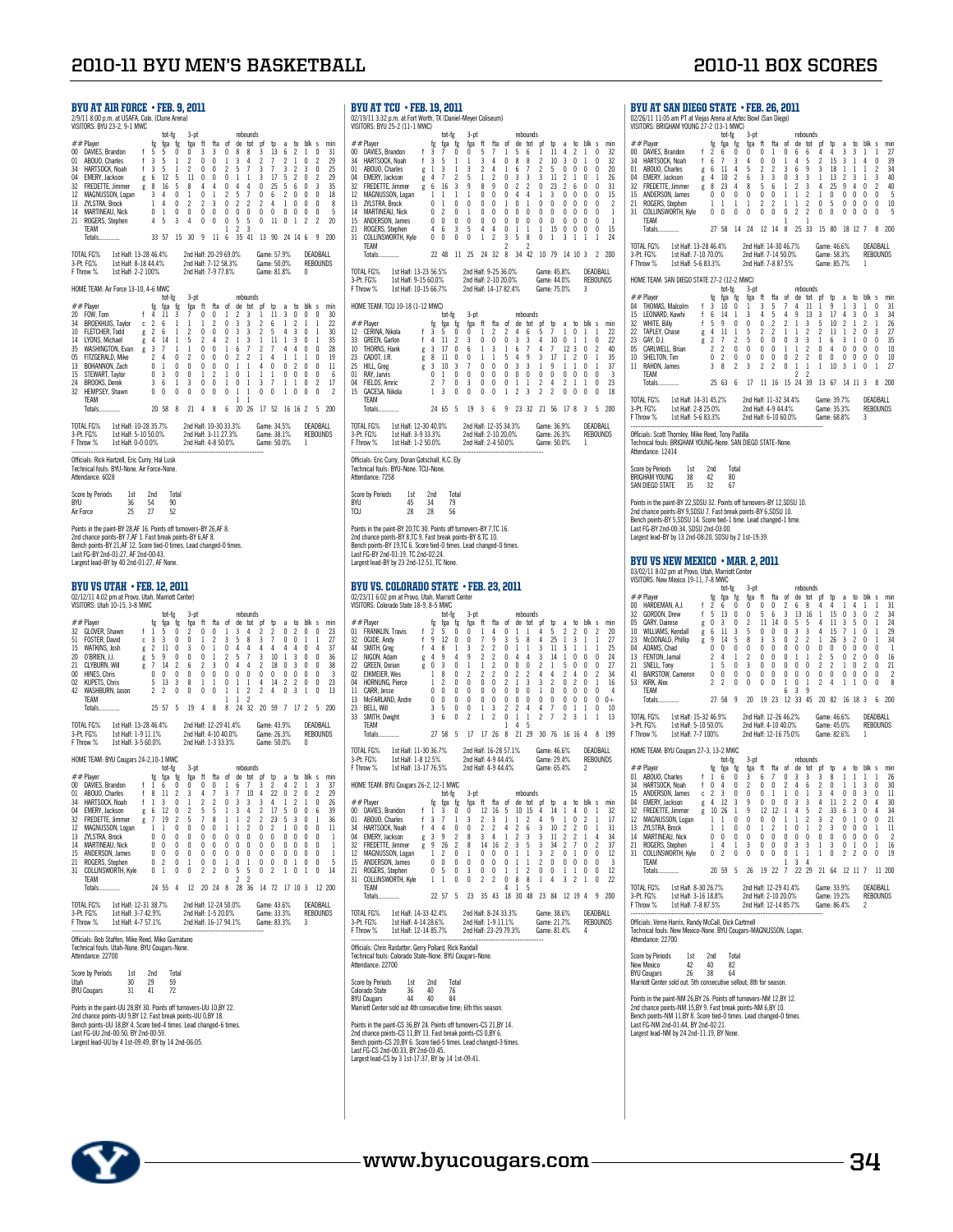#### BYU vs wyoming • mar. 5, 2011 03/05/11 1:32 pm at Provo, Utah, Marriott Center VISITORS: Wyoming 10-20, 3-13 MWC ##Player to tot-fg 3-pt the rebounds<br>22 MYBAYE, Amadh f 4 13 0 1 4 4 2 5 7 4 12 2 2 1 1 228<br>23 THIAM, Djibini f 3 4 0 0 1 2 0 2 2 2 7 0 0 1 1 26<br>35 HARRISON, Daylen f 5 7 1 2 1 2 1 1 2 1 12 0 3 0 1 25<br>35 HARRISON, Daylen f 15 WADDELL, Adam 1 8 0 0 0 2 1 1 2 3 2 2 0 0 1 26<br>11 MUDSON, Joe 2 3 2 2 0 0 0 1 1 2 6 0 0 0 0 7<br>1 2 3 1 1 2 3 2 2 0 1 2 3 2 3 2 2 2 2 2 2 2 3 3 9 3 6 200 TOTAL FG% 1st Half: 13-26 50.0% 2nd Half: 15-32 46.9% Game: 48.3% DEADBALL<br>3-Pt. FG% 1st Half: 5-6 50.0% 2nd Half: 6-8 75.0% Game: 64.3% REBOUNDS<br>FThrow %1st Half: 6-10 60.0% 2nd Half: 7-12 58.3% Game: 59.1% 6 HOME TEAM: BYU Cougars 28-3, 14-2 MWC tot-fg 3-pt rebounds ##Player fg fga fg fga ft fta of de tot pf tp a to blk s min 01 ABOUO, Charles f 9 12 1 3 6 6 3 4 7 2 25 0 2 0 2 29 31 COLLINSWORTH, Kyle f 5 8 0 1 1 1 1 7 8 4 11 1 1 1 1 29 34 HARTSOCK, Noah f 2 5 0 2 1 2 2 2 4 4 5 3 1 1 0 30 04 EMERY, Jackson g 6 8 4 5 2 2 0 1 1 3 18 2 0 0 1 26 32 FREDETTE, Jimmer g 12 24 4 9 10 12 1 3 4 0 38 2 4 0 0 38 12 MAGNUSSON, Logan 0 1 0 1 1 2 2 4 6 4 1 4 0 0 0 25 13 ZYLSTRA, Brock 0 0 0 0 0 2 0 2 2 0 0 0 0 0 0 5 14 MARTINEAU, Nick 0 0 0 0 0 0 0 0 0 0 0 1 0 0 0 0+ 15 ANDERSON, James 1 2 0 0 0 0 0 0 0 2 2 0 0 0 0 7 21 ROGERS, Stephen 0 4 0 2 2 2 2 1 3 0 2 0 1 0 0 11 TEAM 3 3 Totals.............. 35 64 9 23 23 29 11 27 38 19 102 13 9 2 4 200 TOTAL FG% 1.st Half: 14-33 42.4% 2nd Half: 21-31 67.7% Game: 54.7% DEADBALL<br>3-Pt. FG% 1.st Half: 4-12 33.3% 2nd Half: 5-11 45.5% Game: 39.1% REBOUNDS<br>FThrow %1st Half: 6-10 60.0% 2nd Half: 17-19 89.5% Game: 79.3% 3 -------------------------------------------------------------------------------- Officials: Bob Staffen, Michael Irving, Brad Gaston Technical fouls: Wyoming-CRUZ, Francisco. BYU Cougars-None. Attendance: 22700 Score by Periods 1st 2nd Total Wyoming 35 43 78 BYU Cougars 38 64 102 Marriott Center sold out. 7th consecutive sellout, 9th of season. Cougars win MWC regular-season championship and #1 seed in MWC tournament. Points in the paint-WY 26,BY 46. Points off turnovers-WY 10,BY 12.<br>2nd chance points-WY 6,BY 11. Fast break points-WY 4,BY 6.<br>Bench points-WY 27,BY 5. Score tied-4 times. Lead changed-5 times.<br>Last FG-WY 2nd-01:33, BY 2nd-Largest lead-WY by 3 1st-18:01, BY by 25 2nd-00:21. **BYU VS TCU • MAR. 10, 2011**<br>03/10/11 12:00 pm at Las Vegas, Nev. (Thomas & Mack Center) 03/10/11 12:00 pm at Las Vegas, Nev. (Thomas & Mack Center) VISITORS: TCU 11-22 tot-fg 3-pt rebounds ##Player fg fga fg fga ft fta of de tot pf tp a to blk s min 12 CERINA, Nikola f 2 4 0 0 0 1 0 4 4 4 4 3 3 0 1 31 33 GREEN, Garlon f 4 6 2 3 1 2 1 1 2 4 11 1 3 0 1 37 10 THORNS, Hank g 6 12 3 4 0 0 1 4 5 4 15 6 3 0 0 38 23 CADOT, J.R. g 4 9 0 2 4 6 1 5 6 5 12 3 3 1 1 30 25 HILL, Greg g 4 12 4 9 3 4 1 4 5 1 15 1 0 0 0 35 01 RAY, Jarvis 0 0 0 0 0 0 0 0 0 1 0 0 0 0 1 6 04 FIELDS, Amric 0 1 0 1 1 2 0 2 2 0 1 0 0 0 1 15 15 GACESA, Nikola 0 1 0 0 0 0 0 0 0 1 0 1 0 0 0 8 TEAM 1 1 1 Totals.............. 20 45 9 19 9 15 5 20 25 20 58 15 13 1 5 200 TOTAL FG% 1st Half: 11-22 50.0% 2nd Half: 9-23 39.1% Game: 44.4% DEADBALL<br>3-Pt. FG% 1st Half: 5-12 58.3% 2nd Half: 2-7 28.6% Game: 47.4% REBOUNDS<br>FThrow %1st Half: 5-8 62.5% 2nd Half: 4-7 57.1% Game: 60.0% 4 HOME TEAM: #8/#8 BYU 29-3 tot-fg 3-pt rebounds<br>##Player fg fga fg figa ft fta of de tot pf tp a to blk s min<br>01 ABOUO,Charles f 6 8 1 2 1 2 3 5 8 4 14 2 2 0 2 32 01 ABOULY/SWORTH, Kyle f 1 0 0 1 2 1 2 3 0 3 3 3 3 3 3 3 3 4 1 4 4 5 2 6 8 3 5 2 0 0 3 3 3 3 3 4 1 4 4 5 2 6 8 3 5 2 0 0 3 3 3 3 4 1 4 4 5 2 0 0 3 3 3 3 3 3 3 3 3 3 3 3 3 3 4 1 4 5 5 2 7 2 1 1 4 0 1 4 5 5 2 7 2 1 1 4 0 1 4 34 HARTSOCK, Noah f 3 4 0 1 4 5 5 2 7 2 10 4 2 3 0 37 04 EMERY, Jackson g 3 13 1 8 2 2 0 3 3 2 9 3 2 1 1 40 32 FREDETTE, Jimmer g 7 21 4 11 6 6 1 2 3 1 24 2 5 0 1 40<br>12 MAGNUSSON, Logan 1 1 0 0 0 0 0 4 4 1 2 0 1 0 0 0<br>13 ZYLSTRA, Brock 0 0 0 0 0 0 0 0 0 0 0 0 0 0 0 0 15 ANDERSON, James 0 0 0 0 0 0 0 0 0 1 0 0 0 0 0 2 21 ROGERS, Stephen 0 2 0 1 0 0 0 0 0 0 0 0 0 0 0 6 Totals.............. Totals.............. 21 50 6 23 16 21 11 22 33 14 64 13 12 4 7 200 TOTAL FG% 1st Half: 12-25 48.0% 2nd Half: 9-25 36.0% Game: 42.0% DEADBALL 3-Pt. FG% 1st Half: 4-13 30.8% 2nd Half: 2-10 20.0% Game: 26.1% REBOUNDS F Throw % 1st Half: 5-8 62.5% 2nd Half: 11-13 84.6% Game: 76.2% 3 -------------------------------------------------------------------------------- Officials: Verne Harris, K.C. Ely, Brad Ferrie Technical fouls: TCU-CADOT, J.R.. #8/#8 BYU-None. Attendance: 14,697 Score by Periods 1st 2nd Total TCU 34 24 58 #8/#8 BYU 33 31 64 2011 Conoco Mountain West Conference Men's Championships Quarterfinal #1 No. 1 seed BYU Advances to Friday's Men's Semifinal Points in the paint-TC 20,BY 26. Points off turnovers-TC 13,BY 21.<br>2nd chance points-TC 2,BY 17. Fast break points-TC 2,BY 4.<br>Bench points-TC 1,BY 2. Score tied-9 times. Lead changed-9 times.<br>Last FG-TC 2nd-00:25, BY 2nd-0 BYU vs New MExico • mar. 11, 2011 03/11/11 6:00 pm at Las Vegas, Nev. (Thomas & Mack Center) VISITORS: New Mexico 21-12 tot-fg 3-pt rebounds ##Player fg fga fg fga ft fta of de tot pf tp a to blk s min 00 HARDEMAN, A.J. f 4 6 0 0 3 5 3 2 5 4 11 0 0 0 0 31 32 GORDON, Drew f 8 14 0 0 1 2 5 10 15 4 17 1 2 1 0 33 05 GARY, Dairese g 4 8 1 3 0 0 0 2 2 1 9 7 1 0 0 21 10 WILLIAMS, Kendall g 5 14 3 9 0 0 0 4 4 2 13 4 3 0 0 34 23 McDONALD, Phillip g 3 6 2 5 0 0 0 0 0 5 8 0 3 0 0 32 04 ADAMS, Chad 0 1 0 1 0 0 0 0 0 1 0 0 0 0 0 4 13 FENTON, Jamal 4 9 3 6 3 4 1 2 3 1 14 2 5 0 2 24 21 SNELL, Tony 0 1 0 1 0 0 0 0 0 0 0 1 0 0 0 4 41 BAIRSTOW, Cameron 2 3 0 0 0 0 2 2 4 2 4 0 0 0 0 17 Totals.............. 30 62 9 25 7 11 12 24 36 20 76 15 15 1 2 200 TOTAL FG% 1st Half: 17-32 53.1% 2nd Half: 13-30 43.3% Game: 48.4% DEADBALL 3-Pt. FG% 1st Half: 5-13 38.5% 2nd Half: 4-12 33.3% Game: 36.0% REBOUNDS F Throw % 1st Half: 3-4 75.0% 2nd Half: 4-7 57.1% Game: 63.6% 3,1 HOME TEAM: #8/#8 BYU 30-3 ##Player to the 5 pt<br>01 ABOUO, Charles figst grids that the original property figst grids that primary is the 10 ABOUO, Charles fi<br>31 OOLLINSWORTH, Myle f 5 6 0 0 1 0 3 4 7 5 2 0 1 0 2 33<br>34 HARTSOCK, Noah f 3 8 0 0 1 2 2 04 EMERY, Jackson g 3 11 1 7 7 8 0 5 5 2 14 5 0 0 5 39 32 FREDETTE, Jimmer g 22 37 7 14 1 1 0 2 2 2 52 4 2 0 1 40- 12 MAGNUSSON, Logan 0 1 0 1 1 2 1 1 2 2 1 0 1 0 0 16 14 MARTINEAU, Nick 0 0 0 0 0 0 0 0 0 0 0 0 0 0 0 0+ 21 ROGERS, Stephen 0 0 0 0 0 0 0 0 0 0 0 0 0 0 0 4 TEAM 1 1 2 Totals.............. 34 68 8 25 11 16 12 21 33 14 87 11 6 3 9 200 TOTAL FG% 1st Half: 20-39 51.3% 2nd Half: 14-29 48.3% Game: 50.0% DEADBALL 3-Pt. FG% 1st Half: 5-15 33.3% 2nd Half: 3-10 30.0% Game: 32.0% REBOUNDS F Throw % 1st Half: 2-3 66.7% 2nd Half: 9-13 69.2% Game: 68.8% 2 -------------------------------------------------------------------------------- Officials: Randy McCall, Larry Spaulding, Eric Curry Technical fouls: New Mexico-GORDON, Drew. #8/#8 BYU-HARTSOCK, Noah. Attendance: 18,500 Score by Periods 1st 2nd Total<br>New Mexico 42 34 76 New Mexico 42 34 76 #8/#8 BYU 47 40 87 2011 Mountain West Conference Men's Championships Semifinal #1 No. 1 seed BYU Advances to Saturday's Men's Final Points in the paint-NM 36,BY 28. Points off turnovers-NM 5,BY 24.<br>2nd chance points-NM 14,BY 15. Fast break points-NM 3,BY 14.<br>Bench points-NM 18,BY 1. Score tied-8 times. Lead changed-14 times.<br>Last FG-NM 2nd-00:39, BY 2n Largest lead-NM by 4 1st-11:02, BY by 11 2nd-04:07. BYU vs san diego state • mar. 12, 2011 03/12/11 4:00 pm at Las Vegas, Nev. (Thomas & Mack Center) VISITORS: #7/#6 San Diego State 32-2 tot-fg 3-pt rebounds ##Player fg fga fg fga ft fta of de tot pf tp a to blk s min 04 THOMAS, Malcolm f 4 10 0 0 1 3 2 5 7 2 9 3 0 2 1 33 15 LEONARD, Kawhi f 9 16 2 3 0 0 3 5 8 2 20 1 3 0 0 35 32 WHITE, Billy f 7 12 0 0 7 7 7 5 12 2 21 2 2 0 5 31 22 TAPLEY, Chase g 5 10 2 4 2 2 0 3 3 2 14 1 1 0 2 27 23 GAY, D.J. g 0 3 0 2 0 0 0 1 1 1 0 2 0 0 0 34 05 CARLWELL, Brian 1 3 0 0 1 2 1 1 2 0 3 0 0 0 0 11 10 SHELTON, Tim 1 1 1 1 0 0 0 1 1 0 3 0 0 0 0 5 11 RAHON, James 1 5 0 3 0 0 1 1 2 2 2 2 0 0 0 16  $\begin{array}{cccccccccccccccc} 23 & \text{GAV}, \text{D.J.} & & & 8 & 0 & 3 & 0 & 2 & 0 & 0 & 0 & 1 & 1 & 1 & 0 & 2 & 0 & 0 & 0 & 34 \\ \text{70} & \text{GAV,WEL}, \text{Drian} & & & 1 & 3 & 0 & 0 & 1 & 2 & 1 & 1 & 2 & 0 & 3 & 0 & 0 & 0 & 1 \\ \text{10} & \text{SEELVOW, Lim} & & & 1 & 1 & 1 & 1 & 0 & 0 & 0 & 1 & 1 & 0 & 3 & 0 & 0 & 0 & 0 & 5 \\$ TEAM 2 2 4 Totals.............. 28 62 5 15 11 14 16 25 41 12 72 12 6 2 8 200 TOTAL FG% 1st Half: 17-31 54.8% 2nd Half: 11-31 35.5% Game: 45.2% DEADBALL 3-Pt. FG% 1st Half: 4-7 57.1% 2nd Half: 1-8 12.5% Game: 33.3% REBOUNDS F Throw % 1st Half: 5-6 83.3% 2nd Half: 6-8 75.0% Game: 78.6% 1 HOME TEAM: #8/#8 BYU 30-4 tot-fg 3-pt rebounds<br>http a to blk s min# fg fga fg fga ft fta of de tot pf tp a to blk s min# 01 ABOUO, Charles f 2 5 1 3 0 0 2 3 5 1 5 0 1 0 0 32<br>31 COLLINSWORTH, Kyle f 1 4 0 0 0 0 6 1 7 2 2 3 2 0 1 30<br>34 HARTSOCK, Noah f 2 10 0 5 0 0 2 4 6 2 4 2 1 2 0 34 04 EMERY, Jackson g 4 11 3 8 0 0 0 5 5 2 11 0 0 0 1 36 32 FREDETTE, Jimmer g 10 25 2 7 8 11 1 5 6 0 30 2 4 0 0 40 12 MAGNUSSON, Logan 0 0 0 0 0 0 0 0 0 0 0 0 0 0 0 0<br>13 ZYLSTRA, Brock 0 0 0 0 0 0 0 0 0 0 0 0 0 0 0 0 0<br>15 ANDERSON, Stames 0 0 0 0 1 0 1 0 2 3 0 0 0 2 0 14<br>21 ROGERS, Stephen 0 1 0 1 2 2 1 0 1 0 2 0 1 0 0 7 TEAM 3 1 4 Totals.............. 19 59 6 24 10 13 16 20 36 10 54 7 9 4 2 200 TOTAL FG% 1st Half: 10-30 33.3% 2nd Half: 9-29 31.0% Game: 32.2% DEADBALL<br>3-Pt FG% 1st Half: 4-13 30.8% 2nd Half: 2-11 18.2% Game: 25.0% REBOUNDS<br>F Throw % 1st Half: 7-7 100% 2nd Half: 3-6 50.0% Game: 76.9% 2 3-Pt. FG% 1st Half: 4-13 30.8% 2nd Half: 2-11 18.2% Game: 25.0% REBOUNDS F Throw % 1st Half: 7-7 100% 2nd Half: 3-6 50.0% Game: 76.9% 2 -------------------------------------------------------------------------------- Officials: Scott Thornley, Randy McCall, Larry Spaulding Technical fouls: #7/#6 San Diego State-THOMAS, Malcolm. #8/#8 BYU-None. Attendance: 18500 Score by Periods 1st 2nd Total #7/#6 San Diego State 43 29 72 #8/#8 BYU 31 23 54 2011 Conoco Mountain West Conference Men's Championships Final No. 2 seed San Diego State wins Mountain West Conference Tournament Points in the paint-SD 40, BY 16. Points off turnovers-SD 15, BY 4. 2nd chance points-SD 21,BY 9. Fast break points-SD 14,BY 5. Bench points-SD 8,BY 2. Score tied-1 time. Lead changed-2 times. Last FG-SD 2nd-00:34, BY 2nd-00:11. Largest lead-SD by 23 2nd-10:57, BY by 1 1st-17:53..

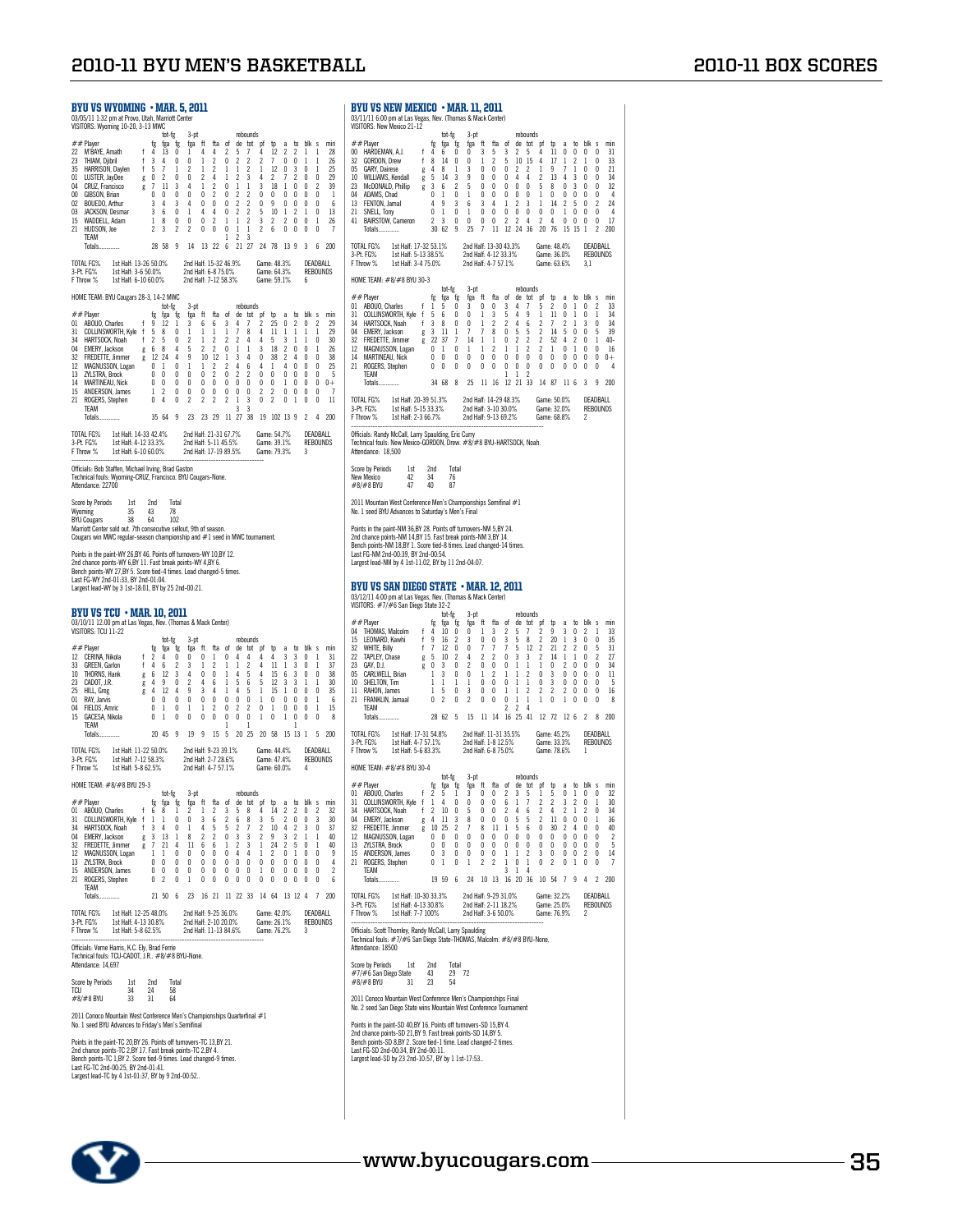## THE STAT CREW SYSTEM BYU Cougars Combined Team Statistics (as of Mar 12, 2011) All games

| <b>RECORD:</b>    | OVERALL  | <b>HOME</b> | <b>AWAY</b> | <b>NEUTRAL</b> |
|-------------------|----------|-------------|-------------|----------------|
| ALL GAMES         | $30 - 4$ | 13-1        | 10-1        | 7-2            |
| <b>CONFERENCE</b> | 14-2     | 7-1         | 7-1         | 0-0            |
| NON-CONFERENCE    | 16-2     | 6-0         | 3-0         | 7-7            |

|    |                           |           |      |          | Total             |      | 3-Point      |      | F-Throw      |       |                   | Rebounds         |               |      |     |          |       |                  |              |     |              |      |
|----|---------------------------|-----------|------|----------|-------------------|------|--------------|------|--------------|-------|-------------------|------------------|---------------|------|-----|----------|-------|------------------|--------------|-----|--------------|------|
| ## | Player                    | gp-gs     | min  | avq      | fg-fga            | fg%  | 3fg-fga      | 3fq% | ft-fta       | ft%   | off               | def              | tot           | avq  | рf  | da       | a     | to               | blk          | stl | pts          | avg  |
| 32 | FREDETTE, Jimmer          | 34-34     | 1200 |          | 35.3 314-688      |      | .456 112-277 |      | .404 230-258 | .891  | 24                | 95               | 119           | 3.5  | 44  | 0        | 142   | 18               |              | 47  | 970          | 28.5 |
| 04 | EMERY, Jackson            | 34-29     |      |          | 1092 32.1 140-327 | .428 | 86-236       | .364 | 63-76        | .829  | $12 \overline{ }$ | 108              | 120           | 3.5  | 91  | $\Omega$ | 89    | 33               | 8            | 94  | 429          | 12.6 |
| 00 | DAVIES, Brandon           | 29-26     |      |          | 721 24.9 115-219  | .525 | $0 - 0$      |      | .000 93-138  | .674  | 63                | 117              | 180           | 6.2  | 90  | 4        | 43    | 44               | 27           | 20  | 323          | 11.1 |
|    | 34 HARTSOCK, Noah         | 34-33     | 1007 |          | 29.6 111-227      | .489 | 20-50        | .400 | 46-56        | .821  | 67                | 137              | 204           | 6.0  | 76  | $\Omega$ | 55    | 34               | 58           | 15  | 288          | 8.5  |
| 01 | ABOUO, Charles            | $34 - 19$ | 703  | 20.7     | 80-188            | .426 | 24-75        | .320 | 60-82        | .732  | 50                | 118              | 168           | 4.9  | 72  |          | 27    | 36               | 10           | 26  | 244          | 7.2  |
|    | 31 COLLINSWORTH, Kyl      | 33-24     |      |          | 819 24.8 73-148   | .493 | $7 - 26$     | .269 | 43-74        | .581  | 48                | 102 <sub>2</sub> | 150           | 4.5  | 66  |          | 69    | 50               | 15           | -31 | 196          | 5.9  |
|    | 41 COLLINSWORTH, Chri 9-4 |           |      | 147 16.3 | 16-39             | .410 | 1-8          | .125 | 20-27        | .741  | 16                | 34               | 50            | 5.6  | 16  |          | 12    | 8                |              | 4   | 53           | 5.9  |
|    | 21 ROGERS, Stephen        | $33-0$    | 337  | 10.2     | 38-93             | .409 | 18-53        | .340 | 37-43        | .860  | 16                | 54               | 70            | 2.1  | 22  | $\Omega$ | 12    | 22               |              | 8   | 131          | 4.0  |
|    | 12 MAGNUSSON, Logan       | $32 - 0$  | 348  | 10.9     | 24-56             | .429 | $5 - 19$     | .263 | 7-16         | .438  | 24                | 52               | 76            | 2.4  | 41  | $\Omega$ | 18    | 14               |              | 6   | 60           | 1.9  |
|    | 13 ZYLSTRA, Brock         | $27-0$    | 148  | 5.5      | $10-32$           | .313 | $6 - 22$     | .273 | $7-12$       | .583  | 5.                | 19               | 24            | 0.9  | 13  | $\Omega$ | 8     | 4                |              | 8   | 33           | 1.2  |
| 15 | ANDERSON, James           | $28 - 1$  | 207  | 7.4      | 12-38             | .316 | 0-0          | .000 | 7-26         | .269  | 15                | 24               | 39            | 1.4  | 49  | 2        | 5     | 6                | 16           | 4   | 31           | 1.1  |
|    | 14 MARTINEAU, Nick        | $24-0$    | 120  | 5.0      | $6 - 21$          | .286 | $3-12$       | .250 | $2 - 2$      | 1.000 | 0                 | 11               | 11            | 0.5  |     | $\Omega$ | 14    | 4                | $\mathbf{0}$ | 5   | 17           | 0.7  |
|    | Team                      |           |      |          |                   |      |              |      |              |       | 54                | 52               | 106           |      |     |          |       |                  |              |     |              |      |
|    | <b>Total</b>              | 34        | 6849 |          | 939-2076          |      | .452 282-778 |      | .362 615-810 | .759  | 394               | 923              | 1317          | 38.7 | 587 | 9        | 494   | 374              |              |     | 142 268 2775 | 81.6 |
|    | Opponents                 | 34        | 6850 |          | 825-1996          |      | .413 201-604 |      | .333 445-644 | .691  | 366               |                  | 837 1203 35.4 |      | 667 |          | - 411 | 490 110 199 2296 |              |     |              | 67.5 |

| <b>TEAM STATISTICS</b>  | BY                | <b>OPP</b>    | Date     | <b>Opponent</b>           |                 | <b>Score</b> | Att.  |
|-------------------------|-------------------|---------------|----------|---------------------------|-----------------|--------------|-------|
| <b>SCORING</b>          | 2775              | 2296          | 11/12/10 | <b>FRESNO STATE</b>       | W               | 83-56        | 22700 |
| Points per game         | 81.6              | 67.5          | 11/17/10 | <b>UTAH STATE</b>         | W               | 78-72        | 17303 |
| Scoring margin          | $+14.1$           |               | 11/20/10 | <b>CHICAGO STATE</b>      | W               | 109-60       | 11544 |
| <b>FIELD GOALS-ATT</b>  | 939-2076          | 825-1996      | 11/23/10 | <b>MISSISSIPPI VALLEY</b> | W               | 86-36        | 9207  |
| Field goal pct          | .452              | .413          | 11/26/10 | vs South Florida          | Wo <sub>2</sub> | 77-75        | 1100  |
| <b>3 POINT FG-ATT</b>   | 282-778           | 201-604       | 11/27/10 | vs St. Mary's College     | W               | 74-73        | 1300  |
| 3-point FG pct          | .362              | .333          | 12/01/10 | at Creighton              | W               | 77-65        | 15532 |
| 3-pt FG made per game   | 8.3               | 5.9           | 12/04/10 | vs Hawaii                 | W               | 78-57        | 13312 |
| <b>FREE THROWS-ATT</b>  | 615-810           | 445-644       | 12/08/10 | vs Vermont                | W               | 86-58        | 6300  |
| Free throw pct          | .759              | .691          | 12/11/10 | vs Arizona                | W               | 87-65        | 15814 |
| F-Throws made per game  | 18.1              | 13.1          | 12/18/10 | vs UCLA                   | L               | 79-86        | 12499 |
| <b>REBOUNDS</b>         | 1317              | 1203          | 12/21/10 | at Weber State            | W               | 72-66        | 10453 |
| Rebounds per game       | 38.7              | 35.4          | 12/23/10 | <b>UTEP</b>               | W               | 89-68        | 13403 |
| Rebounding margin       | $+3.4$            |               | 12/30/10 | at Buffalo                | W               | 90-82        | 5803  |
| <b>ASSISTS</b>          | 494               | 411           | 01/01/11 | <b>FRESNO PACIFIC</b>     | W               | 93-57        | 12762 |
| Assists per game        | 14.5              | 12.1          | 01/05/11 | at UNLV                   | W               | 89-77        | 17942 |
| <b>TURNOVERS</b>        | 374               | 490           | 01/08/11 | <b>AIR FORCE</b>          | W               | 76-66        | 22700 |
| Turnovers per game      | 11.0              | 14.4          | 01/11/11 | at Utah                   | W               | 104-79       | 11243 |
| Turnover margin         | $+3.4$            |               | 01/18/11 | <b>TCU</b>                | W               | 83-67        | 16170 |
| Assist/turnover ratio   | 1.3               | 0.8           | 01/22/11 | at Colorado State         | W               | 94-85        | 8745  |
| <b>STEALS</b>           | 268               | 199           | 01/26/11 | <b>SAN DIEGO STATE</b>    | W               | 71-58        | 22700 |
| Steals per game         | 7.9               | 5.9           | 01/29/11 | at New Mexico             | L               | 77-86        | 15411 |
| <b>BLOCKS</b>           | 142               | 110           | 02/02/11 | at Wyoming Cowboys        | W               | 69-62        | 5131  |
| Blocks per game         | 4.2               | 3.2           | 02/05/11 | <b>UNLV</b>               | W               | 78-64        | 22700 |
| <b>ATTENDANCE</b>       | 261989            | 217982        | 02/09/11 | at Air Force              | W               | 90-52        | 6028  |
| Home games-Avg/Game     | 14-18714          | 11-10542      | 02/12/11 | <b>UTAH</b>               | W               | 72-59        | 22700 |
| Neutral site-Avg/Game   |                   | 9-11336       | 02/19/11 | at TCU                    | W               | 79-56        | 7258  |
|                         |                   |               | 02/23/11 | <b>COLORADO STATE</b>     | W               | 84-76        | 22700 |
| <b>Score by Periods</b> | OT OT2<br>1st 2nd | <b>Totals</b> | 02/26/11 | at SAN DIEGO STATE        | W               | 80-67        | 12414 |
| <b>BYU Cougars</b>      | 1325 1434<br>8    | 2775<br>8     | 03/02/11 | <b>NEW MEXICO</b>         | L               | 64-82        | 22700 |
| Opponents               | 1069 1213<br>8    | 6<br>2296     | 03/05/11 | <b>WYOMING</b>            | W               | 102-78       | 22700 |
|                         |                   |               | 03/10/11 | vs TCU                    | W               | 64-58        | 14697 |
|                         |                   |               | 03/11/11 | vs New Mexico             | W               | 87-76        | 18500 |
|                         |                   |               | 03/12/11 | vs #7/#6 San Diego State  | L               | 54-72        | 18500 |

\* - Conference game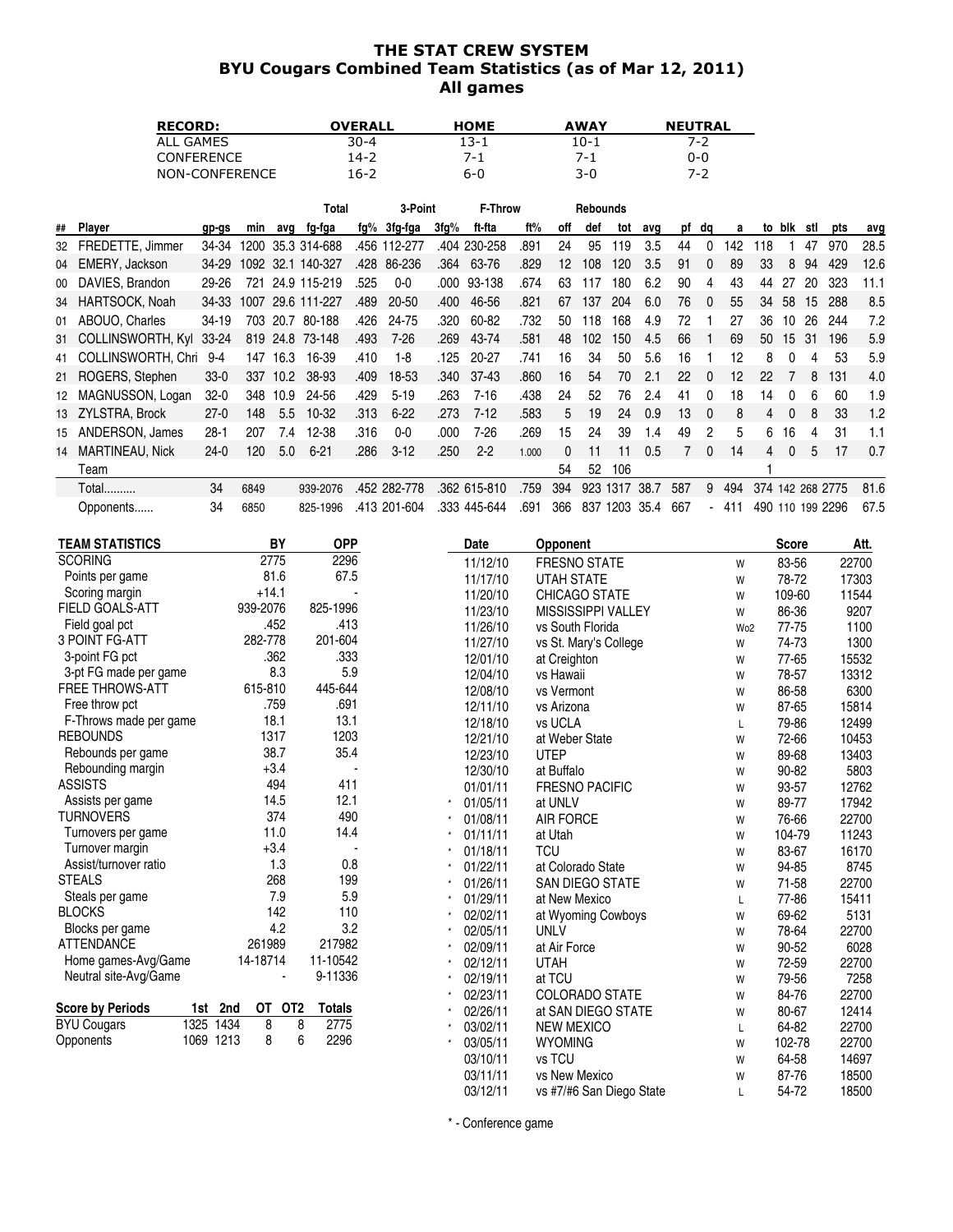## THE STAT CREW SYSTEM BYU Cougars Combined Team Statistics (as of Mar 10, 2011) Conference games

| <b>RECORD:</b>    | OVERALL | <b>HOME</b> | <b>AWAY</b> | <b>NEUTRAL</b> |
|-------------------|---------|-------------|-------------|----------------|
| ALL GAMES         | 14-2    | 7-1         | 7-1         | 0-0            |
| <b>CONFERENCE</b> | 14-2    | 7-1         | 7-1         | $0 - 0$        |
| NON-CONFERENCE    | 0-0     | 0-0         | 0-0         | 0-0            |

|    |                          |           |      |          | Total           |      | 3-Point      |      | <b>F-Throw</b> |       |     | <b>Rebounds</b> |     |      |               |              |                |     |              |     |          |      |
|----|--------------------------|-----------|------|----------|-----------------|------|--------------|------|----------------|-------|-----|-----------------|-----|------|---------------|--------------|----------------|-----|--------------|-----|----------|------|
| ## | Player                   | gp-gs     | min  | avq      | fg-fga          | fg%  | 3fg-fga      | 3fg% | ft-fta         | ft%   | off | def             | tot | avq  | pf            | dq           | a              | to  | blk          | stl | pts      | avg  |
| 32 | FREDETTE, Jimmer         | 16-16     | 589  |          | 36.8 150-342    | .439 | 57-133       | .429 | 145-161        | .901  | 10  | 50              | 60  | 3.8  | 23            | 0            | 68             | 64  | 0            | 24  | 502      | 31.4 |
|    | 04 EMERY, Jackson        | $16 - 16$ |      |          | 534 33.4 73-161 | .453 | 47-119       | .395 | 25-27          | .926  | 5   | 43              | 48  | 3.0  | 44            | $\theta$     | 42             | 19  | 5            | 43  | 218      | 13.6 |
| 00 | DAVIES, Brandon          | 14-14     | 395  | 28.2     | 54-111          | .486 | $0 - 0$      | .000 | 51-74          | .689  | 30  | 72              | 102 | 7.3  | 46            |              | 29             | 25  | 16           | 13  | 159      | 11.4 |
|    | 01 ABOUO, Charles        | $16 - 7$  | 333  | 20.8     | 46-96           | .479 | 14-36        | .389 | 29-40          | .725  | 19  | 49              | 68  | 4.3  | 40            | $\Omega$     | 8              | 13  | 5            | 15  | 135      | 8.4  |
| 34 | HARTSOCK, Noah           | $16 - 16$ |      | 513 32.1 | 42-94           | .447 | 12-33        | .364 | 22-26          | .846  | 30  | 75              | 105 | 6.6  | 43            | $\Omega$     | 30             | 15  | 23           | 4   | 118      | 7.4  |
| 31 | <b>COLLINSWORTH, Kyl</b> | $15 - 10$ | 365  | 24.3     | 26-57           | .456 | $3 - 8$      | .375 | 23-31          | .742  | 20  | 59              | 79  | 5.3  | 31            |              | 32             | 26  | 8            | 10  | 78       | 5.2  |
| 21 | ROGERS, Stephen          | $16-0$    | 172  | 10.8     | 23-53           | .434 | 10-30        | .333 | $10-10$        | 1.000 |     | 26              | 33  | 2.1  | 14            | $\Omega$     | 5              |     | 2            | 5   | 66       | 4.1  |
| 12 | MAGNUSSON, Logan         | $14-0$    | 167  | 11.9     | $9 - 17$        | .529 | $2 - 8$      | .250 | $1 - 6$        | .167  | 10  | 23              | 33  | 2.4  | 21            | $\Omega$     | 10             | 5   | 0            | 4   | 21       | 1.5  |
|    | 13 ZYLSTRA, Brock        | $11-0$    | 40   | 3.6      | $2 - 7$         | .286 | $0 - 3$      | .000 | $3 - 7$        | .429  | 2   | 5               |     | 0.6  | 4             | 0            | 2              | 0   | <sup>0</sup> | 2   |          | 0.6  |
| 15 | ANDERSON, James          | $13-1$    | 80   | 6.2      | $4-9$           | .444 | $0-0$        | .000 | $0 - 3$        | .000  | 5   | 6.              | 11  | 0.8  | 20            | $\mathbf{0}$ | $\overline{2}$ | 2   | 10           |     | 8        | 0.6  |
| 14 | <b>MARTINEAU, Nick</b>   | $8-0$     | 11   | .4       | $0 - 3$         | .000 | $0 - 1$      | .000 | $0-0$          | .000  | 0   | $\Omega$        | 0   | 0.0  | $\mathcal{P}$ | $\Omega$     |                | 0   | 0            | 0   | $\Omega$ | 0.0  |
|    | Team                     |           |      |          |                 |      |              |      |                |       | 25  | 26              | 51  |      |               |              |                |     |              |     |          |      |
|    | Total                    | 16        | 3199 |          | 429-950         |      | .452 145-371 | .391 | 309-385        | .803  | 163 | 434             | 597 | 37.3 | 288           | 3            | 229            | 180 | 69           | 121 | 1312     | 82.0 |
|    | Opponents                | 16        | 3200 |          | 395-944         |      | .418 101-284 |      | .356 223-313   | .712  | 169 | 395             | 564 | 35.2 | 313           |              | - 212          | 218 | -51          | 96  | 1114     | 69.6 |

| TEAM STATISTICS        | BY      | <b>OPP</b> | Date                | <b>Opponent</b>        |   | <b>Score</b> | Att.  |
|------------------------|---------|------------|---------------------|------------------------|---|--------------|-------|
| <b>SCORING</b>         | 1312    | 1114       | 01/05/11            | at UNLV                | W | 89-77        | 17942 |
| Points per game        | 82.0    | 69.6       | 01/08/11            | <b>AIR FORCE</b>       | W | 76-66        | 22700 |
| Scoring margin         | $+12.4$ |            | 01/11/11            | at Utah                | W | 104-79       | 11243 |
| FIELD GOALS-ATT        | 429-950 | 395-944    | 01/18/11            | TCU                    | W | 83-67        | 16170 |
| Field goal pct         | .452    | .418       | 01/22/11            | at Colorado State      | W | 94-85        | 8745  |
| 3 POINT FG-ATT         | 145-371 | 101-284    | 01/26/11            | <b>SAN DIEGO STATE</b> | W | 71-58        | 22700 |
| 3-point FG pct         | .391    | .356       | 01/29/11            | at New Mexico          | L | 77-86        | 15411 |
| 3-pt FG made per game  | 9.1     | 6.3        | 02/02/11            | at Wyoming Cowboys     | W | 69-62        | 5131  |
| <b>FREE THROWS-ATT</b> | 309-385 | 223-313    | 02/05/11            | <b>UNLV</b>            | W | 78-64        | 22700 |
| Free throw pct         | .803    | .712       | 02/09/11            | at Air Force           | W | 90-52        | 6028  |
| F-Throws made per game | 19.3    | 13.9       | 02/12/11            | <b>UTAH</b>            | W | 72-59        | 22700 |
| <b>REBOUNDS</b>        | 597     | 564        | 02/19/11            | at TCU                 | W | 79-56        | 7258  |
| Rebounds per game      | 37.3    | 35.2       | 02/23/11            | <b>COLORADO STATE</b>  | W | 84-76        | 22700 |
| Rebounding margin      | $+2.1$  |            | 02/26/11            | at SAN DIEGO STATE     | W | 80-67        | 12414 |
| <b>ASSISTS</b>         | 229     | 212        | 03/02/11            | <b>NEW MEXICO</b>      |   | 64-82        | 22700 |
| Assists per game       | 14.3    | 13.3       | 03/05/11            | <b>WYOMING</b>         | W | 102-78       | 22700 |
| TURNOVERS              | 180     | 218        |                     |                        |   |              |       |
| Turnovers per game     | 11.3    | 13.6       | * - Conference game |                        |   |              |       |
| Turnover margin        | $+2.4$  |            |                     |                        |   |              |       |
| Assist/turnover ratio  | 1.3     | 1.0        |                     |                        |   |              |       |
| <b>STEALS</b>          | 121     | 96         |                     |                        |   |              |       |
| Steals per game        | 7.6     | 6.0        |                     |                        |   |              |       |

| Score by Periods   |         | 1st 2nd Totals |
|--------------------|---------|----------------|
| <b>BYU Cougars</b> | 620 692 | 1312           |
| Opponents          | 526 588 | 1114           |

Steals per game 7.6 6.0<br>BLOCKS 69 51 BLOCKS 69 51<br>Blocks per game 69 52 51 Blocks per game<br>ATTENDANCE 175070 84172 ATTENDANCE 175070 84172<br>Home games-Avg/Game 8-21884 8-10522 Home games-Avg/Game 8-21884 8-10522 Neutral site-Avg/Game  $\sim$  - 0-0